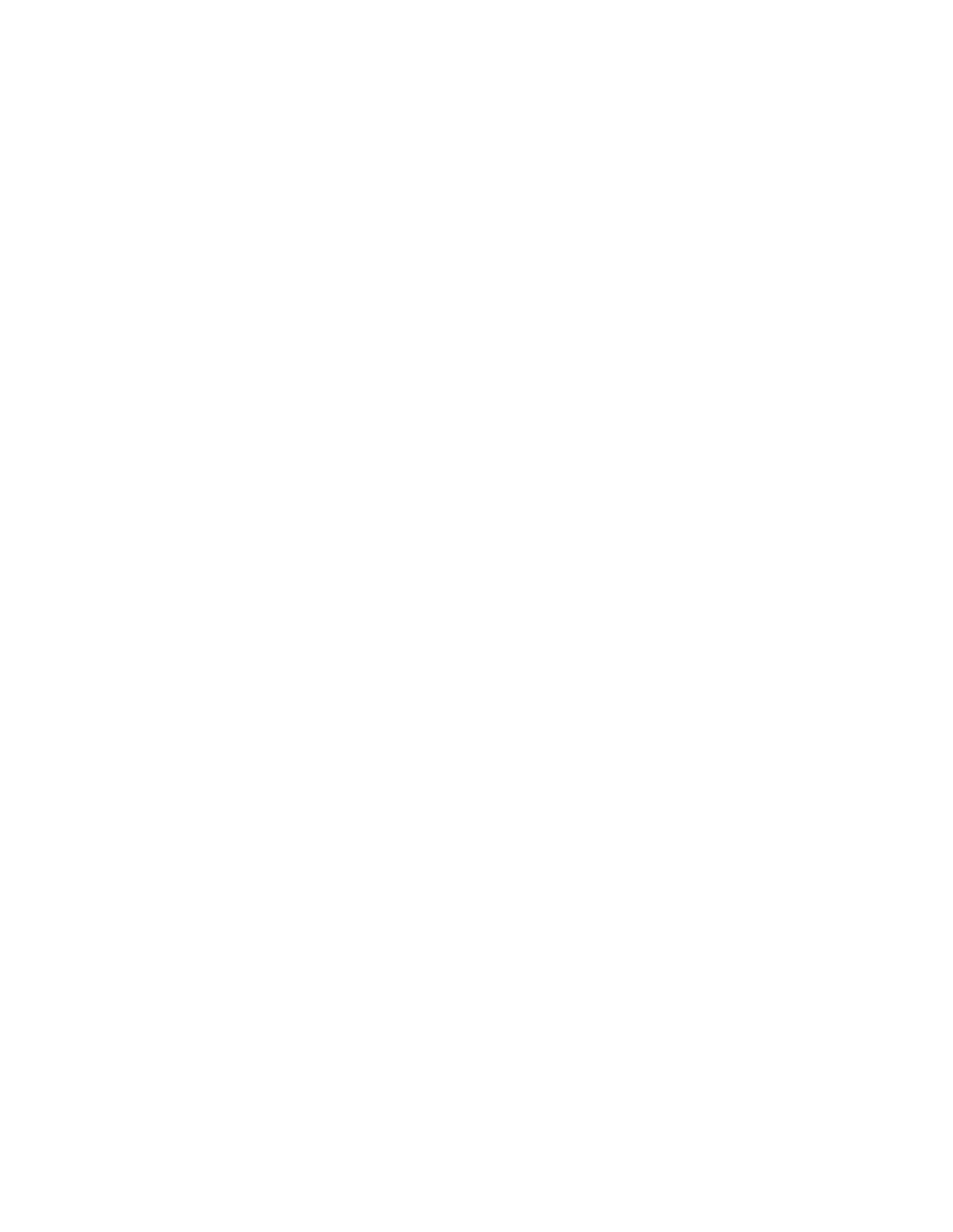Case No. SCSL-2004-15-T THE PROSECUTOR OF THE SPECIAL COURT<br>V. V. ISSA SESAY MORRIS KALLON AUGUSTINE GBAO

 TUESDAY, 6 MAY 2008 9.42 A.M. TRIAL

TRIAL CHAMBER I

| Presiding | Before the Judges:                              | Benjamin Mutanga Itoe,                                       |
|-----------|-------------------------------------------------|--------------------------------------------------------------|
|           |                                                 | Bankole Thompson<br>Pierre Boutet                            |
|           | For Chambers:                                   | Ms Peace Malleni<br>Mr Felix Nkongho<br>Ms Priyanka Chirimar |
|           | For the Registry:                               | Ms Advera Kamuzora                                           |
|           | For the Prosecution:                            | Mr Peter Harrison<br>Mr Joseph Kamara                        |
|           | For the accused Issa Sesay:                     | Mr Wayne Jordash<br>Ms Sareta Ashraph                        |
|           | For the accused Morris Kallon:                  | Mr Charles Taku<br>Kennedy Ogeto<br>Ms Lois Mbafor           |
|           | For the accused Augustine Gbao: Mr Scott Martin |                                                              |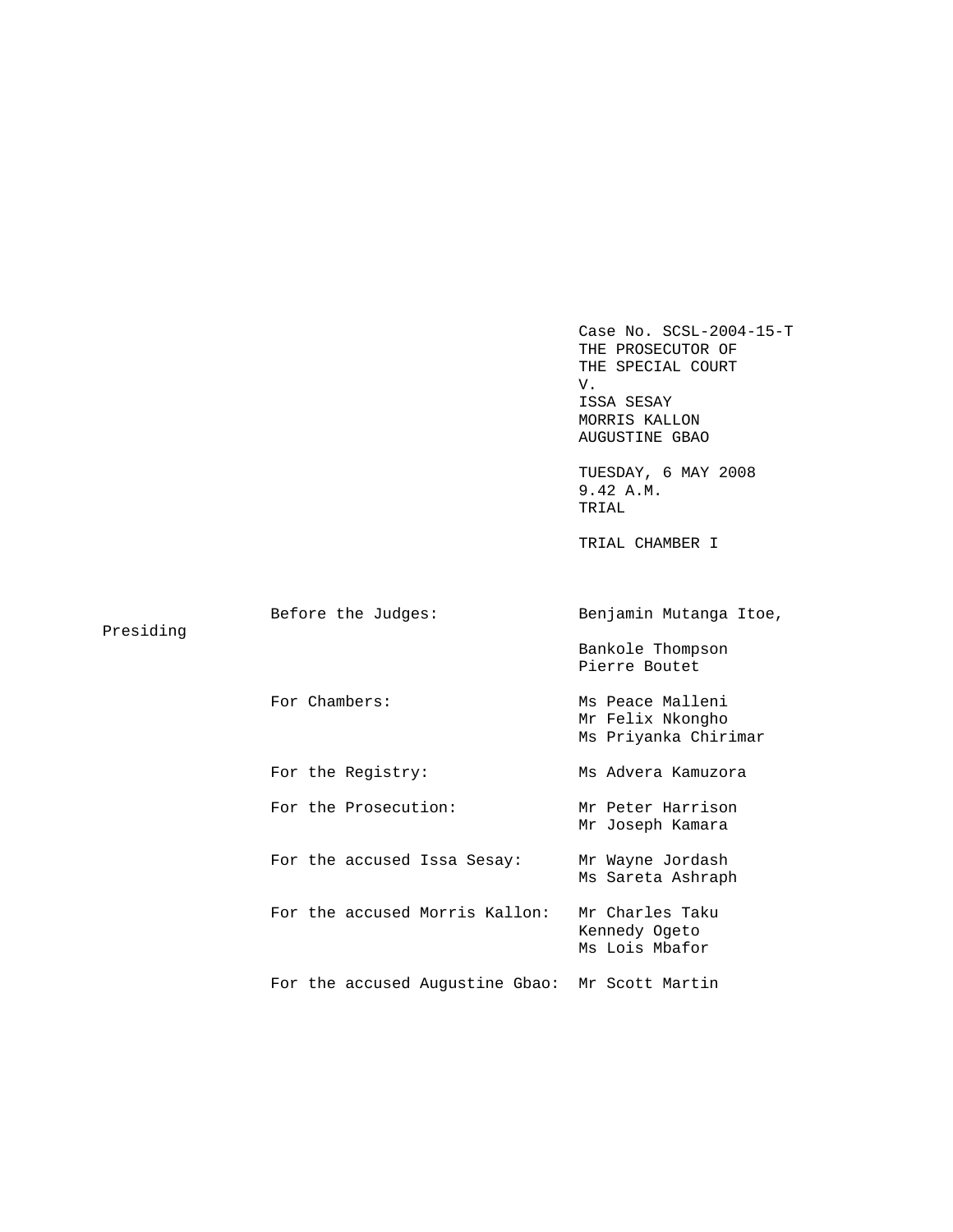| Page 2              |    | 6 MAY 2008          | OPEN SESSION                                                           |
|---------------------|----|---------------------|------------------------------------------------------------------------|
|                     |    |                     |                                                                        |
|                     | 1  |                     | $[RUF06MAY08A-BP]$                                                     |
|                     | 2  |                     | Tuesday, 6 May 2008                                                    |
|                     | 3  |                     | [Open session]                                                         |
|                     | 4  |                     | [The accused present]                                                  |
| 09:31:35            | 5  |                     | [Upon commencing at 9.42 a.m.]                                         |
|                     | 6  |                     | [The witness entered Court]                                            |
|                     | 7  |                     | WITNESS: DMK-116 [Continued]                                           |
|                     | 8  |                     | [The witness answered through interpreter]                             |
|                     | 9  |                     | PRESIDING JUDGE: Good morning, learned counsel. Good                   |
| $09:41:26$ 10       |    |                     | morning, everyone. Yes, Mr Harrison.                                   |
|                     | 11 |                     | MR HARRISON: Yes, we're asking --                                      |
|                     | 12 |                     | PRESIDING JUDGE: You're very smart this morning.                       |
|                     | 13 |                     | MR HARRISON: We're asking the Court's indulgence this                  |
| with                | 14 |                     | morning. Mr Fynn who was here yesterday was going to deal              |
| but                 |    |                     | 09:41:49 15 this witness. He is feeling unwell and he is in the office |
|                     |    | 16 he is resting -- |                                                                        |
|                     | 17 | PRESIDING JUDGE:    | Yes.                                                                   |
|                     | 18 | MR HARRISON:        | -- for the moment and I'm asking the Court                             |
| the                 | 19 |                     | after a prior discussion with Mr Taku and Mr Ogeto, whether            |
| $09:41:53$ 20<br>to |    |                     | Court would indulge the Prosecution in allowing this witness           |
| to                  | 21 |                     | be stood down for a couple of hours and we could then go back          |

SESAY ET AL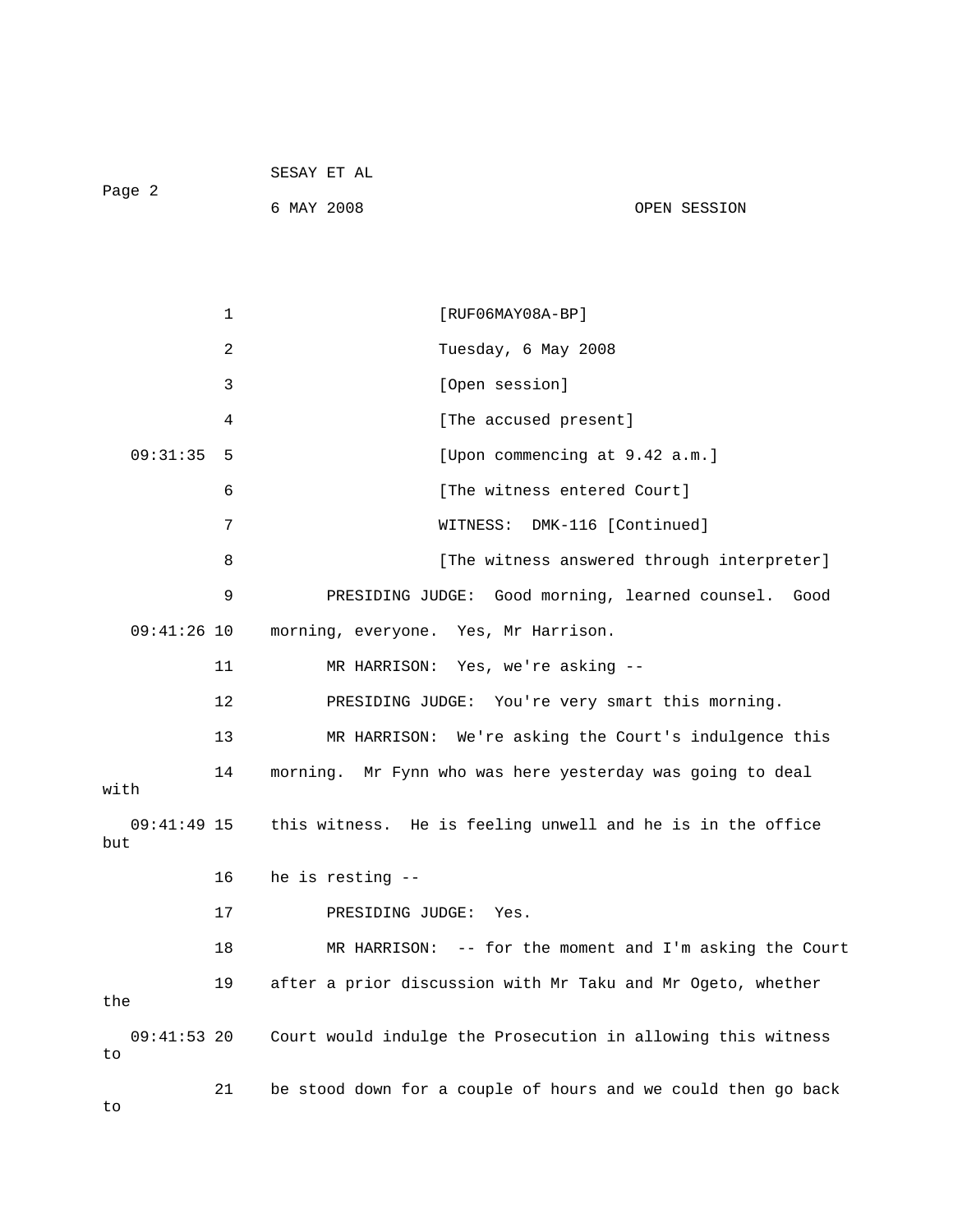|     |               | 22 | TF1-032. All that was left for that witness was the            |
|-----|---------------|----|----------------------------------------------------------------|
|     |               | 23 | cross-examination by the Prosecution, which we're prepared to  |
| and |               | 24 | undertake, and we understand that the witness is in the back   |
|     | $09:42:15$ 25 |    | if it's the case that the Court wishes to -- I anticipate that |
|     |               | 26 | being less than an hour. Perhaps 40 to 60 minutes.             |
|     |               | 27 | PRESIDING JUDGE: Right.                                        |
| is  |               | 28 | MR HARRISON: If the Court wishes, the other witness who        |
| one |               | 29 | stood down is 162 and that witness is there as well. That's    |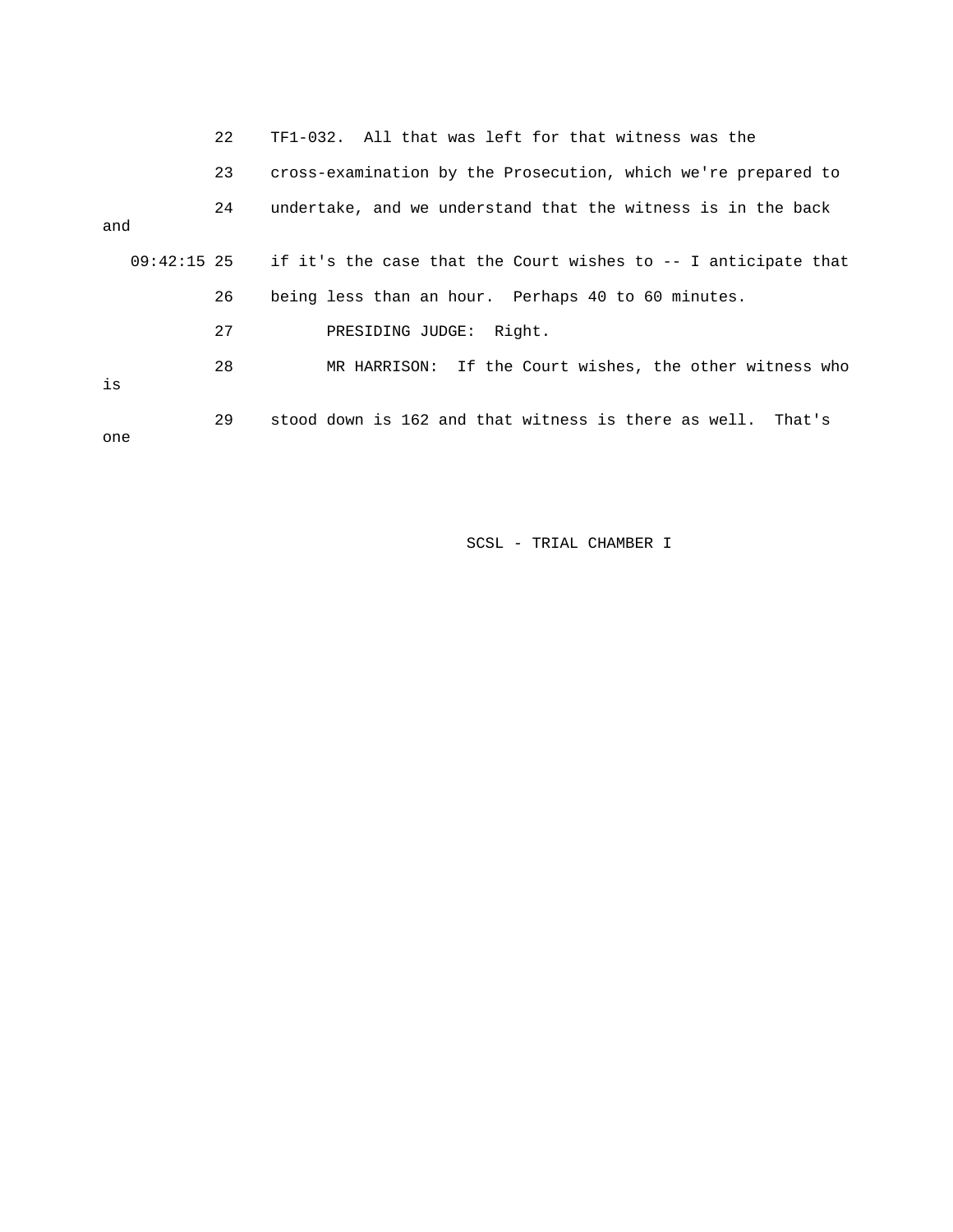|        | SESAY ET AL |              |
|--------|-------------|--------------|
| Page 3 |             |              |
|        | 6 MAY 2008  | OPEN SESSION |

| wishes  |               | 1              | where I believe Mr Ogeto may still have a few matters he       |
|---------|---------------|----------------|----------------------------------------------------------------|
|         |               | $\overline{2}$ | to pursue with that witness, but in any event, as I understand |
|         |               | 3              | it, it would not be long and that witness may be less than an  |
|         |               | 4              | hour as well and by that time we're hoping that Mr Fynn could  |
|         | 09:42:53      | 5              | come to the courtroom and would be able to conduct his         |
| to      |               | 6              | cross-examination of this witness, which again we anticipate   |
|         |               | 7              | be less than an hour.                                          |
| these   |               | 8              | PRESIDING JUDGE: Well, Mr Harrison, I don't think --           |
|         |               | 9              | are health issues and those imponderables that are inborn in   |
|         | $09:43:11$ 10 |                | judicial procedures, I mean, Mr Fynn can only be here if he is |
|         |               | 11             | well and I don't want to rush him if he isn't really feeling   |
| rest    |               | 12             | What is wrong with -- he is observing himself for the<br>well. |
| witness |               | 13             | of the day and I'm taking the cross-examination of this        |
| him     |               | 14             | at some other time on Thursday, I mean we don't want to force  |
|         | $09:43:36$ 15 |                | to come here at all costs, no. His health is more important    |
| think   |               | 16             | because without it he will not be able to do the job.<br>So I  |
|         |               | 17             | we have no difficulties in granting your application and if -- |
| on      |               | 18             | even if Mr Fynn is not here today we're prepared to take him   |
|         |               | 19             | on Thursday.                                                   |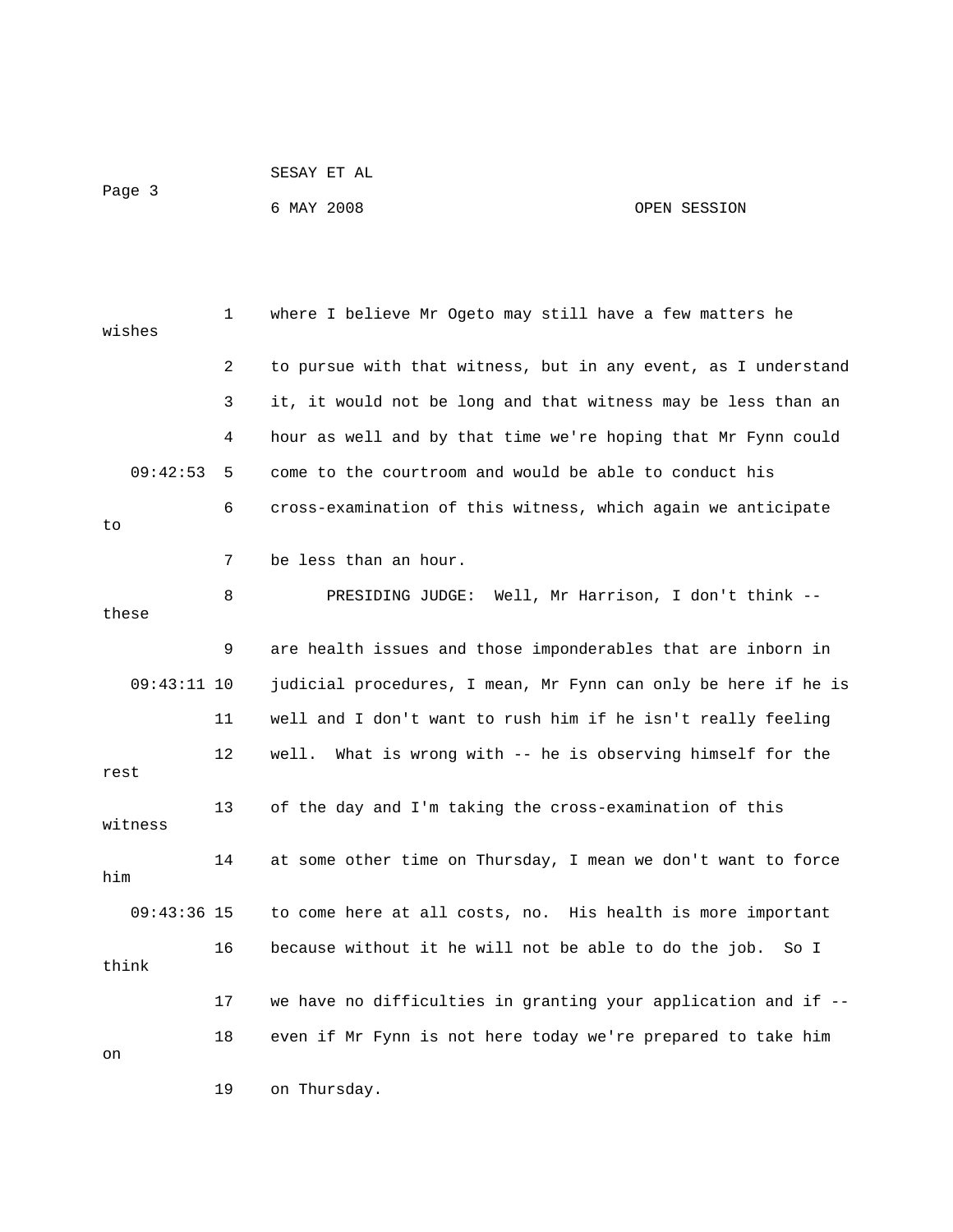| $09:43:59$ 20 |    | MR HARRISON: As it stands we're just asking it be stood                |
|---------------|----|------------------------------------------------------------------------|
|               | 21 | down for later on today in the hope --                                 |
| these         | 22 | PRESIDING JUDGE: Right, that is -- that's a sign but                   |
|               | 23 | are the sentiments of the Chamber and we would proceed -- we           |
| think         | 24 | would ask the witness to be assisted out of Court so that I            |
| take          |    | 09:44:30 25 we can take -- which witness can we take? Mr Ogeto, can we |
|               | 26 | 162.                                                                   |
|               | 27 | MR OGETO: Yes, My Lords.                                               |
| witnesses     | 28 | PRESIDING JUDGE: It depends, you know. The two                         |
|               | 29 | are ready. There is a witness for Mr Harrison's                        |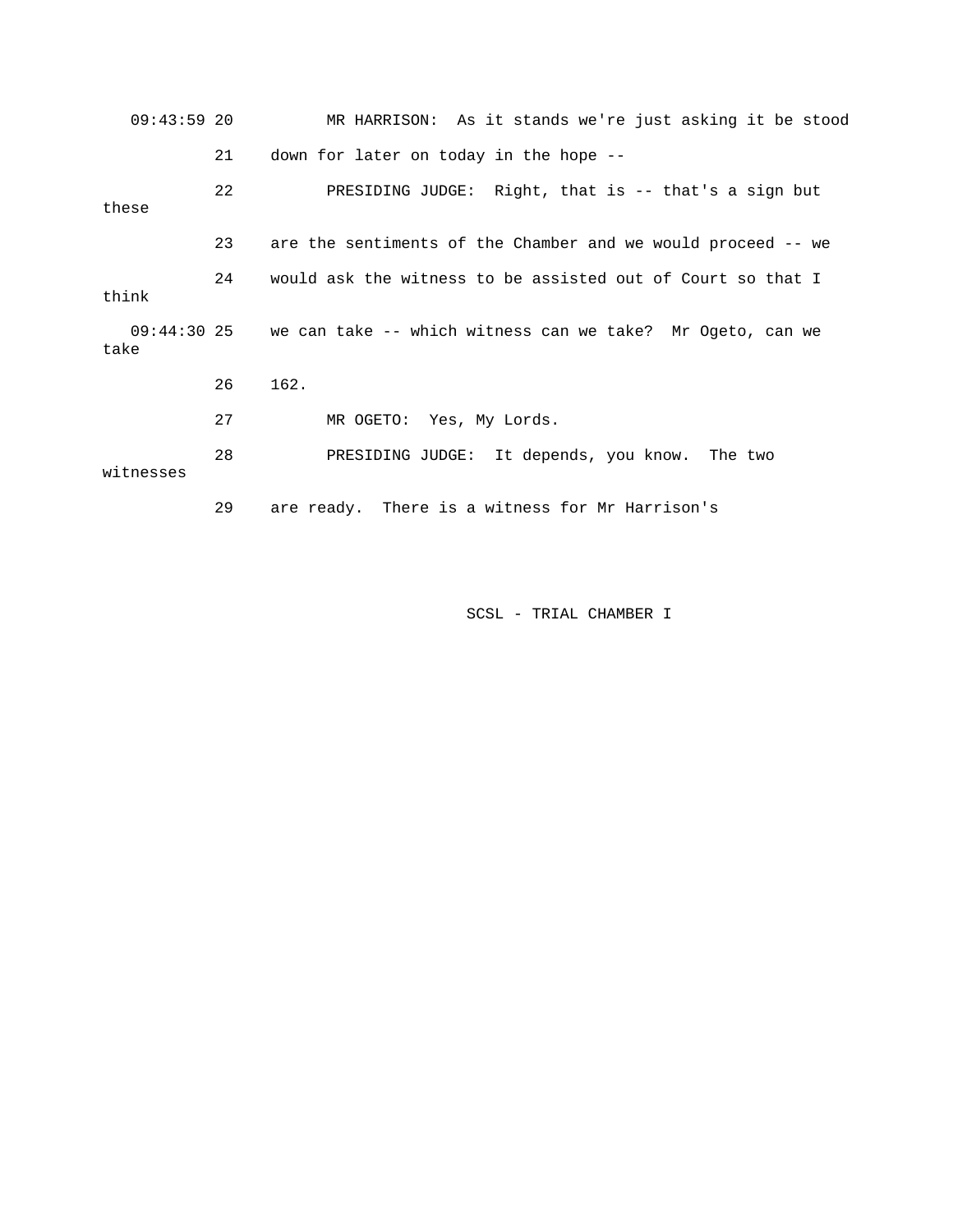|                       |    | SESAY ET AL                                                |
|-----------------------|----|------------------------------------------------------------|
| Page 4                |    | 6 MAY 2008<br>OPEN SESSION                                 |
|                       |    |                                                            |
|                       |    |                                                            |
|                       | 1  | cross-examination.                                         |
| there,                | 2  | MR HARRISON: As I understand it they are both back         |
|                       | 3  | and what I had indicated to Mr Ogeto is that it's only the |
|                       | 4  | Prosecution's cross-examination that remains for 032.      |
| 09:44:46              | 5  | PRESIDING JUDGE:<br>Yes.                                   |
|                       | 6  | MR HARRISON: And because --                                |
|                       | 7  | PRESIDING JUDGE: And you would prefer to conclude that.    |
|                       | 8  | MR HARRISON: My guess is that it's going to be the         |
|                       | 9  | shortest witness.                                          |
| $09:44:56$ 10<br>then |    | PRESIDING JUDGE: Yes. So we will take your witness         |
|                       | 11 | first. Mr Ogeto.                                           |
|                       | 12 | MR OGETO: Either way.                                      |
|                       | 13 | PRESIDING JUDGE: There's no problem.                       |
|                       | 14 | There's no problem.<br>MR OGETO:                           |
| $09:45:04$ 15         |    | PRESIDING JUDGE:<br>Right.                                 |
|                       | 16 | [The witness stood down]                                   |
|                       | 17 | [The witness entered Court]                                |
|                       | 18 | DMK-032 [Continued]<br>WITNESS:                            |
| interpreter]          | 19 | [The witness answered through an                           |
| 09:48:0020            |    | PRESIDING JUDGE: Yes, Mr Harrison, you can proceed.        |
| bound                 | 21 | Mr Witness, we would like to remind you that you are still |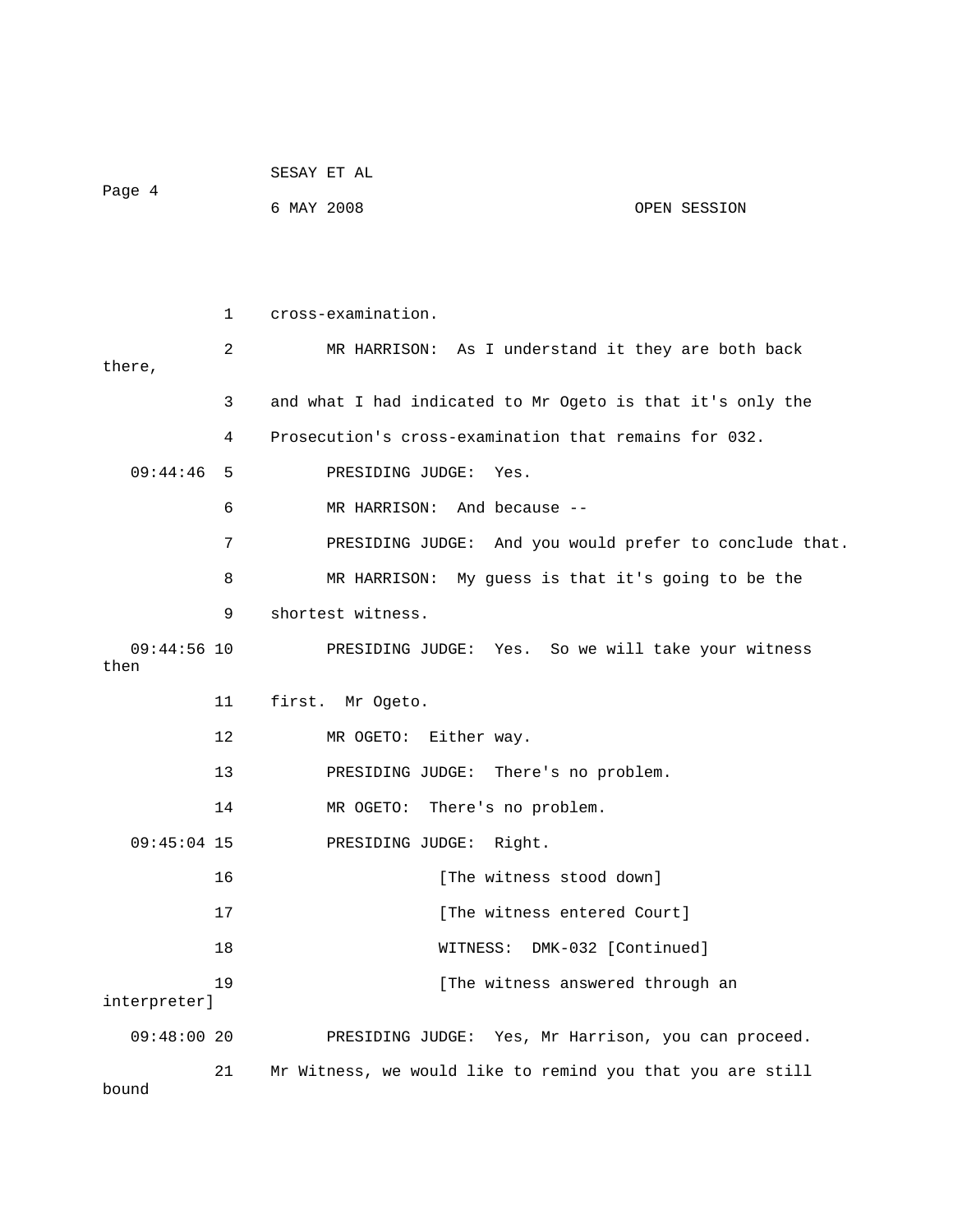22 by the oath that was administered on you at the time you started 23 testifying. We had to stand down this matter for procedural 24 reasons and now that the Prosecution is going to proceed with the 09:48:30 25 cross-examination, you are reminded that you are still bound by 26 your oath; do you understand me. 27 THE WITNESS: Yes, sir. 28 PRESIDING JUDGE: Right. Yes, Mr Harrison. You may 29 proceed, please.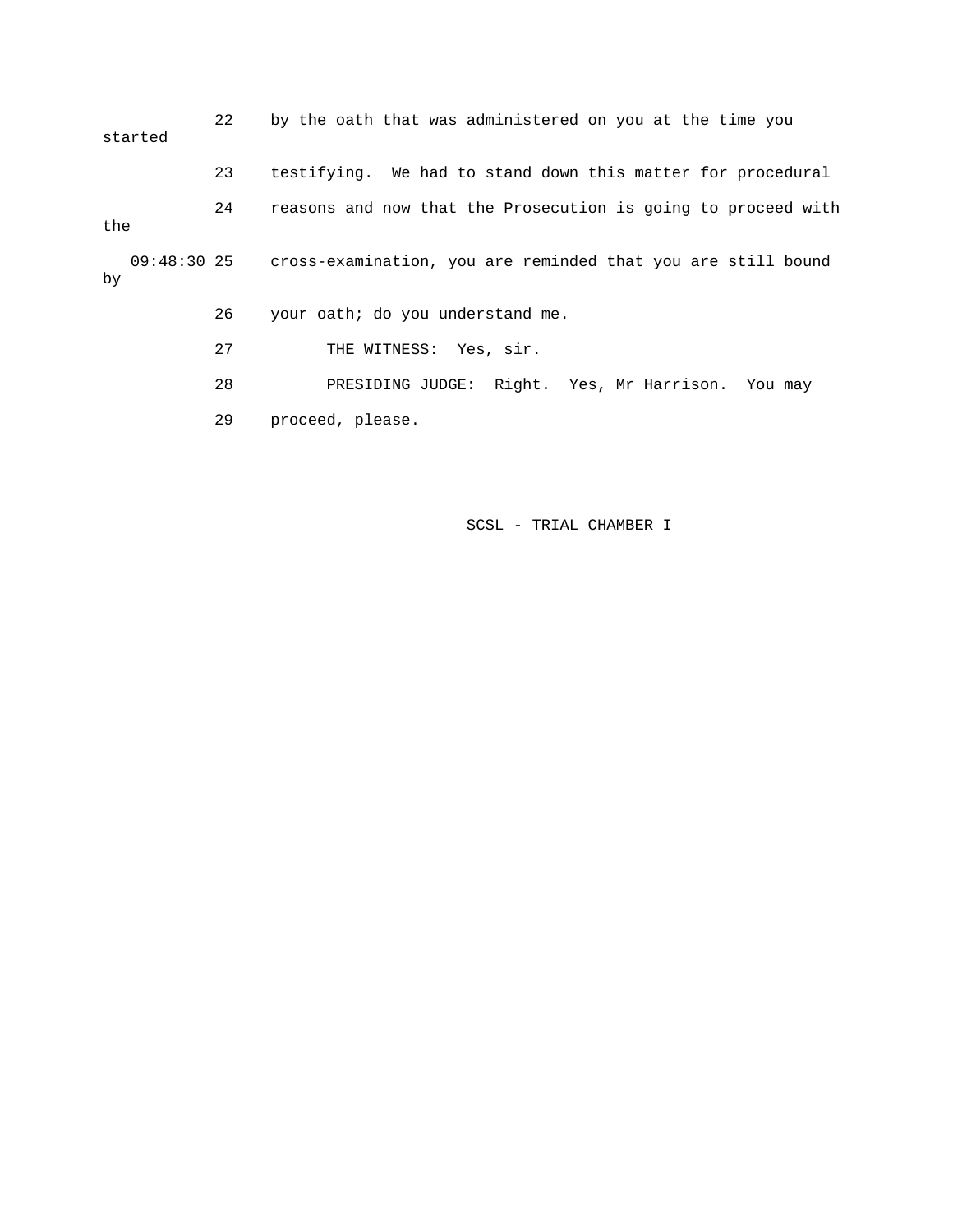|                      |    | SESAY ET AL                                                       |              |
|----------------------|----|-------------------------------------------------------------------|--------------|
| Page 5               |    | 6 MAY 2008                                                        | OPEN SESSION |
|                      |    |                                                                   |              |
|                      |    |                                                                   |              |
|                      | 1  | CROSS-EXAMINED BY MR HARRISON:                                    |              |
|                      | 2  | MR HARRISON:                                                      |              |
| the                  | 3  | I want to advise you that we're simply going to follow<br>Q.      |              |
|                      | 4  | same procedure as yesterday. If you could just listen for the     |              |
| 09:48:54<br>remember | 5  | translation and when you are giving your answer, try to           |              |
|                      | 6  | that there are people who are trying to faithfully translate      |              |
|                      | 7  | every word that you are uttering. So try not to speak too         |              |
|                      | 8  | quickly?                                                          |              |
|                      | 9  | Okay.<br>Α.                                                       |              |
| $09:49:12$ 10        |    | And if there is any problem with hearing my voice in the<br>$Q$ . |              |
|                      | 11 | Krio translation, please let the Court know as soon as it         |              |
|                      | 12 | happens?                                                          |              |
|                      | 13 | Okay.<br>Α.                                                       |              |
|                      | 14 | There is some matters that I very briefly wanted to<br>Q.         |              |
| $09:49:40$ 15        |    | understand as far as your location at various times. You had      |              |
| you                  | 16 | already told us that you were in Abidjan in November of 1996;     |              |
|                      | 17 | remember that?                                                    |              |
|                      | 18 | Yes.<br>Α.                                                        |              |
|                      | 19 | And it wasn't completely clear, but I assume that what<br>Q.      |              |
| $09:49:54$ 20        |    | happened was that you travelled from Abidjan to Kailahun          |              |
| District             |    |                                                                   |              |
|                      | 21 | some time in late 1996?                                           |              |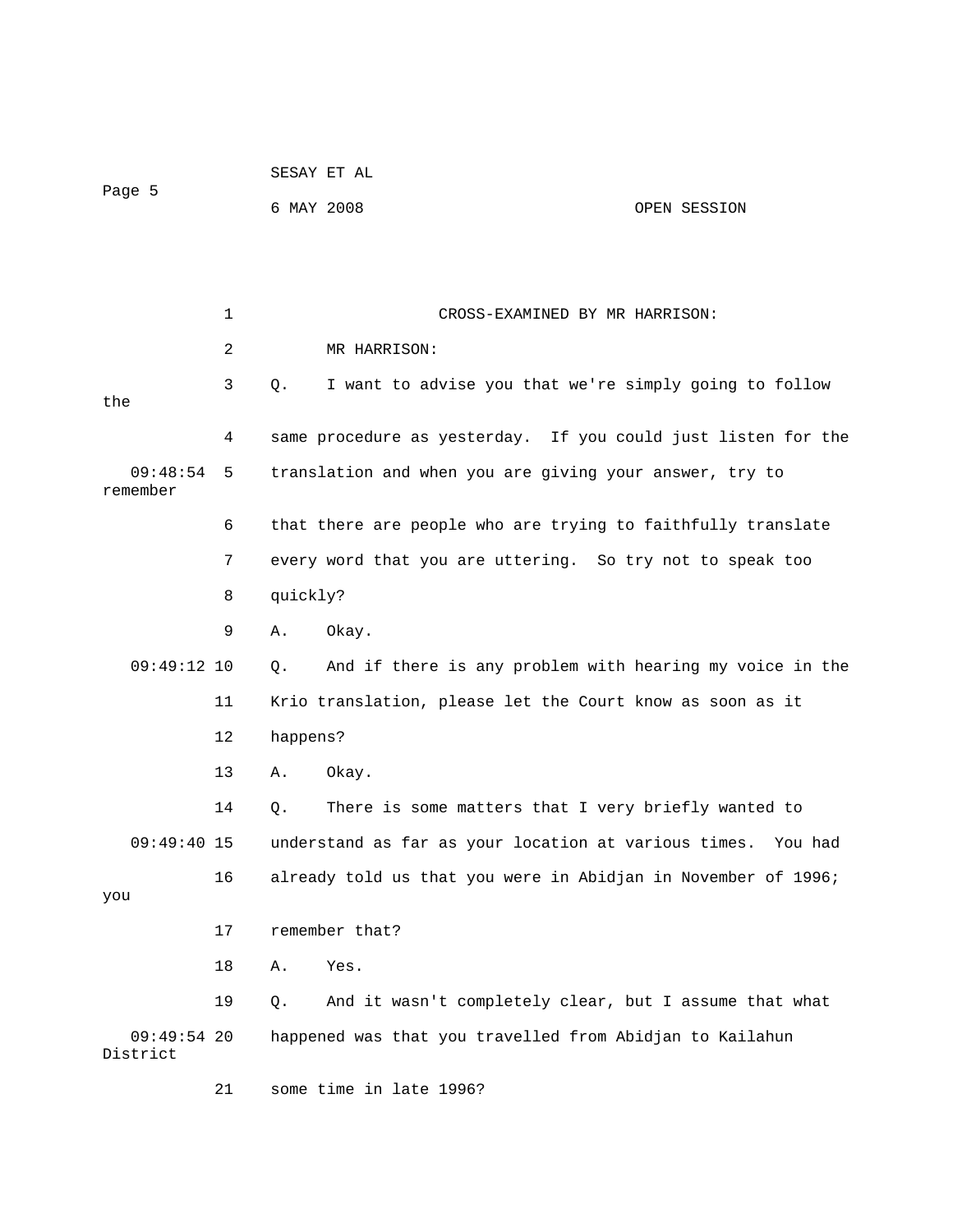22 A. Yes.

 23 Q. And you would have travelled to Kailahun District with the 24 intention of being a radio operator in Kailahun District in late 09:50:21 25 1996? 26 A. Yes, that is my profession in the revolution. 27 Q. And am I right in assuming that you stayed in Kailahun 28 District up until May of 1997, when the AFRC coup happened? 29 A. Yes.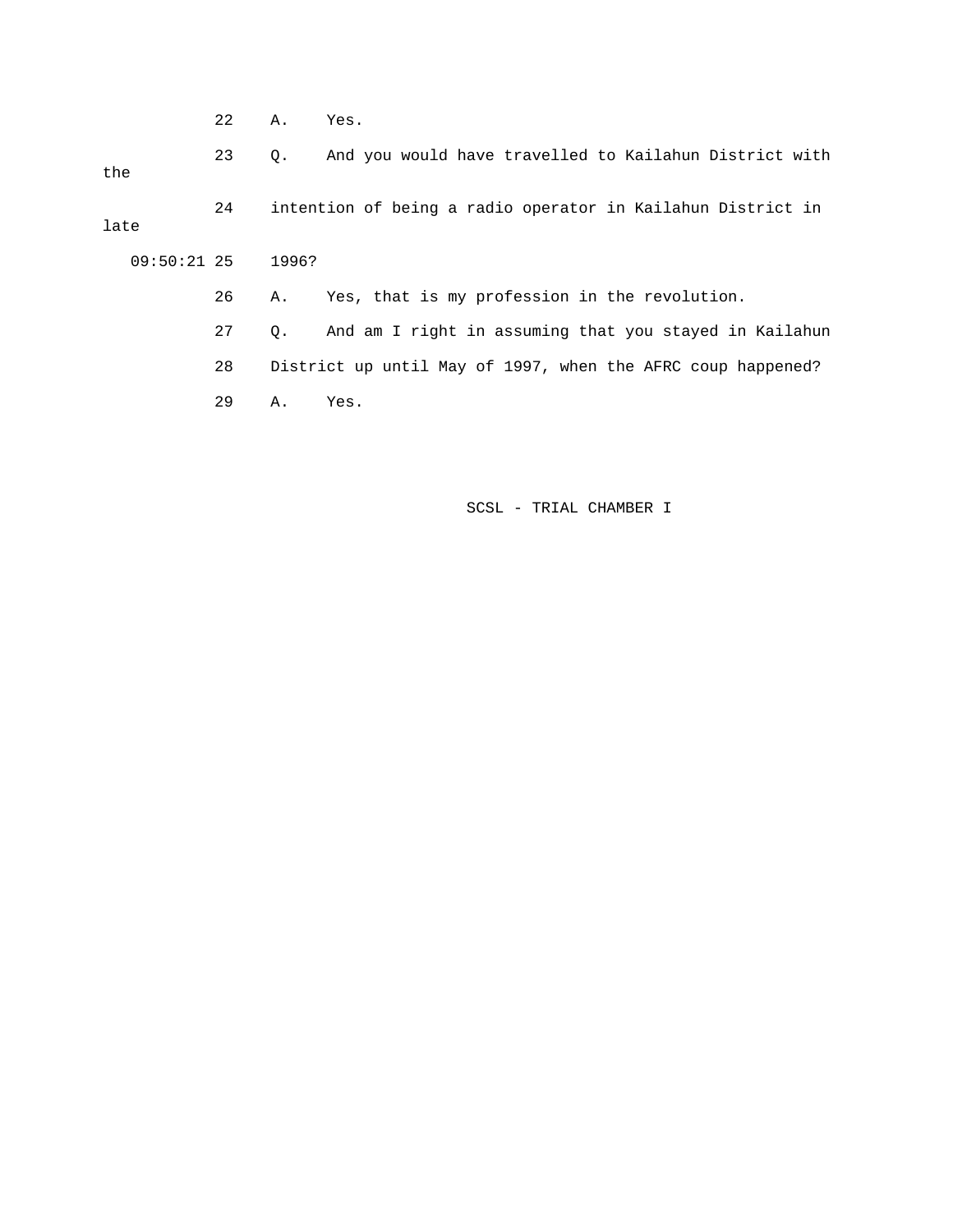| Page 6              |                | 6 MAY 2008 |                                                               | OPEN SESSION |
|---------------------|----------------|------------|---------------------------------------------------------------|--------------|
|                     |                |            |                                                               |              |
| during              | $\mathbf{1}$   | Q.         | And you've already told us about being in Freetown            |              |
| оf                  | $\overline{2}$ |            | the coup and returning to Kono District in February or March  |              |
| in                  | 3              | 1998.      | And I had understood that you spent some time in Swafay       |              |
|                     | 4              |            | 1998; is that right?                                          |              |
| 09:51:19            | 5              | Α.         | Yes.                                                          |              |
|                     | 6              | Q.         | And how long did you spend in Swafay?                         |              |
|                     | 7              | Α.         | I was in Swafay for about two months.                         |              |
|                     | 8              | Q.         | And from Swafay where did you go?                             |              |
|                     | 9              | Α.         | I went to Superman Ground.                                    |              |
| 09:52:00 10         |                | $Q$ .      | And how long did you stay at Superman Ground?                 |              |
|                     | 11             | Α.         | I was there for about three months also.                      |              |
|                     | 12             | Q.         | And where did you go from Superman Ground?                    |              |
|                     | 13             | Α.         | We came to Kono, Koidu.                                       |              |
|                     | 14             | $Q$ .      | Now, just be careful about -- when you're using Koidu,        |              |
| $09:52:31$ 15       |                |            | you're talking about you returned to the town Of Koidu?       |              |
|                     | 16             | Α.         | Yes, because what I'm saying, whilst I was in Superman's      |              |
| the                 | 17             |            | ground and later, I came back to Koidu Town after we cleared  |              |
|                     | 18             | ECOMOG.    | So I came back to Koidu Town.                                 |              |
|                     | 19             | Q.         | And I'm going to suggest to you that this clearance of        |              |
| $09:53:06$ 20<br>on |                |            | Koidu Town that you've referred to would have been the attack |              |

SESAY ET AL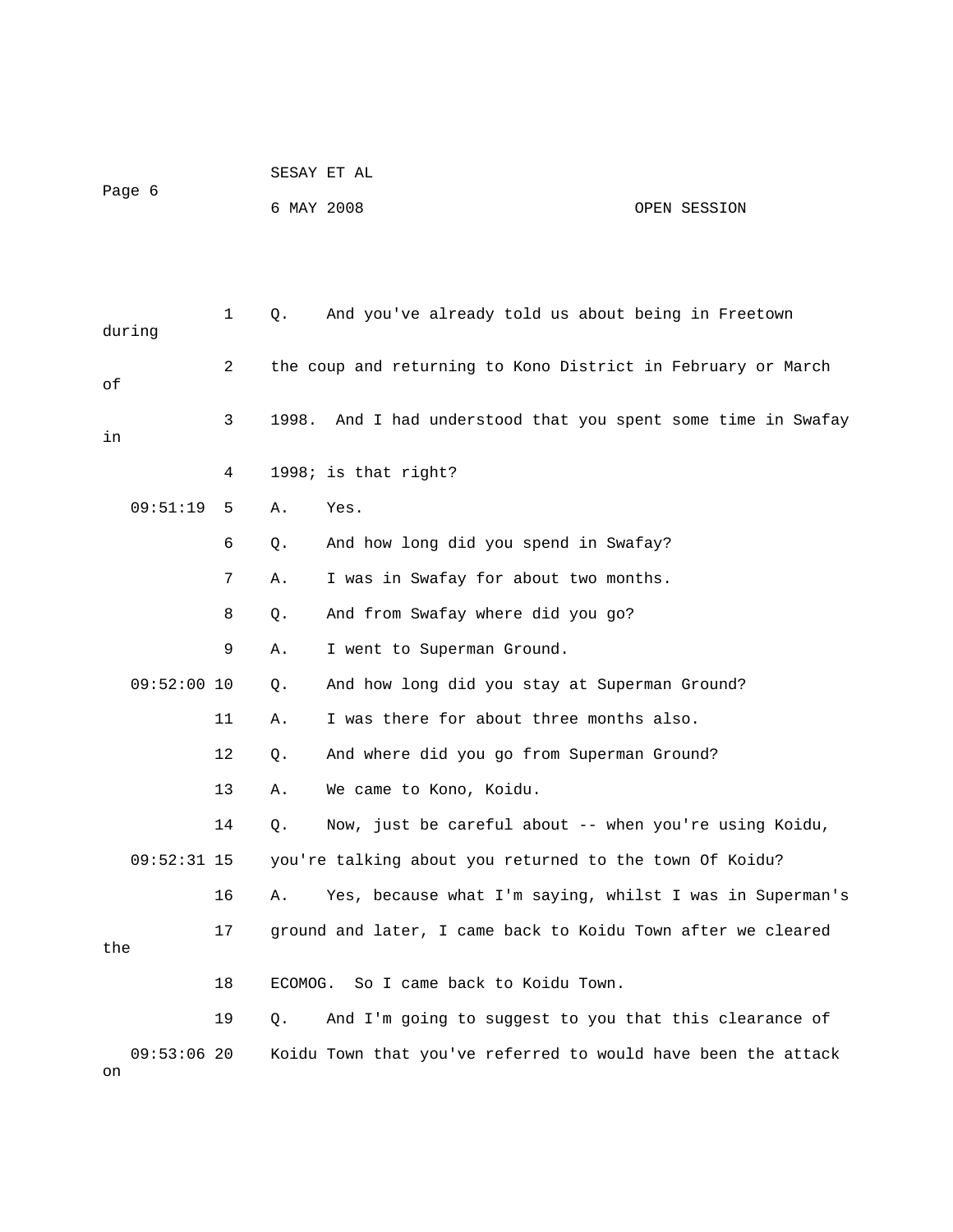| that?         | 21 |       | Koidu led by Issa Sesay in December of 1998; do you accept |
|---------------|----|-------|------------------------------------------------------------|
|               | 22 | Α.    | Yes.                                                       |
| were          | 23 | 0.    | And up until December of 1998, you're saying that you      |
|               | 24 |       | in Superman Ground; is that right?                         |
| $09:53:45$ 25 |    | Α.    | Yes, I was there.                                          |
|               | 26 | $Q$ . | You've explained to us how --                              |
| said          | 27 |       | PRESIDING JUDGE: Mr Harrison, he said from what?<br>He     |
|               | 28 |       | he was there from what period, from what date.             |
|               | 29 |       | MR HARRISON:<br>I'm sorry.                                 |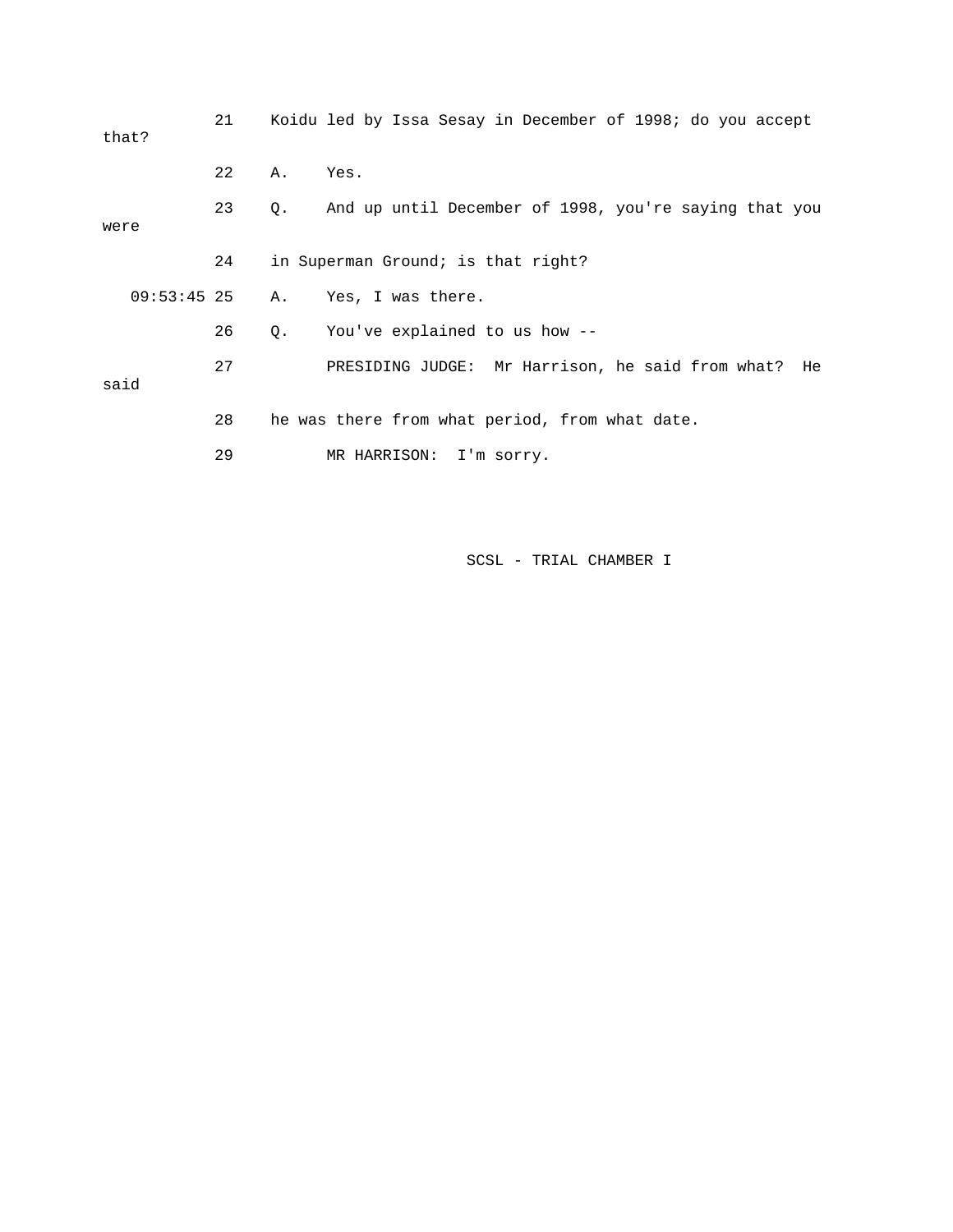|        | SESAY ET AL |              |
|--------|-------------|--------------|
| Page 7 |             |              |
|        | 6 MAY 2008  | OPEN SESSION |

| I             | $\mathbf{1}$ | When you're referring to Superman Ground you told us --<br>Q.   |
|---------------|--------------|-----------------------------------------------------------------|
| about         | 2            | don't know that you actually put a date on it. You talked       |
|               | 3            | being certain months at certain locations, but are you able to  |
|               | 4            | say what month it was that you first went to Superman Ground?   |
| 09:54:19      | 5            | No, I'll not be able to tell you that now.<br>Α.                |
| that          | 6            | The best, as I understand it, that you can do is say<br>Q.      |
| approximately | 7            | after the intervention you were in Koidu Town for               |
|               | 8            | one or two weeks?                                               |
| why           | 9            | Yes, when I had an assignment to go to Swafay, that was<br>Α.   |
|               |              |                                                                 |
| $09:54:51$ 10 |              | I said yes.                                                     |
| said          | 11           | And just to try and complete this chronology, you had<br>Q.     |
| Swafay        | 12           | that you had spent, I think, approximately two months in        |
|               | 13           | before going to Superman Ground; is that fair?                  |
|               | 14           | Yes.<br>Α.                                                      |
| $09:55:07$ 15 |              | And as far as putting any dates or months on these<br>Q.        |
| any           | 16           | locations, you've done the best you can.<br>You can't assist us |
|               | 17           | further other than saying this is all 1998?                     |
|               | 18           | Α.<br>Please repeat -- repeat. Repeat.                          |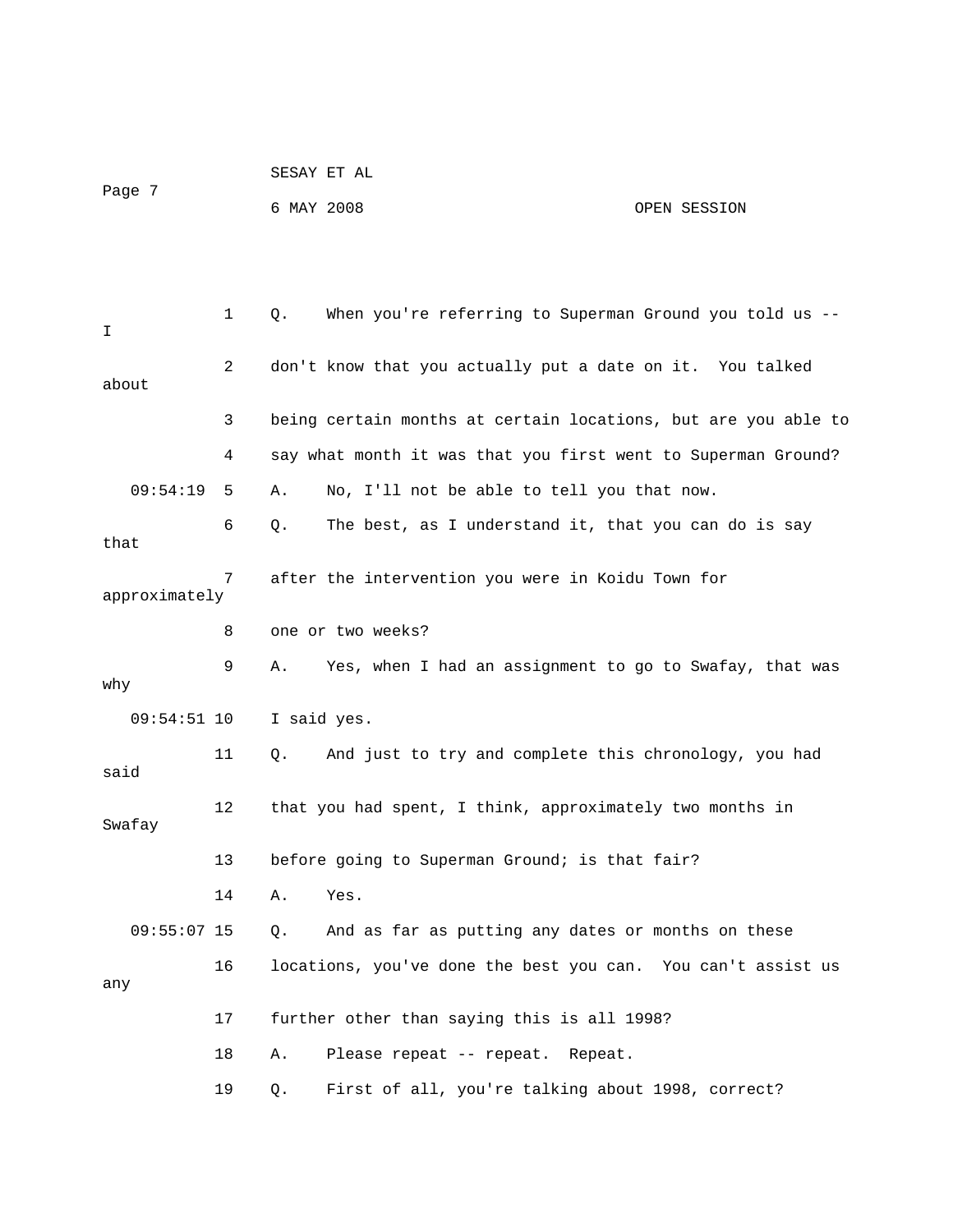09:55:41 20 A. Yes.

 21 Q. And secondly, you are not able to assist the Court any 22 further as to the actual months that you left for Superman 23 Ground? 24 A. That I have said. I said I will not be able to tell you 09:56:02 25 now the exact months. 26 Q. Yes, I understood. Thank you 27 PRESIDING JUDGE: All he has said is that he stayed in 28 Superman Ground about three months.

29 MR HARRISON: Yes, and obviously --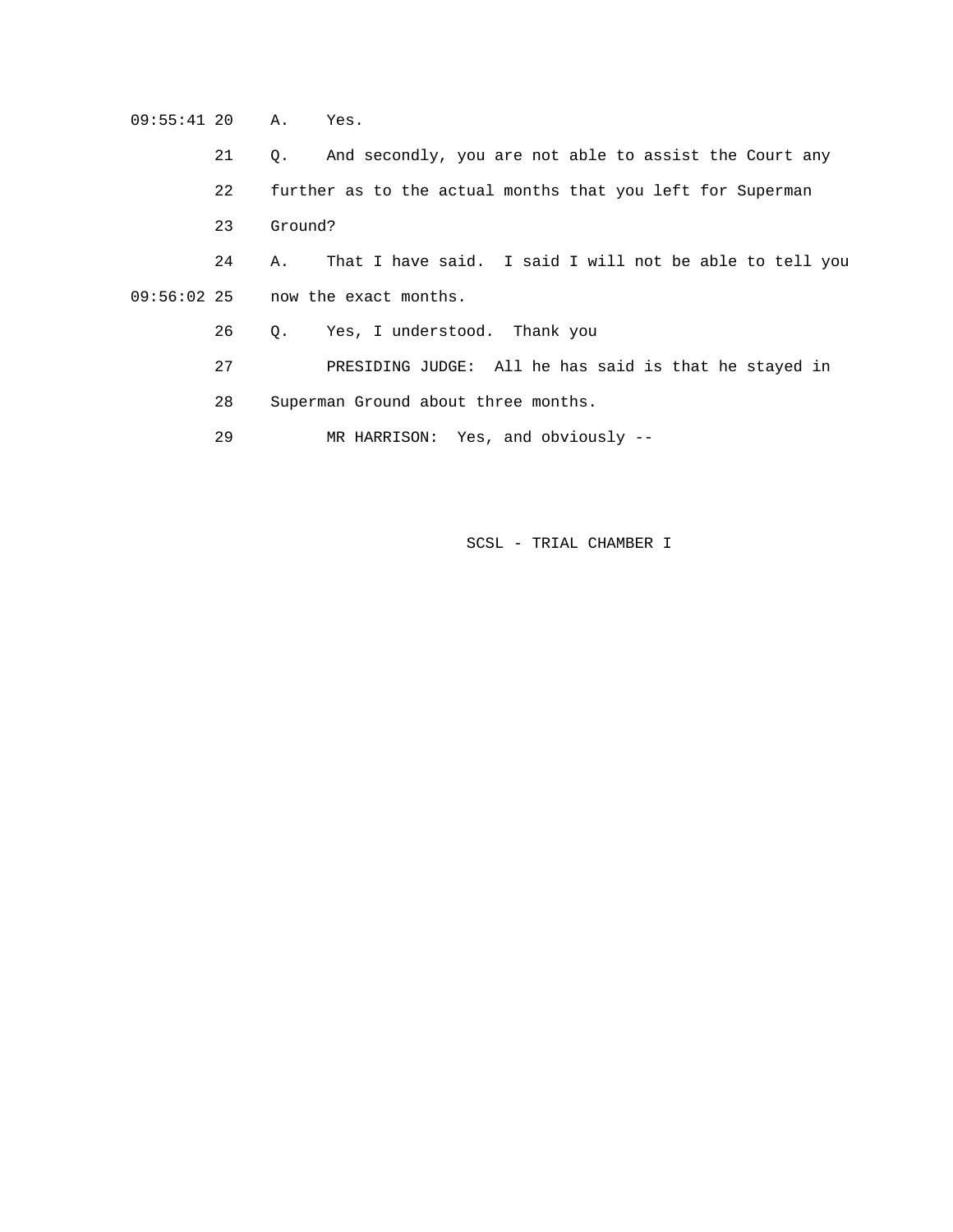| Page 8    |               |            |       | SESAY ET AL                                                   |                   |
|-----------|---------------|------------|-------|---------------------------------------------------------------|-------------------|
|           |               | 6 MAY 2008 |       | OPEN SESSION                                                  |                   |
|           |               |            |       |                                                               |                   |
|           |               |            |       |                                                               |                   |
| there.    |               | 1          |       | PRESIDING JUDGE: But he cannot say when he arrived            |                   |
|           |               | 2          |       | MR HARRISON: Exactly.                                         |                   |
|           |               | 3          |       | PRESIDING JUDGE:<br>Yes.                                      |                   |
|           |               | 4          |       | MR HARRISON:                                                  |                   |
|           | 09:56:23      | 5          | Q.    | Now as I understand it, you were Foday Sankoh's radio         |                   |
|           |               | 6          |       | operator in Abidjan; is that fair?                            |                   |
|           |               | 7          | Α.    | Yes.                                                          |                   |
|           |               | 8          | Q.    | And you've told us that you agreed to join the RUF in         |                   |
| 1991;     |               |            |       |                                                               |                   |
|           |               | 9          |       | is that correct?                                              |                   |
|           | $09:56:43$ 10 |            | Α.    | Yes.                                                          |                   |
|           |               | 11         | Q.    | And you said that you joined the RUF in 1991 because you      |                   |
|           |               | 12         |       | believed in the ideology that you were told; is that correct? |                   |
|           |               | 13         | Α.    | Yes.                                                          |                   |
| his       |               | 14         | Q.    | And you were a person hand-picked by Foday Sankoh to be       |                   |
|           | 09:57:09 15   |            |       | radio operator; is that correct?                              |                   |
|           |               | 16         | Α.    | That was after I had undergone my training and then the       |                   |
|           |               | 17         |       | overall commander assigned me there.                          | That was my first |
|           |               | 18         |       | assignment after I had completed the training.                |                   |
| $\circ f$ |               | 19         | $Q$ . | So you're a person who strongly believes in the merits        |                   |
|           | $09:57:35$ 20 |            |       | the RUF ideology, correct?                                    |                   |
|           |               | 21         | Α.    | Yes.                                                          |                   |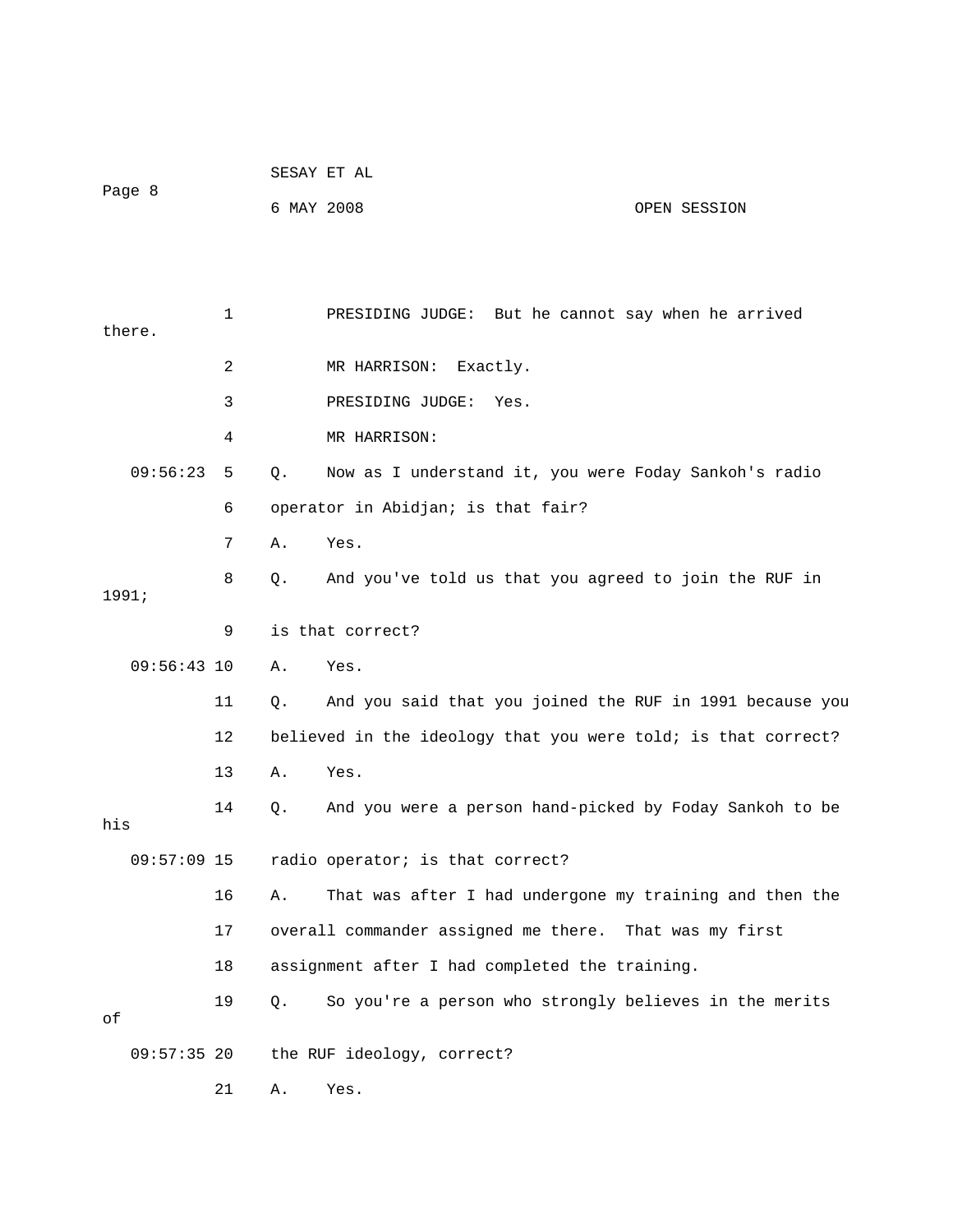22 Q. And --

 23 PRESIDING JUDGE: Mr Harrison, if you -- you say the 24 overall commander who assigned you to Sankoh let me, for the 09:57:53 25 records, have the name of this overall commander.

26 THE WITNESS: Nyah.

27 PRESIDING JUDGE: Who is this?

- 28 THE WITNESS: Nyah.
- 29 MR HARRISON: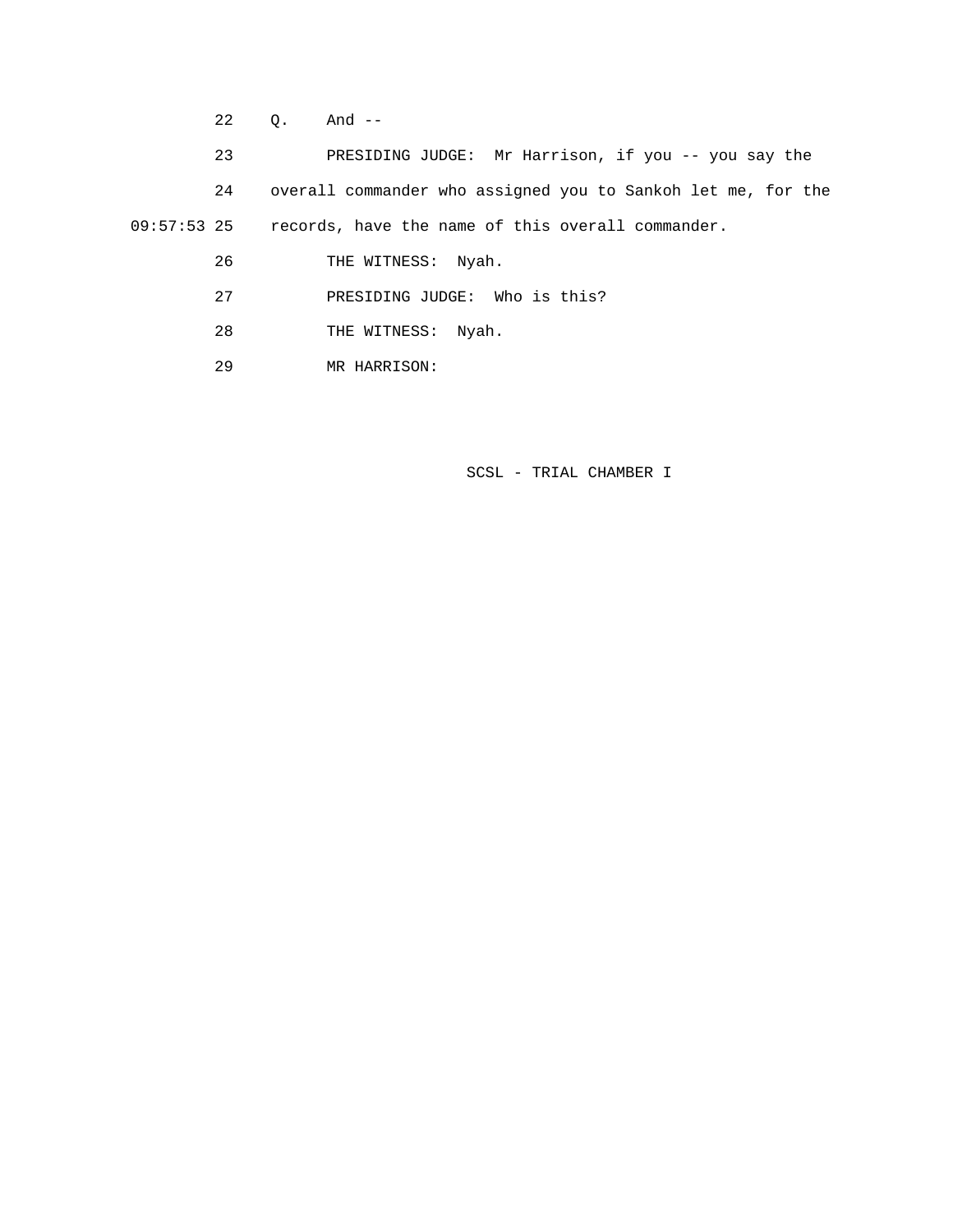|                         |    | SESAY ET AL |                                                                |
|-------------------------|----|-------------|----------------------------------------------------------------|
| Page 9                  |    | 6 MAY 2008  | OPEN SESSION                                                   |
|                         |    |             |                                                                |
|                         |    |             |                                                                |
| Nyah?                   | 1  | Q.          | Is this a person who is sometimes referred to as CO            |
|                         | 2  | Α.          | Yes.                                                           |
|                         | 3  | Q.          | And again --                                                   |
|                         | 4  |             | PRESIDING JUDGE: What was his rank?                            |
| 09:58:27                | 5  |             | THE WITNESS: During that time he was a lieutenant.             |
|                         | 6  |             | PRESIDING JUDGE:<br>Lieutenant.                                |
|                         | 7  |             | THE WITNESS: Yes, sir.                                         |
|                         | 8  |             | PRESIDING JUDGE: Yes, I'm sorry.                               |
|                         | 9  |             | MR HARRISON:                                                   |
| $09:58:41$ 10<br>am     |    | Q.          | For the benefit of the court reporter, correct me if I         |
|                         | 11 |             | wrong but is the spelling of Nyah, N-Y-A-H?                    |
|                         | 12 |             | THE WITNESS:<br>Yes.                                           |
|                         | 13 | Q.          | And what I'm asking you, witness is --                         |
| he                      | 14 |             | PRESIDING JUDGE: And the last response he gave was that        |
| $09:59:04$ 15           |    |             | was a strong believer of the ideology of the RUF.              |
|                         | 16 |             | MR HARRISON:                                                   |
|                         | 17 | Q.          | And that remains to be the case today doesn't it, that         |
| you                     |    |             |                                                                |
|                         | 18 |             | still believe that the ideology of the RUF had great merit; is |
|                         | 19 | that fair?  |                                                                |
| 09:59:3320<br>committed |    | Α.          | Yes, I still believe in it because I will remain               |
|                         | 21 |             | to that ideology because we did not do anything that would     |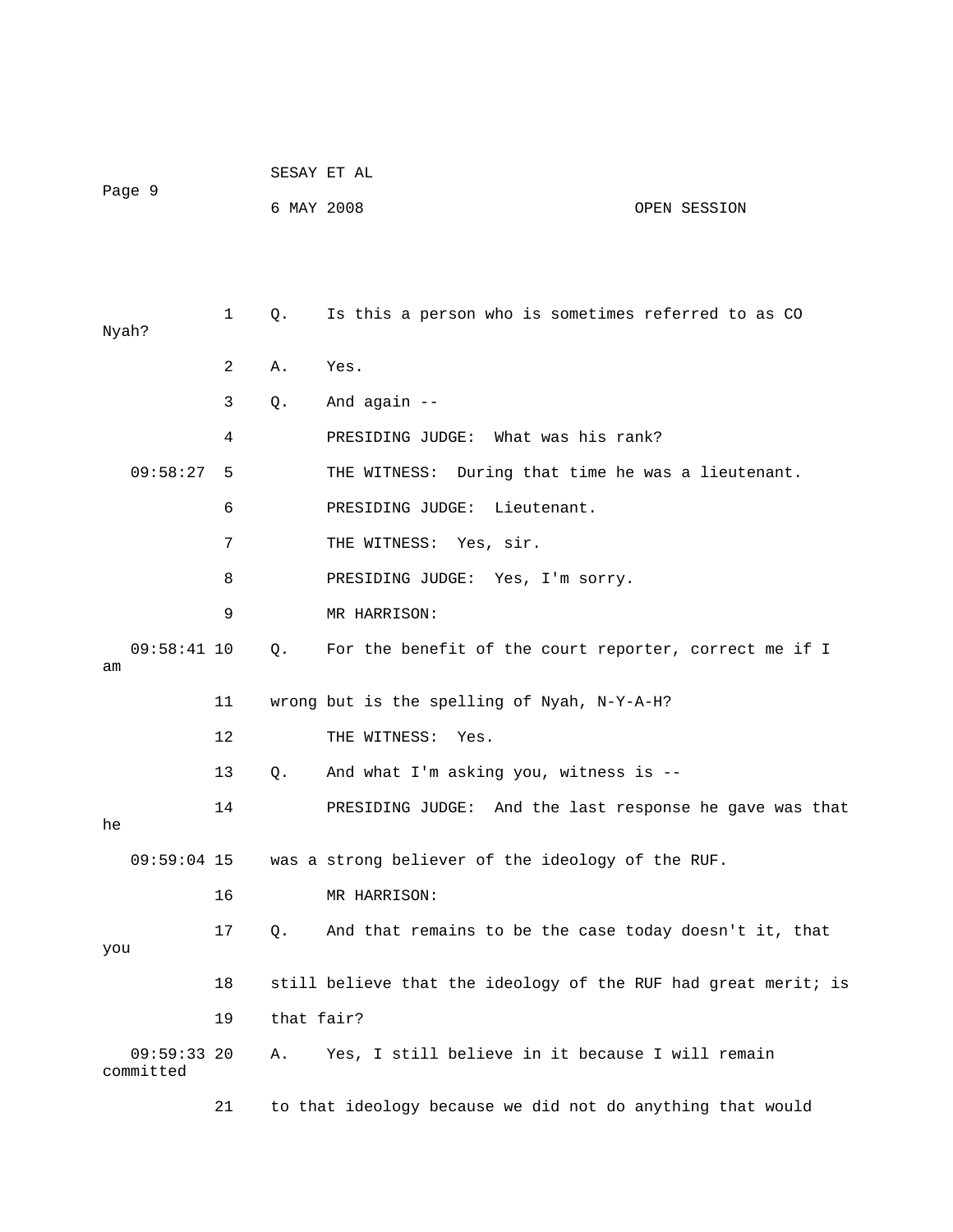|     | 22 | involve us in any crimes.                                              |
|-----|----|------------------------------------------------------------------------|
|     | 23 | So you're saying that the RUF was never involved in any<br>$\circ$ .   |
|     | 24 | kind of crimes; is that fair?                                          |
| mv  |    | 09:59:59 25 A. Are you asking if that is still the case? That is still |
| оf  | 26 | commitment. I said yes, I am still committed to the ideology           |
|     | 27 | the RUF; not that the RUF did not do bad.                              |
|     | 28 | So do you admit then that the RUF committed crimes?<br>О.              |
| of. | 29 | Well, for that, I cannot tell which bad you are talking<br>Α.          |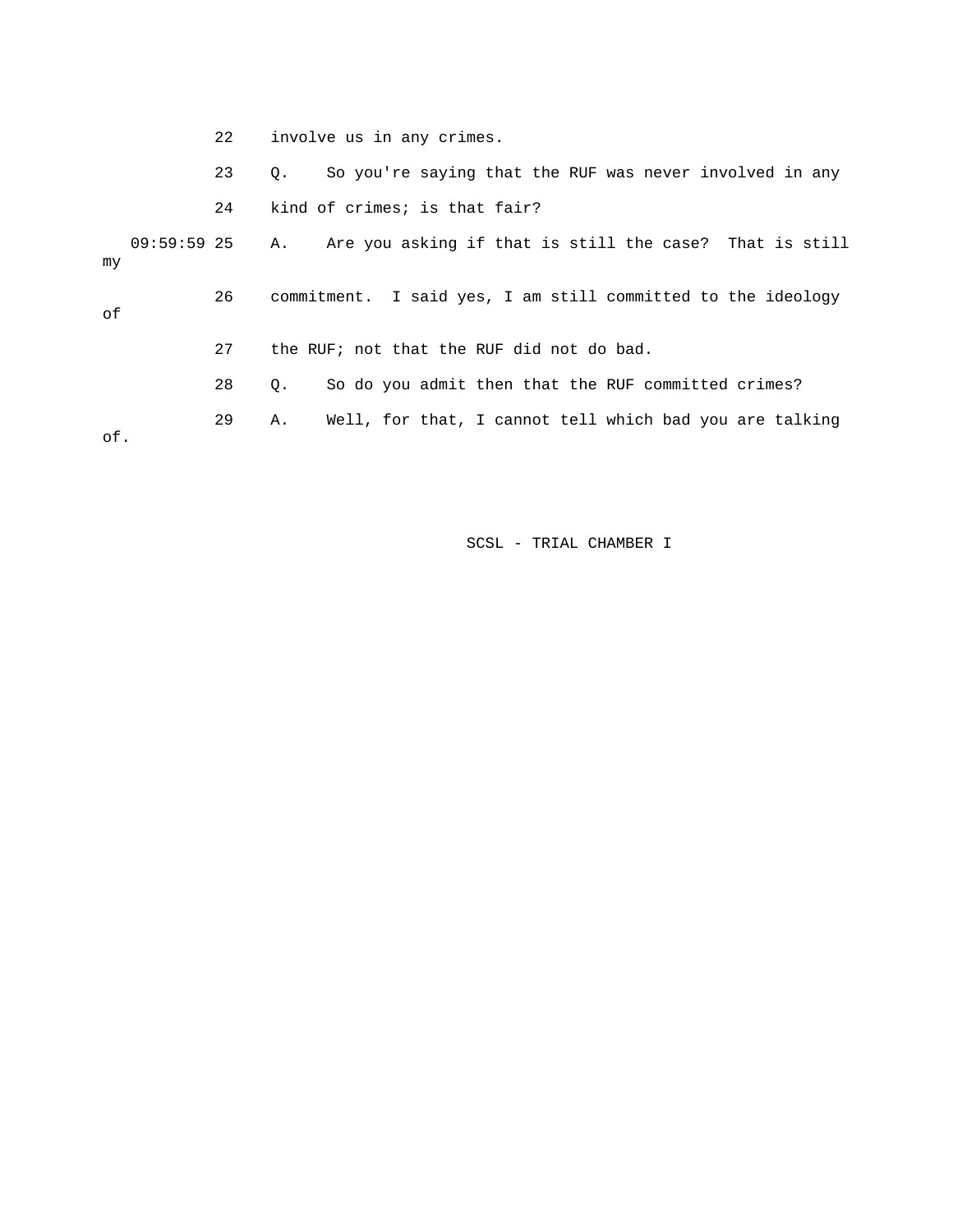|                           |    | SESAY ET AL                                                    |              |  |
|---------------------------|----|----------------------------------------------------------------|--------------|--|
| Page 10                   |    | 6 MAY 2008                                                     | OPEN SESSION |  |
|                           |    |                                                                |              |  |
|                           |    |                                                                |              |  |
|                           | 1  | Well, I'm asking you do you admit that?<br>Q.                  |              |  |
| know                      | 2  | Well, if you can specify the type of bad, then I will<br>Α.    |              |  |
|                           | 3  | if it is done by the RUF or not, then I'll be able to know.    |              |  |
|                           | 4  | No, you just tell me what bad things you know the RUF<br>Q.    |              |  |
| 10:00:59                  | 5  | having committed?                                              |              |  |
| witnessed                 | 6  | As far as I was there as radio operator, I never<br>Α.         |              |  |
|                           | 7  | any bad thing which the RUF did in my presence.                |              |  |
|                           | 8  | But is it fair to say that as a radio operator you<br>Q.       |              |  |
|                           | 9  | certainly heard of bad things being committed by the RUF?      |              |  |
| $10:01:31$ 10<br>not      |    | Well, I am always with the leader, and sometimes I was<br>Α.   |              |  |
|                           | 11 | strictly on the various front lines. I am always with the      |              |  |
| able                      | 12 | leader. I was the operator for the leader, so I'll not be      |              |  |
|                           | 13 | to testify that I saw such-and-such a thing happening in my    |              |  |
|                           | 14 | presence.                                                      |              |  |
| $10:01:51$ 15<br>question |    | Yes, the question was a little bit different.<br>Q.            | The          |  |
| called                    | 16 | Did you hear of the RUF having committed what you've<br>was:   |              |  |
|                           | 17 | bad things?                                                    |              |  |
|                           | 18 | Yes, I heard it over the media -- I mean the radio; BBC.<br>Α. |              |  |
|                           | 19 | And what things are these that you heard of the RUF<br>Q.      |              |  |
| $10:02:21$ 20             |    | committing?                                                    |              |  |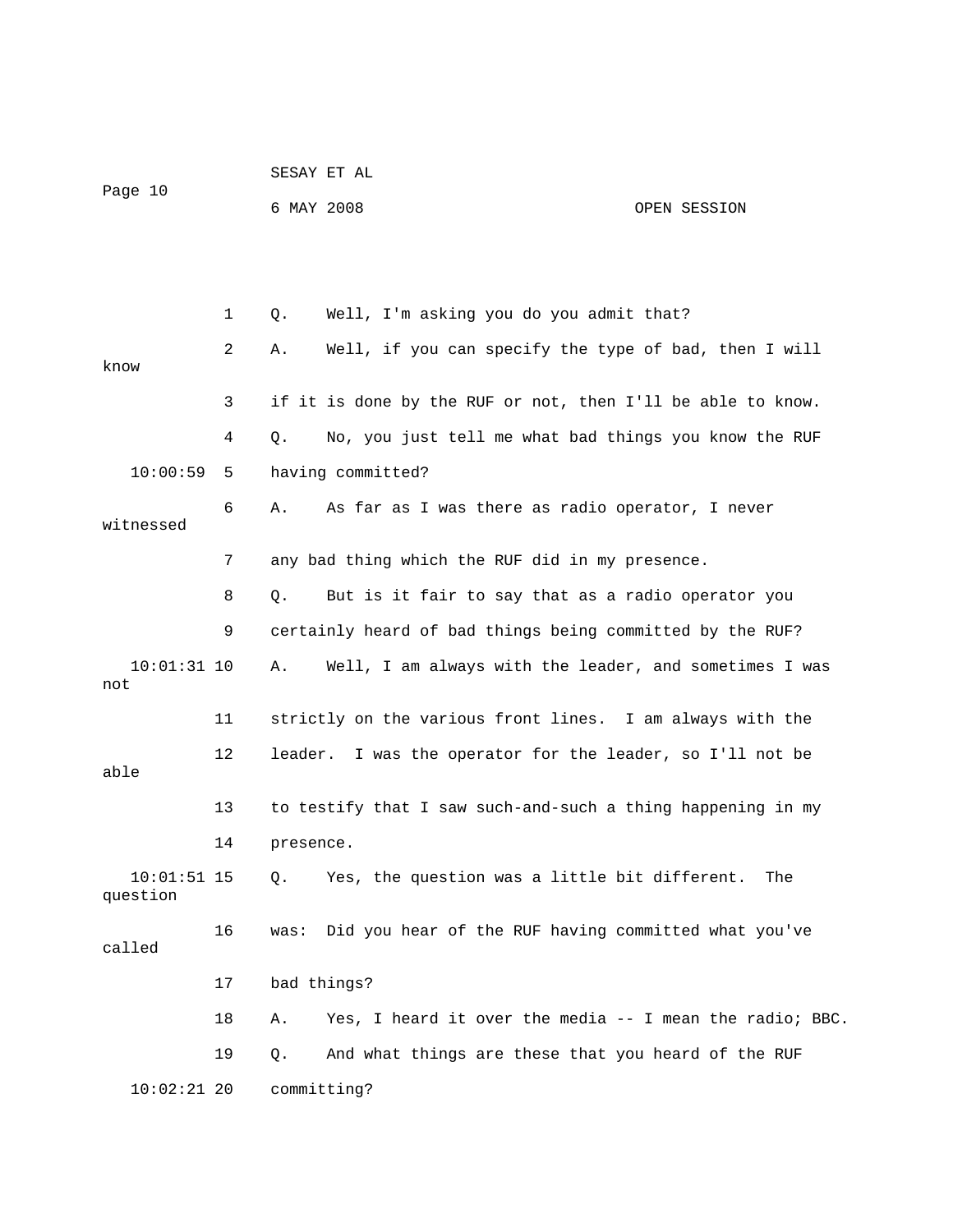|       | 21 | Well, sometimes, because I don't know, because of<br>Α.                |
|-------|----|------------------------------------------------------------------------|
| qoinq | 22 | propaganda from the government, because while the war was              |
| that  | 23 | on sometimes they will say -- they will say it over the BBC            |
|       | 24 | the RUF had committed rape cases in certain areas where they           |
| that  |    | 10:02:53 25 were, but as far as I was on the radio, I never got any of |
| SO    | 26 | reports to any of the radios and -- to see what BBC have said,         |
|       | 27 | I don't know anything about that.                                      |
|       | 28 | So from the entire period, from 1991 up until your<br>Q.               |
|       | 29 | disarmament, which -- was your disarmament in 2002?                    |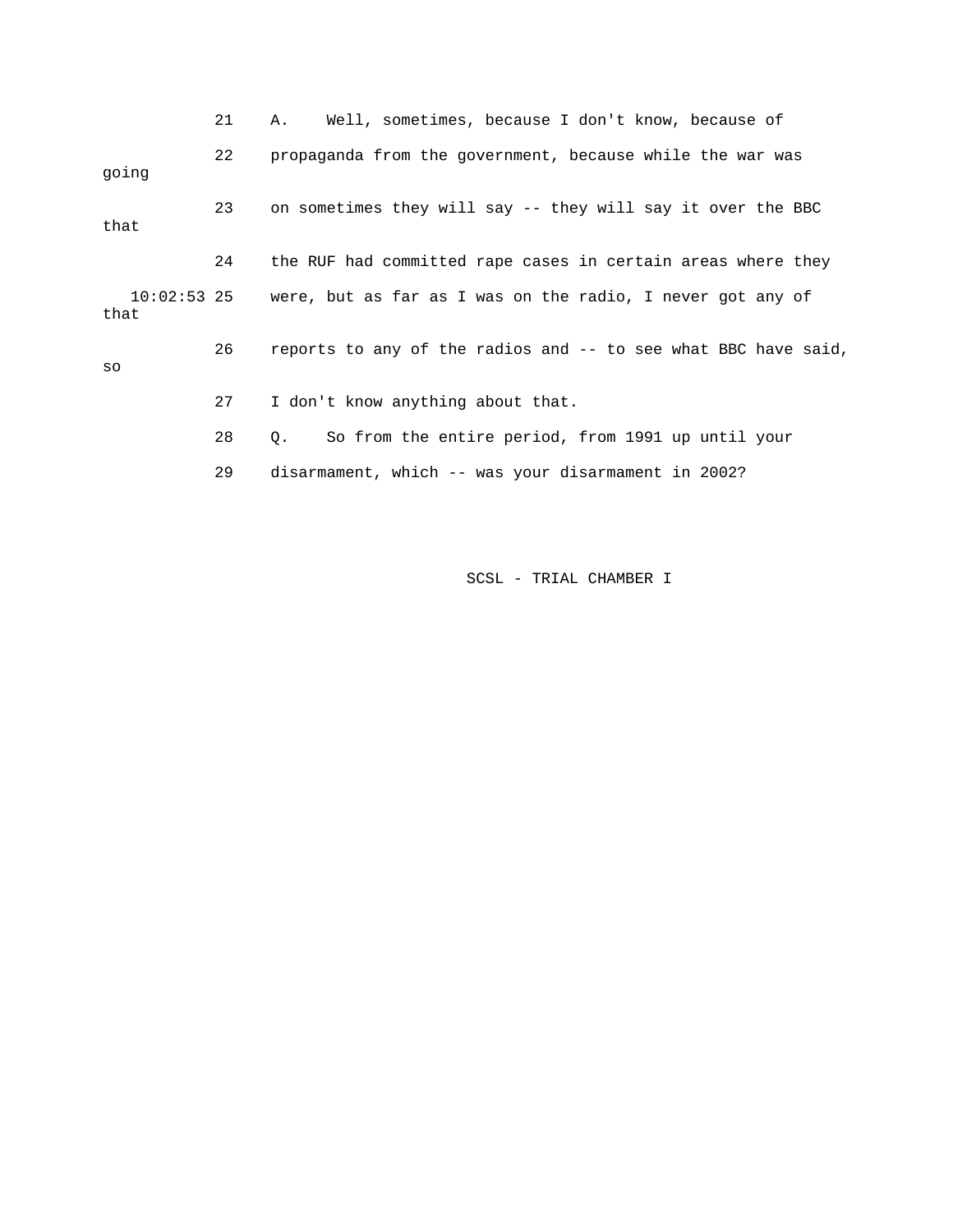|                         |    | SESAY ET AL |                                                                |              |
|-------------------------|----|-------------|----------------------------------------------------------------|--------------|
| Page 11                 |    | 6 MAY 2008  |                                                                | OPEN SESSION |
|                         |    |             |                                                                |              |
|                         |    |             |                                                                |              |
|                         | 1  | Α.          | Yes, I did mine on that date.                                  |              |
| this                    | 2  | Q.          | So from 1991, up until 2002, are you seriously telling         |              |
|                         | 3  |             | Court that you never heard of any crimes committed by the RUF? |              |
| You                     | 4  |             | PRESIDING JUDGE: Not from the BBC. Not from the BBC.           |              |
| 10:03:55                | 5  |             | heard from the BBC?                                            |              |
|                         | 6  |             | THE WITNESS: Yes, I heard from BBC.                            |              |
|                         | 7  |             | PRESIDING JUDGE: Besides the BBC.                              |              |
| like,                   | 8  |             | THE WITNESS: Yes. Like, certain crimes were there,             |              |
| these                   | 9  |             | if -- if a soldier tried to harass a civilian, let's say,      |              |
| $10:04:28$ 10<br>the    |    |             | were civilians that were under the RUF controlled area, and    |              |
|                         | 11 |             | soldier tried to harass him or take something from him         |              |
|                         | 12 |             | forcefully, either food or any other thing, I saw that and     |              |
|                         | 13 |             | certain punishments, the revolution can levy any punishment on |              |
|                         | 14 |             | anybody who does so. That I saw it.                            |              |
| $10:04:53$ 15           |    |             | MR HARRISON:                                                   |              |
| crime                   | 16 | Q.          | So that's a crime you didn't see -- sorry, that's a            |              |
|                         | 17 |             | that you actually saw with your own eyes; is that right?       |              |
|                         | 18 | Α.          | Yes.                                                           |              |
|                         | 19 | Q.          | So you're telling this Court that even though you're a         |              |
| $10:05:08$ 20<br>you're |    |             | radio operator, your little ear glued to your radio set,       |              |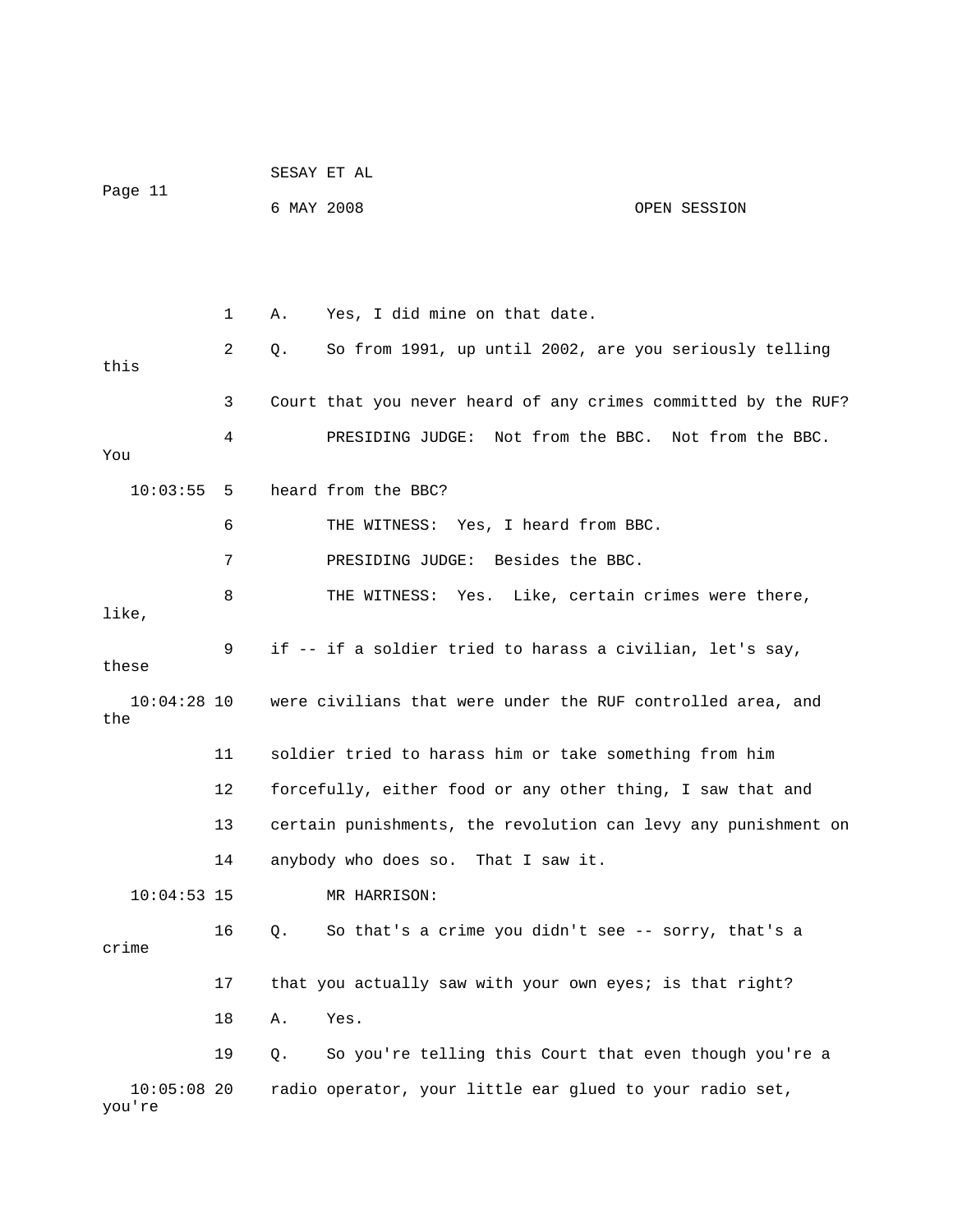- 21 totally ignorant of the execution of some 65 civilians in
- 22 Kailahun Town in early 1998?
- 23 A. Please say that again; repeat.

 24 Q. Are you completely ignorant of the execution of 10:05:50 25 approximately 65 civilians in Kailahun Town, in early 1998?

- 26 A. Who did the killing?
- 27 Q. Witness, are you ignorant of it? Am I the first one to
- 28 ever tell you this?
- 29 A. Well, I don't know who did the killing; that's why I'm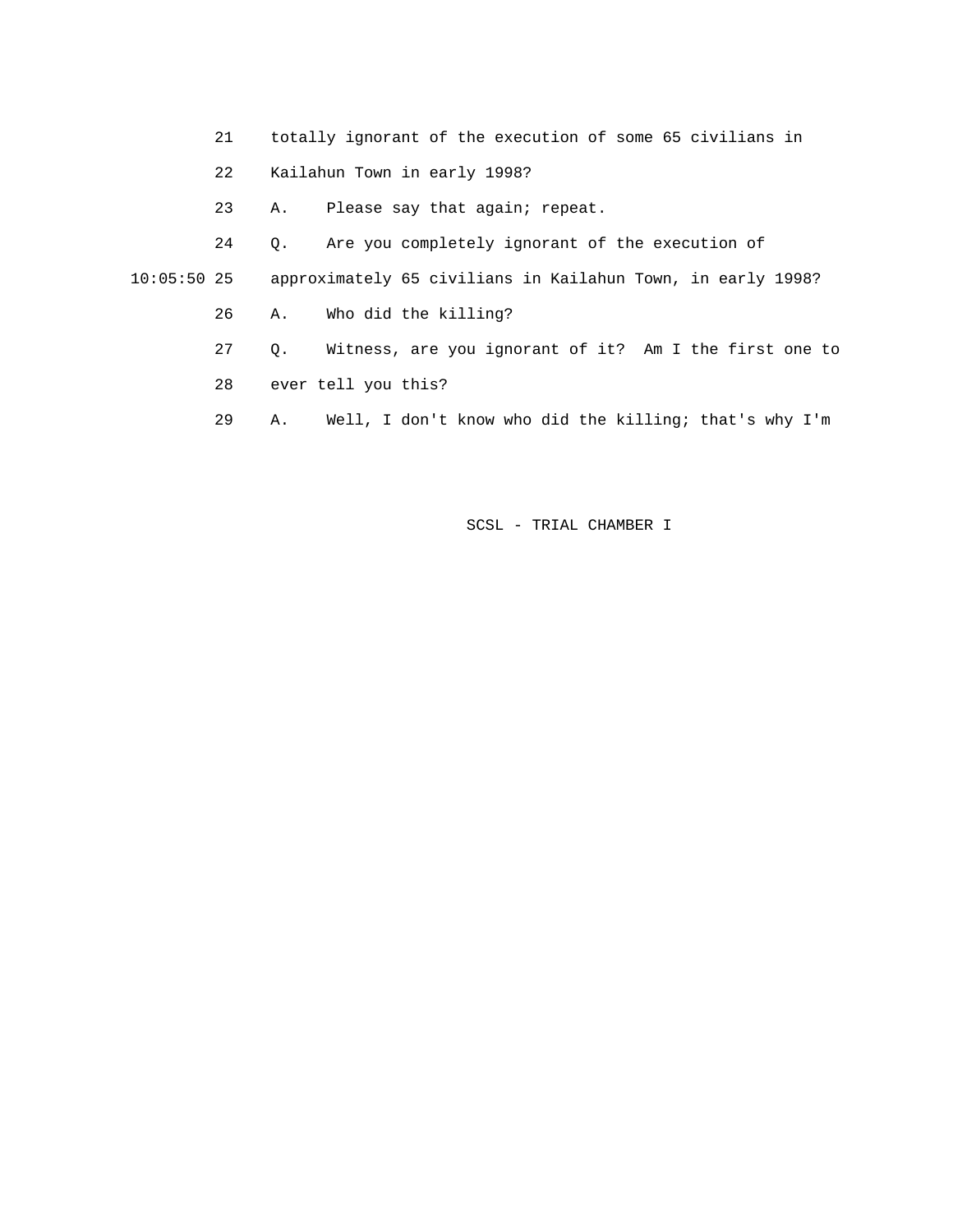| Page 12       |    | 6 MAY 2008 |                                                               | OPEN SESSION                         |
|---------------|----|------------|---------------------------------------------------------------|--------------------------------------|
|               |    |            |                                                               |                                      |
|               | 1  | asking.    |                                                               |                                      |
|               | 2  | Q.         | Okay. Have you ever heard of the execution of                 |                                      |
|               | 3  |            | approximately 65 civilians in Kailahun Town, in early 1998?   |                                      |
|               | 4  | Α.         | No, I did not hear that.                                      |                                      |
| 10:06:37      | 5  |            | JUDGE BOUTET:                                                 | Maybe you should describe them to be |
|               | 6  | Kamajors.  |                                                               |                                      |
|               | 7  |            | MR HARRISON:                                                  |                                      |
|               | 8  | Q.         | Have you ever heard of the execution of persons who were      |                                      |
| early         | 9  |            | alleged to be Kamajors being executed in Kailahun Town in     |                                      |
| $10:06:53$ 10 |    | 1998?      |                                                               |                                      |
|               | 11 | Α.         | No, I did not hear that.                                      |                                      |
| radio         | 12 | Q.         | Again as a radio operator with your ear glued to that         |                                      |
|               | 13 |            | set, did you hear of the execution of 101 civilians at        |                                      |
|               | 14 |            | Kamachendeh Street, in approximately April or May of 1998?    |                                      |
| $10:07:34$ 15 |    | Α.         | No, I did not hear about that.                                |                                      |
|               | 16 | Q.         | Did you ever hear of the use of children under 15 as          |                                      |
|               | 17 |            | combatants by the RUF?                                        |                                      |
|               | 18 | Α.         | No, I never heard of that; and, strictly, the RUF was         |                                      |
|               | 19 |            | against that.                                                 |                                      |
| $10:08:09$ 20 |    | Q.         | Now, I've got your summary here, and I take it there are      |                                      |
|               | 21 |            | some things that you do know about. For example, your summary |                                      |
| to            | 22 |            | says that you can testify of instances of looting from Makeni |                                      |

SESAY ET AL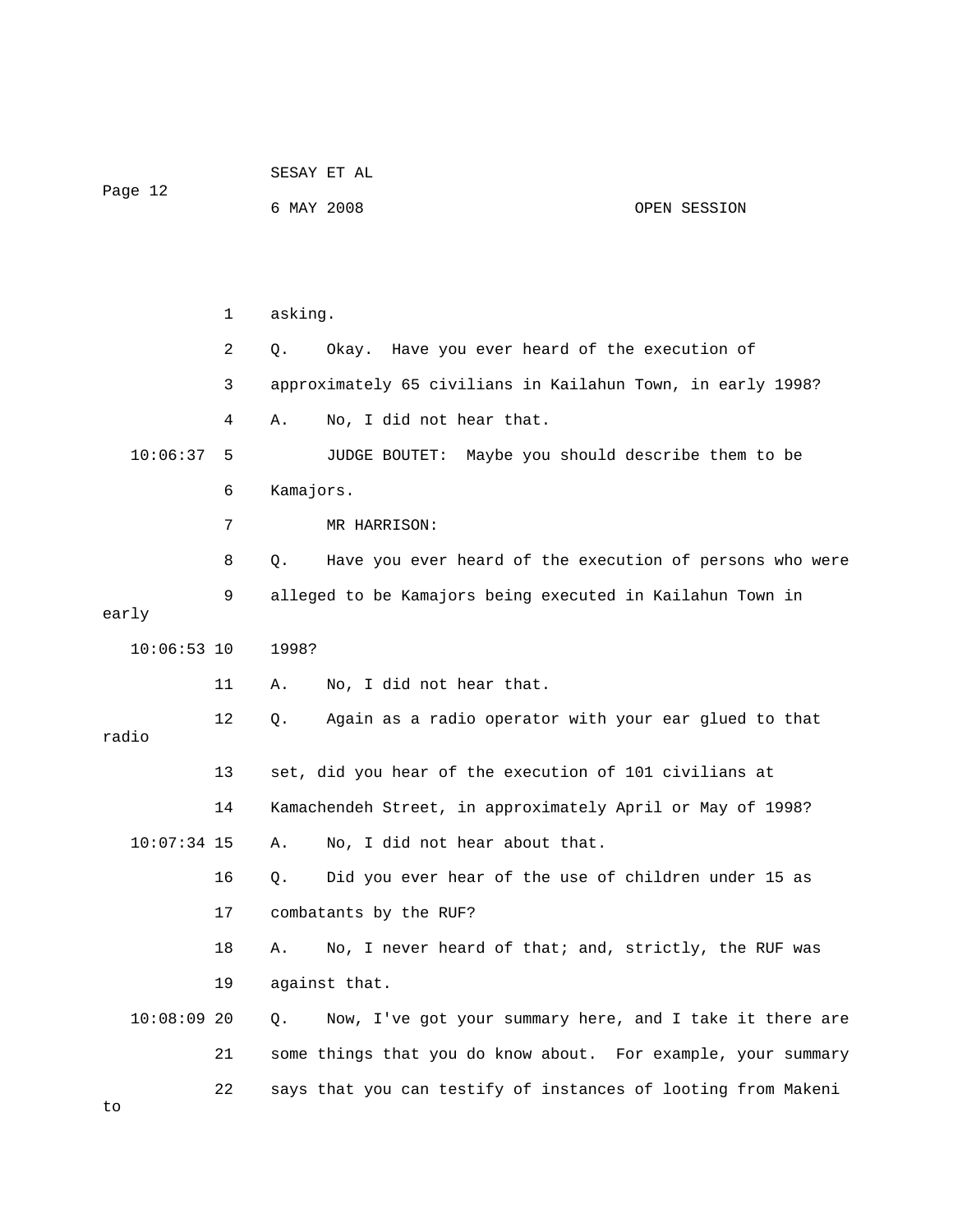|               | 23 | Kono in 1998; do you accept that you can do that?                     |
|---------------|----|-----------------------------------------------------------------------|
|               | 24 | Α.<br>Yes.                                                            |
| $10:08:38$ 25 |    | You'd agree with me that that was looting carried out by<br>$\circ$ . |
|               | 26 | the RUF as they're retreating from Freetown going to Kono?            |
| RUF           | 27 | Well, the looting was not only -- it was not only the<br>Α.           |
| to            | 28 | that was engaging in looting, because I would like this Court         |
| qo            | 29 | know, because whilst we were in Masiaka, whilst retreating to         |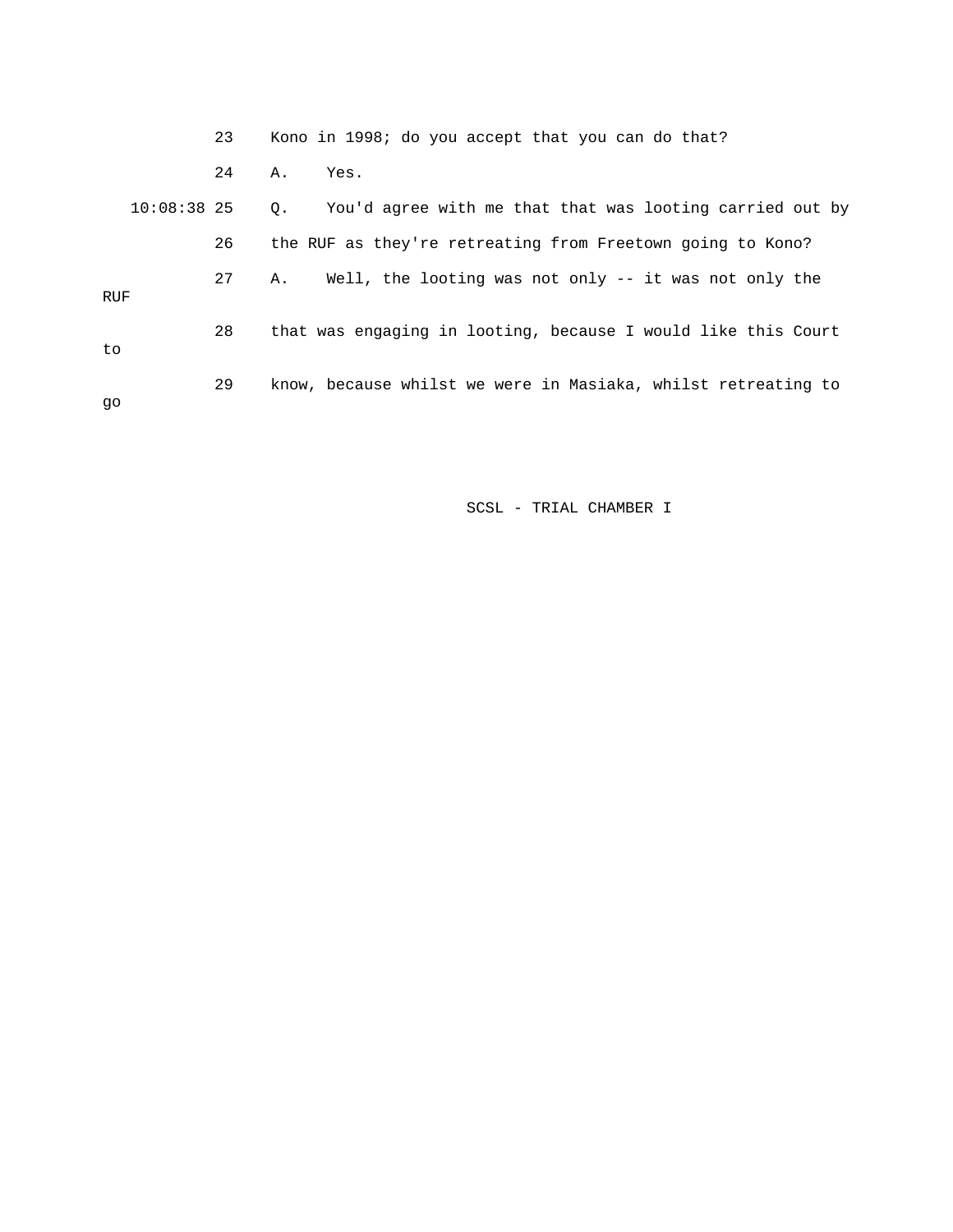|         | SESAY ET AL |              |  |
|---------|-------------|--------------|--|
| Page 13 |             |              |  |
|         | 6 MAY 2008  | OPEN SESSION |  |

| declared                 | 1  | towards Makeni as far as Kono, certain operations were         |
|--------------------------|----|----------------------------------------------------------------|
|                          | 2  | by the former leader of the AFRC at Masiaka; it was that       |
|                          | 3  | operation that was declared. That was the time the looting     |
| whilst                   | 4  | started and the looting started -- the soldiers, the SLA,      |
| 10:09:42                 | 5  | they are were retreating, they themselves retreated with some  |
|                          | 6  | with some men, civilians, whom we all referred to as junta 2.  |
| trained                  | 7  | They were not trained as soldiers, or neither were they        |
|                          | 8  | as RUF, but they had lived with the soldiers within that nine  |
| random.                  | 9  | months of AFRC rule, so they were doing some looting at        |
| $10:10:14$ 10            |    | Soldier, junta 2s, and even civilians, they were all doing the |
|                          | 11 | lootings.                                                      |
| were                     | 12 | All right. What I'm suggesting to you is that the RUF<br>О.    |
| is                       | 13 | also doing looting and it was called Operation Pay Yourself;   |
|                          | 14 | that right?                                                    |
| $10:10:29$ 15<br>chaotic |    | Well, the looting, because the situation was really<br>Α.      |
|                          | 16 | whilst we were retreating, so to say everybody was doing       |
| who                      | 17 | everybody at random or, to be specific, that it was the RUF    |
|                          | 18 | did the looting, everybody was doing it whilst we were on the  |
|                          | 19 | retreat.                                                       |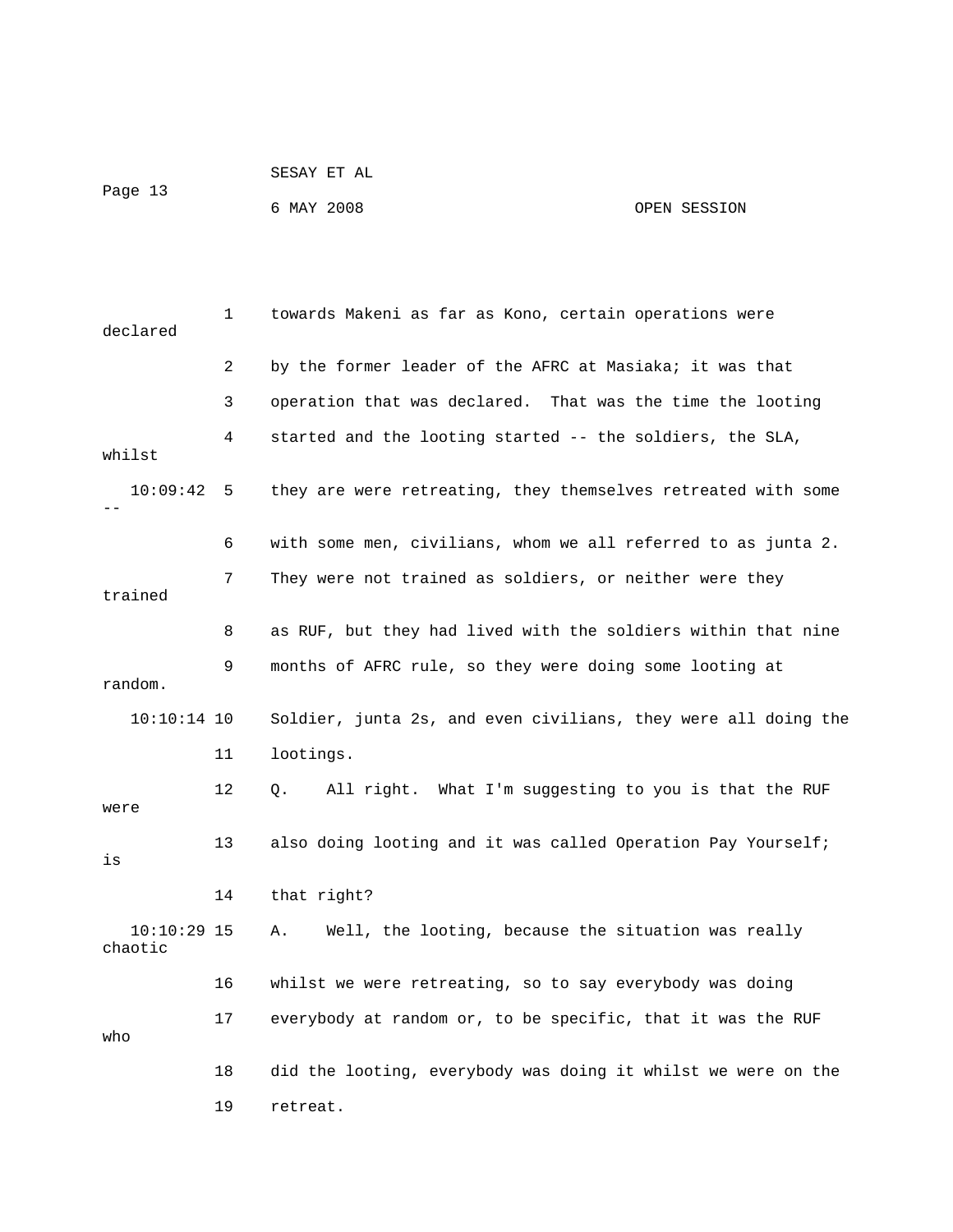10:10:58 20 Q. Yes, I understand --

 21 PRESIDING JUDGE: When you say everybody was doing it, what 22 do you mean, Mr Witness. 23 THE WITNESS: The SLAs, all fighters whose -- 24 PRESIDING JUDGE: Where do you place the RUF in this? 10:11:16 25 We've heard of the SLAs. We've heard of the junta 2, the

26 untrained people, who were the civilians --

 27 THE WITNESS: This is what I am saying. Whosoever that had 28 a gun, whilst retreating from Masiaka to Kono, was doing the 29 looting.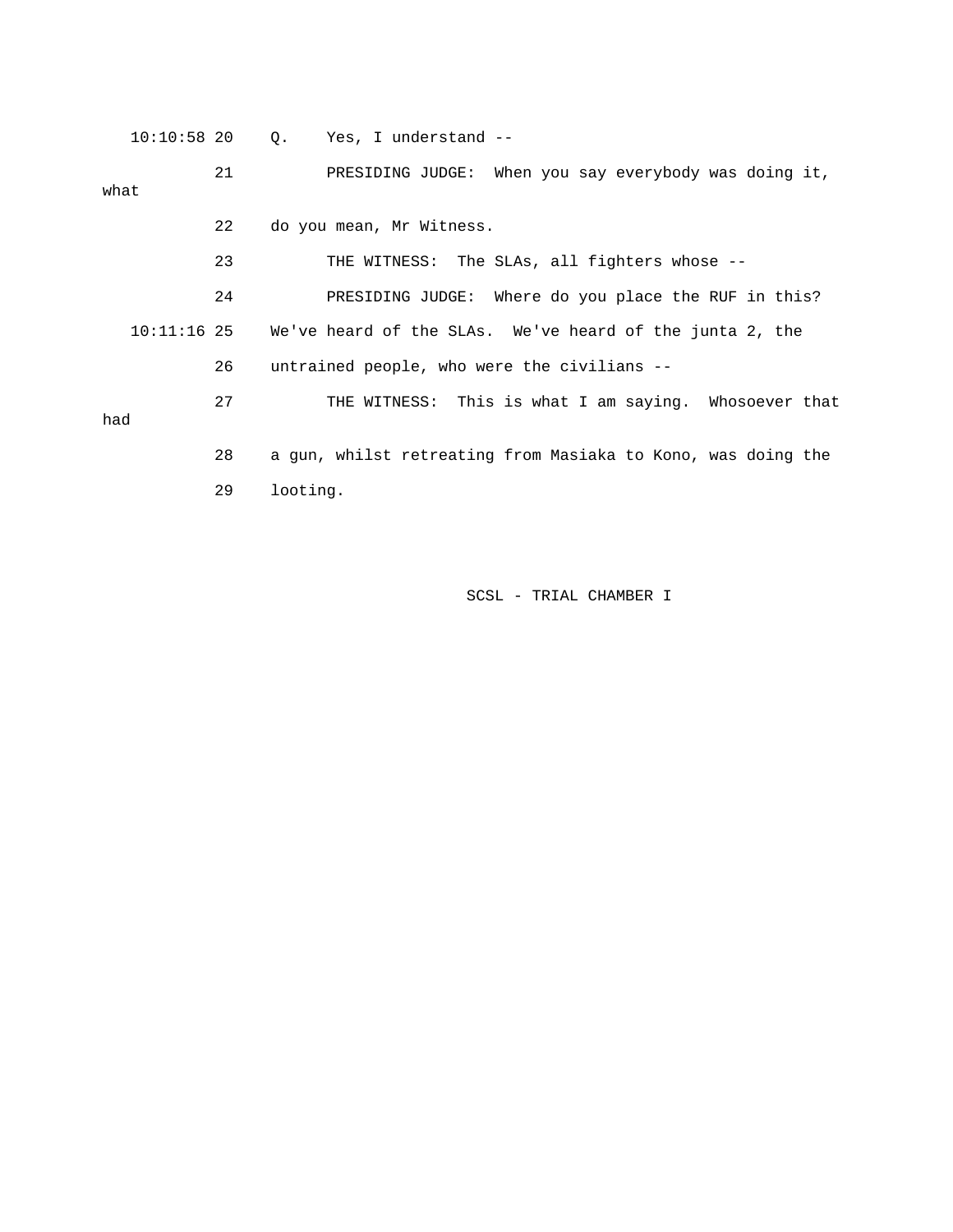|                 |              |         | SESAY ET AL                                                    |                                          |
|-----------------|--------------|---------|----------------------------------------------------------------|------------------------------------------|
| Page 14         |              |         | 6 MAY 2008                                                     | OPEN SESSION                             |
|                 |              |         |                                                                |                                          |
|                 |              |         |                                                                |                                          |
| not             | $\mathbf{1}$ |         | PRESIDING JUDGE: What do you mean whosoever? We were           |                                          |
|                 | 2            |         | there. We didn't know who was retreating with guns. Who were   |                                          |
|                 | 3            |         | those retreating with the guns?                                |                                          |
|                 | 4            |         | THE WITNESS:                                                   | That's the RUF, the SLAs and the juntas. |
| 10:11:57        | 5            |         | MR HARRISON:                                                   |                                          |
|                 | 6            | Q.      | So you'd agree with me that the RUF were carrying out          |                                          |
|                 | 7            |         | looting at Masiaka; is that fair?                              |                                          |
|                 | 8            | Α.      | Well, everybody was looting, yes.                              |                                          |
|                 | 9            | Q.      | And you'd agree with me that the RUF was carrying out          |                                          |
| $10:12:24$ 10   |              |         | looting as you were travelling from Masiaka to Makeni?         |                                          |
|                 | 11           | Α.      | Say that again, please.                                        |                                          |
|                 | 12           | Q.      | Do you agree with me that the RUF was carrying out             |                                          |
| looting         |              |         |                                                                |                                          |
|                 | 13           |         | as they travelled from Masiaka to Makeni?                      |                                          |
|                 | 14           | Α.      | Yes.                                                           |                                          |
| $10:12:59$ 15   |              | Q.      | Do you agree with me that the RUF carried out looting in       |                                          |
|                 | 16           | Makeni? |                                                                |                                          |
| arrived;        | 17           | Α.      | Well, the situation in Makeni was chaotic when we              |                                          |
|                 | 18           |         | there was tension. Everybody was moving helter-skelter and we  |                                          |
|                 |              |         |                                                                |                                          |
| observing       | 19           |         | were trying to retreat. So to say that I was in Makeni         |                                          |
| 10:13:3020<br>а |              |         | the people looting, of course looting was going on, but to say |                                          |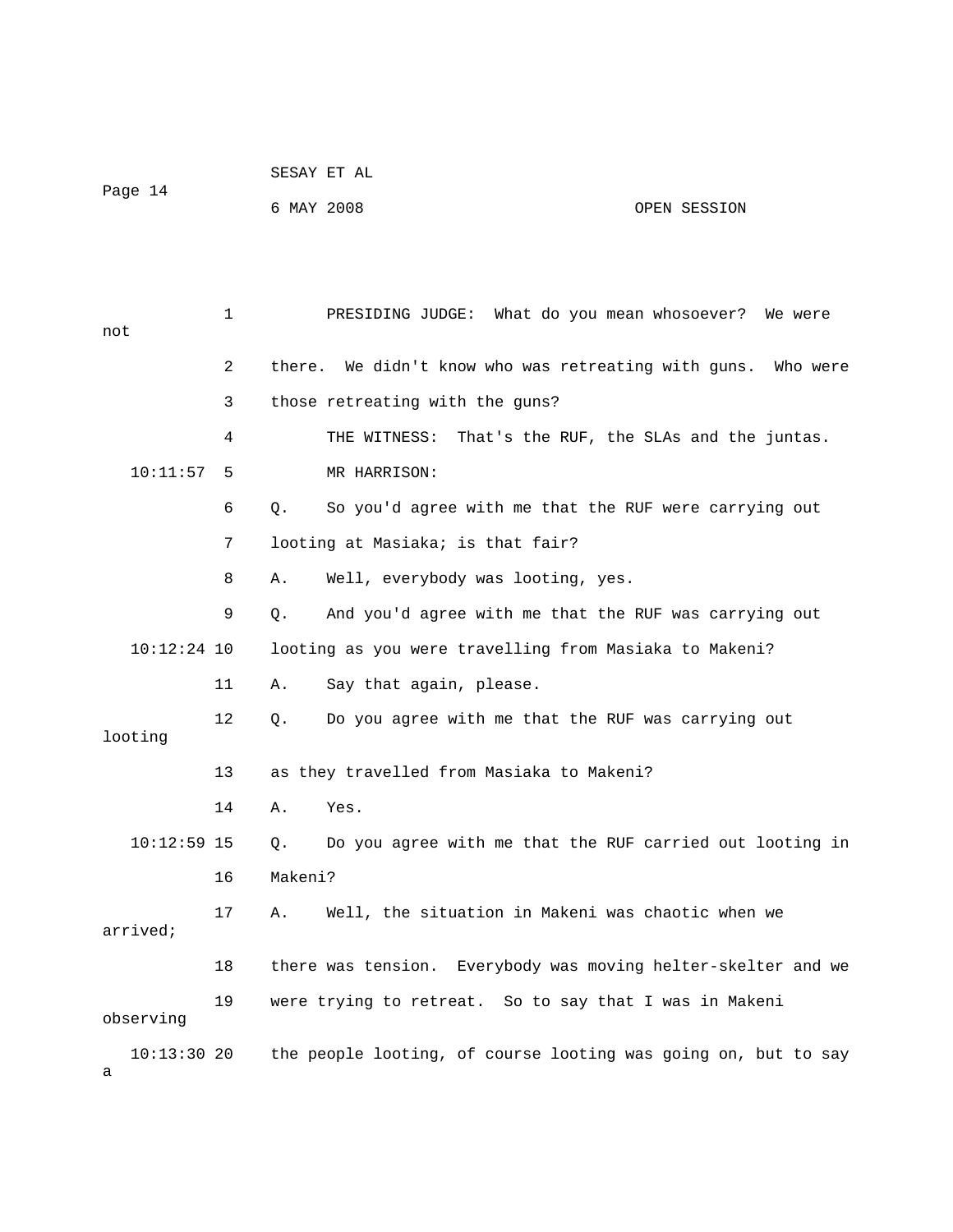| that          | 21 | particular group did the looting, I'm in doubt to say about      |
|---------------|----|------------------------------------------------------------------|
|               | 22 | regarding Makeni.                                                |
| for           | 23 | Witness, you're in Makeni. You told us you were there<br>Q.      |
|               | 24 | at least a week. It would have been clear to you, I'm            |
| $10:13:59$ 25 |    | suggesting, that the RUF was looting in Makeni; do you accept    |
|               | 26 | that?                                                            |
| question.     | 27 | I don't know. I think I've already answered the<br>Α.            |
| the           | 28 | Well, witness, I'm suggesting to you that you know that<br>$Q$ . |
| the           | 29 | RUF was looting in Makeni and you're just not willing to tell    |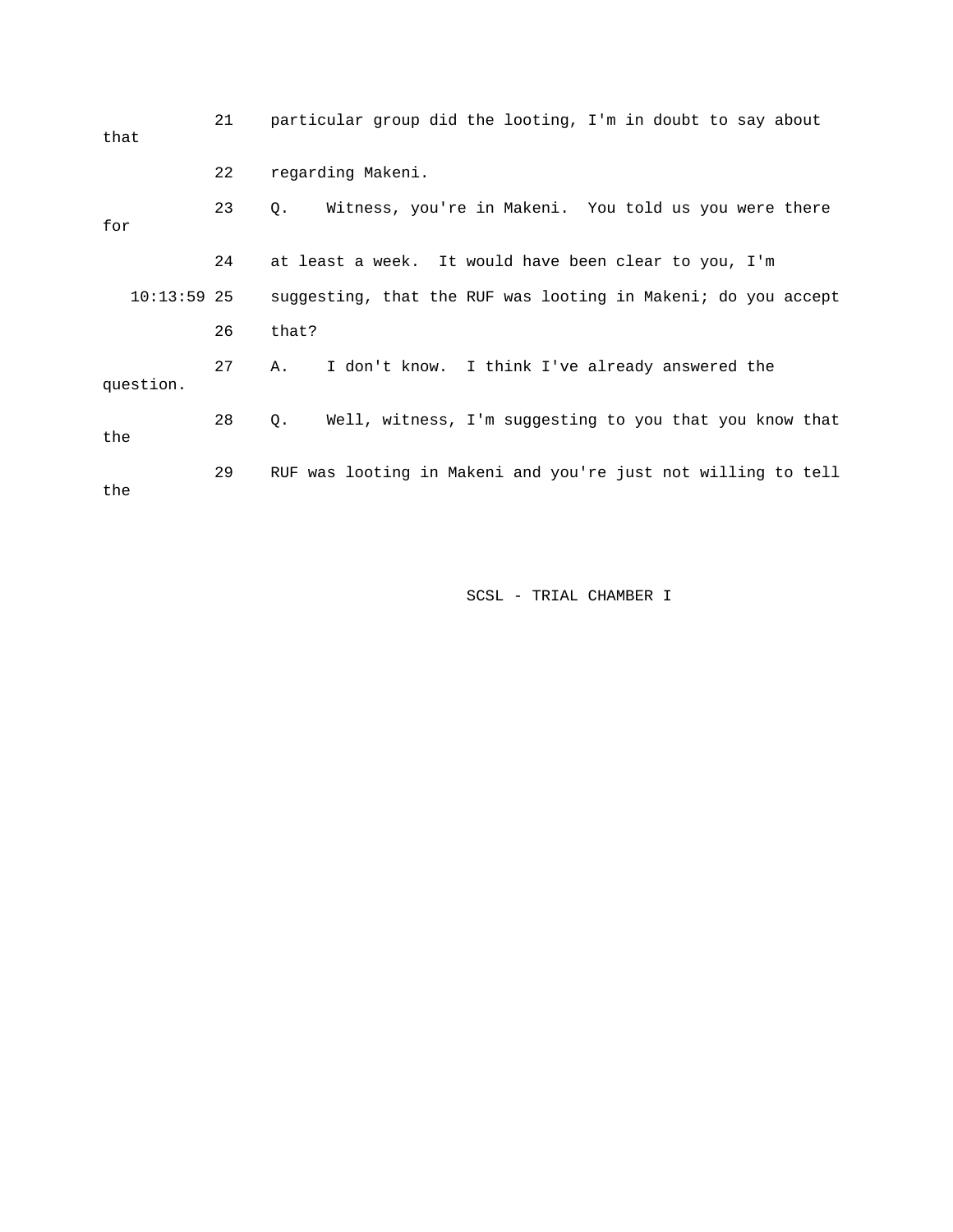|                          |    | SESAY ET AL                                                    |              |
|--------------------------|----|----------------------------------------------------------------|--------------|
| Page 15                  |    | 6 MAY 2008                                                     | OPEN SESSION |
|                          |    |                                                                |              |
|                          |    |                                                                |              |
|                          | 1  | Court the truth; do you accept that?                           |              |
| to                       | 2  | This, what made me before coming -- before coming<br>Α.<br>No. |              |
|                          | 3  | this place to testify, that's why I sworn to the Bible as a    |              |
|                          | 4  | Christian, what I saw is what I'm saying to this Court.        |              |
| 10:15:01<br>looting      | 5  | And I'm putting it to you that the RUF carried on<br>Q.        |              |
|                          | 6  | as it went from Makeni to Kono District; do you accept that?   |              |
| it                       | 7  | I hope that you are just suggesting. So I wouldn't want<br>Α.  |              |
| agree.                   | 8  | to be like a question that you put to me so as for me to       |              |
|                          | 9  | If you -- if you put the question to me, I think I can answer. |              |
| $10:15:42$ 10            |    | Well, I'll try again, Mr Witness, and we'll see. I'm<br>Q.     |              |
| travelled                | 11 | suggesting to you that the RUF carried on looting as it        |              |
|                          | 12 | from Makeni to Kono District; do you accept that?              |              |
| not                      | 13 | I wouldn't be able to accept, because in Makeni I did<br>Α.    |              |
|                          | 14 | see. I was not present.                                        |              |
| $10:16:20$ 15<br>Makeni. |    | JUDGE BOUTET: Mr Witness, the question was not in              |              |
| please                   | 16 | It's from Makeni to Kono District. That's the question so      |              |
| You                      | 17 | answer the question. It's a very simple question to answer.    |              |
|                          | 18 | agree or you disagree?                                         |              |
|                          | 19 | THE WITNESS: I disagree.                                       |              |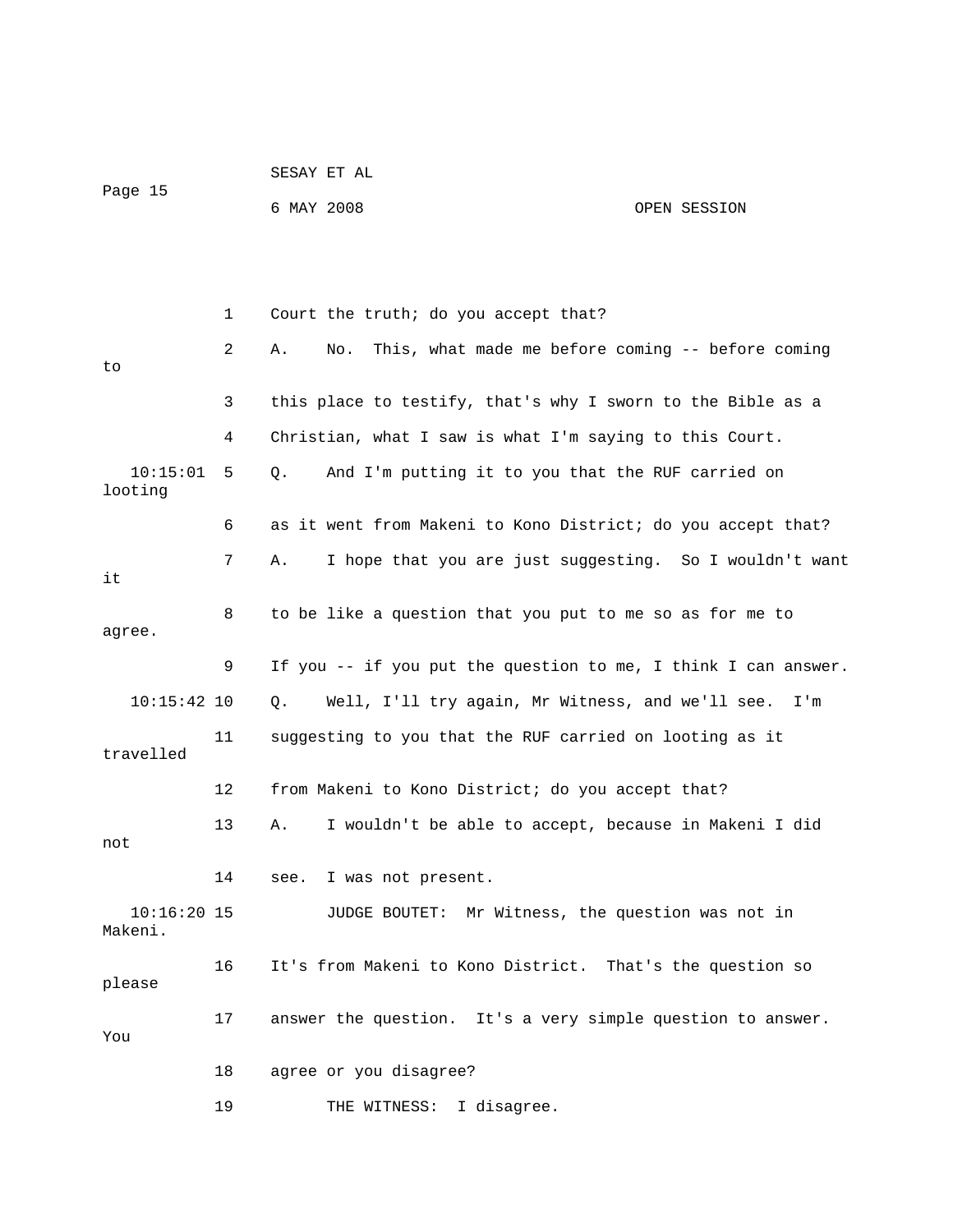|       | $10:16:38$ 20 |    | MR HARRISON:                                                |
|-------|---------------|----|-------------------------------------------------------------|
|       |               | 21 | And I'm suggesting to you --<br>$\circ$ .                   |
|       |               | 22 | PRESIDING JUDGE: Please, let me have clarification.         |
| was a |               | 23 | Mr Witness, I hope I got you right when you said that there |
|       | Makeni.       | 24 | lot of confusion in Makeni, and that there was looting in   |
|       |               |    | $10:16:58$ 25 Am I right?                                   |
|       |               | 26 | THE WITNESS: Yes, that was what I said.                     |
|       |               | 27 | PRESIDING JUDGE: Who was looting in Makeni? Who were        |
|       |               | 28 | those you know were looting in Makeni?                      |
|       |               |    |                                                             |
|       | those         | 29 | THE WITNESS: Well, civilians were looting as well as        |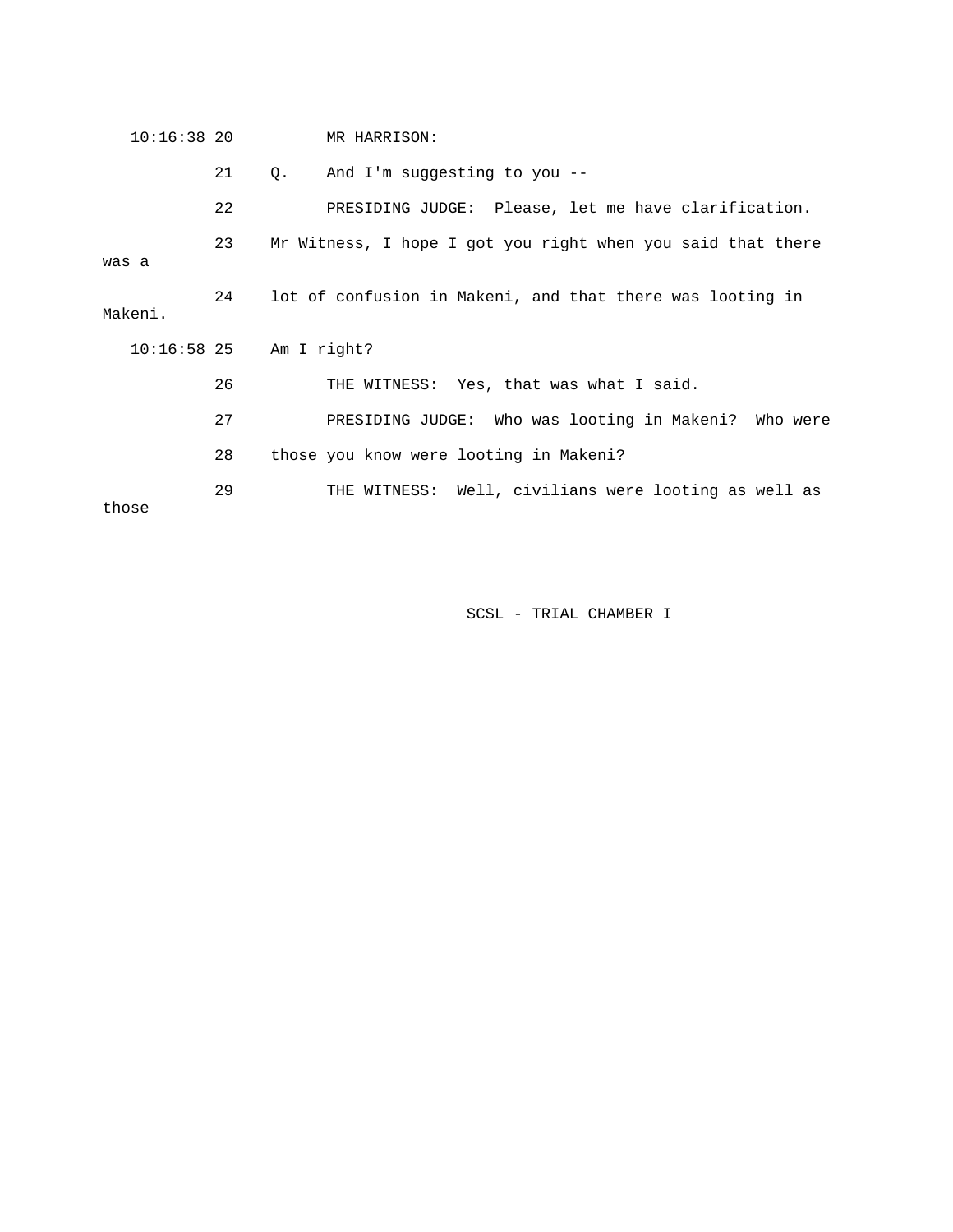|                      |    | SESAY ET AL                                                    |              |  |
|----------------------|----|----------------------------------------------------------------|--------------|--|
| Page 16              |    | 6 MAY 2008                                                     | OPEN SESSION |  |
|                      |    |                                                                |              |  |
|                      |    |                                                                |              |  |
|                      | 1  | people who had guns.                                           |              |  |
|                      | 2  | MR HARRISON:                                                   |              |  |
|                      | 3  | Just so that we are clear, when you say those people who<br>Q. |              |  |
| is                   | 4  | had guns were looting, that would refer to members of the RUF; |              |  |
| 10:17:51             | 5  | that fair?                                                     |              |  |
| with                 | 6  | Well, it was not only members of the RUF who retreated<br>Α.   |              |  |
|                      | 7  | guns; we had the RUF, the SLAs, and we even had some civilians |              |  |
|                      | 8  | who followed the RUF from Freetown.                            |              |  |
|                      | 9  | I think we understand that. But just to -- so that the<br>Q.   |              |  |
| $10:18:24$ 10        |    | record is clear -- you are agreeing that members of the RUF    |              |  |
|                      | 11 | carried out looting in Makeni; is that fair?                   |              |  |
| including            | 12 | Well, I've said this once, that people with guns,<br>Α.        |              |  |
|                      | 13 | SLAs, RUF, whilst retreating, they looted. I have said this.   |              |  |
|                      | 14 | Then I'm still reiterating it.                                 |              |  |
| $10:19:11$ 15        |    | Q. And I'm suggesting to you that when the RUF entered Kono    |              |  |
| that?                | 16 | District looting by the RUF continued there; do you accept     |              |  |
|                      | 17 | Well, that again, I wouldn't be able to say. I was not<br>Α.   |              |  |
|                      | 18 | much interested in that because I was engaged in my set, and I |              |  |
| you                  | 19 | still know that's a profession that it should be keen because  |              |  |
| $10:20:00$ 20<br>the |    | have to receive and transmit messages from the commanders in   |              |  |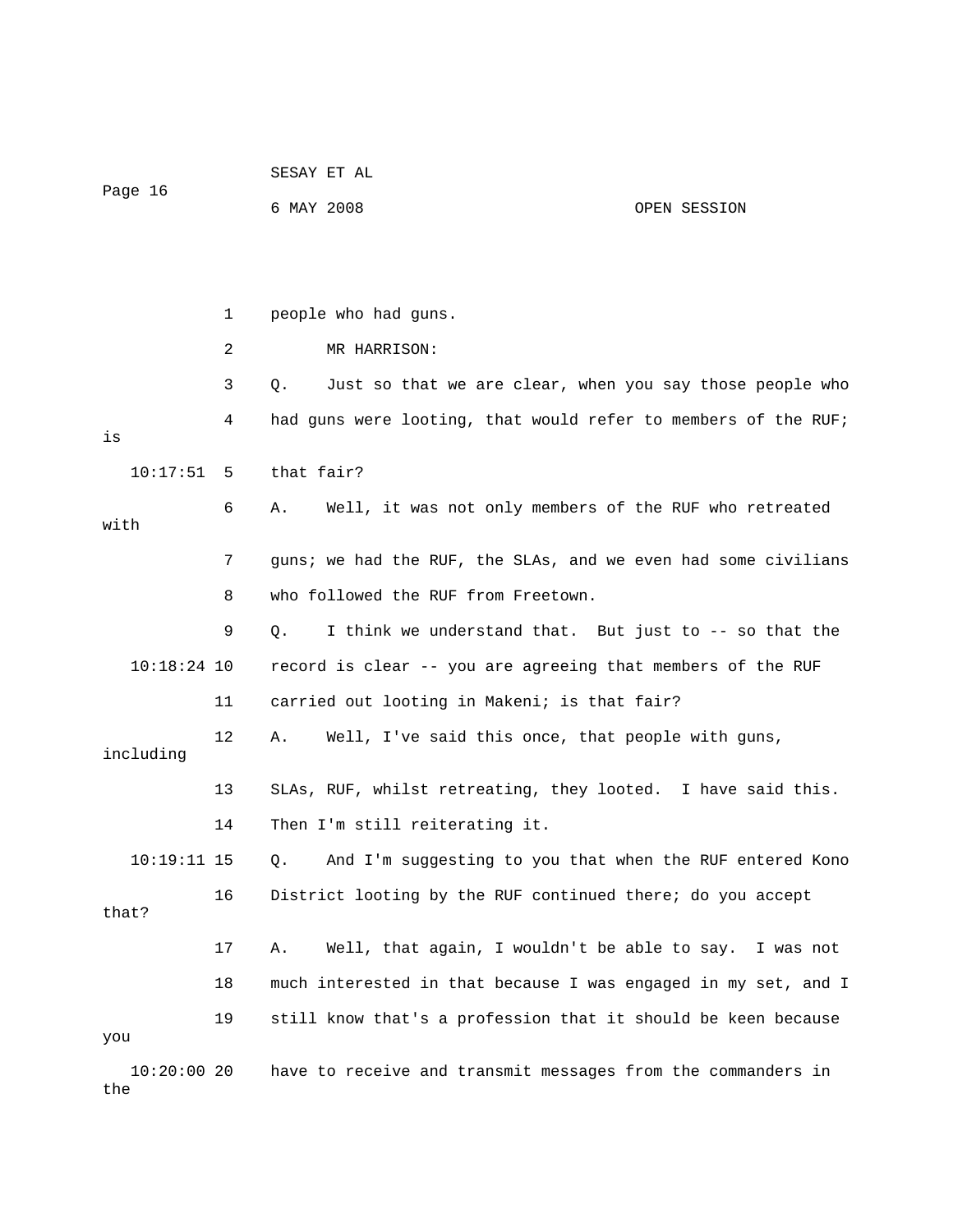21 RUF, so I wouldn't leave that area to go about watching different 22 individuals that did the looting or not. So, regarding that, I 23 wouldn't be able to say when we arrived in Kono that the RUF were 24 still looting. 10:20:23 25 Q. And that's because you were such a keen and diligent radio 26 operator that you just could not pull yourself away from your 27 little radio set, could you? 28 A. Yeah, I was always by it, except otherwise, sometimes I 29 would go to ease myself or I would go for any short programme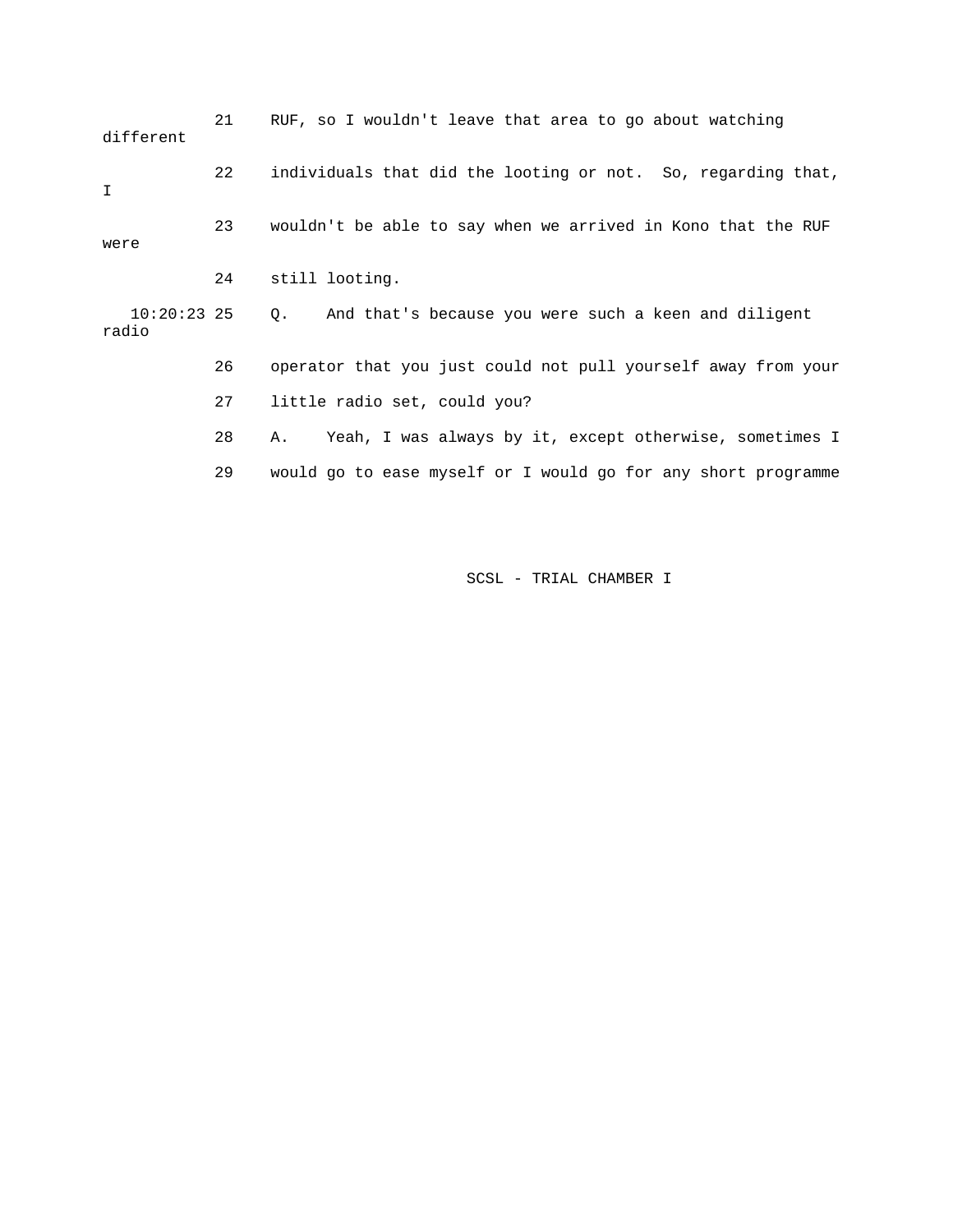| Page 17                                                        |    | SESAY ET AL                                                    |                                           |  |  |
|----------------------------------------------------------------|----|----------------------------------------------------------------|-------------------------------------------|--|--|
|                                                                |    | 6 MAY 2008                                                     | OPEN SESSION                              |  |  |
|                                                                |    |                                                                |                                           |  |  |
|                                                                |    |                                                                |                                           |  |  |
|                                                                | 1  | that I want to engage in.                                      |                                           |  |  |
|                                                                | 2  | My Lord, I wish to raise this objection.<br>MR TAKU:           | Мy                                        |  |  |
| colleague should confine himself to the indictment.<br>3<br>no |    |                                                                | There is                                  |  |  |
|                                                                | 4  | allegation of looting arriving in Kono; confine himself to the |                                           |  |  |
| 10:21:07                                                       | 5  | indictment.                                                    |                                           |  |  |
| me                                                             | 6  | MR HARRISON: I haven't got the indictment in front of          |                                           |  |  |
|                                                                | 7  | but we would respond, if Mr Taku is correct, that we're still  |                                           |  |  |
| crimes,                                                        | 8  | entitled to show the widespread and systematic nature of       |                                           |  |  |
|                                                                | 9  | and of course it's always admissible pursuant to --            |                                           |  |  |
| $10:21:42$ 10                                                  |    | PRESIDING JUDGE: Can he reply?                                 |                                           |  |  |
|                                                                | 11 | MR HARRISON:                                                   | -- Rule 93 as well. I'm just checking the |  |  |
|                                                                | 12 | indictment now. The indictment talks about Kono.               | It's counts                               |  |  |
| to                                                             | 13 | 14, and Kono District is from the period of 14 February 1998   |                                           |  |  |
|                                                                | 14 | 30 June 1998, so we disagree with the suggestion made that     |                                           |  |  |
| 10:22:27 15                                                    |    | looting is not contemplated by the indictment. We say it is    |                                           |  |  |
|                                                                | 16 | clearly indicated.                                             |                                           |  |  |
|                                                                | 17 | JUDGE BOUTET: I'm not sure it is clearly indicated but         |                                           |  |  |
|                                                                | 18 | there are some indication.                                     |                                           |  |  |
|                                                                | 19 | My Lord, may I be heard on this?<br>MR TAKU:                   | Ιf                                        |  |  |
| $10:22:52$ 20                                                  |    | Your Lordships remember, during the motion of acquittal, I did |                                           |  |  |
| my                                                             | 21 | indicate that with the crimes committed in various locations   |                                           |  |  |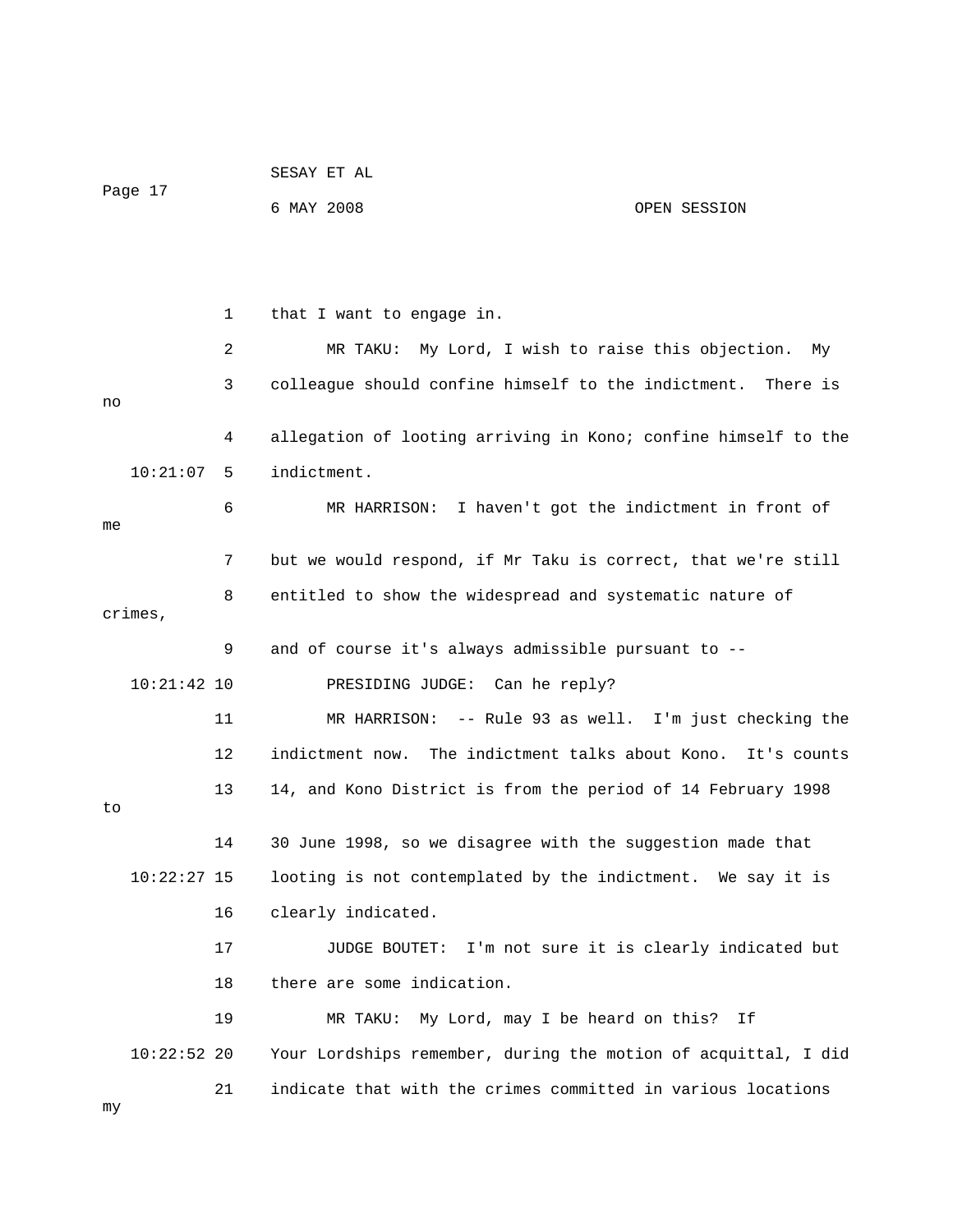| on                   | 22 | colleague did not clearly indicate whether they were committed |
|----------------------|----|----------------------------------------------------------------|
|                      | 23 | a widespread or systematic nature. And he knows very well,     |
|                      | 24 | jurisprudence points that there must be indicated. The         |
| $10:23:11$ 25<br>not |    | widespread or systematic. He had no answer for that. He has    |
| evidence,            | 26 | amended the indictment so for him to say just about any        |
| not                  | 27 | you know, how to show the widespread or systematic nature is   |
|                      | 28 | consistent with the indictment, with jurisprudence.            |
|                      | 29 | PRESIDING JUDGE: Do you want us to carry on with this          |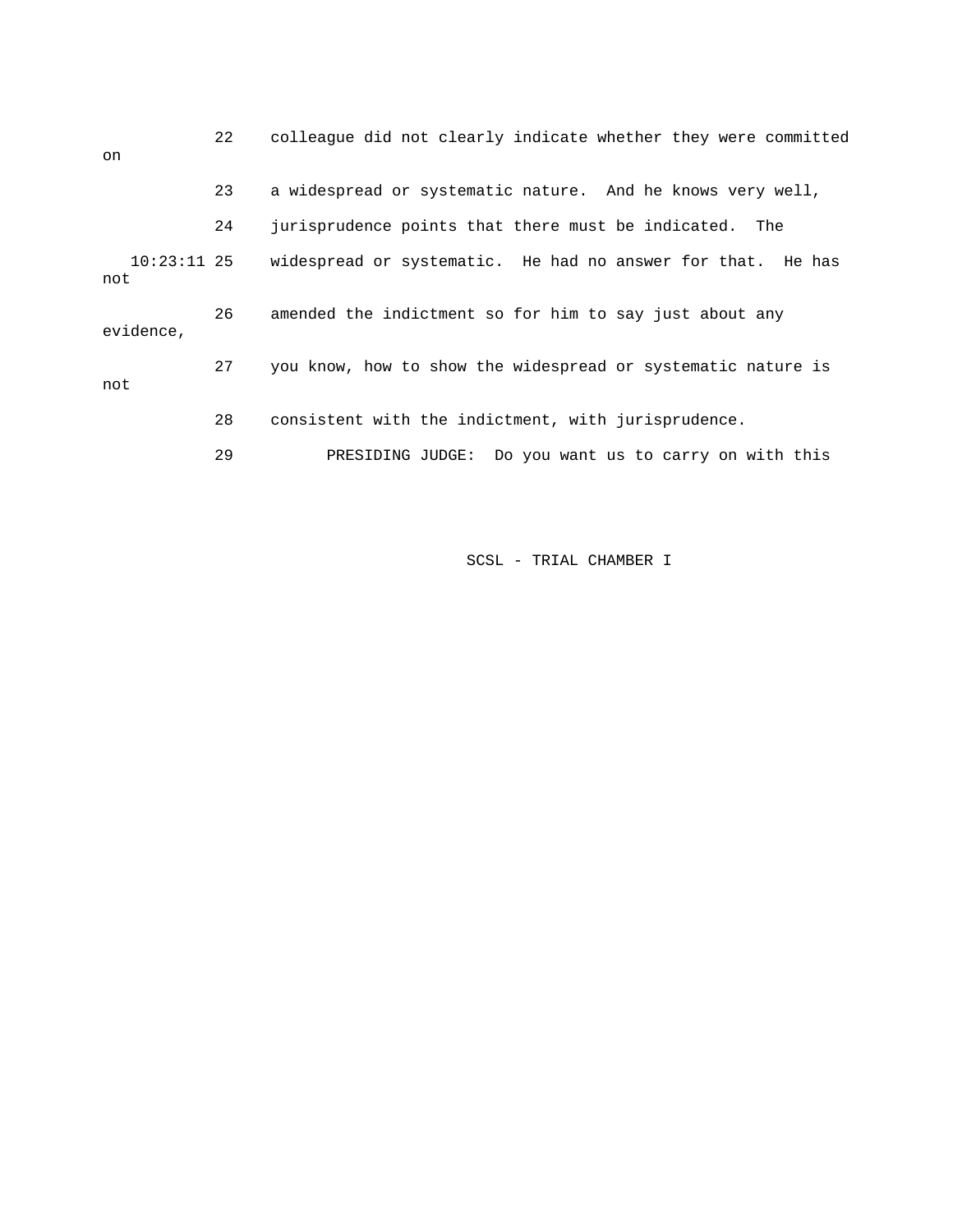| Page 18 | SESAY ET AL |  |              |
|---------|-------------|--|--------------|
|         | 6 MAY 2008  |  | OPEN SESSION |

|                    | $\mathbf{1}$   | argument? The question is asked; it's been answered.<br>I think |
|--------------------|----------------|-----------------------------------------------------------------|
|                    | $\overline{2}$ | we'll visit the relevance of this, you know, in terms of the    |
|                    | 3              | factual and legal findings, you know, and even in your          |
| to                 | 4              | submissions at the close of this case. I don't think we need    |
| 10:23:55           | 5              | take a lot of time on this. I personally don't think so. I      |
| far                | 6              | mean, you've raised the issues and we'll see, you know, how     |
|                    | 7              | the crime alleged of looting applies to all areas that are      |
|                    | 8              | mentioned specifically in the indictment, and those that are    |
|                    | 9              | tangentially mentioned, particularly in respect of Kono.<br>So, |
| $10:24:25$ 10<br>а |                | again, we are in the domain of maybe what you may refer to as   |
|                    | 11             | defect in the indictment, but I don't think that this is an     |
| visited,           | 12             | appropriate place to address it. The question has been          |
| visit              | 13             | it has been answered. We'll leave it at that and you may        |
|                    | 14             | it in your submissions. That's my view on this.                 |
| $10:24:47$ 15      |                | Thank you, My Lord.<br>MR TAKU:                                 |
|                    | 16             | MR HARRISON:                                                    |
| you                | 17             | I'm not sure if there was an answer, but I suggested to<br>Q.   |
|                    | 18             | that $-$                                                        |
| concentrated       | 19             | He has said that he was so<br>PRESIDING JUDGE:                  |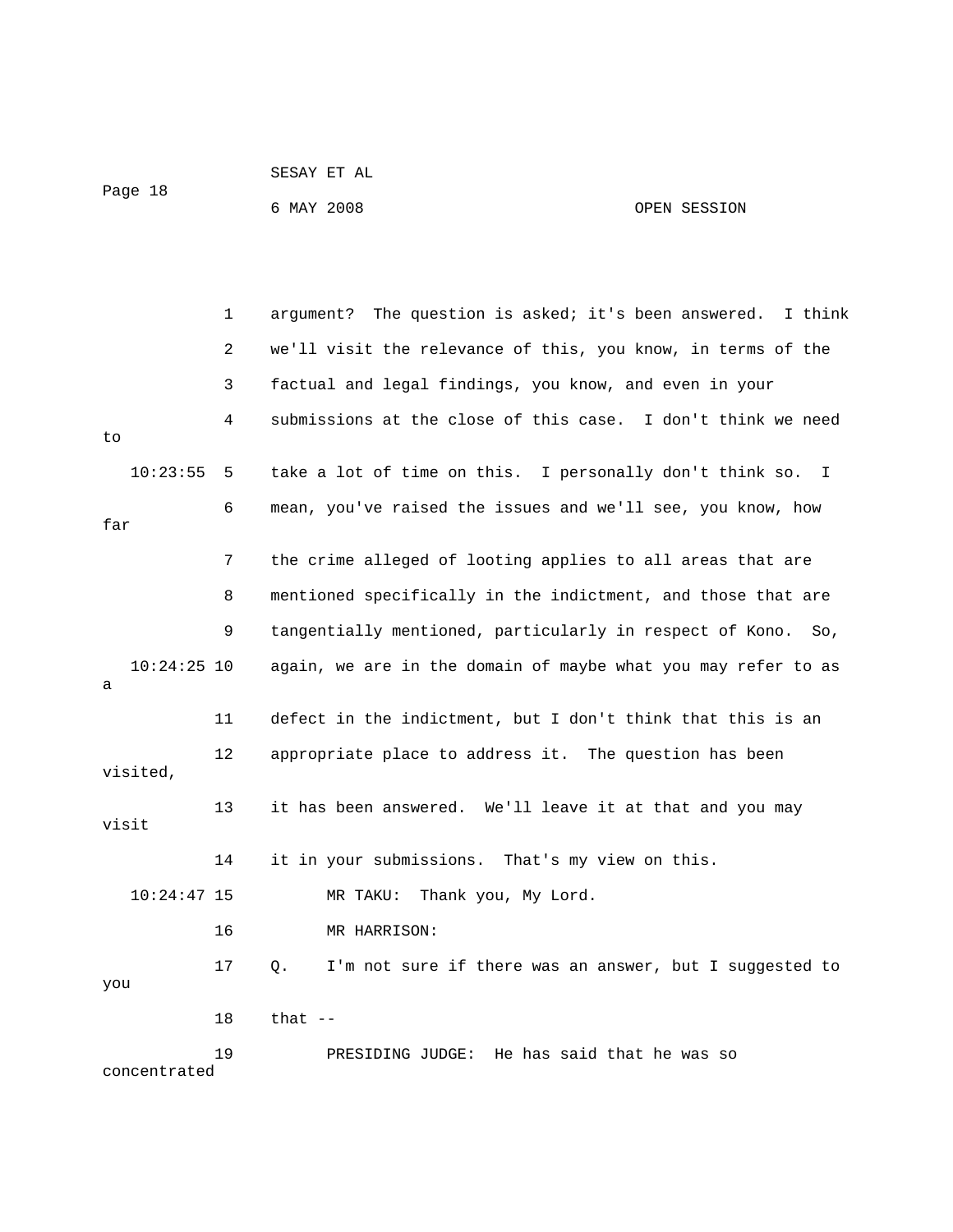| didn't        |    | 10:25:06 20 con his radio, which requires a lot of commitment, that he |  |  |
|---------------|----|------------------------------------------------------------------------|--|--|
|               | 21 | visit places to find out whether there was looting going on,           |  |  |
|               | 22 | being perpetrated by the RUF. I think that that is his answer          |  |  |
|               | 23 | and we have to live with that.                                         |  |  |
|               | 24 | MR HARRISON:                                                           |  |  |
| $10:25:25$ 25 |    | And I'm suggesting to you that you also know of Morris<br>$Q_{\star}$  |  |  |
| that          | 26 | Kallon's de facto role in the command structure in Kono; is            |  |  |
|               | 27 | fair?                                                                  |  |  |
|               | 28 | Command structure? I don't understand. Would you make<br>Α.            |  |  |
|               | 29 | that clear to me a little bit?                                         |  |  |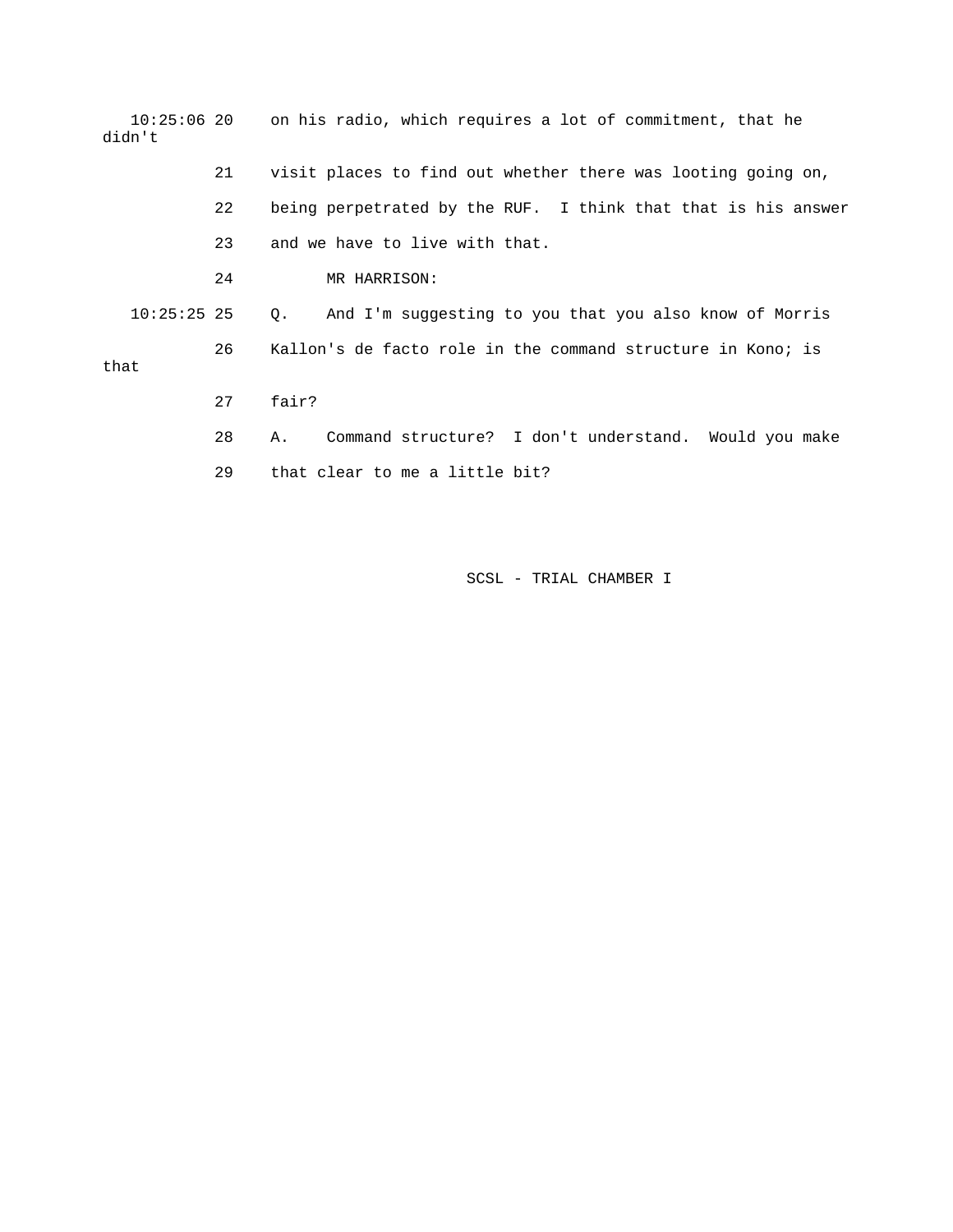|               |    | SESAY ET AL |                                                                |                                          |
|---------------|----|-------------|----------------------------------------------------------------|------------------------------------------|
| Page 19       |    | 6 MAY 2008  |                                                                | OPEN SESSION                             |
|               |    |             |                                                                |                                          |
|               |    |             |                                                                |                                          |
| him.          | 1  |             | PRESIDING JUDGE: I think you better simplify it for            |                                          |
|               | 2  |             | MR HARRISON:                                                   |                                          |
| you           | 3  | Q.          | This is what your summary says: Your summary says that         |                                          |
| to            | 4  |             | will testify about the RUF command structure in Kono from 1998 |                                          |
| 10:26:12      | 5  |             | 1999 and Kallon's de facto role; is that all a mystery to you? |                                          |
| Kono,         | 6  | Α.          | Yes, the command structure you are talking about in            |                                          |
| Court.        | 7  |             | 1998 you're referring to, I'll be able to explain to the       |                                          |
|               | 8  | Q.          | Now you do know what a command structure is; you're not        |                                          |
|               | 9  |             | confused by that term?                                         |                                          |
| $10:26:41$ 10 |    | Α.          | No.                                                            |                                          |
| commander;    | 11 | Q.          | Because you know that the RUF had a battlefield                |                                          |
|               | 12 | right?      |                                                                |                                          |
|               | 13 | Α.          | Yes, that I know.                                              |                                          |
|               | 14 | Q.          | You know the RUF had a battle group commander; right?          |                                          |
| $10:27:02$ 15 |    | Α.          | Yes.                                                           |                                          |
|               | 16 | Q.          | You know the RUF had a battlefield inspector; right?           |                                          |
| who           | 17 |             | Who was he?<br>PRESIDING JUDGE:                                | Battlefield commander,                   |
|               | 18 |             | was he, Mr Witness?                                            |                                          |
| who           | 19 |             | THE WITNESS:                                                   | The name, sir? The battlefield commander |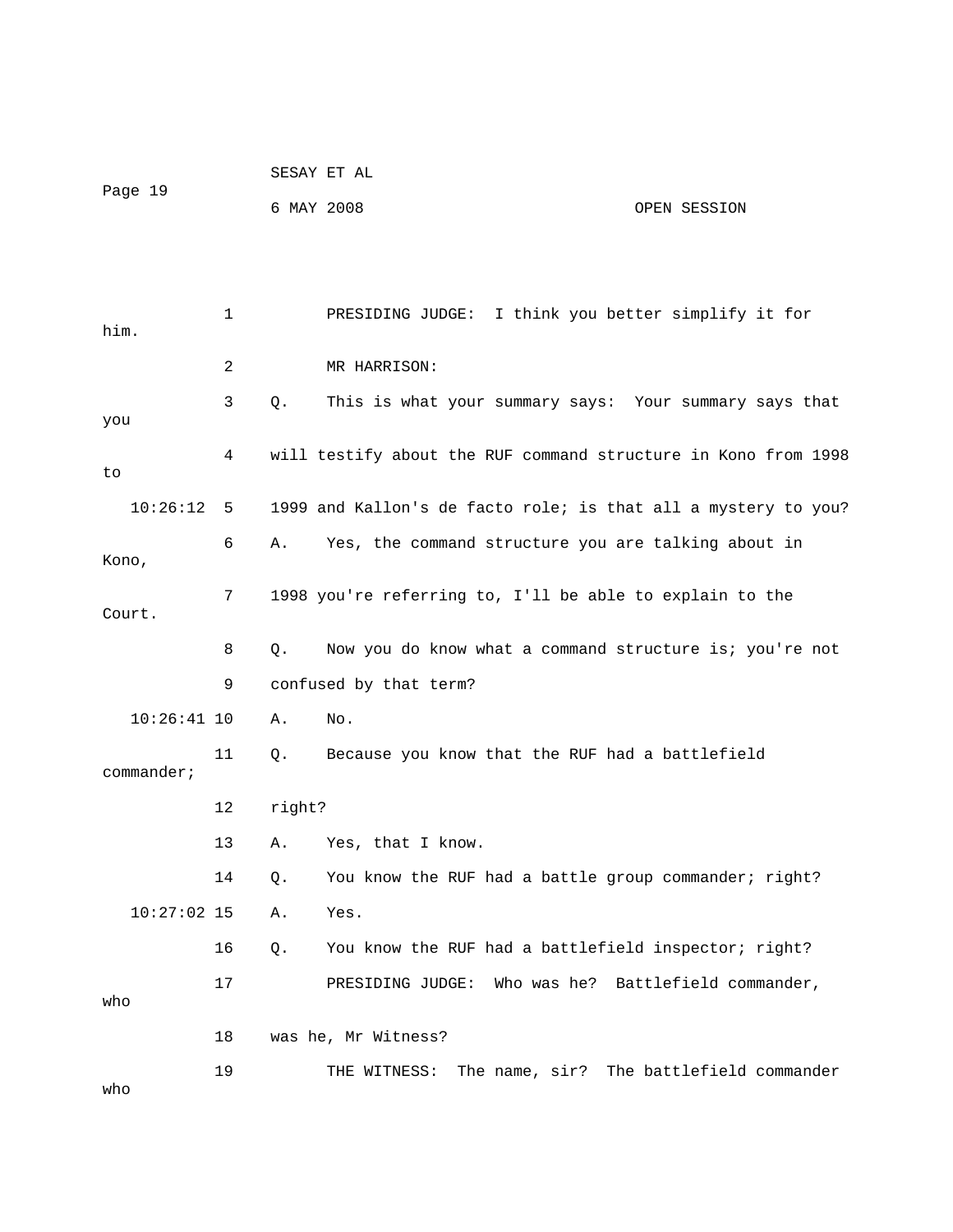10:27:21 20 was -- who was Mohamed Tarawallie. 21 MR HARRISON: 22 Q. Are you talking about 1995? 23 PRESIDING JUDGE: We're referring to 1998 and 1999. 24 THE WITNESS: 1998 and 1999, please, sir, make this 10:28:02 25 question clearly. The command structure you're referring to in 26 1998 to 1999, please. 27 PRESIDING JUDGE: Who was the battlefield commander in Kono 28 between 1998 and 1999?

29 THE WITNESS: It was Superman, sir.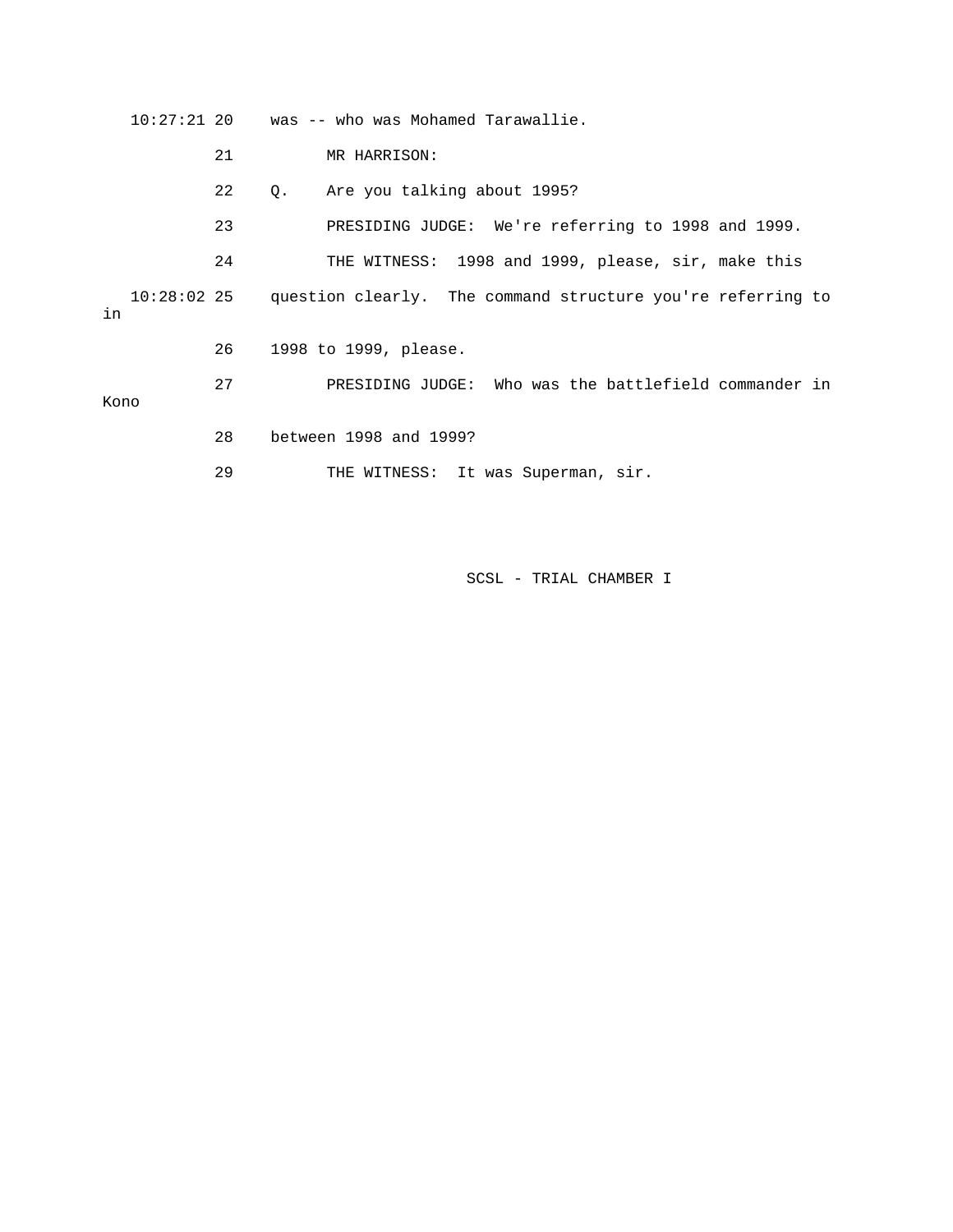|                         |    | SESAY ET AL                                                    |
|-------------------------|----|----------------------------------------------------------------|
| Page 20                 |    | 6 MAY 2008<br>OPEN SESSION                                     |
|                         |    |                                                                |
|                         |    |                                                                |
| the                     | 1  | JUDGE BOUTET: So what was the position of Superman at          |
|                         | 2  | time you say?                                                  |
|                         | 3  | THE WITNESS: The battlefield commander, sir.                   |
|                         | 4  | So this is in '98 while you are in Kono,<br>JUDGE BOUTET:      |
| 10:28:45<br>saying?     | 5  | Superman is the battlefield commander; that's what you're      |
|                         | 6  | THE WITNESS: Yes, sir.                                         |
|                         | 7  | MR HARRISON:                                                   |
|                         | 8  | Well, who was the battle-group commander then?<br>$Q$ .        |
|                         | 9  | Let me make this point clear. In Kono 1998, 1999, after<br>Α.  |
| $10:29:22$ 10<br>then   |    | we've arrived in Kono, a command structure was set up.<br>The  |
| up                      | 11 | leader of the AFRC called a meeting of officers wherein he set |
| commander.              | 12 | a command structure and left Superman as the overall           |
| left                    | 13 | He left him to take care of the entire area of Kono, and he    |
|                         | 14 | Gullit to deputise him. He made Rambo as the operational       |
| $10:30:00$ 15<br>what I |    | commander. So that was the command structure in '98; that      |
|                         | 16 | thought obtained in Kono.                                      |
|                         | 17 | PRESIDING JUDGE: You say Rambo was what?                       |
|                         | 18 | Operations commander.<br>THE WITNESS:                          |
|                         | 19 | MR HARRISON:                                                   |
| $10:30:31$ 20           |    | So who was the battle-group commander then?<br>Q.              |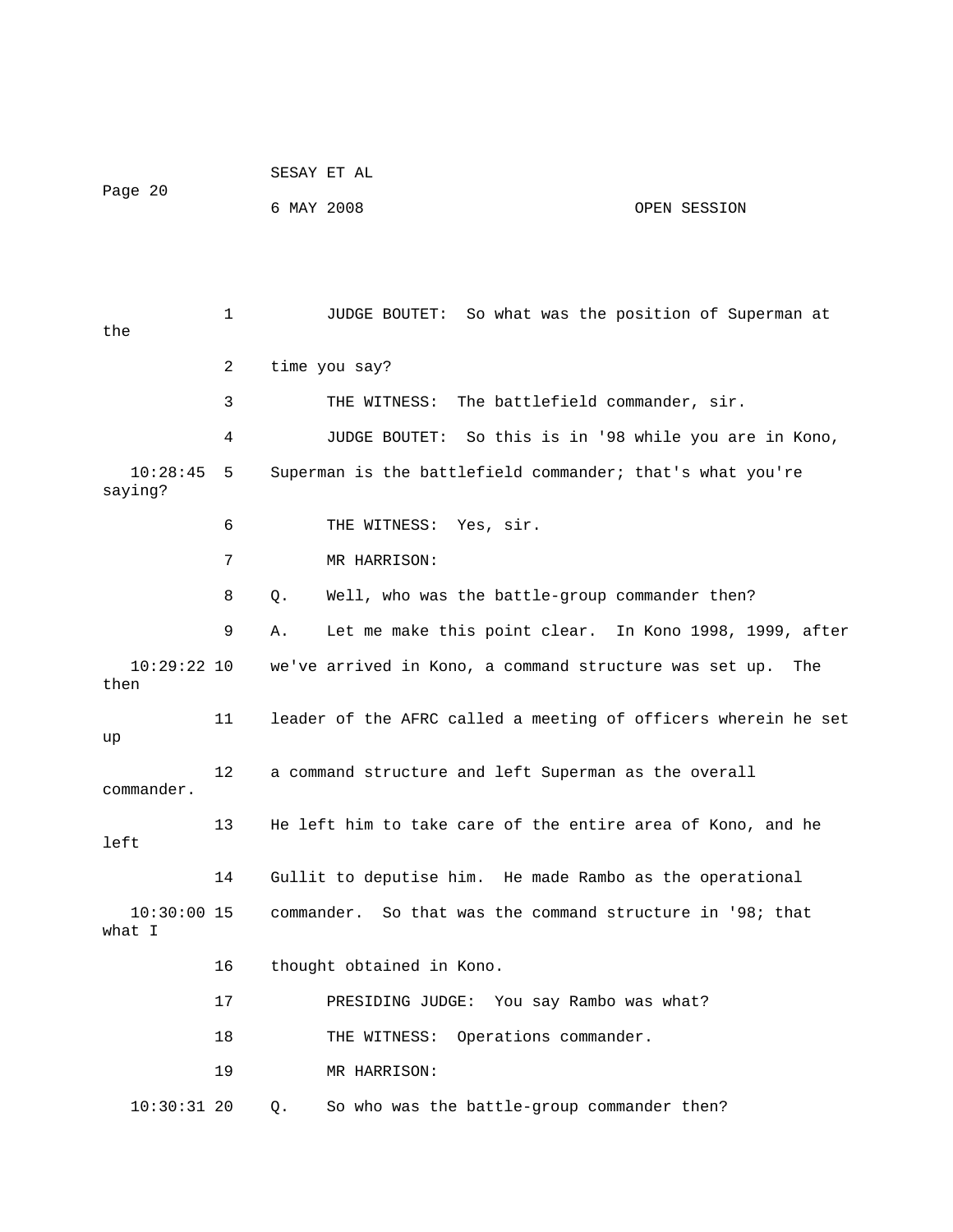| made: | 21 | Well, before he left these were the appointments he<br>Α.    |
|-------|----|--------------------------------------------------------------|
|       | 22 | Gullit, deputised Superman. He was the one he left behind as |
|       | 23 | battle-group commander.                                      |
|       | 24 | JUDGE BOUTET: So the battle-group commander is Gullit -      |
|       |    | 10:31:15 25 Gullit; that's what you're saying?               |
| then  | 26 | THE WITNESS: He was the one that was appointed by the        |
|       | 27 | leader of the AFRC, JPK, left behind in 1998, '99.           |
|       | 28 | JUDGE BOUTET: So you are saying that the battle-group        |
|       | 29 | commander at the time was Gullit?                            |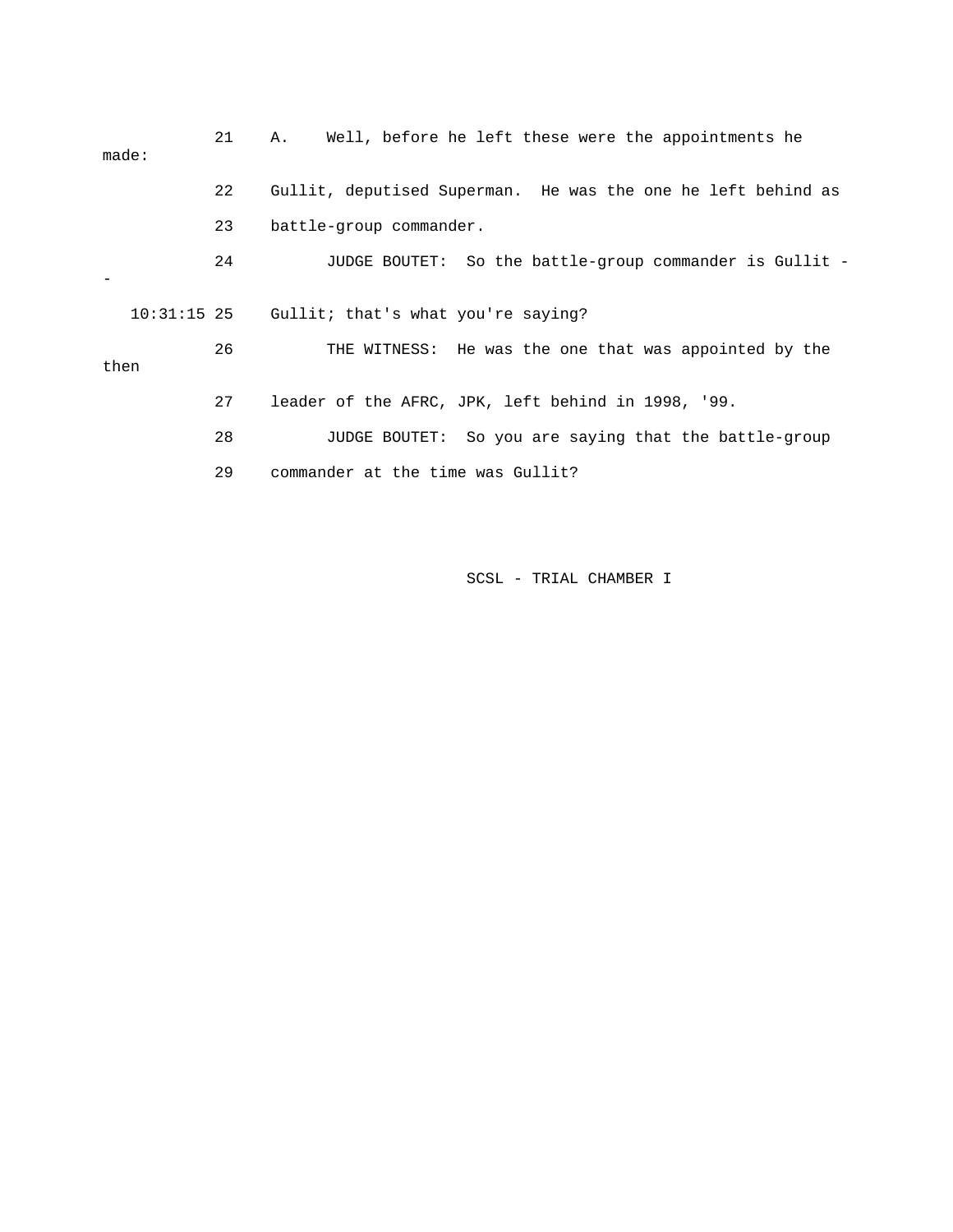|                        |    |            | SESAY ET AL                                                   |              |  |  |
|------------------------|----|------------|---------------------------------------------------------------|--------------|--|--|
| Page 21                |    | 6 MAY 2008 |                                                               | OPEN SESSION |  |  |
|                        |    |            |                                                               |              |  |  |
|                        |    |            |                                                               |              |  |  |
| in                     | 1  |            | THE WITNESS: Yes, he was the one appointed by JP to be        |              |  |  |
|                        | 2  | charge.    |                                                               |              |  |  |
|                        | 3  |            | MR HARRISON:                                                  |              |  |  |
|                        | 4  | Q.         | Now, yesterday this is what -- this is a question and         |              |  |  |
| 10:31:56               | 5  |            | answer from counsel for Mr Sesay, and I'm going to read it to |              |  |  |
| the                    | 6  | you.       | I realise this is an unfairness because it's a draft of       |              |  |  |
| оf                     | 7  |            | transcript but that's all I have and I'm reading from page 29 |              |  |  |
|                        | 8  |            | the draft of the transcript, reading from lines 1 to 6 of the |              |  |  |
|                        | 9  |            | draft transcript of yesterday's date. This is what it says,   |              |  |  |
| $10:32:24$ 10          |    |            | witness, and these are words recorded by the Court:           |              |  |  |
|                        | 11 |            | "Q:<br>And is it right that Superman was also the             |              |  |  |
| of?                    | 12 |            | battle-group commander? Is that something you're aware        |              |  |  |
|                        | 13 |            | "A:<br>The time we came to Kono, is that the time you         |              |  |  |
|                        | 14 |            | mean?                                                         |              |  |  |
| $10:32:46$ 15<br>Koidu |    |            | Yes. He became battle-group commander when in<br>" O:         |              |  |  |
|                        | 16 |            | Town I think; is that right.                                  |              |  |  |
|                        | 17 |            | "A:<br>They made that appointment."<br>Yes.                   |              |  |  |
|                        | 18 |            | Do you recall being asked those questions yesterday and       |              |  |  |
|                        | 19 |            | giving those answers?                                         |              |  |  |
| $10:33:07$ 20          |    | Α.         | Yes.                                                          |              |  |  |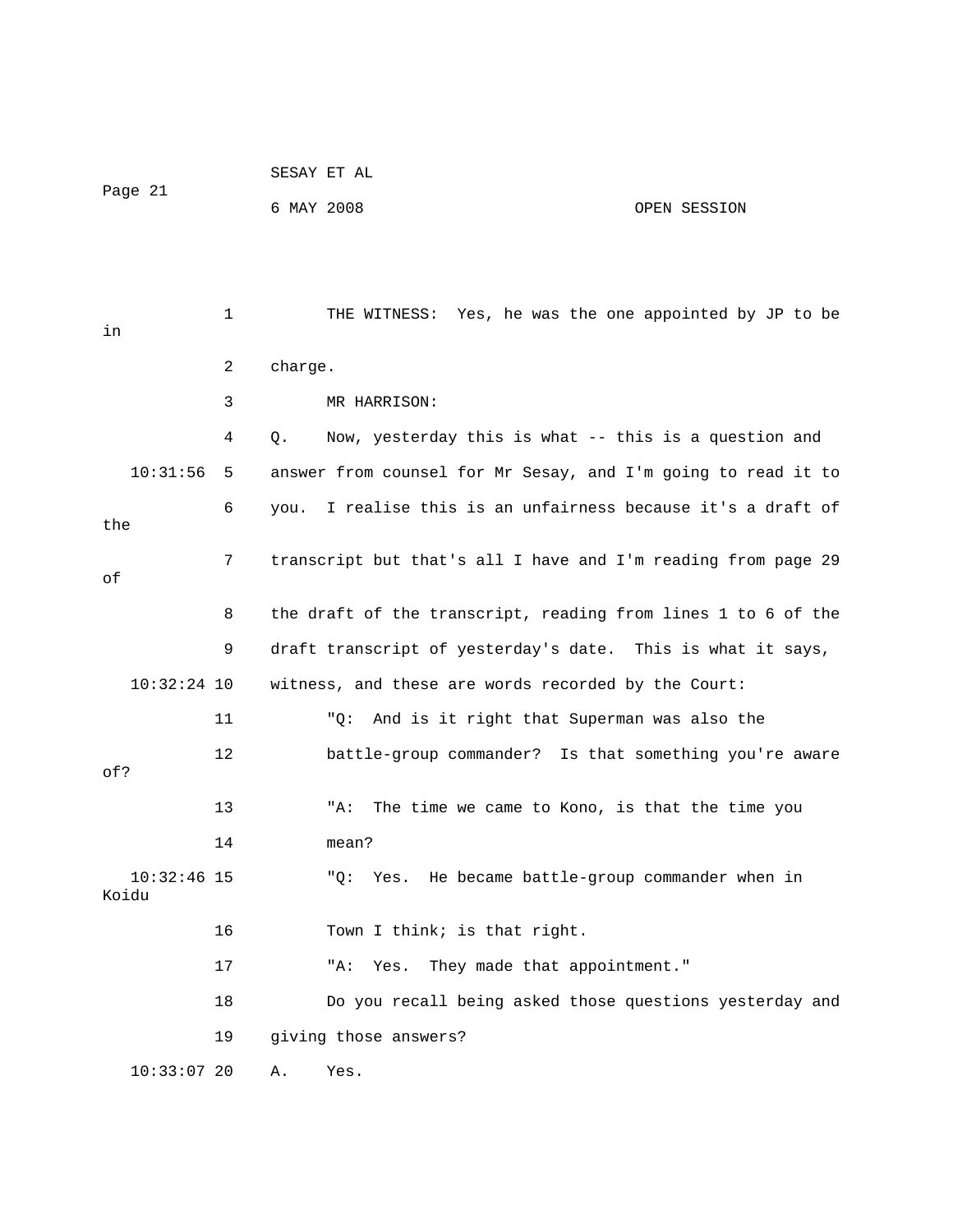| pointing      | 21 | $Q$ .     | Witness, you're prepared to do anything to avoid              |
|---------------|----|-----------|---------------------------------------------------------------|
|               | 22 |           | your finger at Issa Sesay or Morris Kallon; is that fair?     |
|               | 23 | Α.        | No, I wouldn't be afraid to do that. If only what you         |
|               | 24 |           | asked me was what they did, I would say it.                   |
| $10:33:42$ 25 |    | $\circ$ . | Well, the Presiding Judge asked you who was the               |
|               | 26 |           | battle-group commander, and you've now given an answer to the |
| today?        | 27 |           | Court that it was Gullit; is that what you're now saying      |
|               | 28 | Α.        | Yes, in Kono, in 1998.                                        |
| the           | 29 | Q.        | So the RUF was so closely integrated with the AFRC that       |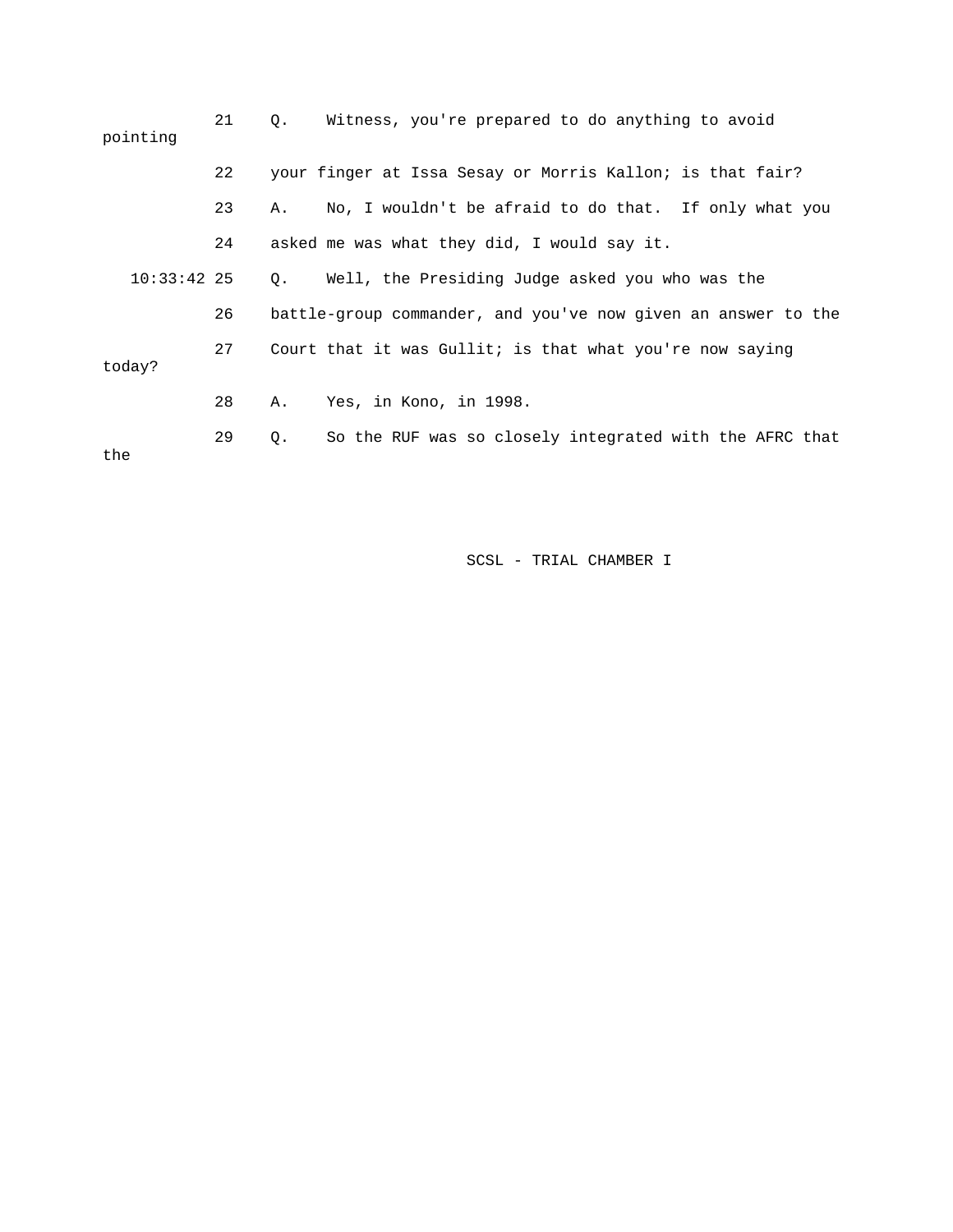Page 22

## 6 MAY 2008 OPEN SESSION

 1 RUF allowed Gullit to be its battle-group commander; is that 2 fair? 3 A. No, we are not so intimate. 4 Q. Well, that's a bit tricky to follow then. We've got old 10:34:38 5 Mr Gullit here, the battle-group commander of the RUF, and yet 6 you're saying it's not intimate? 7 MR OGETO: My Lords, this is getting argumentative. My 8 learned friend can make submissions. 9 PRESIDING JUDGE: I agree. I agree. Let's settle the 10:34:55 10 issues. These are conclusions which can be drawn, you know, at 11 one stage or the other. So let's proceed, you know, with the 12 direct questions, you know, which relate to the exercise, you 13 know, that you are carrying out. Those comments should be 14 avoided. 10:35:18 15 MR HARRISON: 16 Q. You know that the AFRC and the RUF were working very 17 closely together in Kono District in 1998; is that fair? 18 A. No, they were not working closely. 19 Q. All right. Tell us who the battlefield inspector was? 10:35:55 20 A. The same year, '98/99? 21 Q. Yes, sir. 22 A. Well, the command structure that I knew was set up at that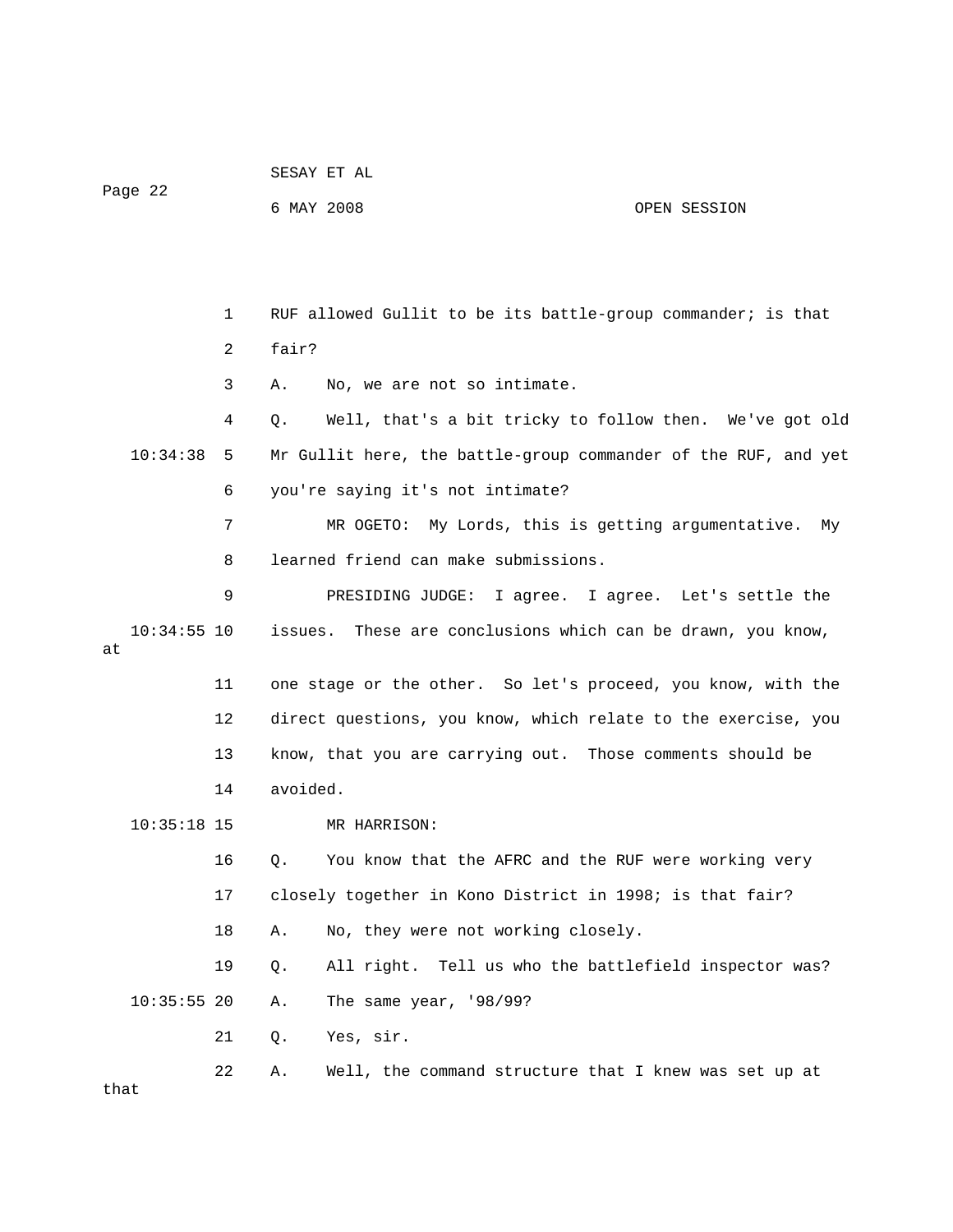23 time. I did not know about the battlefield inspector.

 24 Q. So this is something that, even though you were glued to 10:36:32 25 your radio set, you never found this out; is that what you're 26 saying?

set

28 I wouldn't be able to know about that, no.

29 Q. Well, do you know who the battlefield inspector was?

27 A. No, it doesn't mean that while I was glued to my radio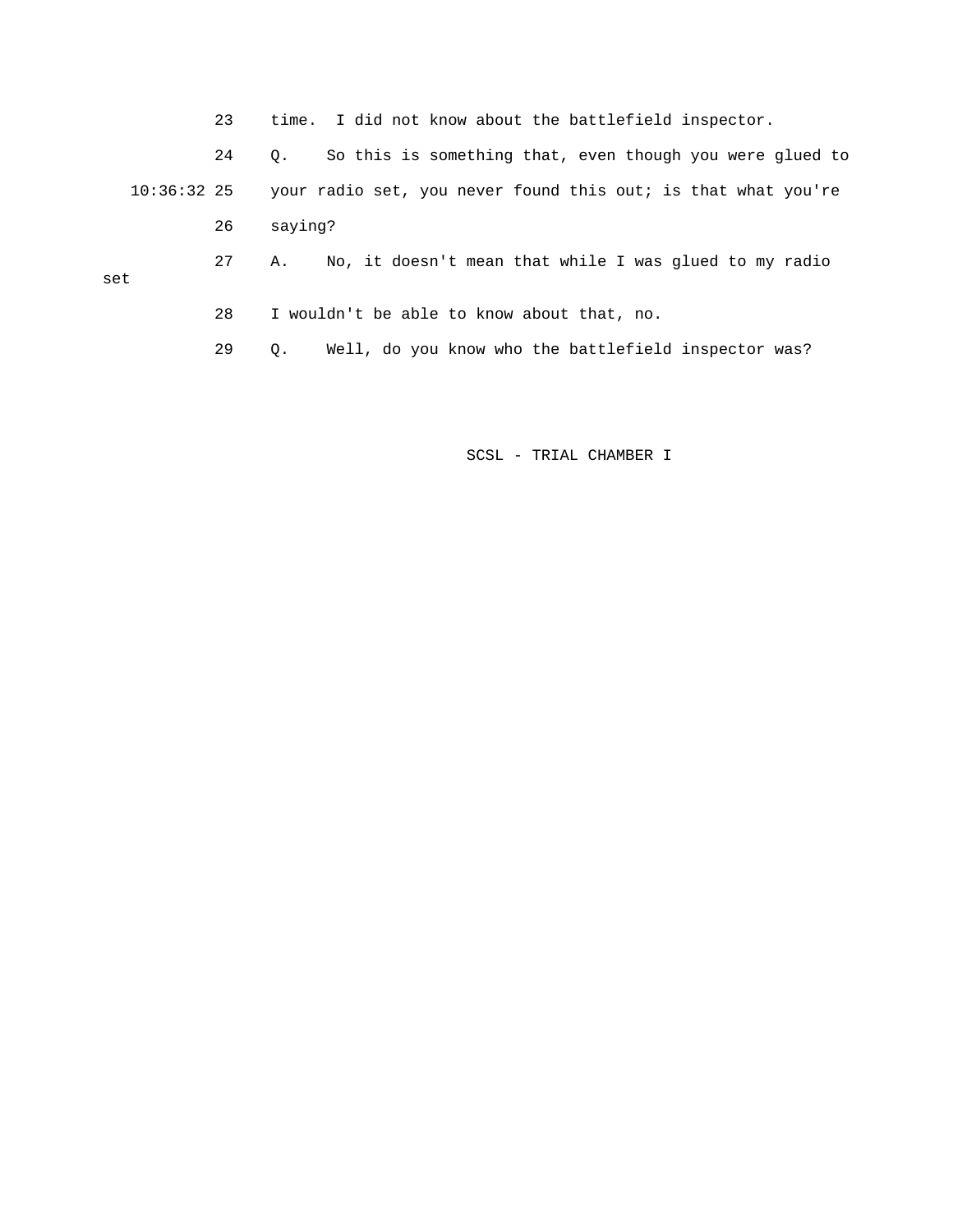|                      |              | SESAY ET AL |                                                               |                                    |  |  |
|----------------------|--------------|-------------|---------------------------------------------------------------|------------------------------------|--|--|
| Page 23              |              |             | 6 MAY 2008                                                    | OPEN SESSION                       |  |  |
|                      |              |             |                                                               |                                    |  |  |
|                      |              |             |                                                               |                                    |  |  |
|                      | $\mathbf{1}$ | Α.          | I did not know in Kono.                                       |                                    |  |  |
|                      | 2            | Q.          | Did you know who the area commander was?                      |                                    |  |  |
|                      | 3            | Α.          | No, I'm not sure if such a position existed. I did not        |                                    |  |  |
|                      | 4            |             | know any area commander in the RUF.                           |                                    |  |  |
| 10:37:45<br>at       | 5            | Q.          | Just to be clear on that point, are you saying that you       |                                    |  |  |
| called               | 6            |             | no time in your membership in the RUF learn of a position     |                                    |  |  |
|                      | 7            |             | area commander?                                               |                                    |  |  |
|                      | 8            | Α.          | The interpretation did not go down well, please.              |                                    |  |  |
| use                  | 9            | Q.          | Let me try and repeat the question. I'll see if I can         |                                    |  |  |
| $10:38:28$ 10<br>the |              |             | slightly different words. During your entire membership in    |                                    |  |  |
| commander?           | 11           |             | RUF, did you ever learn of a position known as an area        |                                    |  |  |
| sir.                 | 12           | Α.          | If I knew a position which existed? No, I don't know,         |                                    |  |  |
|                      | 13           |             | PRESIDING JUDGE:                                              | Mr Harrison, is it area commander? |  |  |
| the                  | 14           |             | MR HARRISON: Yes, it's area commander. And just for           |                                    |  |  |
| $10:39:12$ 15        |              |             | benefit, "area" as in geographical location.                  |                                    |  |  |
|                      | 16           |             | THE WITNESS: No, sir.                                         |                                    |  |  |
|                      | 17           |             | PRESIDING JUDGE: Mr Witness, assist the Court. Do you         |                                    |  |  |
|                      | 18           |             | just let us know: Did any such position exist in the RUF, the |                                    |  |  |
|                      | 19           |             | position of area commander, anywhere in the RUF -- area       |                                    |  |  |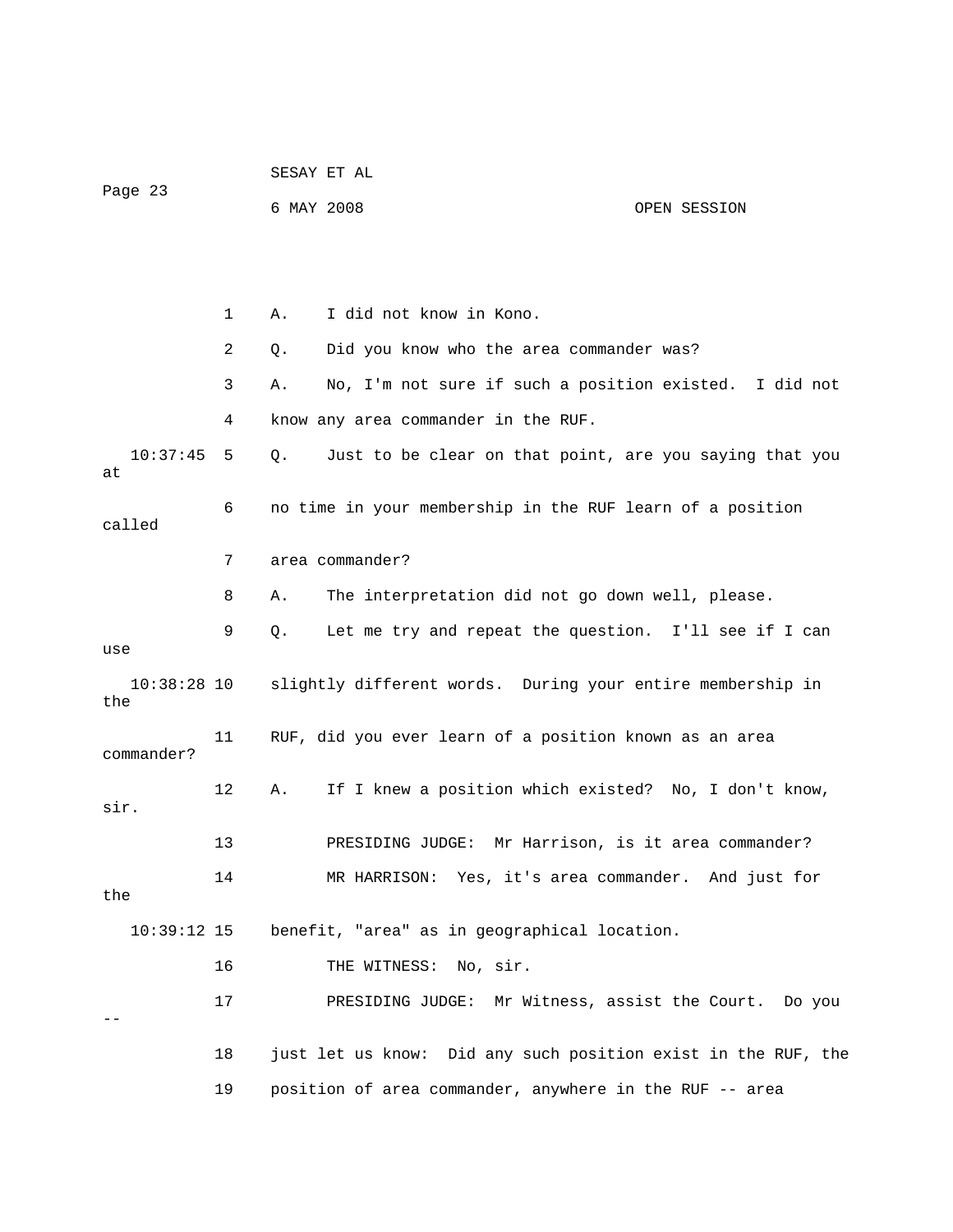10:39:41 20 commander?

 21 THE WITNESS: Yes, there existed the position of area 22 commander in the RUF, but it existed in the Signal Unit. 23 MR HARRISON: 24 Q. So as far as you know, the only group that had an area 10:40:07 25 commander was the signal section; is that right? 26 A. Yes. 27 Q. Now, witness, you've told us about your movement to Kono 28 District after the intervention. Did you have a radio with you 29 at the time?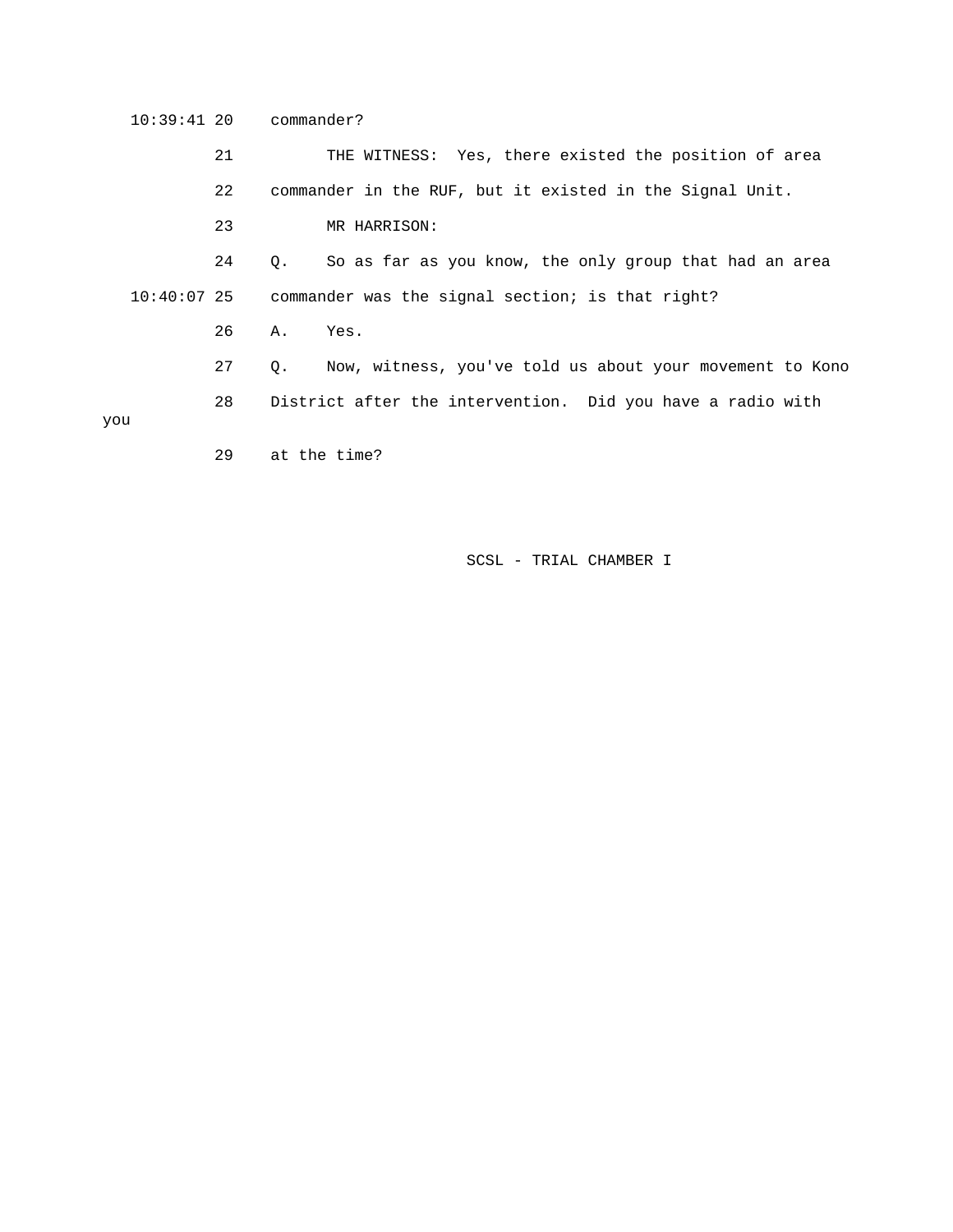|               |    |                        | SESAY ET AL                                              |                                      |  |  |
|---------------|----|------------------------|----------------------------------------------------------|--------------------------------------|--|--|
| Page 24       |    | 6 MAY 2008             |                                                          | OPEN SESSION                         |  |  |
|               |    |                        |                                                          |                                      |  |  |
|               | 1  | Α.                     | I specifically did not have a radio.                     |                                      |  |  |
| а             | 2  | Q.                     | And were you travelling with another person who did have |                                      |  |  |
|               | 3  |                        | radio?                                                   |                                      |  |  |
|               | 4  | Α.                     | Yes.                                                     |                                      |  |  |
| 10:41:13      | 5  | Q.                     | And who was that person you were travelling with?        |                                      |  |  |
| here?         | 6  | Α.                     | I was travelling with -- can I call the person's name    |                                      |  |  |
|               | 7  | Q.                     | Yes.                                                     |                                      |  |  |
|               | 8  |                        | PRESIDING JUDGE: Yes, you may.                           |                                      |  |  |
| name          | 9  |                        | THE WITNESS: I was travelling with one operator whose    |                                      |  |  |
| $10:41:38$ 10 |    | was Ibrahim Massaquoi. |                                                          |                                      |  |  |
|               | 11 |                        | MR HARRISON:                                             |                                      |  |  |
| set           | 12 | Q.                     | And you're saying that Ibrahim Massaquoi took a radio    |                                      |  |  |
|               | 13 |                        | from Freetown to Kono District; is that correct?         |                                      |  |  |
|               | 14 | Α.                     | Yes, he was with a set whilst we were moving.            |                                      |  |  |
| $10:42:03$ 15 |    |                        | PRESIDING JUDGE:                                         | Ibrahim Massaquoi; is he RUF or SLA? |  |  |
|               | 16 |                        | He was RUF.<br>THE WITNESS:<br>RUF.                      |                                      |  |  |
|               | 17 |                        | MR HARRISON:                                             |                                      |  |  |
| set           | 18 | Q.                     | And of course you've told us of yourself having a radio  |                                      |  |  |
|               | 19 |                        | when you were moved to Sewafe; is that right?            |                                      |  |  |
| $10:42:30$ 20 |    | Α.                     | Yes.                                                     |                                      |  |  |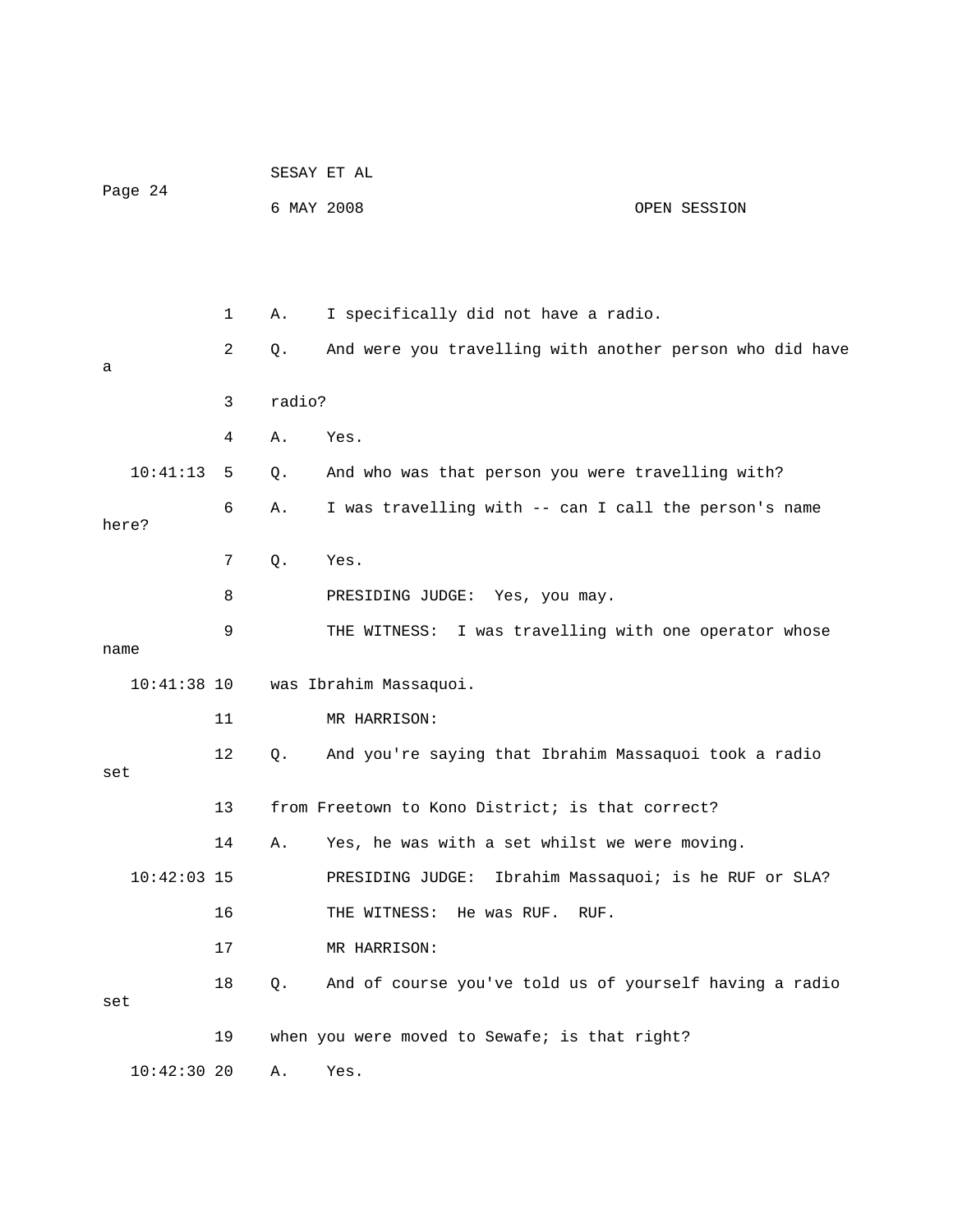| they |               | 21 | 0.        | And you'd agree with me that AFRCs had radio sets that  |
|------|---------------|----|-----------|---------------------------------------------------------|
|      |               | 22 |           | took with them from Freetown to Kono District?          |
|      |               | 23 | Α.        | Please say that again.                                  |
| took |               | 24 | $\circ$ . | Do you agree with me that there were AFRC members who   |
|      | $10:43:08$ 25 |    |           | radio sets with them from Freetown to Kono District?    |
| they |               | 26 | Α.        | Well, I did not concentrate on the AFRC as to whether   |
|      |               | 27 |           | carried radio set along with them to Kono.              |
|      |               | 28 | О.        | And $--$                                                |
| know |               | 29 |           | So what you're saying is you do not<br>PRESIDING JUDGE: |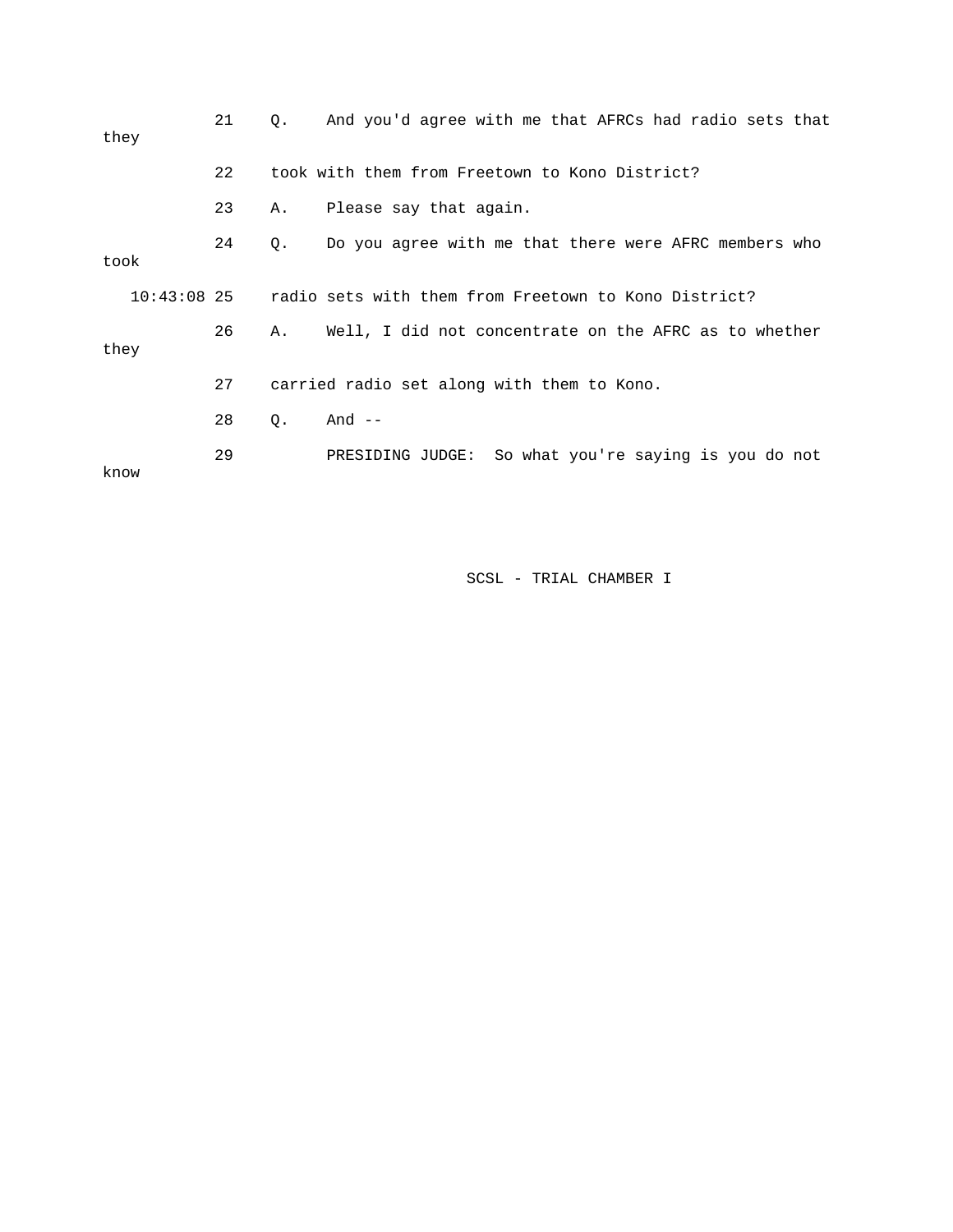| Page 25              |              | SESAY ET AL |                                                           |              |  |
|----------------------|--------------|-------------|-----------------------------------------------------------|--------------|--|
|                      |              | 6 MAY 2008  |                                                           | OPEN SESSION |  |
|                      |              |             |                                                           |              |  |
|                      |              |             |                                                           |              |  |
|                      | $\mathbf{1}$ |             | if they carried; that's what you are saying?              |              |  |
|                      | 2            |             | THE WITNESS: Yes, sir.                                    |              |  |
|                      | 3            |             | MR HARRISON:                                              |              |  |
|                      | 4            | $Q$ .       | From your time in Freetown you knew that there were RUF   |              |  |
| 10:43:50             | 5            |             | radio operators other than yourself who had radio sets?   |              |  |
|                      | 6            | Α.          | I did not get the question clearly.                       |              |  |
|                      | 7            | Q.          | When you're in Freetown during the AFRC junta, there      |              |  |
| would                |              |             |                                                           |              |  |
| sets?                | 8            |             | have been other RUF operators than yourself who had radio |              |  |
|                      | 9            | Α.          | Yes, they were there.                                     |              |  |
| $10:44:35$ 10<br>an  |              | Q.          | And of course, it's one of the most important duties of   |              |  |
|                      | 11           |             | operator to look after their radio set; is that fair?     |              |  |
|                      | 12           | Α.          | The operator to look after the radio set, yes.            |              |  |
|                      | 13           | Q.          | And you knew while you were in Freetown that there were   |              |  |
| RUF                  |              |             |                                                           |              |  |
|                      | 14           |             | radio sets in Bo; is that fair?                           |              |  |
| $10:45:09$ 15<br>was |              | Α.          | While I was in Freetown if I knew that an RUF radio set   |              |  |
|                      | 16           | in Bo?      | Is that the question you put to me?                       |              |  |
|                      | 17           | $Q$ .       | Yes, sir.                                                 |              |  |
|                      | 18           | Α.          | Yes, I knew about that.                                   |              |  |
|                      | 19           | Q.          | You knew there was an RUF radio set in Benguema?          |              |  |
| $10:45:43$ 20        |              | Α.          | Yes.                                                      |              |  |
|                      | 21           | Q.          | You knew there was one in Hastings?                       |              |  |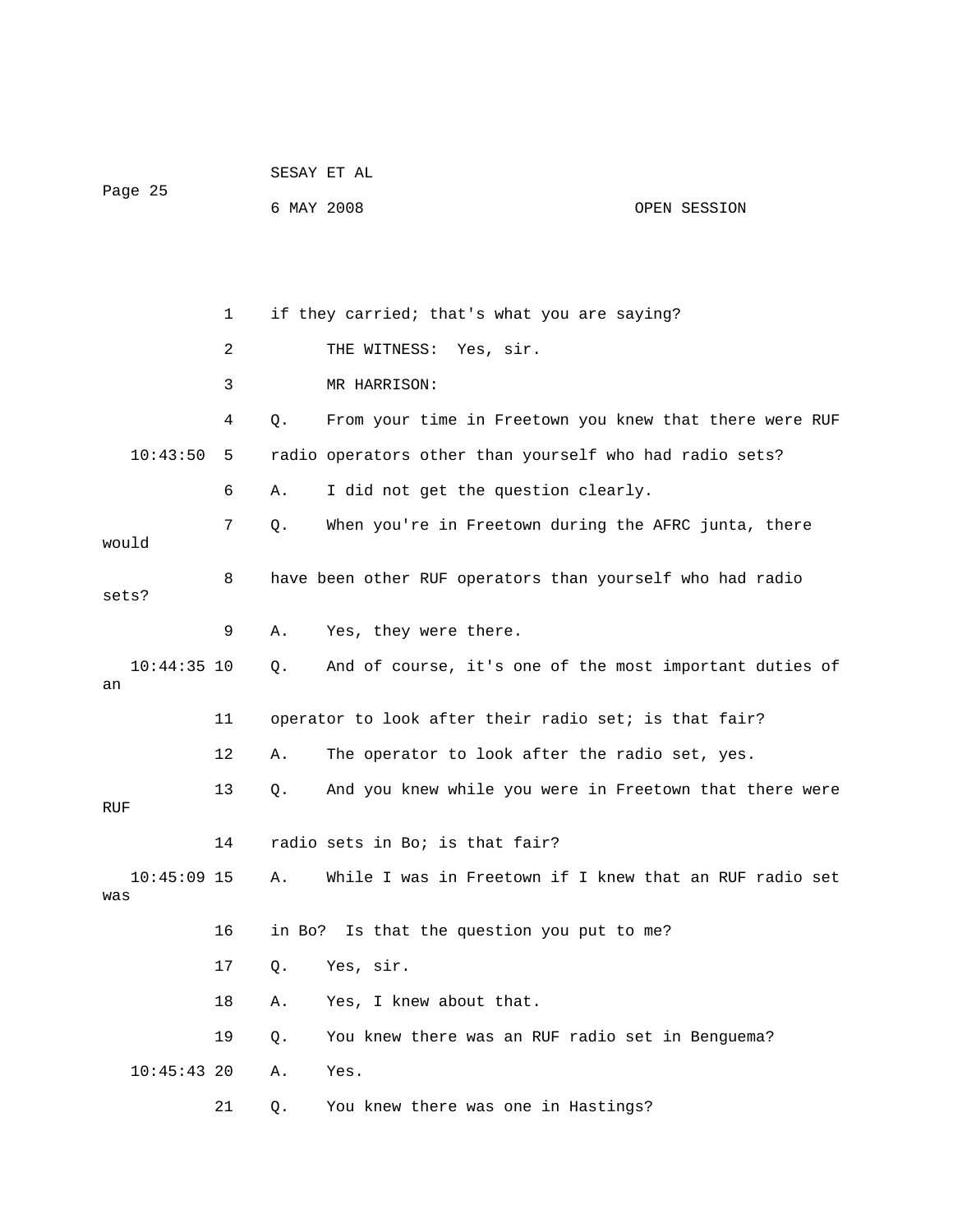|                        | 22 | Α.  | Yes.                                                         |
|------------------------|----|-----|--------------------------------------------------------------|
|                        | 23 | Q.  | You knew that all of these radio sets were taken to Kono     |
|                        | 24 |     | District during the intervention?                            |
| $10:46:04$ 25<br>there |    | A., | I wouldn't be able to say if all of them were taken          |
|                        | 26 |     | because I too was on my way to go, because the situation was |
| from                   | 27 |     | tense and everybody was trying to find an outlet to move out |
| as                     | 28 |     | Freetown, so I did not concentrate or inquire or investigate |
|                        | 29 |     | to whether they took the set to Kono.                        |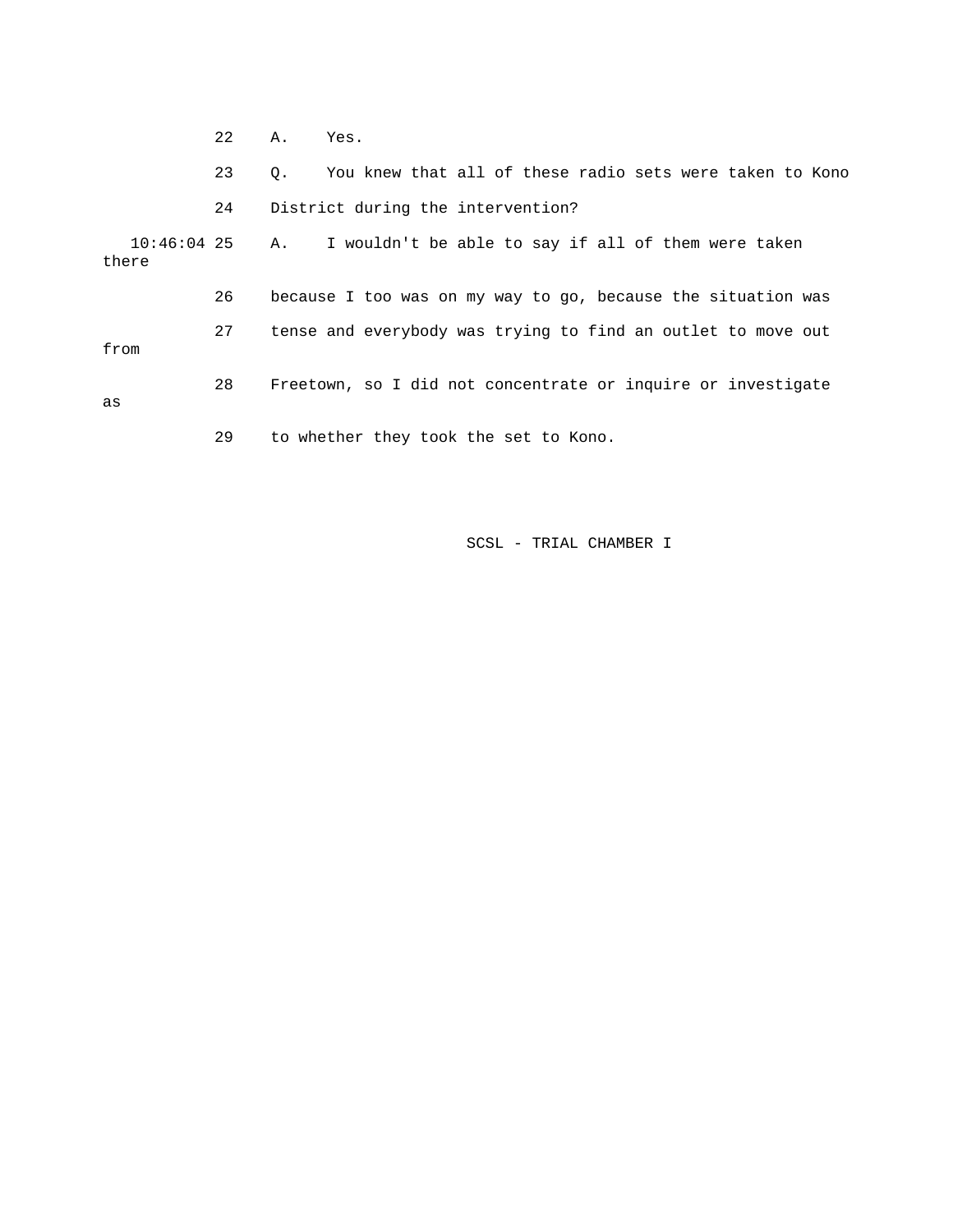|                           |    | SESAY ET AL                                                    |                                                        |  |
|---------------------------|----|----------------------------------------------------------------|--------------------------------------------------------|--|
| Page 26                   |    | 6 MAY 2008                                                     | OPEN SESSION                                           |  |
|                           |    |                                                                |                                                        |  |
|                           |    |                                                                |                                                        |  |
|                           | 1  | Q.                                                             | But you do know that there were at least three or four |  |
|                           | 2  | radio sets in Kono District when you were there; is that fair? |                                                        |  |
|                           | 3  | There were sets. We had radio sets there.<br>Α.                |                                                        |  |
|                           | 4  | And I know the interpretation was "sets" plural.<br>Q.         | The                                                    |  |
| 10:46:59<br>or            | 5  | question was, I suggested to you that there was at least three |                                                        |  |
|                           | 6  | four of them; do you accept that?                              |                                                        |  |
| you've                    | 7  | I knew that there were sets in Kono, but the number<br>Α.      |                                                        |  |
| what I                    | 8  | called, that will be a suggestion from your own part.          |                                                        |  |
|                           | 9  | would say there were sets there -- about two to three.         |                                                        |  |
| $10:47:39$ 10<br>briefly. |    | Q.<br>I'm interested in taking you back to Abidjan very        |                                                        |  |
|                           | 11 | When you were in Abidjan, did you have any contact with Amara  |                                                        |  |
|                           | 12 | Essy?                                                          |                                                        |  |
|                           | 13 | Who is Amara Essy, sir?<br>Α.                                  |                                                        |  |
| time?                     | 14 | He was the Foreign Minister of Cote d'Ivorie at the<br>Ο.      |                                                        |  |
| $10:48:12$ 15<br>their    |    | Α.                                                             | Yes, we were in contact with him, because we were in   |  |
|                           | 16 | country in order for us to strike a compromise with the Sierra |                                                        |  |
| without                   | 17 | Leone government, and I don't think that we'll be there        |                                                        |  |
|                           | 18 | meeting with the foreign minister who had to facilitate        |                                                        |  |
|                           | 19 | everything.                                                    |                                                        |  |
| $10:48:32$ 20             |    | Q.<br>Yes.                                                     | And what I'm asking is if you yourself had any         |  |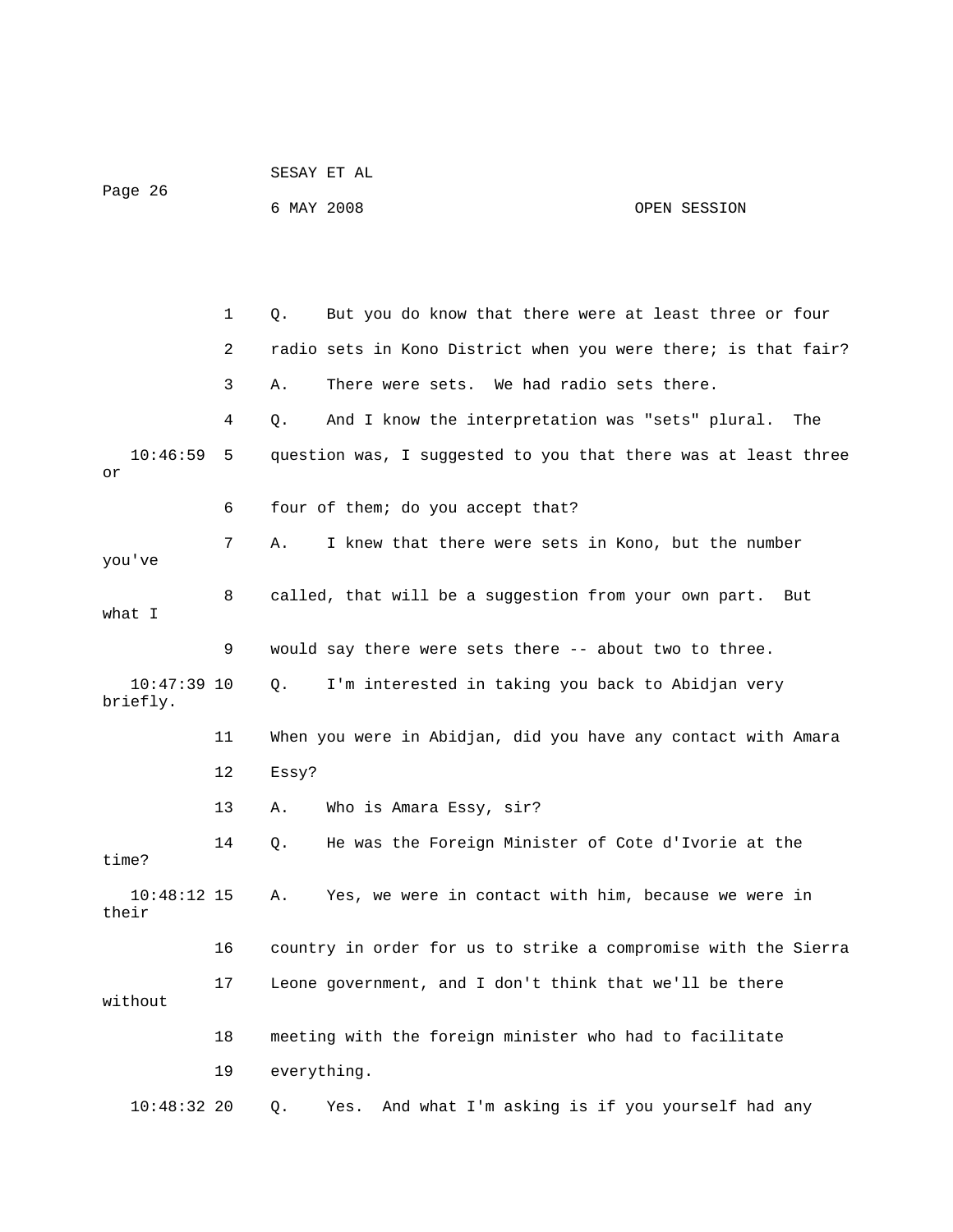21 contact with Amara Essy?

22 A. I saw him.

 23 Q. But were you a party to any conversations between Amara 24 Essy and Foday Sankoh?

26 Q. Now, going back to the time period of the intervention,

27 RUF pulled out of Freetown as a result of attacks by ECOMOG;

10:49:02 25 A. No.

the

is

- 28 that fair?
- 29 A. Yes.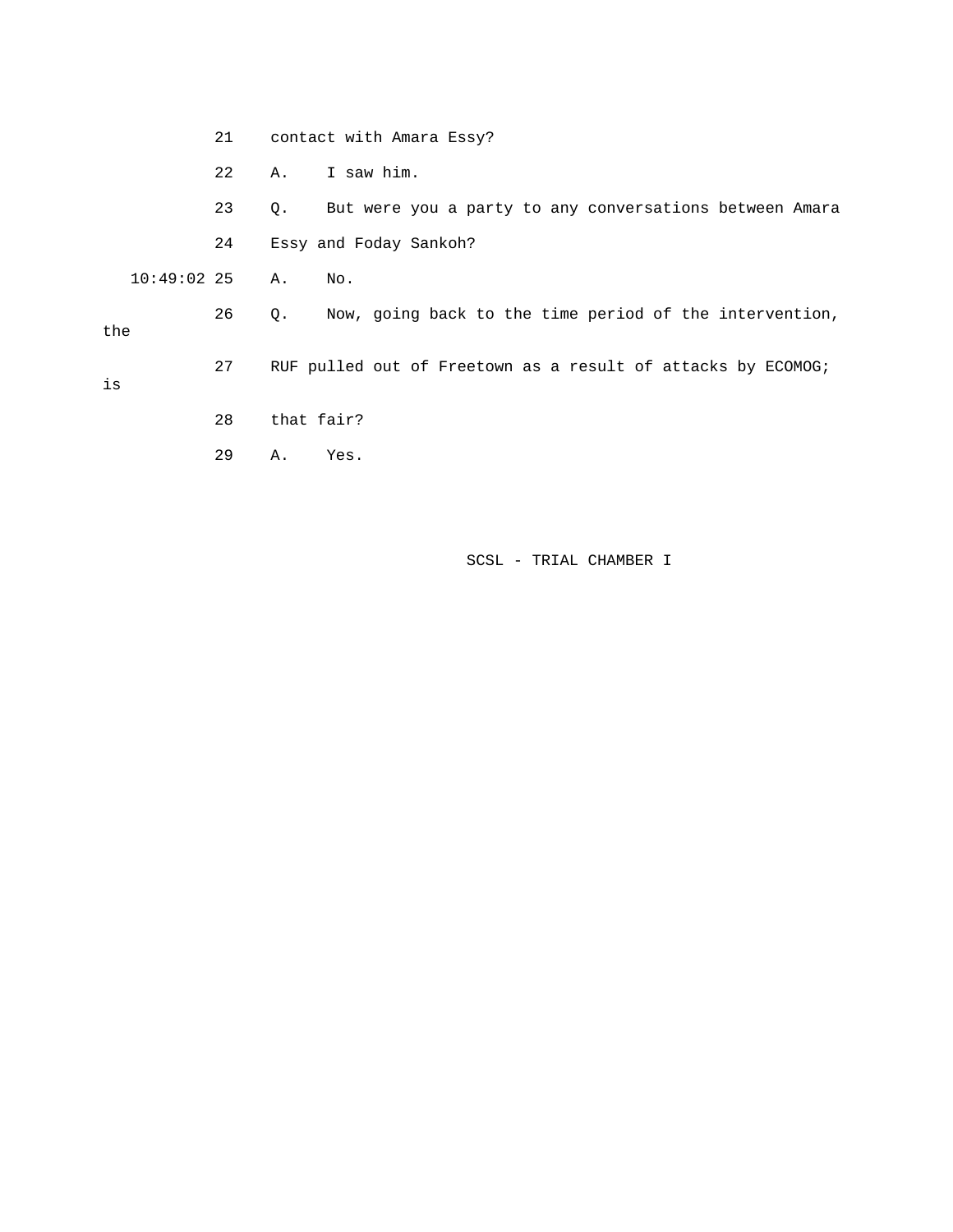|                       |    | SESAY ET AL                                                    |              |
|-----------------------|----|----------------------------------------------------------------|--------------|
| Page 27               |    | 6 MAY 2008                                                     | OPEN SESSION |
|                       |    |                                                                |              |
|                       |    |                                                                |              |
|                       | 1  | And the RUF were in fact overrun by ECOMOG; they were<br>Q.    |              |
|                       | 2  | out-manned and outpowered; is that fair?                       |              |
|                       | 3  | Yes.<br>Α.                                                     |              |
|                       | 4  | And the reason why the RUF left Freetown was to get away<br>Q. |              |
| 10:50:01              | 5  | from the force of ECOMOG; is that fair?                        |              |
| there                 | 6  | No, not for us to run away from the ECOMOG.<br>Α.              | Because      |
| in                    | 7  | was fighting between ourself when the intervention took place  |              |
|                       | 8  | Freetown, so we left because there were civilians here, so we  |              |
|                       | 9  | decided to leave the town in order for us to save the lives of |              |
| $10:50:43$ 10         |    | civilians and infrastructure within the township.              |              |
| made-up               | 11 | Now, witness, I'm suggesting to you that's a little<br>Q.      |              |
| was                   | 12 | story on your part, and that the reason the RUF left Freetown  |              |
|                       | 13 | because they were forced out by ECOMOG; do you accept that?    |              |
|                       | 14 | Yes, we fought and we retreated, and we left Freetown<br>Α.    |              |
| $10:51:09$ 15         |    | because of the fighting.                                       |              |
|                       | 16 | PRESIDING JUDGE: It's not because of the fighting.             | Put          |
|                       | 17 | the question to him again, please.                             |              |
|                       | 18 | MR HARRISON:                                                   |              |
|                       | 19 | I'm suggesting to you that you made up this story of the<br>Q. |              |
| $10:51:21$ 20<br>left |    | RUF leaving to avoid civilian casualties and the reason you    |              |
|                       | 21 | was because the RUF was forced out by ECOMOG?                  |              |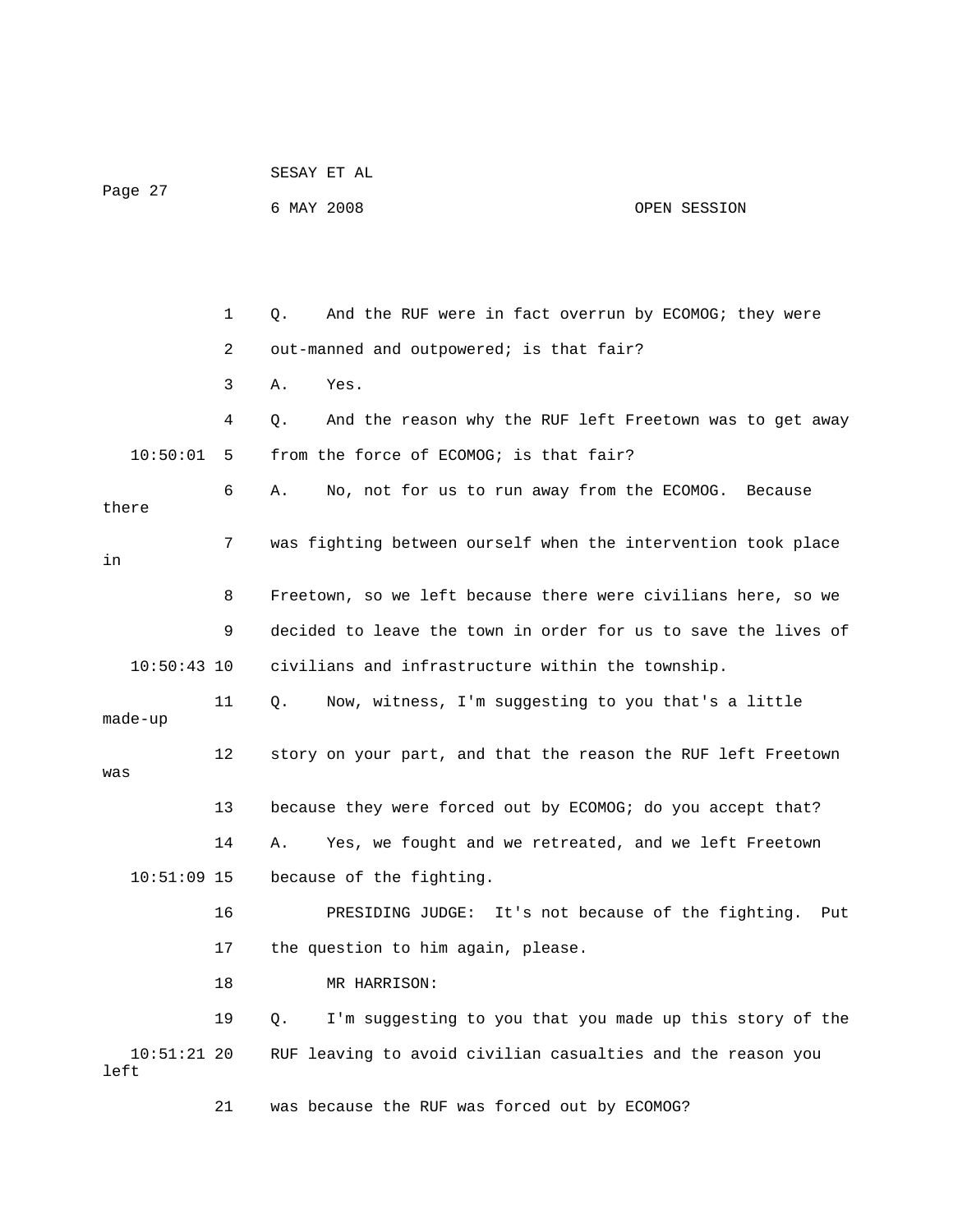| $\cap$<br>Τ. Τ. | א<br><b>1.</b> | es<br>-<br>- |
|-----------------|----------------|--------------|
|                 |                |              |

 23 Q. And the avoidance of civilian casualties had nothing to do 24 with the RUF decision; do you accept that? 10:51:46 25 PRESIDING JUDGE: He has said so. He has answered the 26 question the way he thought he should. It's a matter for 27 addresses. 28 MR HARRISON: 29 Q. Now, going forward to 2000, April and May of 2000, you knew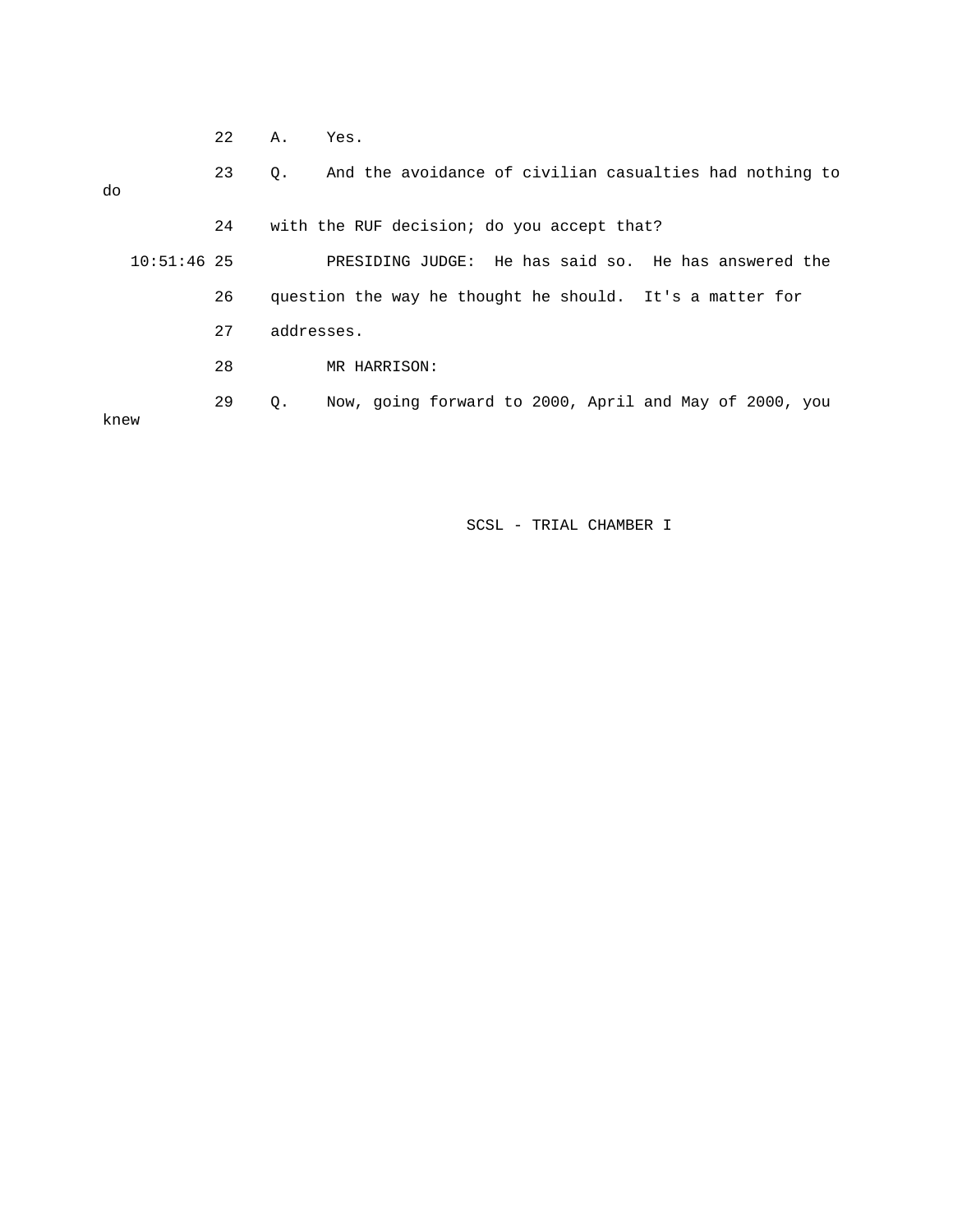| Page 28                      |    | 6 MAY 2008 |                                                                | OPEN SESSION |
|------------------------------|----|------------|----------------------------------------------------------------|--------------|
|                              |    |            |                                                                |              |
|                              | 1  |            | that the most senior person in the Makeni/Magburaka area was   |              |
|                              | 2  |            | Morris Kallon; is that right?                                  |              |
|                              | 3  | Α.         | No.                                                            |              |
|                              | 4  | Q.         | So who are you saying was -- all right. Well, what             |              |
| 10:52:31                     | 5  |            | position do you say Morris Kallon held in May of 2000?         |              |
|                              | 6  | Α.         | I did not know any position for him.                           |              |
|                              | 7  | Q.         | So again you're the radio operator with your ear to the        |              |
| that                         | 8  |            | radio all the time, and are you seriously telling this Court   |              |
|                              | 9  |            | you had no idea what position Morris Kallon held in the RUF?   |              |
| $10:53:08$ 10<br>interpreter |    |            | INTERPRETER: Can the attorney come again?                      | The          |
|                              | 11 |            | did not get the question clearly.                              |              |
|                              | 12 |            | MR HARRISON:                                                   |              |
| as                           | 13 | Q.         | Witness, are you seriously saying that, given your role        |              |
|                              | 14 |            | a radio operator, that in May 2000 you had no idea what Morris |              |
| $10:53:29$ 15                |    |            | Kallon's position was in the RUF?                              |              |
|                              | 16 | Α.         | The position I knew of him was an adviser.                     |              |
|                              | 17 | Q.         | So in May of 2000 you say that Morris Kallon was an            |              |
|                              | 18 |            | adviser; an adviser to whom?                                   |              |
|                              | 19 | Α.         | In the area he was in Magburaka, he was adviser to the         |              |
| $10:54:07$ 20                |    |            | commander in that area.                                        |              |
|                              | 21 | Q.         | All right. And who was the commander in that area?             |              |
|                              | 22 | Α.         | It was Alfred.                                                 |              |

SESAY ET AL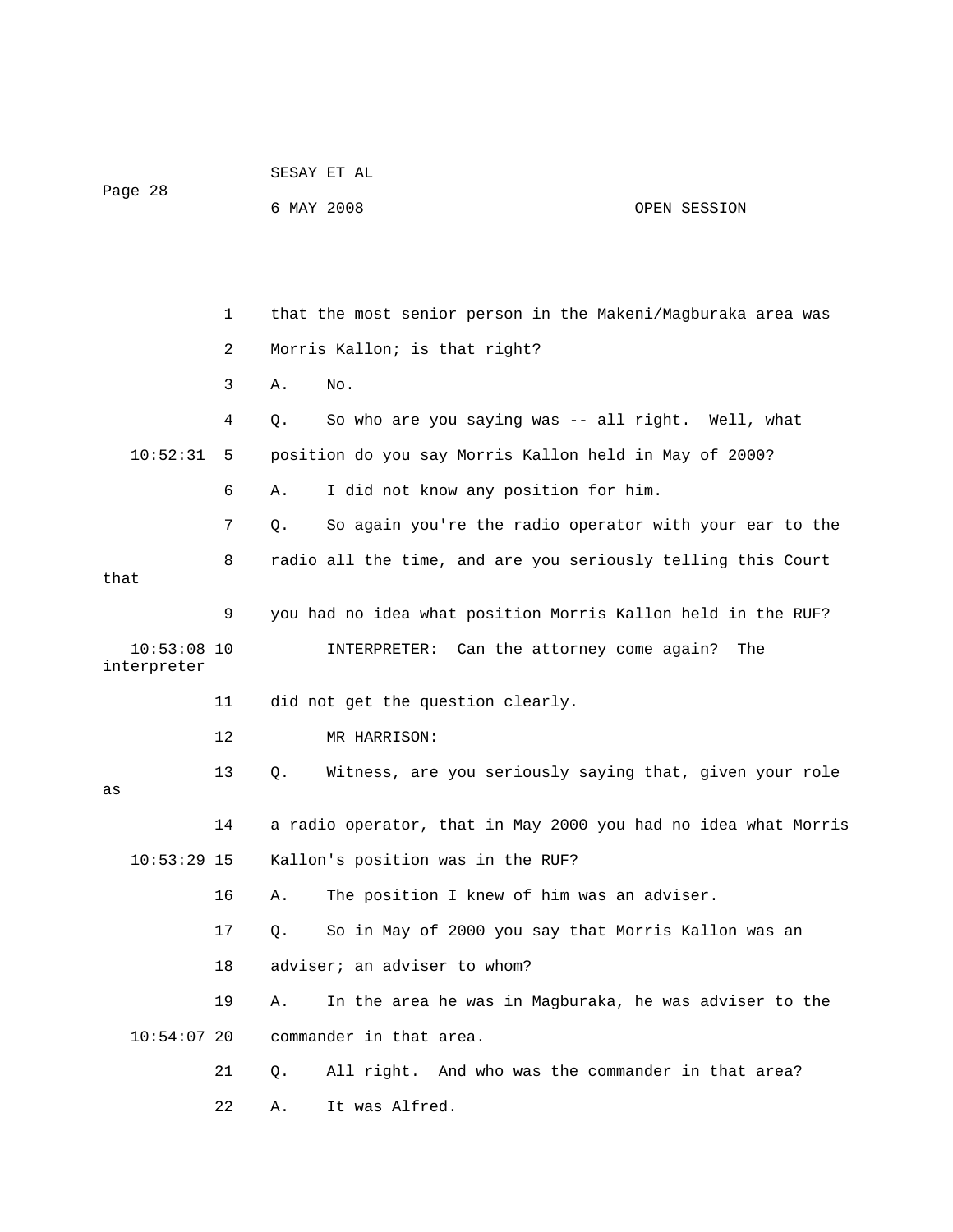- 23 Q. And does Alfred have a full name?
- 24 A. Alfred Touray.
- 10:54:35 25 Q. And what was Alfred Touray's position in the RUF?
	- 26 A. He was only a commander in Magburaka.
	- 27 Q. And can you tell the Court if he had an appointment?
	- 28 A. You mean Alfred?
	- 29 Q. Yes.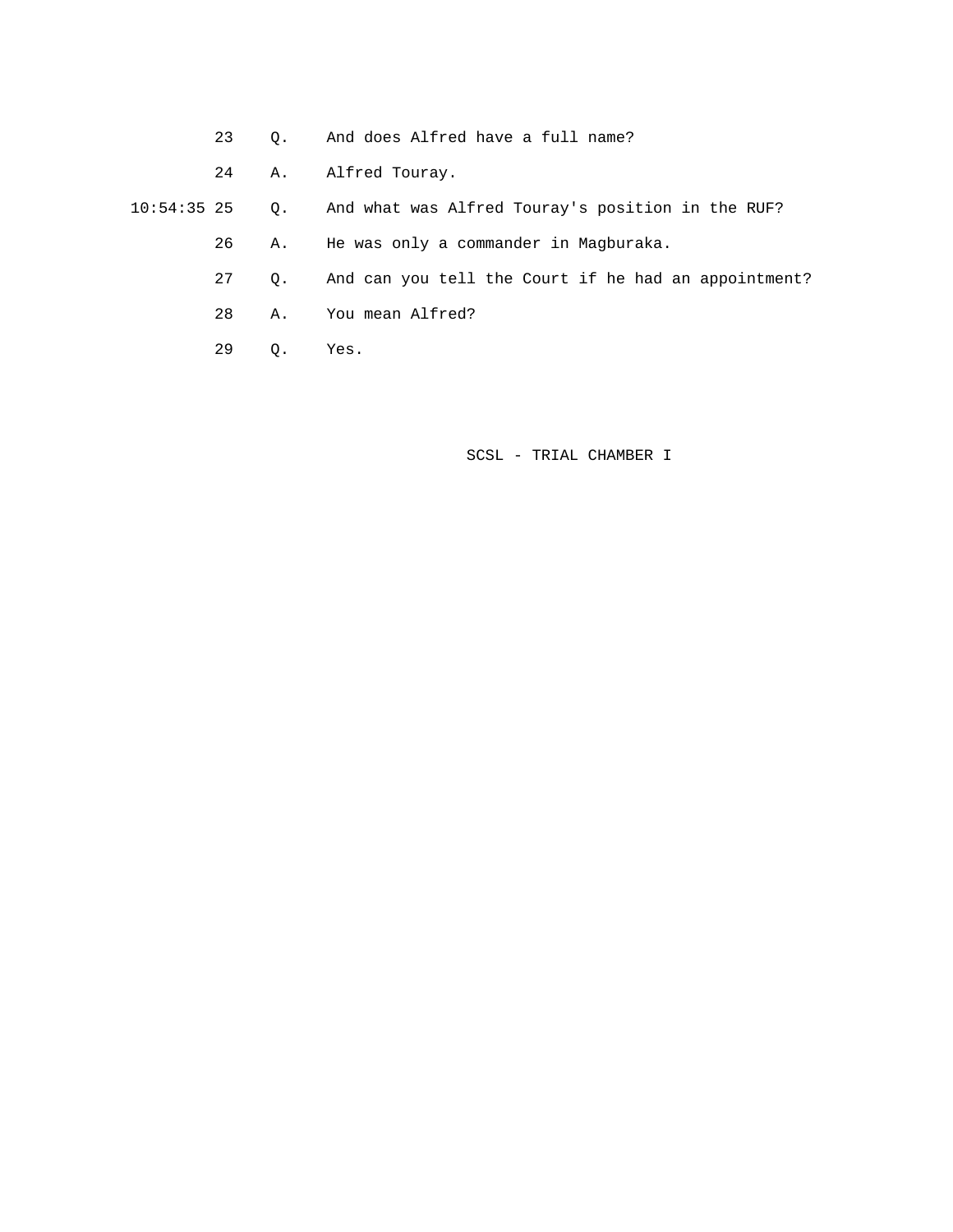|                       |    | SESAY ET AL |                                                                |                                   |  |
|-----------------------|----|-------------|----------------------------------------------------------------|-----------------------------------|--|
| Page 29               |    | 6 MAY 2008  |                                                                | OPEN SESSION                      |  |
|                       |    |             |                                                                |                                   |  |
|                       | 1  | Α.          | No, I'm unable to say.                                         |                                   |  |
| you                   | 2  | Q.          | And unless I've misunderstood your evidence, I thought         |                                   |  |
| May                   | 3  |             | told us yesterday that you yourself were based in Makeni in    |                                   |  |
|                       | 4  | of 2000?    |                                                                |                                   |  |
| 10:55:34              | 5  |             | THE INTERPRETER:                                               | The interpreter is sorry, can the |  |
|                       | 6  |             | attorney come again?                                           |                                   |  |
|                       | 7  |             | MR HARRISON:                                                   |                                   |  |
| 2000?                 | 8  | Q.          | Witness, were you yourself based in Makeni in May of           |                                   |  |
|                       | 9  | Α.          | Yes, I was in Makeni.                                          |                                   |  |
| $10:55:51$ 10         |    | Q.          | So in spite of being a radio operator, and in spite of         |                                   |  |
| in                    | 11 |             | being in Makeni, you have no idea if Touray had an appointment |                                   |  |
|                       | 12 | the RUF?    |                                                                |                                   |  |
|                       | 13 | Α.          | No, I did not know about that, sir.                            |                                   |  |
|                       | 14 | Q.          | You see, witness, I am suggesting to you that you are          |                                   |  |
| $10:56:25$ 15<br>full |    |             | simply lying repeatedly before this Court and that you know    |                                   |  |
|                       | 16 |             | well that Morris Kallon was the most senior commander in the   |                                   |  |
|                       | 17 |             | Makeni and Magburaka area in May of 2000; do you accept that?  |                                   |  |
|                       | 18 | Α.          | No, I wouldn't say lies to the Court. That's why I said        |                                   |  |
| saying                | 19 |             | whatever I am saying here, I have sworn, and whatever I'm      |                                   |  |
| $10:56:52$ 20         |    |             | regarding this case would be history and that all of us would  |                                   |  |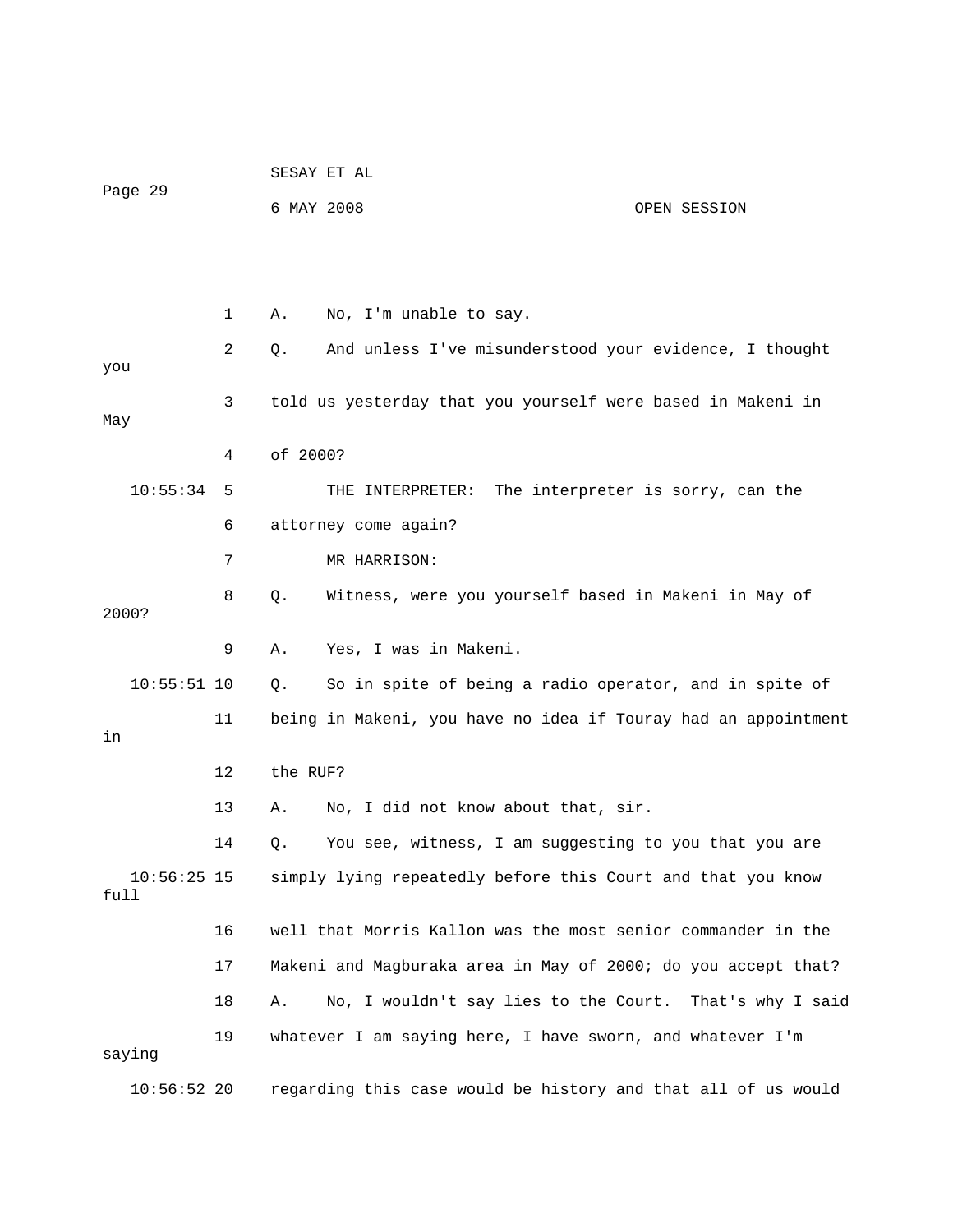| here          | 21 | have it in Sierra Leone and the world at large, so I'm not     |  |  |  |  |  |
|---------------|----|----------------------------------------------------------------|--|--|--|--|--|
|               | 22 | to say lies to this Court.                                     |  |  |  |  |  |
|               | 23 | Do you know that in May of 2000 Morris Kallon was a<br>Q.      |  |  |  |  |  |
|               | 24 | brigadier?                                                     |  |  |  |  |  |
| $10:57:21$ 25 |    | No, I did not know him of that.<br>A.                          |  |  |  |  |  |
|               | 26 | PRESIDING JUDGE: Mr Harrison, did you suggest to the           |  |  |  |  |  |
|               | 27 | witness that Morris Kallon was the highest commander in Makeni |  |  |  |  |  |
|               | 28 | and Magburaka axis?                                            |  |  |  |  |  |
| that,         | 29 | MR HARRISON: I used the word "area". But other than            |  |  |  |  |  |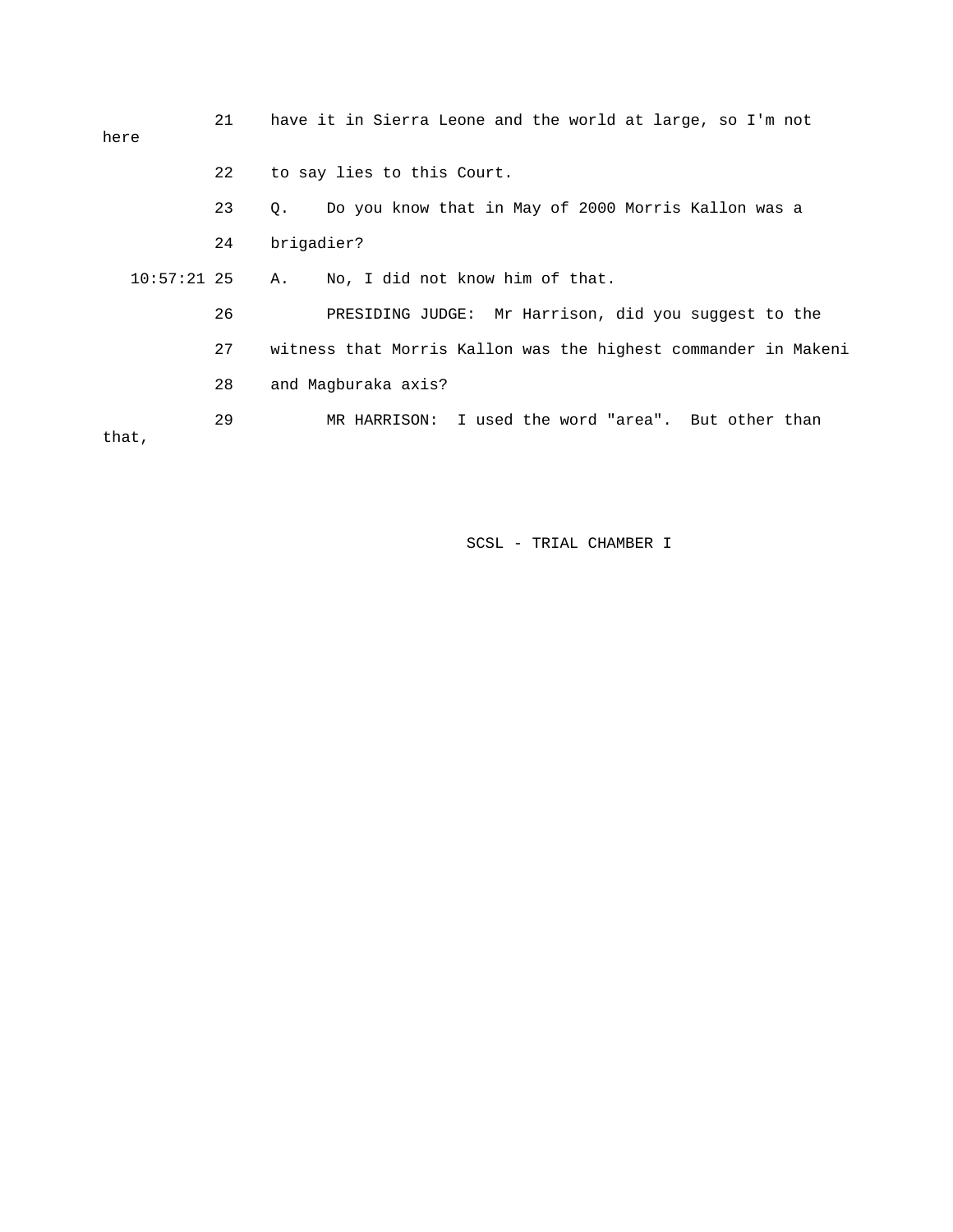|                       |    | SESAY ET AL                                                  |              |
|-----------------------|----|--------------------------------------------------------------|--------------|
| Page 30               |    | 6 MAY 2008                                                   | OPEN SESSION |
|                       |    |                                                              |              |
|                       |    |                                                              |              |
|                       | 1  | that's exactly what I suggested.                             |              |
|                       | 2  | I would ask if the witness could be given --<br>Q.           |              |
| put                   | 3  | PRESIDING JUDGE: No, I have not gotten his reply.            | You          |
| that                  | 4  | the question to him as to whether in 2000 he does not know   |              |
| 10:58:07              | 5  | Morris Kallon was a brigadier.                               |              |
|                       | 6  | MR HARRISON: He said he had no --                            |              |
|                       | 7  | PRESIDING JUDGE: He had no idea.                             |              |
|                       | 8  | MR HARRISON: He had no idea. I'm asking if Exhibit 212       |              |
|                       | 9  | could be put before the witness.                             |              |
| $10:59:35$ 10<br>that |    | Witness, what you have in front of you is a document<br>Q.   |              |
| the                   | 11 | was made an exhibit in this trial -- made an exhibit through |              |
|                       | 12 | first accused on 30 May 2007. And if you go to the -- if you |              |
| for                   | 13 | look in the top right corner, and if you keep your eyes keen |              |
|                       | 14 | the number 28054, I would ask you to turn to that page?      |              |
| $11:00:03$ 15         |    | PRESIDING JUDGE: What exhibit is that again?                 |              |
|                       | 16 | MR HARRISON:<br>212.                                         |              |
| have                  | 17 | If you turn the pages until you come to 28054 and you<br>Q.  |              |
| You                   | 18 | to be looking in the top right corner, a handwritten number. |              |
|                       | 19 | have to keep turning the pages until you come to 28054.      |              |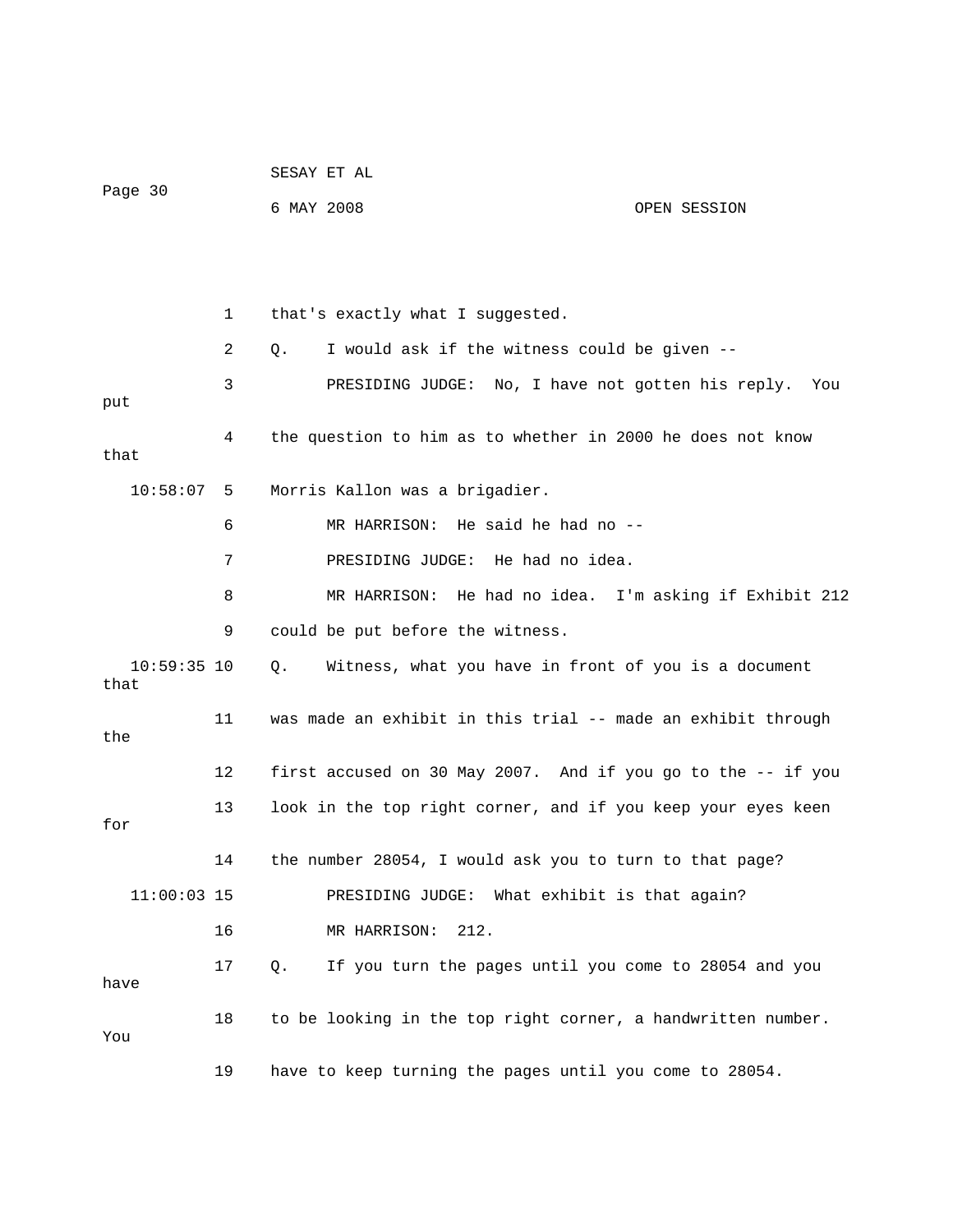11:00:25 20 PRESIDING JUDGE: Can Court Management assist him, please. 21 MR HARRISON: 22 Q. Actually witness, I always assumed that you can read and 23 write and you seem to be having some difficulty. Are you able to 24 read -- read English? 11:00:40 25 A. I can read. 26 Q. 28054. So, just so that you're following me, in the very 27 top right corner there should be a handwritten number which is 28 28054. Do you see that in the top right corner? 29 A. Yes, I have seen that.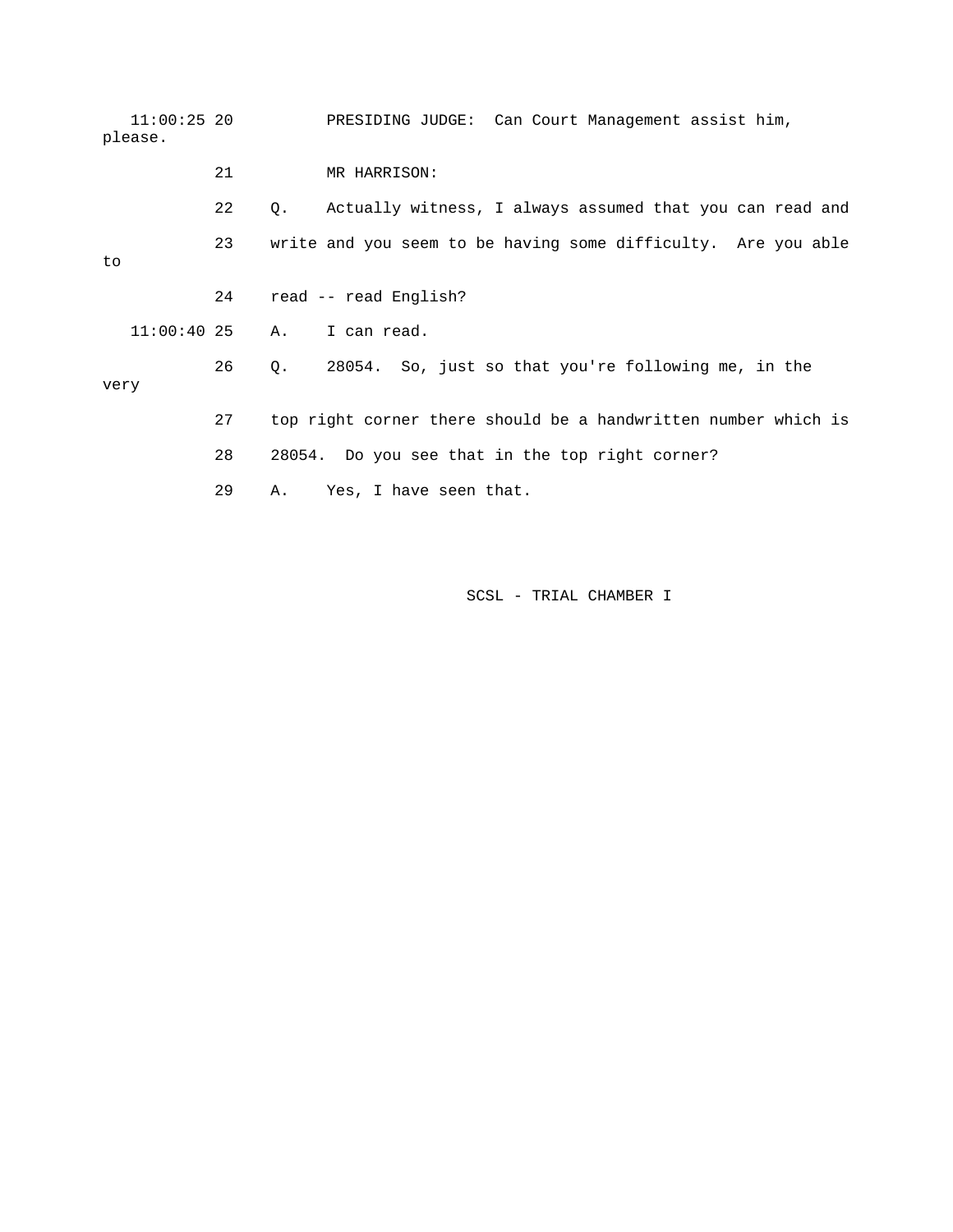|         | SESAY ET AL |              |
|---------|-------------|--------------|
| Page 31 |             |              |
|         | 6 MAY 2008  | OPEN SESSION |

 1 Q. Now, if you look right in the middle of that page you'll 2 see there's a message, and it's from Brigadier Kallon to 3 Lieutenant Colonel Alfred, subject: Instructions. Then it's 4 dated 5 April 2000. Have you ever seen that message before? 11:01:59 5 A. No, I haven't seen it before. 6 Q. Again as a radio operator, does this refresh your memory 7 that, in fact, Morris Kallon was a brigadier in April 2000? 8 A. No, I don't know about that because I did not know him to 9 be a brigadier officially. Because whatever rank that was given 11:02:27 10 to anybody, it will be announced publicly and a message was 11 transmitted. So I don't know if he was an officer. 12 Q. And you do know that Morris Kallon -- one of his call names 13 over the radio would have been Sparrow; is that right? 14 A. Yes, we had the code name of Sparrow. 11:02:59 15 Q. And if you look -- stay on that same page and just look a 16 little bit lower down, you'll see there's another message and it 17 says: From: SSS to SP. Subject: Instructions, and then it's 18 dated 5 April 2000. And as a radio operator, you know that when 19 SP is used, that stands for Sparrow, correct? 11:03:29 20 A. I did not get the question clearly, please.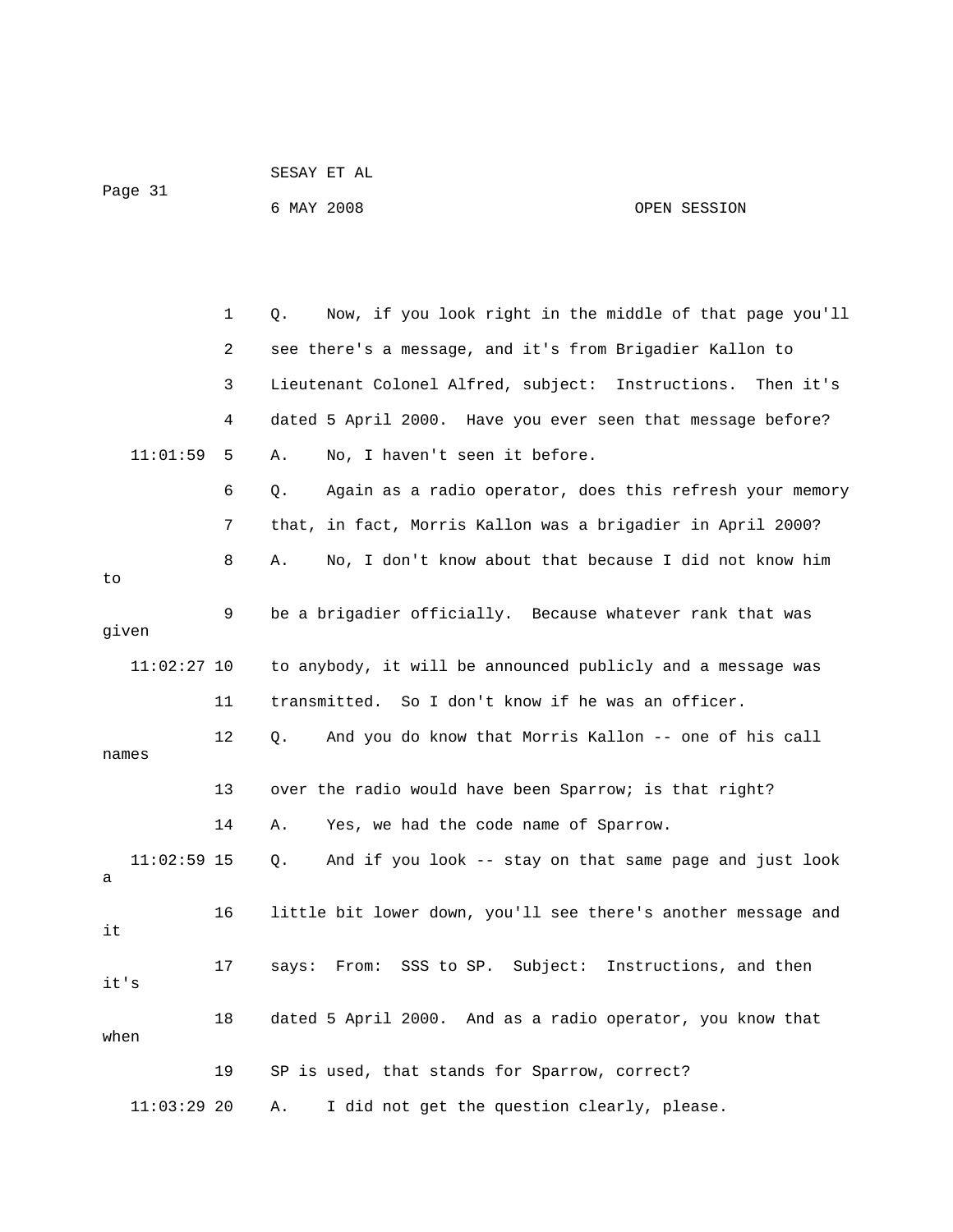|                          | 21 |           | Q. Are you looking at the message on the same page just a |
|--------------------------|----|-----------|-----------------------------------------------------------|
|                          | 22 |           | little bit lower down?                                    |
|                          | 23 | Α.        | Yes, I've seen that.                                      |
|                          | 24 | $\circ$ . | And do you see the words "from" and then it says "SSS"?   |
| $11:03:53$ 25 A.<br>like |    |           | Yes, I've seen it.                                        |
|                          | 26 | О.        | And then you see the word "to" and beside that you see    |
|                          | 27 | "SPI"     |                                                           |
|                          | 28 | Α.        | Yes, I have seen that written there, "SP".                |
|                          | 29 | Q.        | And as a radio operator you know that SP in a message     |
|                          |    |           |                                                           |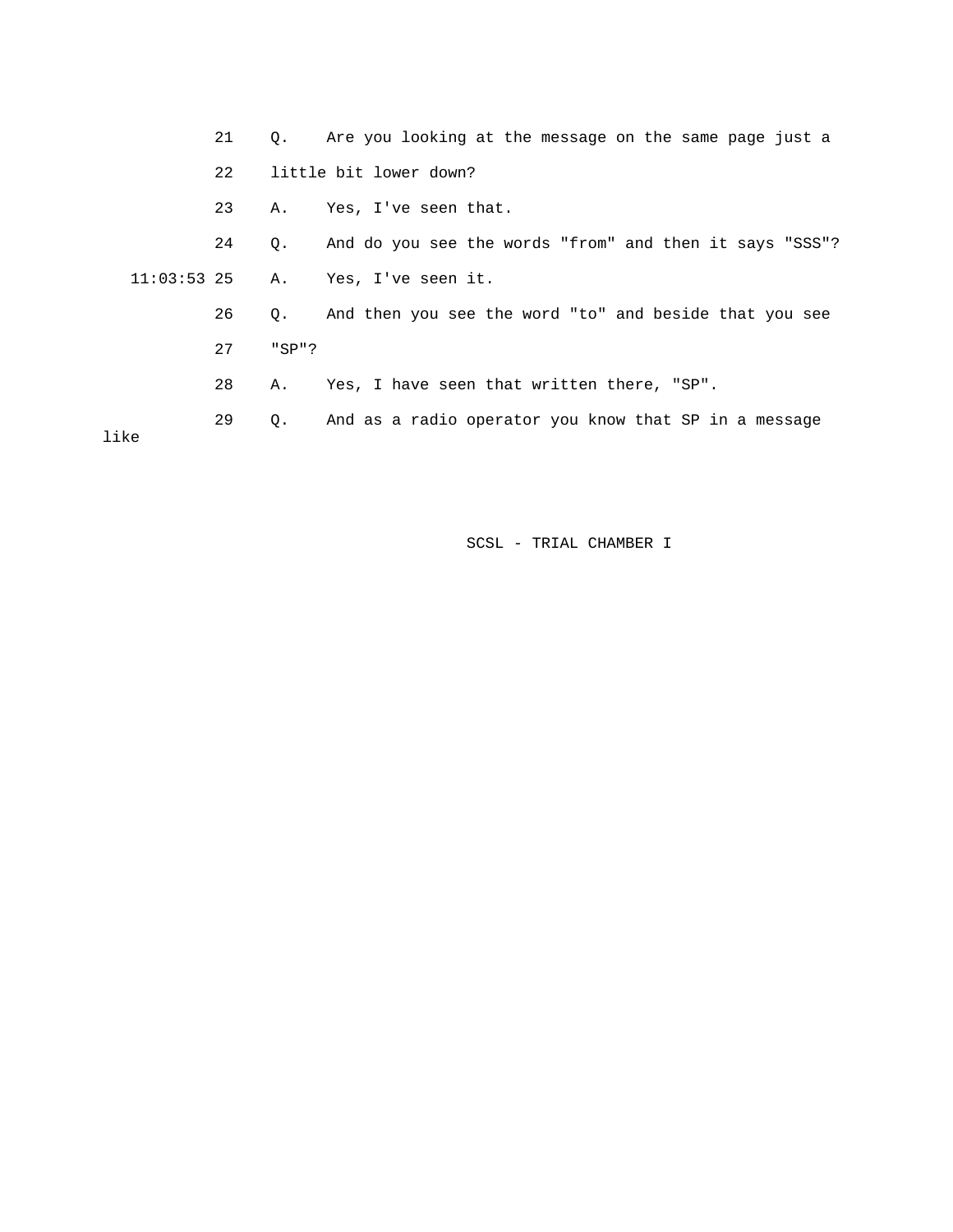|                           |    |            | SESAY ET AL                                                   |              |  |  |
|---------------------------|----|------------|---------------------------------------------------------------|--------------|--|--|
| Page 32                   |    | 6 MAY 2008 |                                                               | OPEN SESSION |  |  |
|                           |    |            |                                                               |              |  |  |
|                           |    |            |                                                               |              |  |  |
|                           | 1  |            | this stands for Sparrow?                                      |              |  |  |
| in                        | 2  | Α.         | No. Because Sparrow was a code word in communication --       |              |  |  |
| the                       | 3  |            | communication there were no abbreviation for the code because |              |  |  |
| person                    | 4  |            | name of the individual was hidden after you've given that     |              |  |  |
| 11:04:40                  | 5  |            | the code. So it was not realistic to put it in this way.      |              |  |  |
|                           | 6  | Q.         | All right. Well, you tell us what "SP" stands for?            |              |  |  |
|                           | 7  | Α.         | No, I wouldn't be able to tell you because I was not the      |              |  |  |
|                           | 8  |            | author of it.                                                 |              |  |  |
| stands                    | 9  | Q.         | All right. What about "SSS"? Do you know what that            |              |  |  |
| $11:05:02$ 10             |    | for?       |                                                               |              |  |  |
|                           | 11 | Α.         | Yes.<br>SSS.                                                  |              |  |  |
| tell                      | 12 | О.         | I think you said you know what it stands for. Please          |              |  |  |
|                           | 13 |            | the Court what you know?                                      |              |  |  |
|                           | 14 | Α.         | The letters SSS stand for nothing. It is a code               |              |  |  |
| $11:05:37$ 15<br>specific |    |            | expression. It is code, SSS. To say it is -- it has a         |              |  |  |
|                           | 16 |            | meaning SS and S, no.                                         |              |  |  |
|                           | 17 | Q.         | All right. But you're looking at the sheet of paper in        |              |  |  |
| а                         | 18 |            | front of you. You can see that it says "from SSS". Do you as  |              |  |  |
|                           | 19 |            | radio operator know who SSS might be?                         |              |  |  |
| $11:06:16$ 20             |    | Α.         | Yes.                                                          |              |  |  |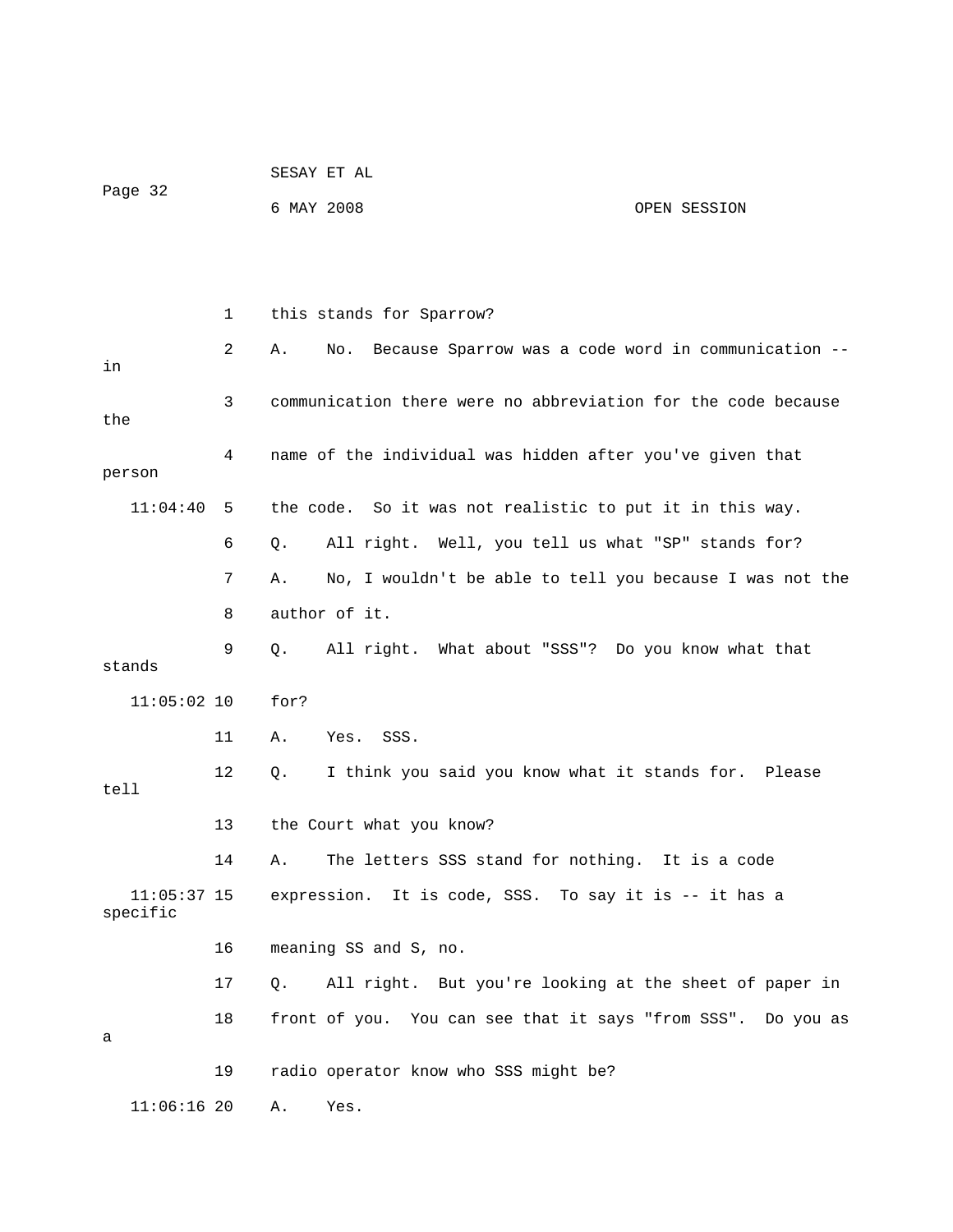|     | 21 |          | Q. All right. Tell the Court, please?                                |
|-----|----|----------|----------------------------------------------------------------------|
|     | 22 | Α.       | It was -- it was Issa.                                               |
|     | 23 | Q.       | And when you say Issa, you're referring to Issa Sesay?               |
|     | 24 | Α.       | Yes.                                                                 |
| see |    |          | 11:06:43 25 Q. So you know who SSS is. And when it says "to" and you |
| who | 26 |          | "SP," you -- as a radio operator do you have any idea what --        |
|     | 27 | that is? |                                                                      |
|     | 28 |          | MR OGETO: Asked and answered, My Lords.                              |
|     | 29 |          | PRESIDING JUDGE: Pardon me.                                          |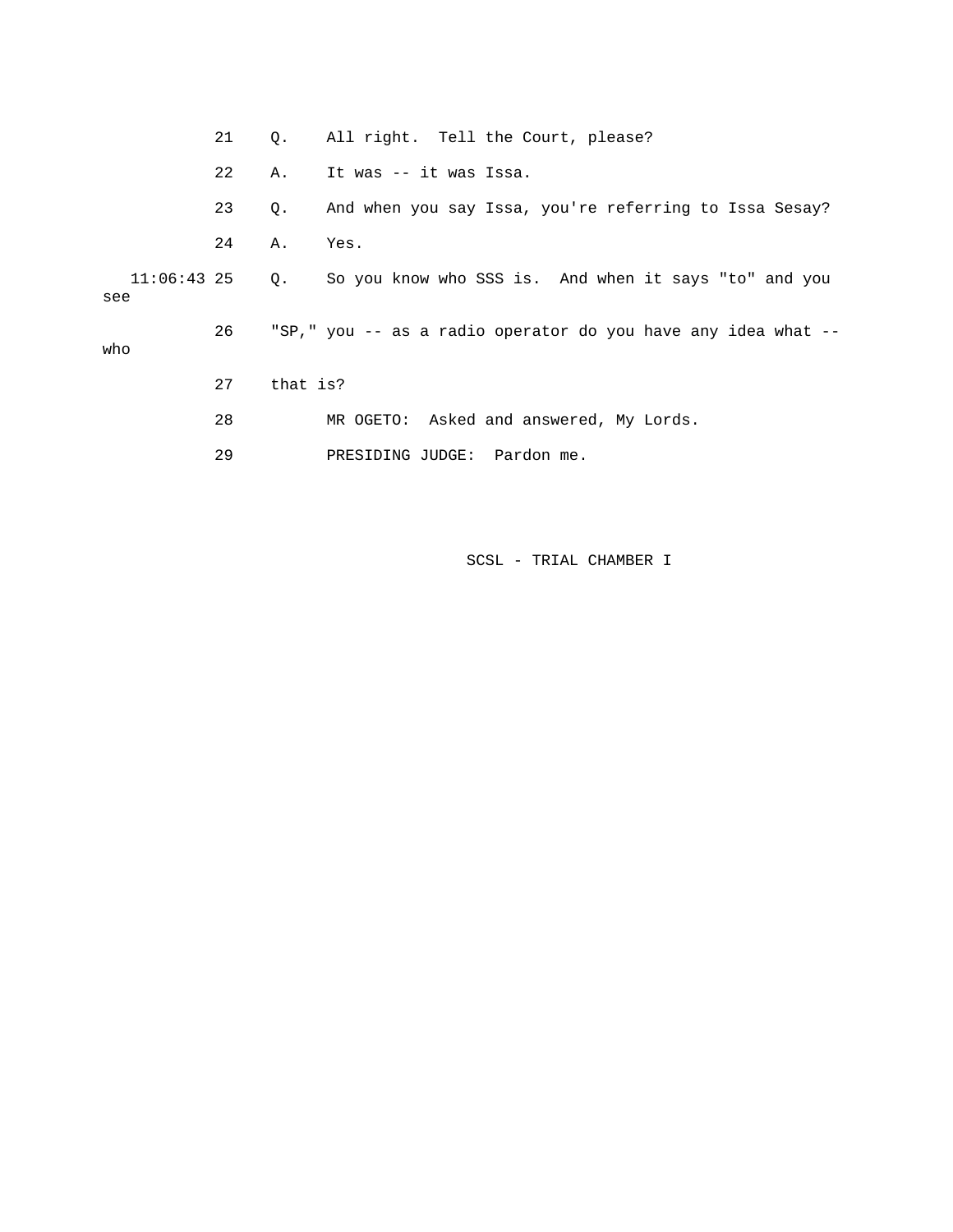|                      |    | SESAY ET AL                                                    |              |
|----------------------|----|----------------------------------------------------------------|--------------|
| Page 33              |    | 6 MAY 2008                                                     | OPEN SESSION |
|                      |    |                                                                |              |
|                      |    |                                                                |              |
|                      | 1  | MR OGETO: That question was asked and answered by the          |              |
|                      | 2  | witness.                                                       |              |
|                      | 3  | PRESIDING JUDGE: Let him answer it again.                      |              |
|                      | 4  | THE WITNESS: What is the question, sir?                        |              |
| 11:07:13             | 5  | MR HARRISON:                                                   |              |
|                      | 6  | I was asking you as a radio operator -- and again I'm<br>Q.    |              |
|                      | 7  | asking you to keep your eye on that paper if it helps you --   |              |
| it                   |    |                                                                |              |
| Court                | 8  | says "to" and then beside it says "SP." Can you assist the     |              |
|                      | 9  | as to who that might be?                                       |              |
| $11:07:32$ 10<br>the |    | No, I wouldn't be able to tell the Court who the SP --<br>Α.   |              |
|                      | 11 | meaning of the SP because it was written there "SP" and we did |              |
|                      | 12 | not have anybody whose code name was SP.                       |              |
|                      | 13 | All right. Now, I'm going to ask you to turn the pages<br>Q.   |              |
| SO                   |    |                                                                |              |
|                      | 14 | that you turn to the handwritten number "28067" in that same   |              |
| $11:08:19$ 15        |    | exhibit. 2806 --                                               |              |
|                      | 16 | PRESIDING JUDGE: Mr Witness, if I may -- if I may ask          |              |
| Sesay.               | 17 | here: Are you saying that SSS was the code name for Issa       |              |
|                      | 18 | THE WITNESS: Yes. Yes, sir.                                    |              |
|                      | 19 | PRESIDING JUDGE: But for SP you say you do not know            |              |
| whose                |    |                                                                |              |
| $11:08:33$ 20        |    | code name it was.                                              |              |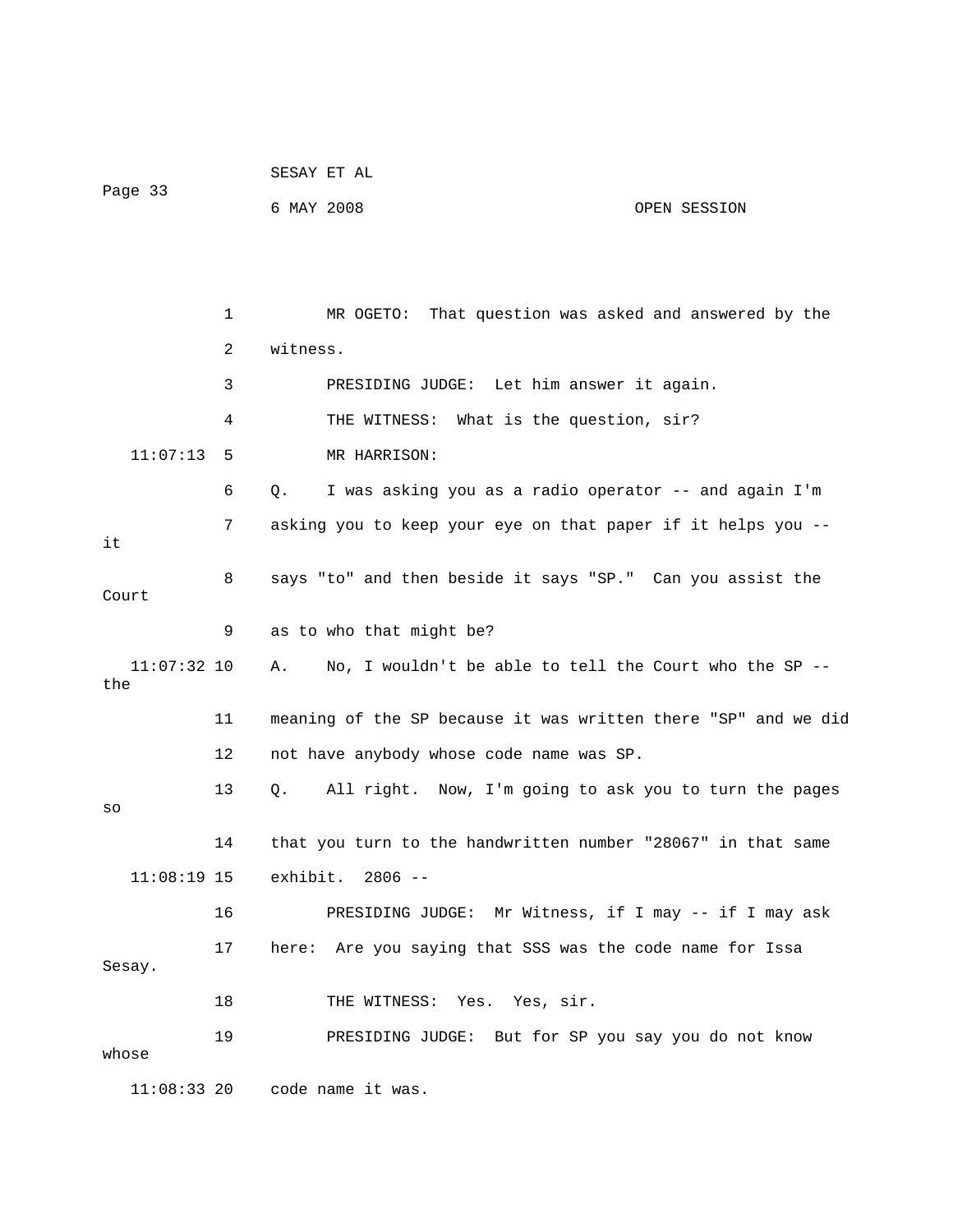| was                                                                       | 21 | THE WITNESS: No, we hadn't any person whose code name         |
|---------------------------------------------------------------------------|----|---------------------------------------------------------------|
|                                                                           | 22 | SP.                                                           |
|                                                                           | 23 | Thank you.<br>PRESIDING JUDGE:                                |
|                                                                           | 24 | MR HARRISON:                                                  |
| $11:08:53$ 25                                                             |    | So just out of curiosity, how could something like that<br>Q. |
| 26<br>happen where an operator put something in a logbook that<br>doesn't |    |                                                               |
| radio                                                                     | 27 | mean anything to you? Is that a -- is that an error by a      |
|                                                                           | 28 | signaller?                                                    |
| and                                                                       | 29 | Your Honour, we object. This is speculative<br>MR TAKU:       |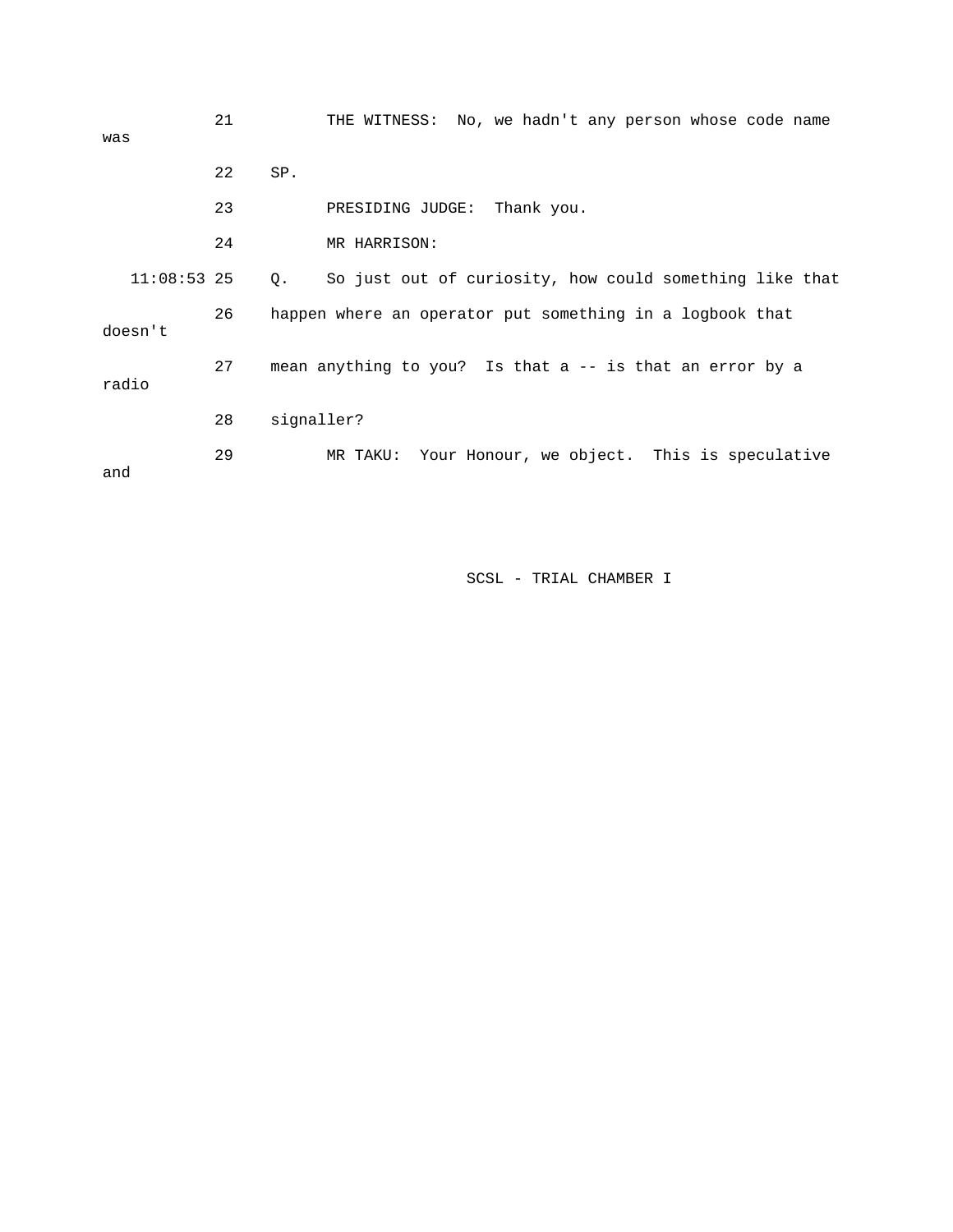|         | SESAY ET AL |  |
|---------|-------------|--|
| Page 34 |             |  |

## 6 MAY 2008 OPEN SESSION

 1 no evidence was ever led to -- about who kept this logbook. The 2 other one we knew was Foday Sankoh's logbook but this we do not 3 know. No actual evidence before you [overlapping speakers]. 4 PRESIDING JUDGE: Mr Harrison, put the question again, 11:09:29 5 please. 6 MR HARRISON: 7 Q. This use of SP, does that, according to your training, 8 represent an error or a mistake by an operator? 9 A. No, I wouldn't know if it was an error. The person who 11:09:56 10 wrote it might explain. 11 Q. But as I understood the training of radio operators, they 12 were all supposed to use a standard way of operating; is that 13 right? 14 A. Yes. 11:10:16 15 Q. And that would be the case so that if one operator went 16 away, another one comes in, they could just carry on and 17 understand what had taken place; is that right? 18 A. Yes, that's why when you receive a message, you will enter 19 it in a logbook so that if the person who was not there, when he 11:10:46 20 came, he will go through the logbook and will know the messages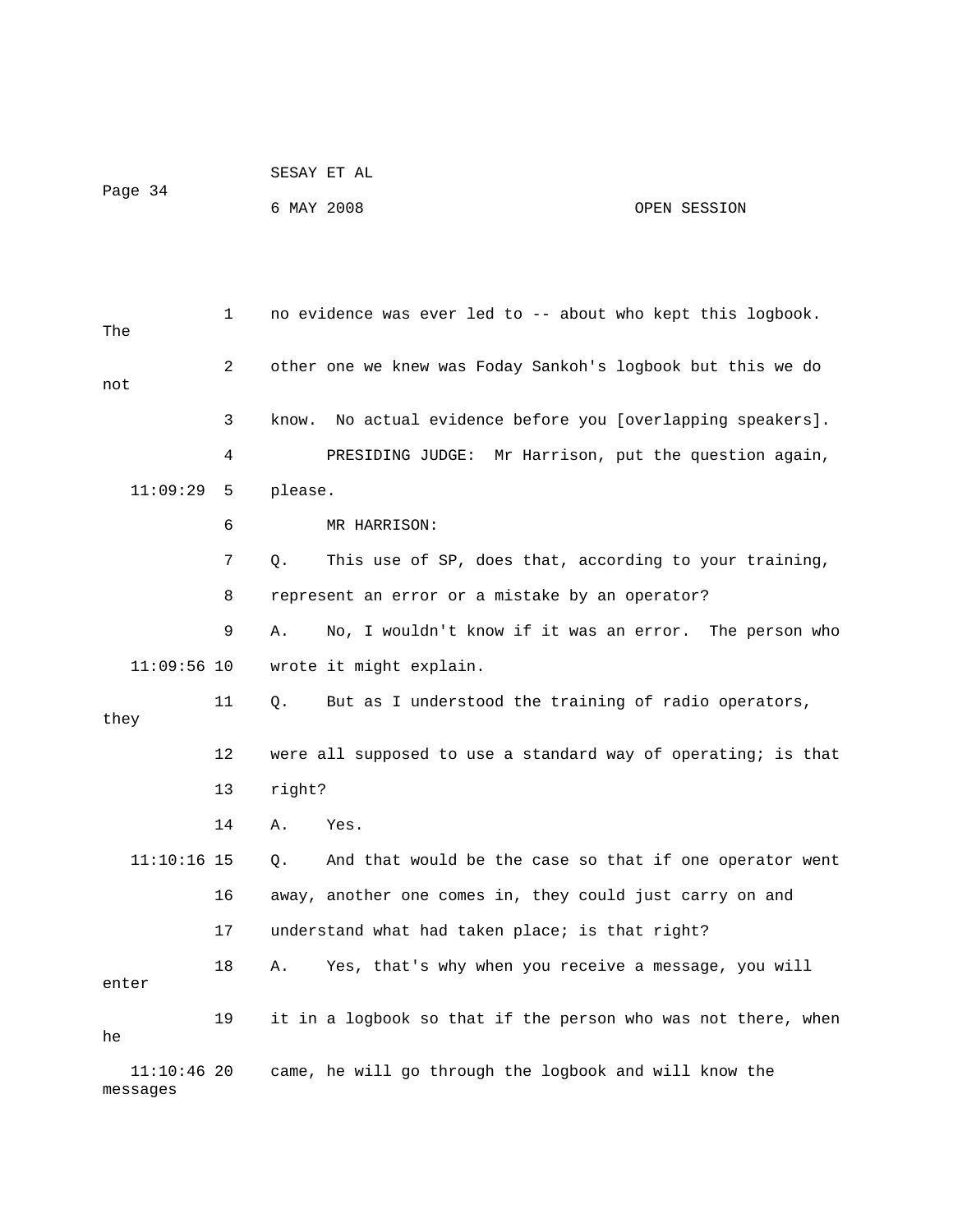|                       | 21 |    | that have been entered into the logbook.                   |
|-----------------------|----|----|------------------------------------------------------------|
|                       | 22 | Q. | And people would have been trained to use names or call    |
|                       | 23 |    | signs; is that right?                                      |
|                       | 24 | А. | Please say that again.                                     |
| $11:11:06$ 25<br>call |    | Q. | The operators would have been trained to use names or      |
|                       | 26 |    | signs in the logbook?                                      |
|                       | 27 | Α. | Yes.                                                       |
| "SP"                  | 28 | Q. | And so it would have been an error by someone to put       |
| that                  | 29 |    | in the logbook because it doesn't mean anything to you; is |
|                       |    |    |                                                            |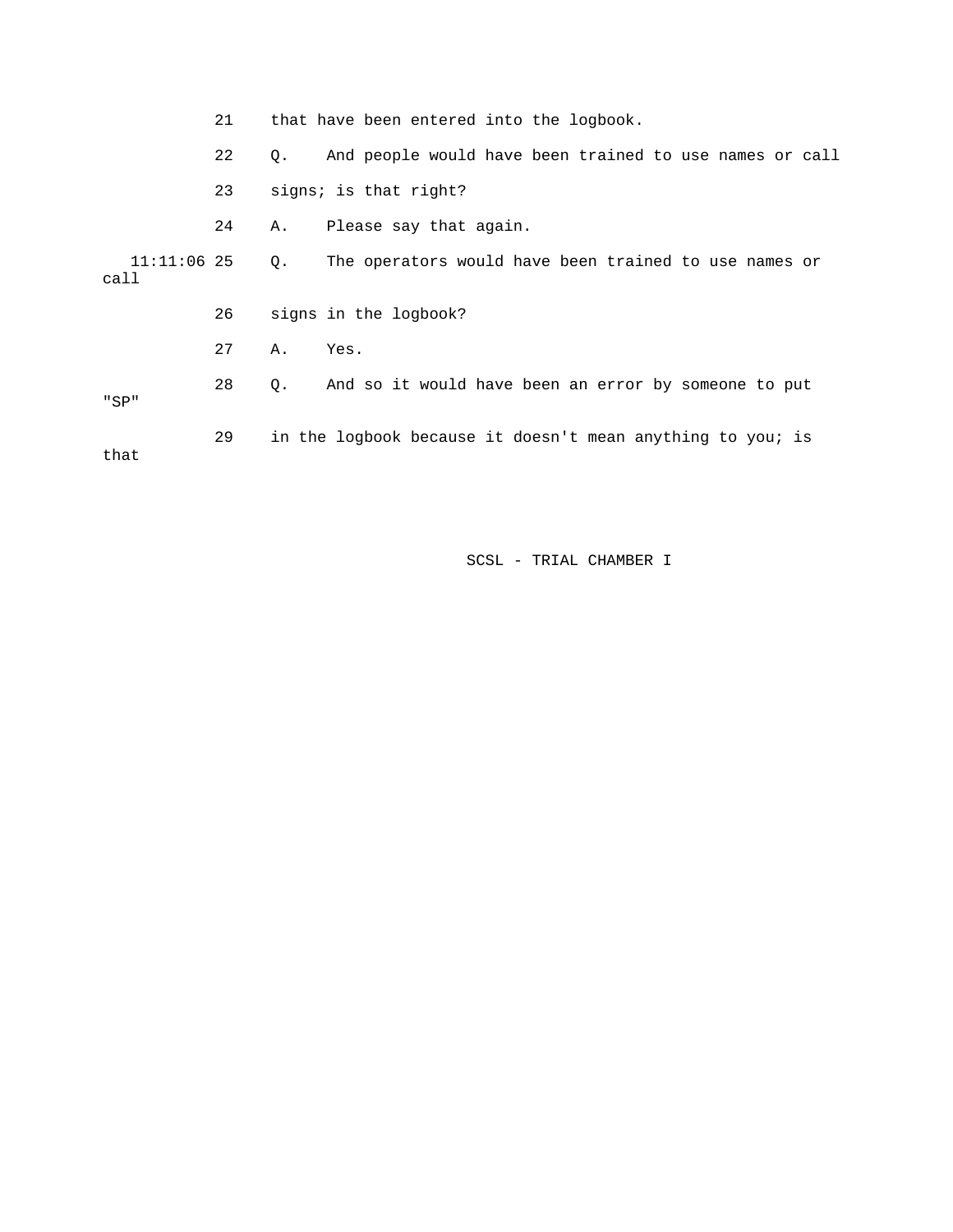|                  |    | SESAY ET AL                                                  |                                                            |              |
|------------------|----|--------------------------------------------------------------|------------------------------------------------------------|--------------|
| Page 35          |    | 6 MAY 2008                                                   |                                                            | OPEN SESSION |
|                  |    |                                                              |                                                            |              |
|                  |    |                                                              |                                                            |              |
|                  | 1  | fair?                                                        |                                                            |              |
|                  | 2  | Α.                                                           | To me it has no meaning. And I wouldn't say the person     |              |
| this             | 3  |                                                              | made an error because probably he might have a meaning for |              |
|                  | 4  | SP.                                                          |                                                            |              |
| 11:11:48<br>rest | 5  |                                                              | PRESIDING JUDGE: I think we can allow that matter to       |              |
|                  | 6  | there.                                                       |                                                            |              |
|                  | 7  |                                                              | MR HARRISON:                                               |              |
|                  | 8  | Q.                                                           | You've turned to 28067? You've got the right page?         |              |
|                  | 9  | Α.                                                           | Yes. Yes.                                                  |              |
| $11:12:02$ 10    |    | Q.                                                           | If you look in the middle of that page, you'll see that    |              |
| leader,"         | 11 |                                                              | there's a message and it begins, "To" and it says "the     |              |
| says             | 12 |                                                              | and from -- or it actually uses the letters FM and then it |              |
|                  | 13 |                                                              | "Brig Kallon." Do you see that?                            |              |
|                  | 14 | Α.                                                           | Yes, I see it.                                             |              |
| $11:12:31$ 15    |    | $Q$ .                                                        | And just below you see the subject, situation report?      |              |
|                  | 16 | Α.                                                           | Yes, I've seen that. That is written there.                |              |
|                  | 17 | Q.                                                           | And you see that it's dated 3 May 2000. You see that?      |              |
|                  | 18 | Α.                                                           | Yes, I've seen that there.                                 |              |
|                  | 19 | Q.                                                           | All right. Now, I'm suggesting to you that this is a       |              |
| $11:12:58$ 20    |    | message from Brigadier Morris Kallon to Foday Sankoh; do you |                                                            |              |
|                  | 21 |                                                              | accept that?                                               |              |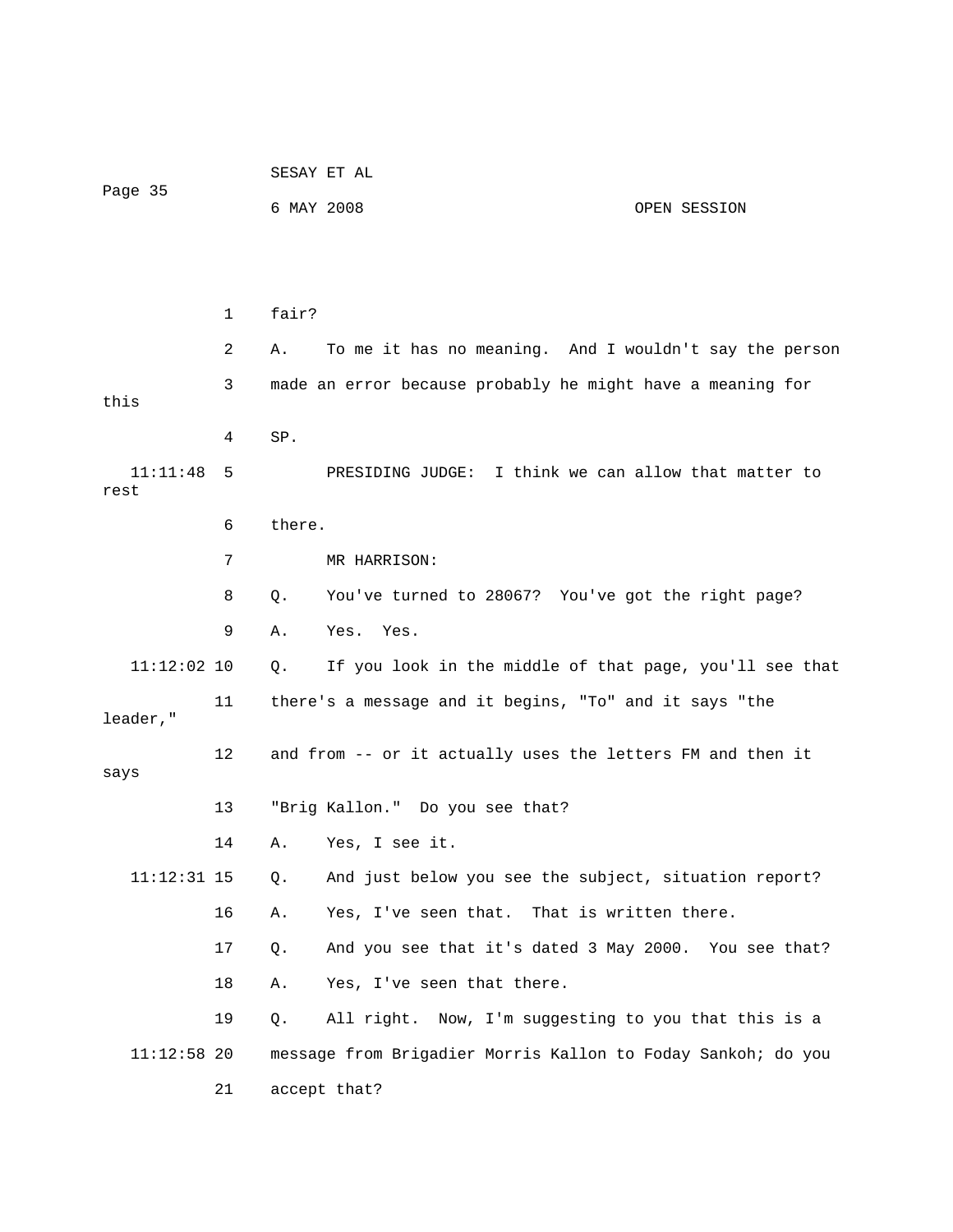22 A. Well, I wouldn't agree with you. I did not monitor that on 23 the note to know -- 24 PRESIDING JUDGE: No, just answer -- looking at that 11:13:20 25 document as it is, you are looking at the document. We're not 26 asking you to confirm whether you sent it or you received it or 27 you knew. Would that document be a message to the leader from 28 Brigadier Kallon. 29 THE WITNESS: That's what the address indicates here.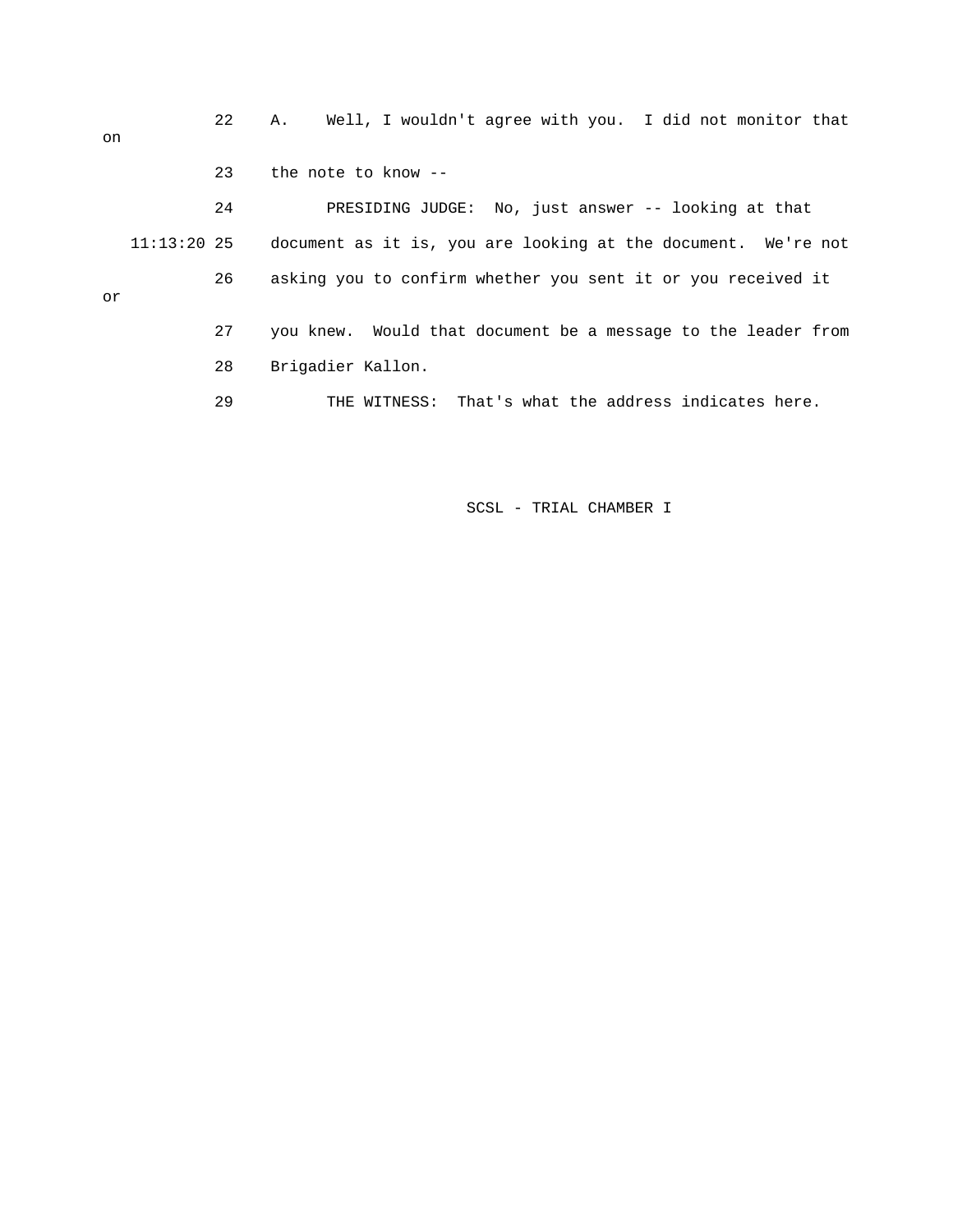|               |    | SESAY ET AL                                                    |                                         |
|---------------|----|----------------------------------------------------------------|-----------------------------------------|
| Page 36       |    | 6 MAY 2008                                                     | OPEN SESSION                            |
|               |    |                                                                |                                         |
|               |    |                                                                |                                         |
|               | 1  | MR HARRISON:                                                   |                                         |
| οf            | 2  | And you were actually shown a slightly different version<br>Q. |                                         |
| to            | 3  | this message yesterday in what was Exhibit 34. But I'm going   |                                         |
|               | 4  | read this one to you -- or a good portion of it -- and ask you |                                         |
| 11:14:18      | 5  | some questions. Please follow along on the document as I'm     |                                         |
|               | 6  | The message says, "The main thing that sprang the<br>reading.  |                                         |
|               | 7  | fighting from Makeni to Magburaka is because of the following  |                                         |
| MILOBS        | 8  | When our men reached at Makump DDR camp, the UN<br>reasons.    |                                         |
|               | 9  | arrested them and forcefully disarmed them without reason."    |                                         |
| $11:14:53$ 10 |    | You're familiar with that statement, aren't you?               |                                         |
|               | 11 | I only knew about these which, as I said yesterday about<br>Α. |                                         |
| this          | 12 | Kailondo, when he entered the radio room with the content of   |                                         |
|               | 13 | paragraph you've read, and he was grumbling and he was -- he   |                                         |
| had           | 14 | wasn't having a shirt on and he grumbled that the UN MILOBS    |                                         |
| $11:15:31$ 15 |    | been forcefully -- had forcefully arrested -- I mean disarmed  |                                         |
|               | 16 | some RUF fighters. I saw him. He entered the office and he     |                                         |
| was           |    |                                                                |                                         |
|               | 17 | grumbling.                                                     |                                         |
|               | 18 | Now, witness, I think yesterday --<br>Q.                       |                                         |
|               | 19 | MR JORDASH:                                                    | Sorry, could Mr Sesay use the bathroom, |
| $11:15:51$ 20 |    | please?<br>I apologise for interrupting.                       |                                         |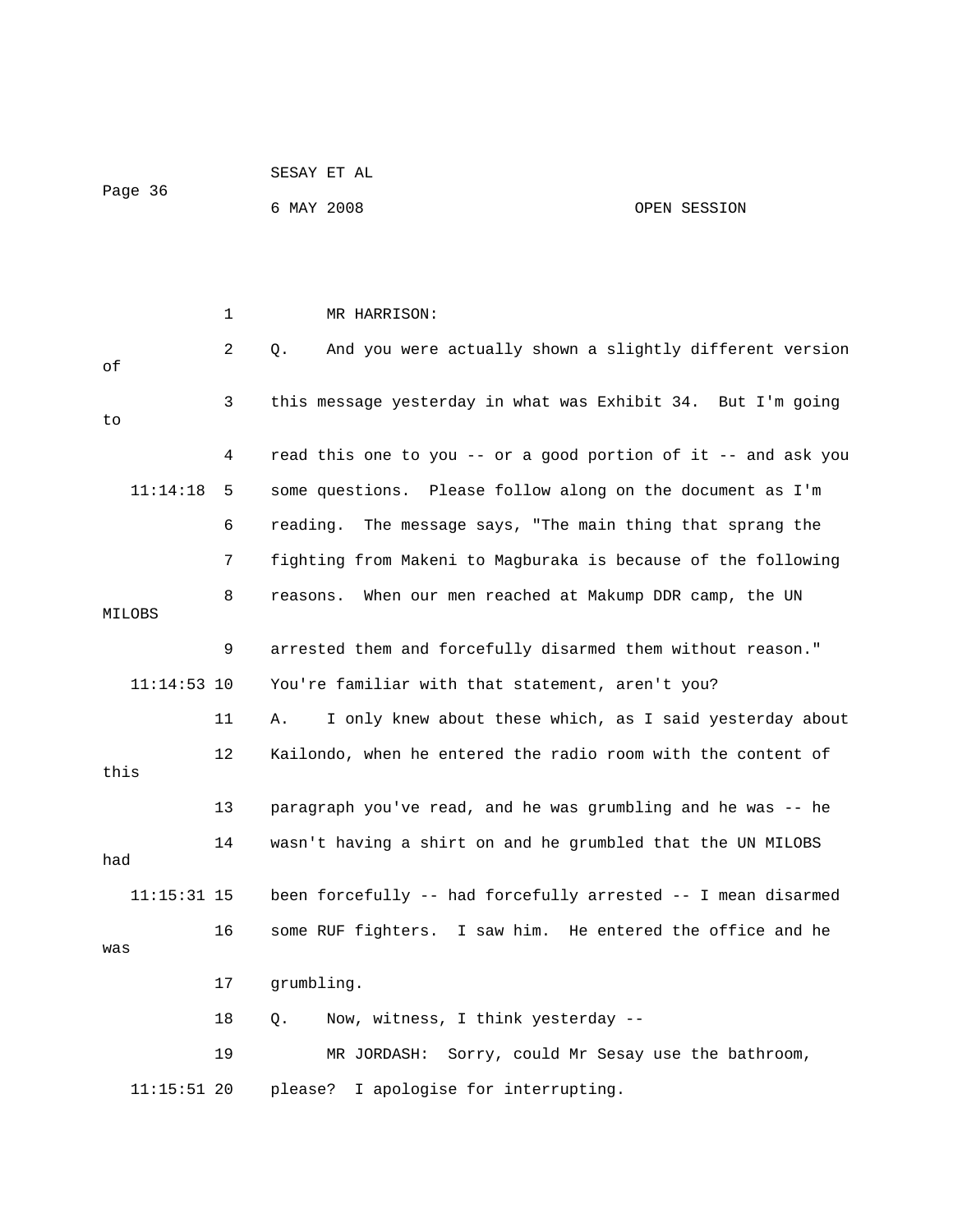|    |               | 21 | PRESIDING JUDGE: Yes, he may. He may, please.                 |
|----|---------------|----|---------------------------------------------------------------|
|    |               | 22 | Mr Harrison.                                                  |
|    |               | 23 | MR HARRISON:                                                  |
|    |               | 24 | I think yesterday you were shown Exhibit 34 which was a<br>Q. |
|    | $11:16:02$ 25 |    | similar message and you said that you were familiar with that |
|    |               | 26 | message; wasn't that correct?                                 |
| it |               | 27 | Yes, the message which I had here yesterday, I knew of<br>Α.  |
|    |               | 28 | very well.                                                    |
| It |               | 29 | All right. Well, let's just continue on with this one.<br>О.  |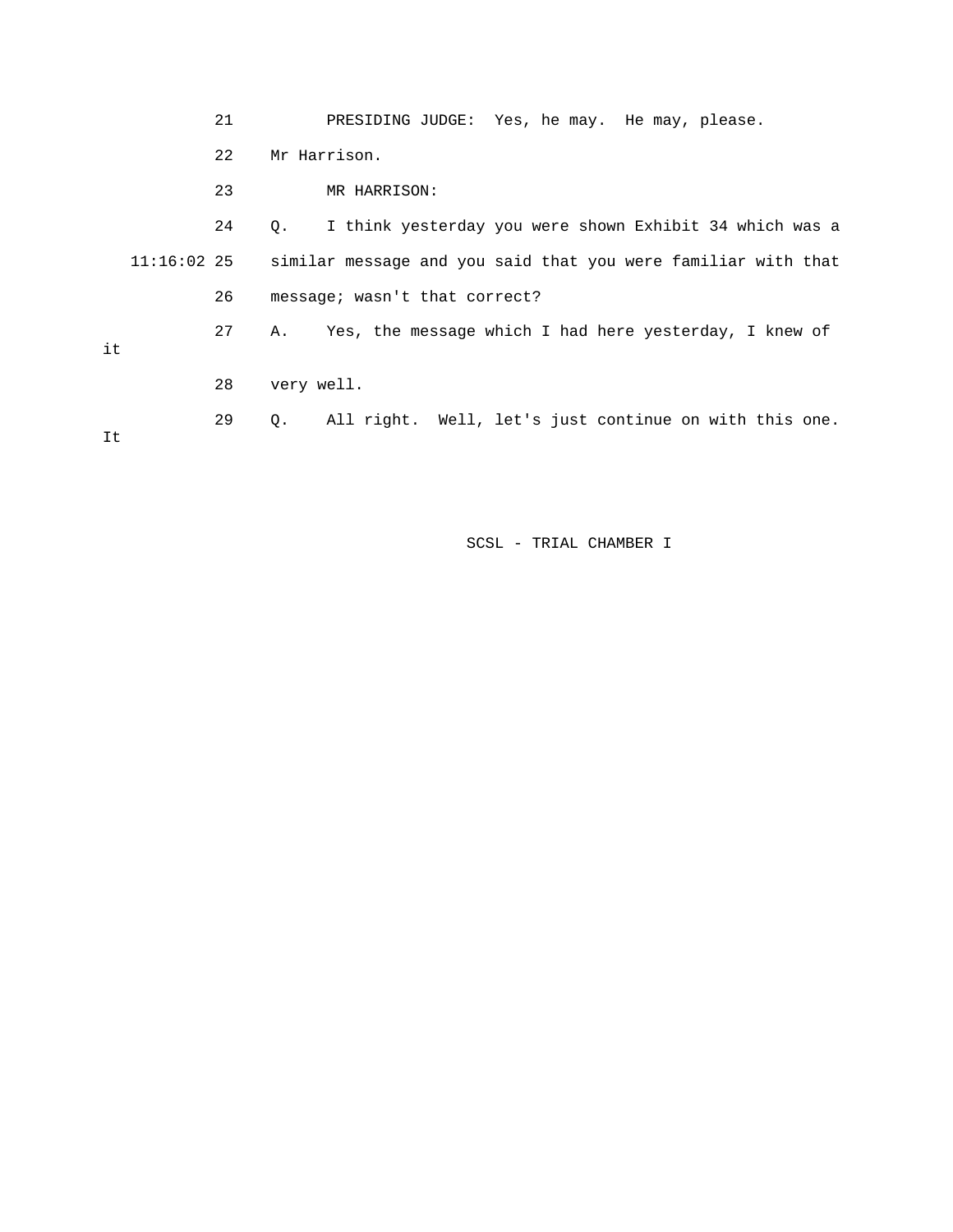|         | SESAY ET AL |              |
|---------|-------------|--------------|
| Page 37 |             |              |
|         | 6 MAY 2008  | OPEN SESSION |

 1 says: "They gave the remarks that they are to be in the camp our 2 men. Sir, when the report reached us, Colonel Gbao proceeded at 3 the scene to know the cause upon his arrival. They were in to 4 arrest Colonel Gbao." Are you familiar with that part of the 11:17:03 5 message? 6 JUDGE BOUTET: Mr Witness, can you answer the question? 7 The question was very simple: Are you familiar with that part of 8 the message? That's all. 9 THE WITNESS: If I knew about this message? Is that the 11:17:56 10 question, sir? 11 MR HARRISON: 12 Q. Yes, about that part that I just read out to you. 13 PRESIDING JUDGE: Can you read it to him again. 14 MR HARRISON: 11:18:20 15 Q. Mr Witness, am I helping you by reading it out or am I in 16 reading distracting your thoughts as you are trying to read? 17 A. Well, let me read it. 18 Q. Well, it's just that one sentence, sir, that I'm asking you 19 to look at. I don't want you to confuse yourself. What it says 11:18:38 20 is: "Sir, when the report reached us, Colonel Gbao proceeded at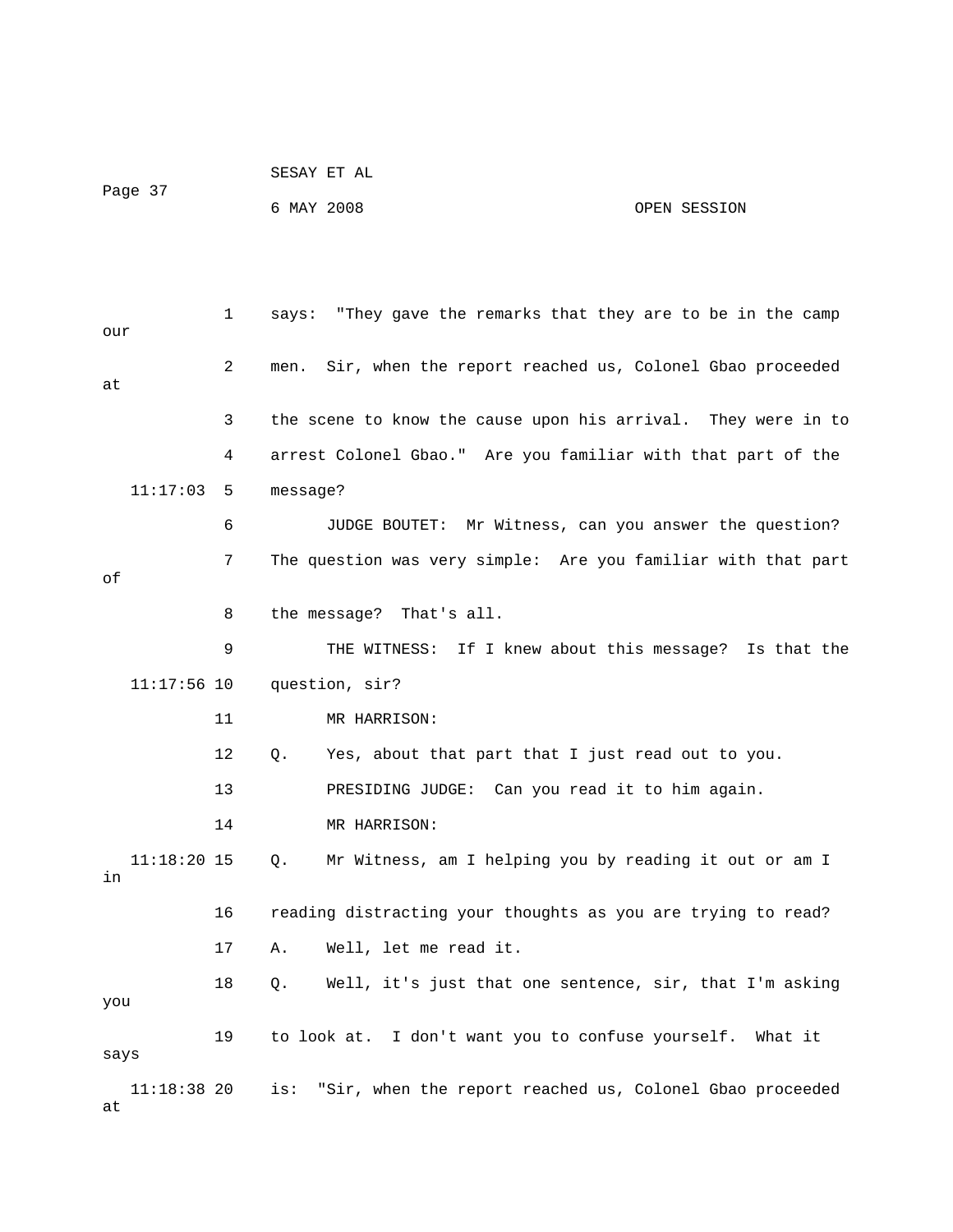21 the scene to know the cause upon his arrival. They were in to 22 arrest Colonel Gbao." Are you familiar with that part of the 23 message? 24 A. Well, this information contained in this particular 11:19:11 25 sentence, I came to know about some such a thing from Kailondo. 26 He came to the office later and grumbled about it. 27 Q. All right. But witness, you had told us yesterday that you 28 had seen a very similar message from Exhibit 34, and that you 29 were aware of its contents; isn't that right?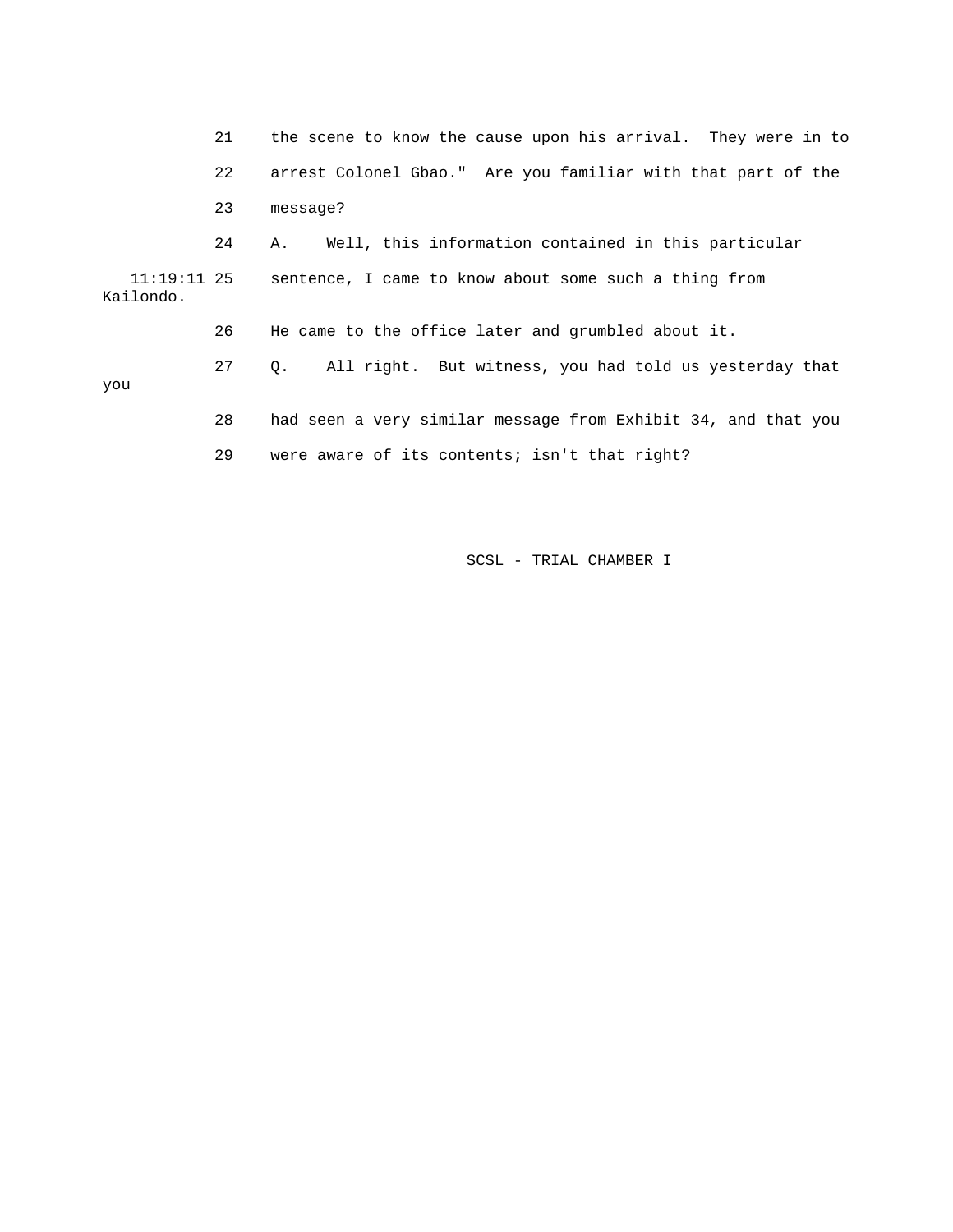| Page 38              |    | 6 MAY 2008                                                      | OPEN SESSION |
|----------------------|----|-----------------------------------------------------------------|--------------|
|                      |    |                                                                 |              |
|                      | 1  | Yes, I knew of it and I transmitted it from Kailondo.<br>Α.     |              |
|                      | 2  | All right. Now if you just read on, and bearing in mind<br>Q.   |              |
|                      | 3  | that this is a message from Brigadier Kallon to the leader, it  |              |
|                      | 4  | "When I also went there for them to hand over the<br>then says: |              |
| 11:20:09<br>fire     | 5  | arrested men, including their weapons, they opened sporadic     |              |
|                      | 6  | on us without reason." Are you familiar with that part of the   |              |
|                      | 7  | message, witness?                                               |              |
| message              | 8  | I got the information. This whole message -- this<br>Α.         |              |
|                      | 9  | was similar to a message which I received from Kailondo and     |              |
| $11:20:41$ 10        |    | transmitted it to the leader. So all this information, the      |              |
|                      | 11 | content of this message, I got all the information in this      |              |
| me                   | 12 | message from Kailondo at the radio office in a message he gave  |              |
|                      | 13 | to transmit to the leader.                                      |              |
|                      | 14 | Witness, I'm suggesting to you that you're lying to the<br>Q.   |              |
| $11:20:59$ 15<br>who |    | That this message is clear that it was Morris Kallon<br>Court.  |              |
|                      | 16 | went to the camp, and not Kailondo, and you're lying about      |              |
|                      | 17 | Kailondo to protect Kallon; do you accept that?                 |              |
| that                 | 18 | Your Honour, I will object. The message say<br>MR TAKU:         |              |
| was                  | 19 | Brigadier Kallon, but he is saying that it is clear that it     |              |
| $11:21:20$ 20        |    | I mean referring to the message.<br>Morris Kallon.              |              |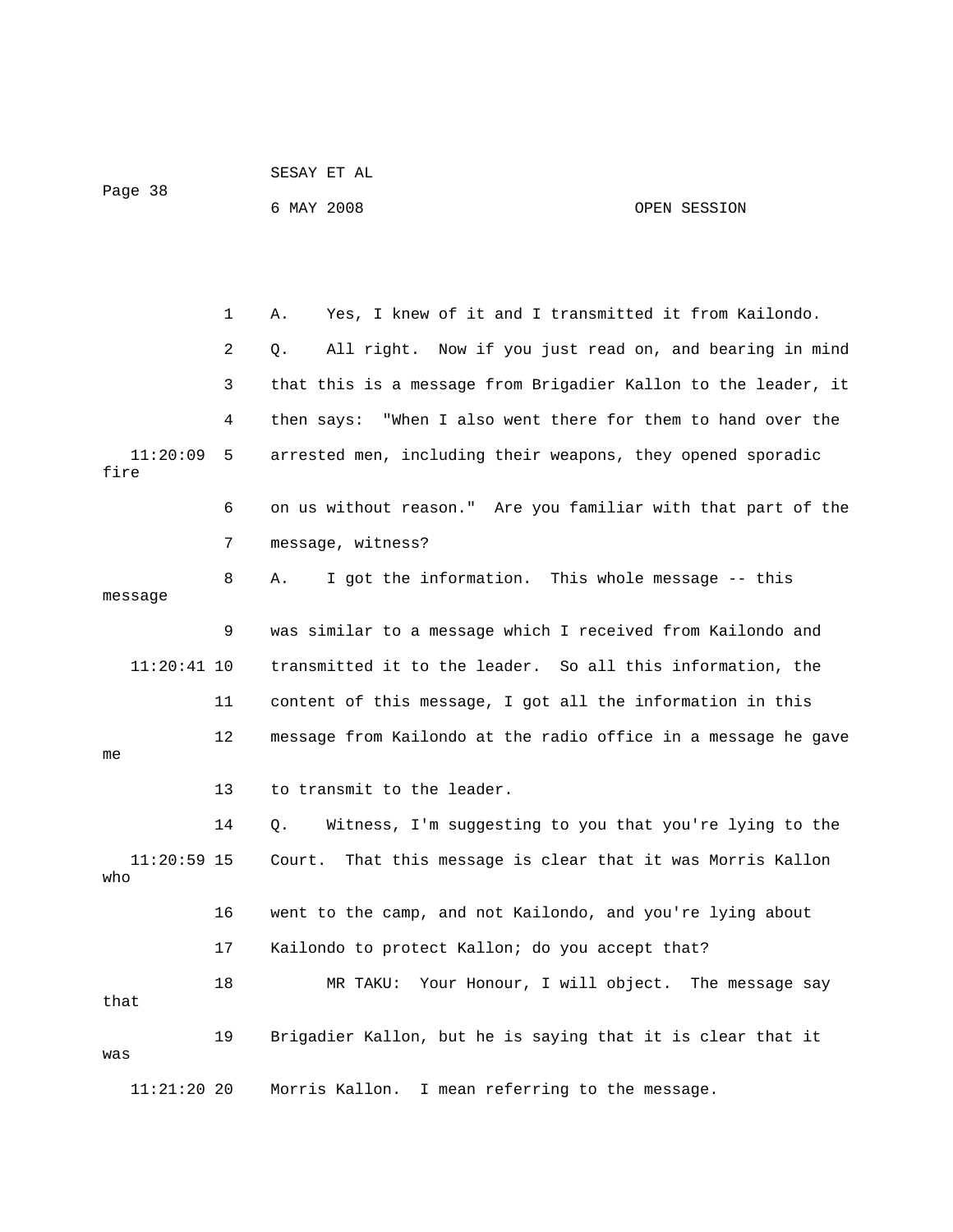| him  | 21 |                                                             | PRESIDING JUDGE: He is suggesting it to him. It's for      |  |  |
|------|----|-------------------------------------------------------------|------------------------------------------------------------|--|--|
| him. | 22 |                                                             | to say, you know. That's a suggestion. He is putting it to |  |  |
|      | 23 |                                                             | It's for him to provide a response, you know, to that. A   |  |  |
| you  | 24 | suggestion is not a conclusion. It's for him to -- yes, can |                                                            |  |  |
|      |    | 11:21:45 25 make your suggestion, please, Mr Harrison?      |                                                            |  |  |
|      | 26 |                                                             | MR HARRISON:                                               |  |  |
|      | 27 | $\circ$ .                                                   | First of all, witness, Kailondo is dead, isn't he?         |  |  |
|      | 28 | Α.                                                          | I don't -- I don't know about that, sir.                   |  |  |
|      | 29 | Q.                                                          | Look, I'm suqqesting to you you are lying about the dead   |  |  |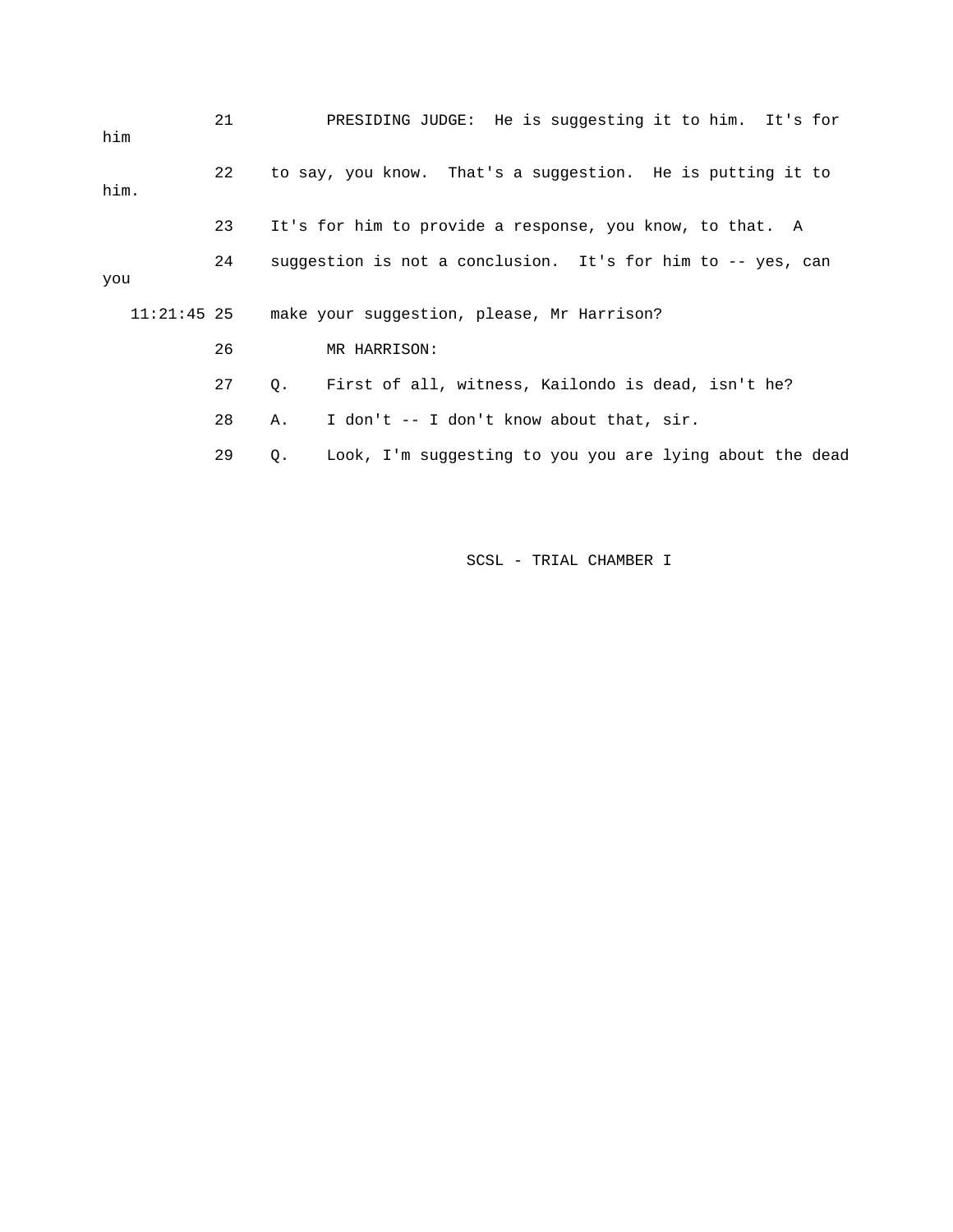|                     |    |            | SESAY ET AL                                                   |              |
|---------------------|----|------------|---------------------------------------------------------------|--------------|
| Page 39             |    | 6 MAY 2008 |                                                               | OPEN SESSION |
|                     |    |            |                                                               |              |
|                     |    |            |                                                               |              |
|                     | 1  |            | man Kailondo and that --                                      |              |
|                     | 2  |            | PRESIDING JUDGE: You asked that he is lying about?            |              |
|                     | 3  |            | MR HARRISON: That he is lying about Kailondo.                 |              |
|                     | 4  | Q.         | And that it was Morris Kallon who went --                     |              |
| 11:22:20            | 5  |            | PRESIDING JUDGE: Are you lying about Kailondo?                |              |
|                     | 6  |            | THE WITNESS: No, I wouldn't lie against him.                  |              |
|                     | 7  |            | MR HARRISON:                                                  |              |
|                     | 8  | Q.         | And as this radio message indicates, it's Morris Kallon       |              |
| who                 |    |            |                                                               |              |
|                     | 9  |            | went to the DDR camp; do you accept that?                     |              |
| $11:22:46$ 10       |    | Α.         | No, it was not he who went there.                             |              |
| went                | 11 | Q.         | But just to be clear about this: You yourself never           |              |
|                     | 12 |            | to the DDR camp?                                              |              |
|                     | 13 | Α.         | No, I did not go there.                                       |              |
|                     | 14 | Q.         | And all you're trying to tell this Court is information       |              |
|                     |    |            |                                                               |              |
| $11:23:10$ 15<br>by |    |            | that was passed on to you by others, either face-to-face, or  |              |
|                     | 16 |            | reading radio messages; is that right?                        |              |
|                     | 17 | Α.         | The commander who was at the place, Kailondo, he brought      |              |
| it                  | 18 |            | this information to the radio office so that I could transmit |              |
|                     | 19 |            | to the leader.                                                |              |
| $11:23:34$ 20       |    | Q.         | Exactly. And I'm telling you or putting it to you that        |              |
|                     | 21 |            | this message makes clear that what you sent to the leader was |              |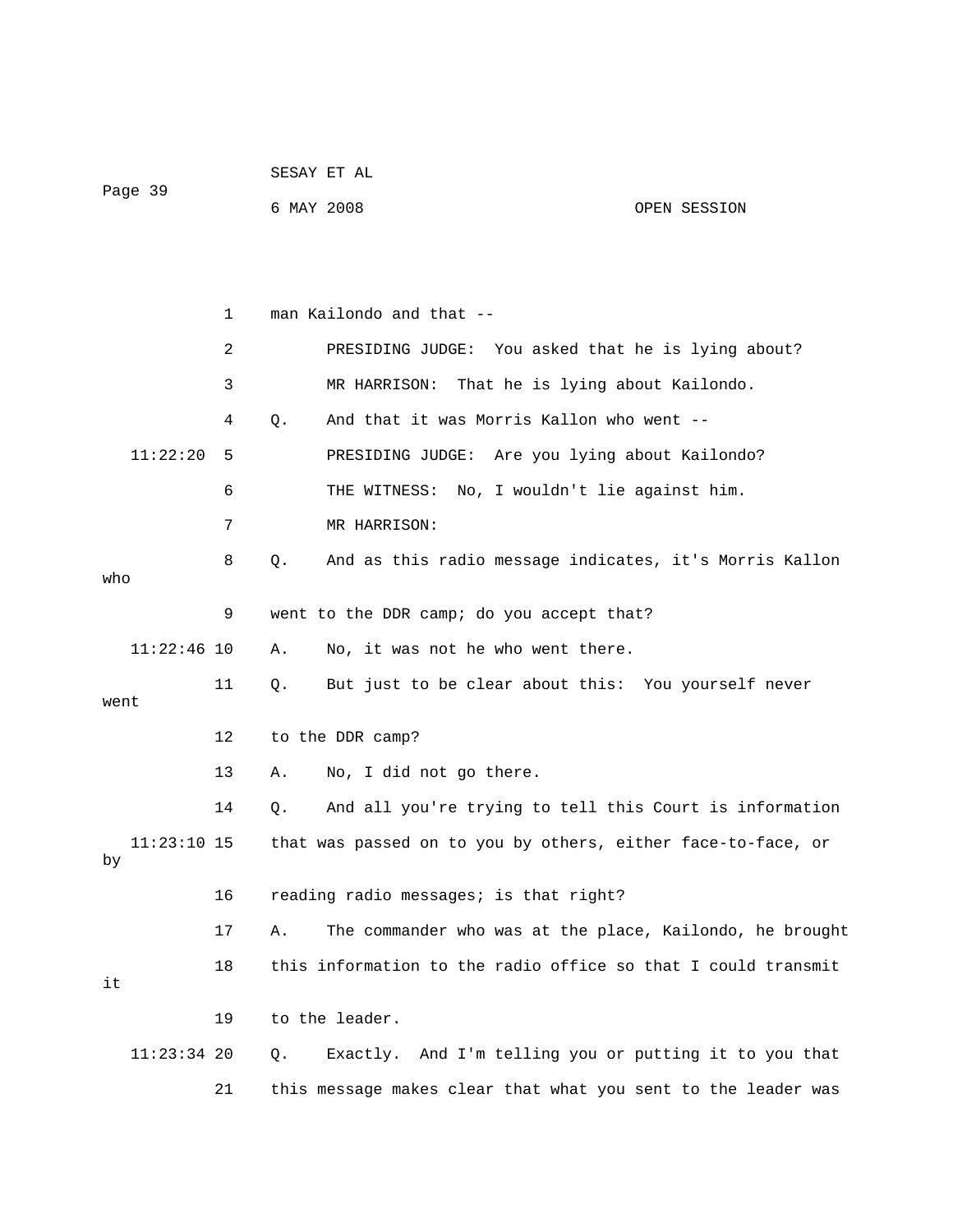22 that Morris Kallon had gone to the DDR camp; do you accept that? 23 A. No, I can't recall that I've ever sent any message like 24 that. 11:24:07 25 PRESIDING JUDGE: Mr Witness, let me get you right: Are 26 you saying that it is Kailondo who brought this information for 27 you to transmit it to the leader? Is that what you've said? 28 THE WITNESS: Yes, sir. 29 PRESIDING JUDGE: Thank you.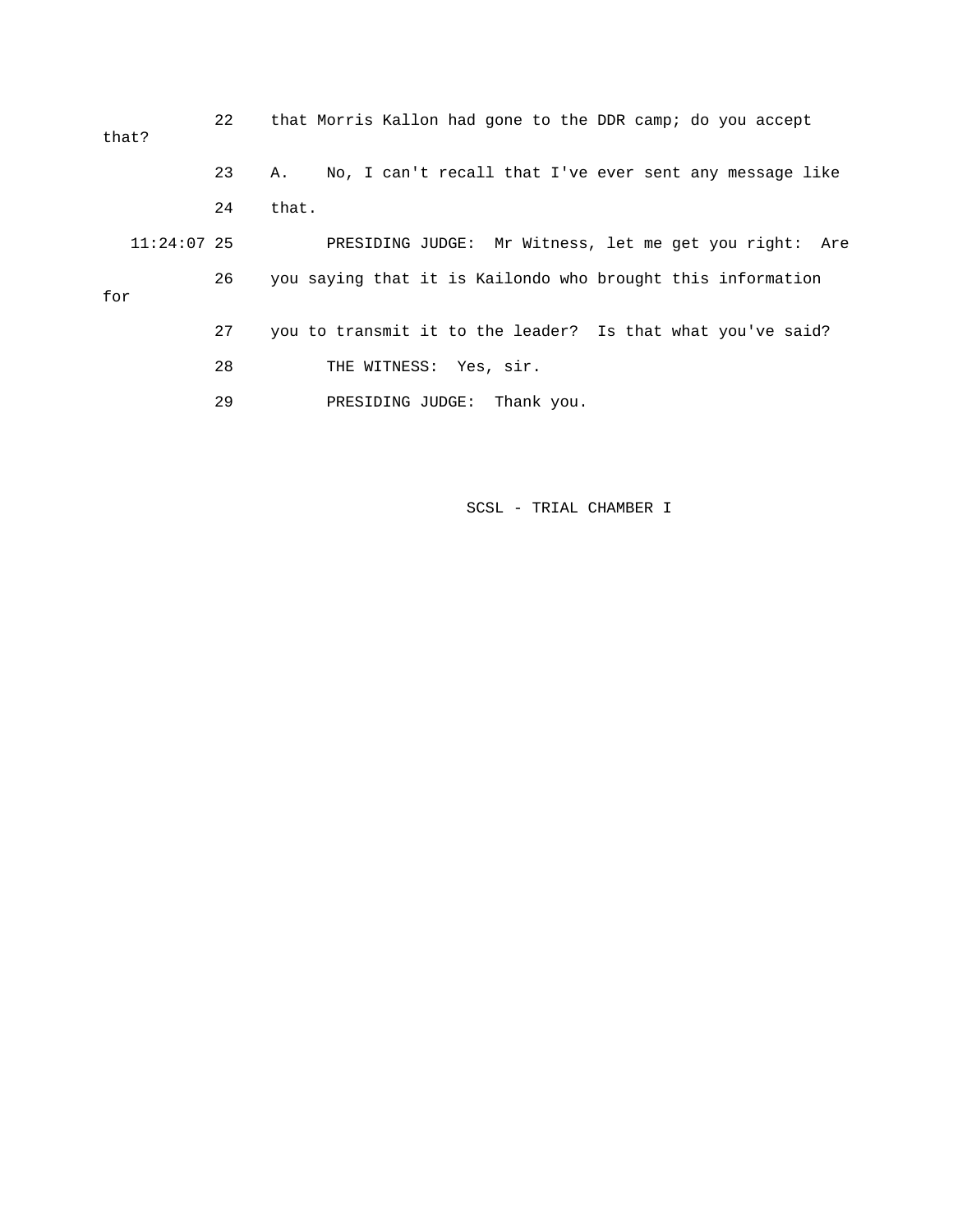| Page 40                   |    | 6 MAY 2008                                                      | OPEN SESSION |
|---------------------------|----|-----------------------------------------------------------------|--------------|
|                           |    |                                                                 |              |
|                           | 1  | MR HARRISON:                                                    |              |
| Perry                     | 2  | Now I'm going to suggest to you, witness, that King<br>Q.       |              |
|                           | 3  | was in Makeni at the time Morris Kallon and Augustine Gbao      |              |
|                           | 4  | attacked the DDR camp; do you accept that?                      |              |
| 11:24:56                  | 5  | No, I did not see him there.<br>Α.                              |              |
|                           | 6  | And I'm putting it to you that you lied to the Court<br>Q.      |              |
|                           | 7  | yesterday when you said that King Perry was at the DDR camp in  |              |
|                           | 8  | Port Loko at that time; do you accept that?                     |              |
|                           | 9  | No, I wouldn't say lies. King Perry was Superman's<br>Α.        |              |
| $11:25:26$ 10<br>Superman |    | operator. He had lived with him and he was so well to           |              |
| was                       | 11 | that they used to move up and down whilst he was -- whilst he   |              |
|                           | 12 | with the radio, so he was close, very close to Superman.        | So           |
|                           | 13 | Superman initially made a symbolic disarmament to show the      |              |
|                           | 14 | willingness and the commitment to -- during the disarmament     |              |
| $11:25:48$ 15<br>others   |    | process at Port Loko. So Superman will not disarm leaving       |              |
| together.                 | 16 | behind especially the operators. So all of them did it          |              |
|                           | 17 | Right. Well, I'm suggesting to you that you are simply<br>$Q$ . |              |
| disarmament               | 18 | speculating as to whether King Perry was in Port Loko           |              |
|                           | 19 | camp. You have no knowledge, do you?                            |              |
| 11:26:2020                |    | No, I wouldn't speculate. He was there.<br>Α.                   |              |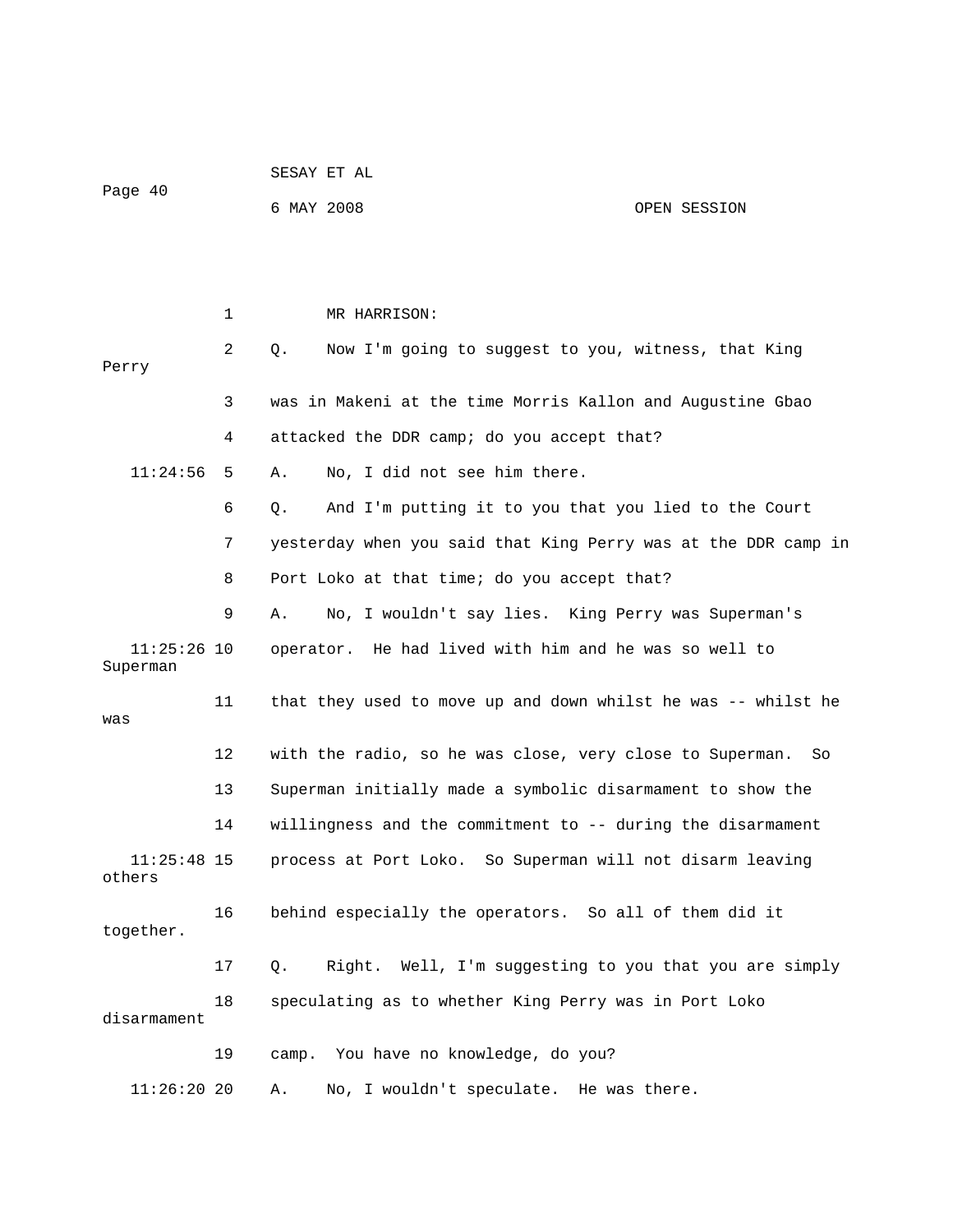|             | 21 | Q.    | Were you in Port Loko?                                        |
|-------------|----|-------|---------------------------------------------------------------|
| that        | 22 | Α.    | No, I was not there. But the men who disarmed during          |
|             |    |       |                                                               |
|             | 23 |       | time, when Super went with them to disarm, their names were   |
|             | 24 |       | transmitted. They transmitted their names to the leader and I |
| 11:26:40 25 |    |       | monitored that, and King Perry was part of that group.        |
| glued       | 26 | Q.    | So this is another time when you had your little ear          |
|             |    |       |                                                               |
|             | 27 |       | to the radio set and picked up this message?                  |
|             | 28 |       | That's an unfair comment, My Lords, "Little<br>MR OGETO:      |
|             | 29 | ear". |                                                               |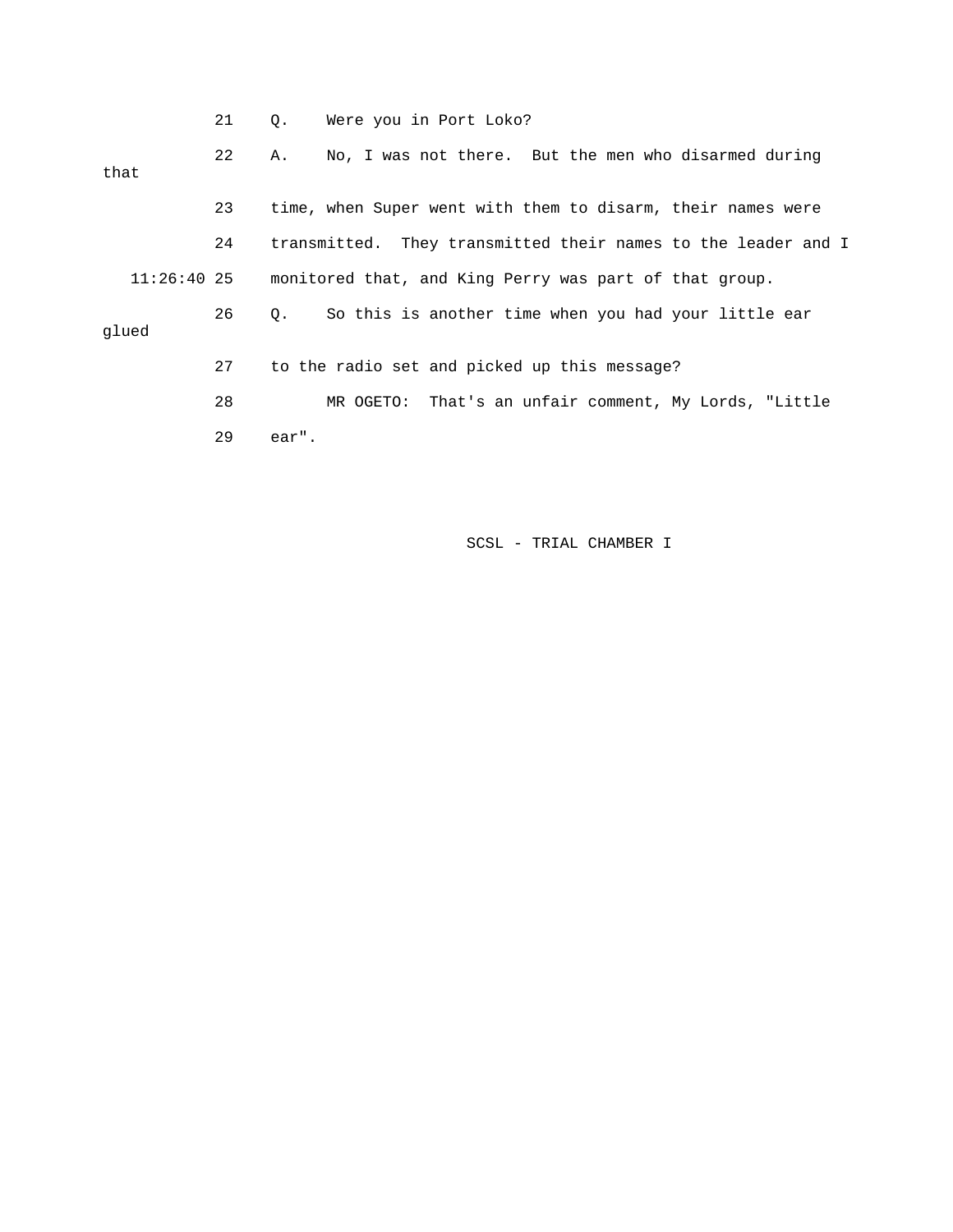|                      |    |            | SESAY ET AL                                                    |              |
|----------------------|----|------------|----------------------------------------------------------------|--------------|
| Page 41              |    | 6 MAY 2008 |                                                                | OPEN SESSION |
|                      |    |            |                                                                |              |
|                      |    |            |                                                                |              |
|                      | 1  |            | PRESIDING JUDGE: Yes, please, no comments, please.             |              |
|                      | 2  |            | MR HARRISON:                                                   |              |
| King                 | 3  | Q.         | I'm putting it to you that you're lying repeatedly.            |              |
| whatsoever           | 4  |            | Perry was there in Makeni and you had no information           |              |
| 11:27:12             | 5  |            | that he was in Port Loko?                                      |              |
| it                   | 6  | Α.         | No, I wouldn't lie to the Court at all, and I would say        |              |
| Court                | 7  |            | repeatedly that I would not make up my mind to lie to this     |              |
|                      | 8  |            | that King Perry was at the Port Loko DDR camp.                 |              |
|                      | 9  | Q.         | Right. So are you seriously telling this Court that it         |              |
| $11:27:35$ 10<br>the |    |            | comes as a shock to you to see "Brigadier Kallon" written in   |              |
|                      | 11 |            | message book?                                                  |              |
| has                  | 12 |            | PRESIDING JUDGE: That issue is $--$ he has $--$ I think he     |              |
|                      | 13 |            | provided, you know, an answer to this. Let's move on.          |              |
|                      | 14 |            | MR HARRISON:                                                   |              |
| $11:28:01$ 15        |    | Q.         | All right. If you were looking in the message book and         |              |
|                      | 16 |            | expected to see -- looking for a message from Morris Kallon -- |              |
| оf                   | 17 |            | what would you be looking for? What rank would he be in May    |              |
|                      | 18 | 2000?      |                                                                |              |
| Officially           | 19 | Α.         | Well, early 1999, he was a lieutenant-colonel.                 |              |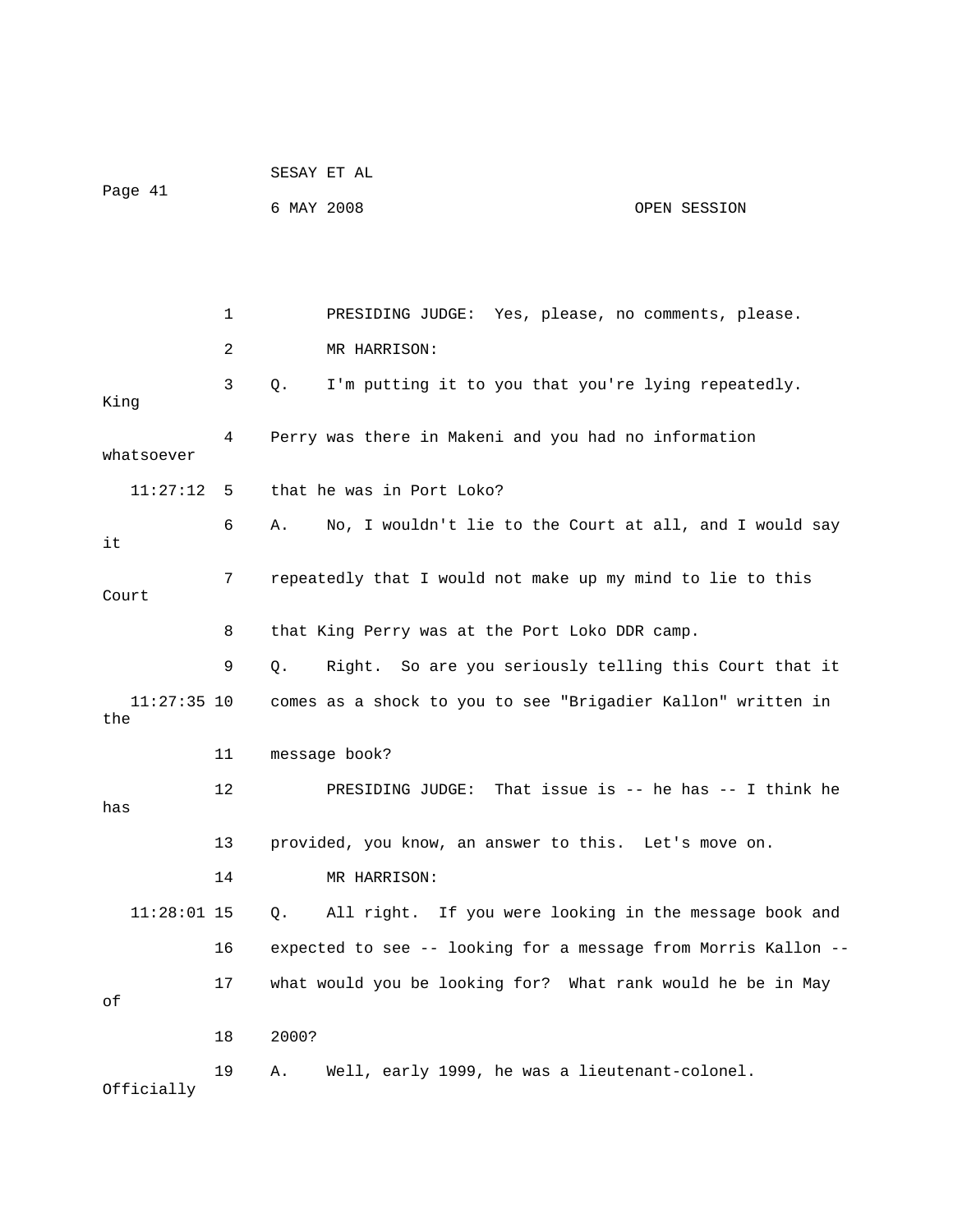11:28:28 20 that's what I knew of him. 21 Q. And in 2000? 22 A. He continued to carry that rank as lieutenant-colonel. 23 Q. So as far as you know, Morris Kallon was never a brigadier? 24 A. No, I did not know the rank of a brigadier for him. 11:28:53 25 Q. All right. What rank did Sesay have in 2000 -- 26 PRESIDING JUDGE: Mr Harrison, please. Yes. Mr Witness, 27 is it you who sent -- who transmitted this message to the 28 leader -- this message from the leader -- I mean to the leader 29 from Brigadier Kallon? Was it you who transmitted it to the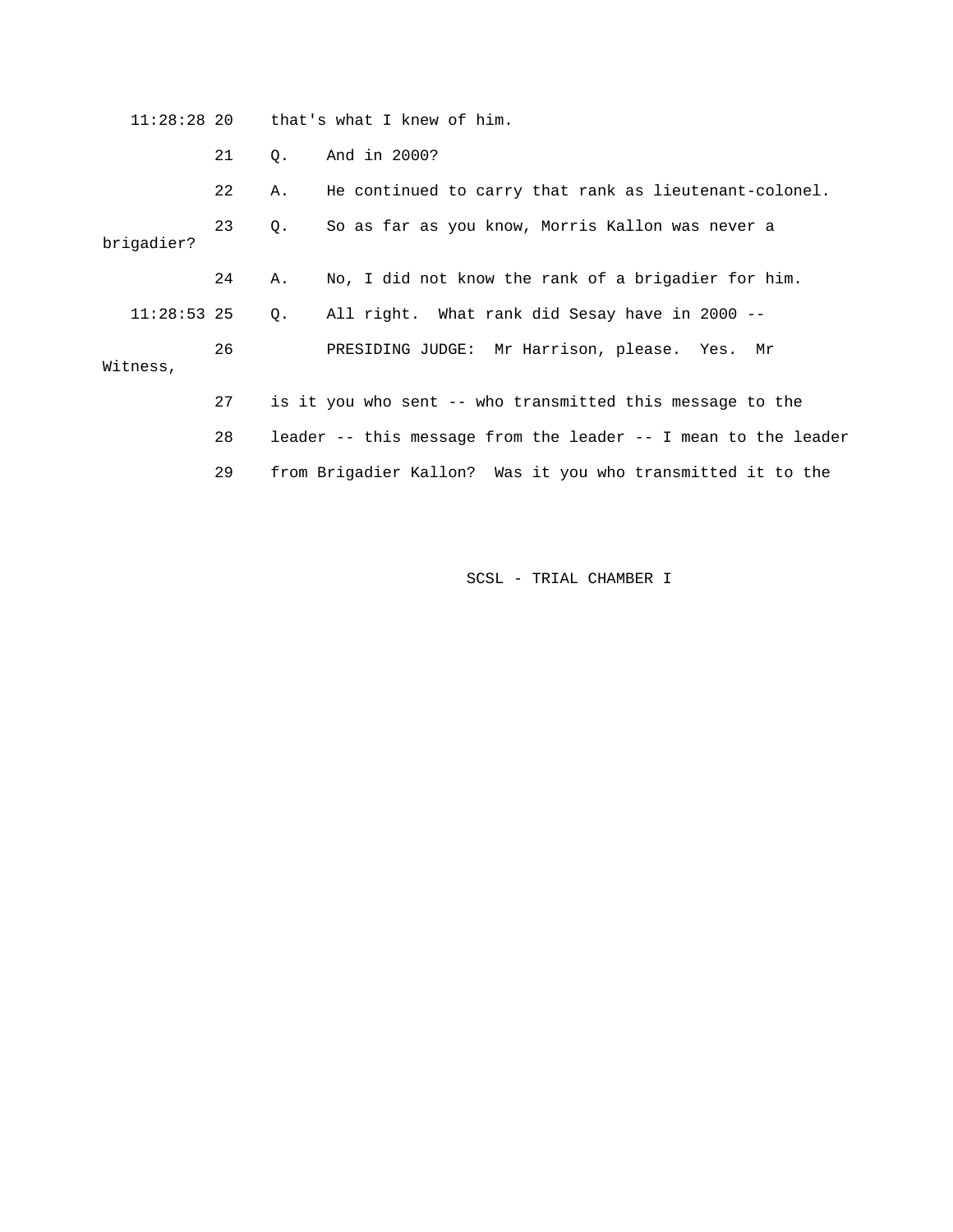|               |              | SESAY ET AL                                                    |
|---------------|--------------|----------------------------------------------------------------|
| Page 42       |              | 6 MAY 2008<br>OPEN SESSION                                     |
|               |              |                                                                |
|               |              |                                                                |
|               | $\mathbf{1}$ | leader?                                                        |
|               | 2            | THE WITNESS: I don't understand.                               |
| I             | 3            | PRESIDING JUDGE: I understand you to be saying that --         |
|               | 4            | mean, because you have earlier said that it was Kailondo who   |
| 11:29:43      | 5            | brought the information on this message for you to transmit to |
|               | 6            | the leader.                                                    |
|               | 7            | THE WITNESS: Yes, sir.                                         |
|               | 8            | PRESIDING JUDGE: Do I understand you to mean that it is        |
|               | 9            | you who transmitted this message to the leader?                |
| $11:29:58$ 10 |              | THE WITNESS: This one? The one from Brigadier Kallon,          |
| the           | 11           | No, I was not the one that transmitted it. I was not<br>sir?   |
|               | 12           | one that transmitted it. I only transmitted a message from     |
|               | 13           | Kailondo.                                                      |
|               |              |                                                                |
|               | 14           | MR OGETO: My Lords, if I may be of little assistance;          |
| $11:30:19$ 15 |              | there are two messages.                                        |
|               | 16           | PRESIDING JUDGE: Yes, I know there are two messages,           |
|               | 17           | Exhibit 34 and Exhibit 212.                                    |
|               | 18           | The testimony of this witness is that -<br>MR OGETO: Yes.      |
| I             | 19           | PRESIDING JUDGE: That is why I'm asking the question.          |
| $11:30:31$ 20 |              | wanted to be very clear on this.                               |
|               | 21           | MR OGETO:<br>Yes, My Lords.                                    |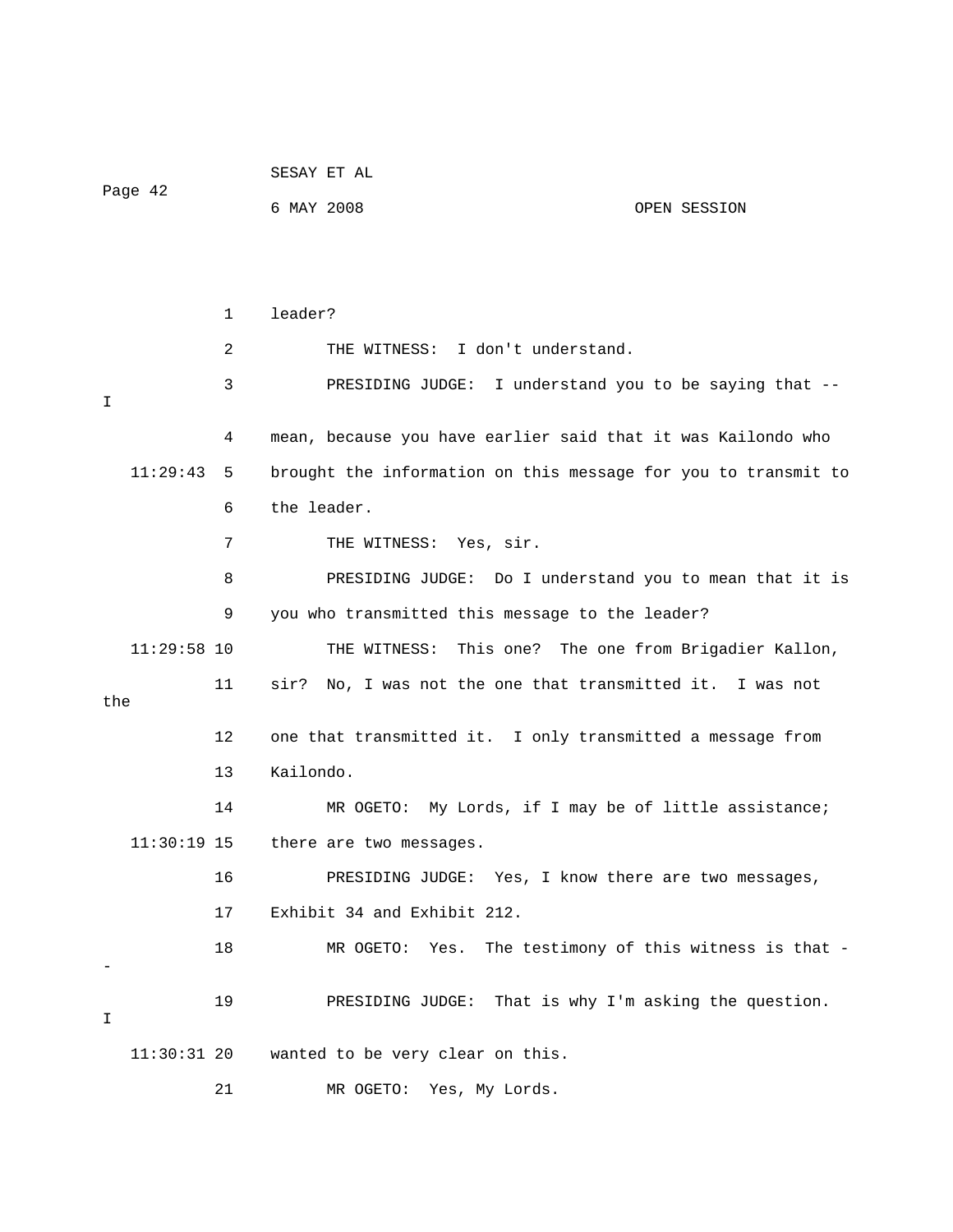|             | 23 |    | MR OGETO: Thank you, My Lords.                      |
|-------------|----|----|-----------------------------------------------------|
|             | 24 |    | MR HARRISON:                                        |
| 11:30:38 25 |    | Q. | What was the rank of Sesay in 2000?                 |
|             | 26 | Α. | The official rank I knew of him was colonel.        |
|             | 27 | 0. | So in 2000, Issa Sesay is a colonel?                |
|             | 28 | Α. | Official rank I knew of him he was colonel.         |
| people      | 29 | Q. | You're using the word "official rank" and sometimes |
|             |    |    |                                                     |

22 PRESIDING JUDGE: Yes.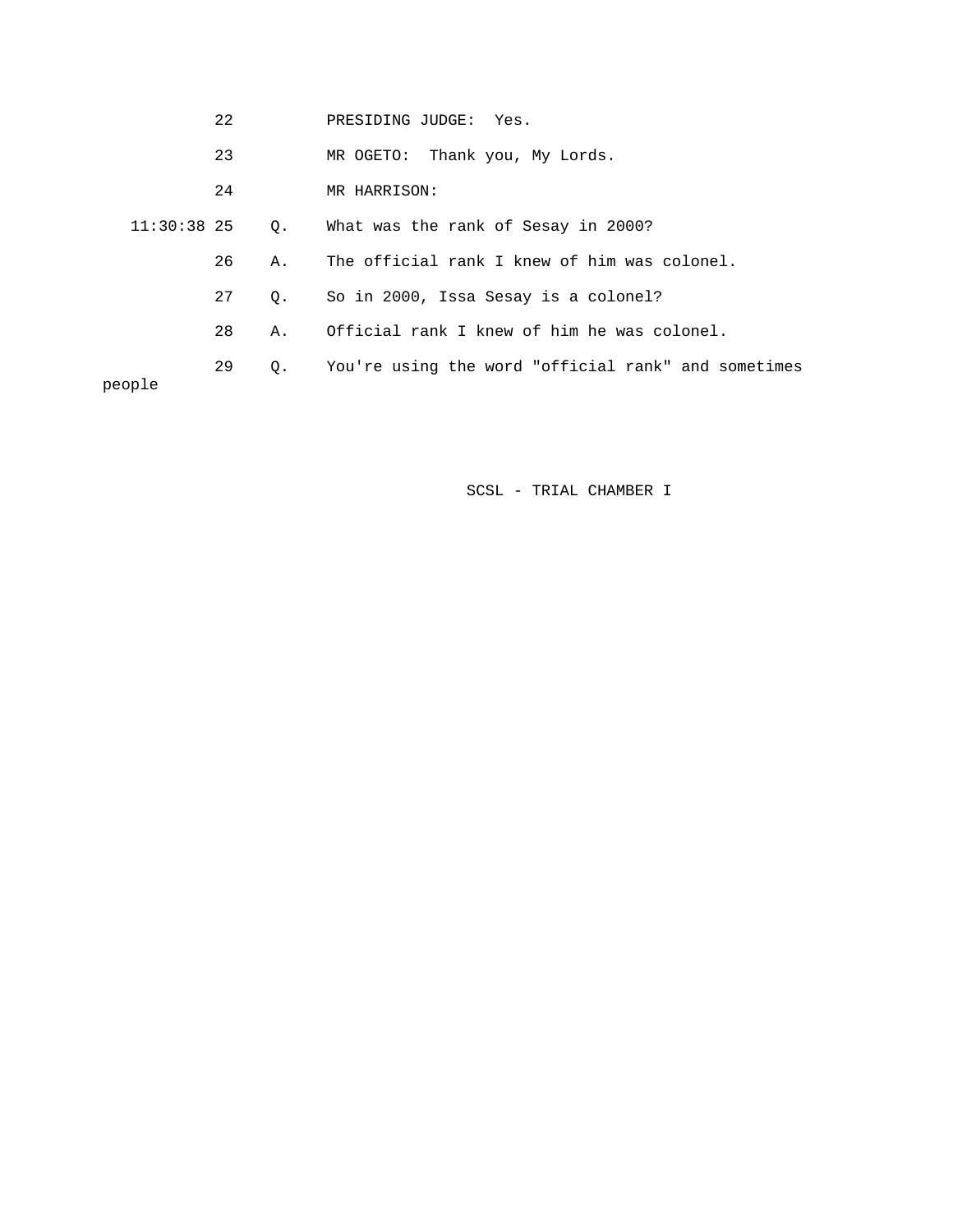|                      |    |            | SESAY ET AL                                                  |              |
|----------------------|----|------------|--------------------------------------------------------------|--------------|
| Page 43              |    | 6 MAY 2008 |                                                              | OPEN SESSION |
|                      |    |            |                                                              |              |
|                      |    |            |                                                              |              |
|                      | 1  |            | would jump to the conclusion that there may be an unofficial |              |
| was                  | 2  |            | rank. Are you trying to give us that impression that there   |              |
|                      | 3  |            | an unofficial rank?                                          |              |
| rank                 | 4  | Α.         | Well, I don't know about an unofficial rank, but the         |              |
| 11:31:31<br>colonel. | 5  |            | which was given to him by the leader that I knew of was      |              |
|                      | 6  | Q.         | And in 2000, what was Sesay's appointment?                   |              |
|                      | 7  | Α.         | Please say that again.                                       |              |
|                      | 8  | Q.         | In 2000 what was Sesay's appointment?                        |              |
|                      | 9  | Α.         | Well, he was there as a commander in charge who was in       |              |
| $11:32:23$ 10        |    |            | Kono, senior officer in charge.                              |              |
| but                  | 11 | Q.         | So I think I can finish in less than five minutes here,      |              |
| Are                  | 12 |            | I just want to give you the chance to clarify your answer.   |              |
| that                 | 13 |            | you saying that all that you can say about Sesay in 2000 is  |              |
|                      | 14 |            | he was a senior officer in Kono?                             |              |
| $11:32:53$ 15        |    |            | PRESIDING JUDGE: A senior officer and a commander in         |              |
|                      | 16 |            | charge of Kono; is that what you are saying.                 |              |
|                      | 17 |            | THE WITNESS:<br>Yes.                                         |              |
|                      | 18 |            | MR HARRISON:                                                 |              |
|                      | 19 | Q.         | But only of Kono District?                                   |              |
| $11:33:10$ 20        |    | Α.         | That's the place I knew of.                                  |              |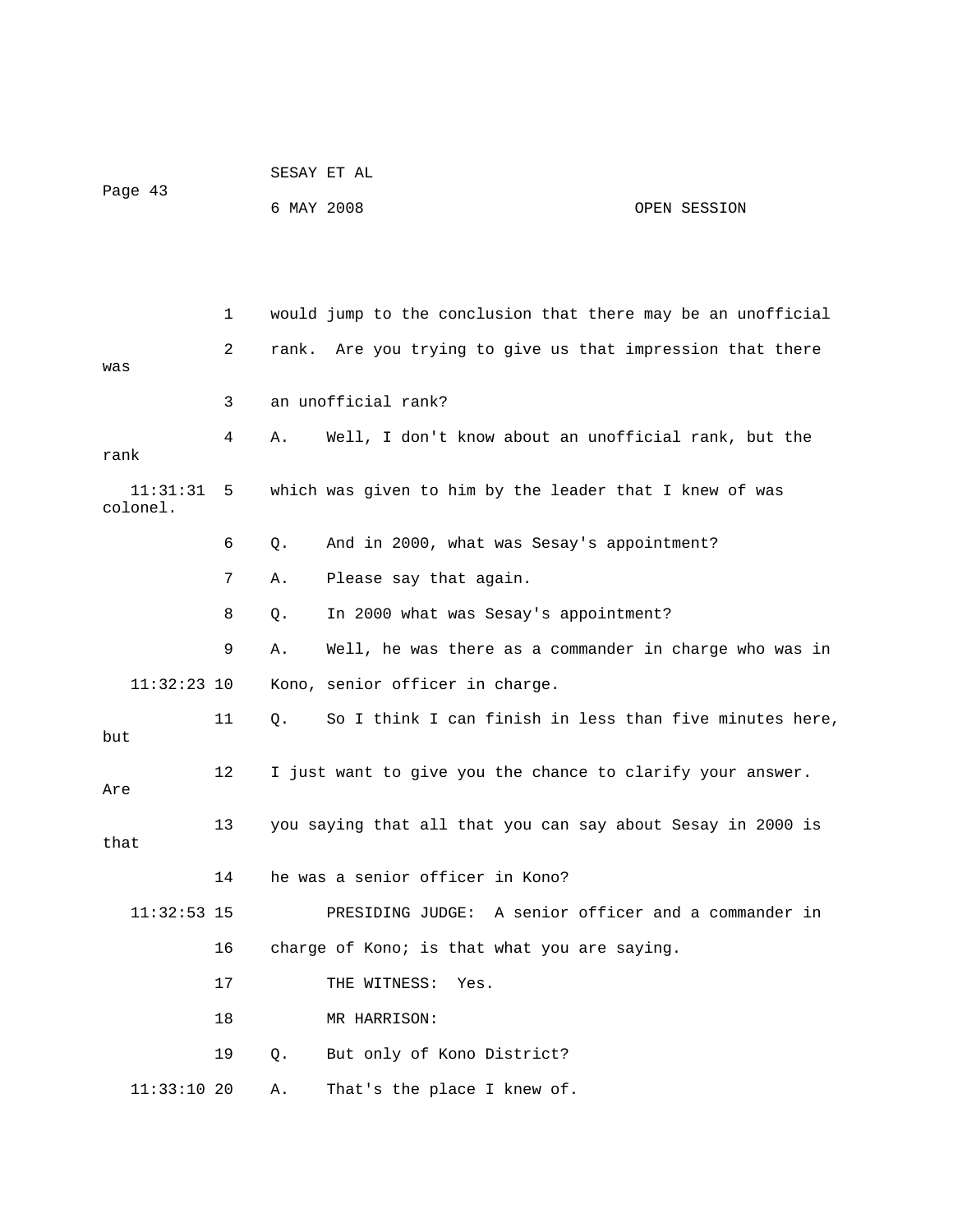21 Q. And who would have been the commander in charge then of 22 Kailahun District? 23 A. They had battalions, companies in Kailahun District and all 24 these battalions and companies had officers who took care of the 11:33:50 25 battalions and companies. 26 Q. And these people in Kailahun District, did they -- were 27 they under Sesay, or not? 28 A. Well, that they were subordinate to him? I don't 29 understand. Please make that area very clear. To say that they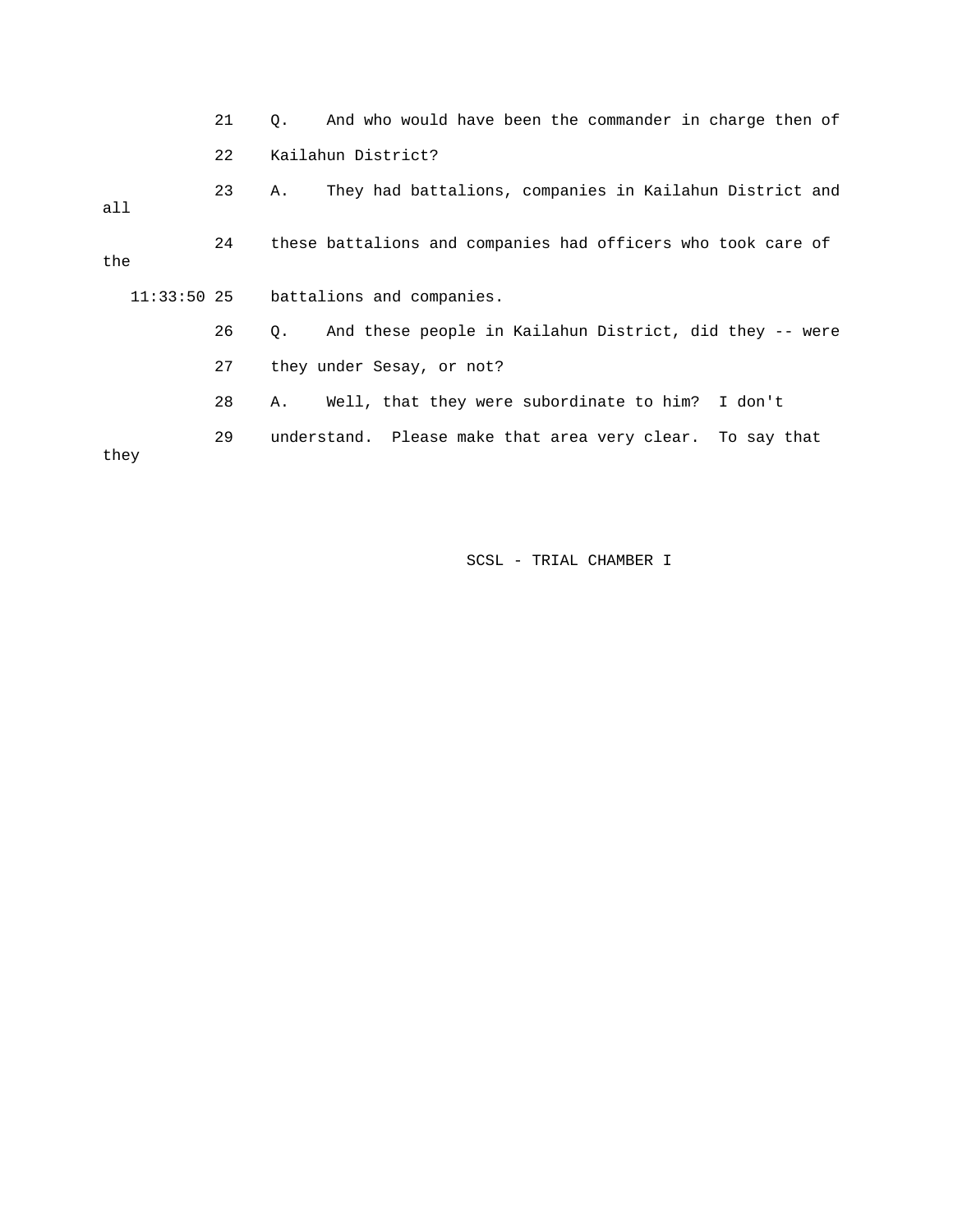|                       |    | SESAY ET AL                                                    |              |
|-----------------------|----|----------------------------------------------------------------|--------------|
| Page 44               |    | 6 MAY 2008                                                     | OPEN SESSION |
|                       |    |                                                                |              |
|                       |    |                                                                |              |
|                       | 1  | were under him, please, make it clear.                         |              |
|                       | 2  | Were they subordinate to him?<br>$Q$ .                         |              |
|                       | 3  | Α.<br>Well, yes.                                               |              |
|                       | 4  | And was everyone in the RUF subordinate to Sesay?<br>Q.        |              |
| 11:34:52              | 5  | No, not everybody.<br>Α.                                       |              |
|                       | 6  | All right. Well, who wasn't?<br>Q.                             |              |
|                       | 7  | PRESIDING JUDGE: Mr Witness, who wasn't? Who wasn't?           |              |
| You                   |    |                                                                |              |
|                       | 8  | said not everyone. Who wasn't? Who was not subordinate to      |              |
|                       | 9  | Sesay.                                                         |              |
| $11:35:37$ 10<br>in   |    | THE WITNESS: Well, overall we were under the leader, so        |              |
|                       | 11 | any area where a commander was there, the combatant were to    |              |
|                       | 12 | report to the commander that was there, the battalion to the   |              |
|                       | 13 | company. The commander that was there he will report to that   |              |
|                       | 14 | commander and the commander in turn will report to the leader. |              |
| $11:36:08$ 15         |    | MR HARRISON:                                                   |              |
| about                 | 16 | And when you talk about the leader, are you talking<br>Q.      |              |
|                       | 17 | Sankoh?                                                        |              |
|                       | 18 | Α.<br>Yes.                                                     |              |
| no                    | 19 | So are -- is what you're trying to tell the Court that<br>Q.   |              |
| $11:36:21$ 20<br>what |    | one reported to Sesay; they all reported to Sankoh?            | Is that      |
|                       | 21 | you want to say?                                               |              |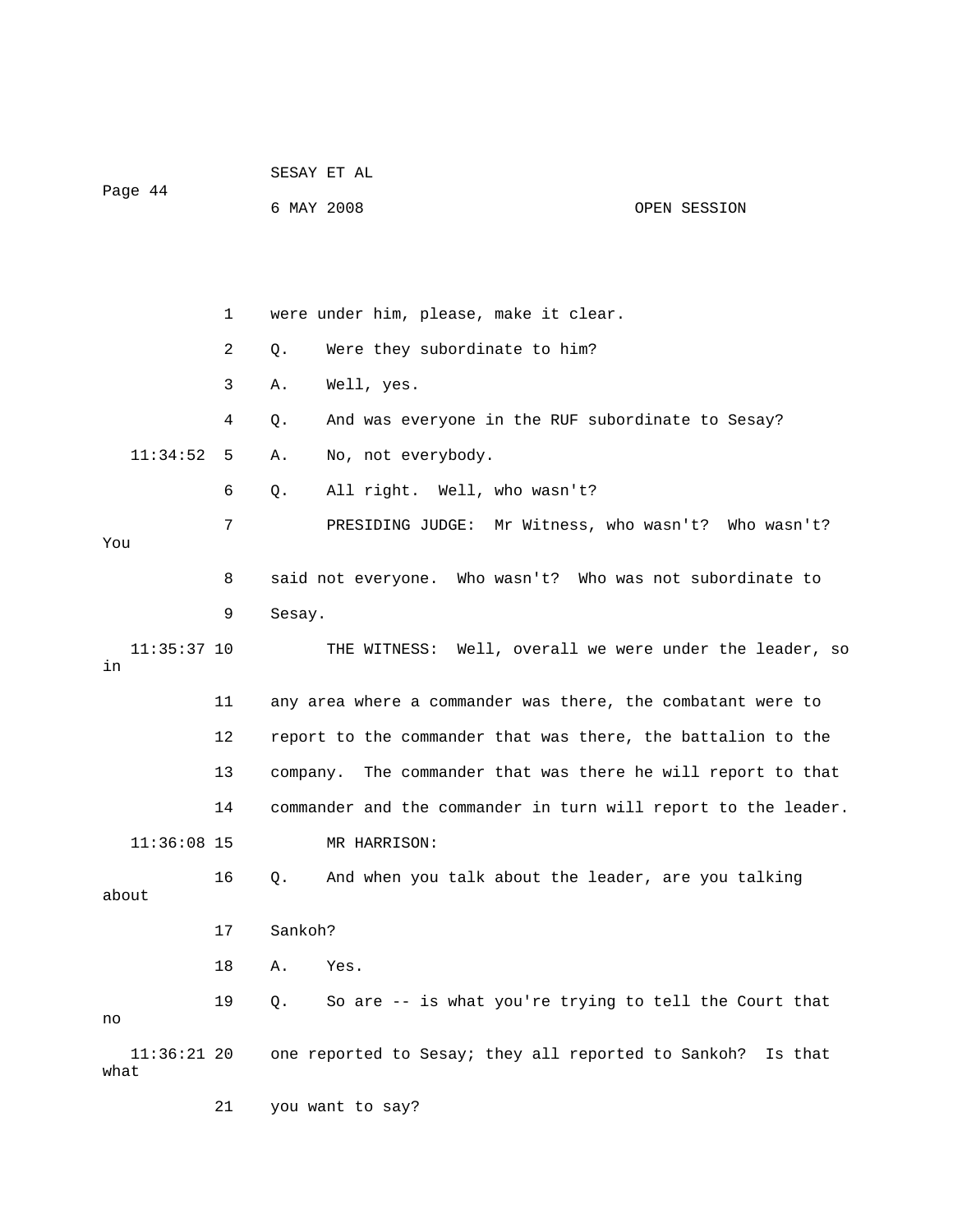| can           | 22 | А.             | The area in which we were, as I've said earlier, they       |
|---------------|----|----------------|-------------------------------------------------------------|
|               | 23 | report to him. |                                                             |
|               | 24 | $\circ$ .      | Well, witness, I had asked you who was it who did not       |
| $11:36:43$ 25 |    |                | report to Sesay; do you remember that?                      |
|               | 26 | Α.             | Yes, I can recall that he ask --                            |
|               | 27 |                | PRESIDING JUDGE: I was looking forward to receiving an      |
| to            | 28 |                | answer to that question. I don't have an answer in my notes |
|               | 29 | that question. |                                                             |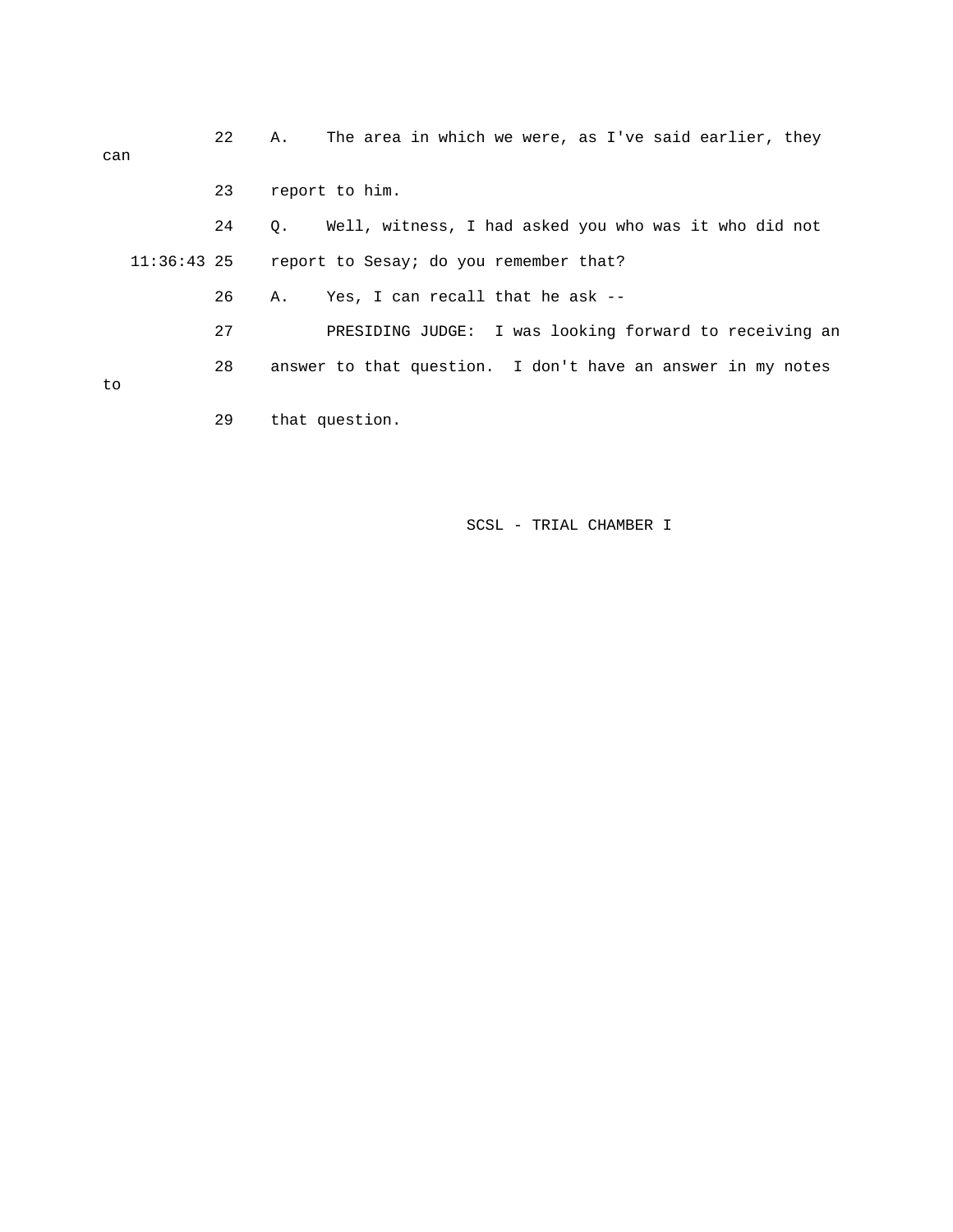| Page 45              |    | SESAY ET AL                                                   |              |
|----------------------|----|---------------------------------------------------------------|--------------|
|                      |    | 6 MAY 2008                                                    | OPEN SESSION |
|                      |    |                                                               |              |
|                      |    |                                                               |              |
|                      | 1  | MR HARRISON:                                                  |              |
| trying               | 2  | We're just having a hard time following what you're<br>Q.     |              |
|                      | 3  | to explain to the Court. Would you like to try to explain --  |              |
| who                  | 4  | PRESIDING JUDGE: Because you said it was not everyone         |              |
| 11:37:14<br>wasn't?" | 5  | was subordinate to Sesay. Then the question came, "Who        |              |
|                      | 6  | Who was not subordinate to Sesay?                             |              |
|                      | 7  | THE WITNESS: Like, the other soldiers who were outside        |              |
| Makeni               | 8  | Kono, they had the commanders they reported to, like in       |              |
|                      | 9  | they had a commander they reported to who was Kailondo.       | In           |
| $11:37:44$ 10        |    | Magburaka they had a commander they reported to. So on and so |              |
|                      | 11 | forth.                                                        |              |
| that                 | 12 | JUDGE BOUTET: But Mr Witness you just answered before         |              |
|                      | 13 | in Kailahun when you were asked the question they reported -- |              |
|                      | 14 | they were under Sesay. They reported to Sesay. I'm trying to  |              |
| $11:38:01$ 15        |    | understand what you're trying to say here.                    |              |
| not                  | 16 | MR JORDASH: Your Honour, may I just -- of course I'm          |              |
|                      | 17 | objecting to the cross-examination but I think there's a      |              |
|                      | 18 | confusion here with certain terms. We are moving between the  |              |
|                      | 19 | terms subordinate, the term report, the term order. And they  |              |
| $11:38:24$ 20        |    | mean quite different things legally and factually, I would    |              |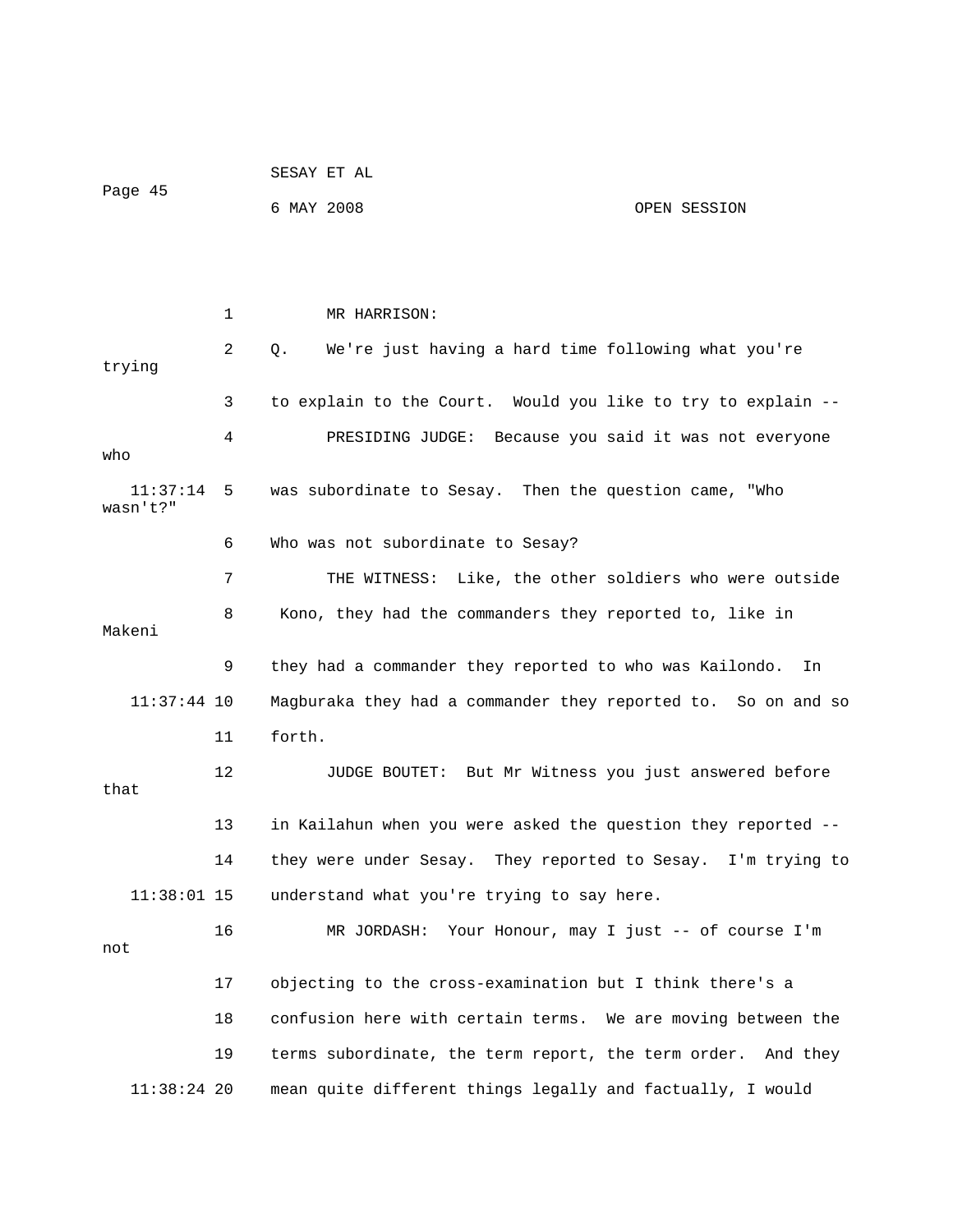21 suggest.

 22 JUDGE BOUTET: I don't agree with you. I think it is very 23 simple language, under an subordinate and under the command and 24 reporting to. 11:38:37 25 MR JORDASH: Reporting to does not necessarily mean -- 26 JUDGE BOUTET: I think the witness is capable of this. I 27 don't see any difficulty with these terms. 28 MR JORDASH: In due course I may well say that somebody 29 reported.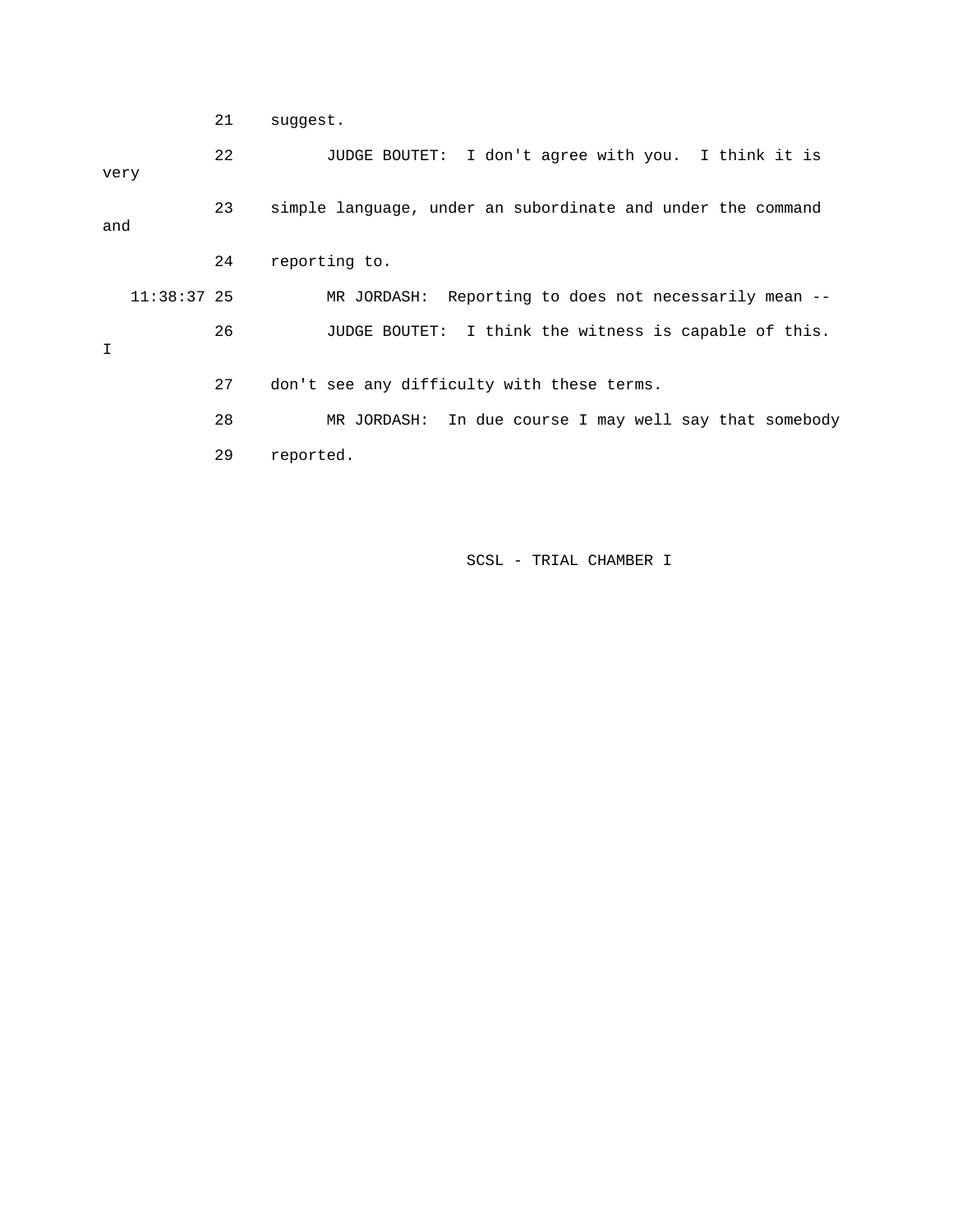| Page 46                  |    | SESAY ET AL                                                    |                                       |
|--------------------------|----|----------------------------------------------------------------|---------------------------------------|
|                          |    | 6 MAY 2008                                                     | OPEN SESSION                          |
|                          |    |                                                                |                                       |
|                          |    |                                                                |                                       |
|                          | 1  | JUDGE BOUTET: Fine.                                            |                                       |
| in                       | 2  | MR JORDASH: But that didn't mean they were subordinate         |                                       |
|                          | 3  | terms of effective control pursuant to command responsibility. |                                       |
|                          | 4  | So there is a distinction between the reporting and effective  |                                       |
| 11:38:58                 | 5  | control.                                                       |                                       |
|                          |    |                                                                |                                       |
|                          | 6  | JUDGE BOUTET: Well, in any event that was the precision        |                                       |
|                          | 7  | was given by the Prosecutor, that he was asked the witness if  |                                       |
| in                       | 8  | they were subordinate to Sesay. Subordinate and he said yes    |                                       |
|                          | 9  | Kailahun District, so that's why I'm asking the question.      |                                       |
| $11:39:12$ 10<br>witness |    | MR JORDASH: Then we move to a suggestion that the              |                                       |
| which                    | 11 | had said that these people in Kailahun reported to Sesay,      |                                       |
| I'm                      | 12 | is -- we move from subordinate to reporting to. And I think,   |                                       |
| confused                 | 13 | just making the point that maybe the witness is getting        |                                       |
| our                      | 14 | between those because at this time in 2000 there is -- it is   |                                       |
| $11:39:36$ 15            |    | case there is a --                                             |                                       |
|                          | 16 | JUDGE BOUTET: [Overlapping speakers]                           |                                       |
|                          | 17 | PRESIDING JUDGE:                                               | To you there is a distinction between |
|                          |    |                                                                |                                       |
| to.                      | 18 | subordination and reporting. Being subordinate and reporting   |                                       |
|                          | 19 | There is a distinction.                                        |                                       |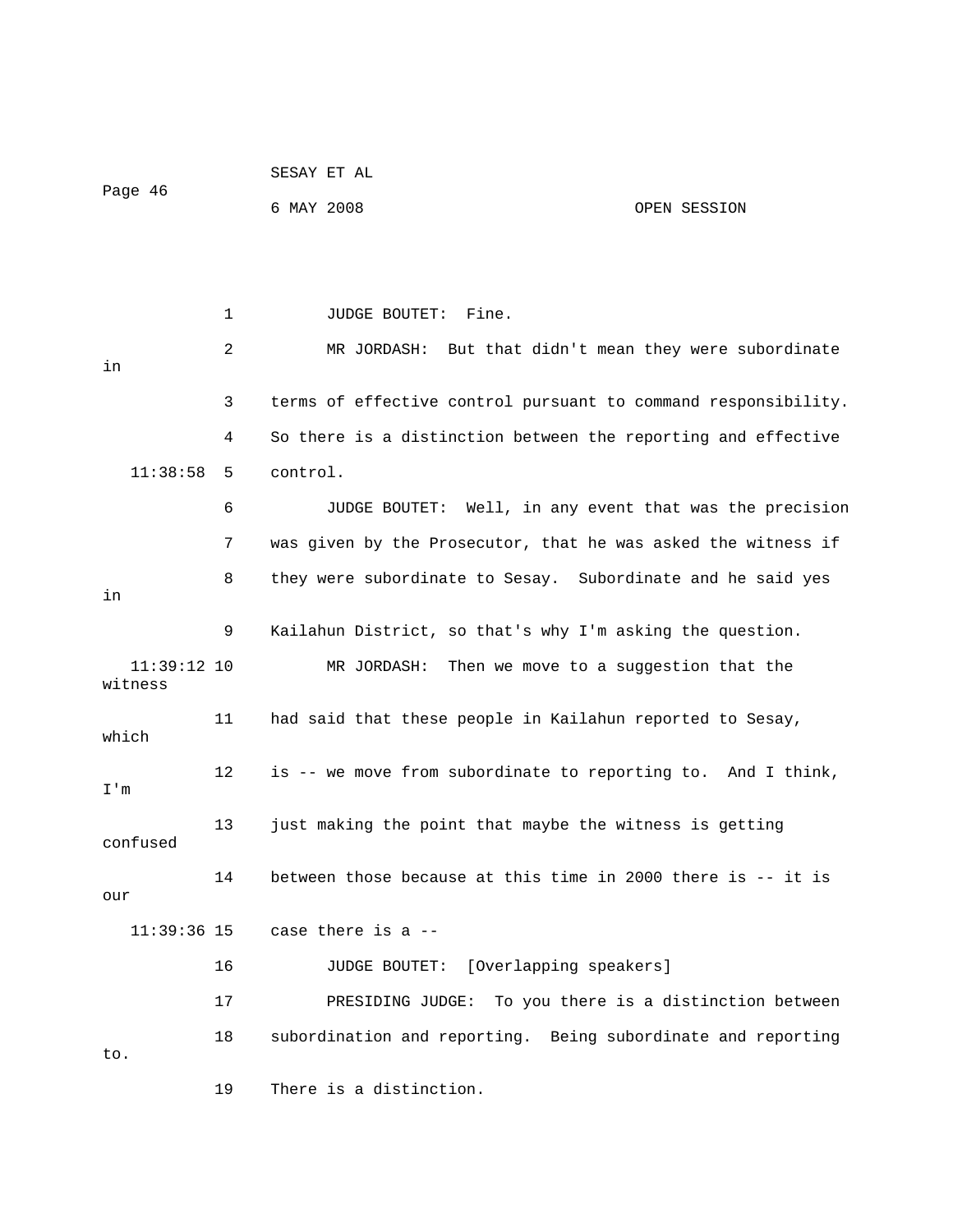| $11:39:47$ 20 |    | MR JORDASH: There may well be especially in 2000 and in      |
|---------------|----|--------------------------------------------------------------|
|               | 21 | 1999 in the RUF. That's [overlapping speakers]               |
|               | 22 | JUDGE BOUTET: I think the witness is capable of giving       |
| him,          | 23 | these explanations. If that is the case, it is confusing to  |
|               | 24 | well, we will ask him: What do you mean by reporting,        |
| $11:40:06$ 25 |    | Mr Witness? Mr Witness, I've asked you the question: What do |
|               | 26 | you mean by reporting to Sesay.                              |
|               | 27 | THE WITNESS: By report I mean any message like -- like       |
| would         | 28 | when something had happened in an area, it was he that they  |
| any           | 29 | inform. If they needed anything, like for instance, food or  |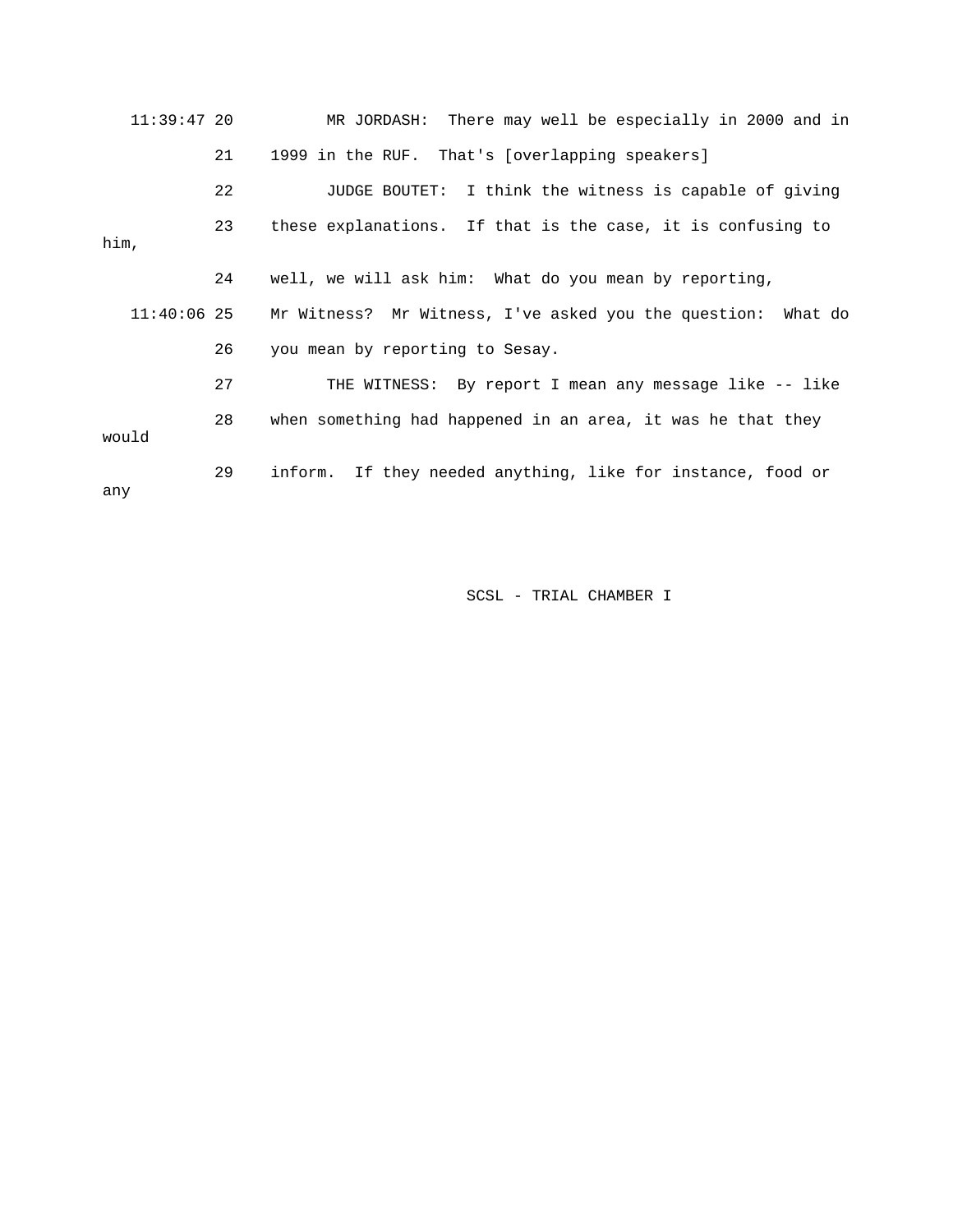|         | SESAY ET AL |              |
|---------|-------------|--------------|
| Page 47 |             |              |
|         | 6 MAY 2008  | OPEN SESSION |

| message       | 1  |         | other thing in their area of operation, they will send a       |
|---------------|----|---------|----------------------------------------------------------------|
|               | 2  | to him. | And that he will send that thing to them.                      |
| that          | 3  |         | Because as you said he was in charge of<br>JUDGE BOUTET:       |
|               | 4  | area.   | He was the senior officer.                                     |
| 11:40:53      | 5  |         | THE WITNESS:<br>Yes.                                           |
|               | 6  |         | MR HARRISON:                                                   |
|               | 7  | О.      | So was Sesay the senior officer for everyone in the RUF?       |
|               |    |         |                                                                |
|               | 8  | Α.      | He was one of the senior officers.                             |
|               | 9  | Q.      | Were there people -- who was Sesay subordinate to?             |
| $11:41:20$ 10 |    | Α.      | Which year? He was subordinate to the leader.                  |
|               | 11 | Q.      | Anyone else?                                                   |
|               | 12 | Α.      | No, I'm unable to recall any other person.                     |
|               | 13 | О.      | And in 1999 who was Sesay subordinate to?                      |
|               | 14 | Α.      | Which year, please?                                            |
| $11:42:11$ 15 |    | $Q$ .   | 1999?                                                          |
|               | 16 | Α.      | He was subordinate to Mosquito.                                |
|               | 17 | О.      | Anyone else?                                                   |
|               | 18 | Α.      | And the leader.                                                |
|               | 19 | Q.      | And in 2000 I'm suggesting to you that the only person         |
| $11:42:35$ 20 |    |         | Morris Kallon was subordinate to was Issa Sesay; do you accept |
|               | 21 | that?   |                                                                |
|               | 22 | Α.      | No, I disagree.                                                |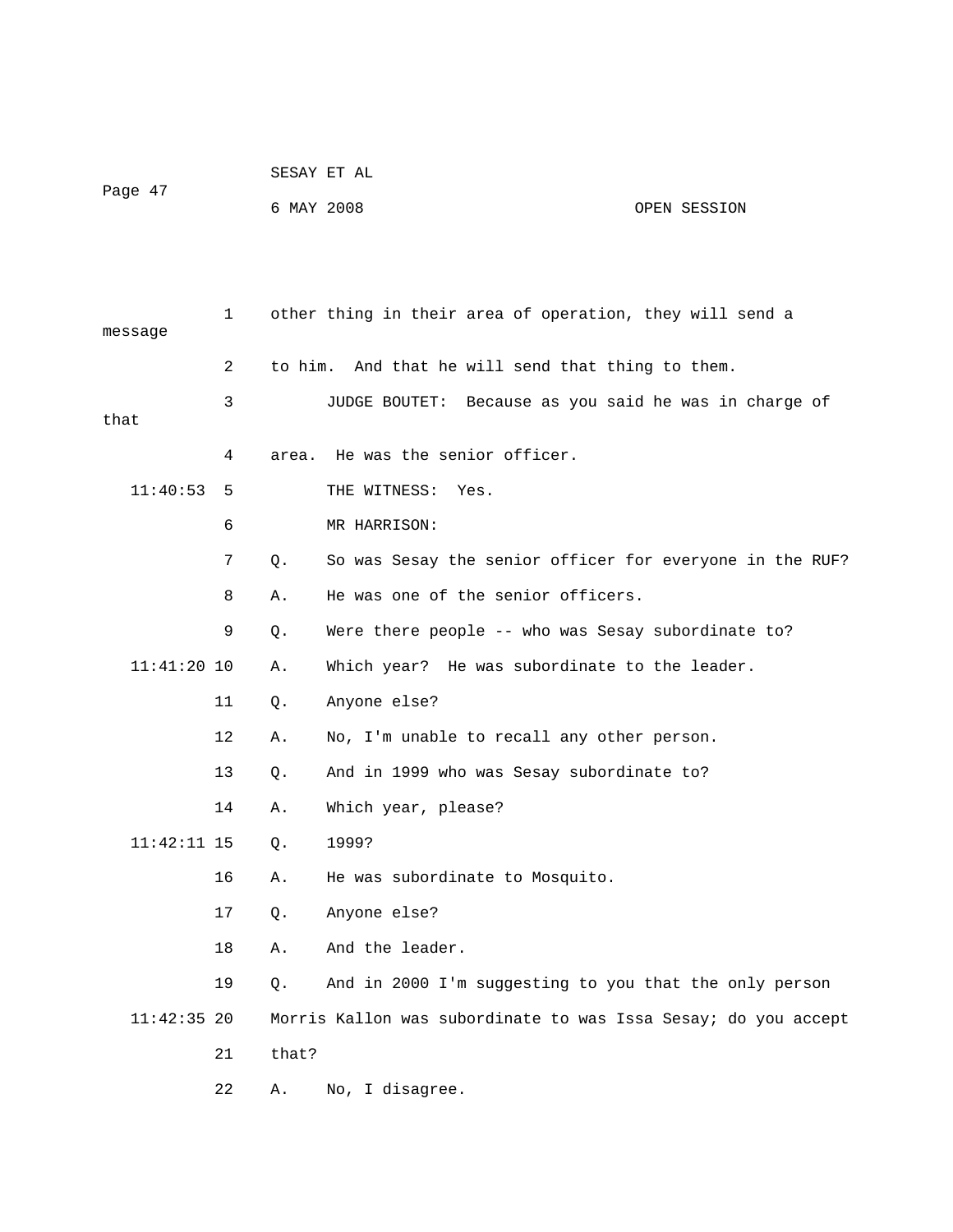23 Q. And that everyone --

 24 PRESIDING JUDGE: Take that again. The only person Morris

11:42:54 25 Kallon was subordinate to was Issa Sesay? Is that what you.

26 MR HARRISON: In 2000.

27 PRESIDING JUDGE: Yes, in 2000.

28 MR HARRISON:

29 Q. So you'd agree with me that there was a battle-group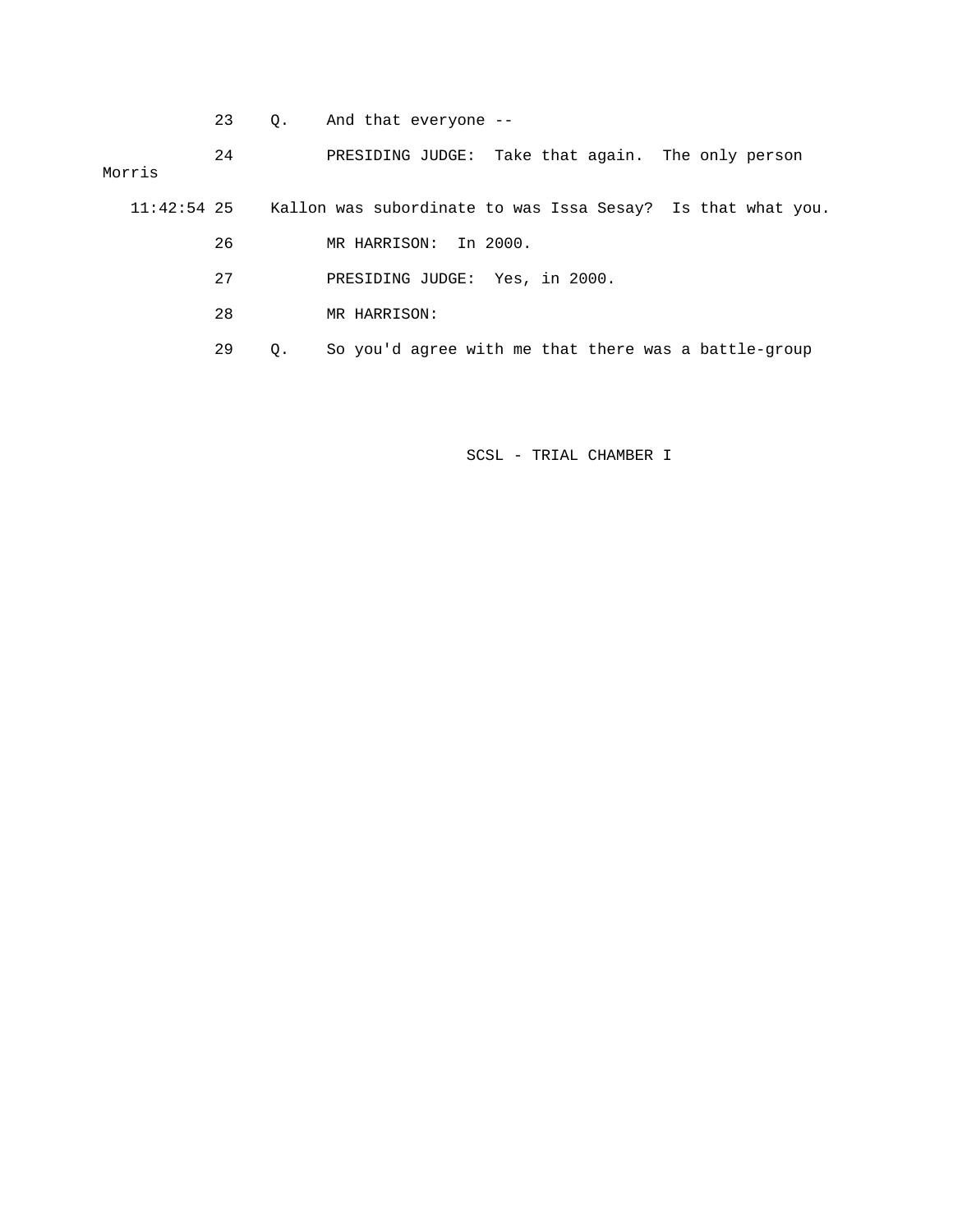|                        |    | 6 MAY 2008 |                                                              | OPEN SESSION                               |
|------------------------|----|------------|--------------------------------------------------------------|--------------------------------------------|
|                        |    |            |                                                              |                                            |
|                        |    |            |                                                              |                                            |
|                        | 1  |            | commander in 2000 for the RUF; is that fair?                 |                                            |
|                        | 2  | Α.         | No, I did not know of that.                                  |                                            |
|                        | 3  | Q.         | Well, witness, I'm suggesting to you that you're lying       |                                            |
|                        | 4  |            | throughout these proceedings to avoid implicating in any way |                                            |
| 11:43:32               | 5  |            | Morris Kallon; do you accept that?                           |                                            |
|                        | 6  | Α.         | No, I'm not saying lies. I wouldn't lie.                     |                                            |
|                        | 7  | Q.         | And if you really were listening to the radio, you, like     |                                            |
|                        | 8  |            | everyone else, would have known that Morris Kallon was a     |                                            |
|                        | 9  |            | battle-group commander of the RUF; do you accept that?       |                                            |
| $11:44:04$ 10<br>that. |    | Α.         | I was listening to the radio, but I never heard about        |                                            |
|                        | 11 | Q.         | I'm still staying in 2000. Was there a battlefield           |                                            |
|                        | 12 | inspector? |                                                              |                                            |
|                        | 13 | Α.         | I don't know about that.                                     |                                            |
|                        | 14 | Q.         | There's no further questions.                                |                                            |
| $11:44:56$ 15          |    |            | PRESIDING JUDGE:                                             | So he does not know that Morris Kallon     |
| that                   | 16 |            | was a battlefield inspector in the year 2000? Is that, is    |                                            |
|                        | 17 |            | the response?                                                |                                            |
|                        | 18 |            | MR HARRISON: No, the question was if he knew who the         |                                            |
|                        | 19 |            | battlefield inspector was and he has no idea.                |                                            |
| $11:45:15$ 20          |    |            | PRESIDING JUDGE:<br>He has no idea?                          |                                            |
|                        | 21 |            | MR HARRISON:                                                 | There was no reference to Morris Kallon in |
|                        | 22 |            | the question.                                                |                                            |

Page 48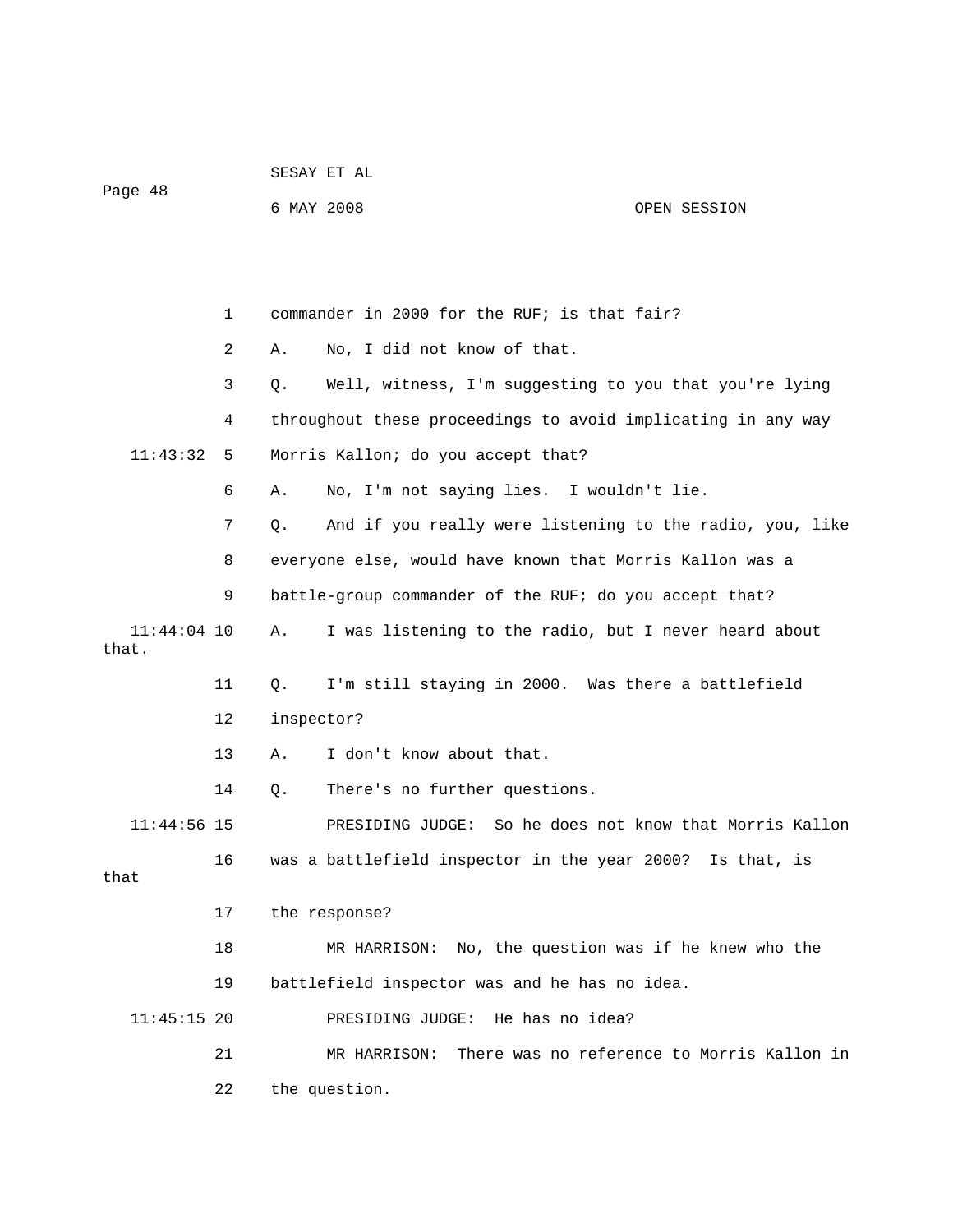|   |               | 23 |    | PRESIDING JUDGE: Any re-examination.                    |  |                         |  |  |
|---|---------------|----|----|---------------------------------------------------------|--|-------------------------|--|--|
|   |               | 24 |    | MR TAKU: Just one question, Your Honour.                |  |                         |  |  |
| a | $11:46:05$ 25 |    |    | PRESIDING JUDGE: Yes, let's be done with this, if it is |  |                         |  |  |
|   |               | 26 |    | permissive question.                                    |  |                         |  |  |
|   |               | 27 |    |                                                         |  | RE-EXAMINED BY MR TAKU: |  |  |
|   |               | 28 |    | MR TAKU:                                                |  |                         |  |  |
|   | Kailondo      | 29 | О. | Witness, in Exhibit 34, which you said you sent --      |  |                         |  |  |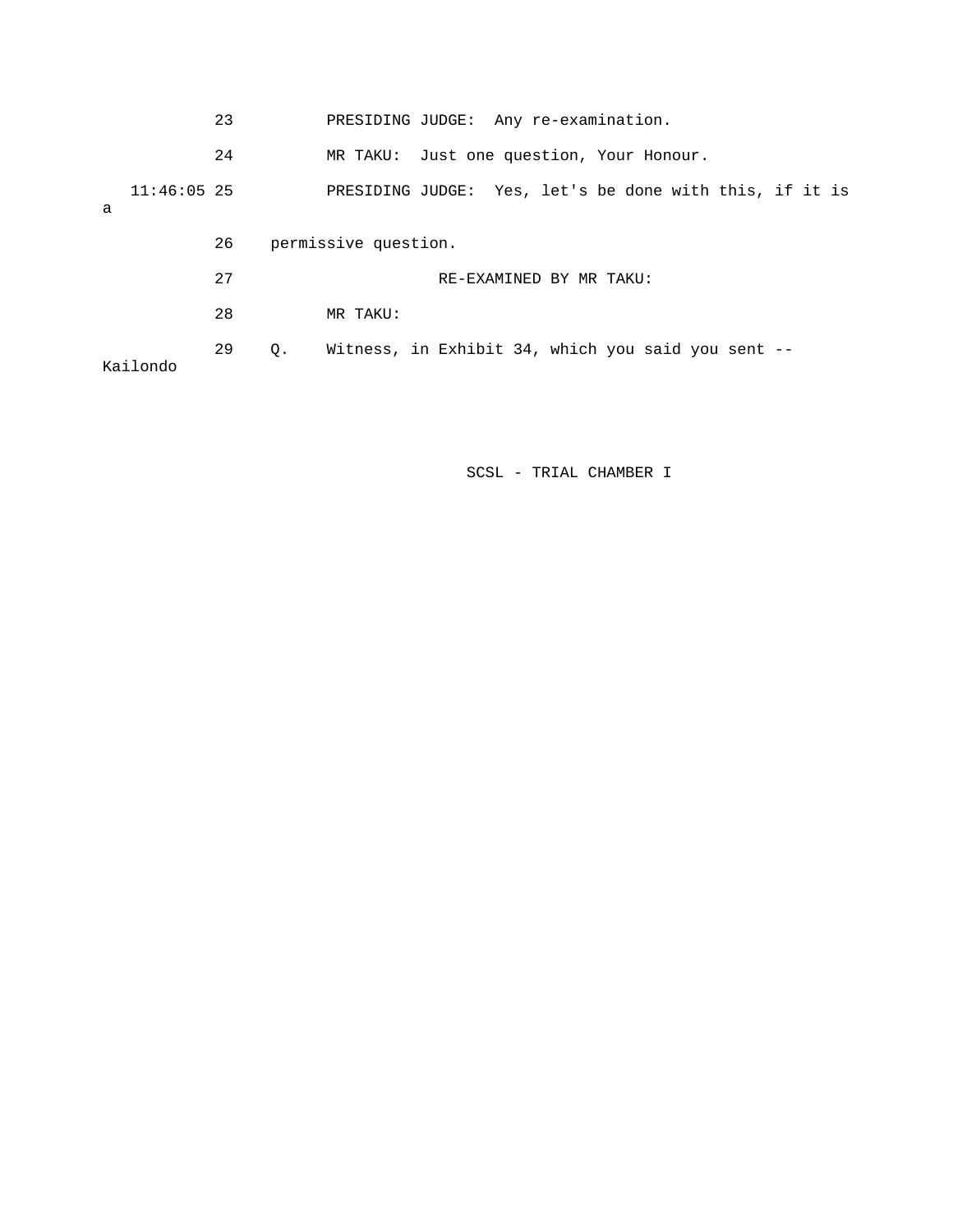| Page 49                    |  |
|----------------------------|--|
| 6 MAY 2008<br>OPEN SESSION |  |

 1 asked you to send to the leader -- it is clearly in the form 2 Makeni station -- that's from Makeni the station is recorded. 3 Now, this exhibit that is before you, that the Prosecutor showed 4 you, does it indicate the station from which it is sent, the one 11:46:21 5 before you this morning? 6 A. No, it did not show any station. 7 JUDGE BOUTET: You mean Exhibit 212? 8 MR TAKU: Yes. 9 JUDGE BOUTET: So there is no confusion. So when you say 11:46:37 10 this exhibit this morning you are now making reference to 11 Exhibit 212? 12 MR TAKU: Yes, sir. Thank you, My Lord. My Lord, that is 13 all for the witness. 14 PRESIDING JUDGE: Well, Mr Witness, we -- 11:47:38 15 THE WITNESS: Yes, sir. 16 PRESIDING JUDGE: -- are through with your testimony. We 17 thank you for coming to assist the Tribunal with your knowledge 18 of the facts in this case, and what you are able to testify to, 19 and again we thank you for coming and we wish you a safe journey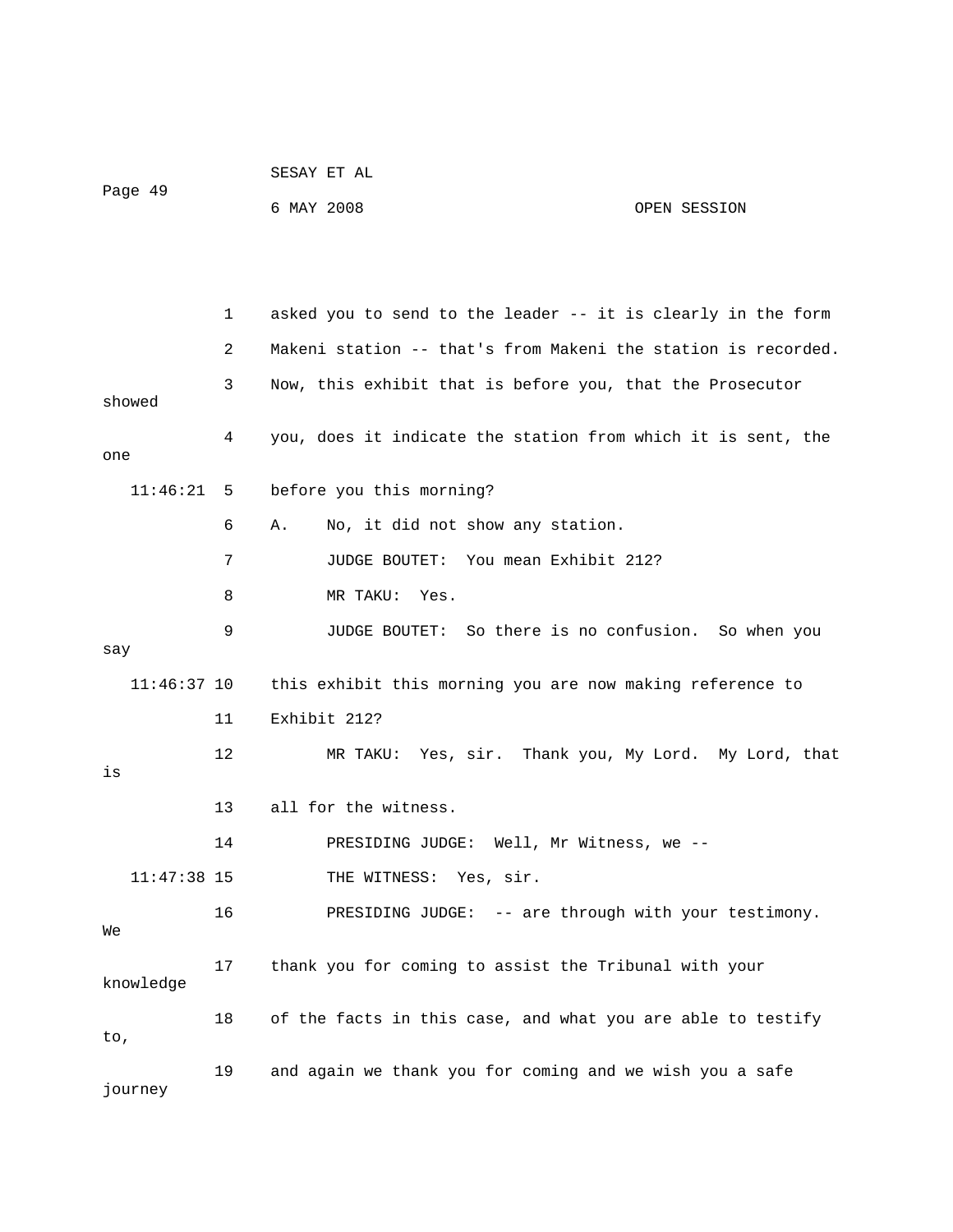| $11:48:02$ 20 |    | back to your place of abode. Okay? So you are discharged and |
|---------------|----|--------------------------------------------------------------|
|               | 21 | you may go back home and create one more place in Zulu for   |
| minutes       | 22 | Mr Martin and Mr Cammegh. Well, we will recess for a few     |
|               | 23 | and resume very shortly. The Chamber will rise, please.      |
|               | 24 | [Break taken at 11.50 a.m.]                                  |
| $12:12:20$ 25 |    | $[RUF06MAY08B-BP]$                                           |
|               | 26 | [Upon resuming at 12.21 p.m.]                                |
|               | 27 | [The witness entered Court]                                  |
|               | 28 | PRESIDING JUDGE: This is DMK-162.                            |
|               | 29 | MR OGETO: Yes, My Lords. This is the witness who was         |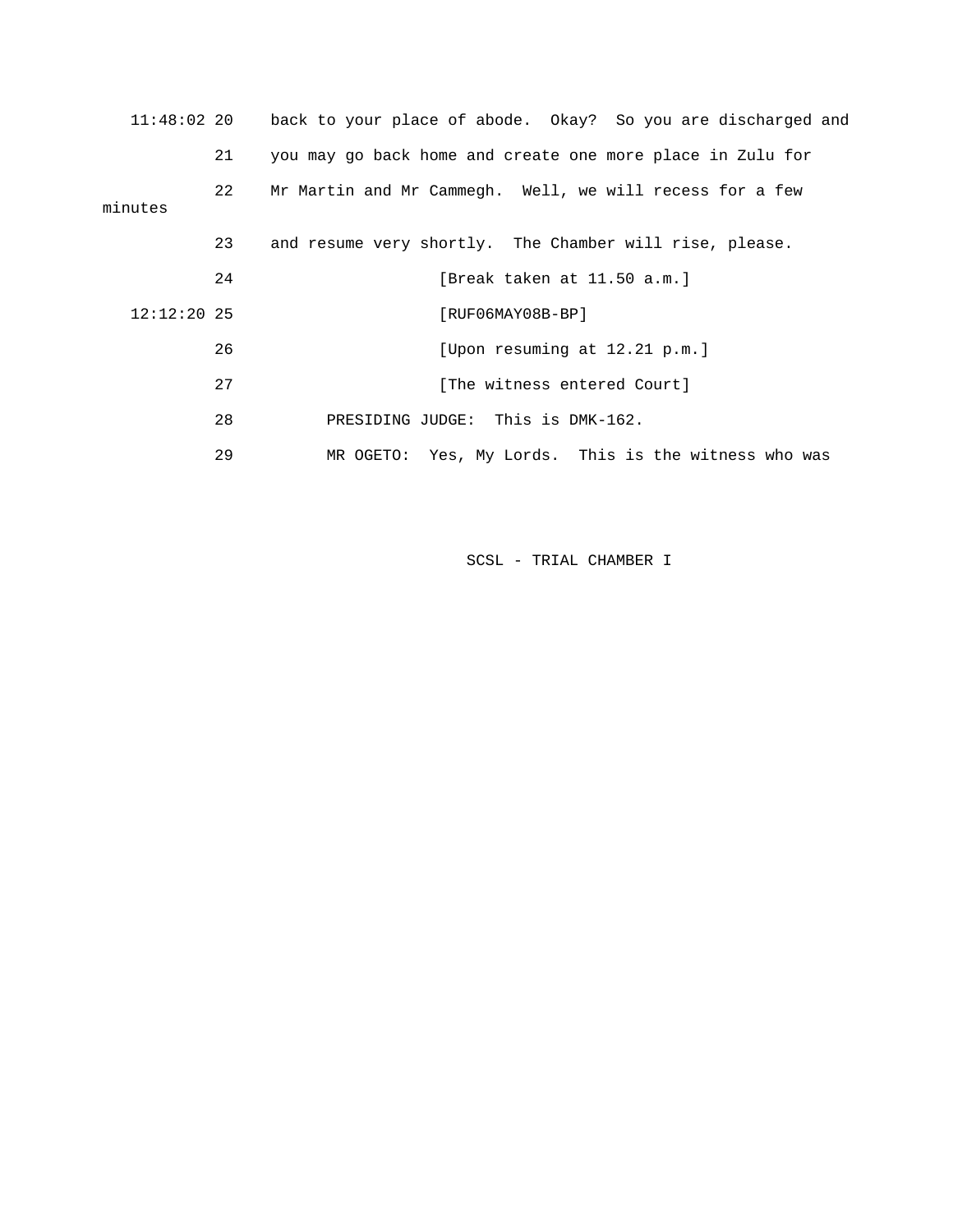|         | SESAY ET AL |              |
|---------|-------------|--------------|
| Page 50 | 6 MAY 2008  | OPEN SESSION |

|                          | 1              | stood down for the documents.                             |
|--------------------------|----------------|-----------------------------------------------------------|
|                          | $\overline{2}$ | PRESIDING JUDGE: Yes, yes, okay.                          |
|                          | 3              | MR OGETO: Yes, My Lords.                                  |
|                          | 4              | PRESIDING JUDGE: It's the tenth witness?                  |
| 12:21:00                 | 5              | MR OGETO: Yes, My Lords.                                  |
|                          | 6              | DMK-162 [Continued]<br>WITNESS:                           |
|                          | 7              | EXAMINED BY MR OGETO: [Continued]                         |
|                          | 8              | PRESIDING JUDGE: Yes, Mr Ogeto, you may --                |
|                          | 9              | My Lord, I would request that the witness be<br>MR OGETO: |
| $12:21:46$ 10            |                | given this book which we got from him.                    |
|                          | 11             | PRESIDING JUDGE: And that we've been given our copies.    |
|                          | 12             | The copies, yes, My Lords. They were made by<br>MR OGETO: |
|                          | 13             | the Registry yesterday.                                   |
| distributed              | 14             | PRESIDING JUDGE: Yes. The copies are already              |
| 12:21:59 15              |                | to the parties?                                           |
|                          | 16             | MR OGETO: The parties have copies.                        |
| here.                    | 17             | PRESIDING JUDGE: Right. Okay. I have an extra one         |
|                          | 18             | MR OGETO: Please, give him also these handwritten loose   |
|                          | 19             | papers.                                                   |
| $12:22:37$ 20<br>brought |                | Mr Witness, I want you to look at the book that you<br>Q. |
| what                     | 21             | before the Court yesterday. Can you please tell the Court |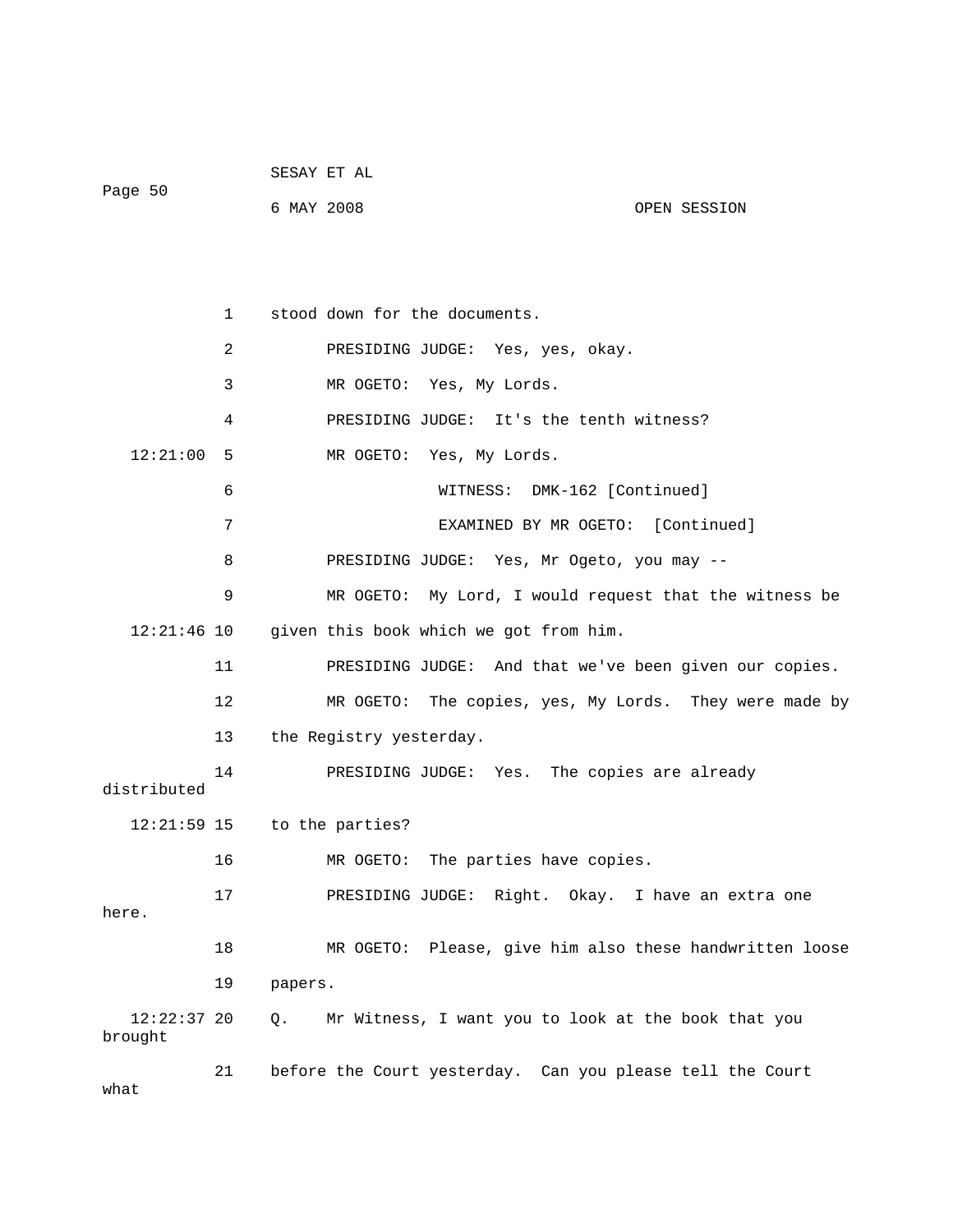|      |               | 22 |           | that book is all about. Forget about the loose papers for the |
|------|---------------|----|-----------|---------------------------------------------------------------|
|      |               | 23 | moment.   |                                                               |
|      |               | 24 | Α.        | Yes.                                                          |
|      | $12:23:08$ 25 |    | $\circ$ . | What is it all about? Please explain.                         |
| that |               | 26 | Α.        | For example, the ones you've seen, the papers removed,        |
|      |               | 27 |           | is my personal information.                                   |
| the  |               | 28 | $\circ$ . | Mr Witness, get that book. Hold it, please. Is that           |
|      |               | 29 |           | book that you brought before the Court yesterday?             |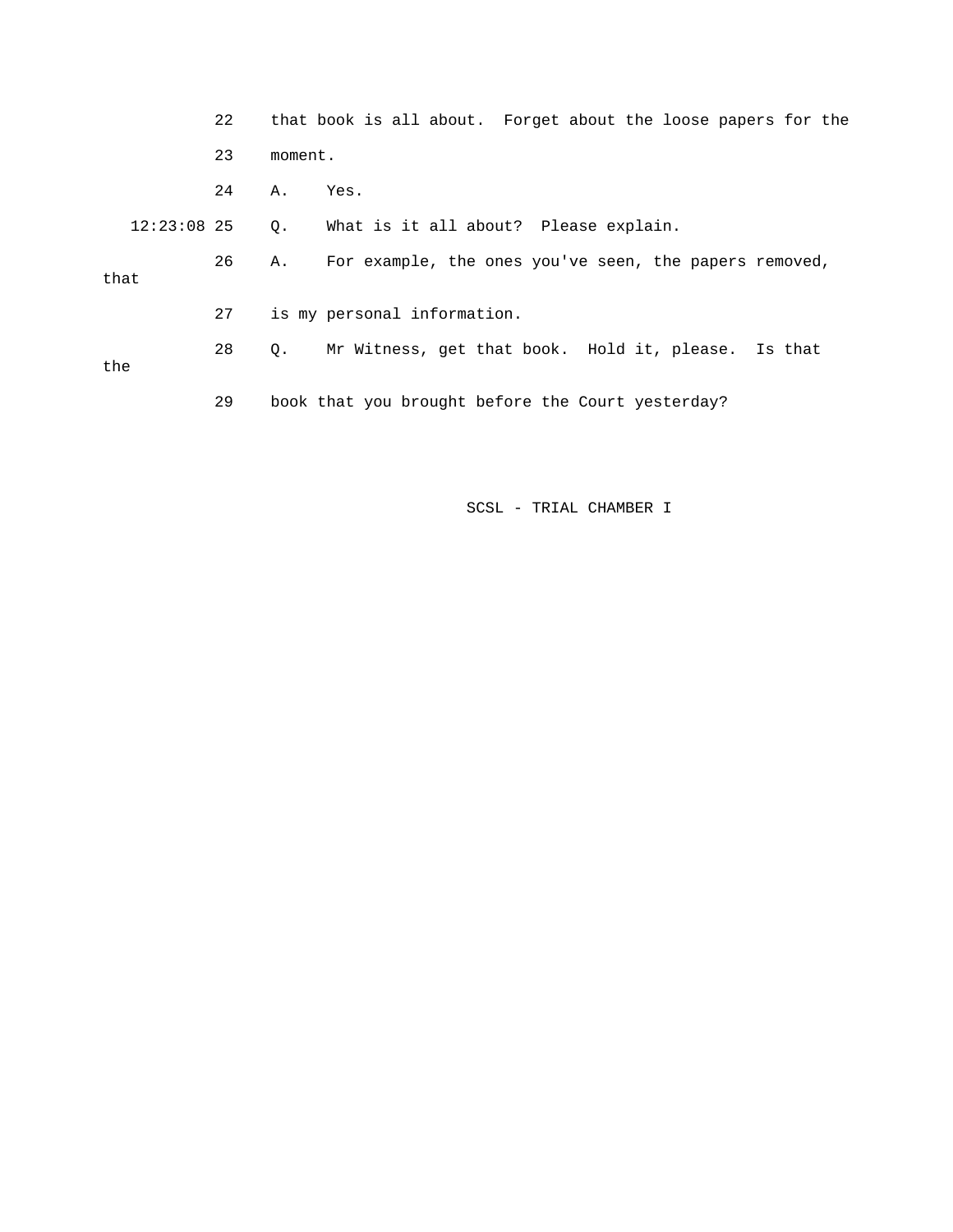| Page 51       |    | 6 MAY 2008 |                                                                | OPEN SESSION |
|---------------|----|------------|----------------------------------------------------------------|--------------|
|               |    |            |                                                                |              |
|               |    |            |                                                                |              |
|               | 1  | Α.         | Yes. Yes. This is the book.<br>Oh, yes.                        |              |
|               | 2  | Q.         | Forget about the loose papers, please, for the moment.         |              |
|               | 3  |            | Just keep them aside. Where did you get that book from?        |              |
|               | 4  | Α.         | I went and collected it from my village.                       |              |
| 12:24:01      | 5  | О.         | What is inside that book?                                      |              |
|               | 6  | Α.         | Well, this book contained my personal information, radio       |              |
|               | 7  |            | communications that we were trying to read over as well as the |              |
|               | 8  |            | messages that are contained in it.                             |              |
|               | 9  | Q.         | When was the information in that book recorded?                |              |
| $12:24:36$ 10 |    | Α.         | Do you mean the message? Or which of the information           |              |
| are           |    |            |                                                                |              |
|               | 11 |            | you referring to?                                              |              |
|               | 12 | Q.         | Are you able to explain when you recorded all the              |              |
|               | 13 |            | information in that book?                                      |              |
|               | 14 | Α.         | For some I will be able to recall the year when I<br>Yes.      |              |
| $12:25:00$ 15 |    |            | received the message.                                          |              |
|               | 16 | Q.         | Just open the book, please, the first page.                    | There is $-$ |
|               | 17 |            | there is a communication introduction and then there are some  |              |
|               | 18 |            | explanations on the first page. That is continued on to the    |              |
|               | 19 |            | second, third, and fourth pages. Have you seen that?           |              |
| $12:25:44$ 20 |    | Α.         | Oh, yes, I've seen that.                                       |              |
|               | 21 | Q.         | When did you write this information? Are you able to           |              |
|               | 22 | recall?    |                                                                |              |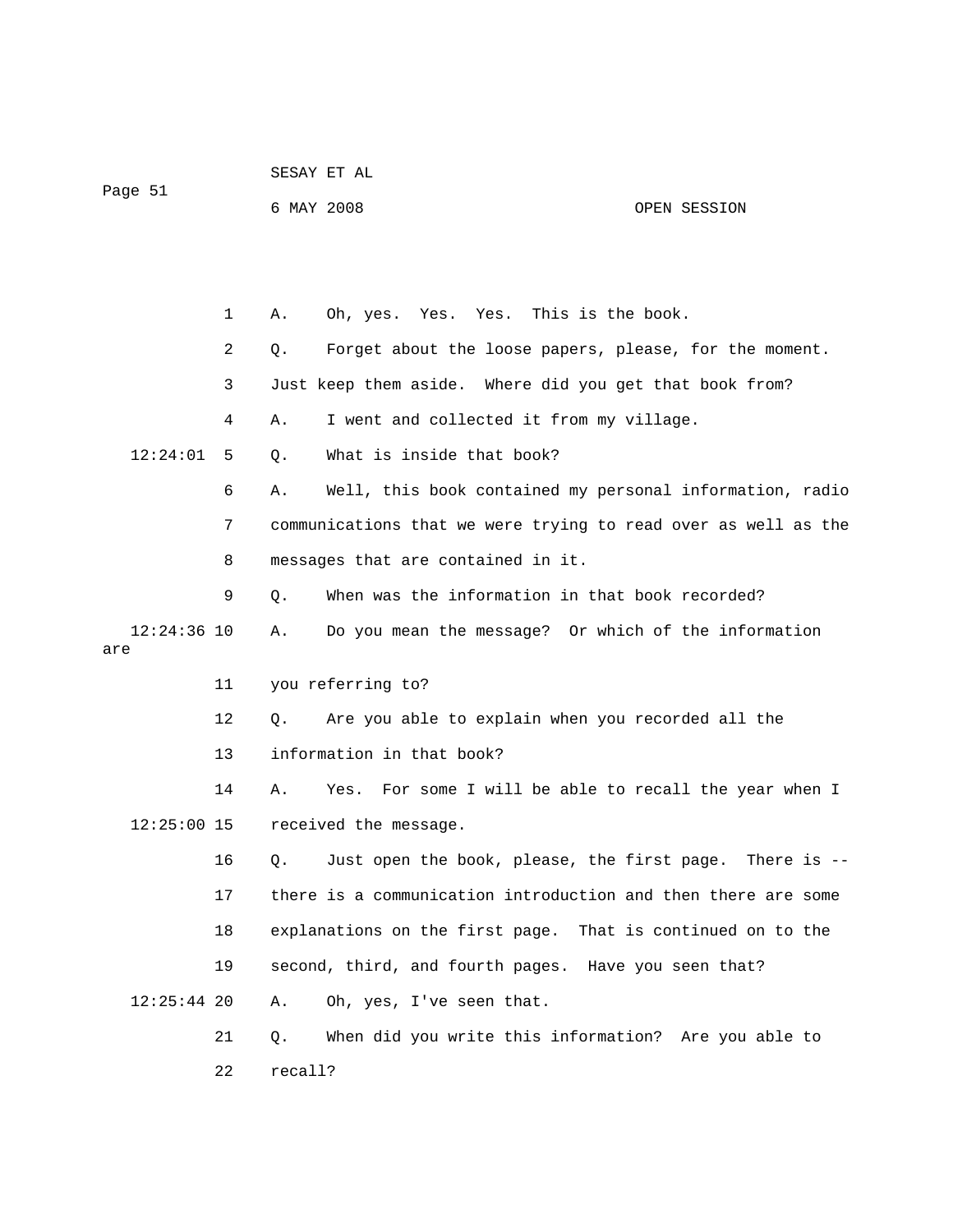|    | information.  | 23 | Α.        | Yes, I can still recall the time I wrote this                 |
|----|---------------|----|-----------|---------------------------------------------------------------|
|    |               | 24 | $\circ$ . | When was it?                                                  |
|    | $12:26:11$ 25 |    | Α.        | That was the time after we have gone through the              |
| оf |               | 26 |           | disarmament, the book was with me and I was trying to get rid |
|    |               | 27 |           | certain information pertaining signals. Then I be reading it  |
|    |               | 28 | through.  |                                                               |
|    |               | 29 |           | PRESIDING JUDGE: I don't follow.                              |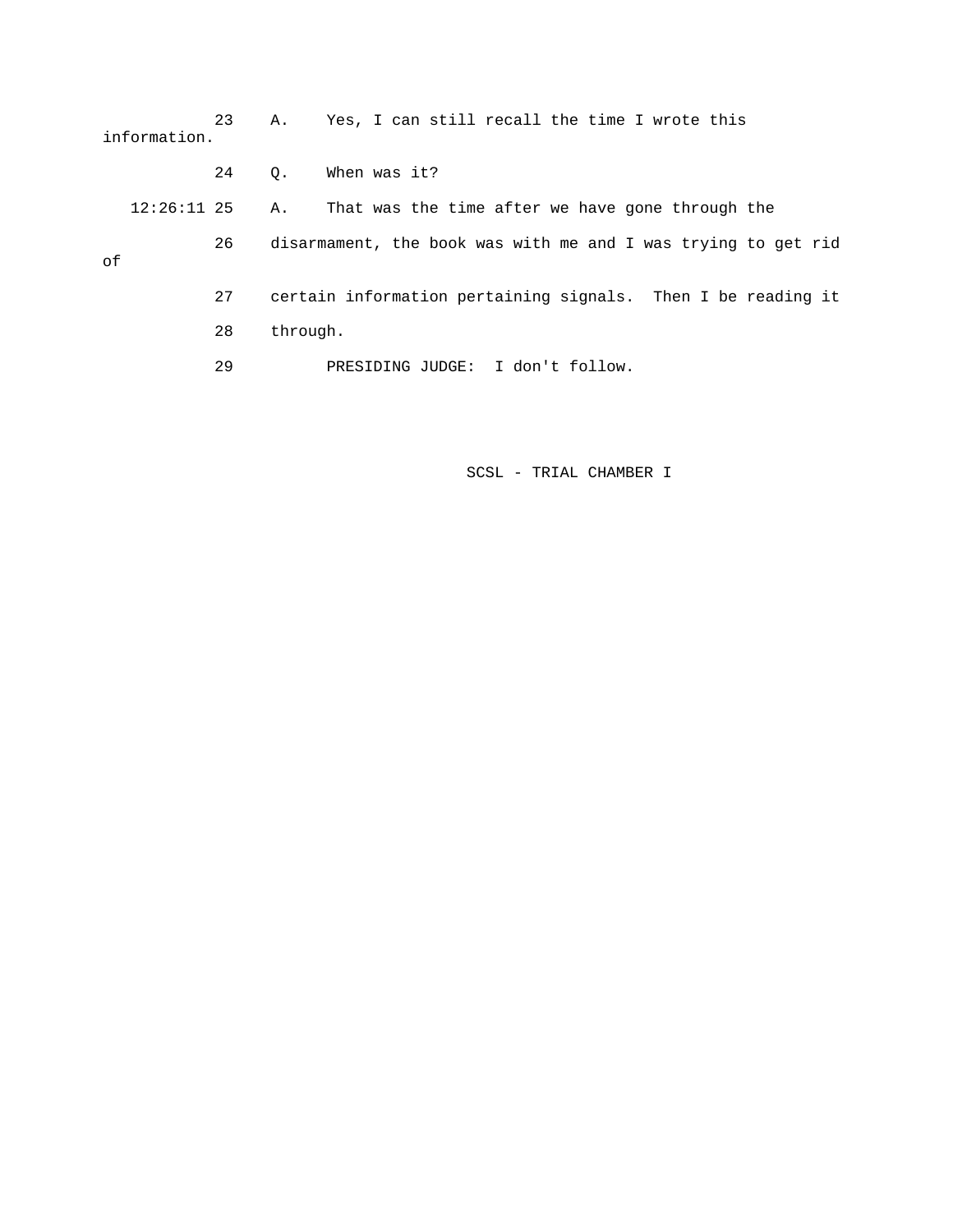| Page 52          |    |          | 6 MAY 2008                                                   | OPEN SESSION |
|------------------|----|----------|--------------------------------------------------------------|--------------|
|                  |    |          |                                                              |              |
|                  |    |          |                                                              |              |
|                  | 1  |          | MR OGETO:                                                    |              |
| information      | 2  | Q.       | When did you record -- when did you write this               |              |
|                  | 3  |          | on the first four pages in that book?                        |              |
| series           | 4  | Α.       | Do you mean the communication introduction?                  | Because      |
| 12:26:59<br>this | 5  |          | of information are contained in this book and, for example,  |              |
|                  | 6  |          | communication introduction, I have been -- I wrote that ever |              |
| to               | 7  |          | since and I cannot recall exactly when I did it. I'm unable  |              |
|                  | 8  | recall.  |                                                              |              |
|                  | 9  | Q.       | So for that particular one you are unable to recall when     |              |
| $12:27:19$ 10    |    |          | you recorded it; is that your testimony?                     |              |
| introduction.    | 11 | Α.       | Yes, the first paper, which is communication                 |              |
|                  | 12 | Q.       | Look at the second information. It starts with Mohamed       |              |
|                  | 13 | Ibrahim. | It's got a date of 22 October 2001. Have you seen            |              |
|                  | 14 | that?    |                                                              |              |
| $12:27:58$ 15    |    | Α.       | Yes, I have seen that.                                       |              |
|                  | 16 | Q.       | Does that date imply that that is when you recorded this     |              |
|                  | 17 |          | information?                                                 |              |
| оf               | 18 | Α.       | Well, I recorded this information before ever I got rid      |              |
|                  | 19 |          | this, because this pertain my personal information.          |              |
| $12:28:30$ 20    |    | Q.       | Did you record it on 22 October 2001?                        |              |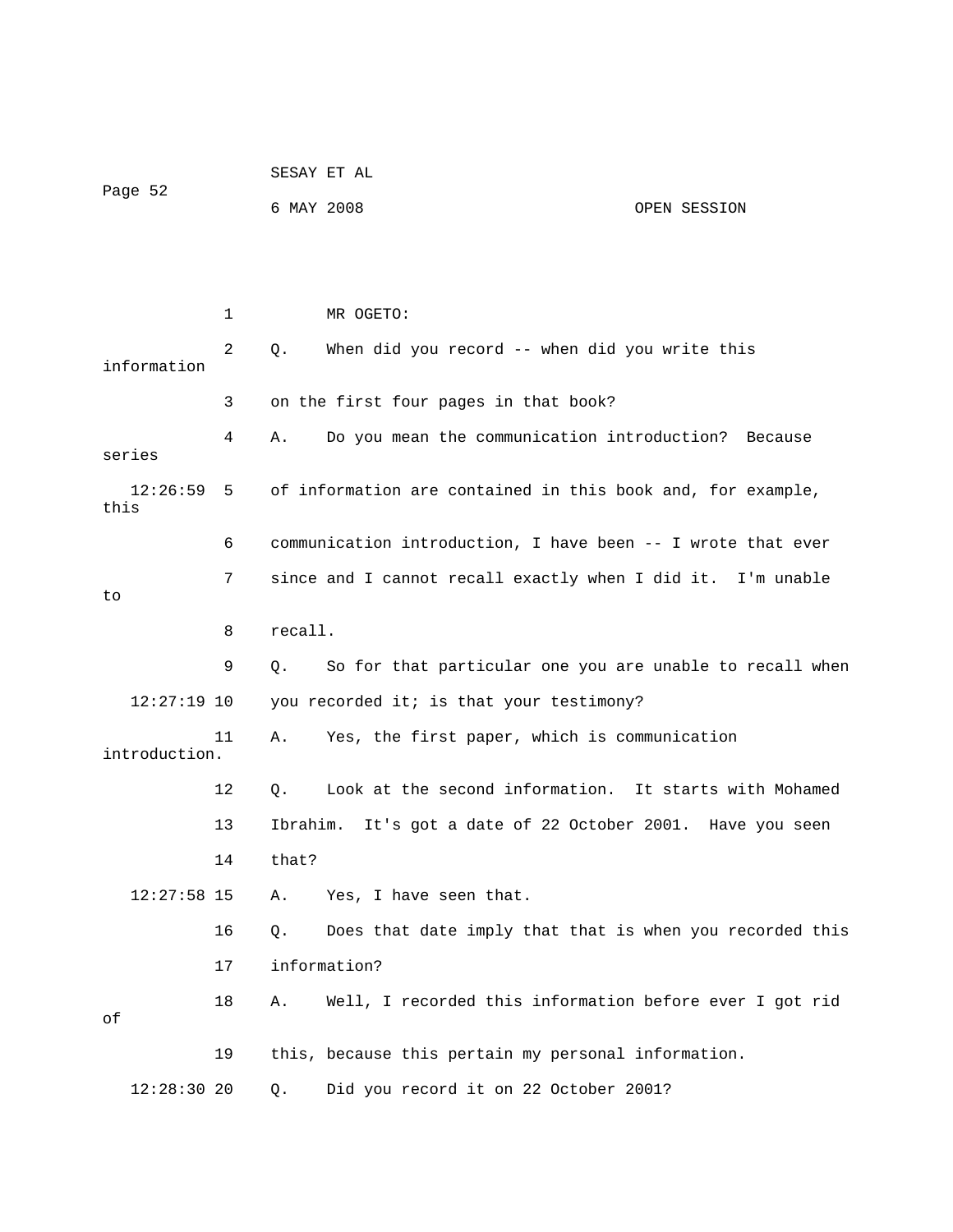21 A. Yes, I recorded it in 2001.

 22 JUDGE BOUTET: What is it you recorded in 2001? Because on 23 that page you have information about 2003, so what is it you have 24 recorded in October 2001? Only the first two paragraphs? 12:29:08 25 THE WITNESS: Yes. Like, the one you can see now at the 26 top, that's my personal -- 27 THE INTERPRETER: Can the witness come a little bit slower 28 for the interpretation. 29 MR OGETO: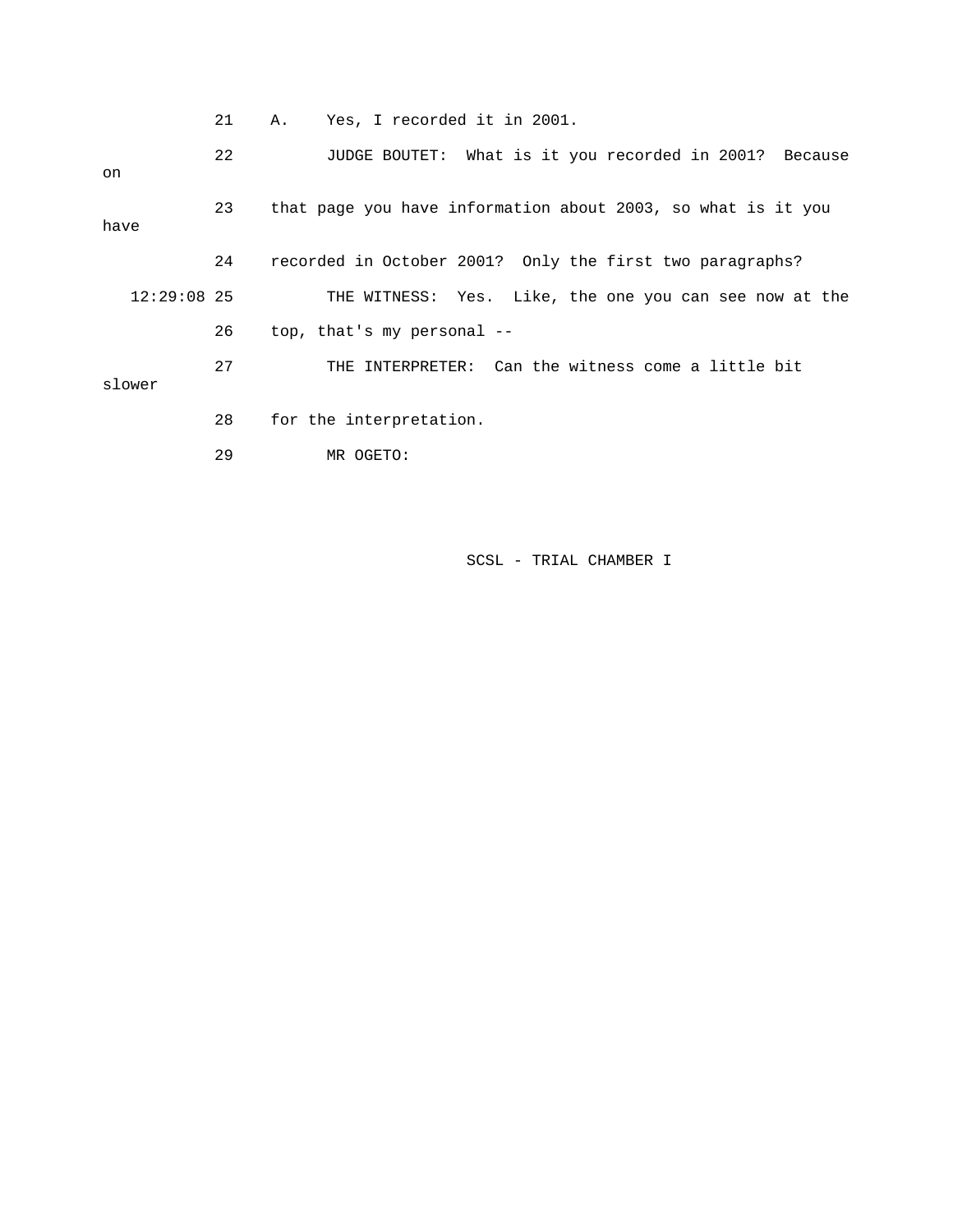|                           |    | SESAY ET AL |                                                                 |                                        |  |
|---------------------------|----|-------------|-----------------------------------------------------------------|----------------------------------------|--|
| Page 53                   |    | 6 MAY 2008  |                                                                 | OPEN SESSION                           |  |
|                           |    |             |                                                                 |                                        |  |
|                           |    |             |                                                                 |                                        |  |
|                           | 1  | Q.          | Can you please repeat what you say?                             |                                        |  |
|                           | 2  |             | JUDGE THOMPSON:<br>Learned counsel --                           |                                        |  |
|                           | 3  |             | MR OGETO:<br>Yes, My Lord.                                      |                                        |  |
|                           | 4  |             | JUDGE THOMPSON: -- what was the point of producing this         |                                        |  |
| 12:30:07                  | 5  |             | document? I recall from the proceedings here that there is a    |                                        |  |
|                           | 6  |             | subsidiary document to which this relates --                    |                                        |  |
|                           | 7  |             | Yes, My Lords.<br>MR OGETO:                                     |                                        |  |
|                           | 8  |             | JUDGE THOMPSON: And in terms of the evidence you are            |                                        |  |
| if                        | 9  |             | trying to elicit, what is the object of the exercise? Perhaps   |                                        |  |
| $12:30:25$ 10<br>witness, |    |             | we know precisely what you are trying to elicit from the        |                                        |  |
|                           | 11 |             | it may well be that a different methodology in terms of         |                                        |  |
| through                   | 12 |             | questioning him may be appropriate, because as I browse         |                                        |  |
|                           | 13 |             | the fifth page here, there's some personal details relating to  |                                        |  |
|                           | 14 |             | births and that kind of thing.                                  |                                        |  |
| $12:30:54$ 15             |    |             | MR OGETO:<br>Yes, My Lords.                                     |                                        |  |
|                           | 16 |             | JUDGE THOMPSON:                                                 | Which evidently would seem perhaps not |  |
|                           | 17 |             | germane to these proceedings, and that's why I make this        |                                        |  |
| inquiry,                  |    |             |                                                                 |                                        |  |
|                           | 18 |             | and perhaps you should be able to -- to move a little more      |                                        |  |
|                           | 19 |             | confidently, rather than let the witness take control of the    |                                        |  |
| $12:31:18$ 20<br>to       |    |             | proceedings.<br>That's my own observation and that's all I need |                                        |  |
|                           | 21 | say.        |                                                                 |                                        |  |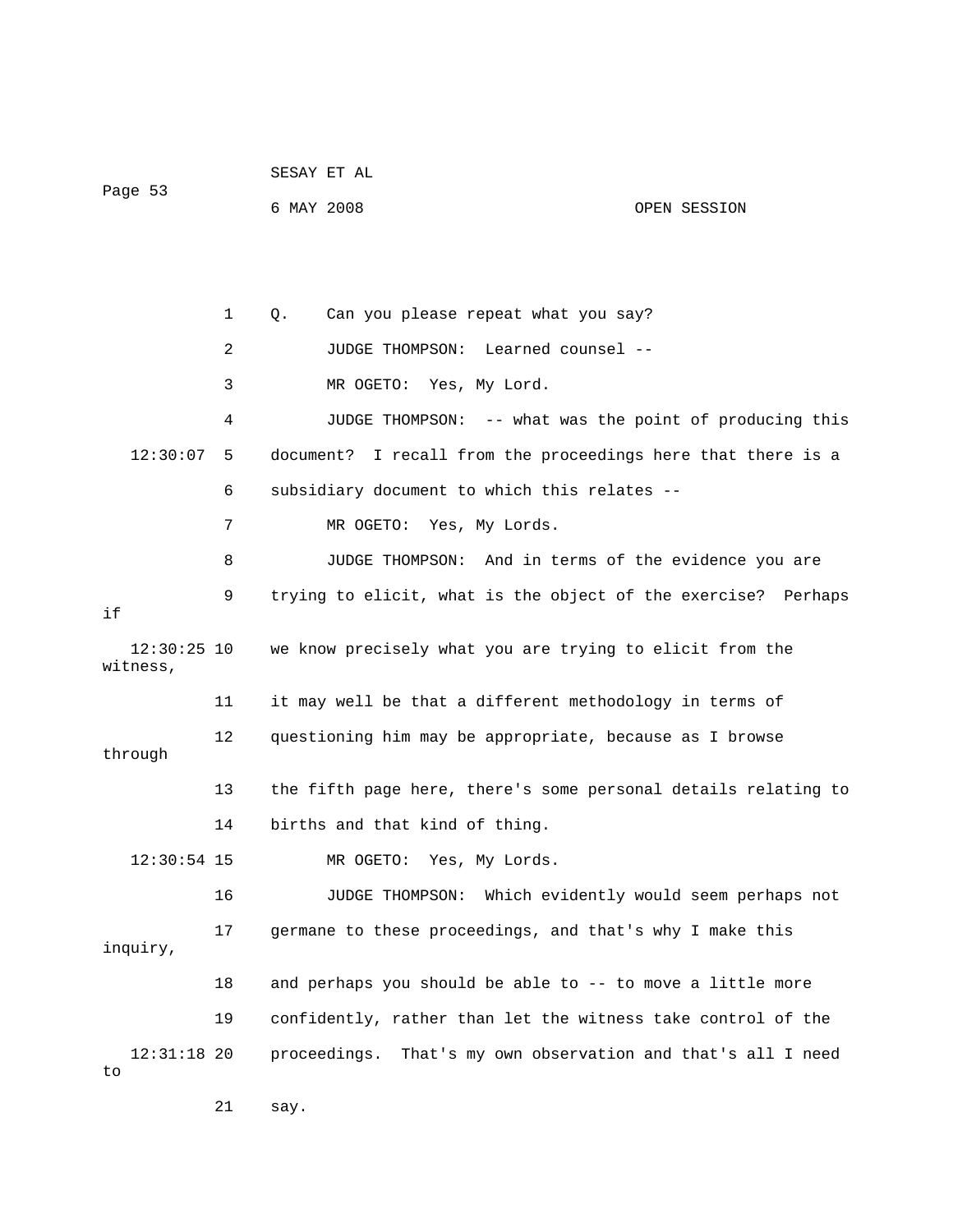| to            |  | 22 | MR OGETO: My Lords, the reason why I was doing this was        |
|---------------|--|----|----------------------------------------------------------------|
|               |  | 23 | lay some basis and some understanding on the authorship of the |
| $12:31:42$ 25 |  | 24 | information in this book. But I do agree that it may not be    |
|               |  |    | working. I could straightaway go to the relevant messages for  |
|               |  | 26 | purposes of these proceedings. I can do that straightaway, My  |
|               |  | 27 | Lords.                                                         |
| the           |  | 28 | JUDGE THOMPSON: Yes, it's just not to get -- I mean,           |
|               |  | 29 | problem of multiplying issues may well arise here.             |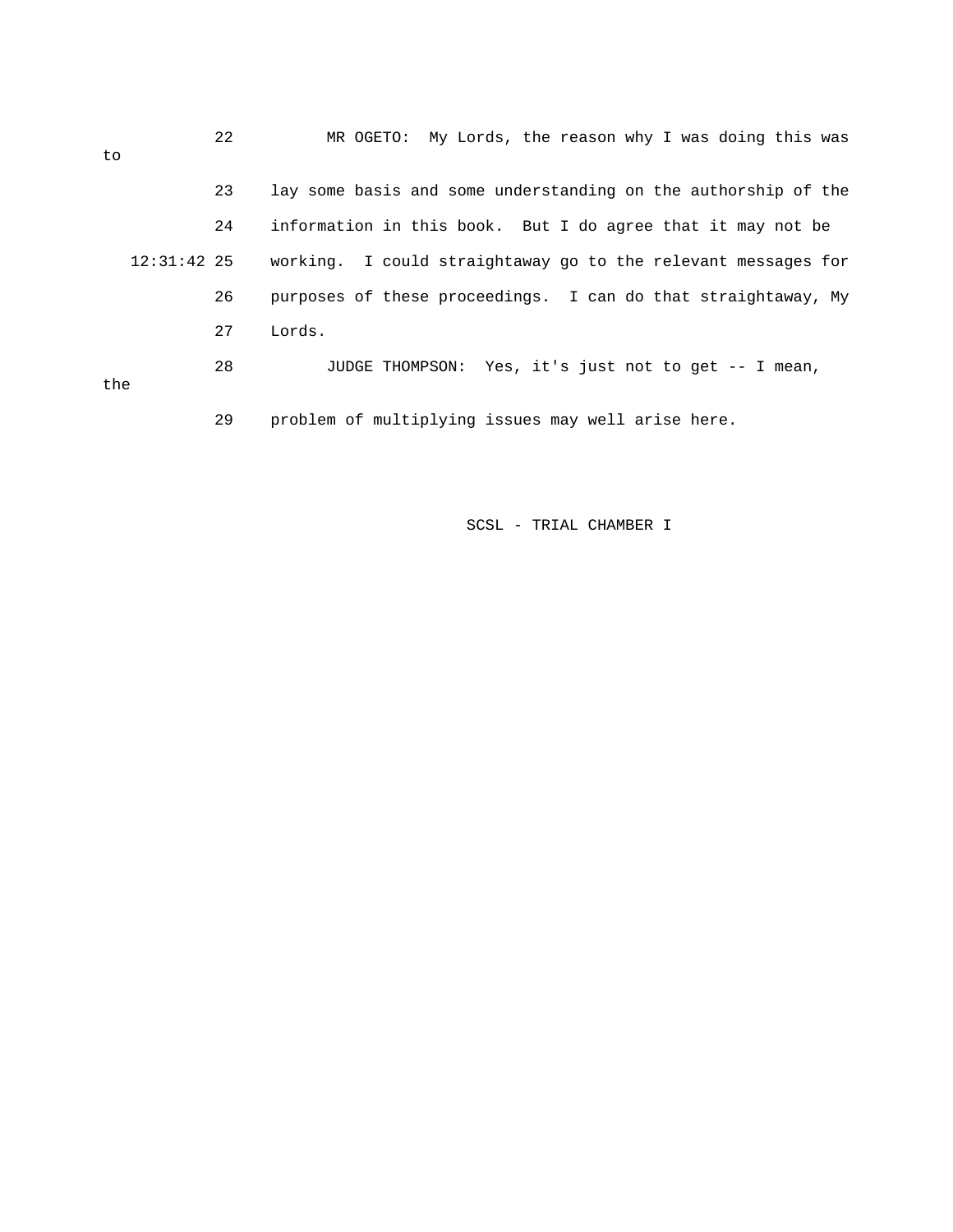|                        |    | SESAY ET AL                                      |                                                            |  |
|------------------------|----|--------------------------------------------------|------------------------------------------------------------|--|
| Page 54                |    | 6 MAY 2008                                       | OPEN SESSION                                               |  |
|                        |    |                                                  |                                                            |  |
|                        |    |                                                  |                                                            |  |
|                        | 1  | MR OGETO: Yes.                                   |                                                            |  |
| not                    | 2  |                                                  | JUDGE THOMPSON: Because I'm just guessing wildly that      |  |
| purposes               | 3  |                                                  | everything here may well be germane to your -- for the     |  |
|                        | 4  | of your defence.                                 |                                                            |  |
| 12:32:08               | 5  |                                                  | MR OGETO: Your guess is quite accurate, My Lords.          |  |
|                        | 6  | JUDGE THOMPSON:                                  | Right.                                                     |  |
|                        | 7  | MR OGETO: Yes.                                   |                                                            |  |
|                        | 8  | $Q_{\star}$<br>Now, Mr Witness, I want you to -- |                                                            |  |
| or                     | 9  |                                                  | PRESIDING JUDGE: Because really, what brought us here,     |  |
| 12:32:22 10<br>this    |    |                                                  | what took us to the exercise of the witness going to fetch |  |
|                        | 11 | document was Exhibits 357A and 357B.             |                                                            |  |
|                        | 12 | MR OGETO: Yes, My Lords.                         |                                                            |  |
|                        | 13 | PRESIDING JUDGE:                                 | That was the purpose.                                      |  |
|                        | 14 | MR OGETO:<br>Yes.                                |                                                            |  |
| $12:32:48$ 15<br>know, |    |                                                  | PRESIDING JUDGE: We wanted to find out from him, you       |  |
| know,                  | 16 |                                                  | where -- because he said it was a copy. 357A and 357B, you |  |
|                        | 17 | were copies from a particular document.          |                                                            |  |
|                        | 18 | MR OGETO: Yes, My Lord.                          |                                                            |  |
| time.                  | 19 | PRESIDING JUDGE:                                 | I understand him very well at that                         |  |
| $12:33:03$ 20          |    | MR OGETO: Quite right.                           |                                                            |  |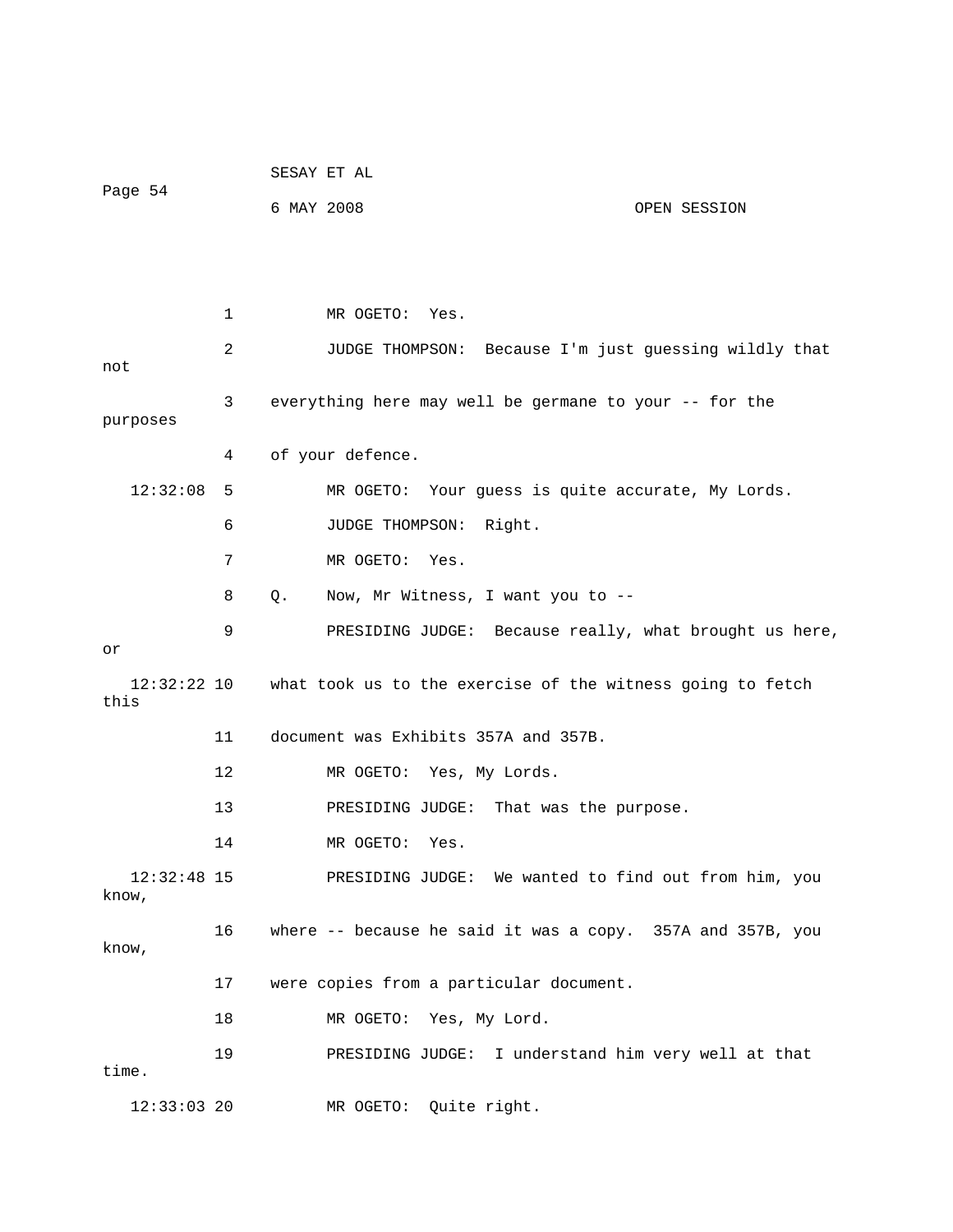|               | 21 |    | Q. Look at the loose papers that you have with you -- the      |
|---------------|----|----|----------------------------------------------------------------|
|               | 22 |    | loose papers. There are two messages there; am I right?        |
|               | 23 | Α. | Yes, you are correct.                                          |
|               | 24 |    | Q. Look at the first message.                                  |
| $12:33:52$ 25 |    |    | A. Yes, I've got it.                                           |
| the           | 26 |    | Q. Is it contained in the book? Are you able to look at        |
|               | 27 |    | book and see whether the first message on the loose papers is  |
| They          | 28 |    | contained in the book? Look at page 6. Count the pages.        |
| 1             | 29 |    | are not indicated -- the pages are not written, but just count |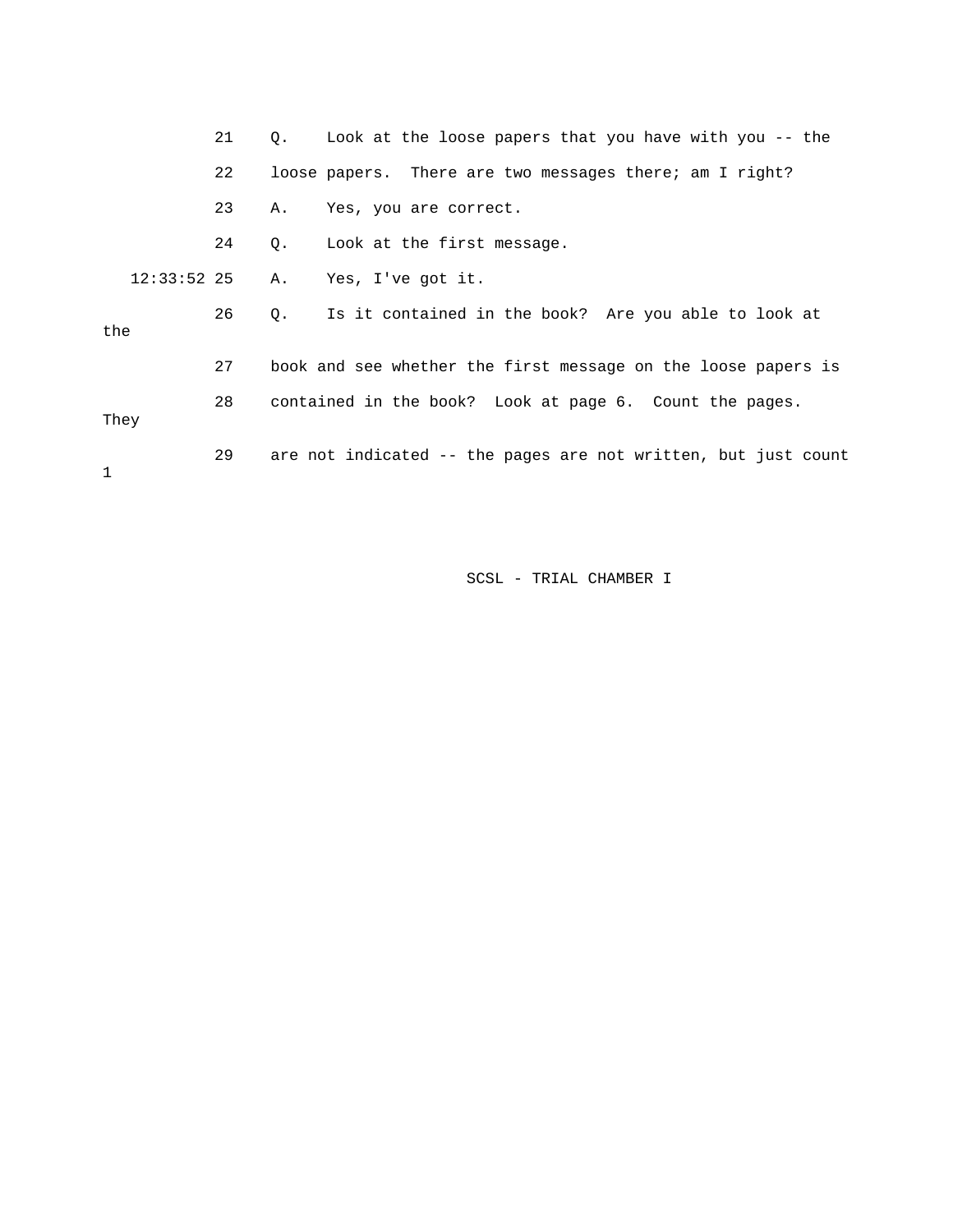| Page 55               |    | SESAY ET AL                         |                                                                  |
|-----------------------|----|-------------------------------------|------------------------------------------------------------------|
|                       |    | 6 MAY 2008                          | OPEN SESSION                                                     |
|                       |    |                                     |                                                                  |
|                       |    |                                     |                                                                  |
|                       | 1  | to 6 and look at page 6.            |                                                                  |
|                       | 2  | Yes, this message is in here.<br>Α. |                                                                  |
|                       | 3  | Q.                                  | Look at the second message on the loose papers. Are you          |
|                       | 4  |                                     | able to find it in the book? Try and look at page 8, please.     |
| 12:35:40              | 5  | Α.                                  | Yes, this message is here, sir.                                  |
|                       | 6  | Q.                                  | So it's your testimony that you transferred these                |
| messages              |    |                                     |                                                                  |
|                       | 7  |                                     | from the book to the handwritten loose papers; am I correct?     |
|                       | 8  | Α.                                  | Yes, sir; you are correct, sir.                                  |
|                       | 9  | Q.                                  | And you stated that you did that at the time when the            |
| $12:36:37$ 10<br>you; |    |                                     | female lawyer from the Kallon Defence team came to interview     |
|                       | 11 | am I correct as well?               |                                                                  |
|                       | 12 | Α.                                  | Yes, sir, you are correct, sir.                                  |
|                       | 13 |                                     | MR OGETO: My Lords, I'll pray that I tender the book             |
| and                   |    |                                     |                                                                  |
|                       | 14 |                                     | with the handwritten loose papers as the next exhibit in these   |
| $12:36:55$ 15         |    | proceedings.                        |                                                                  |
|                       | 16 | PRESIDING JUDGE:                    | Yes.<br>Mr Harrison.                                             |
|                       | 17 | MR HARRISON:                        | The Prosecution draws to the Court's                             |
|                       | 18 |                                     | attention that we now know that this matter -- or that this      |
|                       | 19 |                                     | document, the loose paper, and the existence of the book were    |
| $12:37:31$ 20         |    |                                     | known to the Defence for an unknown period of time, but it       |
|                       | 21 |                                     | certainly wasn't just a day or so ago that they surfaced.<br>The |
|                       | 22 |                                     | disclosure of them was, of course, as was indicated last week,   |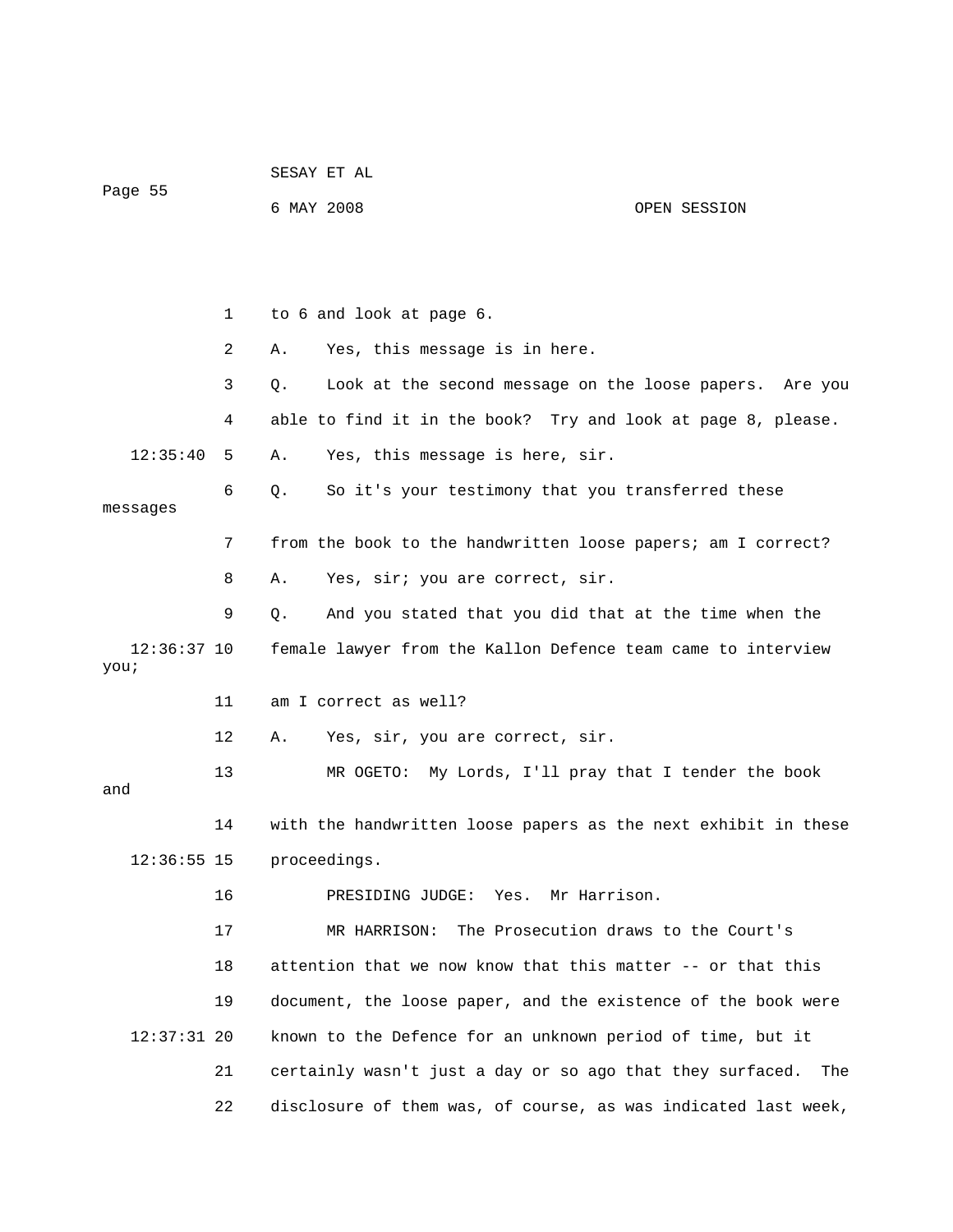| the   |               | 23 | something that happened the day before -- the evening before   |
|-------|---------------|----|----------------------------------------------------------------|
| know  |               | 24 | person testified. So there's quite a gap in time. We don't     |
|       | $12:37:54$ 25 |    | how much time. We don't know if it's weeks, months or half a   |
| the   |               | 26 | year that has gone by since these documents were known or in   |
| would |               | 27 | possession of the Defence, and their notification that they    |
|       |               | 28 | be used as exhibits and, on that basis, the Prosecution raises |
| and   |               | 29 | the objection that due diligence has not been complied with    |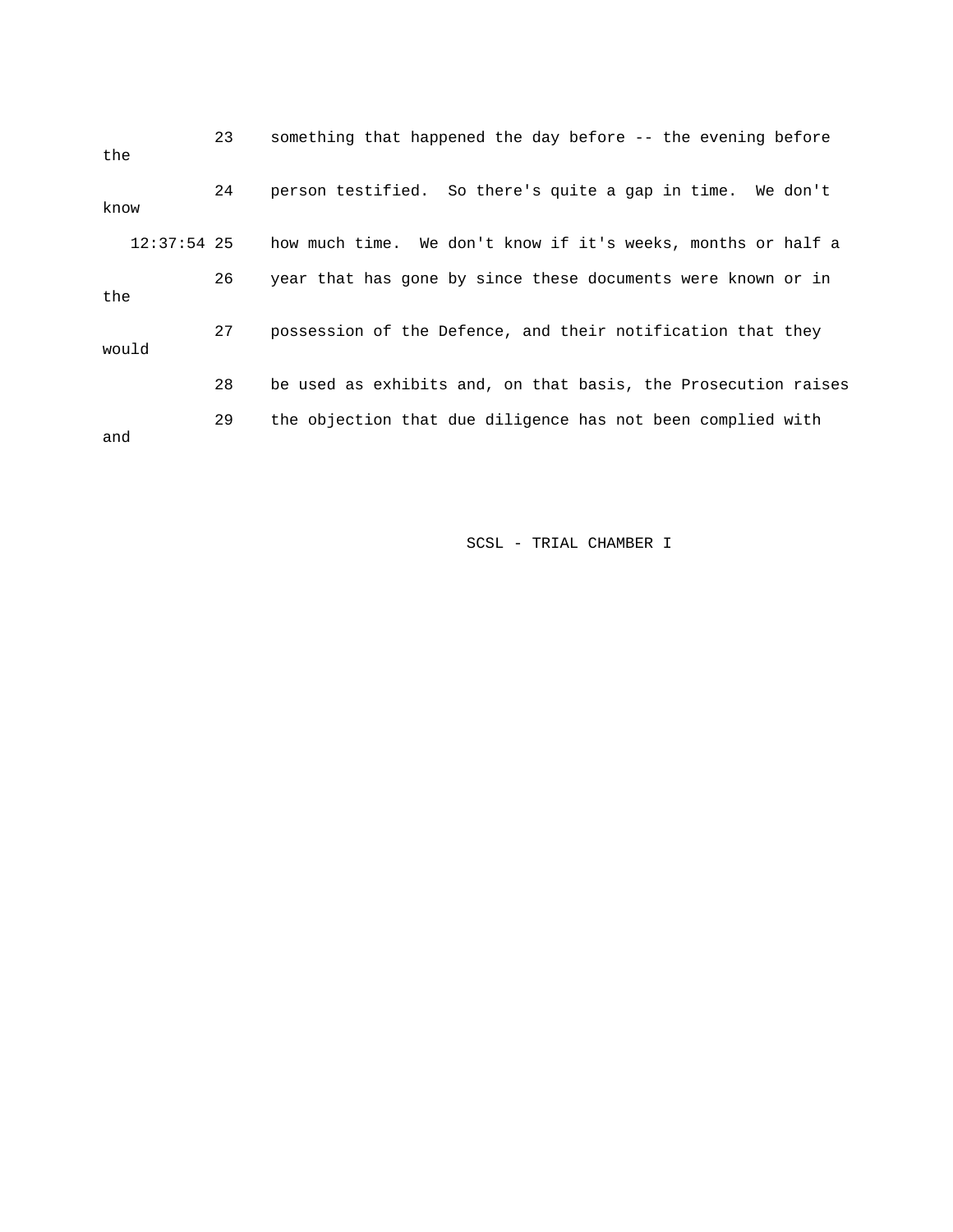|         | SESAY ET AL |              |
|---------|-------------|--------------|
| Page 56 |             |              |
|         | 6 MAY 2008  | OPEN SESSION |

 1 that they are not admissible. 2 We would also draw the Court's attention, and we would ask 3 Mr Ogeto and Mr Taku to review this themselves, but it appears to 4 the Prosecution that Exhibit 357A, the first message, is 12:38:36 5 partially reproduced in that book but not the whole message. It 6 appears to be pages torn out of that book, and one of the pages 7 appears to be the very first portion of this message 357A. So we 8 do concede that certain words do exist in the book that form the 9 latter part of 357A, but the first half of 357A is not in what 12:39:05 10 we're calling the book. 11 PRESIDING JUDGE: Yes, Mr Ogeto. 12 MR OGETO: My Lords, regarding the second point, we agree 13 with our colleague that the first message -- part of the first 14 message is missing -- but it's quite clear when one looks at the 12:39:39 15 book that there are pages that are missing. Some of them have 16 been cut out and that was going to be my next question of the 17 witness. So that really doesn't affect the admissibility of this 18 document as an exhibit. But we agree that parts of that message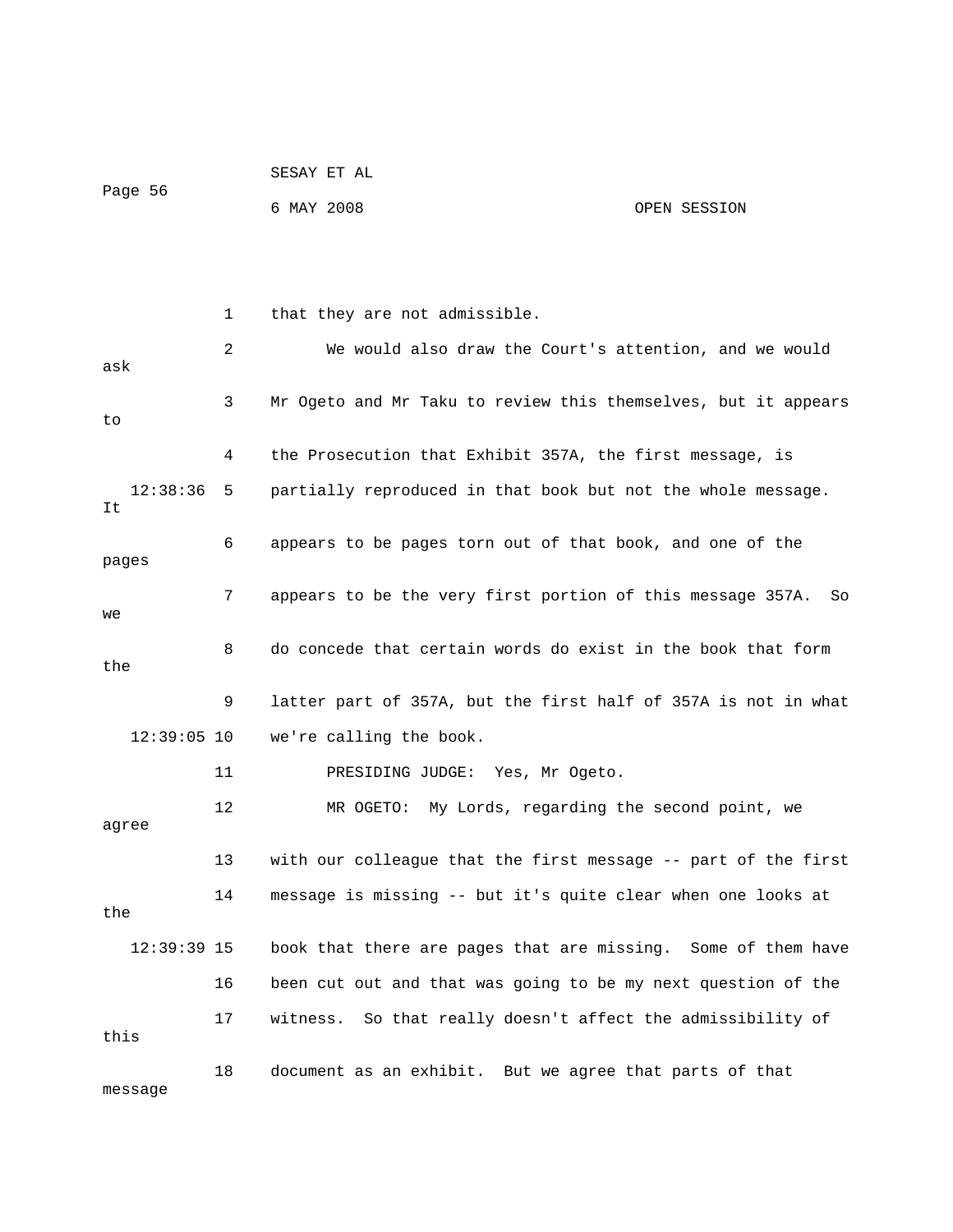|         |               | 19 | is missing. But quite clearly there's a page that has been      |
|---------|---------------|----|-----------------------------------------------------------------|
|         | $12:40:07$ 20 |    | plucked out of that book which may have contained the missing   |
|         |               | 21 | part of that message.                                           |
| I       |               | 22 | Regarding the first point, as I said quite clearly when         |
|         |               | 23 | made my submissions on these document last week, it was only    |
|         |               | 24 | during the interview of this witness -- my interview of this    |
| the     | $12:40:30$ 25 |    | witness -- that I learned of these particular messages.<br>When |
| had     |               | 26 | witness was examined in Court further, he disclosed that he     |
| another |               | 27 | actually given information regarding these documents to         |
| team.   |               | 28 | member of the Kallon Defence team, who has since left the       |
|         |               | 29 | So the position remains the same. We were not aware of these    |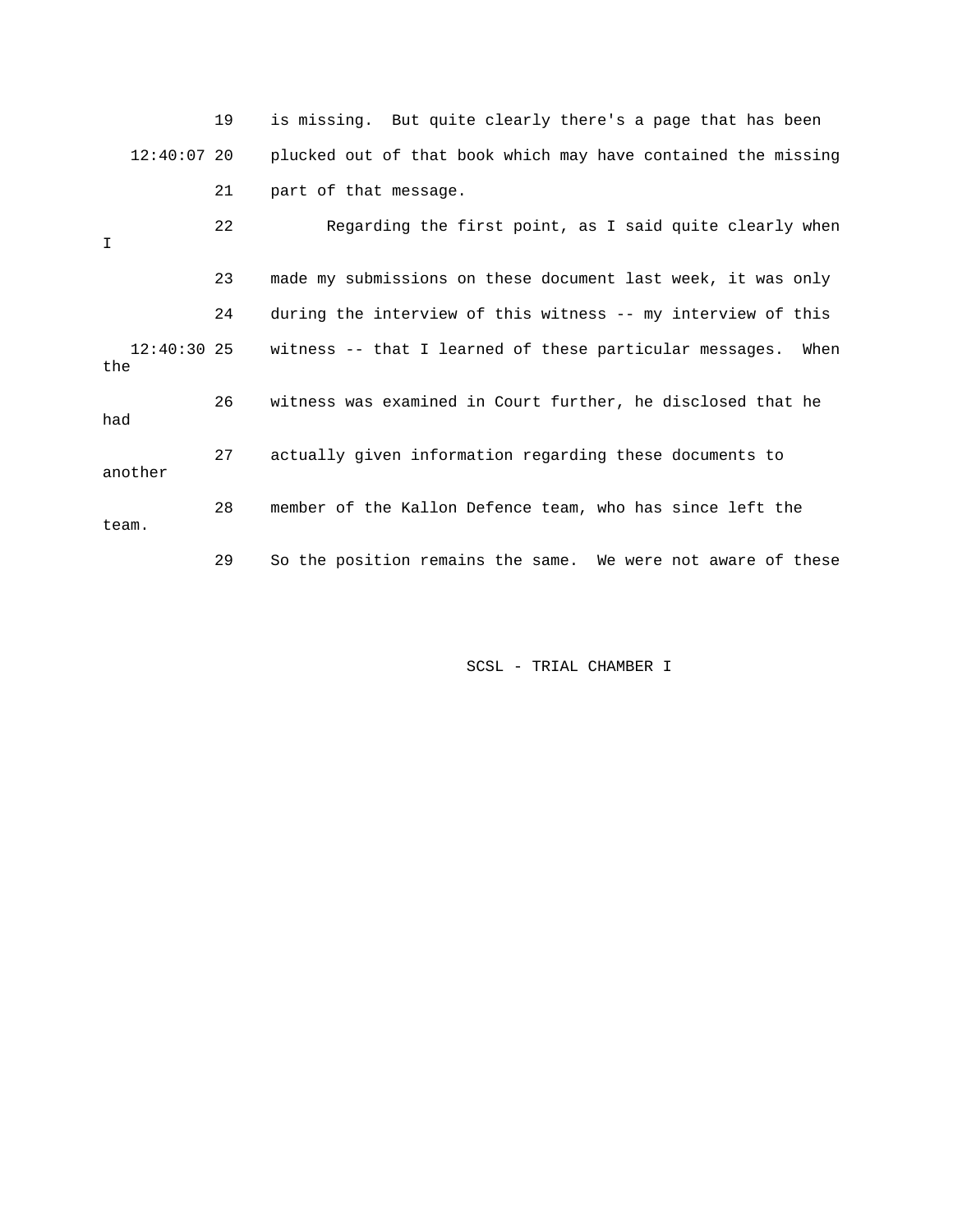| Page 57 | SESAY ET AL |              |
|---------|-------------|--------------|
|         | 6 MAY 2008  | OPEN SESSION |

| have                   | $\mathbf{1}$ | documents, and if we were aware of the documents, we would     |
|------------------------|--------------|----------------------------------------------------------------|
|                        | 2            | disclosed them to the Prosecution in time.                     |
|                        | 3            | Mr Harrison, that was the $-$ - I<br>PRESIDING JUDGE:<br>Yes.  |
| even                   | 4            | think that is what happened last time. That's what -- if we    |
| 12:41:29               | 5            | went to the exercise of asking him to bring this book, it is   |
| we                     | 6            | because we wanted to find out what the book was all about and  |
| not                    | 7            | also noted, you know, that Mr Ogeto -- well, did not -- was    |
| document               | 8            | disputing the fact that the witness had disclosed this         |
| earlier                | 9            | to an earlier -- to a member of the team, you know, at an      |
| $12:41:51$ 10          |              | period, you know, during his first contact with members of the |
| into                   | 11           | Kallon team, but that he -- he, you know, as counsel coming    |
| for                    | 12           | the case, was coming to grips with that document, you know,    |
| the                    | 13           | the very first time, and I think that that sort of influenced  |
| as                     | 14           | Court somehow to be lenient, you though, somewhere, you know,  |
| $12:42:16$ 15<br>357B. |              | to admit the documents as we did admit them in as 357A and     |
|                        | 16           | So -- but the point is when -- what is -- what is worrying is  |
| know,                  | 17           | that -- I mean, I don't know where you stand on this, you      |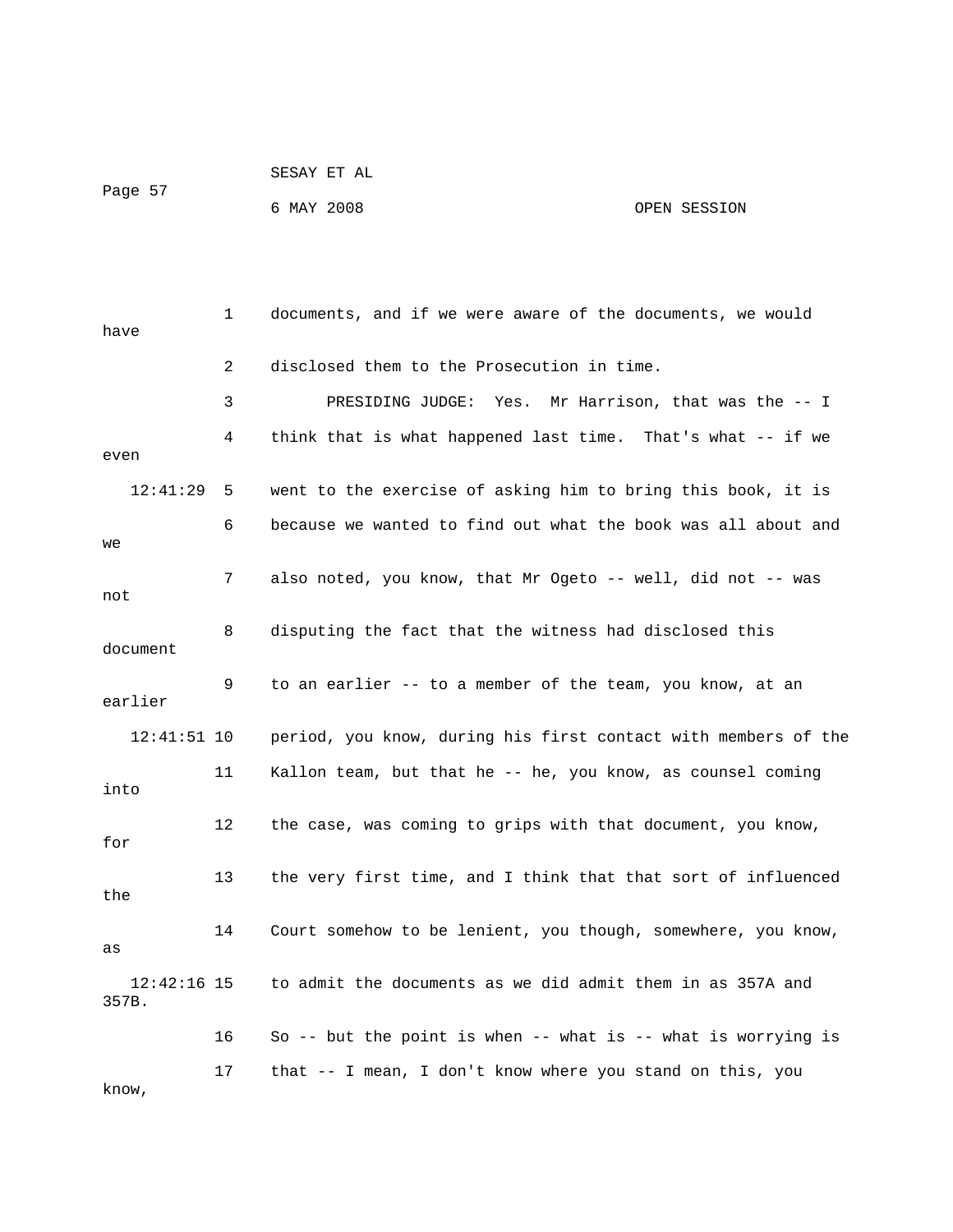18 on this particular issue.

| and           | 19 | MR HARRISON: No, the submissions were made last time           |
|---------------|----|----------------------------------------------------------------|
| $12:42:40$ 20 |    | Court made a ruling which we fully accept and that seems to be |
| Court's       | 21 | the end of the matter. I would simply be drawing to the        |
| be            | 22 | attention, or trying to, a distinction that could potentially  |
|               | 23 | made between knowledge of possession by, for example, I don't  |
| lengthy       | 24 | know perhaps Mr Taku had knowledge of this document for a      |
| $12:43:00$ 25 |    | period of time.                                                |
|               | 26 | PRESIDING JUDGE: Mr Taku is here. I don't know.                |
|               | 27 | MR HARRISON: But I -- I was just -- I wasn't meaning to        |
|               | 28 | create -- I'm not trying to create a Pandora's box here. The   |
| the           | 29 | point is if Mr Ogeto says he doesn't know, that's the end of   |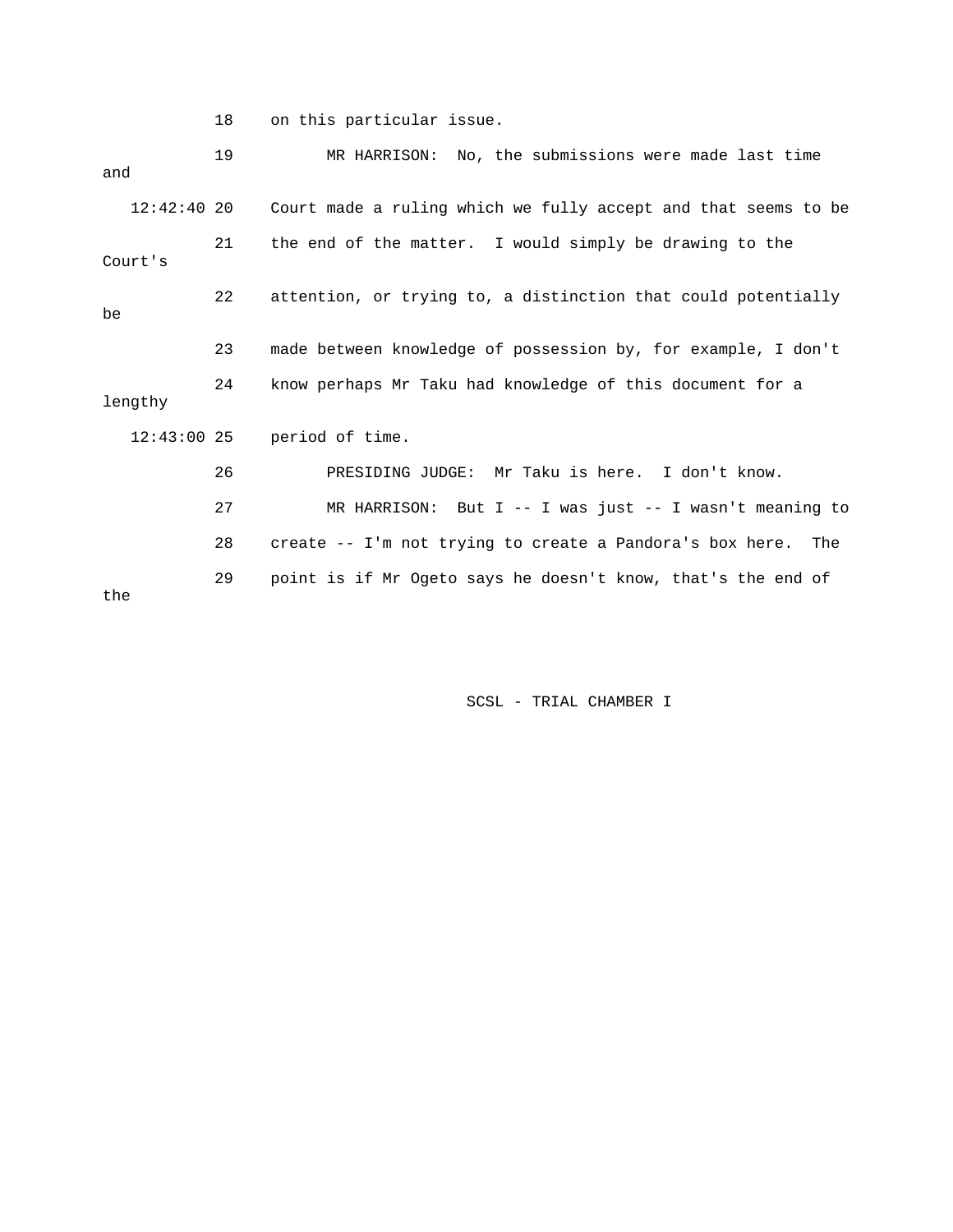|                             |    | SESAY ET AL                                                    |              |
|-----------------------------|----|----------------------------------------------------------------|--------------|
| Page 58                     |    | 6 MAY 2008                                                     | OPEN SESSION |
|                             |    |                                                                |              |
|                             |    |                                                                |              |
|                             | 1  | matter. We accept that. Is there any residuary issue if the    |              |
|                             | 2  | Defence team was in possession of a document for six months or |              |
| issue.                      | 3  | eight months and doesn't do anything, that's the residuary     |              |
|                             | 4  | But we're quite content to live with the Tribunal's ruling     |              |
| 12:43:58<br>treat           | 5  | previously. The concern we really have is about how can we     |              |
|                             | 6  | 357A now.                                                      |              |
|                             | 7  | PRESIDING JUDGE: And B.                                        |              |
|                             | 8  | MR HARRISON: Knowing that --                                   |              |
|                             | 9  | PRESIDING JUDGE: 357A, I'm sorry.                              |              |
| $12:43:58$ 10<br>supposedly |    | MR HARRISON: Knowing that the book that it was                 |              |
|                             | 11 | copied out of, that page has been ripped out with half of the  |              |
|                             | 12 | half of the message. So we've got something that's created     |              |
| Pages                       | 13 | recently. The witness -- the exhibit speaks for itself.        |              |
|                             | 14 | have been ripped out.                                          |              |
| $12:44:16$ 15<br>knows.     |    | PRESIDING JUDGE: Yes. And how it happens, nobody               |              |
|                             | 16 | I mean, it's only the person who was the custodian of the      |              |
|                             | 17 | document who can provide an explanation as to who ripped the   |              |
|                             | 18 | document, you know, the paper out of the exhibit.              |              |
|                             | 19 | JUDGE THOMPSON: But again, once more you indicated that        |              |
| $12:44:37$ 20<br>roadblock  |    | you probably -- you're not trying to create a kind of          |              |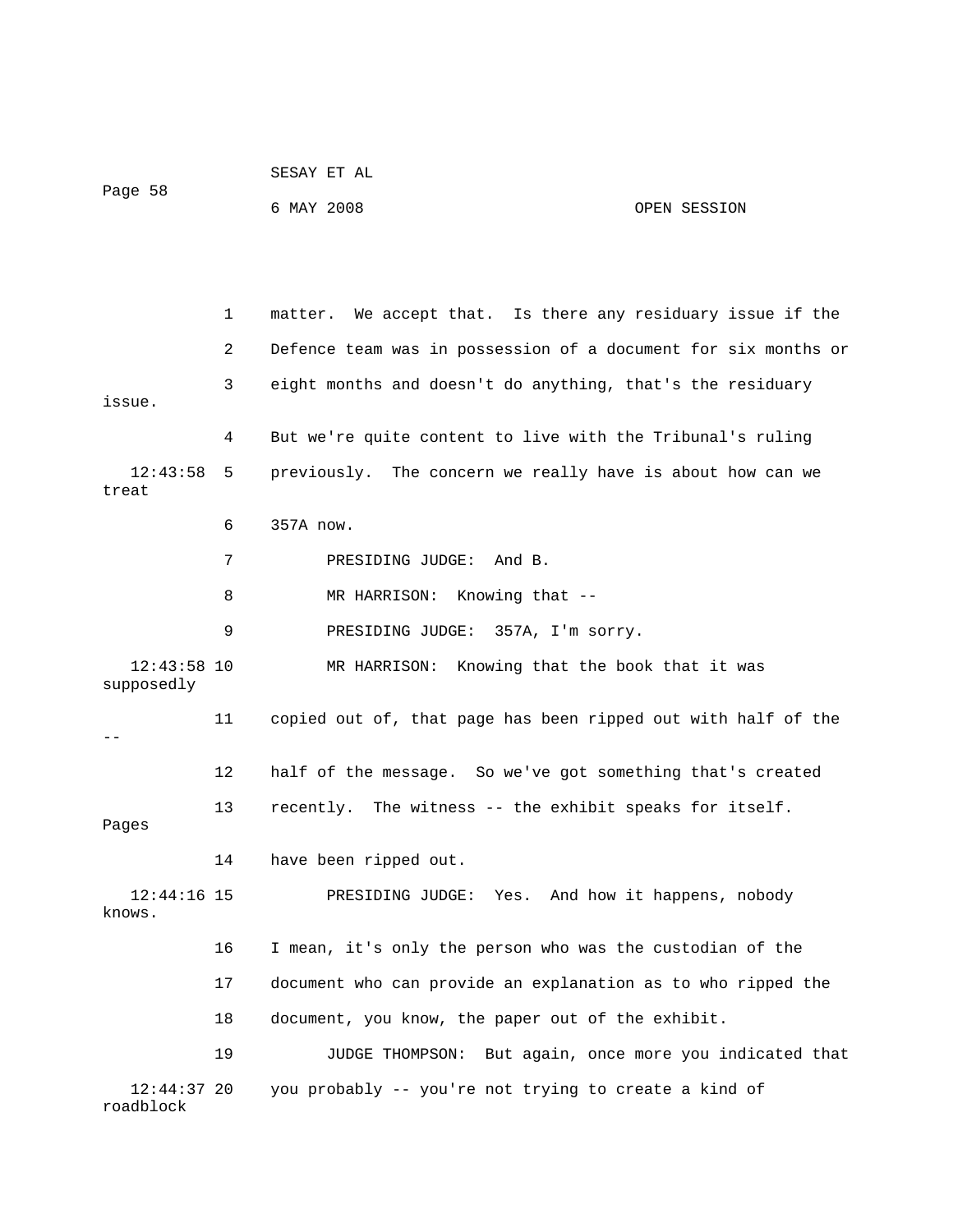| оf                     | 21 | here. But again we are in the familiar terrain where issues    |
|------------------------|----|----------------------------------------------------------------|
|                        | 22 | this nature, in a national common system, would clearly go to  |
| bound                  | 23 | admissibility but we're now in an area where we have set a     |
| consistency            | 24 | rules, flexibility is the guide. In the interests of           |
| $12:45:07$ 25<br>Court |    | and fairness, doctrine of fundamental fairness, ought the      |
|                        | 26 | not to adopt the same approach consistently, let this matter - |
|                        | 27 | these issues of alleged serious irregularities, go to the      |
| for                    | 28 | question of the weight when the time comes? Because speaking   |
|                        | 29 | myself, I am troubled by the fact that we have documents here  |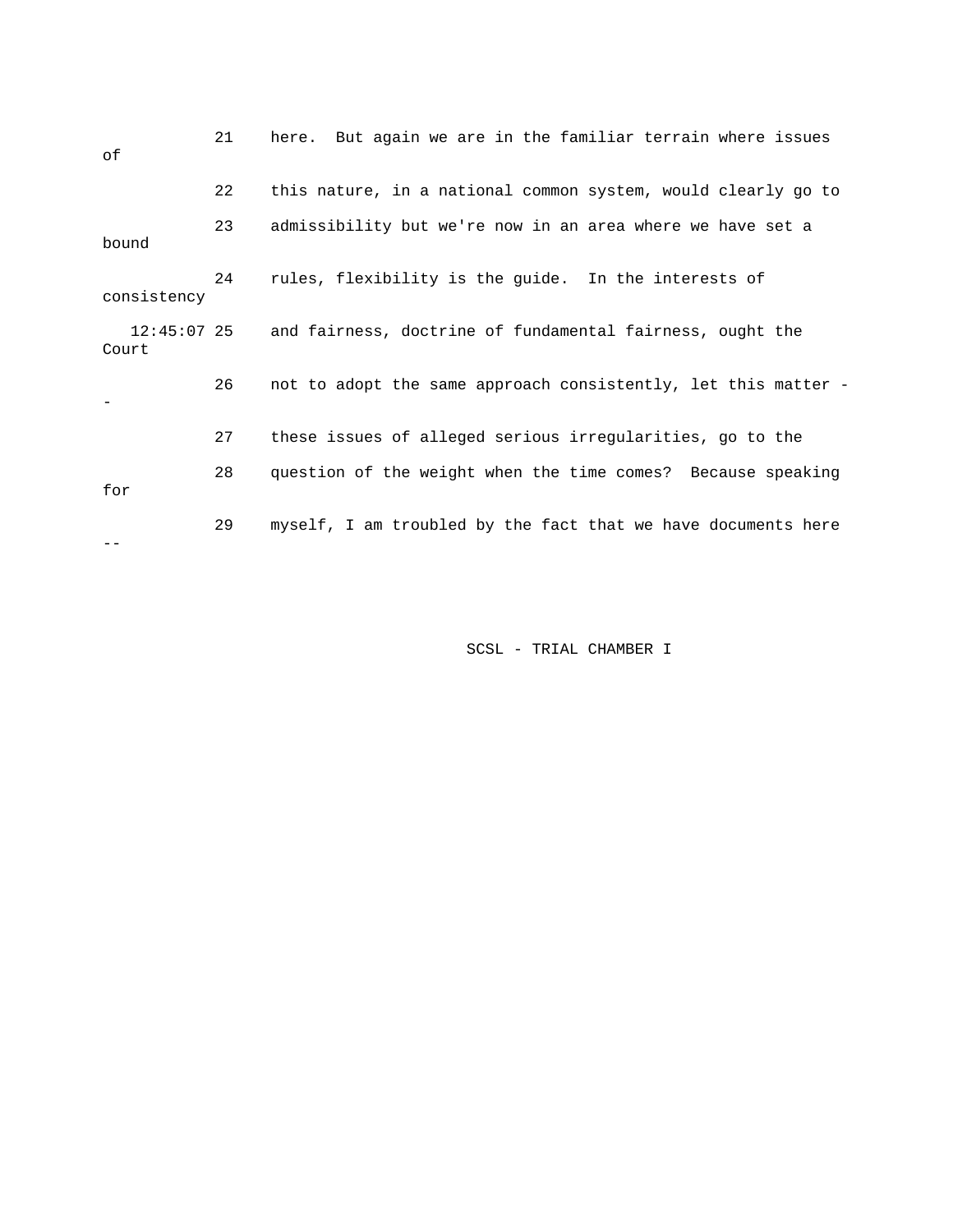|                       |    | SESAY ET AL                                             |                                                                |
|-----------------------|----|---------------------------------------------------------|----------------------------------------------------------------|
| Page 59               |    | 6 MAY 2008                                              | OPEN SESSION                                                   |
|                       |    |                                                         |                                                                |
|                       |    |                                                         |                                                                |
| I                     | 1  |                                                         | the copies purporting to resemble the original, but not quite. |
|                       | 2  | mean, I could speak judicially from that perspective.   | So the                                                         |
| admissibility         | 3  | question is should we really factor this into the       |                                                                |
| it                    | 4  |                                                         | question or should we consistently keep this on hold and when  |
| 12:46:03<br>important | 5  | comes to evaluating the entire document, we factor that |                                                                |
|                       | 6  | observation. That's the way I look at it.               |                                                                |
| 7<br>quarrel          |    |                                                         | MR HARRISON: Yes, that's an approach that we don't             |
|                       | 8  | with.                                                   |                                                                |
|                       | 9  | PRESIDING JUDGE: Yes, Mr Ogeto.                         |                                                                |
| $12:46:25$ 10         |    | MR OGETO:                                               |                                                                |
|                       | 11 | Mr Witness still on --<br>Q.                            |                                                                |
| the                   | 12 |                                                         | PRESIDING JUDGE: You see why we are intrigued, I mean          |
| intriguing.           | 13 | missing part of that document, you know, is what is     |                                                                |
|                       | 14 |                                                         | I mean, can we have an explanation for that from your witness. |
| $12:46:38$ 15         |    | MR OGETO:                                               | I also saw this book for the first time                        |
|                       | 16 | yesterday, My Lords.                                    |                                                                |
|                       | 17 | JUDGE BOUTET: Yeah but the witness --                   |                                                                |
| to                    | 18 |                                                         | MR OGETO: Yes, that's -- that's the question I'm going         |
|                       | 19 | ask him.                                                |                                                                |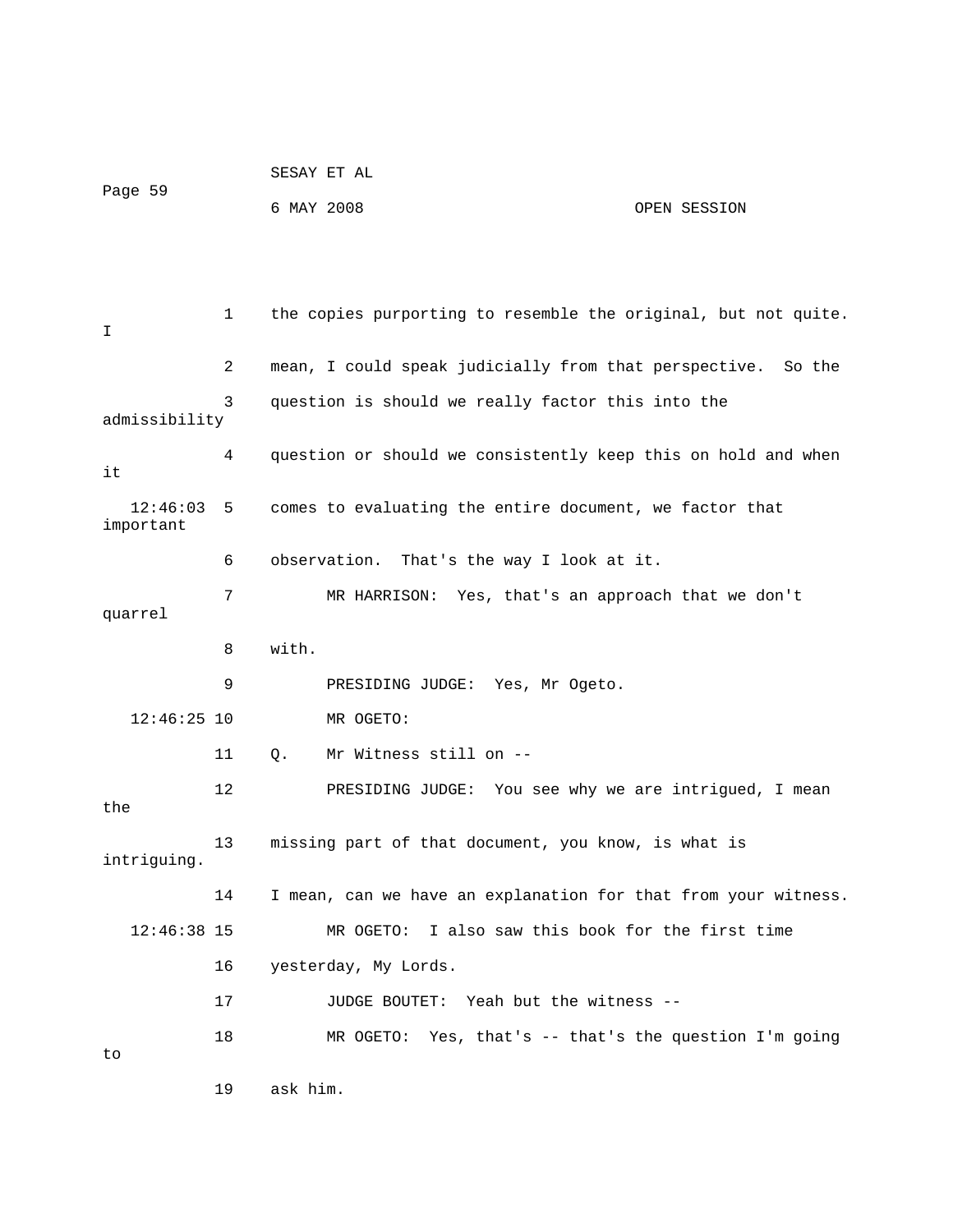12:46:49 20 PRESIDING JUDGE: Yes, yes, yes. That's what we're saying,

|               | 21 | you know.                                                    |
|---------------|----|--------------------------------------------------------------|
|               | 22 | MR OGETO:                                                    |
|               | 23 | Mr Witness?<br>О.                                            |
|               | 24 | PRESIDING JUDGE: Mr Ogeto was not there. We are not          |
| $12:46:57$ 25 |    | asking hem to provide an explanation. Let the witness.       |
|               | 26 | MR OGETO:                                                    |
|               | 27 | Mr Witness, look at that book, there are several pages<br>О. |
|               | 28 | missing from that book. Look at it. Some of them have been   |
| very          |    |                                                              |
|               | 29 | carefully cut out; am I right?                               |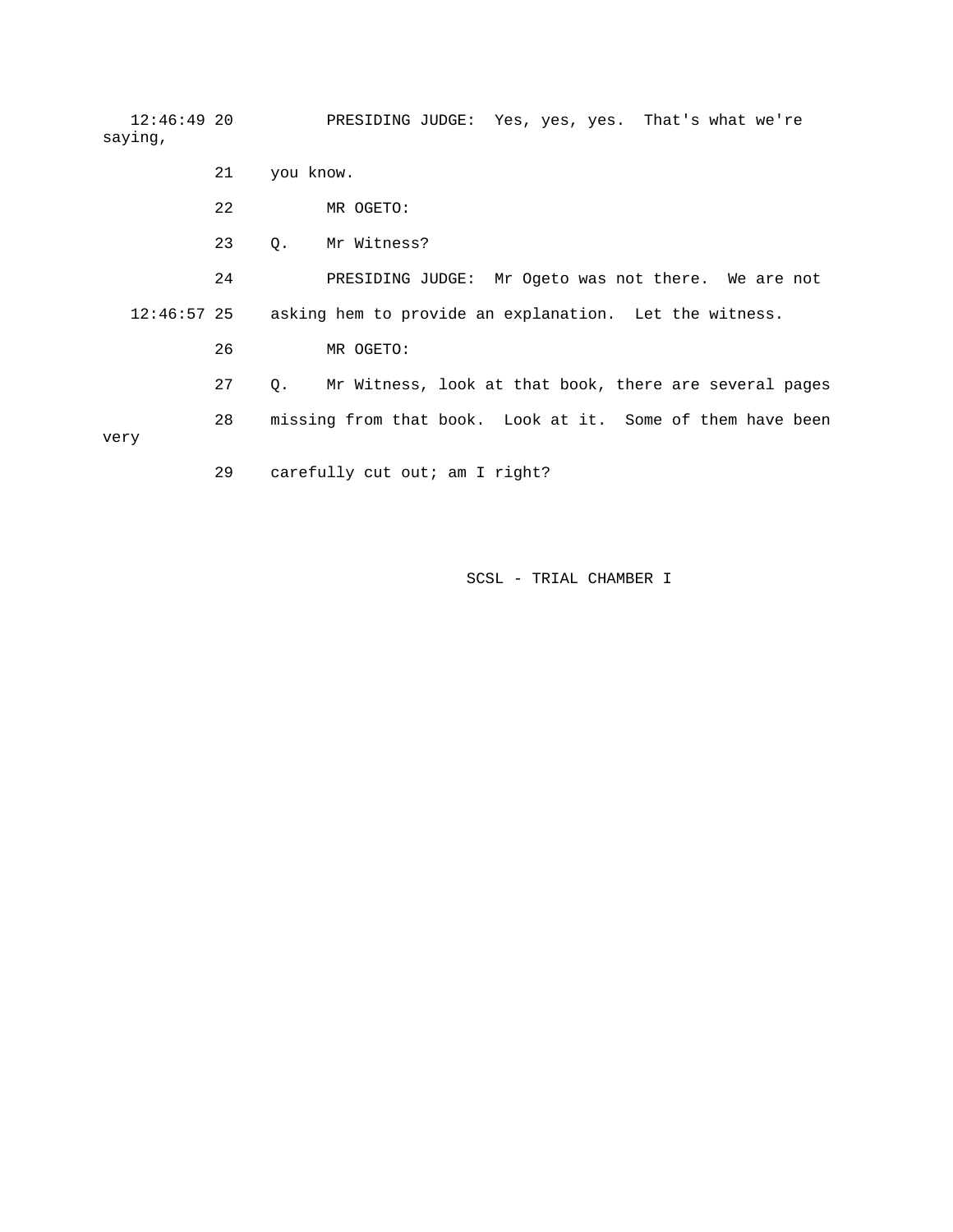| SESAY | EТ | 71 T<br>$\overline{a}$ |  |
|-------|----|------------------------|--|
|       |    |                        |  |

Page 60

## 6 MAY 2008 OPEN SESSION

 1 A. What I've explained to you, the paper that's been removed 2 there, contained my personal information. But the message 3 contained herein that I'm trying to explain, I don't think there 4 is any missing line there which doesn't concern with this paper I 12:47:47 5 have here. There is no message that has been removed. For 6 instance, examples. This entire part will merit as an 7 introduction for signallers and you will see a paper in the 8 middle that identifies that this book -- this part did not go 9 join into any information. Here is the situation. Before going 12:48:08 10 to my own personal information, I don't think if I removed any 11 paper that affected the message. That did not happen. 12 Q. When did you cut out these papers that contained personal 13 information? 14 A. This? I was not with the opinion that I'll keep this 12:49:01 15 document. I only kept the document because of the zeal given to 16 me by this female lawyer. That made me to keep the document. I 17 had not wanted to keep it because I was afraid. 18 Q. So when did you remove the information -- the personal 19 information in that book? 12:49:10 20 A. Ever since. Ever since. Not now. Ever since. Ever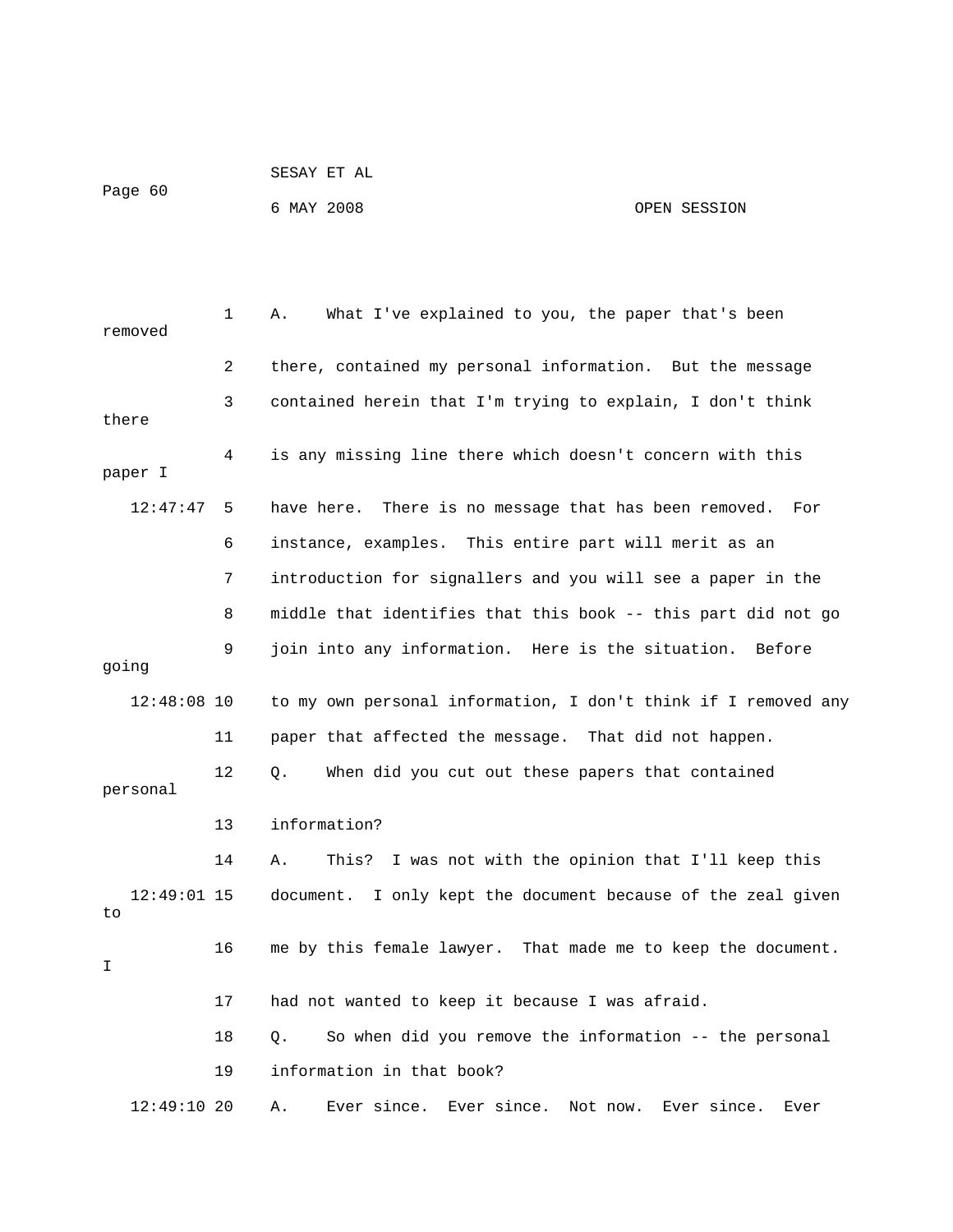| I             | 21 | since. The time I returned to my village. That was the time    |
|---------------|----|----------------------------------------------------------------|
|               | 22 | removed the papers, because most of the documents were scanned |
|               | 23 | through by my brothers and for security purposes I was trying  |
|               | 24 | to -- to remove some papers there containing my personal -- my |
| $12:49:39$ 25 |    | personal business so that people will not know anything about  |
| papers.       | 26 | that. That was what entreated me to remove some of the         |
| information?  | 27 | Can you recall the year when you removed that<br>$\circ$ .     |
|               | 28 | PRESIDING JUDGE: Which should be the year that you             |
|               | 29 | returned to your village, as you say.                          |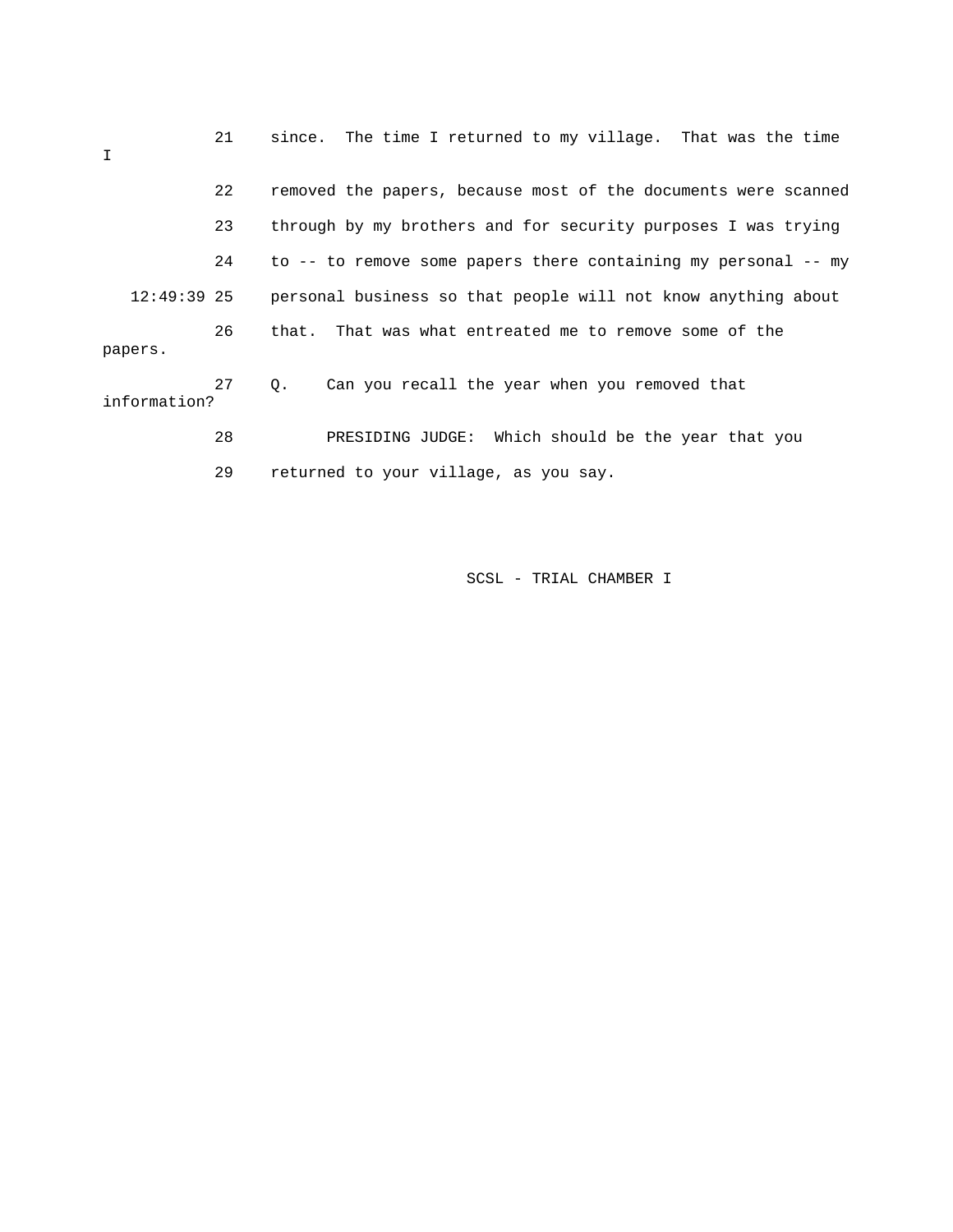|                            |    | SESAY ET AL                                                   |  |
|----------------------------|----|---------------------------------------------------------------|--|
| Page 61                    |    | 6 MAY 2008<br>OPEN SESSION                                    |  |
|                            |    |                                                               |  |
|                            |    |                                                               |  |
| I'm                        | 1  | THE WITNESS: Yes, I can still recall. From 2001, if           |  |
|                            | 2  | not mistaken.                                                 |  |
|                            | 3  | MR OGETO:                                                     |  |
|                            | 4  | Did you remove the personal information all at once? Or<br>Q. |  |
| 12:50:39                   | 5  | you did it gradually?                                         |  |
|                            | 6  | Yes, I took my time and I did it so that I will not do<br>Α.  |  |
|                            | 7  | anything that will destroy some of the information contained  |  |
| in                         |    |                                                               |  |
| personal                   | 8  | the book. Because the one that I removed contained my         |  |
|                            | 9  | information.                                                  |  |
| $12:50:48$ 10<br>documents |    | MR OGETO: My Lord, I don't wish to pursue these               |  |
|                            | 11 | any more.                                                     |  |
| witness.                   | 12 | <b>JUDGE BOUTET:</b><br>But I would like to know from your    |  |
|                            | 13 | MR OGETO: Yes, My Lords.                                      |  |
|                            | 14 | JUDGE BOUTET: Where this is coming from. I mean he has        |  |
| $12:50:59$ 15              |    | this book, this is his personal book but where is all of this |  |
| even                       | 16 | coming from? And I look at it, it would appear to me that     |  |
| to                         | 17 | from between 357A, whatever it is, and you look at what seems |  |
| recopy                     | 18 | be a recopy but not exact recopy. So, I mean, is this a       |  |
|                            | 19 | of something else? Because these apparently copy of messages. |  |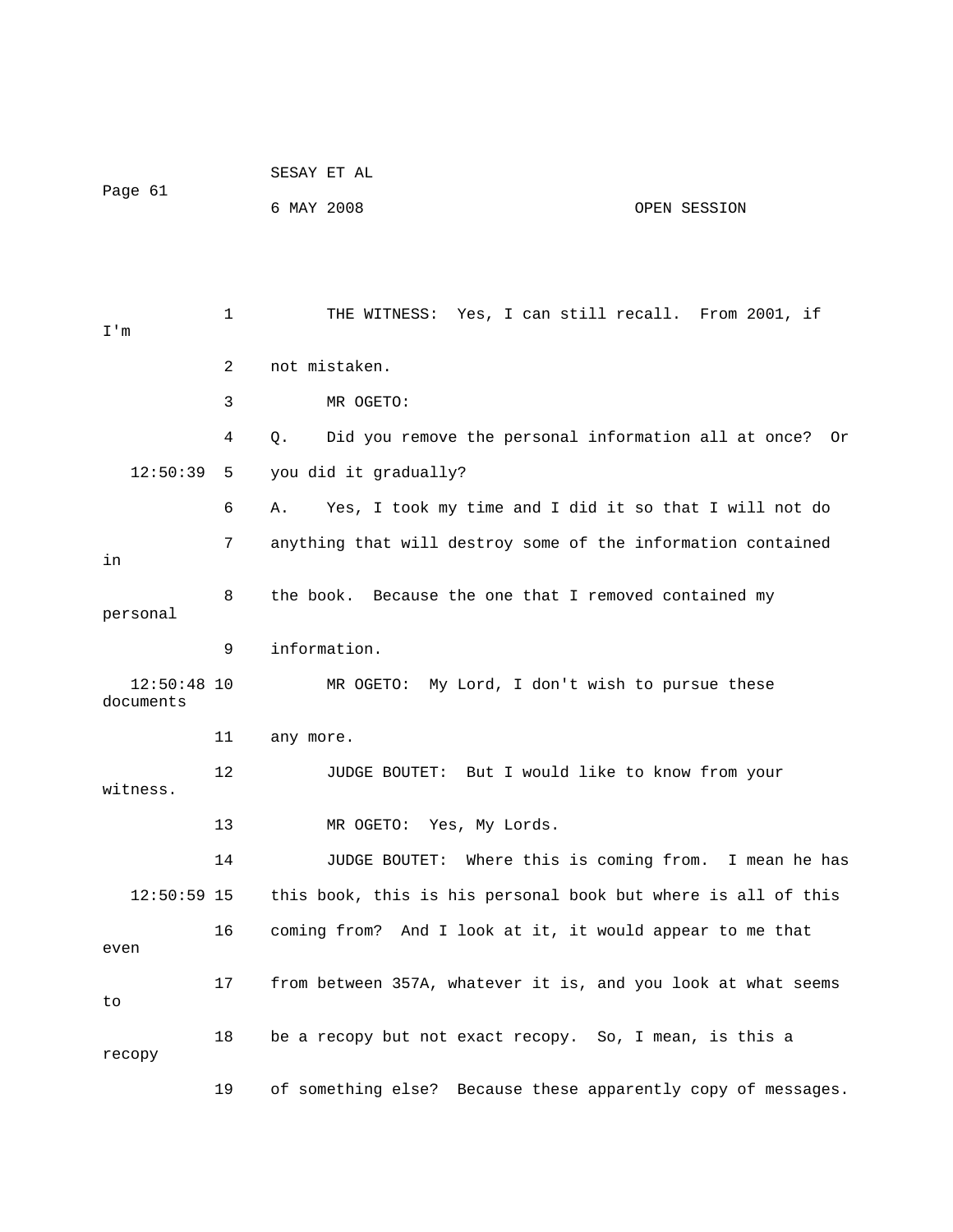12:51:28 20 Where are these? He kept those in this notebook but he copied 21 that from something presumably. 22 MR OGETO: But last time, My Lords, he said he copied from 23 the logbook. 24 JUDGE BOUTET: Yeah but which logbook? As I say how was 12:51:43 25 this copied? I just compare what you have here with what you 26 have produced as 357. 27 MR OGETO: Yes, My Lords. 28 JUDGE BOUTET: And some words are missing and the copy is 29 not the same exactly. So if it was copied it was not copied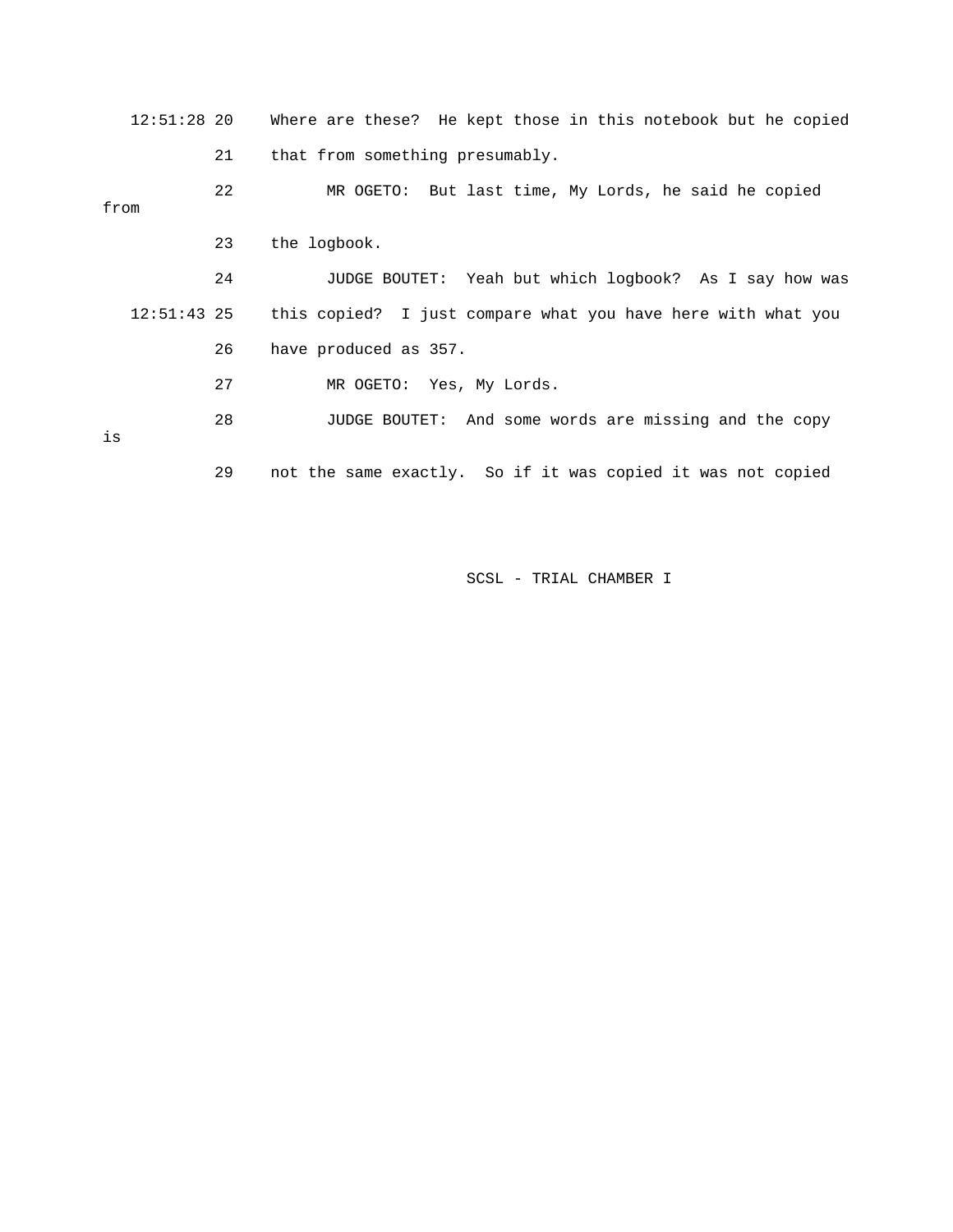| Page 62 | SESAY ET AL |              |
|---------|-------------|--------------|
|         | 6 MAY 2008  | OPEN SESSION |

 1 word-for-word. There's been some changes. So that's why I said 2 if what you are producing here either under 357 or this book, you 3 want to produce this morning, I would like to know because at 4 some given time we'll have to determine what weight, if any, we 12:52:17 5 are to give to these documents. 6 MR OGETO: My Lords, unless -- my submission will be that 7 unless there are really fundamental differences between the two 8 documents, that shouldn't be a very big issue because we're not 9 talking about photocopying. 12:52:31 10 JUDGE THOMPSON: But the difficulty, let me interrupt here, 11 is to be able, for the Tribunal to be able to determine whether 12 the differences, alleged differences, are fundamental, material, 13 or minor. We need to be clear as to what precisely is the 14 purport. In other words, what particular aspect in terms of your 12:52:57 15 case are you inviting this Chamber to factor in these documents 16 when we come to examine the totality of the evidence. Because  $-$ 17 and speaking for myself, I seem not to be able to follow quite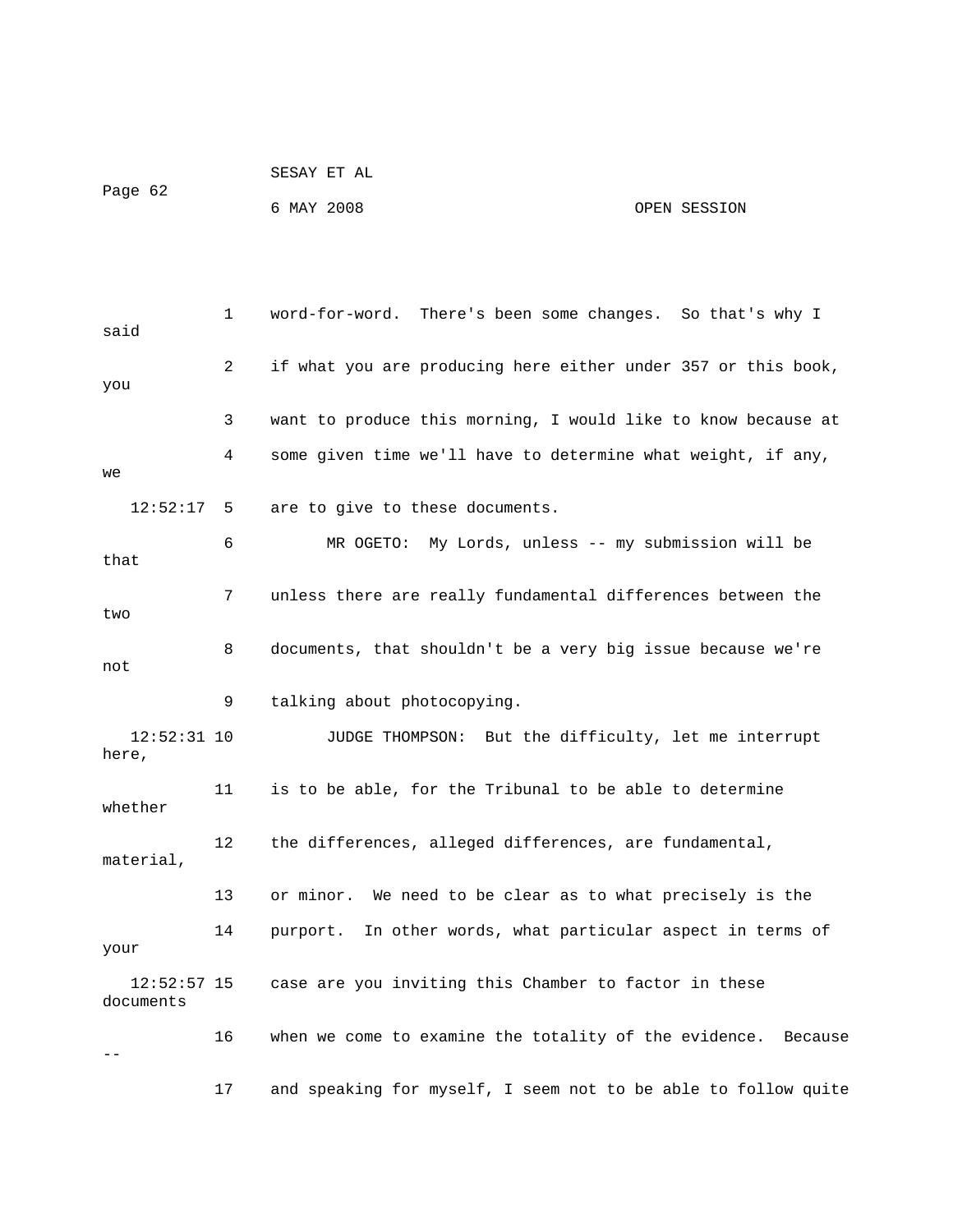|               | 18 | clearly where we are going. In other words, there is some      |
|---------------|----|----------------------------------------------------------------|
| to            | 19 | penumbra of uncertainty as to what aspect you are trying to -- |
| $12:53:33$ 20 |    | educate us on in terms of your Defence.                        |
|               | 21 | MR OGETO: As a matter of fact, My Lords.                       |
|               | 22 | JUDGE THOMPSON: It's also -- I'm very sensitive to the         |
| you           | 23 | fact that we don't want you to disclose everything here. But   |
| quideposts    | 24 | can give us some guideposts. I don't have these legal          |
|               |    | 12:53:51 25 clearly.                                           |
| really        | 26 | MR OGETO: Let me give a hint, My Lords. We are not             |
| our           | 27 | interested in the substance in those messages. That is not     |
|               | 28 | interest. The reason why we tendered these exhibits at the     |
|               | 29 | initial stage was to show that this witness, at some point in  |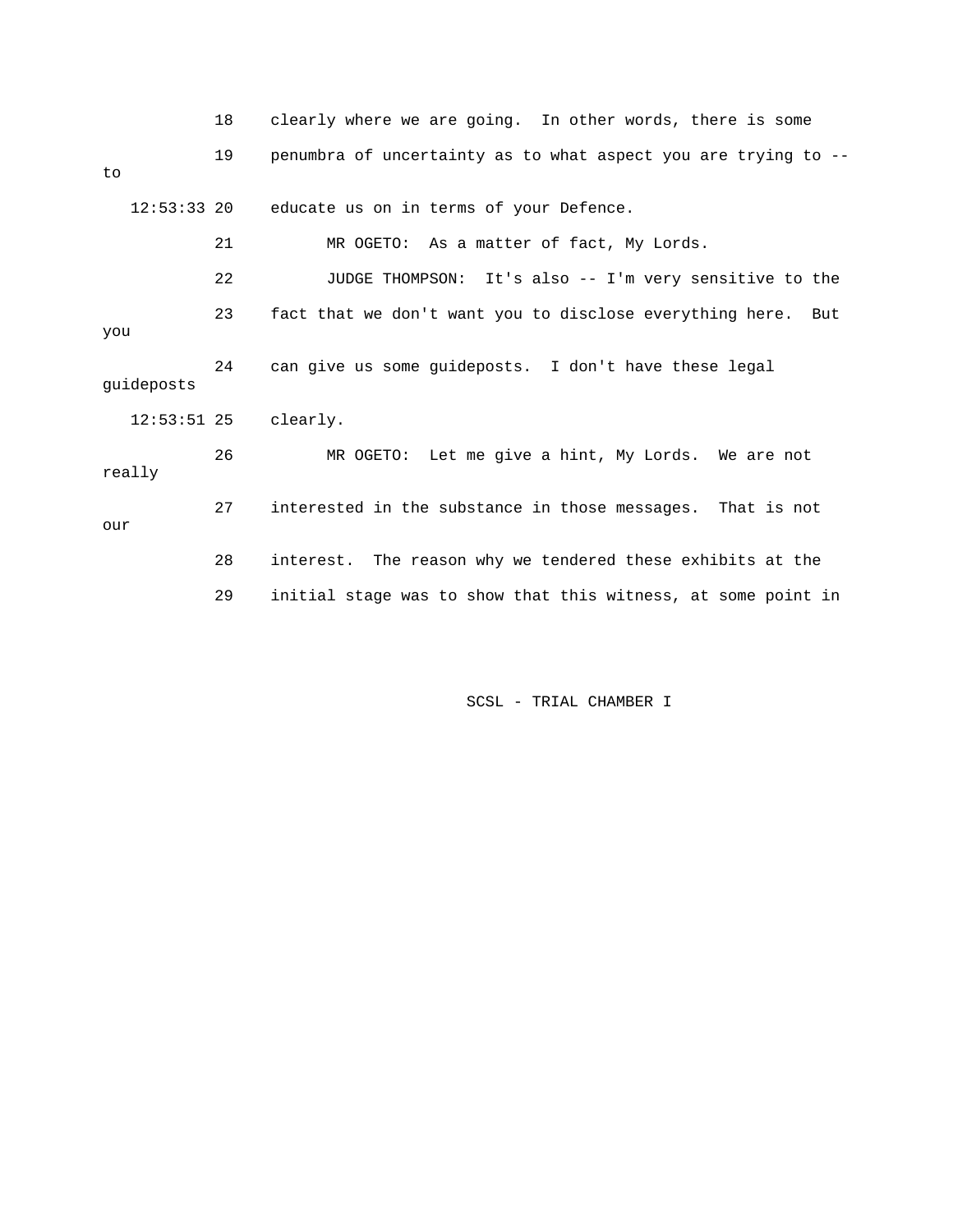| Page 63                    |    | SESAY ET AL                                                    |                                             |
|----------------------------|----|----------------------------------------------------------------|---------------------------------------------|
|                            |    | 6 MAY 2008                                                     | OPEN SESSION                                |
|                            |    |                                                                |                                             |
|                            |    |                                                                |                                             |
|                            | 1  | time, was a radio operator at a particular point in time       |                                             |
|                            | 2  | somewhere in Sierra Leone. So we're not relying on any --      |                                             |
|                            | 3  | anything substantive in these documents.                       |                                             |
| helpful.                   | 4  | JUDGE THOMPSON: Speaking for myself that is very               |                                             |
| 12:54:22 5                 |    | That was the hiatus in my thinking.                            |                                             |
|                            | 6  | JUDGE BOUTET: That's okay, I have no comment.                  |                                             |
|                            | 7  | MR OGETO:                                                      | And that's why I say I don't want to pursue |
|                            | 8  | these documents any more.                                      |                                             |
|                            | 9  | PRESIDING JUDGE: So what you are saying is the main            |                                             |
| $12:54:38$ 10<br>admission |    | purpose of your seeking the admission and obtaining the        |                                             |
|                            | 11 | of exhibits 357A and 357B, was only to establish the fact that |                                             |
|                            | 12 | DMK-162 was a radio operator at a particular point in time.    |                                             |
|                            | 13 | MR OGETO: Yes, My Lords and that he monitored messages.        |                                             |
|                            | 14 | PRESIDING JUDGE: He monitored messages.                        |                                             |
| $12:55:00$ 15              |    | MR OGETO:<br>Yes, My Lords.                                    |                                             |
|                            | 16 | PRESIDING JUDGE: You are not relying on any substance.         |                                             |
|                            | 17 | No substance.<br>MR OGETO:                                     |                                             |
|                            | 18 | PRESIDING JUDGE:                                               | In those messages for purposes of the       |
|                            | 19 | defence of your client.                                        |                                             |
| $12:55:09$ 20<br>why       |    | MR OGETO: Not specifically, My Lords. And the reason           |                                             |
|                            | 21 | we went into this elaborate procedure for the witness to go    |                                             |

back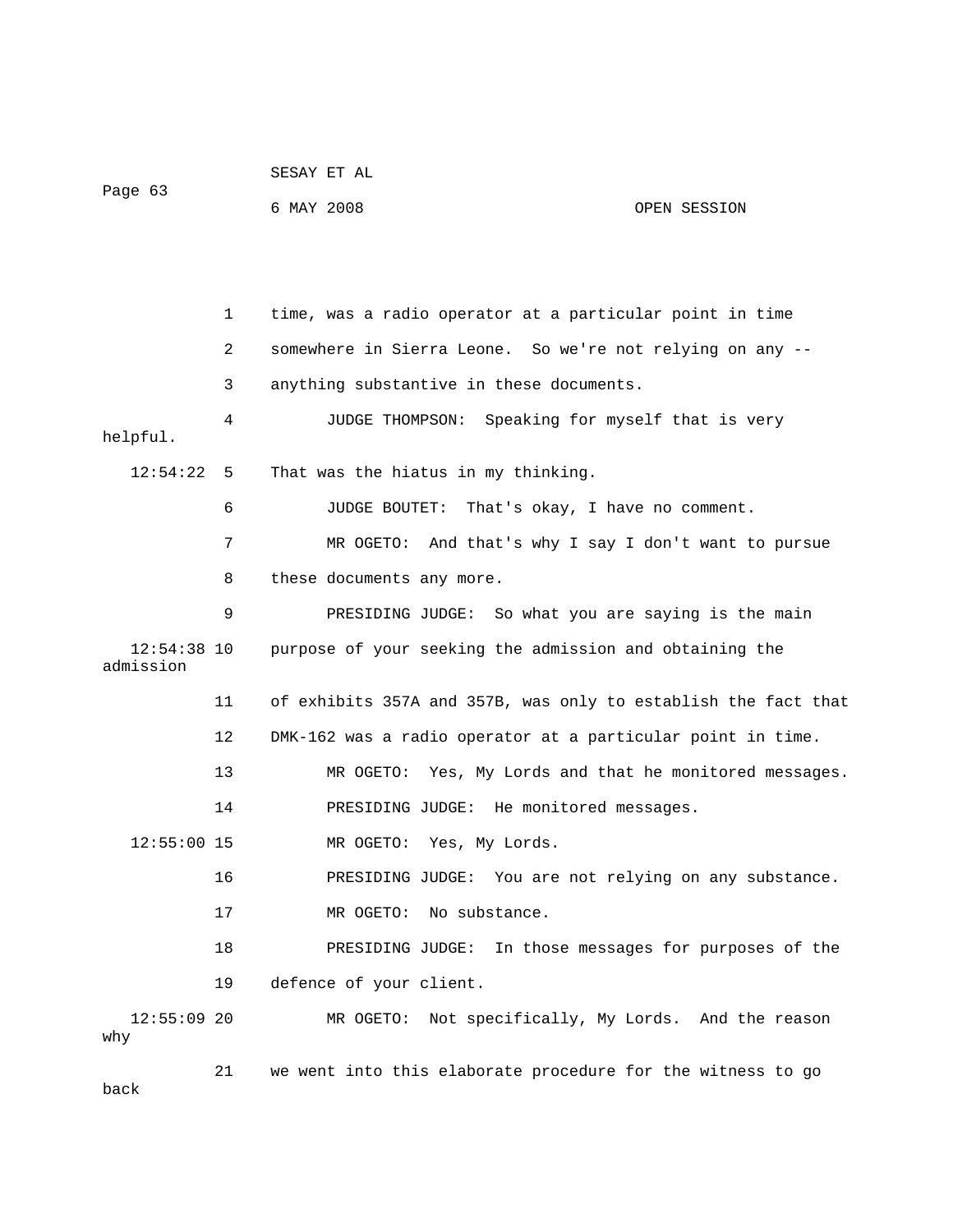22 and get the originals is because of the allegations -- certain 23 allegations that were made by the Prosecution regarding the loose 24 papers. Otherwise, I would not have pursued it any further. 12:55:30 25 JUDGE THOMPSON: Yes. In other words, that he is a radio 26 operator properly so-called. 27 MR OGETO: Yes, My Lords, because I anticipate that the 28 Prosecution may want to discredit the witness in one way or the 29 other, and I was simply trying to be pre-emptive.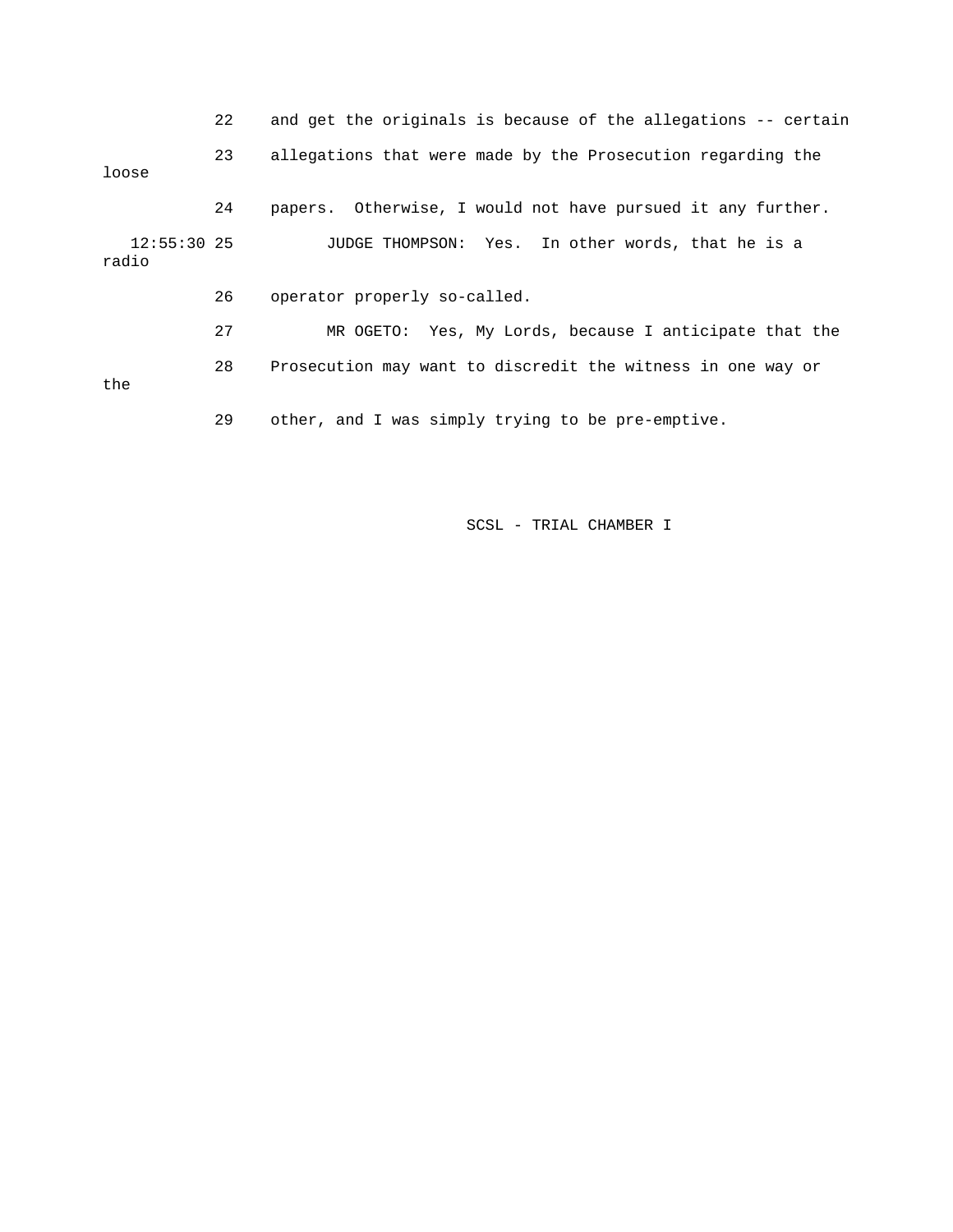| Page 64 |               |    | SESAY ET AL                                                              |              |
|---------|---------------|----|--------------------------------------------------------------------------|--------------|
|         |               |    | 6 MAY 2008                                                               | OPEN SESSION |
|         |               |    |                                                                          |              |
|         |               |    |                                                                          |              |
|         |               | 1  | JUDGE THOMPSON: I'll restrain myself.                                    |              |
|         |               | 2  | MR OGETO: Thank you, My Lords. My Lords, I'll move to                    |              |
| the     |               |    |                                                                          |              |
|         |               | 3  | next document.                                                           |              |
| So      |               | 4  | PRESIDING JUDGE: Please, you wait. You better wait.                      |              |
|         | $12:57:25$ 5  |    | you are still tendering the document? You are still tendering            |              |
|         |               | 6  | it, are you?                                                             |              |
|         |               | 7  | MR OGETO: Yes, My Lords. I will tender just to be                        |              |
|         |               | 8  | abundantly cautious.                                                     |              |
|         |               | 9  | PRESIDING JUDGE:<br>Yes.                                                 |              |
|         | $12:57:38$ 10 |    | MR OGETO: I will tender all the three -- the two                         |              |
|         |               | 11 | documents -- because there's the book and then there's the               |              |
|         |               | 12 | handwritten loose papers.                                                |              |
| do      |               | 13 | PRESIDING JUDGE: Are you thinking that -- I mean, 36 --                  |              |
|         |               | 14 | you have any doubts in your mind that it is not sufficiently             |              |
| he      |               |    | 12:58:00 15 established up to this point in time with 357A and 357B that |              |
| What    |               | 16 | was indeed a radio operator at a particular point in time?               |              |
| were    |               | 17 | I'm asking is: Do we need any further evidence? I mean, we               |              |
| it      |               | 18 | worried about this. We thought you needed it in order to use             |              |
|         |               | 19 | as a substance -- as some material on which you were grounding           |              |
|         | 12:58:30 20   |    | one aspect of the defence of your client, you know.                      | You were     |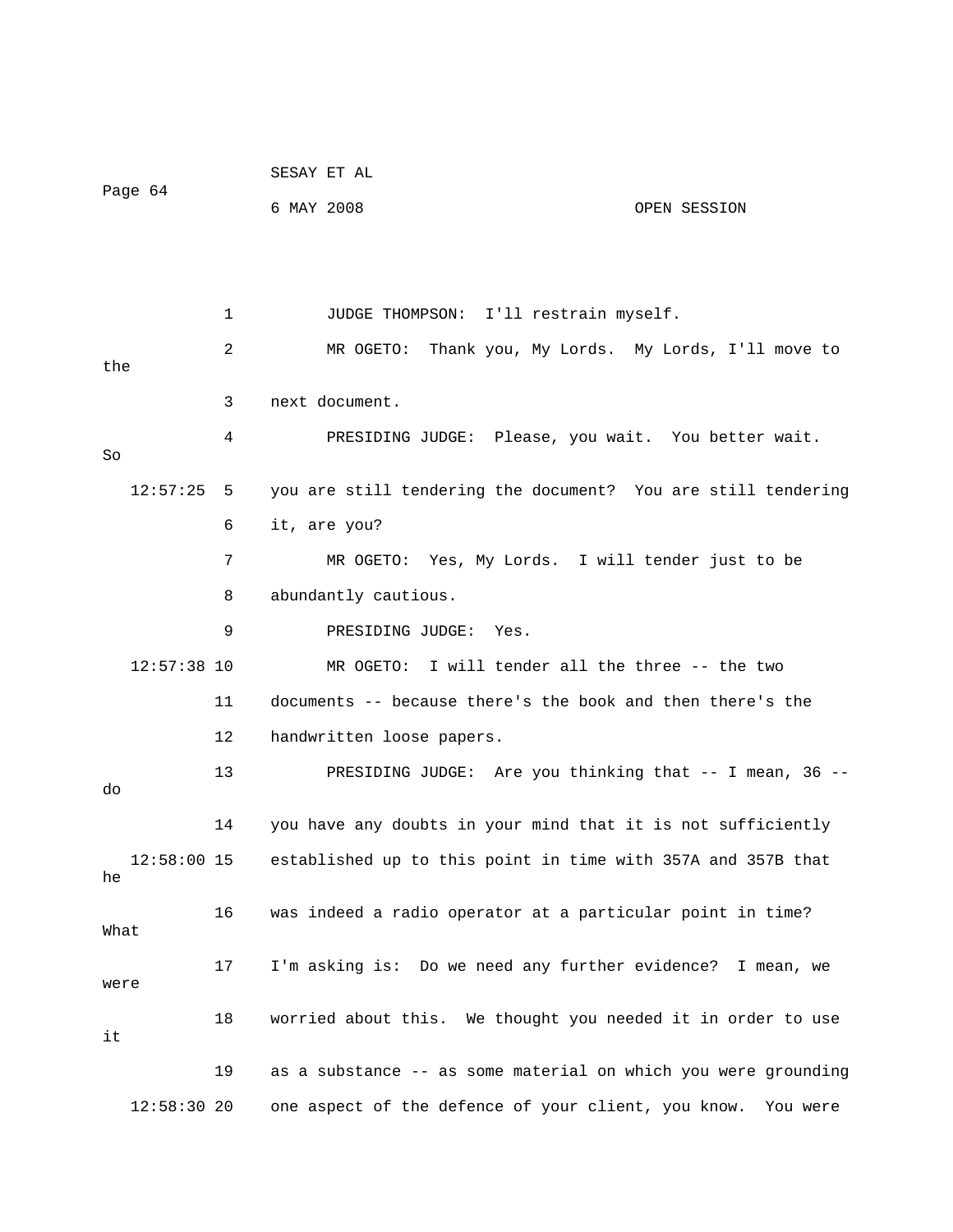|               | 21 | trying to use the contents of those messages to -- to        |
|---------------|----|--------------------------------------------------------------|
| Ιf            | 22 | substantiate a defence that you are raising for your client. |
|               | 23 | the defence that you are raising for your client is only to  |
|               | 24 | establish that he was at a particular point in time a radio  |
| $12:58:53$ 25 |    | operator --                                                  |
|               | 26 | MR OGETO: Yes.                                               |
|               | 27 | PRESIDING JUDGE: -- would you think that we still would      |
|               | 28 | need a further exhibit? You know, like this one? I mean, I   |
| don't         | 29 | don't mind. I'm just putting the question to you because I   |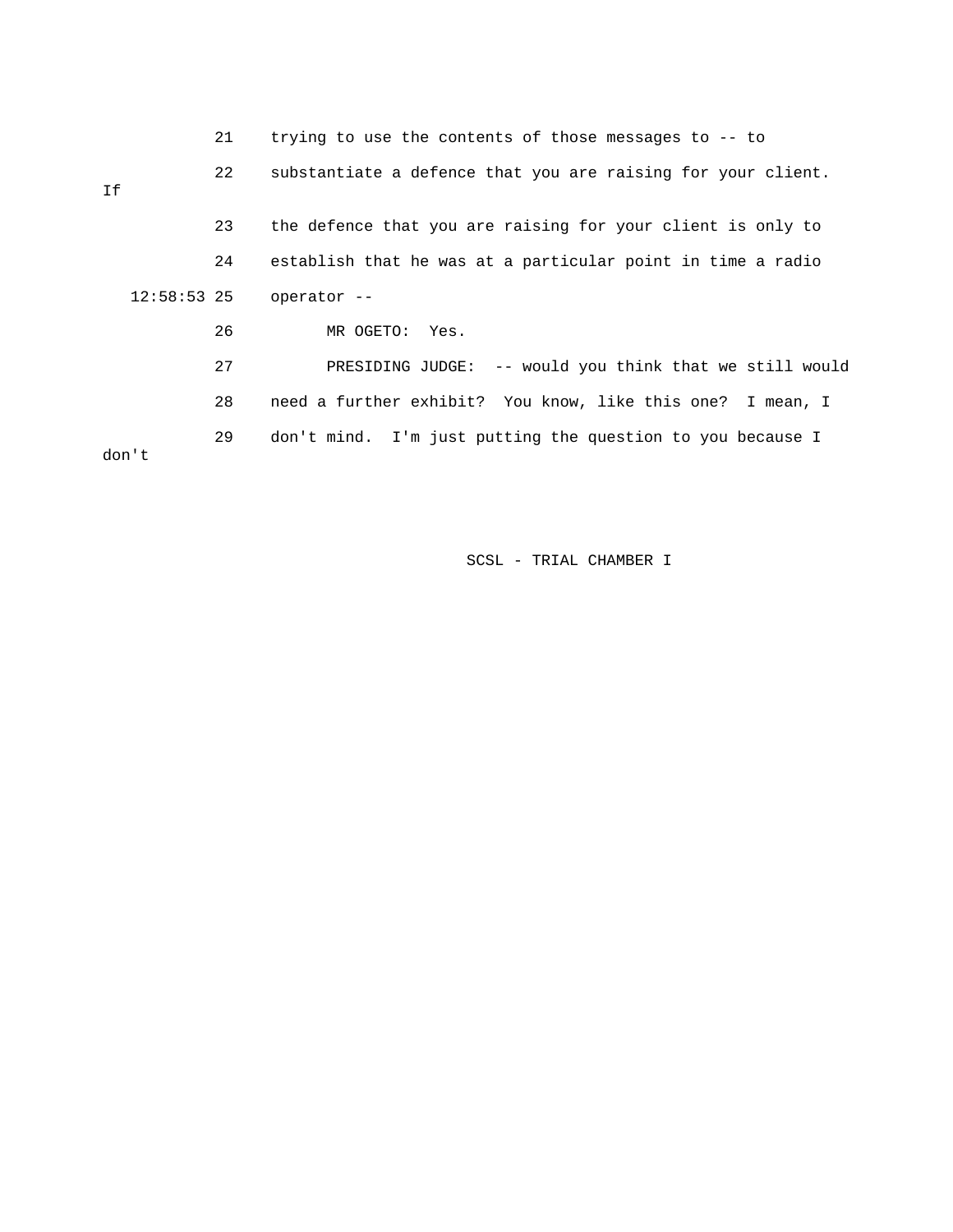| Page 65           |    | SESAY ET AL                                                   |              |
|-------------------|----|---------------------------------------------------------------|--------------|
|                   |    | 6 MAY 2008                                                    | OPEN SESSION |
|                   |    |                                                               |              |
|                   |    |                                                               |              |
|                   | 1  | think we would have any particular problem, you know,         |              |
|                   | 2  | admitting --                                                  |              |
| know              | 3  | MR OGETO: On my part I will have no problem.                  | I don't      |
|                   | 4  | what the position of the Prosecution will be in view of some  |              |
| 12:59:19<br>loose | 5  | allegation that they made regarding the preparation of the    |              |
| manufactured      | 6  | papers. They stated that these papers were probably           |              |
|                   | 7  | in Zulu.                                                      |              |
|                   | 8  | PRESIDING JUDGE: Well, Mr Ogeto, you are tendering that       |              |
|                   | 9  | book?                                                         |              |
| $13:00:35$ 10     |    | MR OGETO: Yes, My Lords.                                      |              |
|                   | 11 | PRESIDING JUDGE: And of course Mr Harrison had raised -       |              |
| he                | 12 | had made his observations and raised the objection he thought |              |
| given             | 13 | should raise on this. It is the position of the Chamber,      |              |
|                   | 14 | its policy of an extensive admissibility of documents under   |              |
| $13:01:22$ 15     |    | Rule 89(C), to admit the book that has been presented by this |              |
|                   | 16 | It is accordingly admitted and marked as exhibit?<br>witness. |              |
|                   | 17 | 366, My Lord.<br>MS KAMUZORA:                                 |              |
|                   | 18 | PRESIDING JUDGE:<br>36?                                       |              |
|                   | 19 | MS KAMUZORA:<br>б.                                            |              |
| $13:01:39$ 20     |    | PRESIDING JUDGE:<br>366?                                      |              |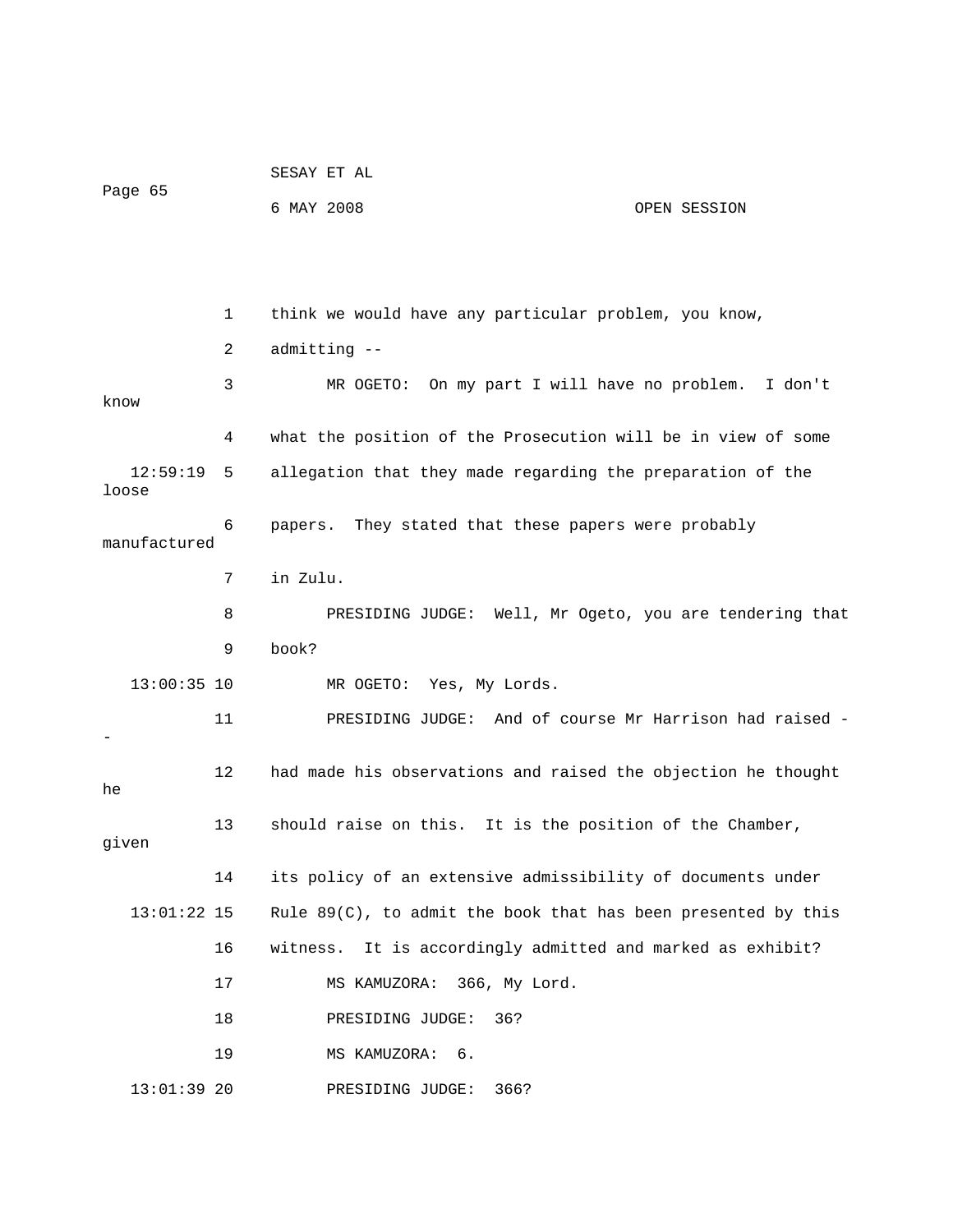|  |  | MS KAMUZORA: Yes, My Lord. |  |  |  |  |
|--|--|----------------------------|--|--|--|--|
|--|--|----------------------------|--|--|--|--|

 22 PRESIDING JUDGE: What of the loose -- including the loose 23 papers? 24 MR TAKU: Yes, for completeness of the record. 13:02:03 25 PRESIDING JUDGE: For completeness of the records. 26 MR OGETO: Yes, My Lords. 27 PRESIDING JUDGE: So it is admitted, including the loose 28 papers, and marked as Exhibit 366. 29 [Exhibit No. 366 was admitted]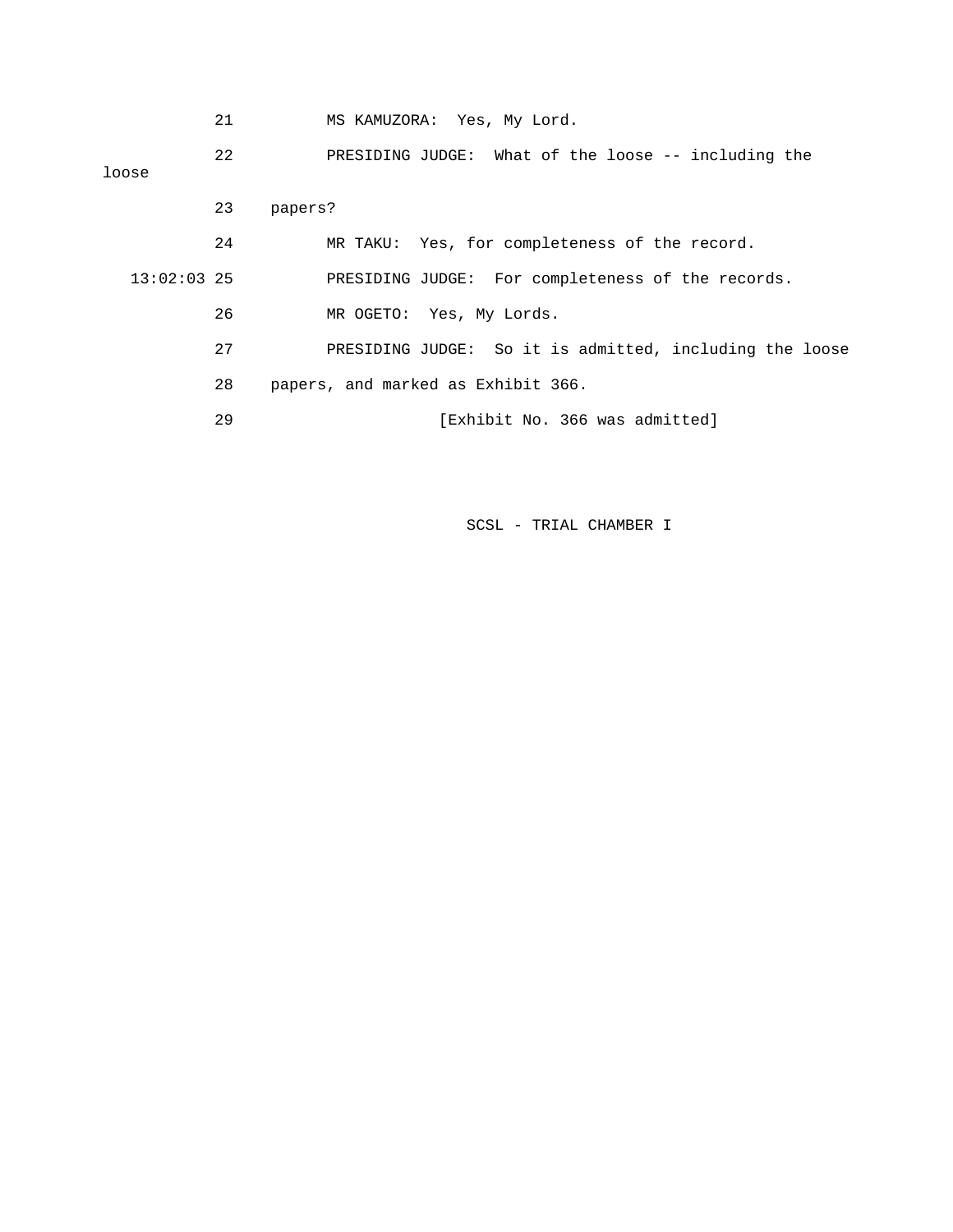| Page 66              |    | SESAY ET AL                                              |
|----------------------|----|----------------------------------------------------------|
|                      |    | 6 MAY 2008<br>OPEN SESSION                               |
|                      |    |                                                          |
|                      |    |                                                          |
|                      | 1  | PRESIDING JUDGE: Would this be all? Is this the end of   |
|                      | 2  | your examination-in-chief?                               |
| have                 | 3  | MR OGETO: No, I thought we were taking the break. I      |
|                      | 4  | one more document, My Lords.                             |
| 13:02:52             | 5  | PRESIDING JUDGE: You have one more document?             |
|                      | 6  | MR OGETO: I could proceed, yes.                          |
|                      | 7  | PRESIDING JUDGE: Pardon me?                              |
|                      |    |                                                          |
|                      | 8  | MR OGETO: I could proceed. I'll take like five minutes   |
|                      | 9  | and then I'm finished.                                   |
| $13:02:59$ 10<br>I'm |    | PRESIDING JUDGE: Five minutes, Mr Ogeto, five minutes,   |
|                      | 11 | not very sure. You'll continue in the afternoon, please. |
|                      | 12 | MR OGETO: Yes, My Lord. Thank you.                       |
|                      | 13 | PRESIDING JUDGE: I see Mr Martin is laughing. He is      |
|                      | 14 | smiling at you because he doesn't trust you.             |
| $13:03:16$ 15        |    | MR OGETO: No, it's Cammegh who doesn't trust me.         |
|                      | 16 | PRESIDING JUDGE: The Chamber will recess for lunch and   |
|                      | 17 | resume the proceedings at 2.30.                          |
|                      | 18 | [Luncheon recess taken at 1.05 p.m.]                     |
|                      | 19 | $[RUF06MAY08C-BP]$                                       |
| $14:26:39$ 20        |    | [Upon resuming at 2.39 p.m.]                             |
|                      | 21 | PRESIDING JUDGE: Yes, Mr Ogeto.                          |
|                      | 22 | MR OGETO:<br>Yes, good afternoon, My Lords.              |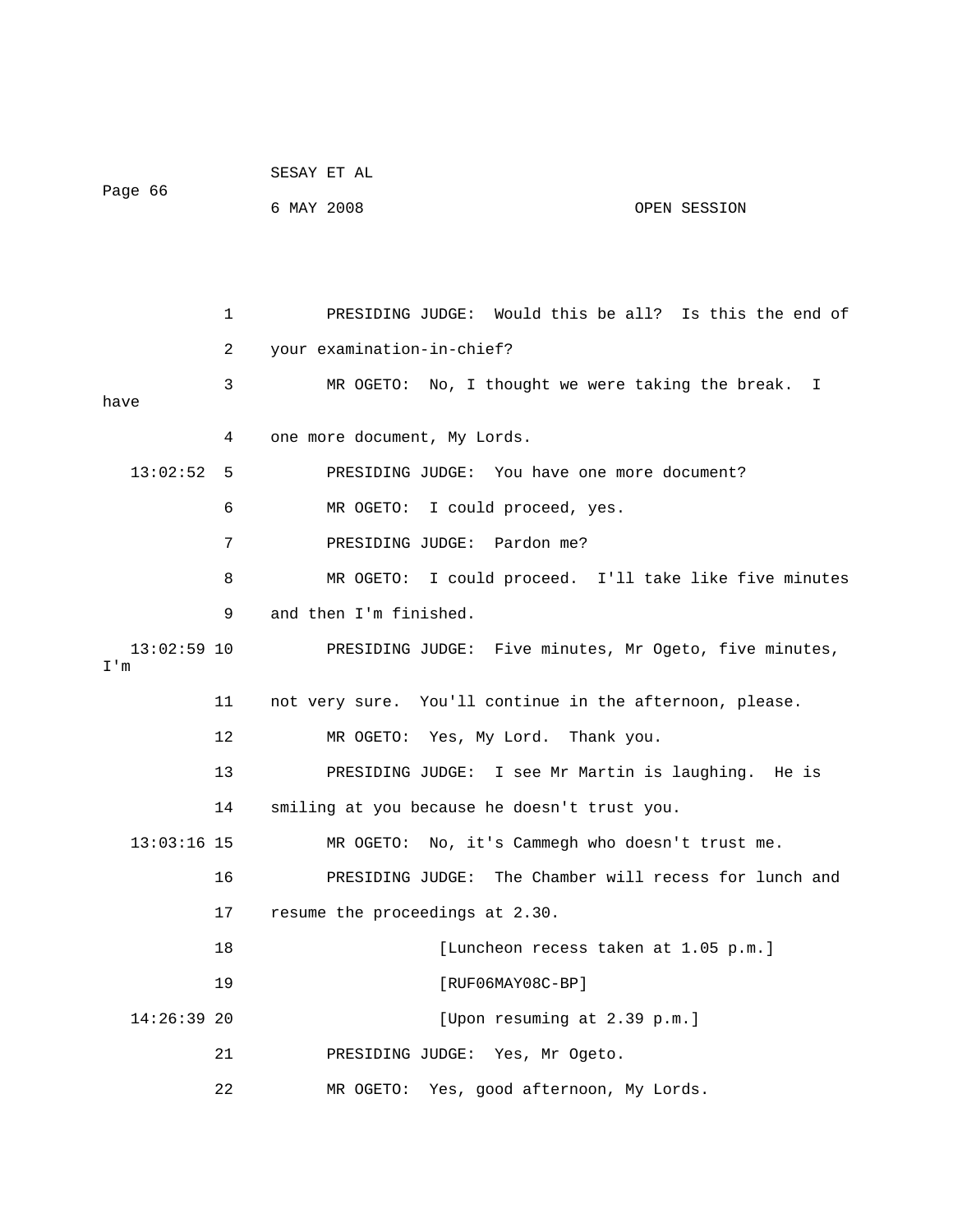- 23 PRESIDING JUDGE: Good afternoon.
- 24 MR OGETO:
- 14:38:33 25 Q. Good afternoon, Mr Witness?
	- 26 A. Good afternoon, sir.
	- 27 PRESIDING JUDGE: You have your five minutes.
	- 28 MR OGETO: Yes, thank you, My Lords.
	- 29 Q. I have one document here, Mr Witness?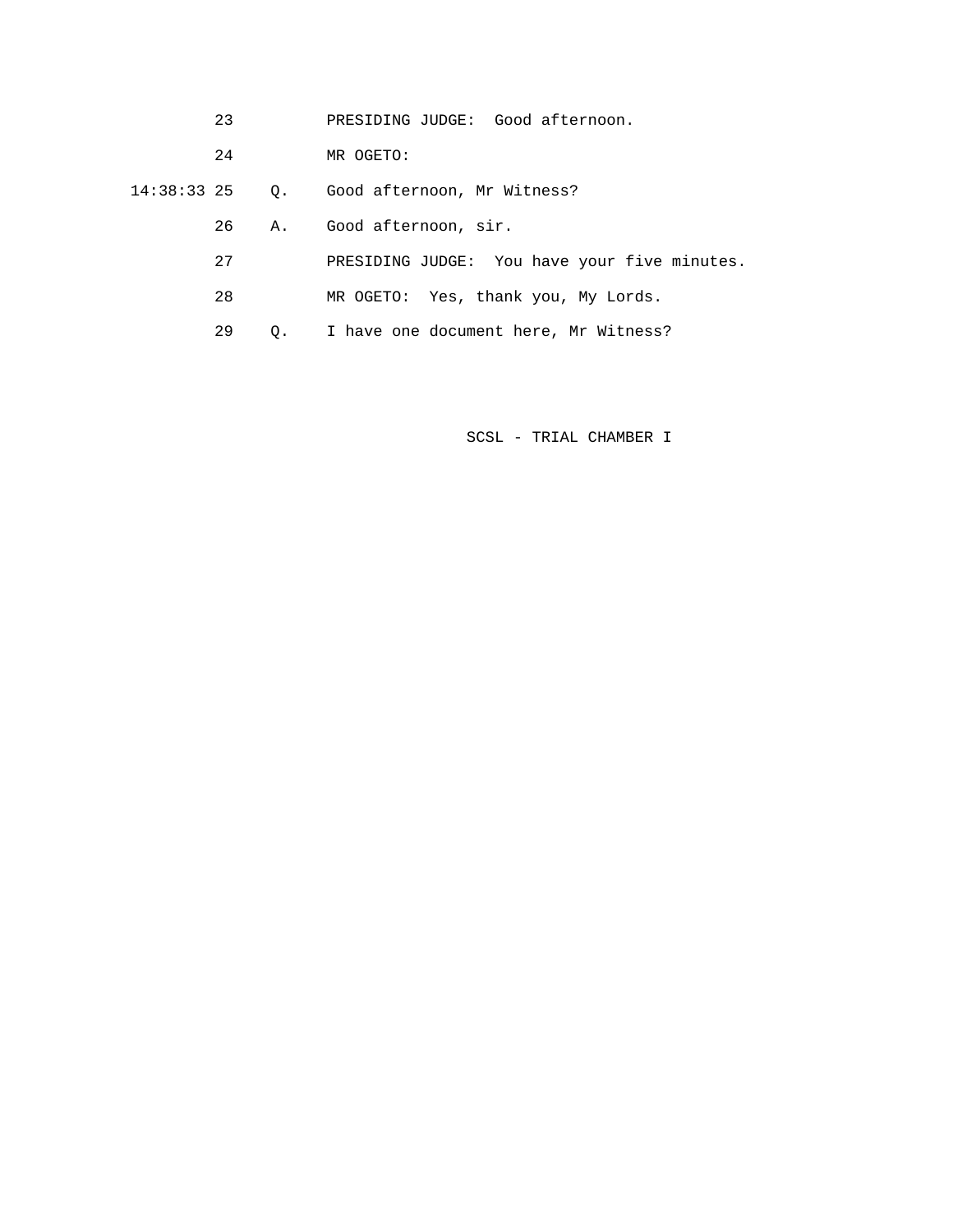|               |    | SESAY ET AL                                                         |
|---------------|----|---------------------------------------------------------------------|
| Page 67       |    | 6 MAY 2008<br>OPEN SESSION                                          |
|               |    |                                                                     |
|               |    |                                                                     |
|               | 1  | PRESIDING JUDGE: Mr Martin is the timekeeper -- will be             |
|               | 2  | your timekeeper.                                                    |
| document      | 3  | MR OGETO: If Court Management can hand over this                    |
|               | 4  | to the witness which has been disclosed to the Prosecution and      |
| 14:38:58      | 5  | the other parties.                                                  |
| on            | 6  | Mr Witness, with you is a document entitled at the top<br>$\circ$ . |
| that          | 7  | page 1, "Restricted." Look at page 1, please -- page 1 of           |
|               | 8  | document. It's entitled "Restricted." Have you seen it?             |
|               | 9  | Yes, I've seen it.<br>Α.                                            |
| $14:39:42$ 10 |    | Have you seen that document before coming to Court?<br>Q.           |
|               | 11 | Yes, I saw it before coming here.<br>Α.                             |
|               | 12 | When did you first see this document?<br>Q.                         |
|               | 13 | This document is a document I have seen ever since.<br>Α.           |
| more          | 14 | What do you mean by "ever since"? Can you try to be<br>Q.           |
| $14:40:20$ 15 |    | specific, please?                                                   |
| .94.          | 16 | Let me say it's a document that I've seen from during<br>Α.         |
|               | 17 | '95, and I know of it.                                              |
|               | 18 | Do you know about this specific document?<br>Q.                     |
|               | 19 | Yes; the way I see it, I know of it.<br>Α.                          |
| 14:40:50 20   |    | How do you know of it?<br>Q.                                        |
|               | 21 | Well, I handed over these documents.<br>Α.                          |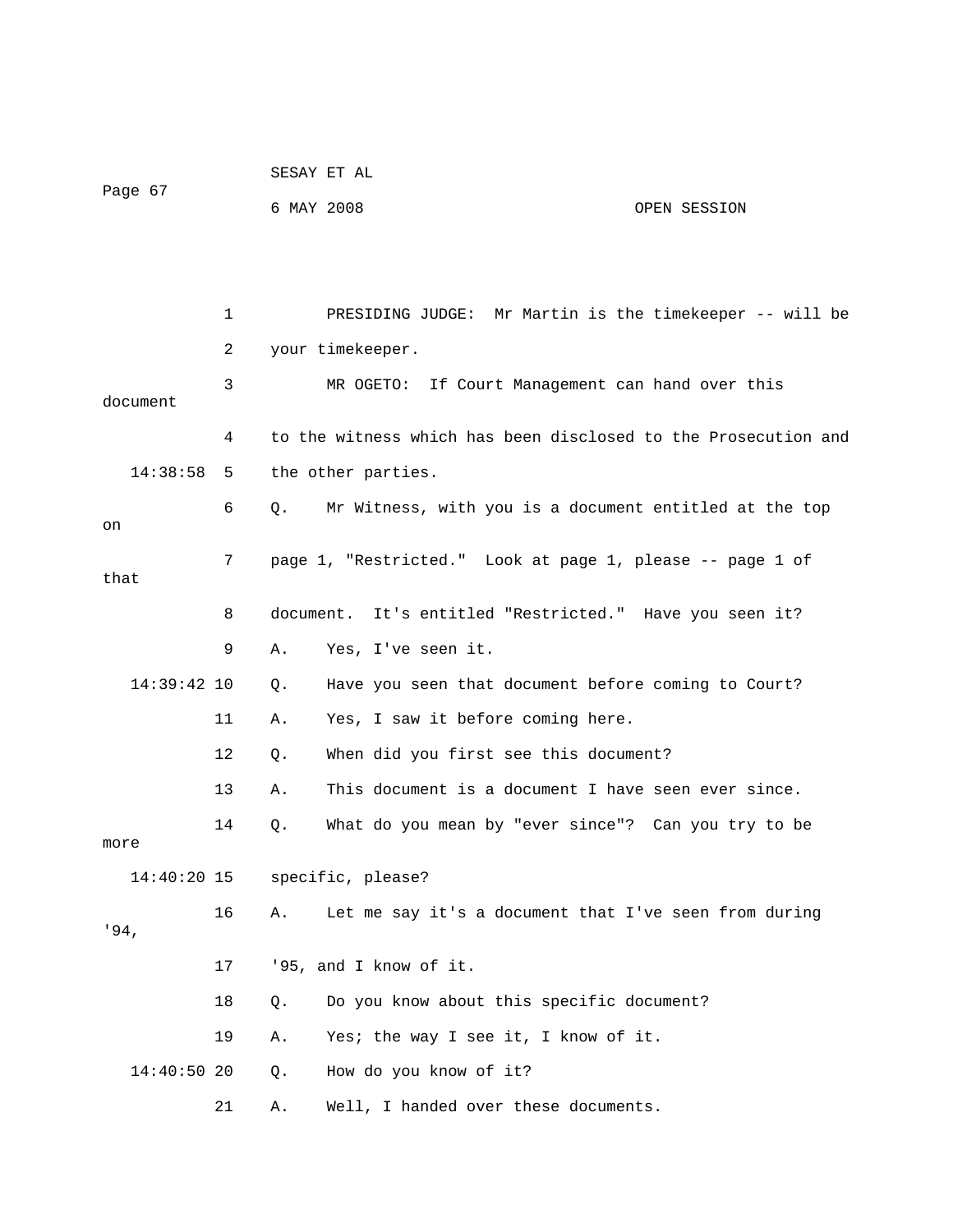- 22 PRESIDING JUDGE: You had what?
	- 23 MR OGETO: He said he handed over this document.
	- 24 Q. Handed it over to who?

 14:41:13 25 A. I handed it over to the female that I mentioned. These are

- 26 the documents she collected from me.
- 27 Q. Where did you get this document from?
- 28 A. Within the RUF movement.
- 29 Q. Who gave it to you within the RUF movement?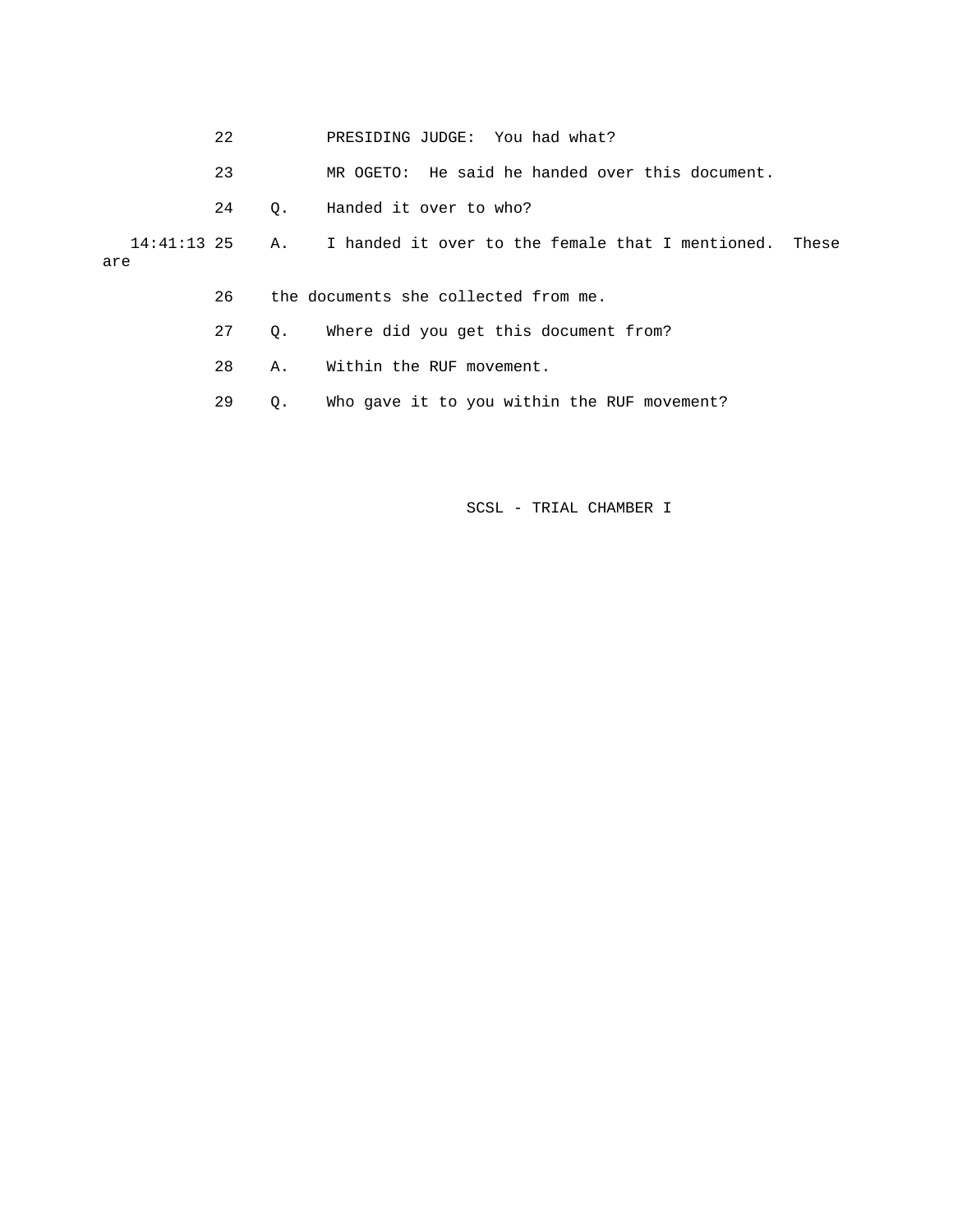|                  |              |            | SESAY ET AL                                                    |              |
|------------------|--------------|------------|----------------------------------------------------------------|--------------|
| Page 68          |              | 6 MAY 2008 |                                                                | OPEN SESSION |
|                  |              |            |                                                                |              |
|                  |              |            |                                                                |              |
| members          | $\mathbf{1}$ | Α.         | It's a document that I had to circulate to all unit            |              |
|                  | 2            |            | and commanders.                                                |              |
|                  | 3            | Q.         | Where were you at that time when you received this             |              |
|                  | 4            | document?  |                                                                |              |
| 14:42:08<br>'94. | 5            | Α.         | Like I said, '94, some of the statements fall within           |              |
|                  | 6            |            | By then I was in Zogoda and in '95 I was as far as the Western |              |
|                  | 7            | Area.      |                                                                |              |
| your             | 8            | Q.         | And you say you gave it out to other people; is that           |              |
|                  | 9            | testimony? |                                                                |              |
| $14:42:33$ 10    |              | Α.         | Yes, it's a document that was issued to unit members and       |              |
|                  | 11           |            | commanders.                                                    |              |
| it's             | 12           | Q.         | Look at page 1 of that document, at the bottom, where          |              |
|                  | 13           |            | written "Aims of RUF." Have you seen that?                     |              |
|                  | 14           | Α.         | Yes, I've seen it.                                             |              |
| 14:43:04 15      |              | Q.         | Are you able to comment on that part of the document?          |              |
| оf               | 16           | Α.         | Yes, I will explain a little bit to you. Like, the aims        |              |
| and              | 17           |            | RUF, this purely -- this is purely what RUF was working on,    |              |
|                  | 18           |            | these are the ideologies of the RUF which they had within the  |              |
|                  | 19           | movement.  | So that's a little one I will explain to you about             |              |
| $14:43:35$ 20    |              | that.      |                                                                |              |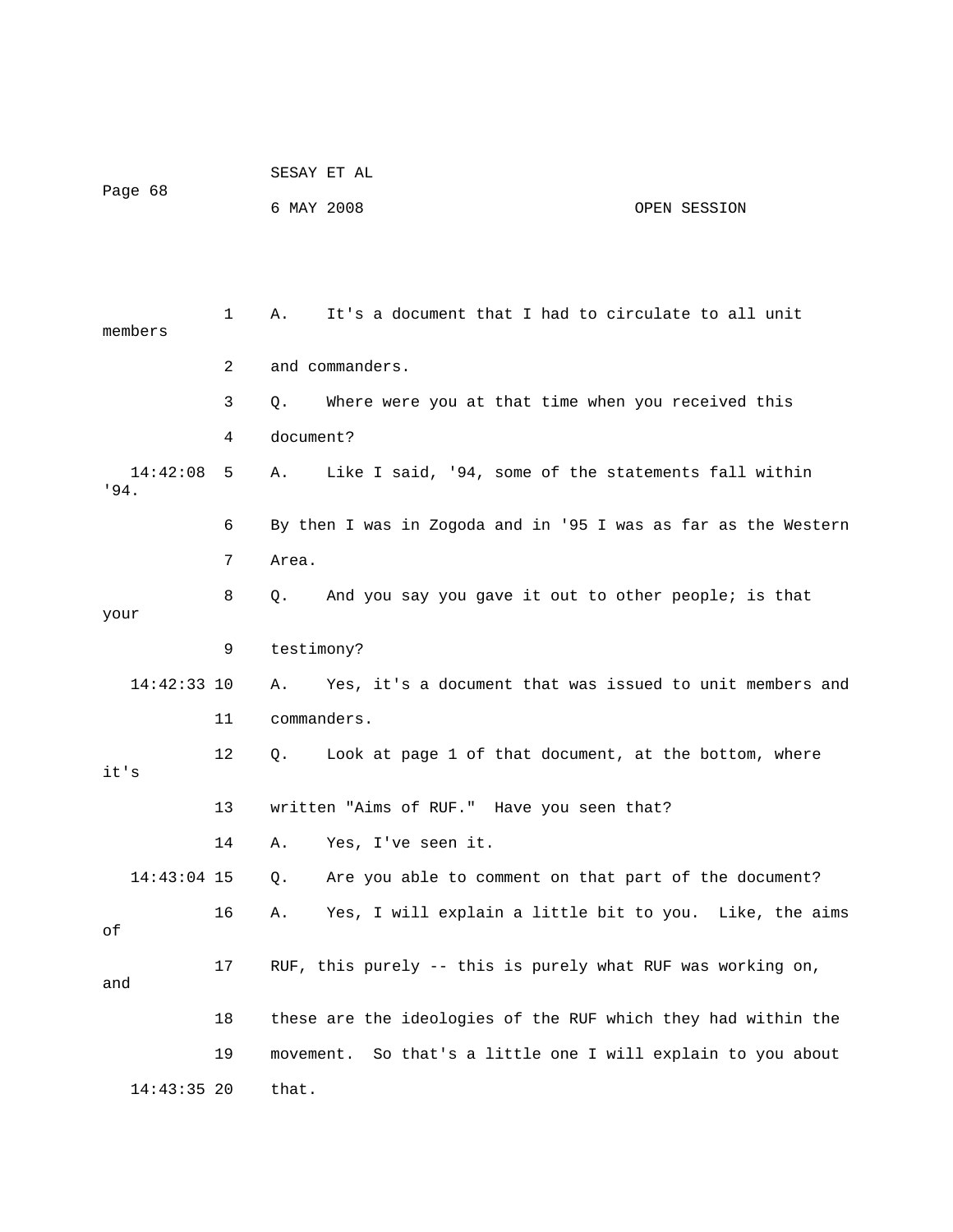| page                 | 21 |    | Q. And look at page 4 of that document, at the bottom of     |
|----------------------|----|----|--------------------------------------------------------------|
|                      | 22 |    | 4 where it's written "The Eight Codes of Conduct."           |
|                      | 23 | Α. | Yes, I've seen it too.                                       |
|                      | 24 | Q. | Are you able to comment on that part of the document?        |
| 14:44:12 25<br>eight |    | Α. | Oh, yes, I will explain a little bit too. Like, the          |
| I'm                  | 26 |    | codes of conduct, these eight codes of conduct are the ones  |
|                      | 27 |    | trying to explain to you. We embarked on this even in the    |
| the                  | 28 |    | training base and I'm sure these eight codes of conduct were |
|                      | 29 |    | ones we used within the RUF all this time.                   |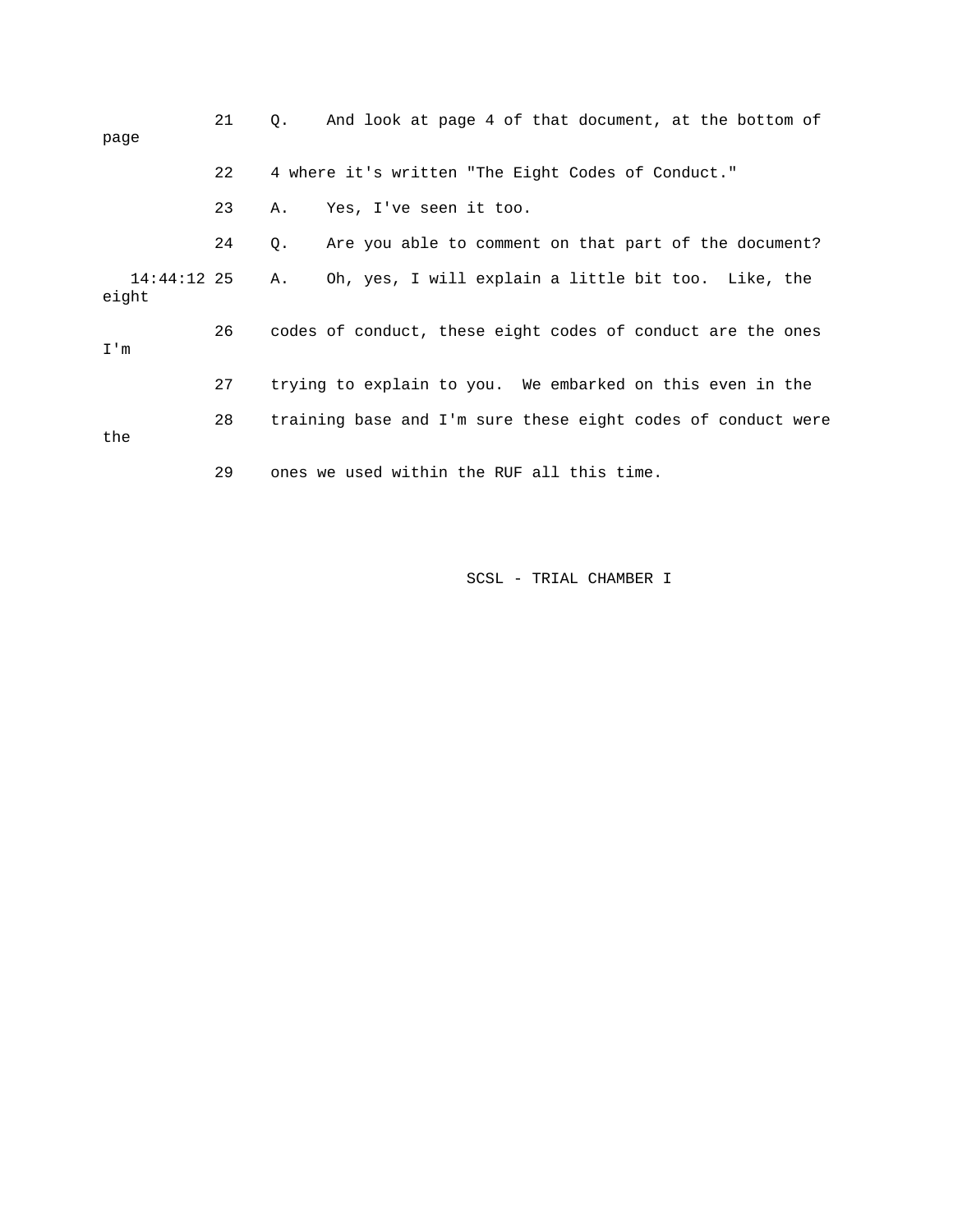| Page 69 | SESAY ET AL |  |              |
|---------|-------------|--|--------------|
|         | 6 MAY 2008  |  | OPEN SESSION |

| tendered      | $\mathbf{1}$   | MR OGETO: My Lords, I apply that this document be       |
|---------------|----------------|---------------------------------------------------------|
|               | $\overline{2}$ | as the next exhibit in these proceedings.               |
|               | 3              | PRESIDING JUDGE: Yes. The letter you are tendering, is  |
|               | 4              | that an English document?                               |
| $14:45:34$ 5  |                | MR OGETO: Yes, My Lords.                                |
|               | 6              | PRESIDING JUDGE: Yes, Mr Harrison?                      |
|               | 7              | MR HARRISON: No objection.                              |
|               | 8              | MR JORDASH: No objection.                               |
|               | 9              | MR MARTIN: No objection.                                |
| $14:46:19$ 10 |                | PRESIDING JUDGE: The document is admitted and marked as |
|               | 11             | Exhibit 367.                                            |
|               | 12             | MS KAMUZORA: Yes, My Lord.                              |
|               | 13             | [Exhibit No. 367 was admitted]                          |
|               | 14             | MR OGETO: Thank you, My Lords. I have no further        |
|               |                | 14:46:36 15 questions.                                  |
| vigilant.     | 16             | PRESIDING JUDGE: Mr Scott Martin, you were not          |
|               | 17             | MR MARTIN: In fact it was just over six-and-a-half      |
|               | 18             | minutes.                                                |
|               | 19             | PRESIDING JUDGE: That's why I say, you didn't monitor.  |
| 14:46:59 20   |                | You are not a good court monitor. Yes, Mr Jordash.      |
|               | 21             | CROSS-EXAMINED BY MR JORDASH:                           |
|               | 22             | MR JORDASH:<br>Thank you.                               |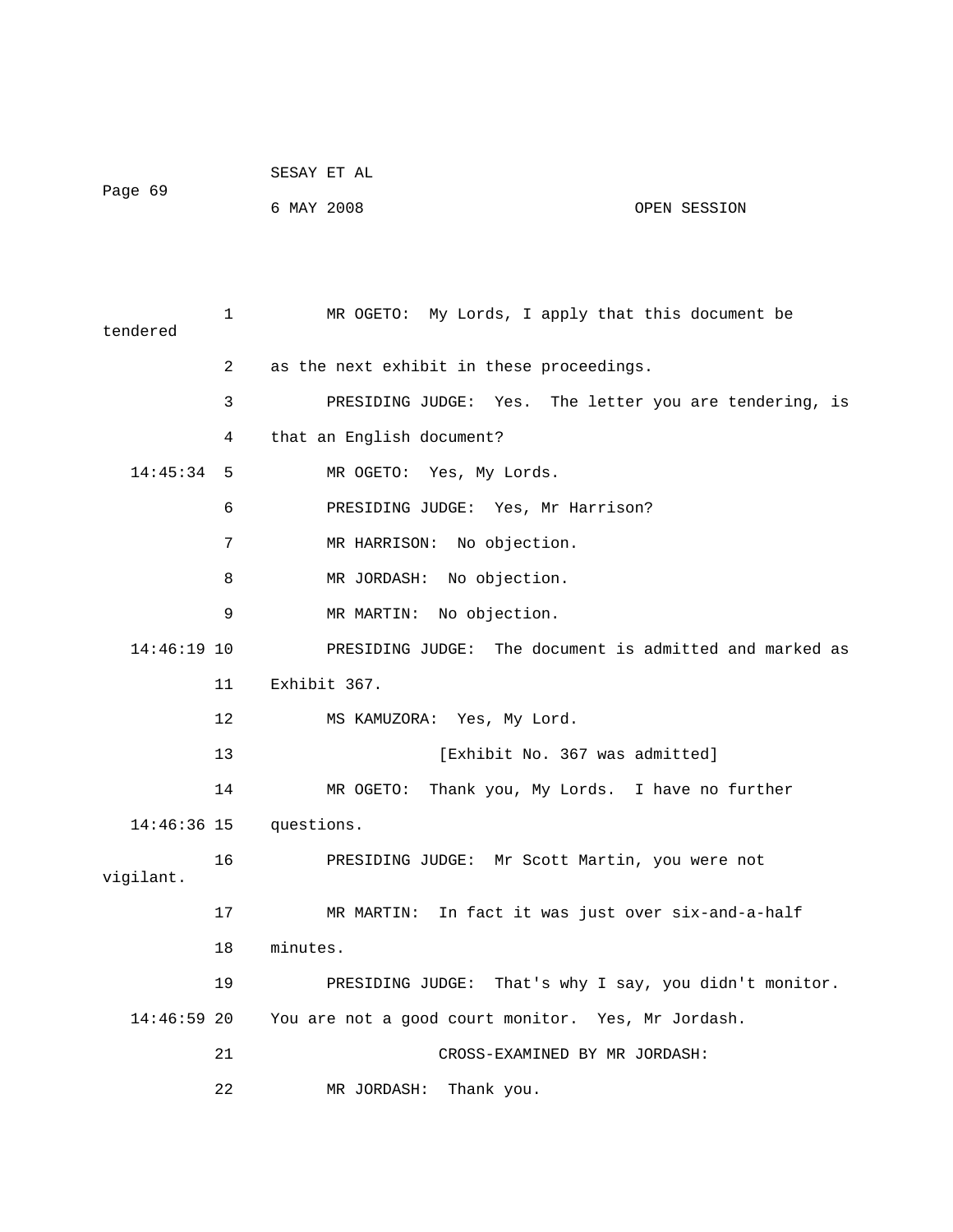- 23 Q. Good afternoon, Mr Witness.
- 24 A. Yeah, good afternoon.

 14:47:39 25 Q. I represent Issa Sesay, so I'll ask you a few questions on

- 26 his behalf.
- 27 A. Welcome.
- 28 Q. During the junta period you were deployed at the

29 Grafton/Regent route under Komba Gbundema; that's right, isn't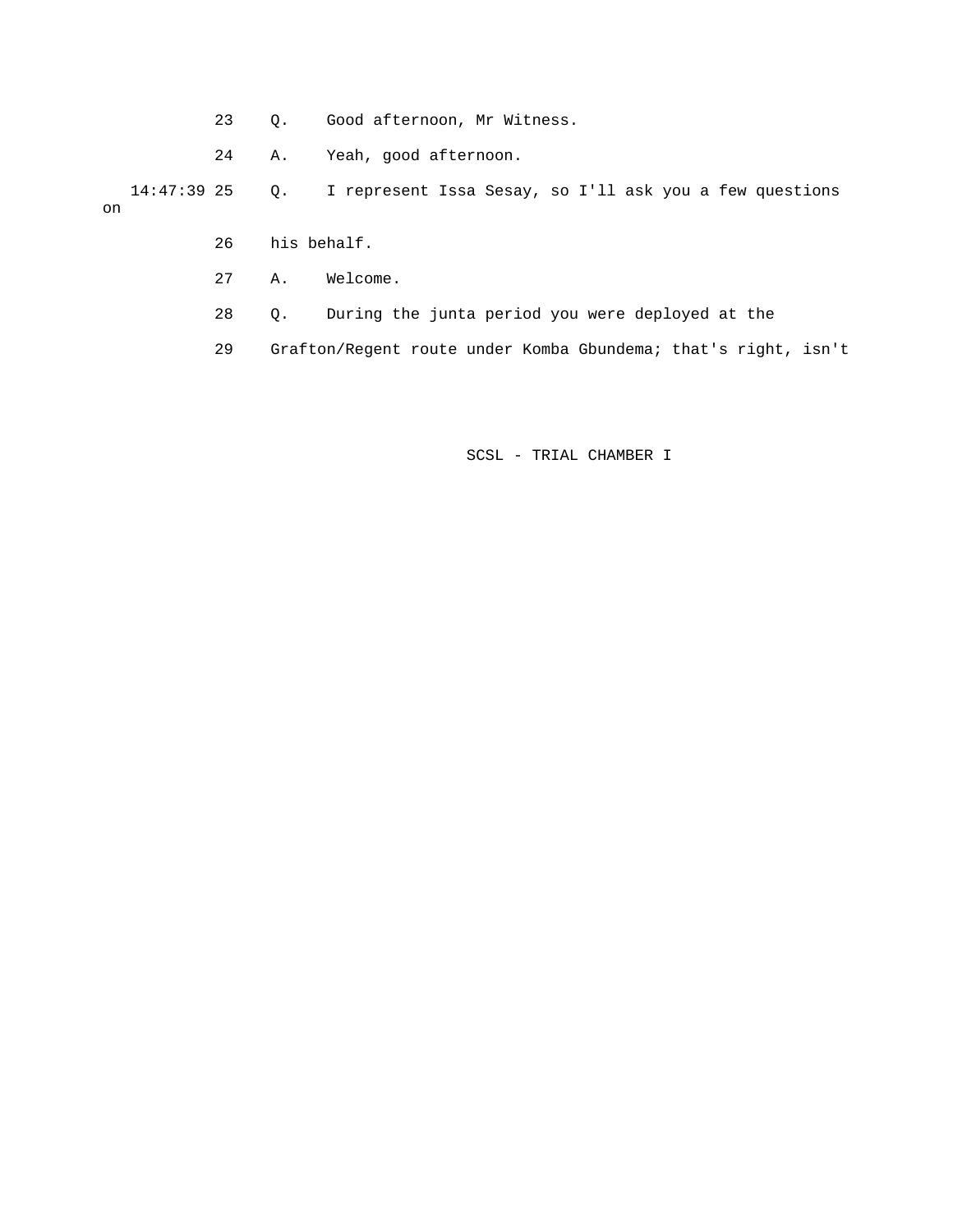|               |              |            | SESAY ET AL                                                 |  |  |  |  |
|---------------|--------------|------------|-------------------------------------------------------------|--|--|--|--|
| Page 70       |              | 6 MAY 2008 | OPEN SESSION                                                |  |  |  |  |
|               |              |            |                                                             |  |  |  |  |
|               |              |            |                                                             |  |  |  |  |
|               | $\mathbf{1}$ | it?        |                                                             |  |  |  |  |
| correct.      | 2            | Α.         | Yes, I was with Komba Gbundema at Grafton; you are          |  |  |  |  |
| who           | 3            | Q.         | And in that region, the Grafton/Regent region, were men     |  |  |  |  |
|               | 4            |            | had previously been together at the Western Jungle; is that |  |  |  |  |
| 14:48:46      | 5            | right?     |                                                             |  |  |  |  |
|               | 6            | Α.         | Yes, you are quite correct.                                 |  |  |  |  |
| right?        | 7            | $Q$ .      | These were men who were loyal to Superman; is that          |  |  |  |  |
|               | 8            | Α.         | Yes, you are correct.                                       |  |  |  |  |
|               | 9            | Q.         | Were there several hundred of Superman's men at the         |  |  |  |  |
| $14:49:04$ 10 |              |            | Grafton/Regent Area?                                        |  |  |  |  |
|               | 11           | Α.         | Yes.                                                        |  |  |  |  |
| Jungle        | 12           | Q.         | There was also, is this right, men from the Western         |  |  |  |  |
|               | 13           |            | deployed at Hastings at the same time?                      |  |  |  |  |
|               | 14           | Α.         | Yes, you are correct.                                       |  |  |  |  |
| $14:49:31$ 15 |              | $Q$ .      | And these two numbered several hundred; is that correct?    |  |  |  |  |
|               | 16           | Α.         | Repeat once more your question. I didn't get that quite     |  |  |  |  |
|               | 17           | clear.     |                                                             |  |  |  |  |
|               | 18           | Q.         | Were there several hundred of Superman's men deployed at    |  |  |  |  |
| area?         | 19           |            | Hastings at the same time as those deployed at the Grafton  |  |  |  |  |
| $14:50:06$ 20 |              | Α.         | Yes, the same soldiers who left Western Jungle were the     |  |  |  |  |
|               | 21           |            | same ones as were deployed at Hastings.                     |  |  |  |  |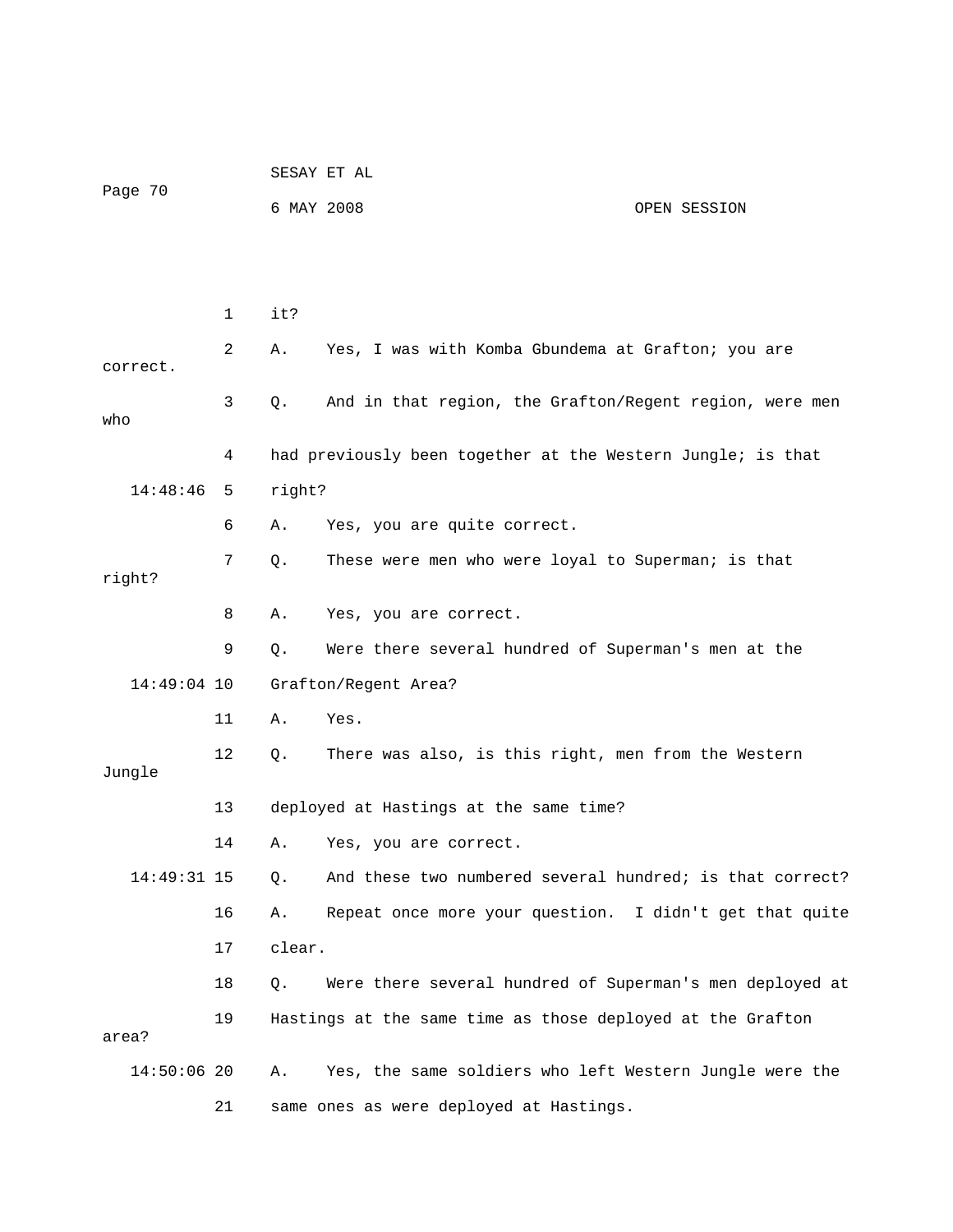| from                 | 22 | And just to complete the picture, several hundred men<br>$\circ$ . |
|----------------------|----|--------------------------------------------------------------------|
|                      | 23 | the Western Jungle were also deployed at Allen Town; is that       |
|                      | 24 | right?                                                             |
| 14:50:34 25<br>with, |    | Like I gave you the figure -- the figure that we came<br>Α.        |
| what                 | 26 | what I know is our own number is went to Grafton. That is          |
| Grafton              | 27 | I'm referring to. And the number of people who went to             |
|                      | 28 | was the number I gave to you, 100 men.                             |
| Hastings             | 29 | Was there a similar number of men, though, at the<br>О.            |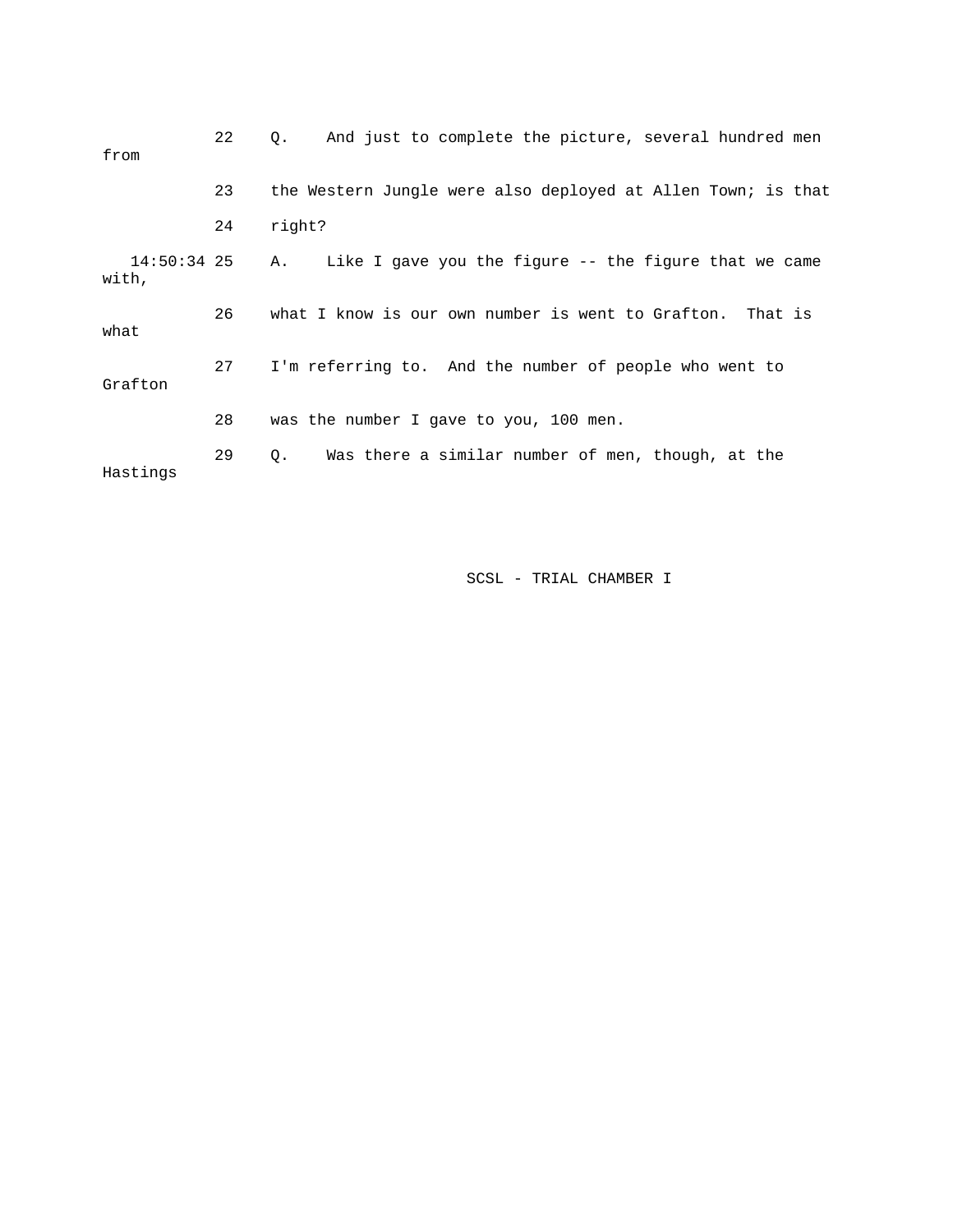|                |    |            | SESAY ET AL                                                   |              |  |  |
|----------------|----|------------|---------------------------------------------------------------|--------------|--|--|
| Page 71        |    | 6 MAY 2008 |                                                               | OPEN SESSION |  |  |
|                |    |            |                                                               |              |  |  |
|                |    |            |                                                               |              |  |  |
|                | 1  | area?      |                                                               |              |  |  |
|                | 2  | Α.         | I can't tell you the exact number at Hastings area.           | The          |  |  |
|                | 3  |            | total amount I have given to you that I counted and I know. I |              |  |  |
|                | 4  |            | operated with that.                                           |              |  |  |
| 14:51:14<br>to | 5  | Q.         | Okay. Now, Komba Gbundema, as you've told us, reported        |              |  |  |
|                | 6  |            | Superman; is that right?                                      |              |  |  |
|                | 7  | Α.         | Yes, My Lord, you are correct.                                |              |  |  |
| hand           | 8  | Q.         | And Komba Gbundema was -- if I use the term the right-        |              |  |  |
|                | 9  |            | man of Superman -- would you know what I mean by that?        |              |  |  |
| $14:51:47$ 10  |    | Α.         | Yes, but what I'm telling you, he was loyal to him.           |              |  |  |
|                | 11 | Q.         | Yeah. He was if not the most trusted aide of Superman,        |              |  |  |
| one            |    |            |                                                               |              |  |  |
|                | 12 |            | of the most trusted aides of Superman; is that right?         |              |  |  |
| Ιf             | 13 | Α.         | From what I know, he thought that he was loyal to him.        |              |  |  |
|                | 14 |            | he was not loyal to him, he couldn't have given him           |              |  |  |
| $14:52:16$ 15  |    |            | responsibilities to carry.                                    |              |  |  |
|                | 16 | Q.         | It was, then, Superman who gave those<br>Okay.                |              |  |  |
|                | 17 |            | responsibilities to Gbundema upon Superman's arrival at the   |              |  |  |
|                | 18 |            | Freetown area at the beginning of the junta period; is that   |              |  |  |
|                | 19 | correct?   |                                                               |              |  |  |
| $14:52:39$ 20  |    | Α.         | Yes, the man gave him the responsibility.                     |              |  |  |
| obtain         | 21 | Q.         | And it was to Superman that Komba Gbundema went to            |              |  |  |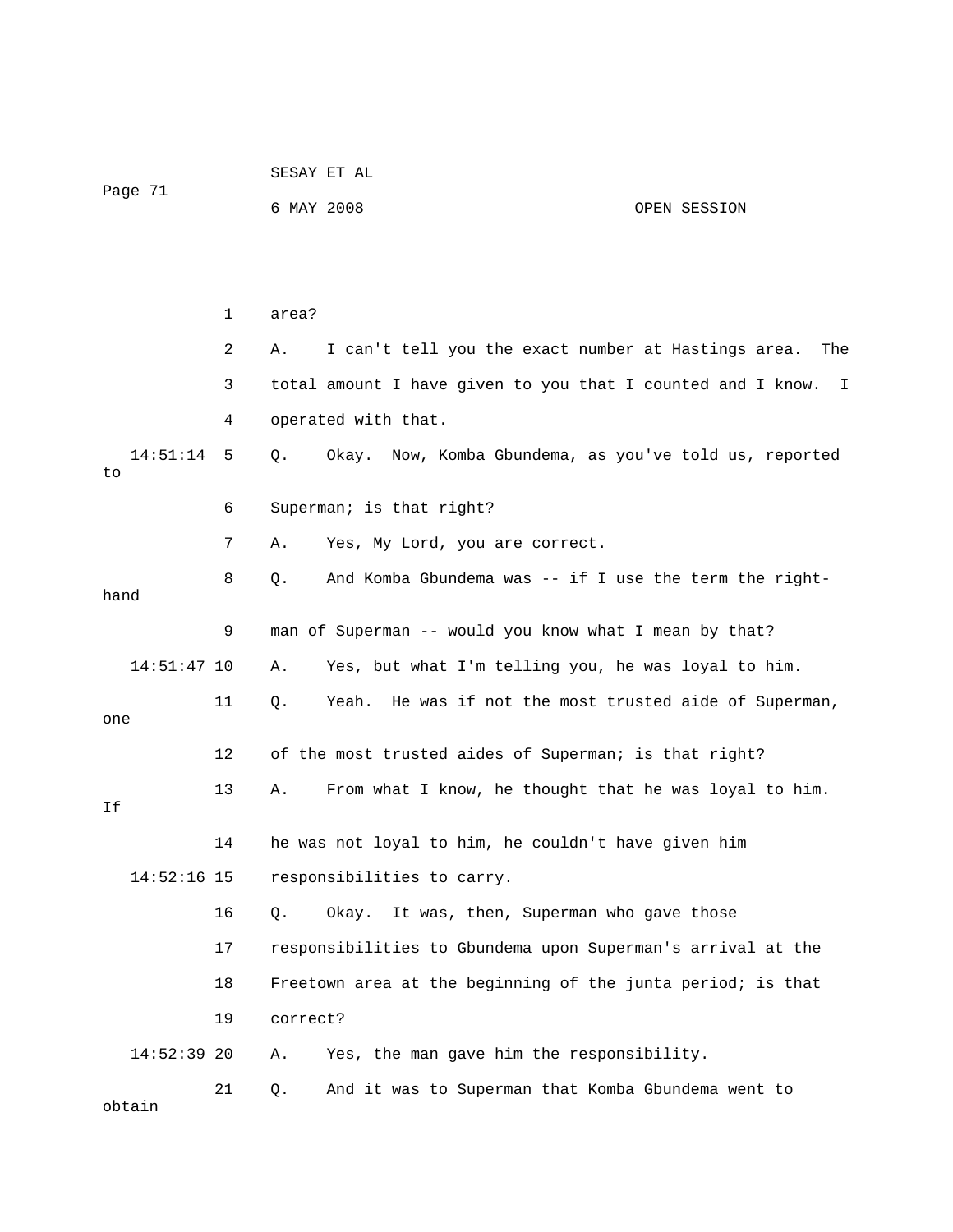| Grafton                       | 22 | instructions or orders concerning the men deployed at the     |
|-------------------------------|----|---------------------------------------------------------------|
|                               | 23 | area; is that right?                                          |
| $14:53:13$ 25<br>instructions | 24 | Repeat once more; I didn't get the question.<br>Α.            |
|                               |    | Komba Gbundema would go to Superman to receive<br>$\circ$ .   |
|                               | 26 | and orders concerning issues relating to the men deployed at  |
|                               | 27 | Grafton?                                                      |
| the                           | 28 | Well, he transmitted -- he sent message, so got it from<br>Α. |
| to                            | 29 | message. That is what I will be able to tell you. But going   |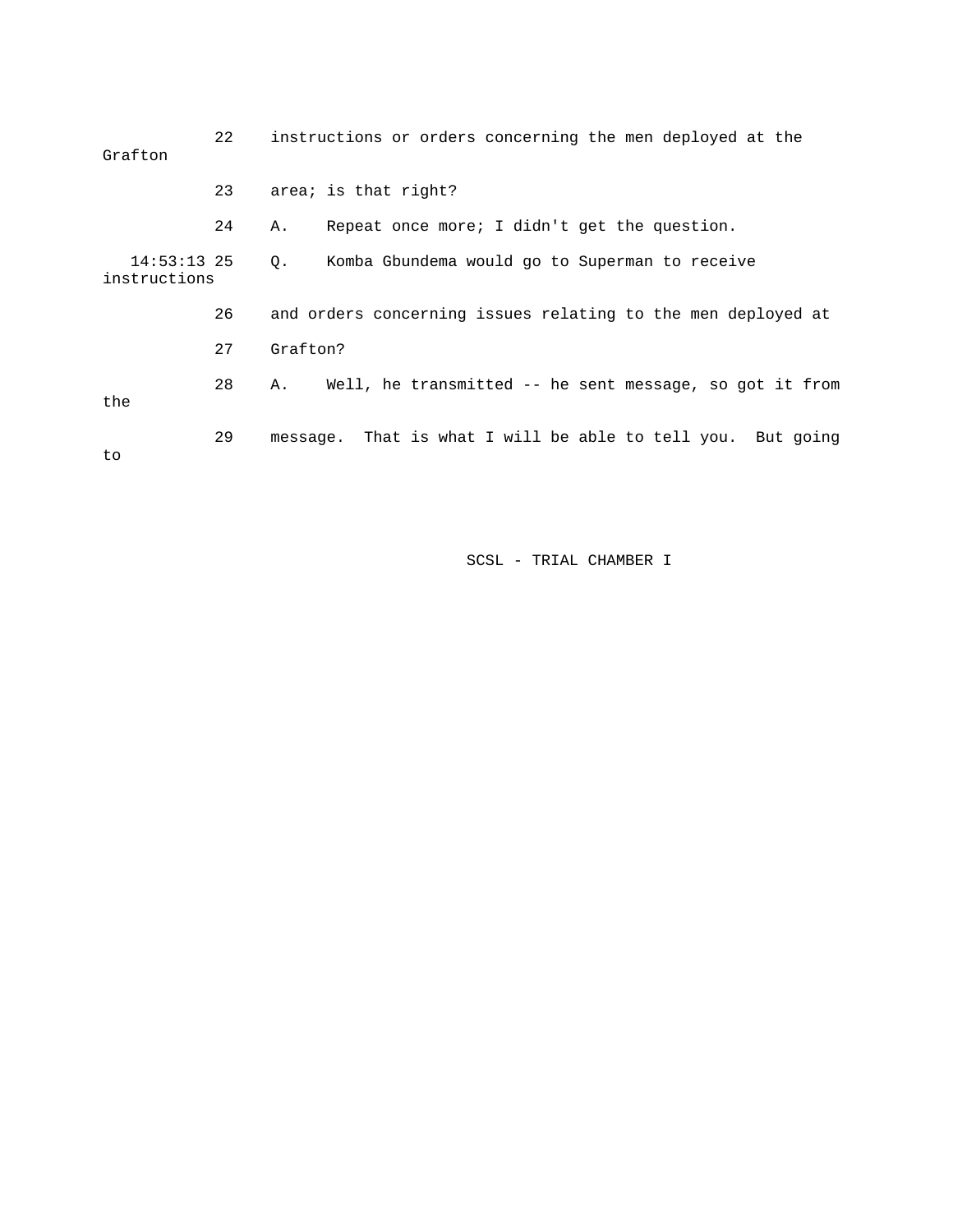| Page 72 | SESAY ET AL |  |              |
|---------|-------------|--|--------------|
|         | 6 MAY 2008  |  | OPEN SESSION |

 1 him personally to meet him, I can't tell you much but we received 2 messages from Superman. 3 Q. Fair enough. So if Komba Gbundema had a problem, if he 4 wanted to obtain supplies or ammunition or needed advice on what 14:53:58 5 to do with the men at Grafton, he would get on to the radio and 6 contact Superman; is that right? 7 A. He will just go over the media. He will prepare a message. 8 That is why every commander had crack that I would call adjutant. 9 They will prepare the message and give it to us [indiscernible] 14:54:26 10 and I will transmit it. 11 Q. To Superman? 12 A. Yes, to Superman. 13 Q. And are you able to confirm this: That Superman reported 14 effectively to two people during the junta period; one was 14:54:47 15 Sam Bockarie, and the second was Johnny Paul Koroma? 16 A. The one I know about, as far as RUF is concerned, we had no 17 two commanders at the same time. Superman directly reported to 18 Sam Bockarie. 19 Q. But did not the army chief of staff, SL Williams, pass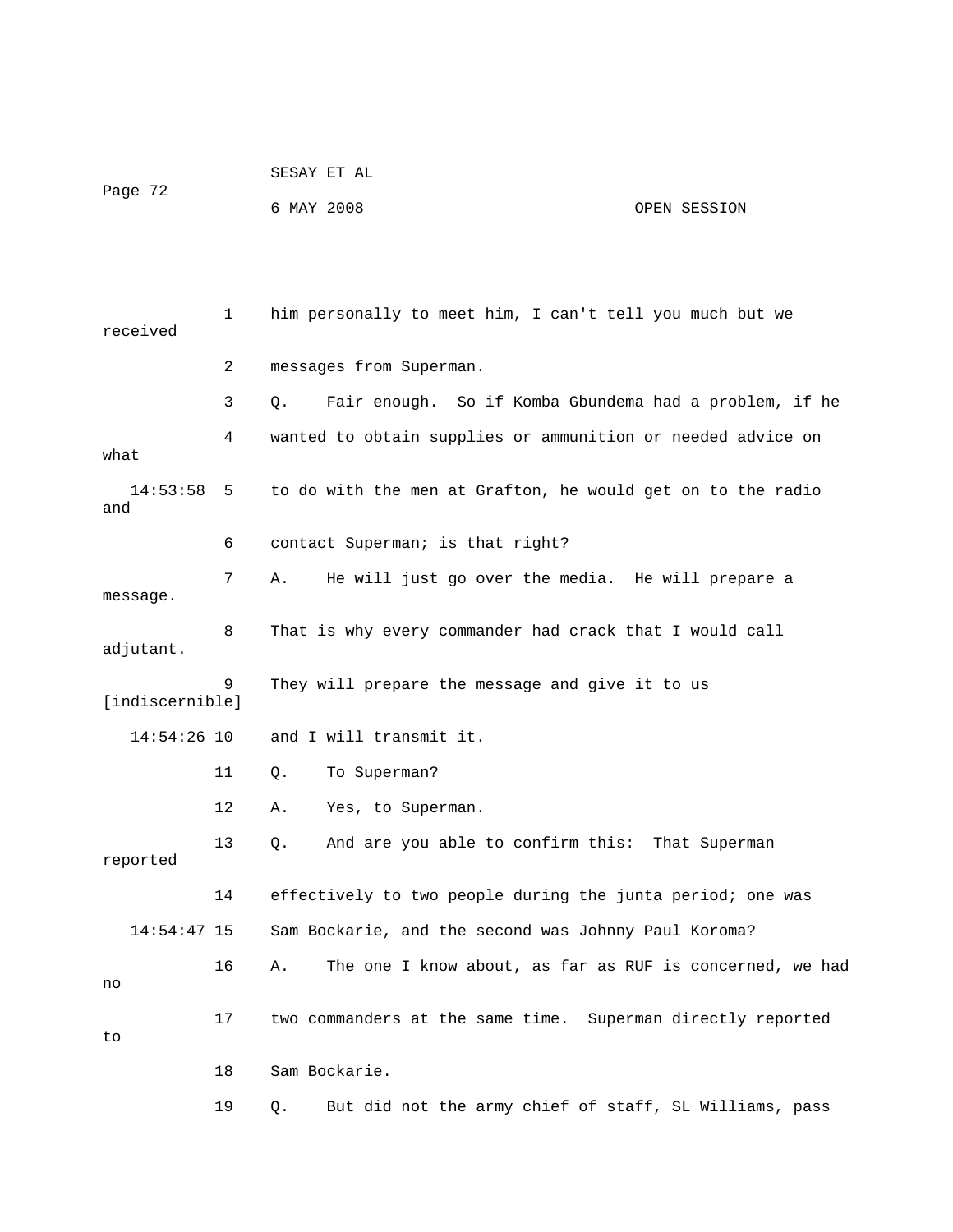|         |    | 14:55:24 20 Johnny Paul Koroma's orders at times to Superman?          |  |  |  |
|---------|----|------------------------------------------------------------------------|--|--|--|
|         | 21 | Not to my knowledge at all.<br>А.                                      |  |  |  |
|         | 22 | Okay. Did you hear about a dispute between Sam Bockarie<br>$Q_{\star}$ |  |  |  |
| million | 23 | and Superman concerning Superman embezzling or stealing 9              |  |  |  |
|         | 24 | leones which Johnny Paul Koroma had given him to give to               |  |  |  |
|         |    | $14:56:11$ 25 Sam Bockarie?                                            |  |  |  |
|         | 26 | Well, I don't have any details on that.<br>Α.                          |  |  |  |
| it?     | 27 | Did you hear about it even if you don't have details of<br>Q.          |  |  |  |
|         | 28 | I can't tell you exactly. I don't want to give you any<br>A.           |  |  |  |
|         | 29 | false information.                                                     |  |  |  |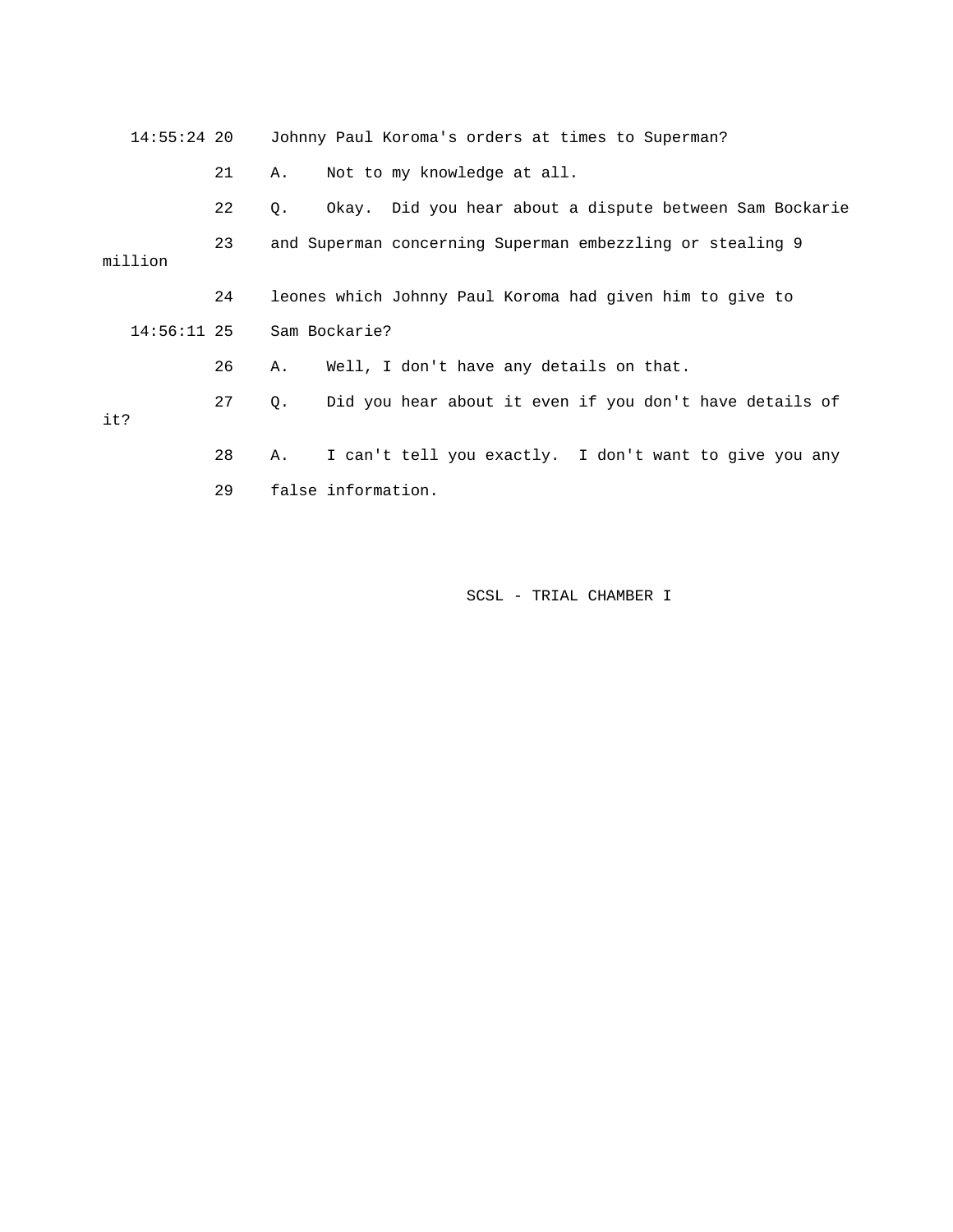| Page 73                |                   | 6 MAY 2008<br>OPEN SESSION                                     |         |
|------------------------|-------------------|----------------------------------------------------------------|---------|
|                        |                   |                                                                |         |
| just                   | $\mathbf{1}$      | Well, I'm not asking you to give details. I'm asking<br>Q.     |         |
|                        | 2                 | if you heard about this, even in the vaguest of terms?         |         |
|                        | 3                 | I never heard of it.<br>Α.                                     |         |
|                        | 4                 | Okay. In your duties with Komba Gbundema, did Komba<br>Q.      |         |
| 14:57:17               | 5                 | Gbundema contact Sam Bockarie directly at any stage during the |         |
|                        | 6                 | junta period, or did Komba Gbundema limit his radio            |         |
|                        | 7                 | communications to Superman only?                               |         |
|                        | 8                 | Like I stated, we worked on a channel. Komba Gbundema's<br>Α.  |         |
|                        | 9                 | information I channelled through Superman. Why Superman was    |         |
| $14:57:51$ 10          |                   | channelling to Sam Bockarie, I don't know.                     |         |
| clearly                | 11                | Sorry, what don't you know? It didn't come across<br>Q.        |         |
|                        | $12 \overline{ }$ | What don't you -- sorry, you don't know if Superman<br>to me.  |         |
|                        | 13                | contacted Sam Bockarie? What is it you don't know?             |         |
|                        | 14                | Yes, I can't tell you. I can't say anything on that.<br>Α.     |         |
| $14:58:27$ 15<br>Cross |                   | Okay. Let me take you to the intervention.<br>Q.               | Did you |
|                        | 16                | at Tombo with other fleeing junta?                             |         |
|                        | 17                | Yes, yes, I crossed at Tombo. I crossed with others.<br>Α.     |         |
| for                    | 18                | This was the only route out of Freetown; is that right<br>Q.   |         |
|                        | 19                | the fleeing junta?                                             |         |
| $14:59:08$ 20          |                   | Yeah, by that time when we were pulling out that was the<br>Α. |         |
|                        | 21                | only route from Freetown.                                      |         |

SESAY ET AL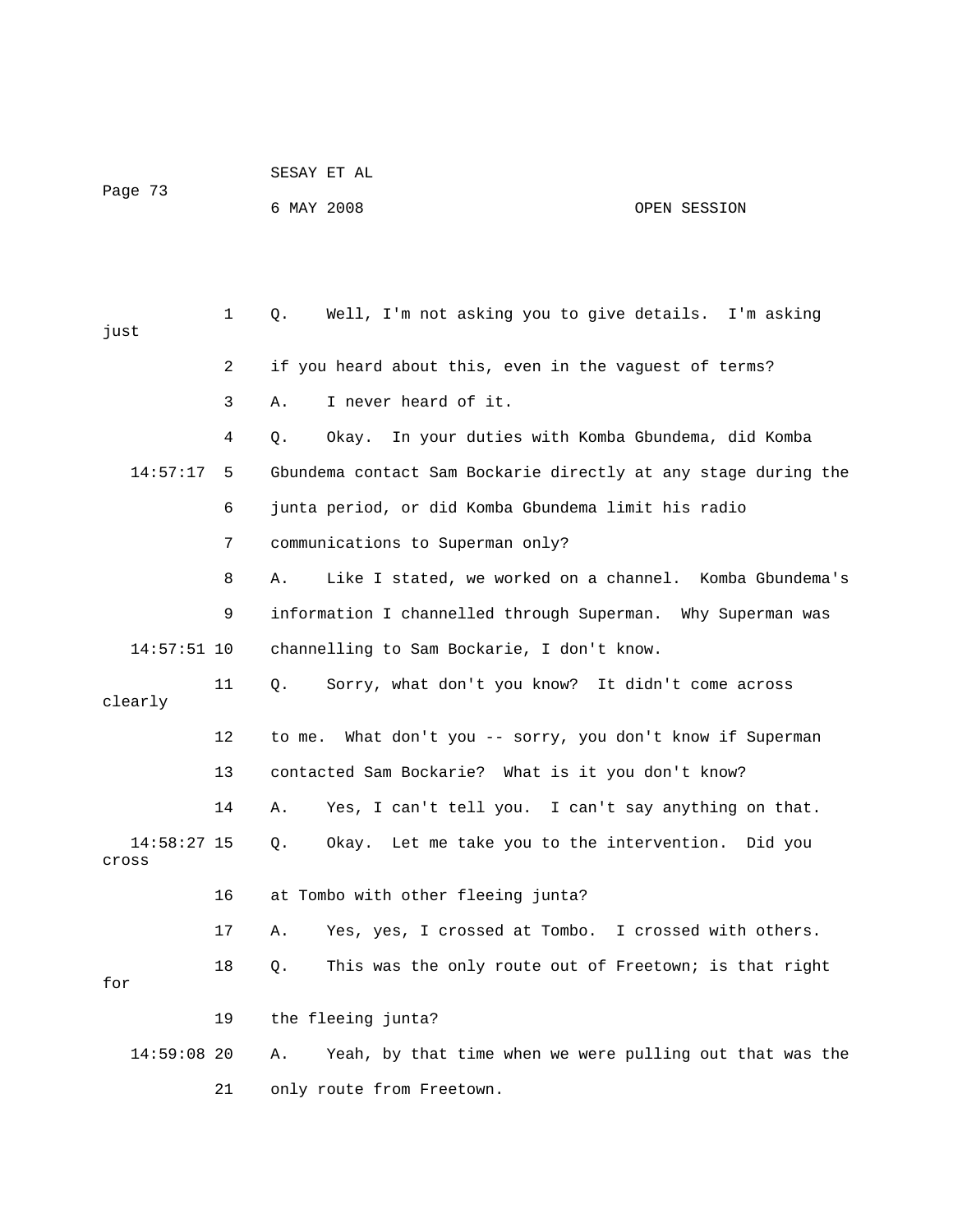22 Q. And the way it worked was that the junta would arrive at 23 the waterside and have to pay the owners of boats to take them 24 across; is that right? 14:59:42 25 A. Me, but our own batch did not pay. Maybe they did, but our 26 own batch did not pay. 27 Q. Okay. So the boats themselves though were small speed 28 boats and fishing boats; is that right? 29 A. Yeah, the one we used to cross only takes six people at a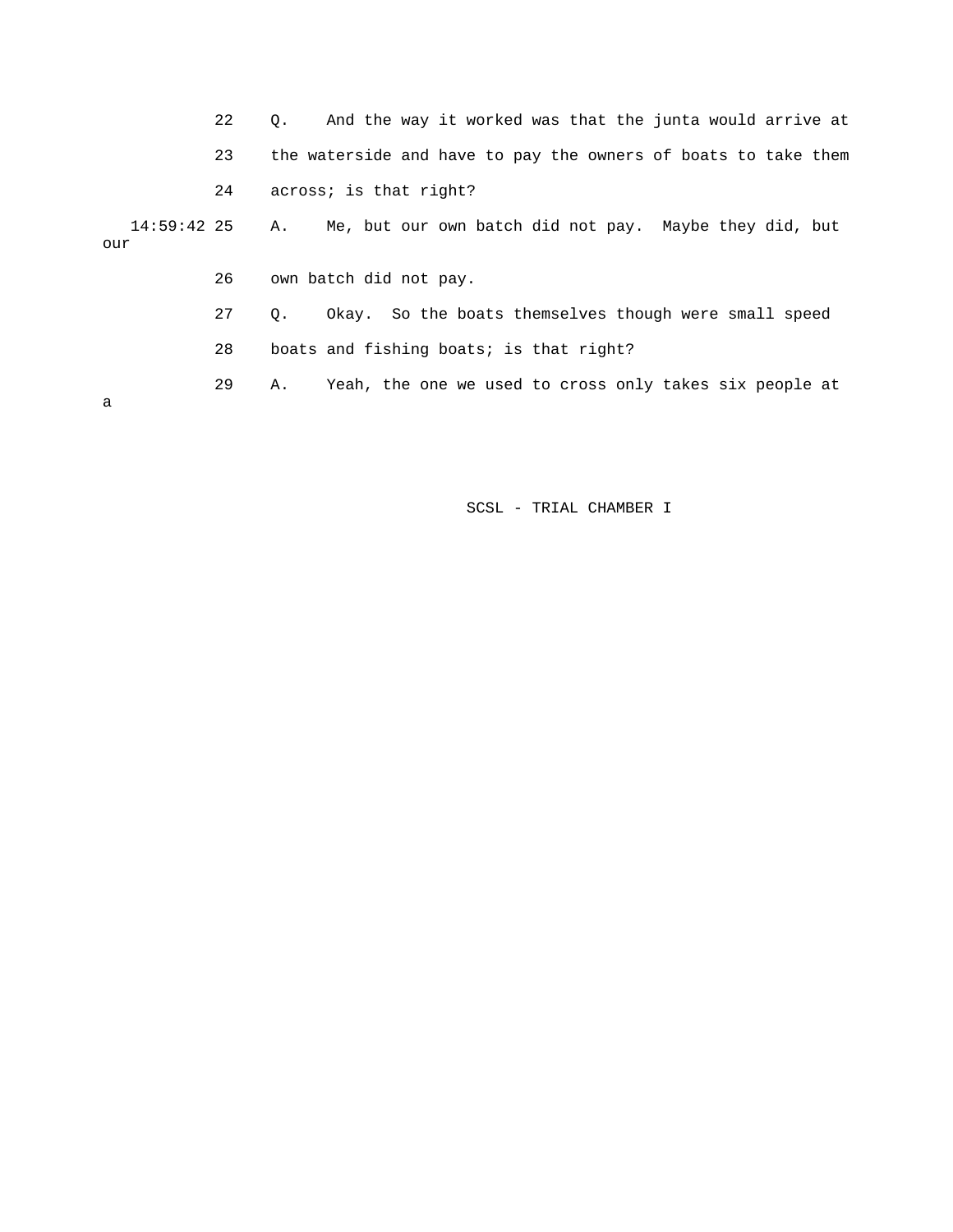| Page 74              |    | SESAY ET AL                                                    |              |  |  |
|----------------------|----|----------------------------------------------------------------|--------------|--|--|
|                      |    | 6 MAY 2008                                                     | OPEN SESSION |  |  |
|                      |    |                                                                |              |  |  |
|                      |    |                                                                |              |  |  |
|                      | 1  | time.                                                          |              |  |  |
| then:                | 2  | So the boats were not big enough to put vehicles on<br>Q.      |              |  |  |
|                      | 3  | is that right?                                                 |              |  |  |
|                      | 4  | No vehicle did not get on to the waterside.<br>Α.              |              |  |  |
| 15:00:27<br>enable   | 5  | And there was, is this right, barely enough boats to<br>Q.     |              |  |  |
|                      | 6  | people to take their families across with them. People were    |              |  |  |
|                      | 7  | struggling to find boats big enough for their families and     |              |  |  |
|                      | 8  | friends; is that right?                                        |              |  |  |
| boat                 | 9  | Α.<br>Well, our own batch where we got to, we only met one     |              |  |  |
| $15:00:59$ 10<br>has |    | and we did not struggle. When we got there, we met everybody   |              |  |  |
| over                 | 11 | crossed over, so we just took the boats and then we crossed    |              |  |  |
|                      | 12 | with our families.                                             |              |  |  |
|                      | 13 | And you were crossing, as were the others, with families<br>Q. |              |  |  |
|                      | 14 | and friends. You didn't observe anyone being forced to go      |              |  |  |
| $15:01:20$ 15        |    | across, did you?                                               |              |  |  |
| was                  | 16 | We did not force anybody and I did not see anybody who<br>Α.   |              |  |  |
| rushing              | 17 | forced to go across, because at that time everybody was        |              |  |  |
|                      | 18 | to cross because everybody was willing to go.                  |              |  |  |
| you                  | 19 | And when you arrived at Fogbo, who were you with?<br>Q.        | Were         |  |  |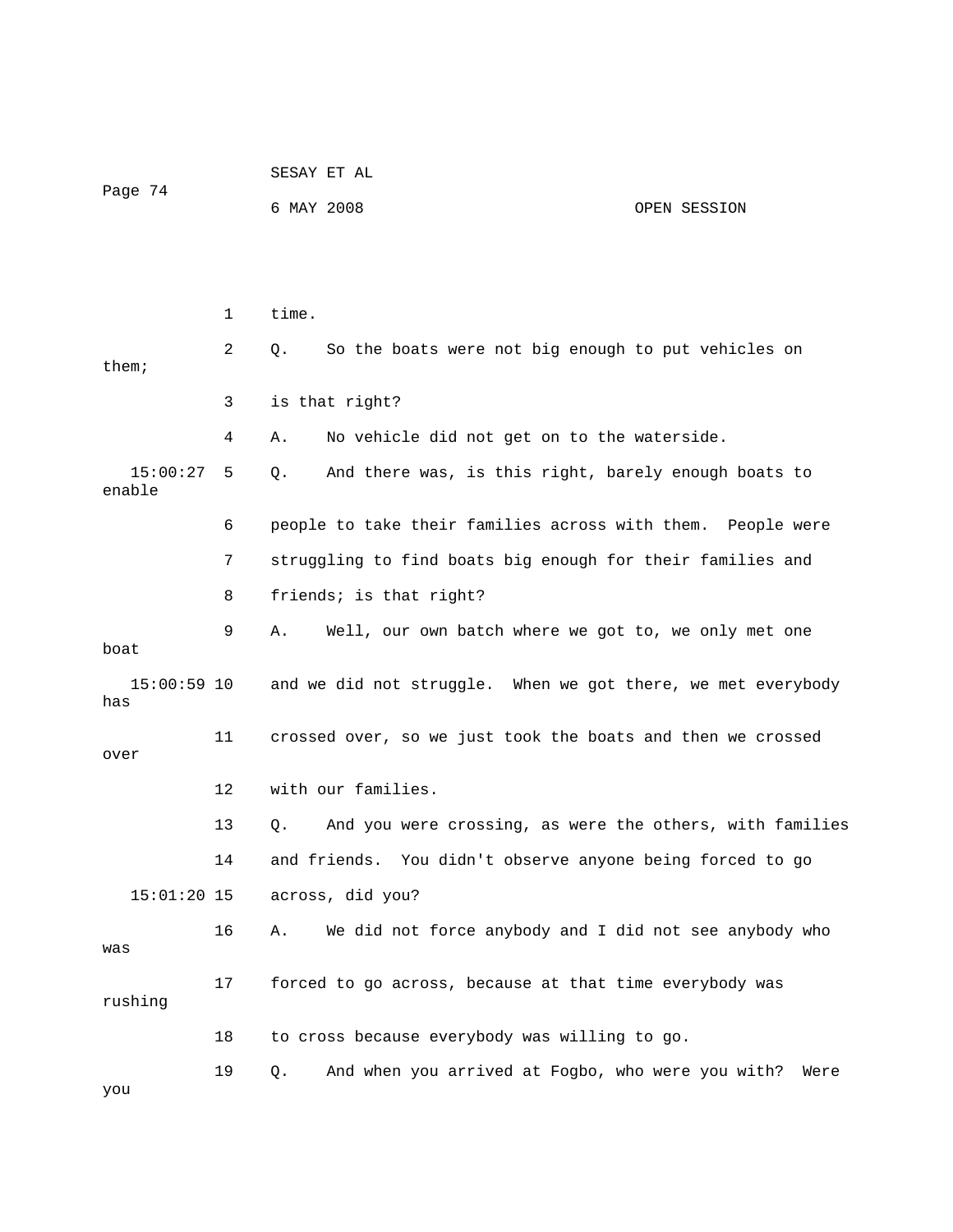15:01:58 20 anywhere near Komba Gbundema at this point? 21 A. No, I was not with Komba Gbundema. 22 Q. Were you with any RUFs or were you simply with your family? 23 A. I was with RUF, more especially the ones who came from the 24 Western Jungle. 15:02:26 25 Q. So had the -- you had chosen men from the Western Jungle to 26 move across with, had you? These were effectively your friends 27 who you had chosen to cross the river with and chose to travel to 28 Makeni with or to Masiaka first; is that right? 29 A. No, My Lord. I did not force anybody. I did not ask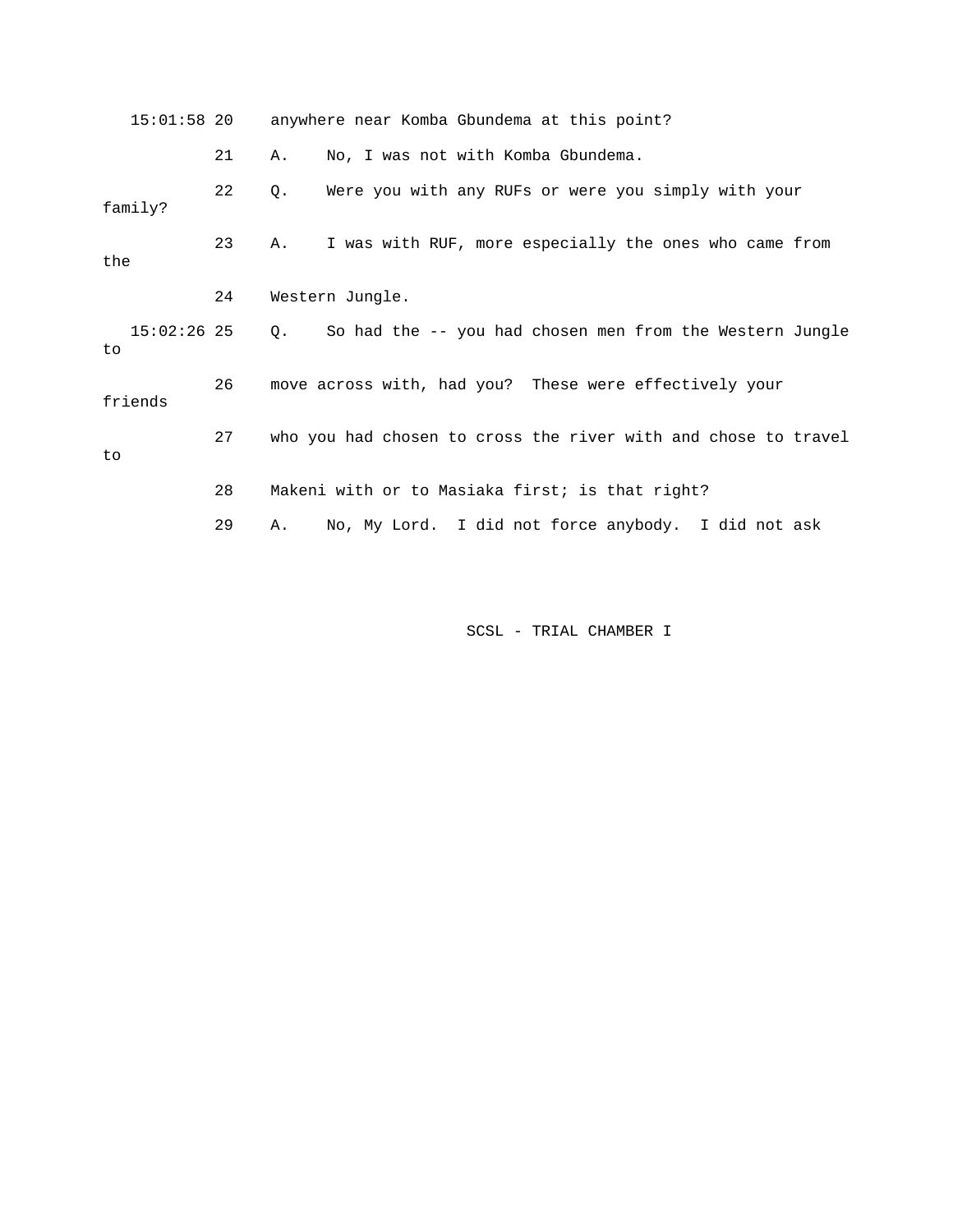| Page 75                  |              | 6 MAY 2008                                                      | OPEN SESSION |
|--------------------------|--------------|-----------------------------------------------------------------|--------------|
|                          |              |                                                                 |              |
|                          | $\mathbf{1}$ | anybody. But when you look at the association and you see       |              |
|                          | 2            | everybody was trying to go, you too follow up. Anyway, we did   |              |
|                          | 3            | not force anybody to go with us.                                |              |
| SO                       | 4            | Sorry, I wasn't suggesting you did force anyone.<br>Q.          | Just         |
| 15:03:13                 | 5            | you're clear, I think you didn't get my question clearly. My    |              |
| the                      | 6            | question was this: That you were not crossing the river or      |              |
|                          | 7            | route from Tombo to Fogbo as part of a military structure; you  |              |
| Western                  | 8            | were crossing with friends and family; friends from the         |              |
|                          | 9            | Jungle and your own family; is that right?                      |              |
| $15:03:41$ 10            |              | Yes, we crossed over with them.<br>Α.                           |              |
| friends                  | 11           | And when you got to Fogbo, you stayed with the same<br>Q.       |              |
|                          | 12           | and family as you made your way to Masiaka; is that right?      |              |
| Fogbo.                   | 13           | The first thing, in fact, Fogbo I don't understand<br>Α.        |              |
| we                       | 14           | I don't understand Fogbo at all. Only that when we crossed,     |              |
| $15:04:11$ 15            |              | used some routes until we got onto the highway. But I don't     |              |
|                          | 16           | understand Fogbo in any way.                                    |              |
|                          | 17           | Well, let's forget Fogbo. I'm talking about when<br>Okay.<br>Q. |              |
|                          | 18           | you went from Tombo to Masiaka. The point I'm making is this:   |              |
|                          | 19           | That you were not receiving any orders from anyone; you were    |              |
| $15:04:32$ 20<br>seeking |              | simply making your way with friends and family seeking --       |              |

SESAY ET AL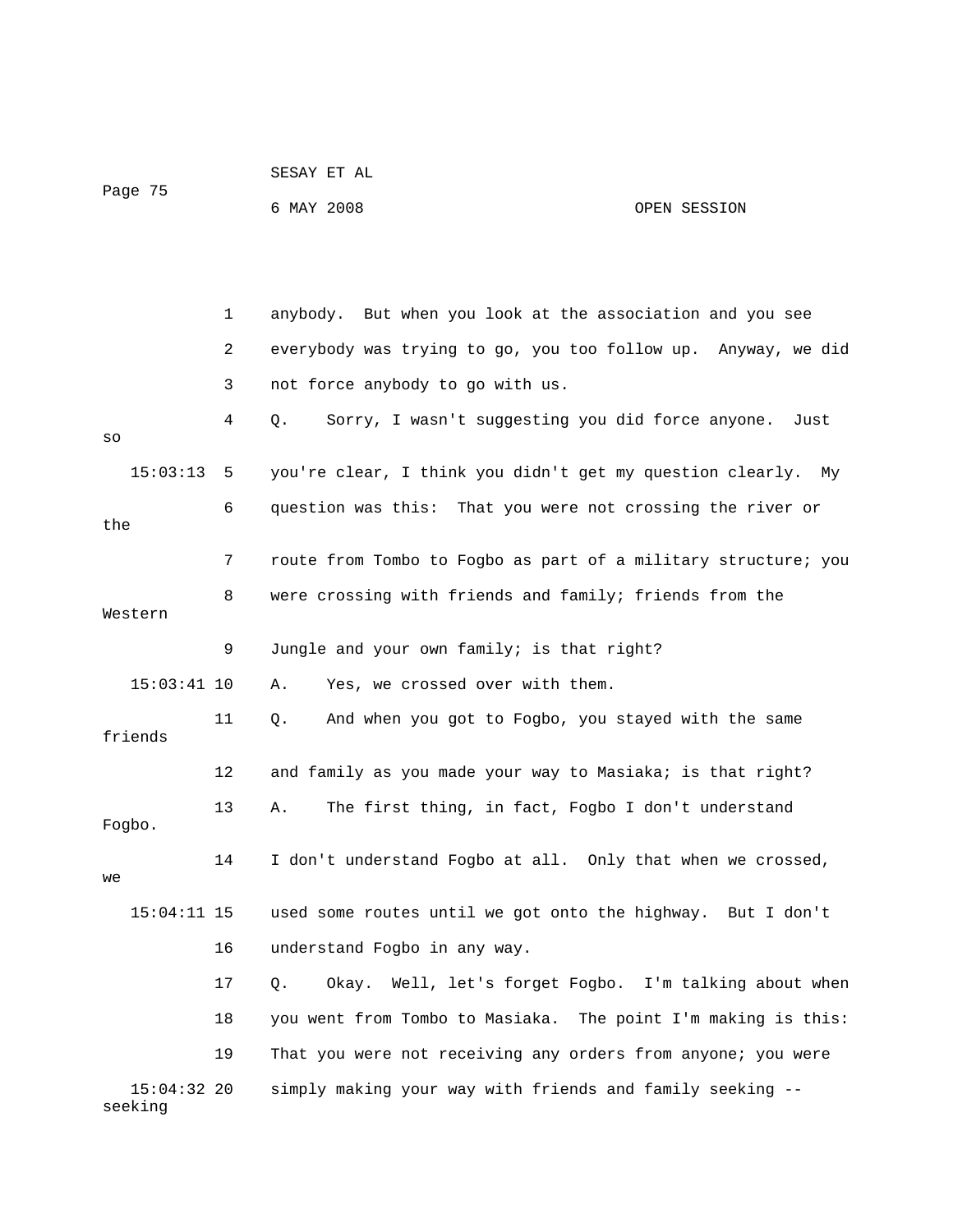|  |  |  |  | to escape from ECOMOG; is that right? |  |  |  |  |
|--|--|--|--|---------------------------------------|--|--|--|--|
|--|--|--|--|---------------------------------------|--|--|--|--|

|               | 22 | Oh, yes, I was not dealing with any instructions from<br>А.        |
|---------------|----|--------------------------------------------------------------------|
| a             | 23 | anybody. Everybody was fighting to withdraw safely and go to       |
|               | 24 | safety area. I think by that time you wouldn't even bother to      |
| $15:04:58$ 25 |    | pass comment to anybody and he stand by to watch you.              |
|               | 26 | So hundreds, if not thousands of you, moving in these<br>$\circ$ . |
| right?        | 27 | family and friend units made your way to Masiaka; is that          |
|               | 28 | In fact when we got to the highway the population was so<br>Α.     |
|               | 29 | high and because we met some other people who were there too       |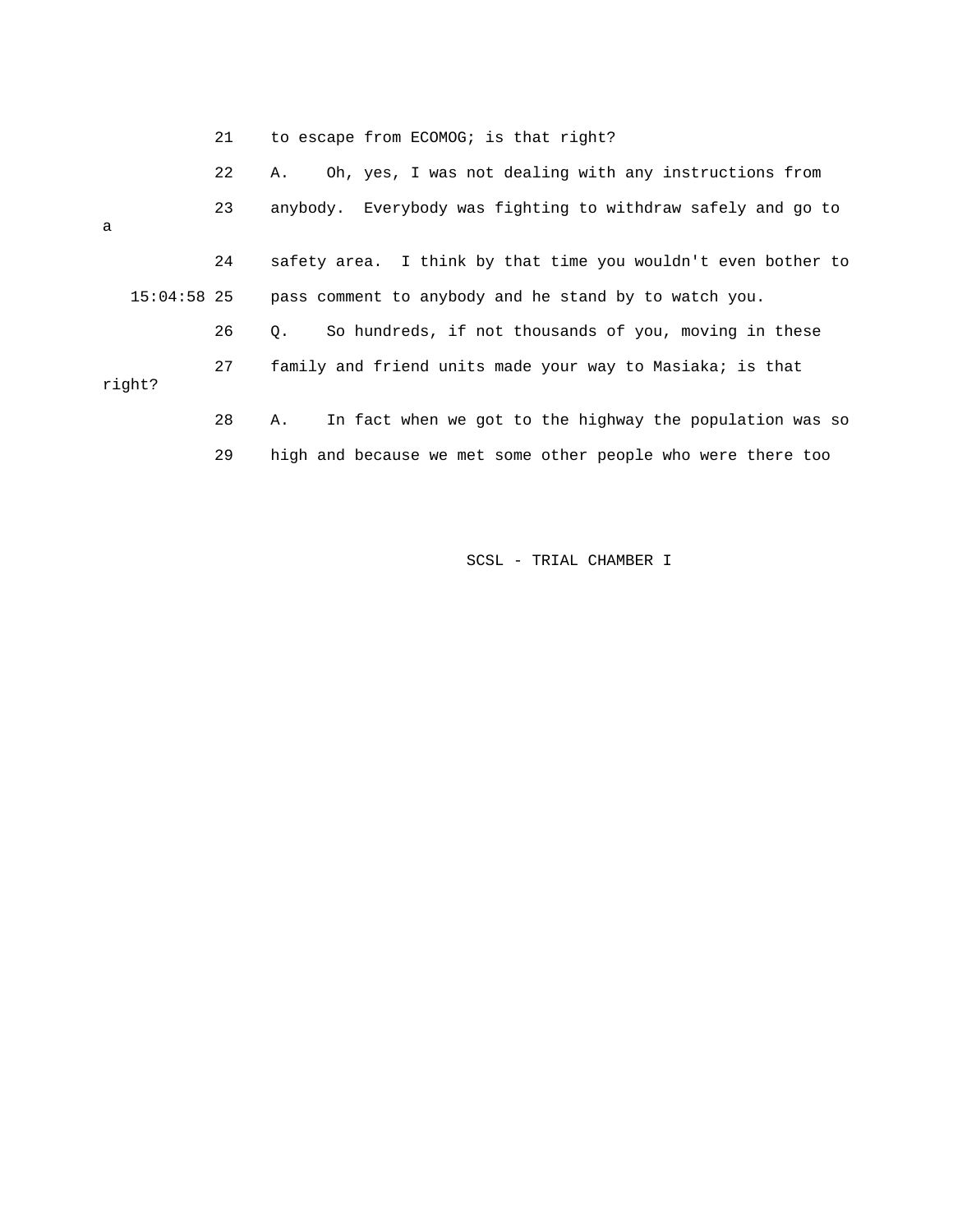|                         |    | 6 MAY 2008                                                       | OPEN SESSION |
|-------------------------|----|------------------------------------------------------------------|--------------|
|                         |    |                                                                  |              |
|                         |    |                                                                  |              |
|                         | 1  | The highway was packed full as everybody was trying to<br>going. |              |
|                         | 2  | withdraw. Civilian soldiers [indiscernible].                     |              |
|                         | 3  | I think you told us that you'd stayed in, is this right,<br>Q.   |              |
|                         | 4  | Masiaka for a short time. Was it just a night?                   |              |
| 15:05:45                | 5  | I did not even sleep there. As I got there, I spent, if<br>Α.    |              |
|                         | 6  | I'm not mistaken, two or three hours, I left Masiaka.            |              |
|                         | 7  | Would you have been one of the first people -- one of<br>$Q$ .   |              |
| the                     |    |                                                                  |              |
| was                     | 8  | first fleeing junta into Masiaka? Or when you arrived there      |              |
|                         | 9  | it already full of combatants and their families and friends?    |              |
|                         |    |                                                                  |              |
| $15:06:13$ 10           |    | Well, our own batch, almost our own batch there were not<br>Α.   |              |
|                         | 11 | many people behind us. We met so many people at Masiaka.         |              |
| confusion               | 12 | And at the time you arrived, there was a general<br>Q.           |              |
|                         |    |                                                                  |              |
|                         | 13 | and general questioning amongst the group as to where everyone   |              |
|                         | 14 | should go; is that what you experienced?                         |              |
| $15:06:46$ 15<br>exist, |    | There was no question like that at all. If it does<br>Α.         |              |
|                         |    |                                                                  |              |
|                         | 16 | I didn't realise that because when you come your brother will    |              |
|                         | 17 | tell you that everybody was heading towards Makeni/Port Loko.    |              |
| don't                   | 18 | Wherever you go you will meet this information.                  | In fact, I   |
|                         | 19 | even have the interest to ask. As long as I knew where to go.    |              |
|                         |    |                                                                  |              |
| $15:07:10$ 20<br>zone   |    | Okay, so Masiaka was a place where -- it was a safety<br>Q.      |              |

SESAY ET AL

Page 76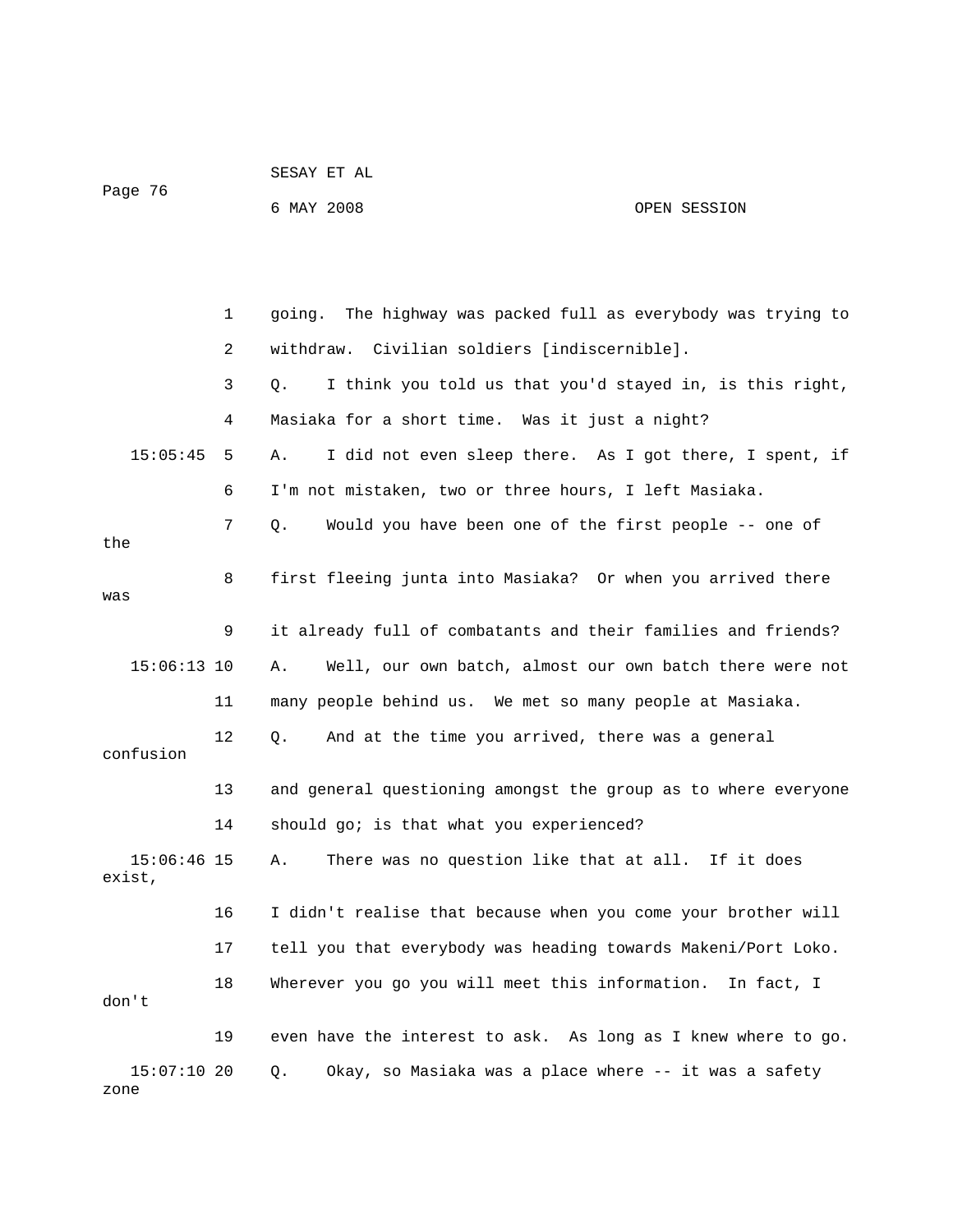| is          | 21 | where it was clear that everyone was going to move to Makeni;    |
|-------------|----|------------------------------------------------------------------|
|             | 22 | that what you're saying?                                         |
|             | 23 | Please repeat that area. I didn't get it clear.<br>Α.            |
| travelled   | 24 | So everyone in Masiaka was there and the news had<br>$Q_{\star}$ |
| 15:07:38 25 |    | amongst the group that everyone was moving towards Makeni?       |
| we          | 26 | If I tell you anything pertaining that, the time while<br>Α.     |
|             | 27 | were planning to leave, there was no time for you to go and      |
| a           | 28 | investigate. All that one was concerned with was to escape to    |
|             | 29 | safety zone. I never inquired.                                   |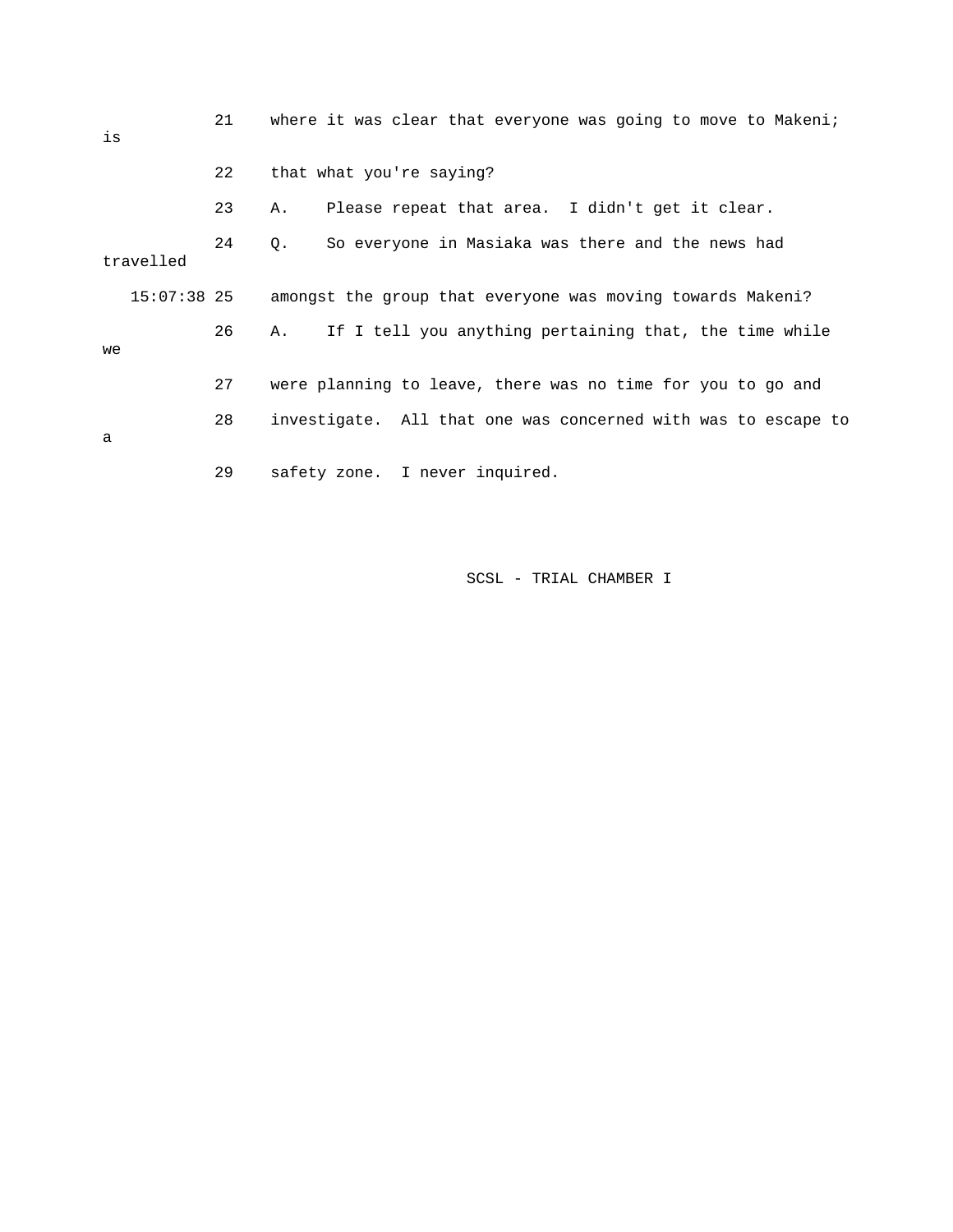| Page 77 | SESAY ET AL |              |
|---------|-------------|--------------|
|         | 6 MAY 2008  | OPEN SESSION |

 1 Q. Okay. So what you're saying is there's no orders and 2 there's no instructions. There's simply: Let's get to Makeni. 3 It's even further away from Freetown. Is that fair? 4 A. Yes, because everybody was trying to run away because the 15:08:32 5 threat was too much in Freetown. So everybody was looking for a 6 safe zone. 7 Q. And so Masiaka, would you with agree with this, was 8 relatively calm with the hundreds of combatants moving through on 9 the way to Makeni? 15:08:57 10 A. Well, when I arrived in Masiaka there was no problem. And 11 from the time I arrived at Masiaka until Makeni, there were no 12 problems. 13 Q. And -- but somewhere between Masiaka and Makeni the mass of 14 combatants decided that they were going to, for some reason or 15:09:30 15 another, start looting property; is that something you observed? 16 A. I can't say much about that. In fact, I didn't see 17 anything on my way while going. I didn't see anything like 18 looting. 19 Q. When you arrived in Makeni, was the town full of 15:09:57 20 combatants?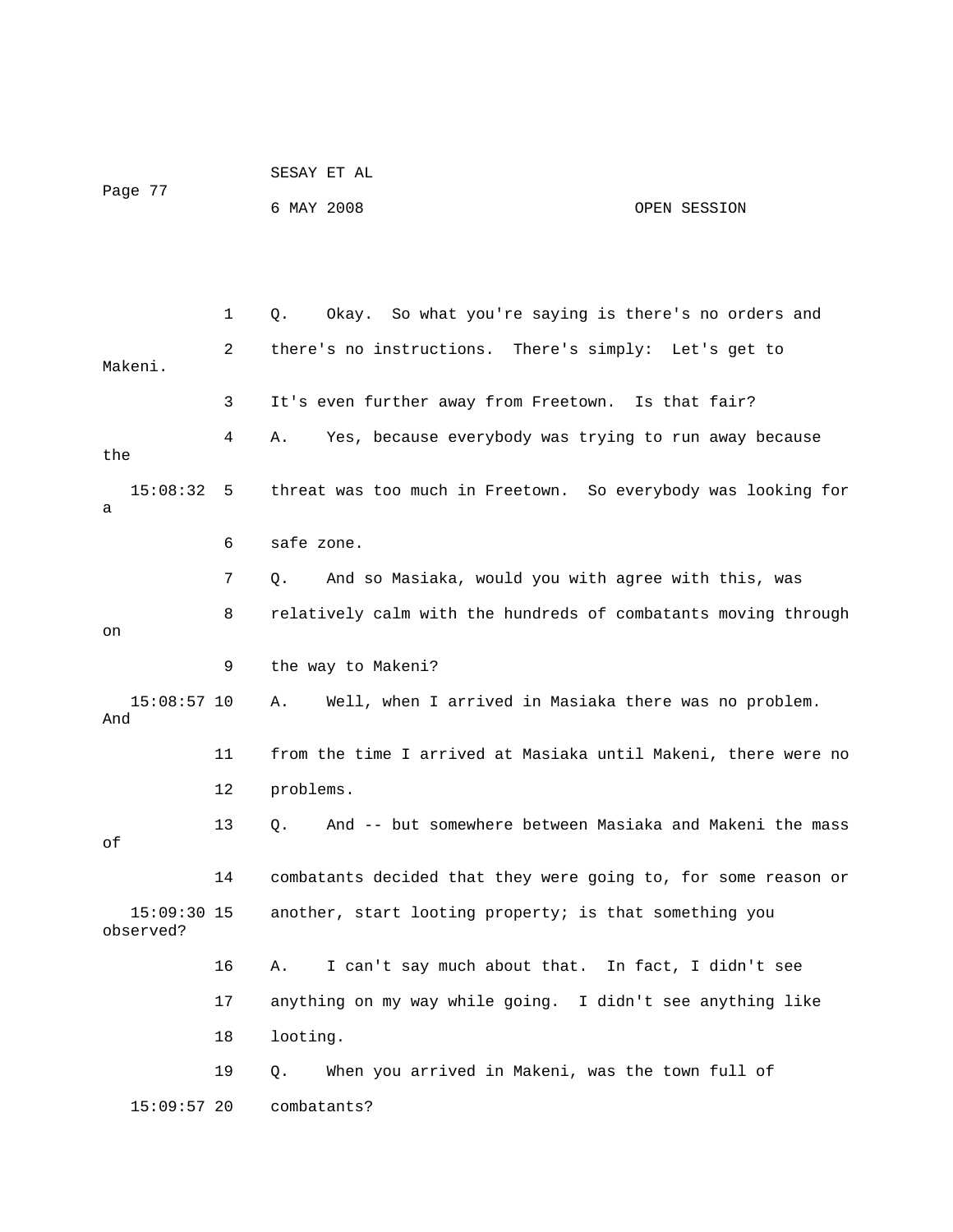21 A. Not only combatants; you have both civilians and 22 combatants. 23 Q. Was some of those civilians and some of those combatants 24 looting property in Makeni? 15:10:23 25 A. I can't tell because Makeni -- when I entered Makeni, I 26 didn't sleep. I didn't sleep midtown. I found my way down 27 towards Magburaka so what obtains within the township I could not 28 say anything about that.

29 Q. Okay. Let me ask you this then: You didn't receive any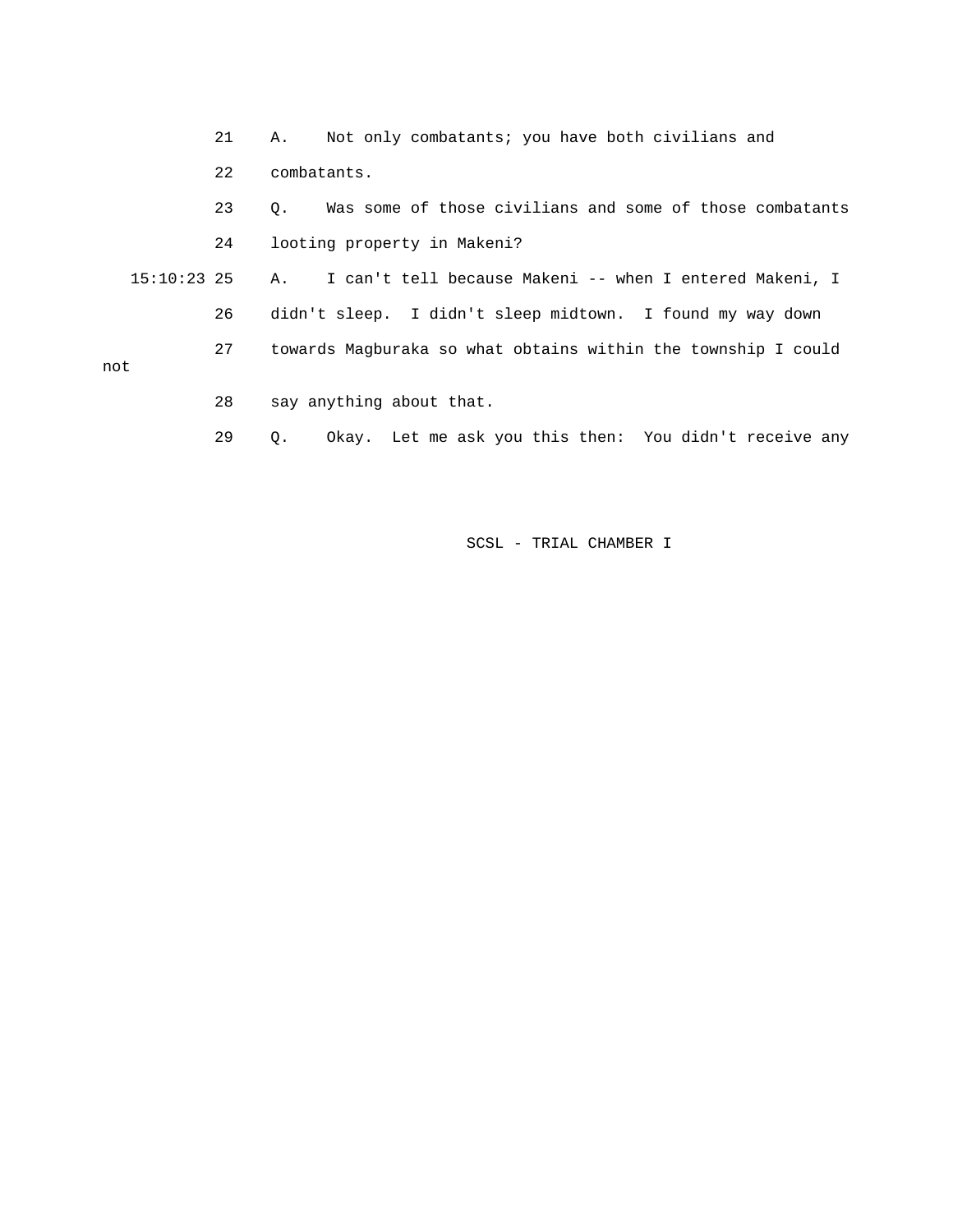| Page 78              |    | 6 MAY 2008                                                    | OPEN SESSION |
|----------------------|----|---------------------------------------------------------------|--------------|
|                      |    |                                                               |              |
|                      | 1  | orders from any RUF commander to engage in Operation Pay      |              |
|                      | 2  | It wasn't a specific order, was there?<br>Yourself?           |              |
|                      | 3  | I never heard about that. I was not given an order like<br>Α. |              |
|                      | 4  | that.                                                         |              |
| 15:11:07<br>from     | 5  | And in fact, actually, you didn't receive any orders<br>О.    |              |
|                      | 6  | Masiaka to Makeni. There was no communication from senior     |              |
|                      | 7  | commanders at all; do you agree with that?                    |              |
|                      | 8  | Yes, you are correct. I myself, I had a radio<br>Α.           |              |
|                      | 9  | communication set. Everything was entered. But there was no   |              |
| 15:11:32 10<br>zone, |    | time to put on the radio. Everybody was looking for a safe    |              |
|                      | 11 | as I said earlier, so there was nothing like communication in |              |
| was                  | 12 | Masiaka, Makeni, by the time we arrived there, because there  |              |
|                      | 13 | threats from air raid. The threat was paramount.              |              |
| with                 | 14 | JUDGE BOUTET: Mr Witness, the question you were asked         |              |
| $15:11:56$ 15<br>and |    | reference to Operation Pay Yourself was if there were orders, |              |
|                      | 16 | your answer is -- you said there were no orders. But did you  |              |
|                      | 17 | hear about operation if there was no orders? You knew that    |              |
|                      | 18 | operation while you were on your way from Masiaka, Makeni,    |              |
|                      | 19 | Magburaka?                                                    |              |
| $15:12:19$ 20        |    | THE WITNESS: Well, My Lord, as I have told the Court, I       |              |
|                      | 21 | never received that order. I didn't get that instruction from |              |

SESAY ET AL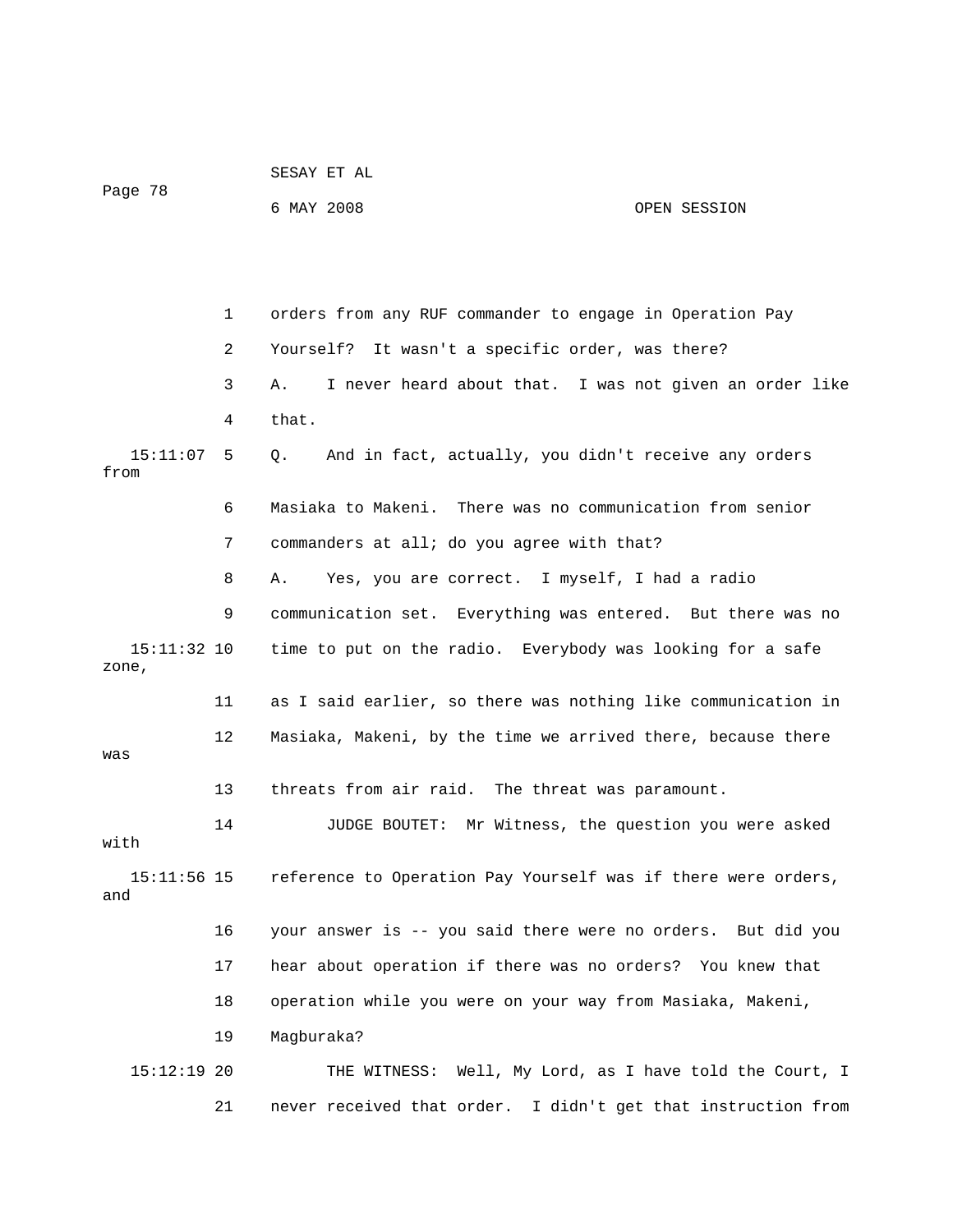| received      | 22 | anybody. If it does happen, I can't tell. But I never                |
|---------------|----|----------------------------------------------------------------------|
|               | 23 | that instruction, neither the message.                               |
|               | 24 | JUDGE BOUTET: Thank you.                                             |
| $15:12:40$ 25 |    | MR JORDASH:                                                          |
|               | 26 | Did you hear SLA commanders or RUF commanders using the<br>$\circ$ . |
|               | 27 | term -- discussing the term?                                         |
| that          | 28 | I can't tell anyway. As I told you, I didn't receive<br>А.           |
|               | 29 | instruction; I have no knowledge on that.                            |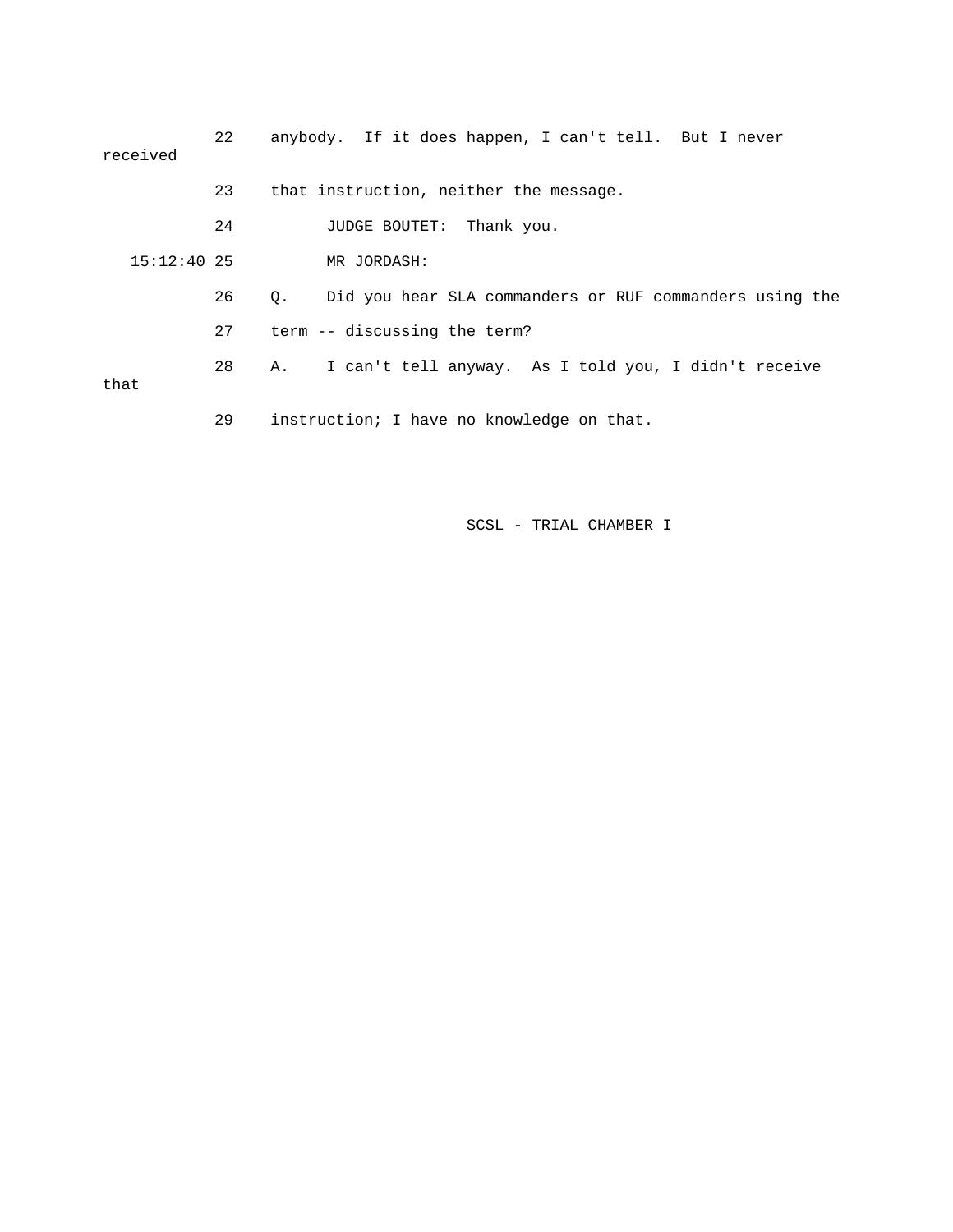|         | SESAY ET AL |              |
|---------|-------------|--------------|
| Page 79 |             |              |
|         | 6 MAY 2008  | OPEN SESSION |

 1 Q. You mentioned something a moment ago about the air jet. Is 2 it right that the air jet, or the jet, appeared around the time 3 that the majority of the junta were arriving in Masiaka; is that 4 right? 15:13:29 5 A. Yes, yes. I myself -- what happened, I didn't wasted any 6 time at Masiaka. It's because of the jet raid. As I entered the 7 jet arrived so I found it very difficult to stay, so I had to 8 move. 9 Q. And in a sense this was the major problem with 15:13:50 10 communication, that communication men like yourself could not set 11 up your radios because the air jet was bombing the fleeing junta; 12 is that fair? 13 A. Yes, it's fair. And secondly, I found out that my security 14 was not guaranteed to put up the communication set because 15:14:23 15 putting up a communication set need proper security. 16 Q. That's right. Because it's part of radio communication 17 protocol, if you like, not to set up radio sets where it's likely 18 to get damaged because they are a valuable commodity; is that 19 right?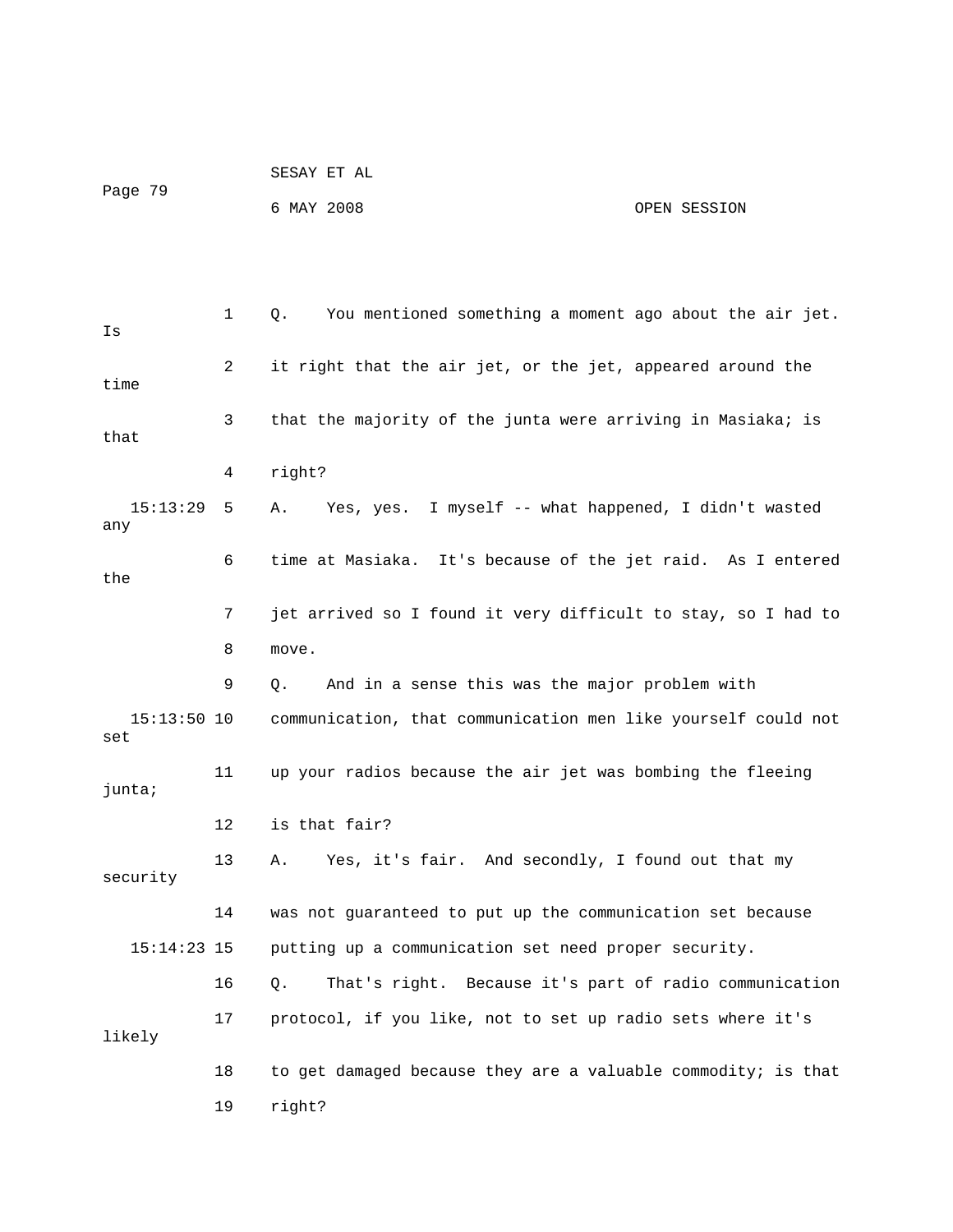| $15:14:51$ 20        |    | Yes, repeat. Please repeat. Repeat your question once<br>A.   |
|----------------------|----|---------------------------------------------------------------|
|                      | 21 | more.                                                         |
|                      | 22 | Well, it was your duty as a radio operator to make sure<br>Q. |
|                      | 23 | that your radio set was not damaged; is that right?           |
|                      | 24 | Yes, that was the problem we were experiencing. Without<br>A. |
| $15:15:16$ 25<br>the |    | proper security you, as a radio operator, should not put on   |
|                      | 26 | radio.                                                        |
| are                  | 27 | Right. And of course, if there's an air jet or there<br>Q.    |
| set                  | 28 | enemy troops nearby, then you don't stop and put up a radio   |
|                      | 29 | which could take up to 15 to 30 minutes to set up; am I right |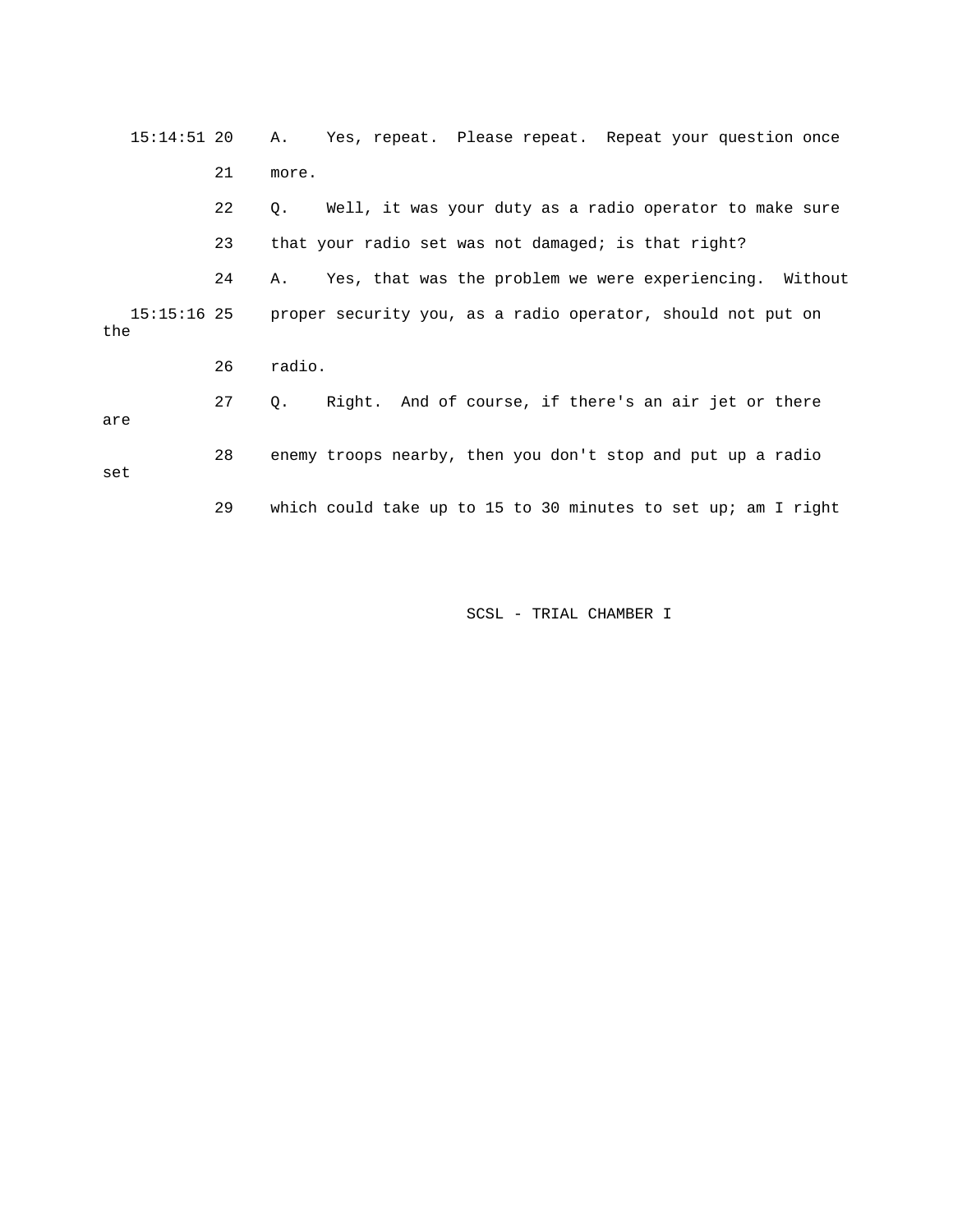| Page 80               |    |            | SESAY ET AL                                                    |                                           |
|-----------------------|----|------------|----------------------------------------------------------------|-------------------------------------------|
|                       |    | 6 MAY 2008 |                                                                | OPEN SESSION                              |
|                       |    |            |                                                                |                                           |
|                       |    |            |                                                                |                                           |
|                       | 1  |            | about that?                                                    |                                           |
| is                    | 2  | Α.         | My Lord, I will only put on a radio set if I know there        |                                           |
|                       | 3  |            | security protection. Without security protection I will not    |                                           |
| put                   |    |            |                                                                |                                           |
|                       | 4  |            | up a radio set.                                                |                                           |
| 15:15:53              | 5  | Q.         | So basically, you were without access to your radio set        |                                           |
|                       | 6  |            | until you arrived in Kono because it wasn't safe for you, as a |                                           |
|                       | 7  |            | radio operator, to stop and set it up; is that right?          |                                           |
|                       | 8  | Α.         | Yes, you are correct.                                          |                                           |
|                       | 9  | Q.         | It is possible to set up a radio set on the back of a          |                                           |
| $15:16:21$ 10<br>it   |    |            | truck, isn't it? But again, am I right that you couldn't set   |                                           |
| were                  | 11 |            | up on the back of a truck on the way to Kono because there     |                                           |
|                       | 12 |            | Kamajor ambushes on the way?                                   |                                           |
| on                    | 13 | Α.         | Apart from that, we will never set up a radio set<br>Yes.      |                                           |
|                       | 14 |            | a vehicle. I am not used to that.                              | I've never done that.                     |
| $15:16:46$ 15         |    | Q.         | My mistake. Apologies --                                       |                                           |
|                       | 16 |            | JUDGE BOUTET:                                                  | Mr Witness, on radio sets, were all radio |
|                       | 17 |            | sets functioning in a station only? In other words, they were  |                                           |
|                       | 18 |            | not radio sets you would carry on your back?                   |                                           |
|                       | 19 |            | THE WITNESS: Not at all. The radio set I was using was         |                                           |
| $15:17:14$ 20<br>then |    |            | Yaesu. You use a very big car battery to put it on and by      |                                           |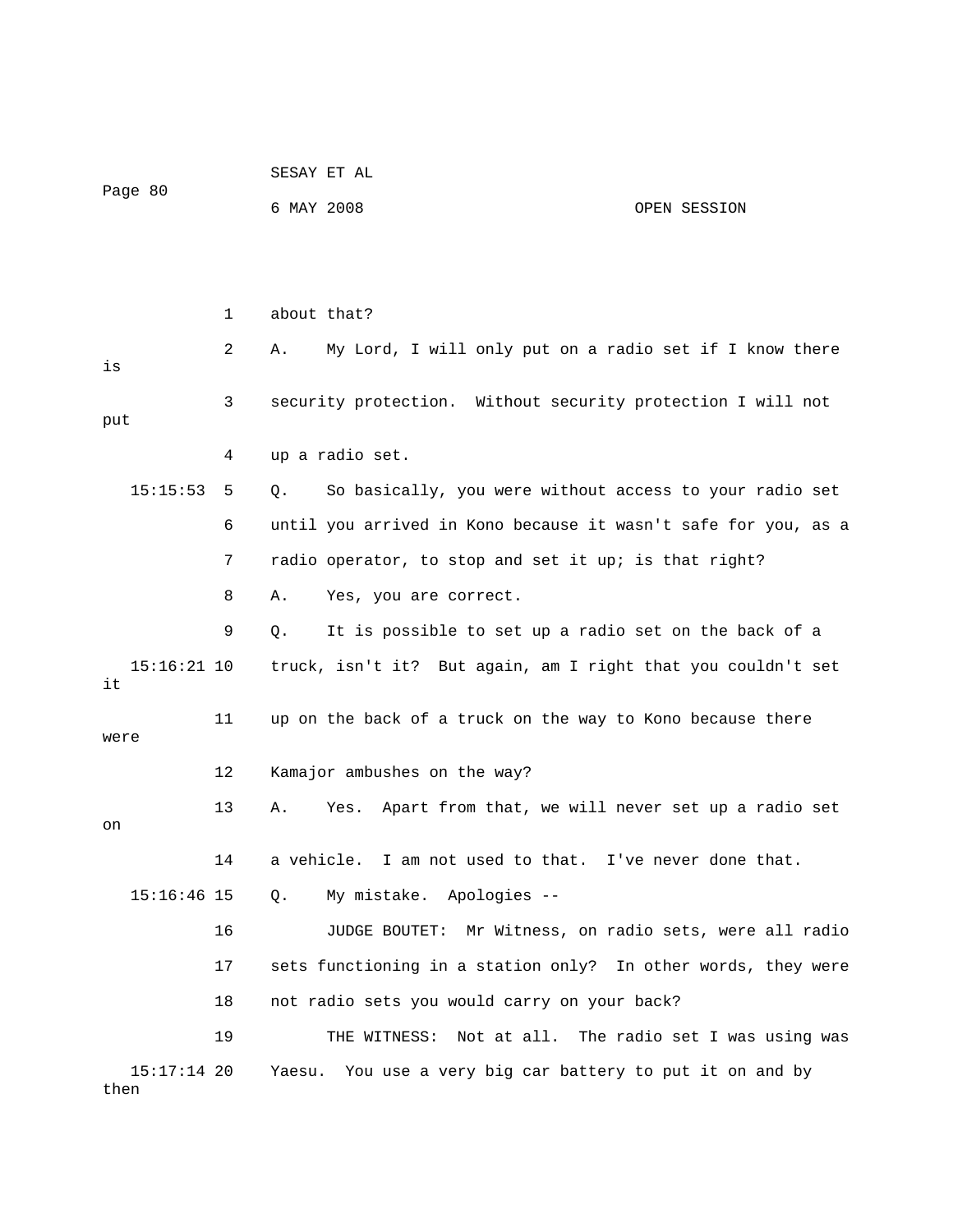21 we were using a vehicle car battery.

 22 JUDGE BOUTET: So [indiscernible] did you have those radio 23 sets that you carry on your back and you can communicate with 24 handset? 15:17:36 25 THE WITNESS: We didn't have those type of radios. The 26 type of radios that you are referring to I know them, but we 27 didn't have them. We didn't have access to them. Only the SLA 28 had access to those that you are referring to. 29 JUDGE BOUTET: Thank you.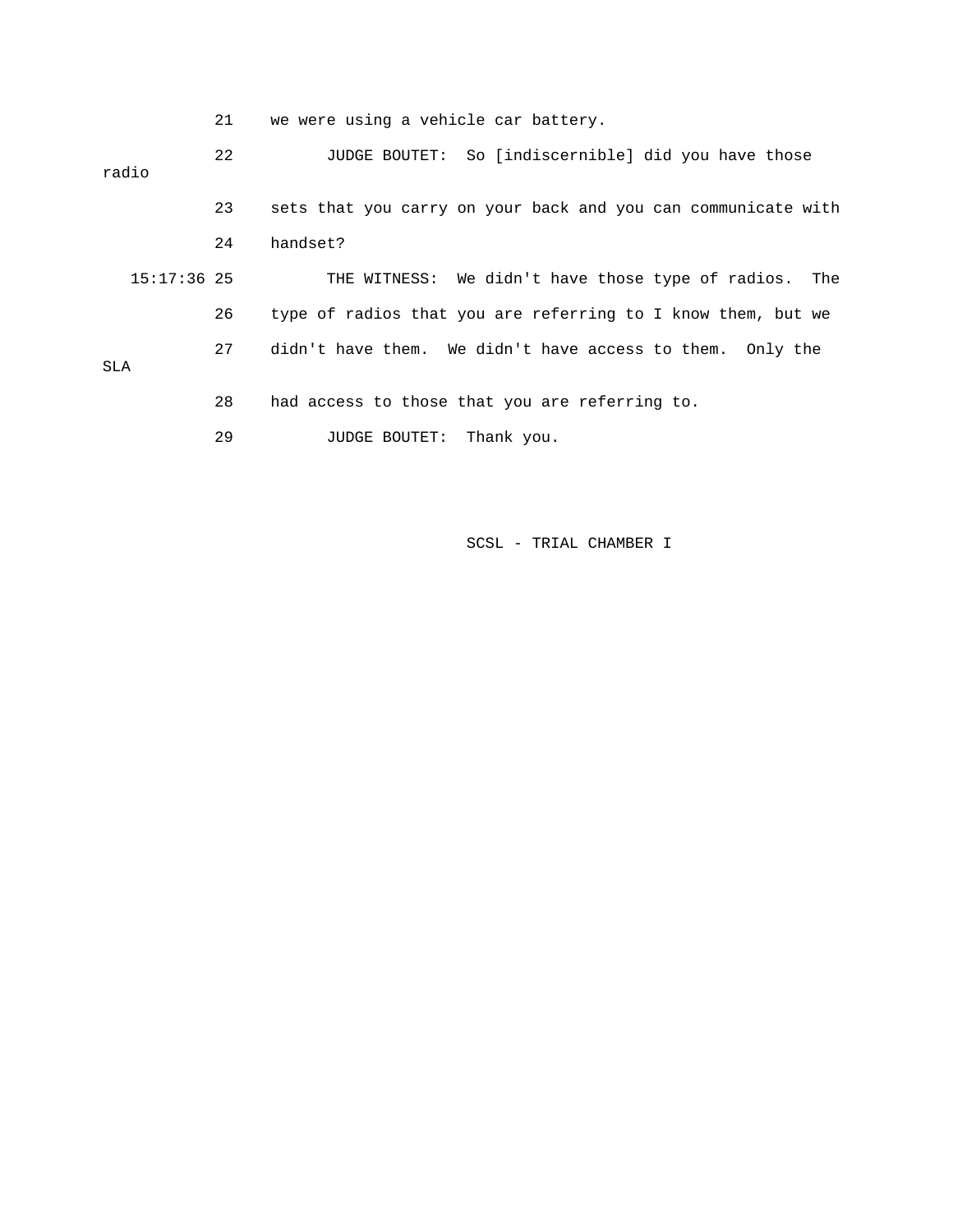|               |    |            | SESAY ET AL                                                   |              |
|---------------|----|------------|---------------------------------------------------------------|--------------|
| Page 81       |    | 6 MAY 2008 |                                                               | OPEN SESSION |
|               |    |            |                                                               |              |
|               |    |            |                                                               |              |
|               | 1  |            | MR JORDASH:                                                   |              |
| assist        | 2  | Q.         | And on the journey to Kono, you may not be able to            |              |
| sets?         | 3  |            | with this, but did you see any SLAs operating their radio     |              |
| are           | 4  | Α.         | On my way while retreating to Kono? Is that what you          |              |
| 15:18:18      | 5  |            | referring to? No, no, no, no, I can't tell if they were doing |              |
|               | 6  | that.      | I can't tell. You know, the SLA are the brigade but we        |              |
|               | 7  |            | didn't have a brigade at all, so I can't tell you.            |              |
|               | 8  | Q.         | Did you meet an SLA radio man called Achie in Kono after      |              |
|               | 9  |            | the intervention?                                             |              |
| $15:18:45$ 10 |    | Α.         | You mean Achie or Asi? Achie? Yes, I know Achie.              |              |
| that          | 11 | Q.         | And did Achie ever tell you that what had happened was        |              |
|               | 12 |            | the SLA radio operators had taken their radio sets to         |              |
| intervention? | 13 |            | Teko Barracks in Makeni for safekeeping during the            |              |
| good          | 14 |            | No, not at all; he never told me that. And he was a           |              |
| $15:19:16$ 15 |    |            | friend to me. We were moving together, but he never told me   |              |
|               | 16 | that.      |                                                               |              |
|               | 17 | О.         | But you never saw any evidence of the SLAs making use of      |              |
|               | 18 |            | radio sets on the way to Kono? Never saw it or never heard of |              |
|               | 19 | it?        |                                                               |              |
| 15:19:4020    |    | Α.         | I never saw it; I never heard about it.                       |              |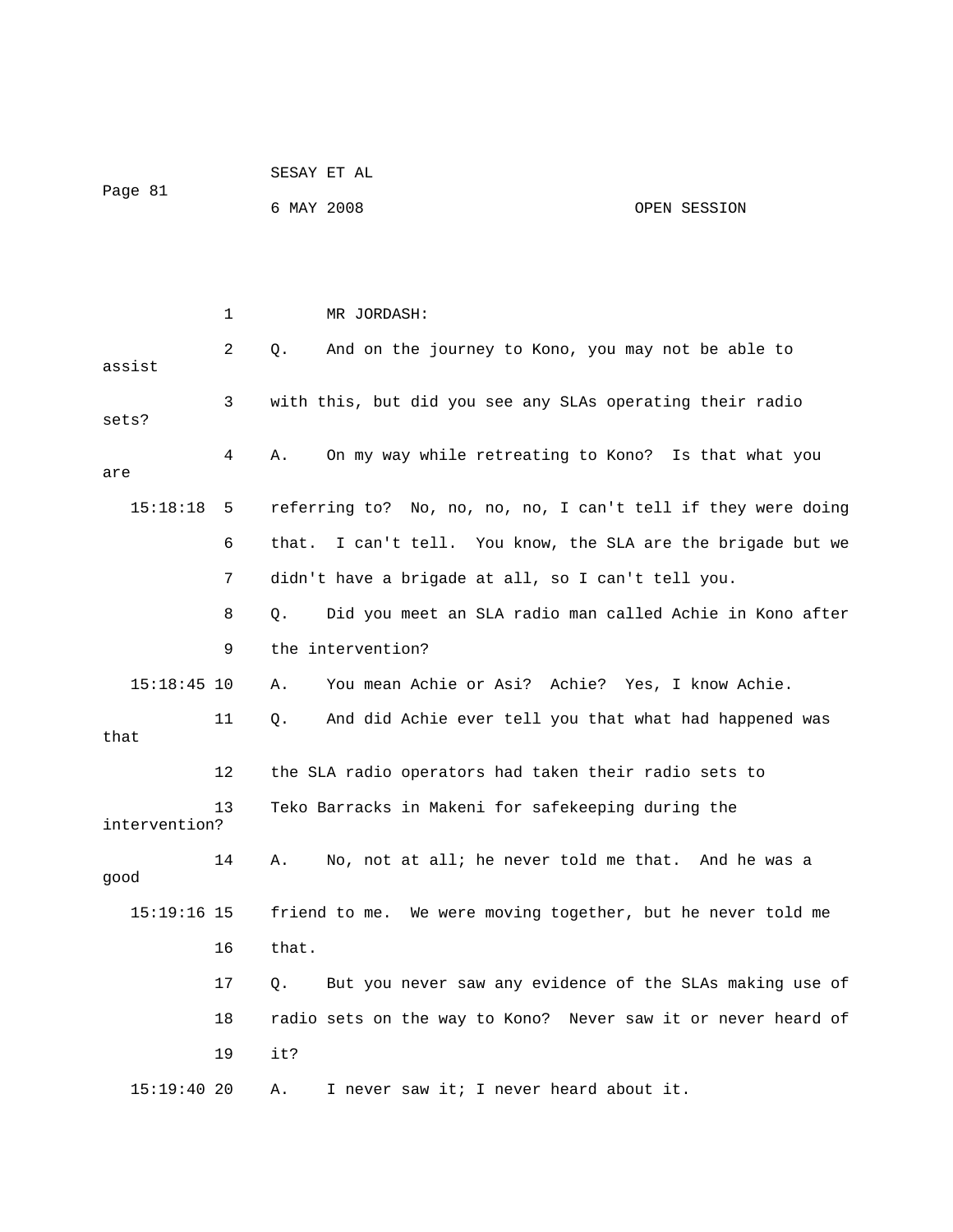21 Q. Thank you. Now, let me take you to Kono. On your arrival, 22 you spend a week operating with Superman's radio set; is that 23 right? 24 A. Yes, yes; you are correct. 15:20:13 25 Q. And there was at this point in these -- let's just deal 26 with this first week, but I suggest this situation existed for 27 several weeks -- 28 JUDGE BOUTET: Mr Jordash, you are the first week in Kono,

29 is that what you said? I just missed that first part.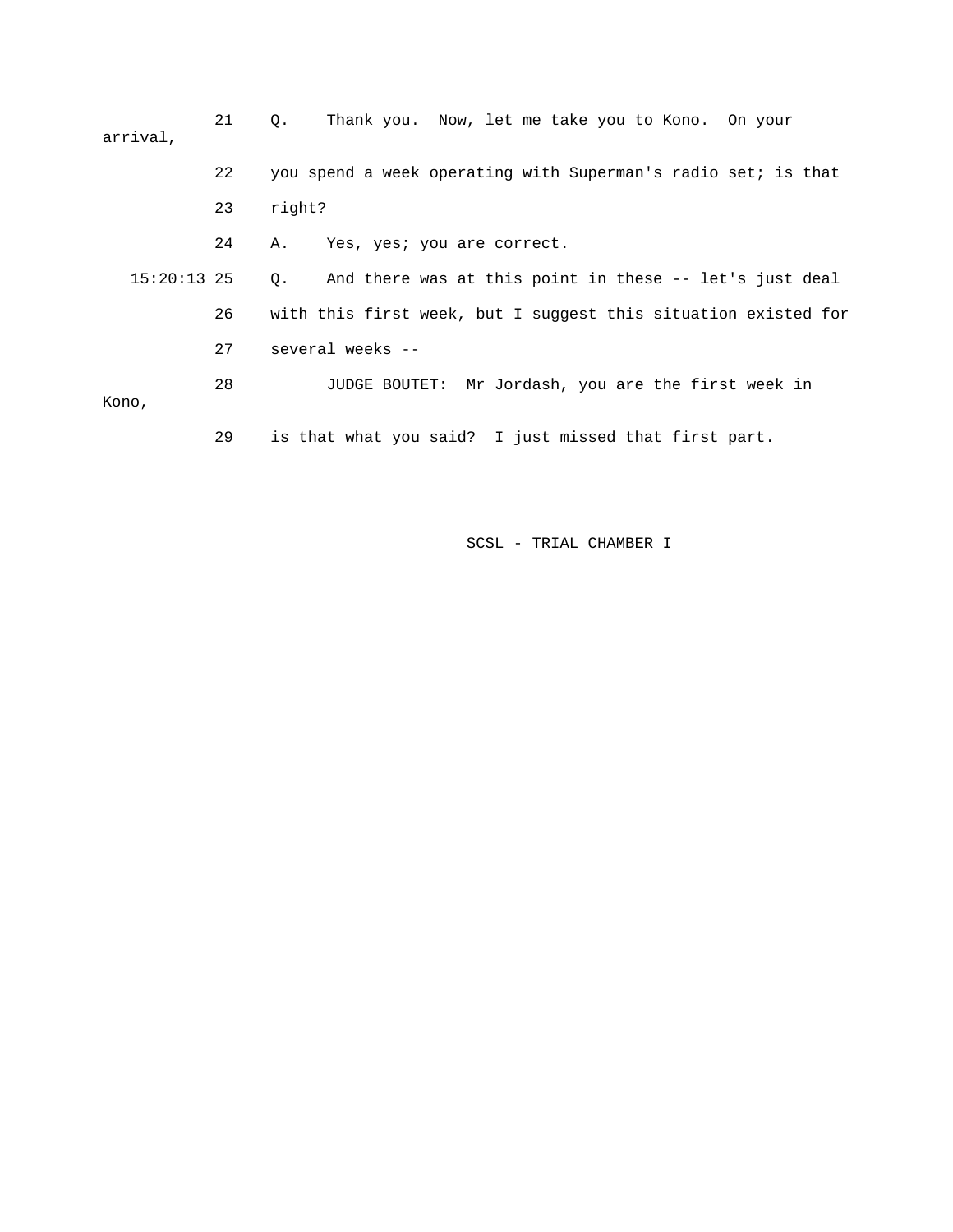|                       |    |            | SESAY ET AL                  |                                                     |                                                                |
|-----------------------|----|------------|------------------------------|-----------------------------------------------------|----------------------------------------------------------------|
| Page 82               |    | 6 MAY 2008 |                              |                                                     | OPEN SESSION                                                   |
|                       |    |            |                              |                                                     |                                                                |
|                       |    |            |                              |                                                     |                                                                |
|                       | 1  |            | MR JORDASH:                  | The first week in Kono the witness was              |                                                                |
|                       | 2  |            | operating with Superman's -- |                                                     |                                                                |
|                       | 3  |            | JUDGE BOUTET:                |                                                     | When he was there? The first week of his                       |
|                       | 4  |            | operations in Kono?          |                                                     |                                                                |
| 15:20:27              | -5 |            | MR JORDASH: Yes, exactly.    |                                                     |                                                                |
|                       | 6  |            |                              | JUDGE BOUTET: Okay, thank you.                      |                                                                |
|                       | 7  |            | MR JORDASH:                  |                                                     |                                                                |
| radio                 | 8  | Q.         |                              | The situation was that there was only one operating |                                                                |
|                       | 9  | set?       |                              |                                                     |                                                                |
| $15:20:42$ 10<br>that |    | Α.         | Yes.                         |                                                     | The time we arrived there and for the first week               |
|                       | 11 |            |                              | I was there, there was only one radio set.          |                                                                |
| and                   | 12 | Q.         |                              |                                                     | Right. And that set was under the command of Superman          |
|                       | 13 |            |                              |                                                     | there was a number of operators, including Top Marine and King |
|                       | 14 |            | Perry; is that right?        |                                                     |                                                                |
|                       |    |            | 15:21:14 15 A. Yes, yes.     |                                                     |                                                                |
| Paul                  | 16 | Q.         |                              |                                                     | Did you hear or did you attend any meeting that Johnny         |
|                       | 17 |            |                              | Koroma had before he went to Kailahun?              |                                                                |
|                       | 18 | Α.         |                              |                                                     | Yes, I heard about that meeting, but on that particular        |
|                       | 19 |            | day, I was $-$               |                                                     |                                                                |
| $15:21:42$ 20<br>be   |    |            |                              |                                                     | THE INTERPRETER: Your Honours, can the witness please          |
|                       | 21 |            |                              |                                                     | instructed to speak slowly, and let him go back on the last    |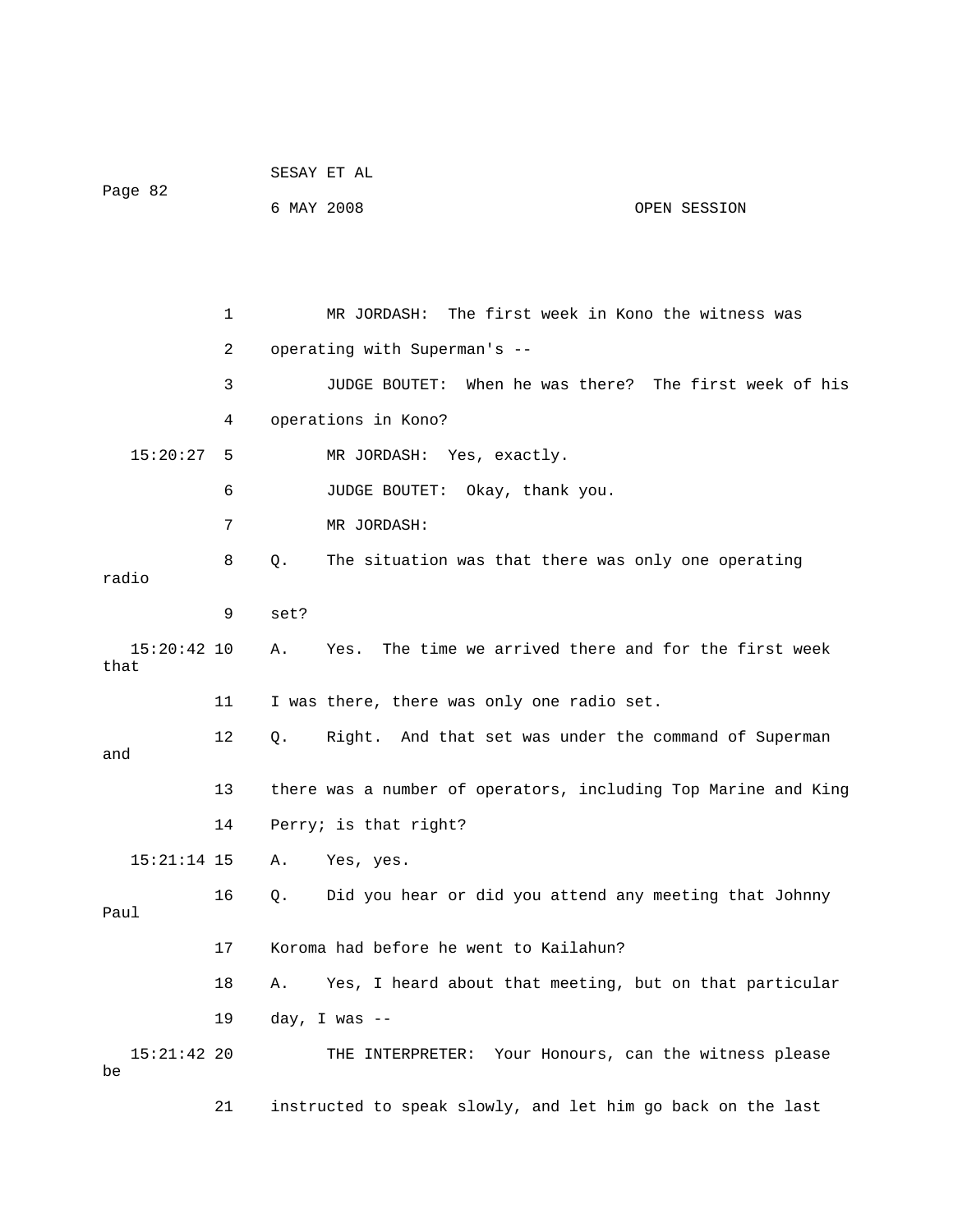- 22 segment of his testimony.
- 23 MR JORDASH:

 24 Q. Can you speak slowly and just repeat your last answer, 15:21:53 25 please? 26 A. I was in Kono. I heard about the meeting. By then I was 27 on duty. I didn't go to attend the meeting. But after the 28 meeting I learned from my colleagues what obtains during the 29 meeting.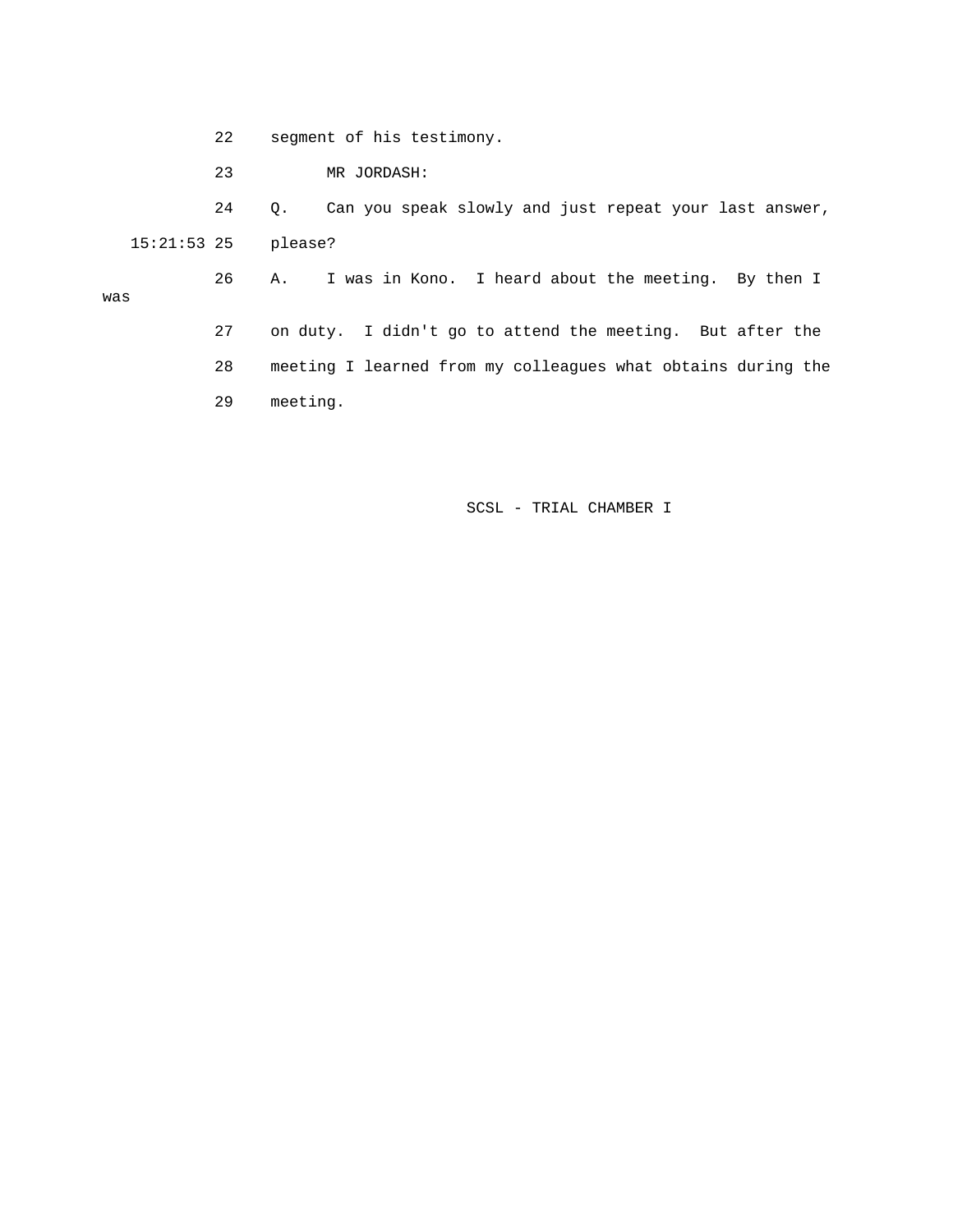| Page 83       |    | SESAY ET AL |                                                             |              |
|---------------|----|-------------|-------------------------------------------------------------|--------------|
|               |    | 6 MAY 2008  |                                                             | OPEN SESSION |
|               |    |             |                                                             |              |
|               |    |             |                                                             |              |
| was           | 1  | Q.          | And what obtained, I suggest, was this: That Superman       |              |
|               | 2  |             | put in charge of Kono; is that right?                       |              |
|               | 3  | Α.          | Oh, yes.                                                    |              |
| second        | 4  | Q.          | And I think it was said that Bazzy Kamara should be         |              |
| 15:22:35      | 5  |             | in charge of Kono; is that correct?                         |              |
|               | 6  | Α.          | Which one? Please say again.                                |              |
|               | 7  | Q.          | Bazzy Kamara, SLA?                                          |              |
|               | 8  | Α.          | Yes, he was deputy to Super.                                |              |
| that          | 9  | Q.          | And nothing else of any great importance happened at        |              |
| 15:22:59 10   |    |             | meeting; is that correct, from what you heard?              |              |
| very          | 11 | Α.          | Well, all I heard was on the command structure.             | I was        |
|               | 12 |             | much concerned with the command structure. Apart from the   |              |
| important     | 13 |             | command structure, I did not inquire further. The most      |              |
|               | 14 |             | thing to me was the command structure, because the time we  |              |
| $15:23:25$ 15 |    |             | arrived there, everybody was doubtful.                      |              |
|               | 16 | Q.          | And what was said at the meeting was that there<br>Yeah.    |              |
|               | 17 |             | should be a cooperation between the RUF and the SLA.        | So where     |
|               | 18 |             | there was an RUF commander in a place there would be an SLA |              |
| RUF           | 19 |             | deputy; where there was an SLA commander there should be an |              |
| $15:23:46$ 20 |    | deputy.     | That was the general instruction which Johnny Paul          |              |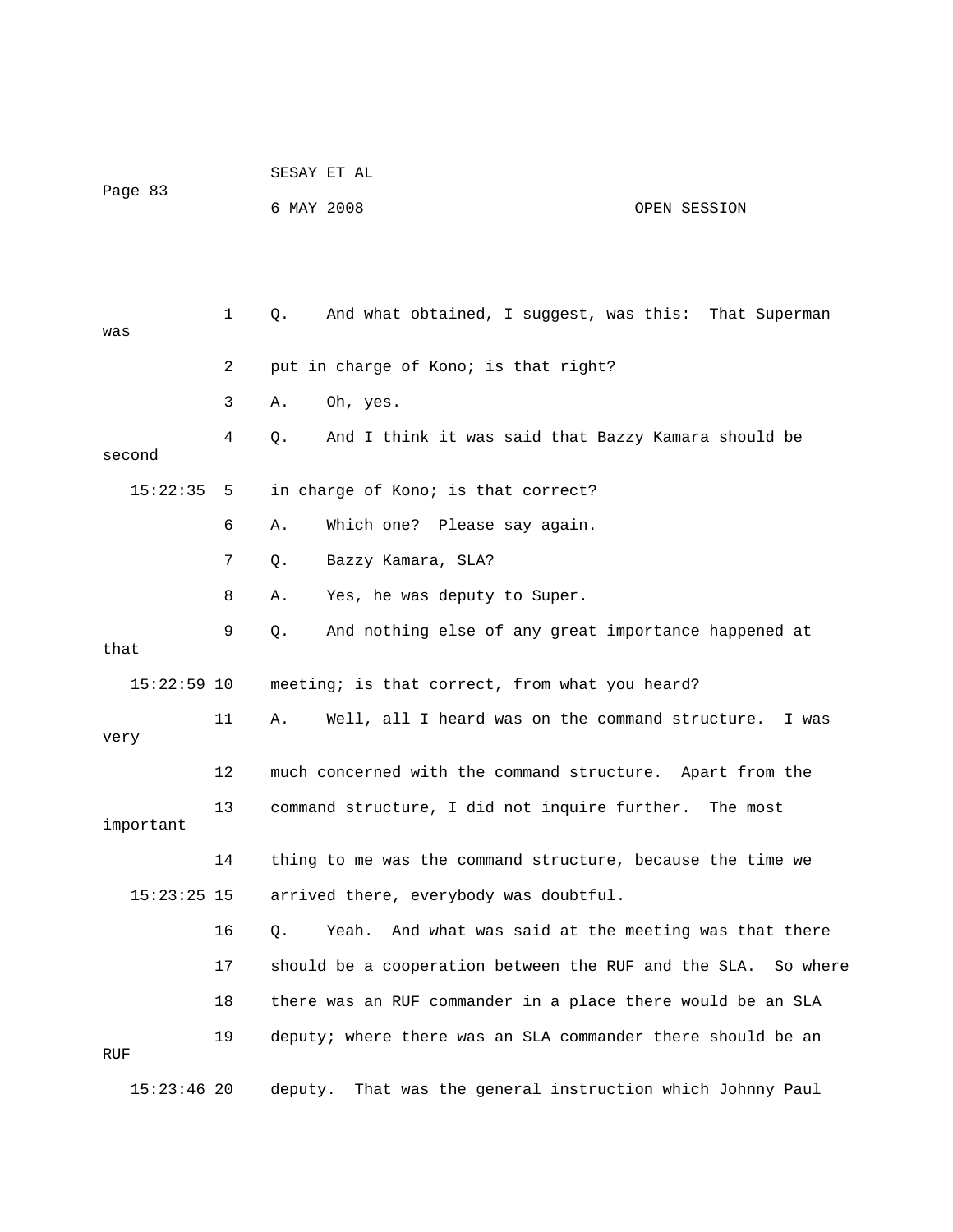21 Koroma suggested at the meeting?

22 A. Yes, that was one of the messages. He appointed a

23 commander, a commander who was going to be in charge of the

 24 entire Kono District, so, as I initially said, that was the 15:24:13 25 command structure.

> 26 Q. And I think it was left to Superman after Johnny Paul 27 Koroma had left to then give out specific deployments; is that 28 right?

29 A. Yes.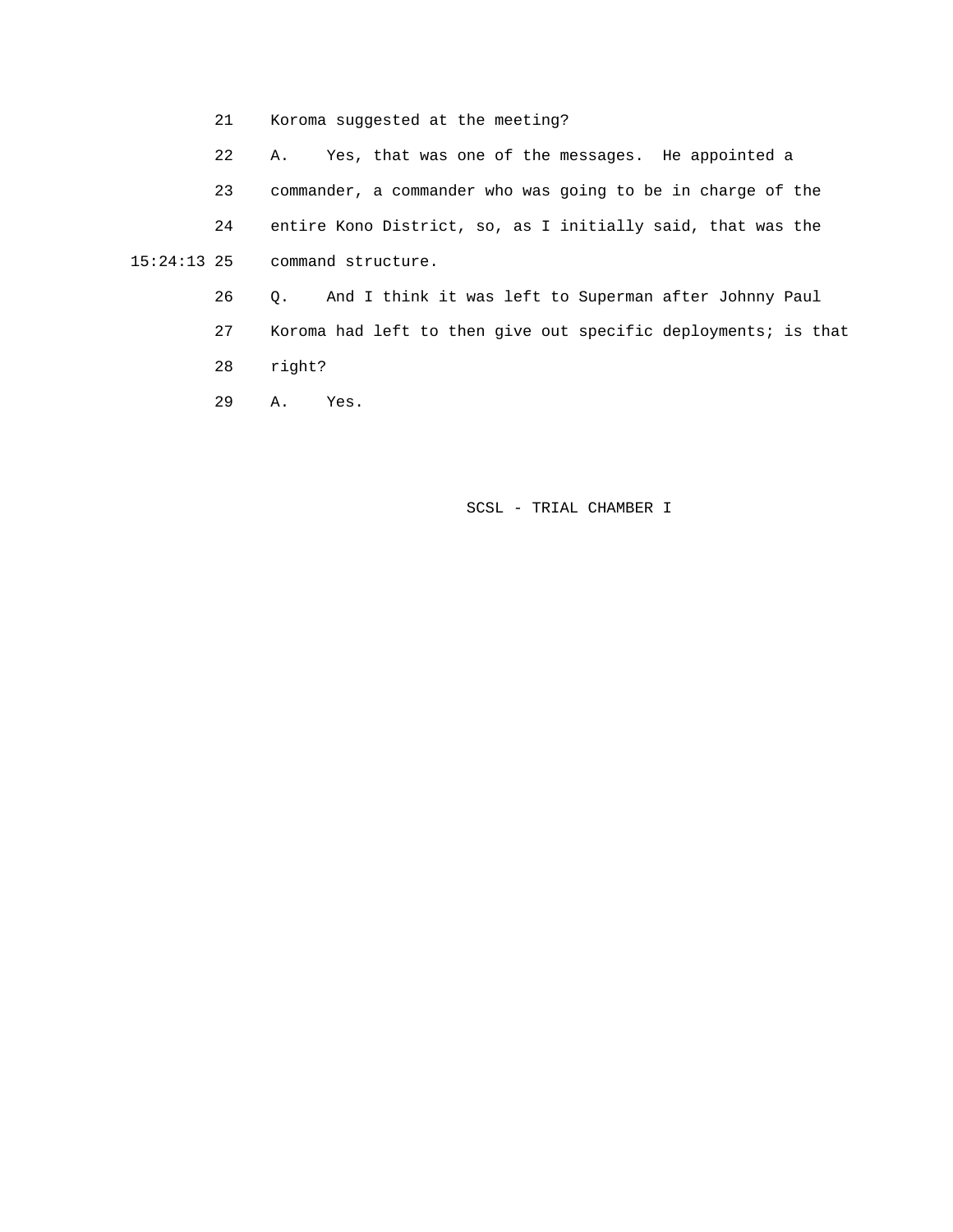|               |    | SESAY ET AL                                                    |                                   |
|---------------|----|----------------------------------------------------------------|-----------------------------------|
| Page 84       |    | 6 MAY 2008                                                     | OPEN SESSION                      |
|               |    |                                                                |                                   |
|               |    |                                                                |                                   |
|               | 1  | At a series of later meetings chaired by Superman?<br>Q.       |                                   |
| to            | 2  | I did not attend any other meeting. Since I left Kono<br>Α.    |                                   |
|               | 3  | join Komba Gbundema I never attended any other meeting.        |                                   |
| suggesting    | 4  | I think we're misunderstanding each other.<br>$Q$ .            | I'm                               |
| 15:25:00      | 5  | that after Johnny Paul Koroma left, Superman had a meeting or  |                                   |
|               |    |                                                                |                                   |
| commander     | 6  | maybe more than one meeting whereby he identified which        |                                   |
|               | 7  | should go to which area -- the deployments?                    |                                   |
|               | 8  | What I knew, he called on my commander that he<br>Α.<br>Yes.   |                                   |
| there         | 9  | assigned me to, that was what I was trying to tell you.        | Ιf                                |
| $15:25:33$ 10 |    | was any other meeting at that time, maybe I have already left  |                                   |
|               | 11 | with my commander to go to Yomandu.                            |                                   |
|               | 12 | Oh, I see. So after Johnny Paul Koroma had left, then<br>Q.    |                                   |
|               | 13 | Superman called up Komba Gbundema and told him he should go to |                                   |
|               | 14 | Yomandu; is that right?                                        |                                   |
| $15:25:49$ 15 |    | PRESIDING JUDGE: That has been his evidence.                   |                                   |
|               | 16 | THE WITNESS: Yes, he shall go and take over Yomandu.           |                                   |
|               | 17 | PRESIDING JUDGE:                                               | Johnny Paul Koroma made the first |
| now           | 18 | appointment, the top ones, and then Superman stayed back and   |                                   |
|               | 19 | started deploying those who remained, Komba and the rest of    |                                   |
| them          |    |                                                                |                                   |
| $15:26:14$ 20 |    | to Yomandu, and he was ventilating them in the various command |                                   |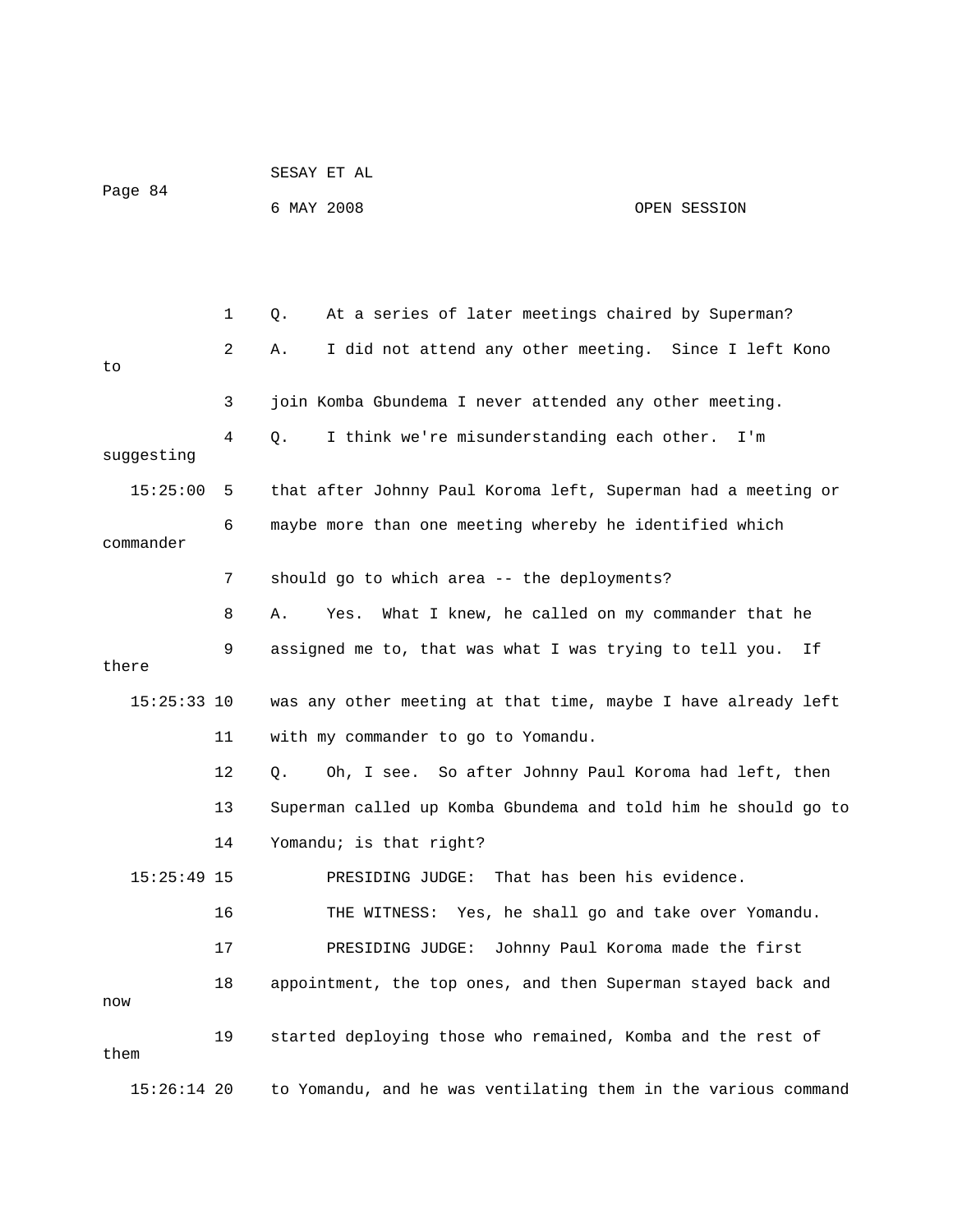21 positions. 22 MR JORDASH: I was simply wanting to make sure of the 23 timing. Because I mean there's a number of references to this 24 happening. 15:26:31 25 PRESIDING JUDGE: Yes. 26 MR JORDASH: At an earlier time. If I can leave it as 27 blank as that. 28 PRESIDING JUDGE: Well, if you want to clarify the timing, 29 that's fine.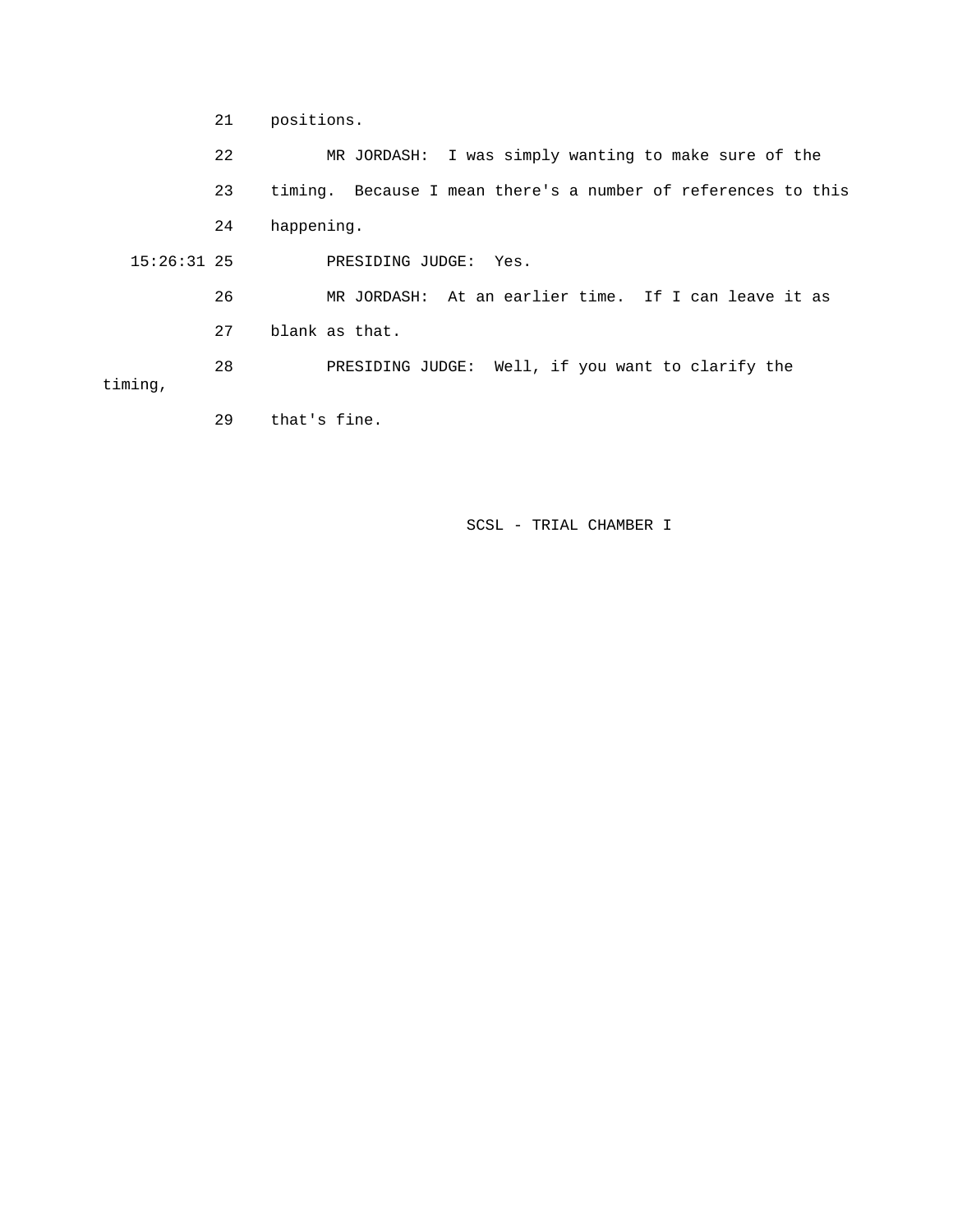|                     |    | SESAY ET AL                                                    |              |
|---------------------|----|----------------------------------------------------------------|--------------|
| Page 85             |    | 6 MAY 2008                                                     | OPEN SESSION |
|                     |    |                                                                |              |
|                     |    |                                                                |              |
| Paul                | 1  | It's sufficient now. It's after Johnny<br>MR JORDASH:          |              |
|                     | 2  | Koroma has left.                                               |              |
|                     | 3  | Now, just going back to Johnny Paul Koroma's meeting, at<br>Q. |              |
| both                | 4  | the time of Johnny Paul Koroma's meeting, the junta forces,    |              |
| 15:27:00            | 5  | RUF and SLA, had moved into the houses in Koidu Town and were  |              |
|                     | 6  | occupying them; is that right?                                 |              |
|                     | 7  | Ah, yes, I can't tell because the time we went to Koidu<br>Α.  |              |
| was                 | 8  | Town, everybody was afraid to enter into houses because there  |              |
|                     | 9  | constant jet raids. So everybody was frightened, so not        |              |
| $15:27:27$ 10       |    | everybody was brave enough to sleep in a house.                |              |
|                     | 11 | Not everyone, but there were lots of houses occupied by<br>Q.  |              |
|                     | 12 | junta soldiers; is that correct?                               |              |
| what                | 13 | Oh, yes maybe there were houses occupied by them but<br>Α.     |              |
| where               | 14 | I'm trying to explain, even the commander that I was with,     |              |
| $15:28:00$ 15<br>SO |    | we were, we used to sleep on sponges outside in the parlour,   |              |
|                     | 16 | if people were sleeping in houses I can't tell.                |              |
| during              | 17 | Sleeping outside the houses but occupying the houses<br>Q.     |              |
|                     | 18 | the day leaving their belongings in the houses; is that right? |              |
|                     | 19 | The time I met him in Kono Town when I met him<br>Α.<br>No.    |              |
| $15:28:23$ 20       |    | initially.                                                     |              |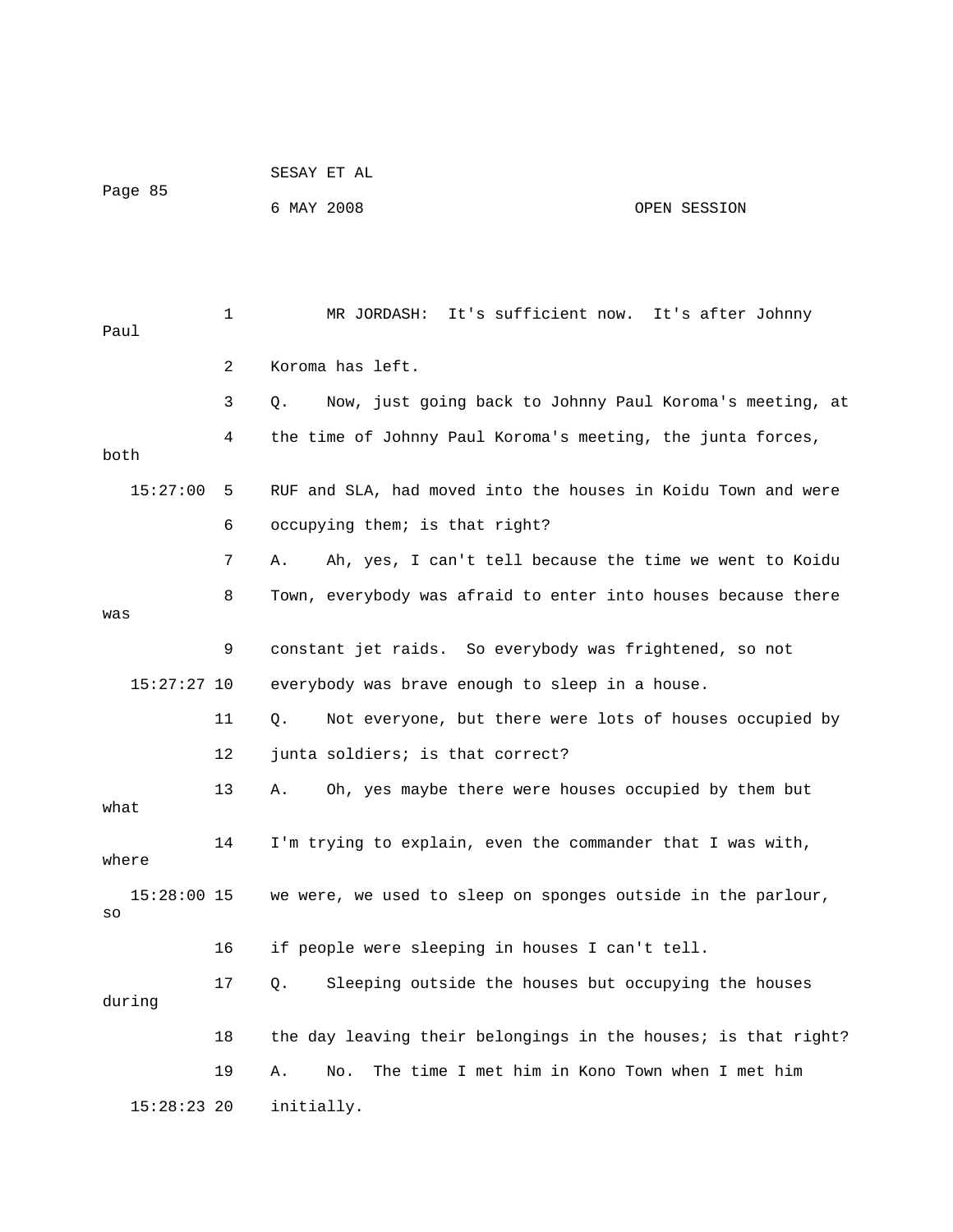21 Q. When you met who?

22 A. When I met -- because Komba Gbundema entered Koidu Town

 23 before I did. So where I met him, I stayed with him. Then I'll 24 come to work to Superman, then back. Then where we were, we used

15:28:46 25 to sleep on sponges outside.

26 Q. But did the various combatants leave their belongings in

27 the house, some of them slept in the house, some of them slept

28 outside for safety reasons. Is that as it was?

29 A. My Lord, I can't say much about that.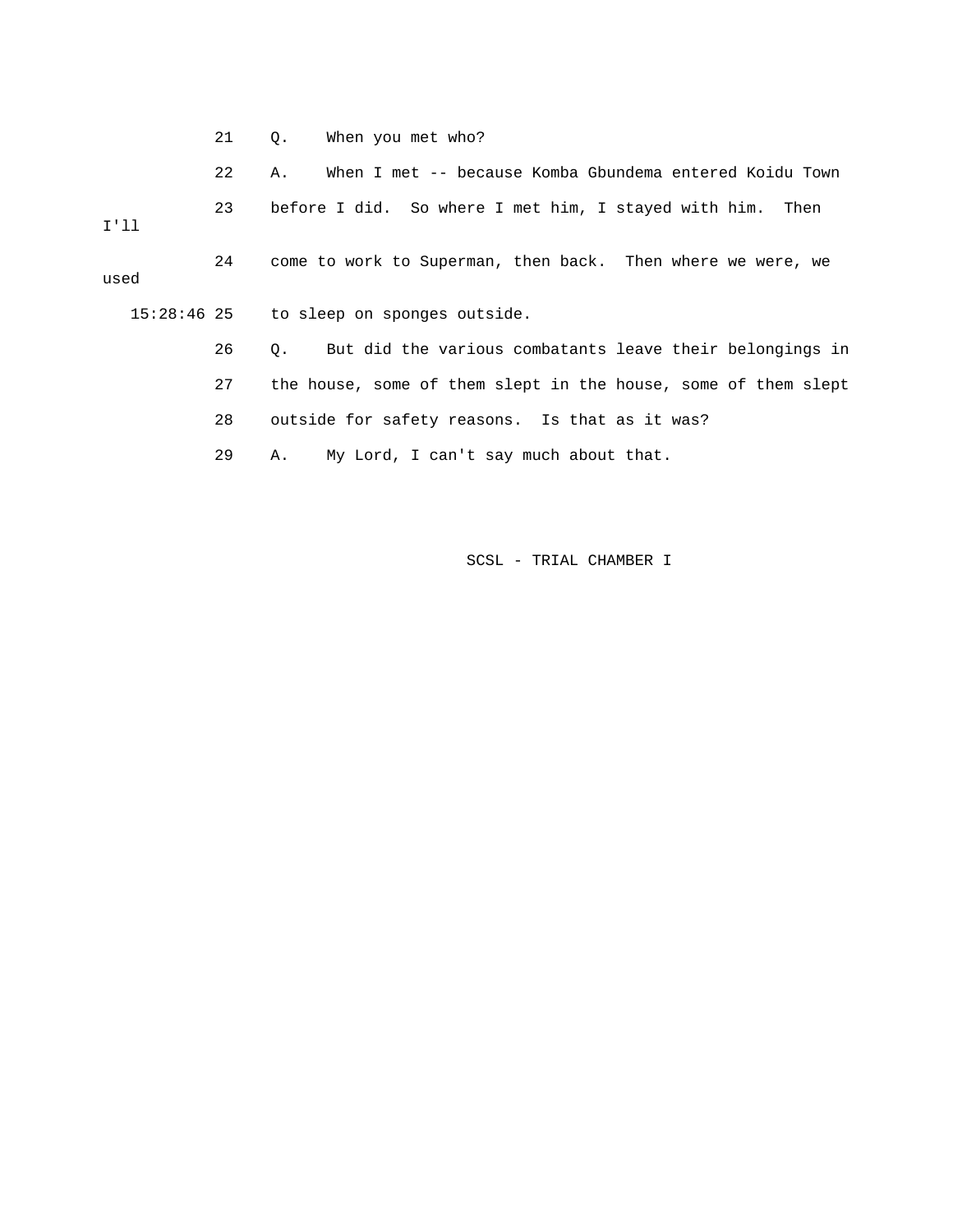| SESAY ET AL |              |
|-------------|--------------|
|             |              |
| 6 MAY 2008  | OPEN SESSION |
|             |              |
|             |              |

| you           | 1  | All right. Let me ask a different question then.<br>Did<br>Q.  |
|---------------|----|----------------------------------------------------------------|
| meeting?      | 2  | observe any burning of houses after Johnny Paul Koroma's       |
| did           | 3  | Well, I have no idea about that. As I said earlier, I<br>Α.    |
|               | 4  | not spend one to two weeks. I spent only a week in Kono so     |
| 15:29:37      | 5  | during the time I was in Kono I didn't experience any burning. |
|               | 6  | Okay. So let me just deal with the day of Johnny Paul<br>Q.    |
| two           | 7  | Koroma's meeting, the day after, and the day after that.<br>So |
|               | 8  | days after Johnny Paul Koroma's meeting, did you observe any   |
|               | 9  | burning in Koidu Town?                                         |
| $15:29:58$ 10 |    | Α.<br>Well, I can't tell. I did not observe that, during that  |
|               | 11 | time I did not observe that, yeah.                             |
| answer,       | 12 | Are you able to confirm that -- thank you for your<br>О.       |
| hear          | 13 | Mr Witness. Would you also confirm this: That you did not      |
| burn          | 14 | from anyone that Johnny Paul Koroma had given any orders to    |
| $15:30:43$ 15 |    | Koidu Town at that meeting?                                    |
| he            | 16 | At all. In fact, he did not give any instruction.<br>Α.<br>Ιf  |
| have          | 17 | had given any instruction [indiscernible] that one, he would   |
|               | 18 | got that one through a written message. RUF generally, we did  |
|               | 19 | not believe in any verbal message.                             |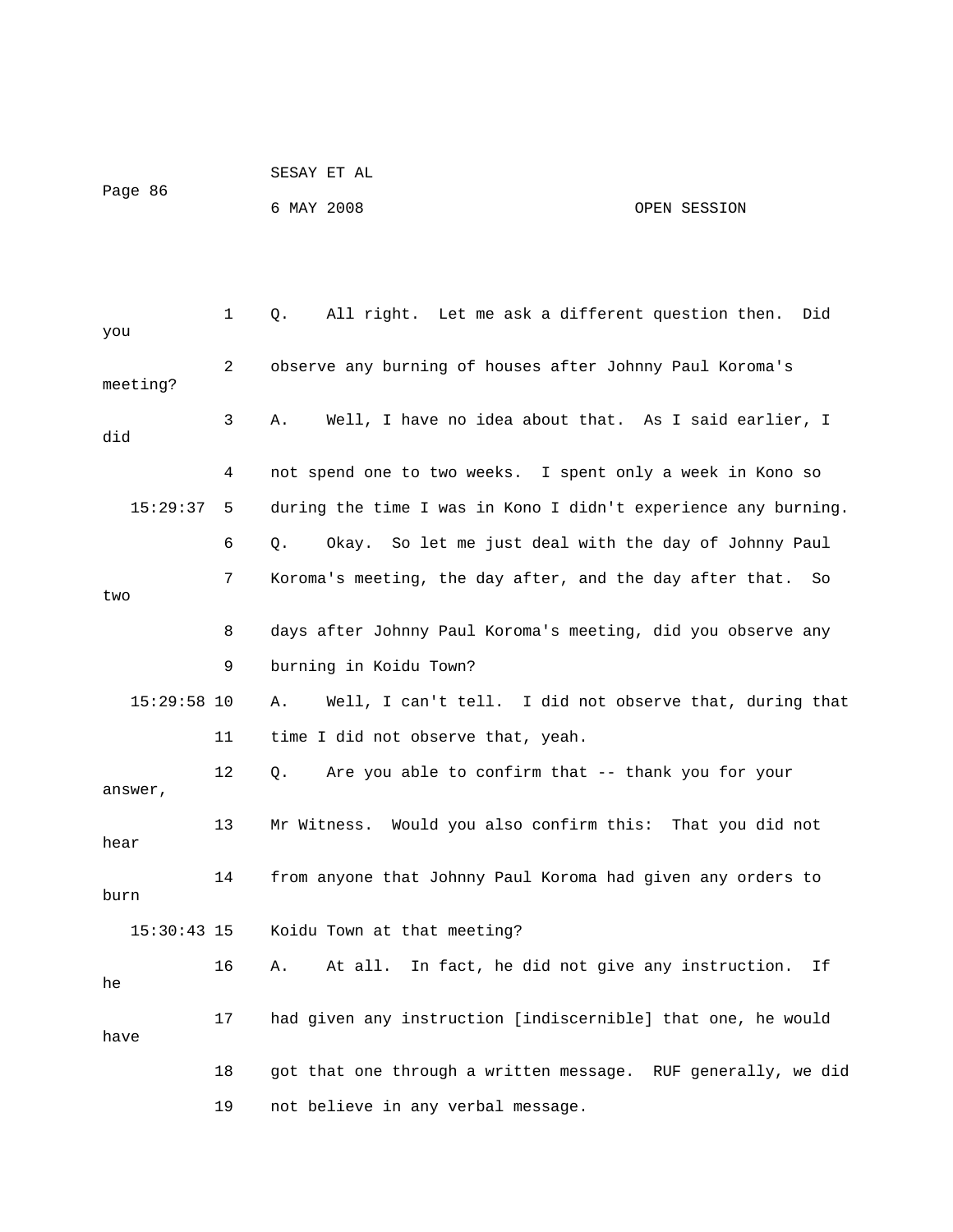| $15:30:49$ 20 |    | Sorry, could I have that translation again, please?<br>$\circ$ . |
|---------------|----|------------------------------------------------------------------|
|               | 21 | If he give any instruction pertaining that we would have<br>Α.   |
|               | 22 | received that through messages or written because RUF did not    |
|               | 23 | believe in verbal messages. All important message must be        |
|               | 24 | documentary.                                                     |
| $15:31:23$ 25 |    | Q. And even after Johnny Paul Koroma had left to go to           |
| were          | 26 | Kailahun, there was no burning of Koidu Town until the RUF       |
|               | 27 | pushed out to Guinea Highway; would you confirm that? When --    |
| Koidu         | 28 | In fact, I was not there when RUF were pushed out of<br>Α.       |
|               | 29 | Town. By then I was along the Guinea --                          |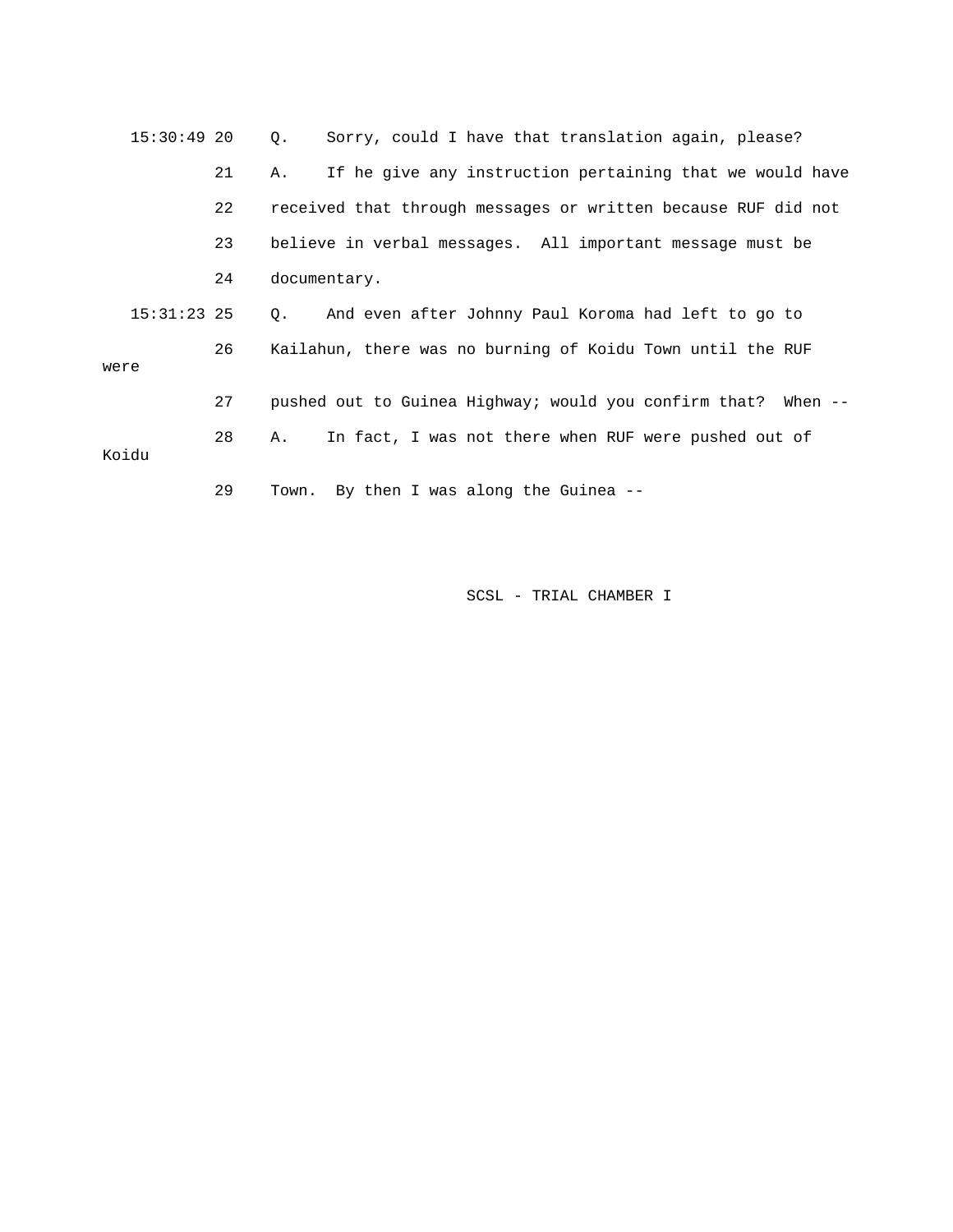|               |    | SESAY ET AL                                                   |  |
|---------------|----|---------------------------------------------------------------|--|
| Page 87       |    | 6 MAY 2008<br>OPEN SESSION                                    |  |
|               |    |                                                               |  |
|               |    |                                                               |  |
|               | 1  | THE INTERPRETER: Your Honours, can the witness be             |  |
|               | 2  | instructed to go over the last sentence.                      |  |
|               | 3  | MR JORDASH:                                                   |  |
|               | 4  | Could you go over the last part of your answer, please?<br>Q. |  |
| 15:32:04      | 5  | During the time I was, I can't say anything about that<br>Α.  |  |
| the           | 6  | because the time I was there, there was no burning. I left    |  |
|               | 7  | town and joined Komba Gbundema for Yomandu, so I can't say    |  |
| much          |    |                                                               |  |
|               | 8  | about Koidu Town anyway.                                      |  |
| was           | 9  | Q.<br>Yeah but you would have heard, wouldn't you, if there   |  |
| 15:32:27 10   |    | burning after [overlapping speakers]?                         |  |
|               | 11 | Yes.<br>Α.<br>Yes.                                            |  |
|               | 12 | [Overlapping speakers] I'm referring to<br>MR JORDASH:        |  |
|               | 13 | TF1-366, 8 November 2005, pages 25 to 29 and also --          |  |
|               | 14 | PRESIDING JUDGE: 8 December.                                  |  |
| $15:32:56$ 15 |    | MR JORDASH: 8 November --                                     |  |
|               | 16 | PRESIDING JUDGE: 8 November.                                  |  |
|               | 17 | MR JORDASH: -- 2005, TF1-366, pages 25 to 30 and also -       |  |
|               |    |                                                               |  |
|               | 18 | PRESIDING JUDGE: Mr Jordash, November what year.              |  |
|               | 19 | 2005.<br>MR JORDASH:                                          |  |
| $15:33:12$ 20 |    | PRESIDING JUDGE: 2005, thank you.                             |  |
| 20            | 21 | MR JORDASH: And also 14 November 2005, TF1-366, pages         |  |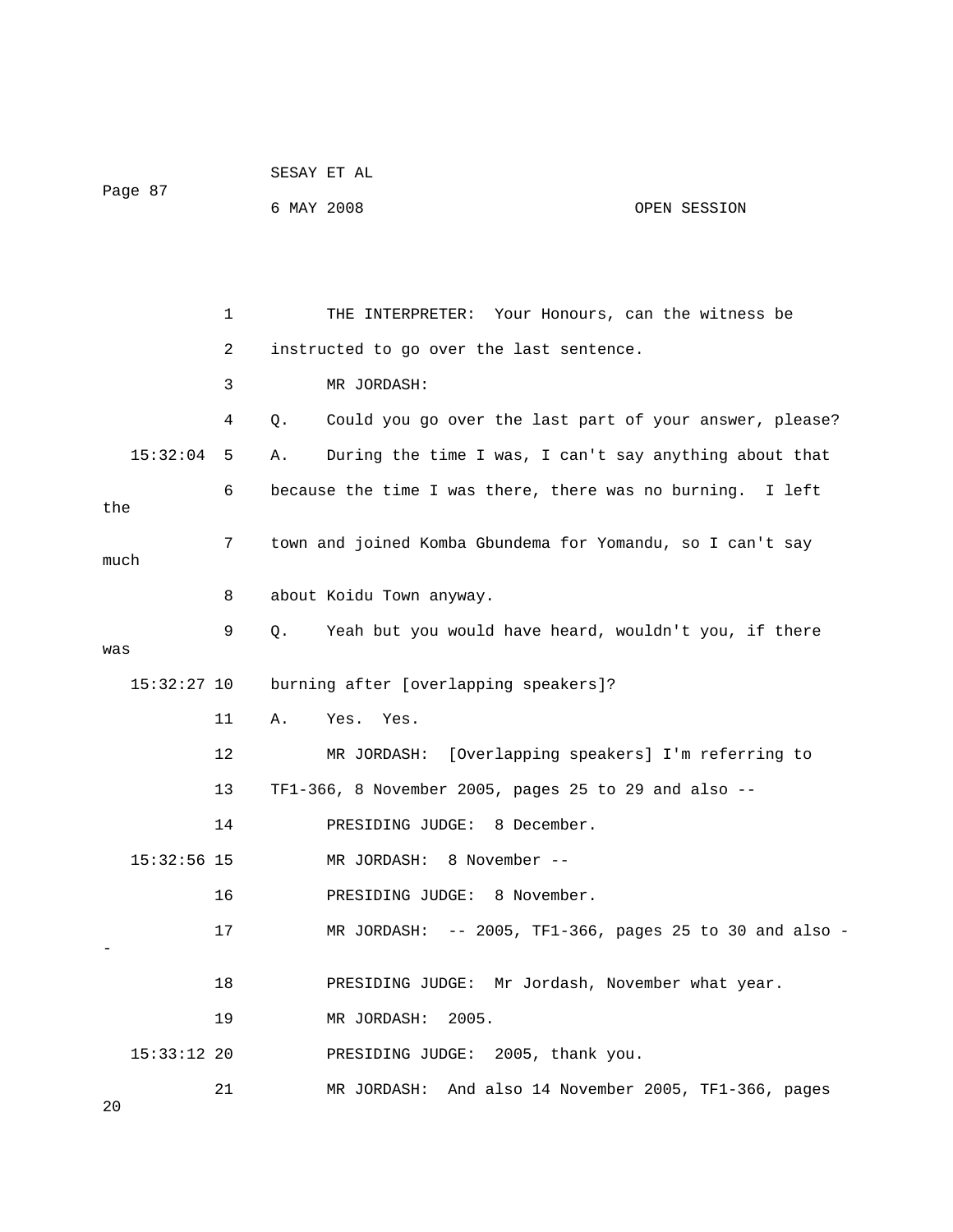22 to 26.

 23 MR OGETO: My Lords, could Mr Kallon be allowed to use the 24 bathroom? 15:33:32 25 PRESIDING JUDGE: Yes, please. 26 MR JORDASH: 27 Q. I'll put it directly to you, Mr Witness. A witness in this 28 Court claimed that Issa Sesay had given orders -- well, first of 29 all, that Johnny Paul Koroma had given orders to burn Koidu Town;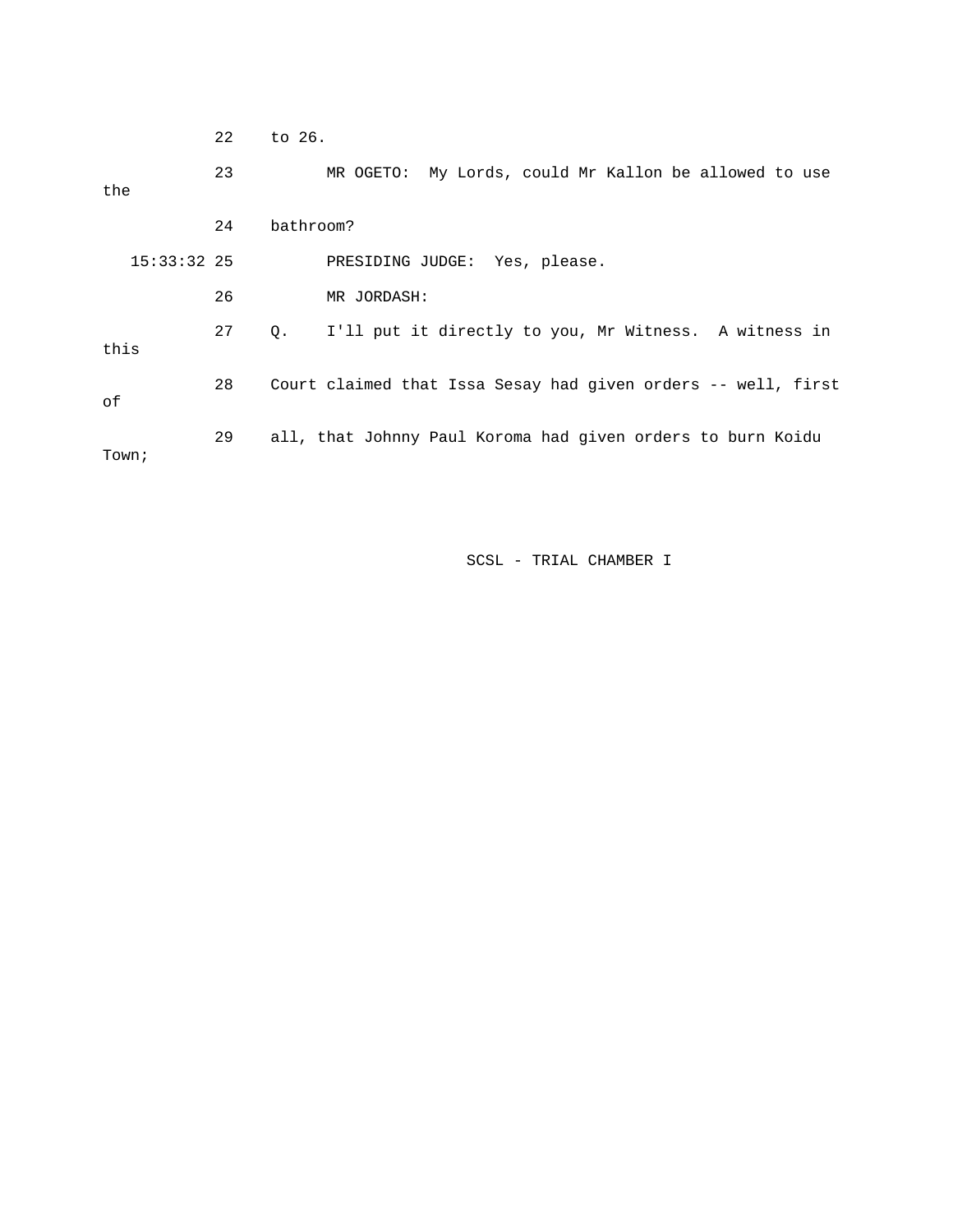|         |            | SESAY ET AL |              |  |
|---------|------------|-------------|--------------|--|
| Page 88 |            |             |              |  |
|         | 6 MAY 2008 |             | OPEN SESSION |  |

|                       | 1  | and secondly, that Issa Sesay had given Morris Kallon                    |
|-----------------------|----|--------------------------------------------------------------------------|
| you                   | 2  | instructions to burn Koidu Town. And you would confirm that              |
|                       |    |                                                                          |
|                       | 3  | didn't receive that order or those orders -- confirm that?               |
|                       | 4  | Yes, I never received such an order and I've never heard<br>Α.           |
| 15:34:22              | 5  | myself about such an order.                                              |
|                       | 6  | And you can confirm that you never saw any evidence of<br>Q <sub>z</sub> |
|                       | 7  | Koidu Town being burnt around the time Johnny Paul Koroma was            |
| agree                 | 8  | leaving to Kailahun and in the weeks after that; would you               |
|                       | 9  | with that?                                                               |
| $15:34:47$ 10<br>but  |    | My Lord, I can only talk about the time I was in Kono,<br>Α.             |
|                       | 11 | after I have left Koidu, I can't say much about Koidu.                   |
| week                  | 12 | Fair enough. Would you agree with this: That in the<br>Q.                |
|                       | 13 | you were working for Superman, Sam Bockarie spoke directly to            |
|                       | 14 | Superman through the radio set?                                          |
| $15:35:08$ 15<br>have |    | Yes, the time I was there, once in a while they will<br>Α.               |
|                       | 16 | messages sent to them. But that was all.                                 |
|                       | 17 | And Sam Bockarie was concerned to ensure a number of<br>Q.               |
|                       | 18 | things: Mainly protection of Kono from ECOMOG; is that right?            |
|                       | 19 | Say again. Please say again.<br>Α.                                       |
| $15:35:37$ 20         |    | I'm saying that Sam Bockarie was concerned to ensure,<br>Q.              |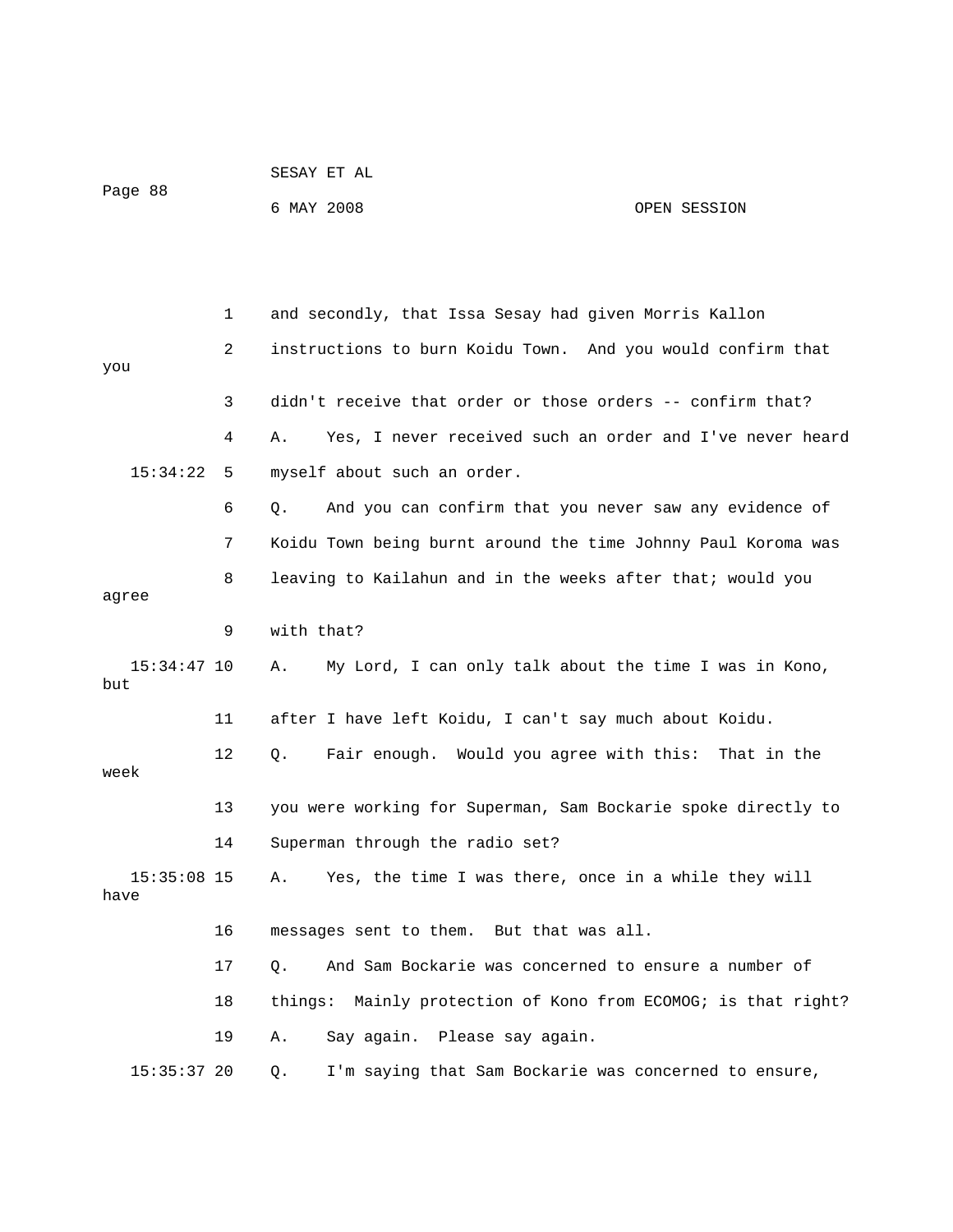|                  | protected | 21 | through his dialogue with Superman, that Kono remained              |
|------------------|-----------|----|---------------------------------------------------------------------|
|                  |           | 22 | from attacks by ECOMOG?                                             |
| week<br>accurate |           | 23 | My Lord, I can only give you information between the<br>Α.          |
|                  |           | 24 | that I was in Kono. Apart from that, I can't give you               |
|                  |           |    | $15:36:13$ 25 information about it.                                 |
|                  |           | 26 | Fair enough. I'm only at the moment interested in that<br>$\circ$ . |
| to               |           | 27 | week, and I'm suggesting that -- well, let me put it directly       |
|                  |           | 28 | The only person you heard from from Kailahun was<br>vou:            |
| that             |           | 29 | Sam Bockarie, who was keen to communicate with Superman; is         |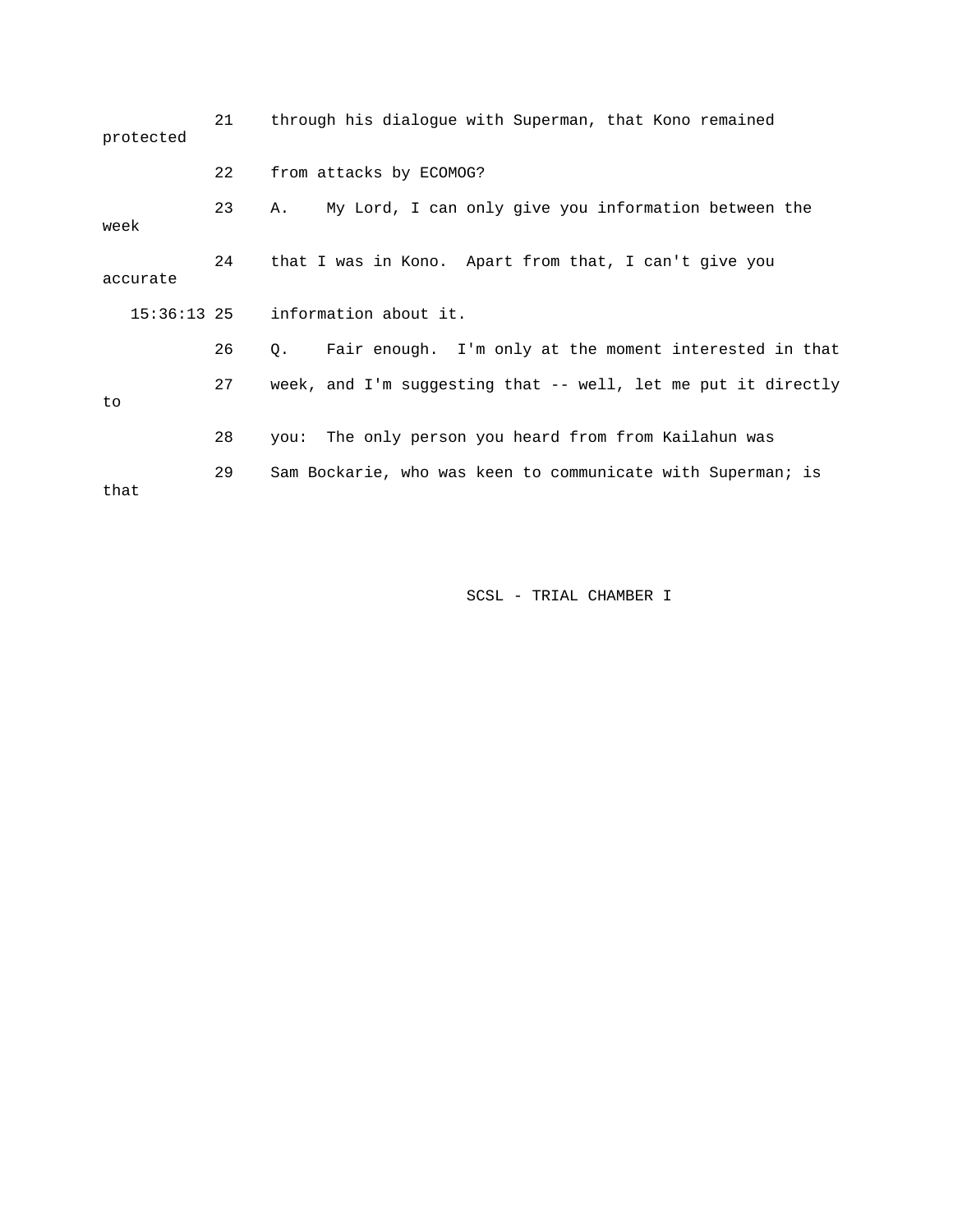| Page 89                     |    | SESAY ET AL |                                                           |              |  |
|-----------------------------|----|-------------|-----------------------------------------------------------|--------------|--|
|                             |    | 6 MAY 2008  |                                                           | OPEN SESSION |  |
|                             |    |             |                                                           |              |  |
|                             |    |             |                                                           |              |  |
|                             | 1  | right?      |                                                           |              |  |
|                             | 2  | Α.          | Oh, yes.                                                  |              |  |
| one                         | 3  | Q.          | And Superman was there taking orders from one man and     |              |  |
|                             | 4  |             | man only, which was Sam Bockarie; do you agree with that? |              |  |
| 15:36:49                    | 5  | Α.          | Yes, it was only Sam Bockarie that he would accept        |              |  |
|                             | 6  |             | instructions from.                                        |              |  |
|                             | 7  | О.          | You say he was the only man he would accept instructions  |              |  |
| any                         | 8  | from.       | Did Superman regard himself as basically out of the --    |              |  |
| orders                      | 9  |             | command hierarchy at that time except that he would take  |              |  |
| $15:37:19$ 10               |    |             | from Sam Bockarie [overlapping speakers]?                 |              |  |
| over                        | 11 | Α.          | I have not understood what you are saying. Please go      |              |  |
|                             | 12 |             | your question.                                            |              |  |
| was a                       | 13 | Q.          | Was Superman -- let me try a different way.               | Superman     |  |
|                             | 14 |             | battle-group commander, was he, at this point?            |              |  |
| $15:37:40$ 15<br>commander. |    | Α.          | Yes, I heard this said. He was a battle-group             |              |  |
|                             | 16 | Q.          | And in terms of the RUF hierarchy, he should have         |              |  |
| battlefield                 | 17 |             | theoretically reported to and taken orders from the       |              |  |
|                             | 18 |             | commander in the theory of the RUF; is that right?        |              |  |
| it.                         | 19 | Α.          | Well, it has to be documented, but I only heard about     |              |  |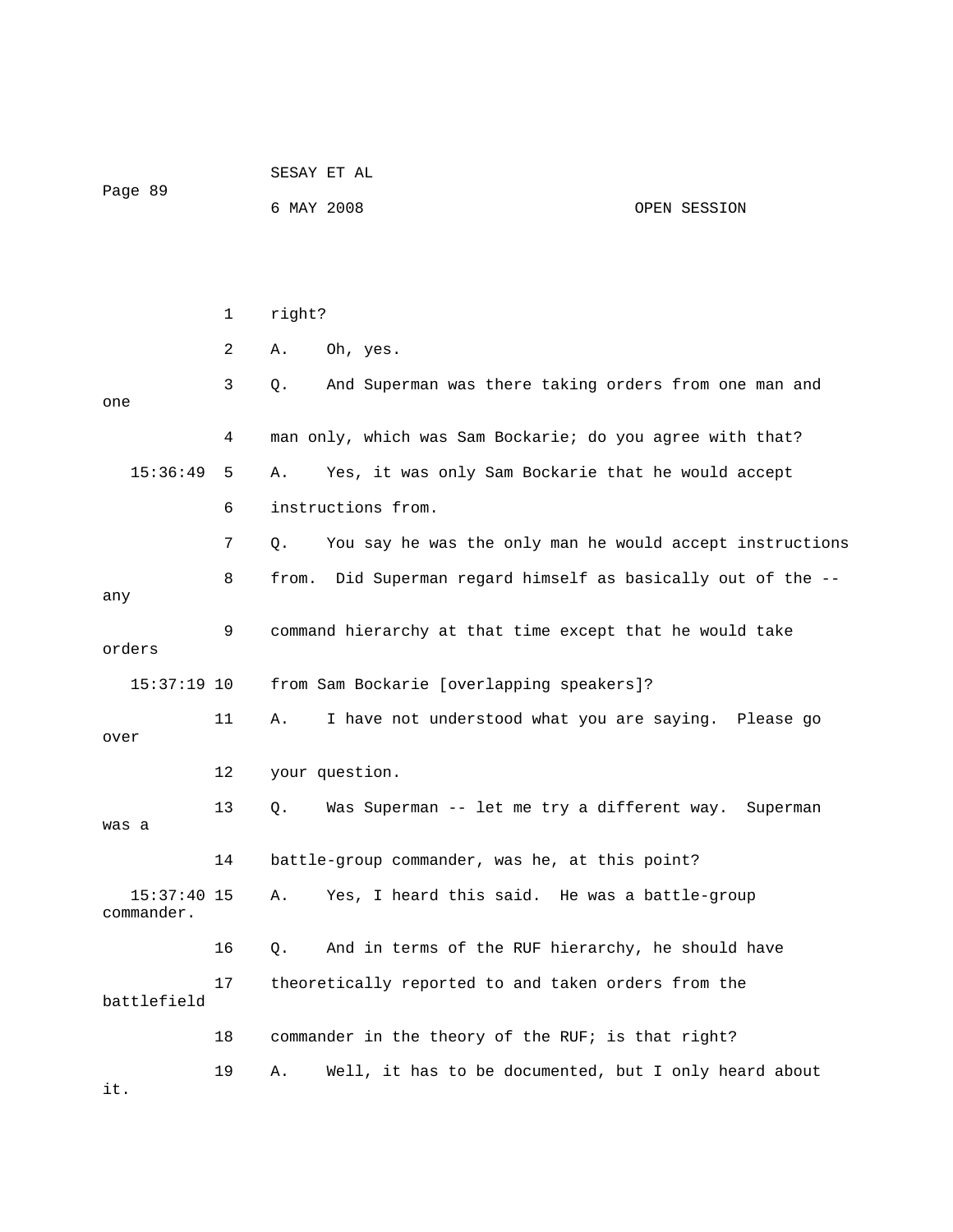15:38:13 20 I never saw the document myself.

 21 Q. All right. But in fact, Superman refused to take orders 22 from anyone but Sam Bockarie; is that what you observed when you 23 were working with him as his radio operator? 24 A. Yes, Superman -- 15:38:30 25 PRESIDING JUDGE: Mr Witness [Overlapping speakers] answer 26 the question, it has to be documented. I mean, if Superman was a 27 battle-group commander, ordinarily if there was one he should be 28 taking instructions from the battlefield commander in the 29 ordinary course of things.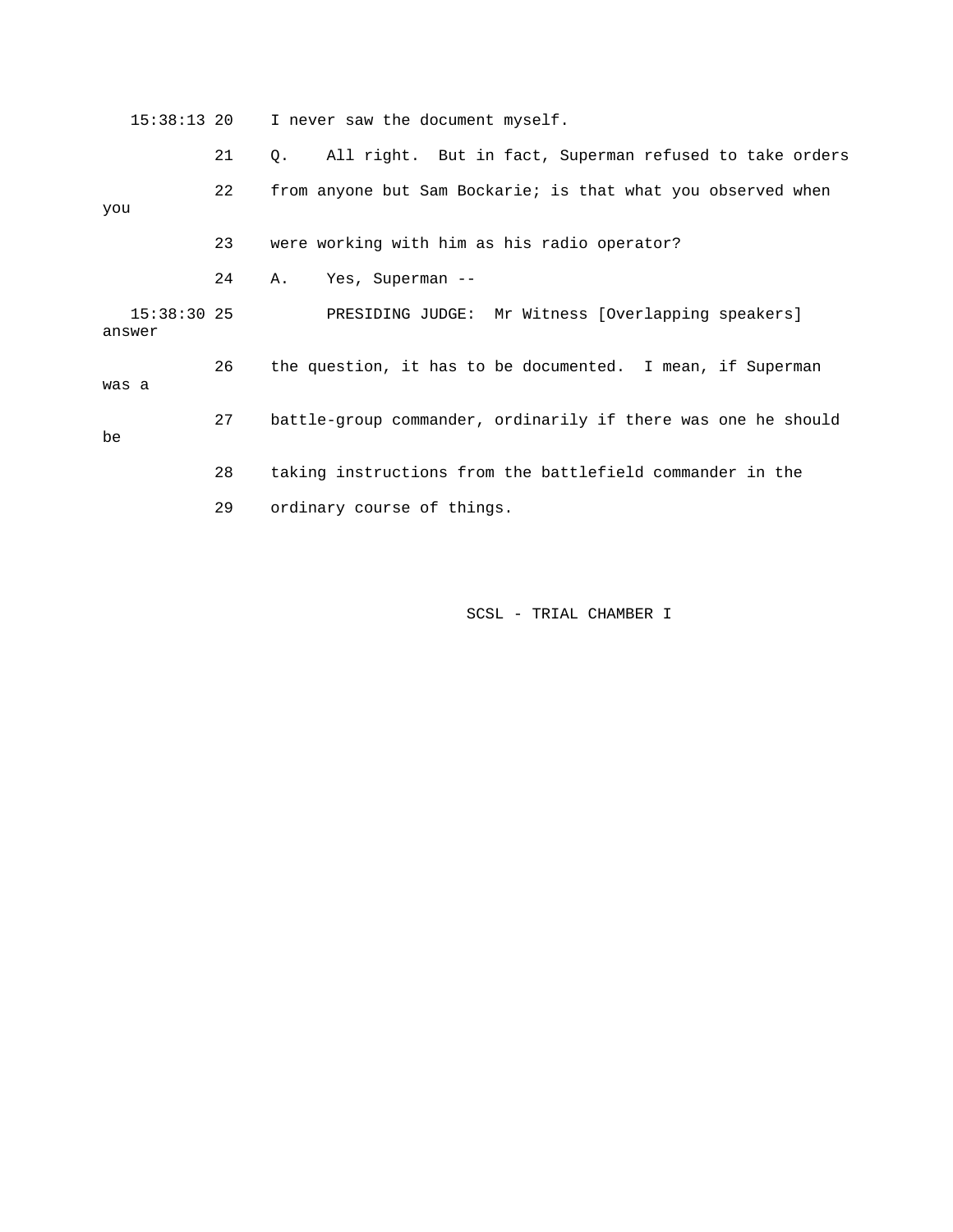|               |    | SESAY ET AL |                                                               |              |
|---------------|----|-------------|---------------------------------------------------------------|--------------|
| Page 90       |    | 6 MAY 2008  |                                                               | OPEN SESSION |
|               |    |             |                                                               |              |
|               |    |             |                                                               |              |
|               | 1  |             | THE WITNESS: Yes, maybe his own administration was that       |              |
|               | 2  | way.        | He only received instruction from Sam Bockarie.               |              |
|               | 3  |             | PRESIDING JUDGE: [Overlapping speakers] things.               | He           |
|               | 4  |             | should, shouldn't he.                                         |              |
| 15:39:10      | 5  |             | THE WITNESS:<br>Yes.                                          |              |
|               | 6  |             | MR JORDASH:                                                   |              |
|               | 7  | Q.          | But in fact, when you were a radio operator, it was           |              |
| orders        | 8  |             | Mosquito, Sam Bockarie, who was the only person who passed    |              |
|               | 9  |             | to Superman; is that correct?                                 |              |
| 15:39:32 10   |    | Α.          | Yes.                                                          |              |
| Yomandu       | 11 | Q.          | Now, there came a time after this week you went to            |              |
|               | 12 |             | with Mr Gbundema, and am I right that Komba Gbundema had some |              |
|               | 13 |             | form of battalion at Yomandu; is that right?                  |              |
| had           | 14 | Α.          | I didn't heard. But he was a battalion commander.             | He           |
| $15:40:08$ 15 |    | a company.  |                                                               |              |
|               | 16 | Q.          | Okay. That company was made up of men from the Western        |              |
|               | 17 |             | Jungle, ones who had been with him at Grafton; is that right? |              |
|               | 18 | Α.          | Yes, 100 per cent of them.                                    |              |
|               | 19 | Q.          | All of whom, as we know from your earlier evidence, were      |              |
| 15:40:29 20   |    |             | loyal to Superman?                                            |              |
|               | 21 | Α.          | He said what?                                                 |              |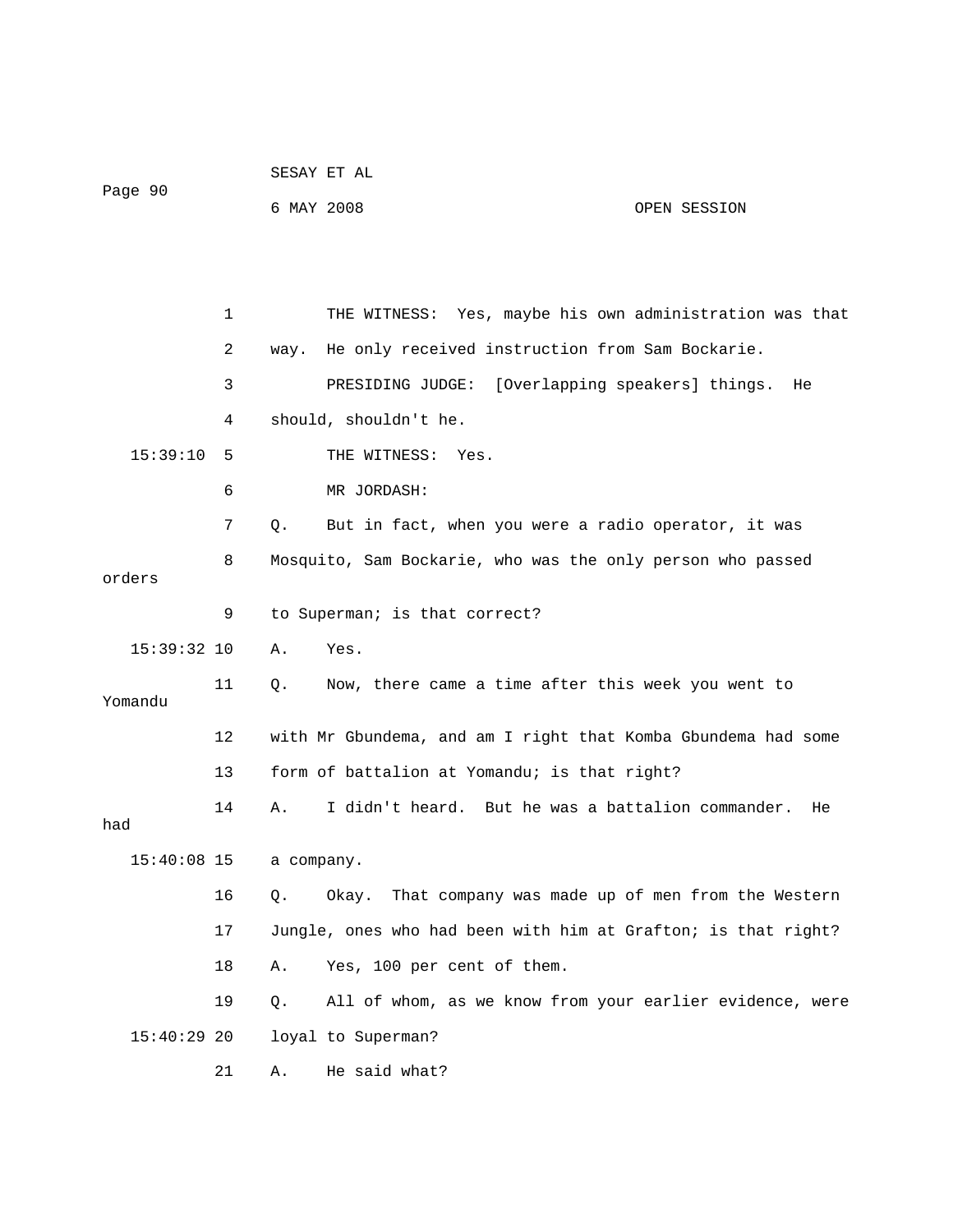| Komba    | 22 | It doesn't matter. I'll ask a different question.<br>$\circ$ .           |  |
|----------|----|--------------------------------------------------------------------------|--|
|          | 23 | Gbundema reported directly to Superman from Yomandu?                     |  |
| reported | 24 | Yes. Yes, yes. Yes, what I knew, Komba Gbundema<br>Α.                    |  |
| were     |    | 15:40:54 25 directly to Superman and all the messages that I transmitted |  |
|          | 26 | addressed directly to Superman.                                          |  |
|          | 27 | 0. Did Komba Gbundema communicate during the four to five                |  |
|          | 28 | months you were there with Sam Bockarie directly? Or did                 |  |
|          | 29 | Sam Bockarie simply communicate with Superman?                           |  |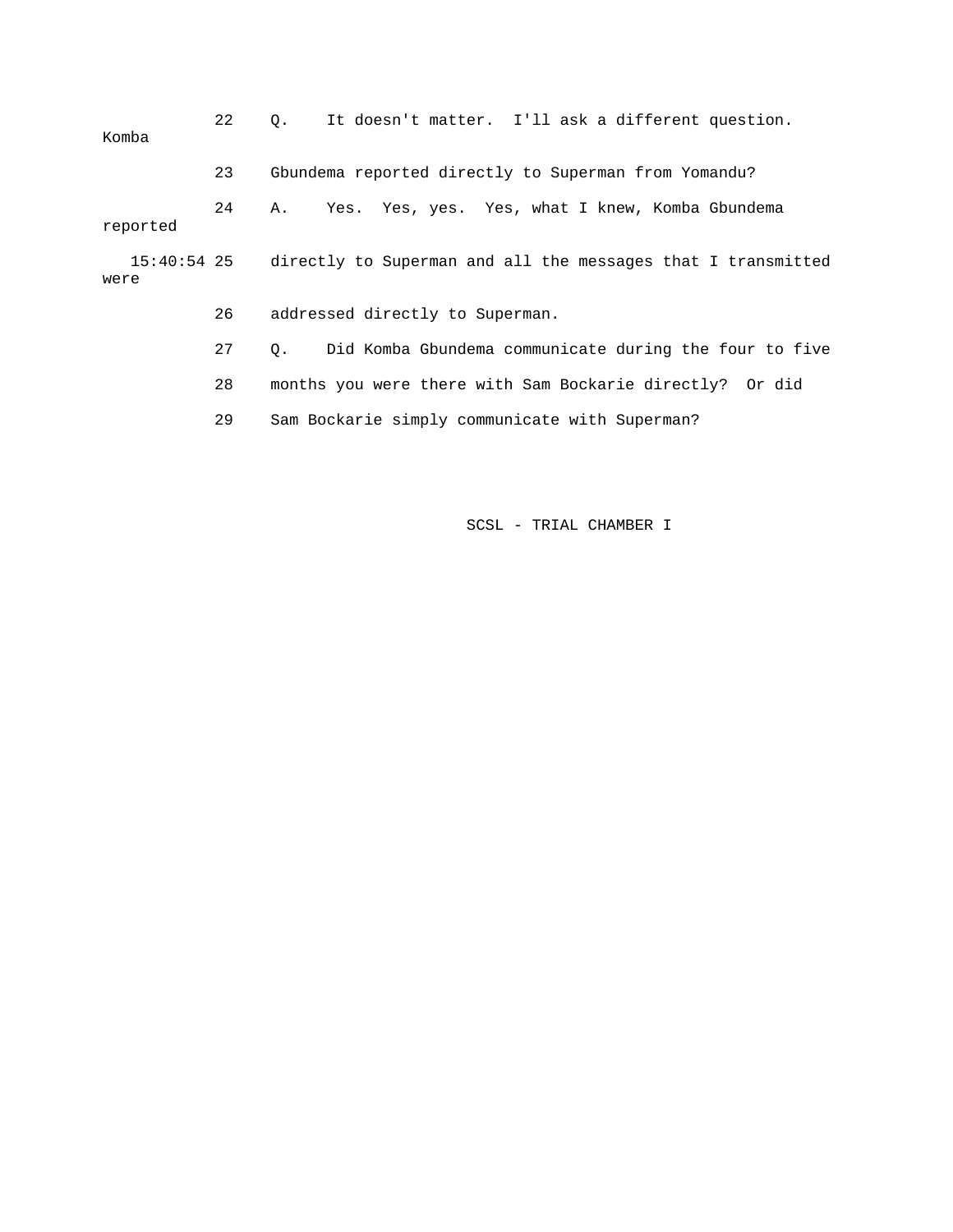|                      |              | SESAY ET AL                          |                                                               |
|----------------------|--------------|--------------------------------------|---------------------------------------------------------------|
| Page 91              |              | 6 MAY 2008                           | OPEN SESSION                                                  |
|                      |              |                                      |                                                               |
|                      | $\mathbf{1}$ | Α.                                   | All I knew was Komba Gbundema communicated with Superman      |
|                      | 2            | once.                                | But I never experience Komba Gbundema speaking to             |
|                      | 3            | Sam Bockarie through radio dialogue. |                                                               |
| and                  | 4            | Q.                                   | Okay. What about sending messages? Put aside dialogue         |
| $15:41:45$ 5<br>send |              |                                      | speaking; what about sending messages? Did Komba Gbundema     |
| Gbundema?            | 6            |                                      | any messages to Sam Bockarie or Sam Bockarie to Komba         |
| right                | 7            | Α.                                   | No, no, no, no. Komba Gbundema will always use the            |
|                      | 8            |                                      | channel. He always reported directly to Superman and Superman |
|                      | 9            | will report to Sam Bockarie.         |                                                               |
| $15:42:11$ 10        |              | Q.                                   | Now, Komba Gbundema -- sorry, let me start that again.        |
|                      | 11           | Yomandu was a front line, wasn't it? |                                                               |
|                      | 12           | Α.                                   | Yes, yes. It was a front line for Koidu Town.                 |
| an                   | 13           | Q.                                   | And to that extent, Komba Gbundema was his own boss in        |
|                      |              |                                      | important area; he decided what went on in Yomandu?           |
| $15:42:47$ 15        |              | Α.                                   | Collectively, yes. But, individually, he cannot decide.       |
|                      | 16           |                                      | He will do that collectively with the senior authorities.     |
|                      | 17           | Q.                                   | But it was -- it was Komba Gbundema who would organise        |
|                      | 18           |                                      | food-finding missions from Yomandu; is that right?            |
| finding.             | 19           | Α.                                   | Yes, yes, of course. Of course he organised food              |
| $15:43:20$ 20<br>on  |              | Q.                                   | And it was Superman -- Komba Gbundema who would decide        |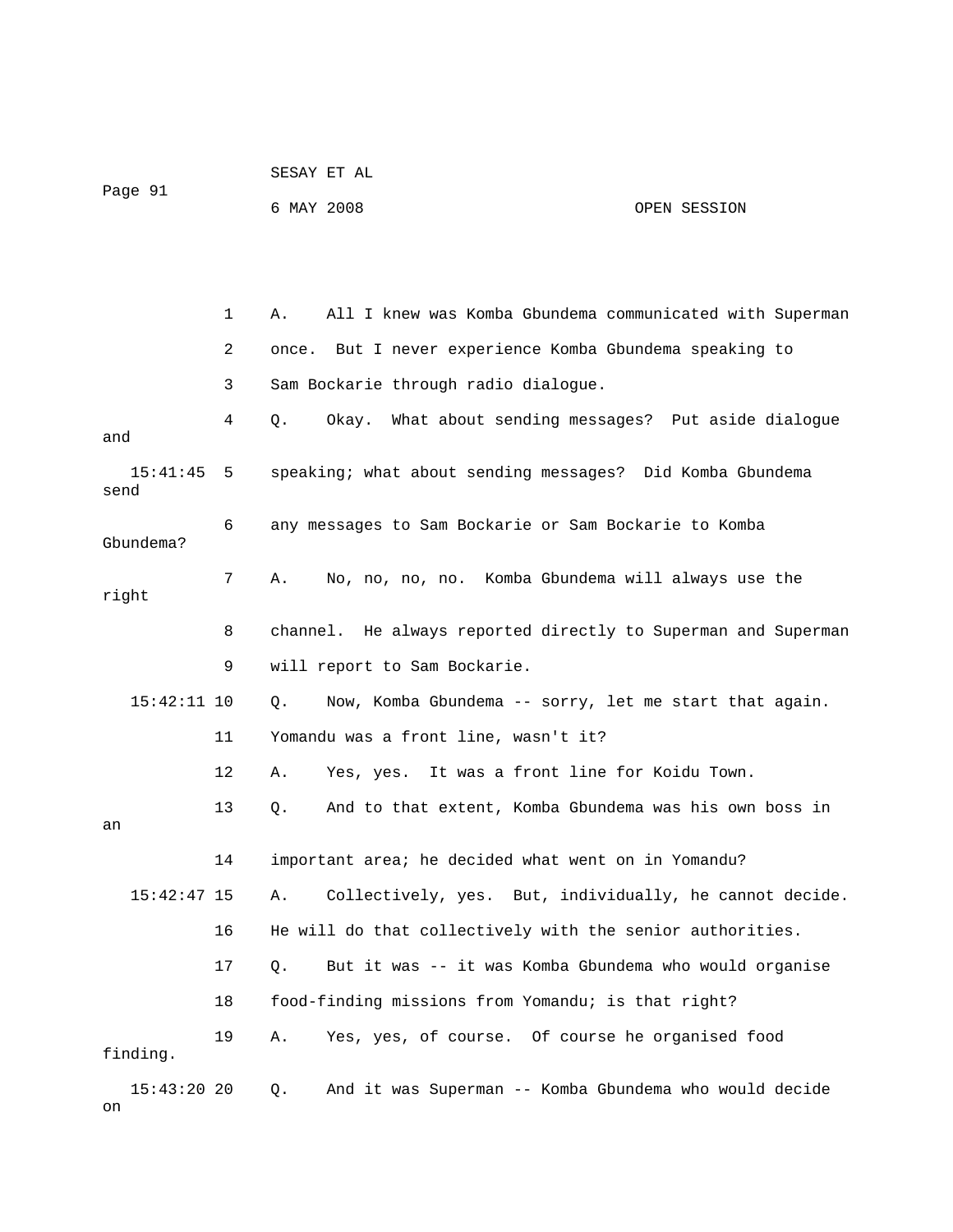21 how civilians were treated within the Yomandu area; is that 22 right? 23 A. That was not for him to decide, because, as I said, all 24 unit commanders were there. We had a G5 who was responsible for 15:44:04 25 civilians. All civilian issues were directed to him. That was 26 not Komba Gbundema's domain. 27 Q. And field commanders reported to Komba Gbundema; is that 28 right? 29 A. Yes, they reported to him directly as a commander.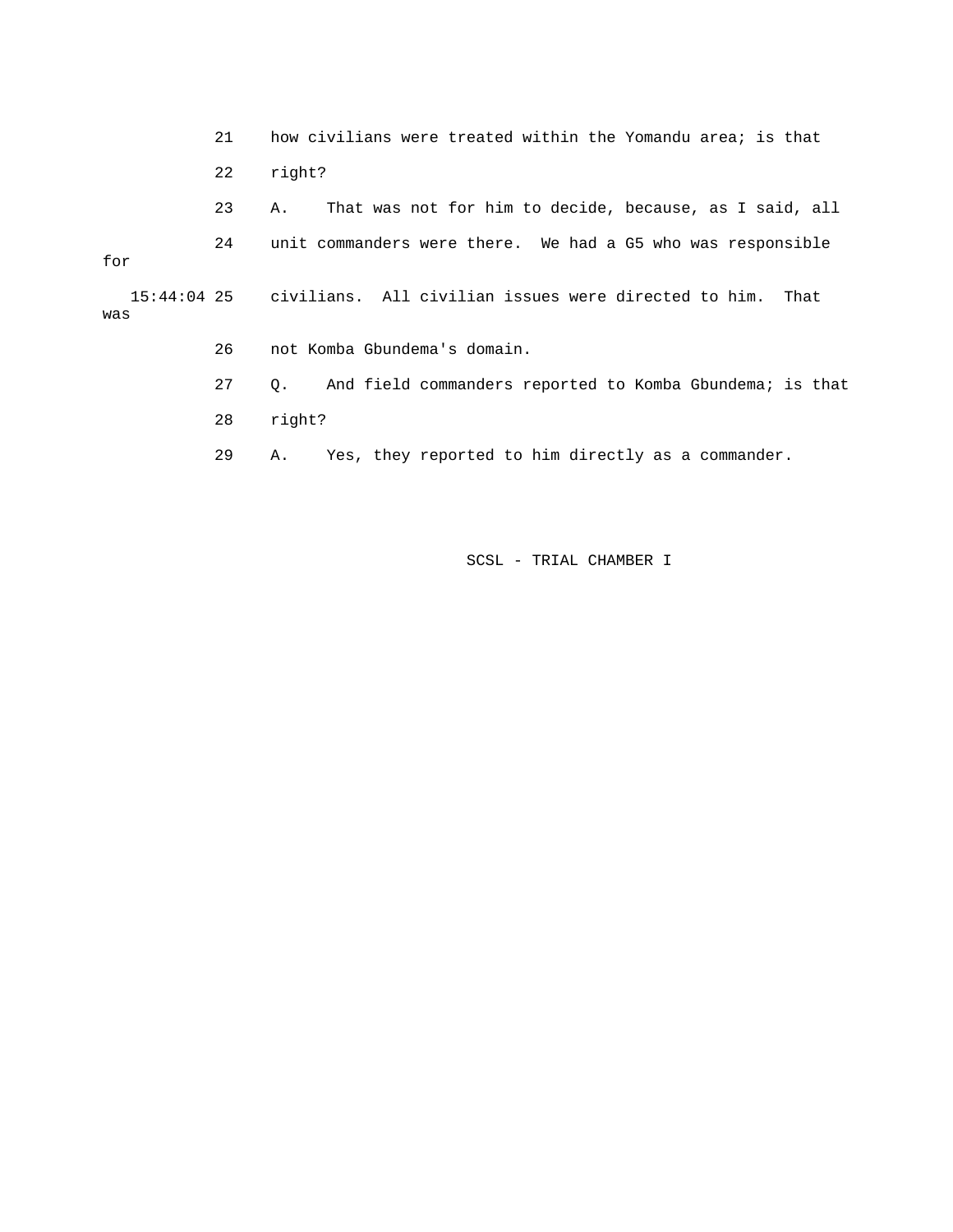| Page 92       |             | 6 MAY 2008 |                                                                | OPEN SESSION |
|---------------|-------------|------------|----------------------------------------------------------------|--------------|
|               |             |            |                                                                |              |
|               |             |            |                                                                |              |
|               | $\mathbf 1$ | Q.         | Thank you. Did Komba Gbundema report any crimes to             |              |
|               | 2           |            | Superman, from what you recall, in your four to five months in |              |
|               | 3           | Yomandu?   |                                                                |              |
| What          | 4           | Α.         | Crimes like what? Because we had a series of crimes.           |              |
| 15:44:40      | 5           |            | type of crimes are you referring to? Can you give an example?  |              |
|               | 6           |            | PRESIDING JUDGE: Any one. Any one.                             |              |
|               | 7           |            | MR JORDASH:                                                    |              |
| that          | 8           | Q.         | Anything. Is that something that -- is that something          |              |
|               | 9           |            | Komba Gbundema would report to Superman? Or is that something  |              |
| $15:44:53$ 10 |             |            | that Komba Gbundema would purport to deal with himself?        |              |
| never         | 11          | А.         | Well, as far as I was working with Komba Gbundema, we          |              |
|               | 12          |            | came across any serious crime in that area. All messages were  |              |
| problem       | 13          |            | based on military operations. We never came across any         |              |
|               | 14          |            | with anybody within the area.                                  |              |
| 15:45:23 15   |             |            | Q. So -- but the point I'm making is this: That you're a       |              |
| right?        | 16          |            | radio operator and your duties are in the radio room; am I     |              |
|               | 17          | Α.         | Yes, I was always with my radio.                               |              |
|               | 18          | Q.         | So if we look at the facts, the fact is then that the          |              |
|               | 19          |            | answer to my question: Did Komba Gbundema report any crimes    |              |
| $15:45:48$ 20 |             |            | through the radio, you would say: No, I didn't receive those   |              |
|               | 21          |            | reports; is that right?                                        |              |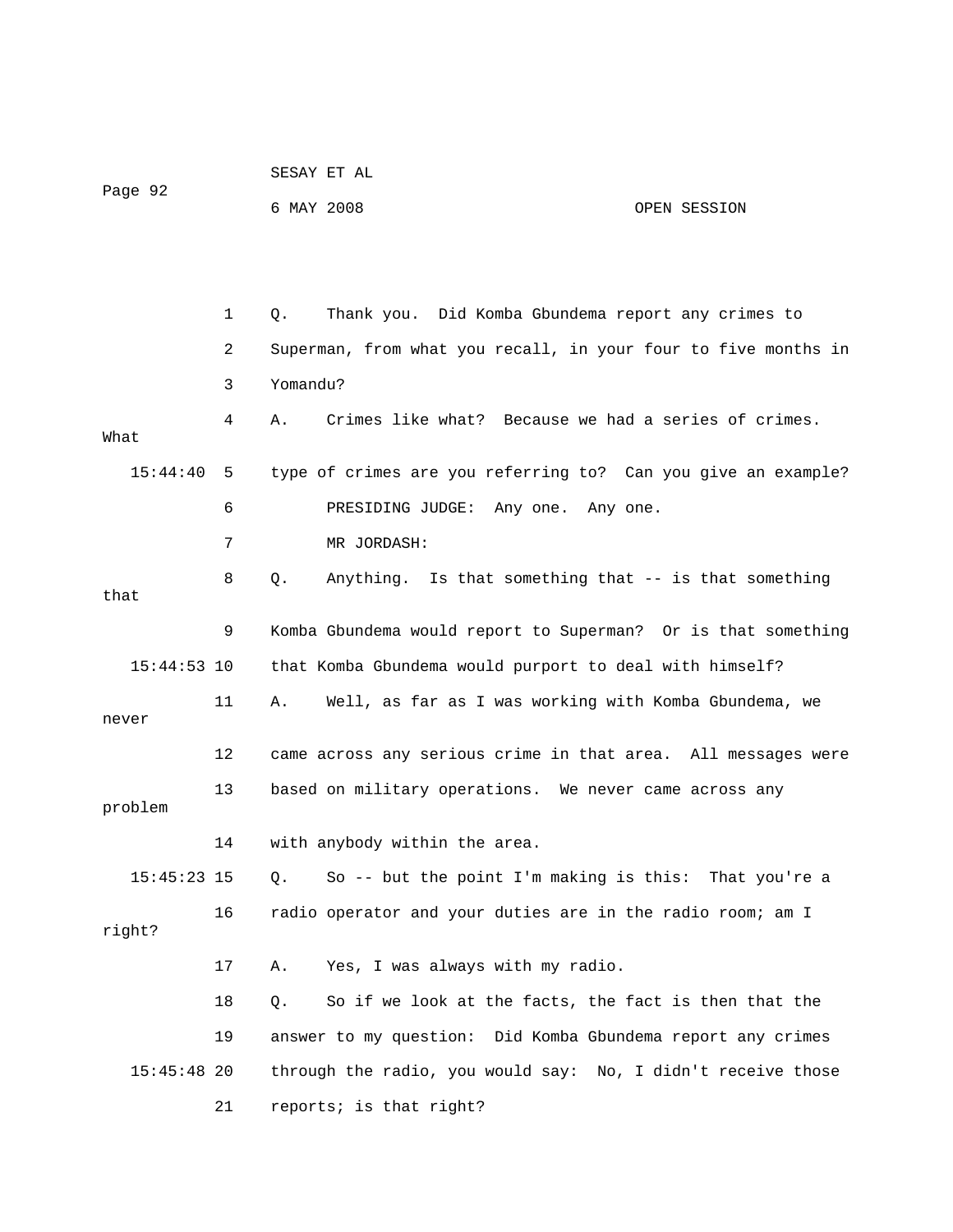|               | 22 | Yeah, but I didn't receive that report because, if such<br>Α.     |
|---------------|----|-------------------------------------------------------------------|
|               | 23 | report was there, it would have been documented. But I never      |
|               | 24 | documented anything like that since I was there.                  |
| $15:46:16$ 25 |    | But Komba Gbundema would ask you to pass messages to<br>$\circ$ . |
|               | 26 | Sam Bockarie but they would be purely military in terms of        |
|               | 27 | military requirements rather than issues concerning any crimes    |
|               | 28 | against civilians; is that fair?                                  |
|               | 29 | Komba Gbundema would only report -- as I said earlier --<br>Α.    |
| he            |    |                                                                   |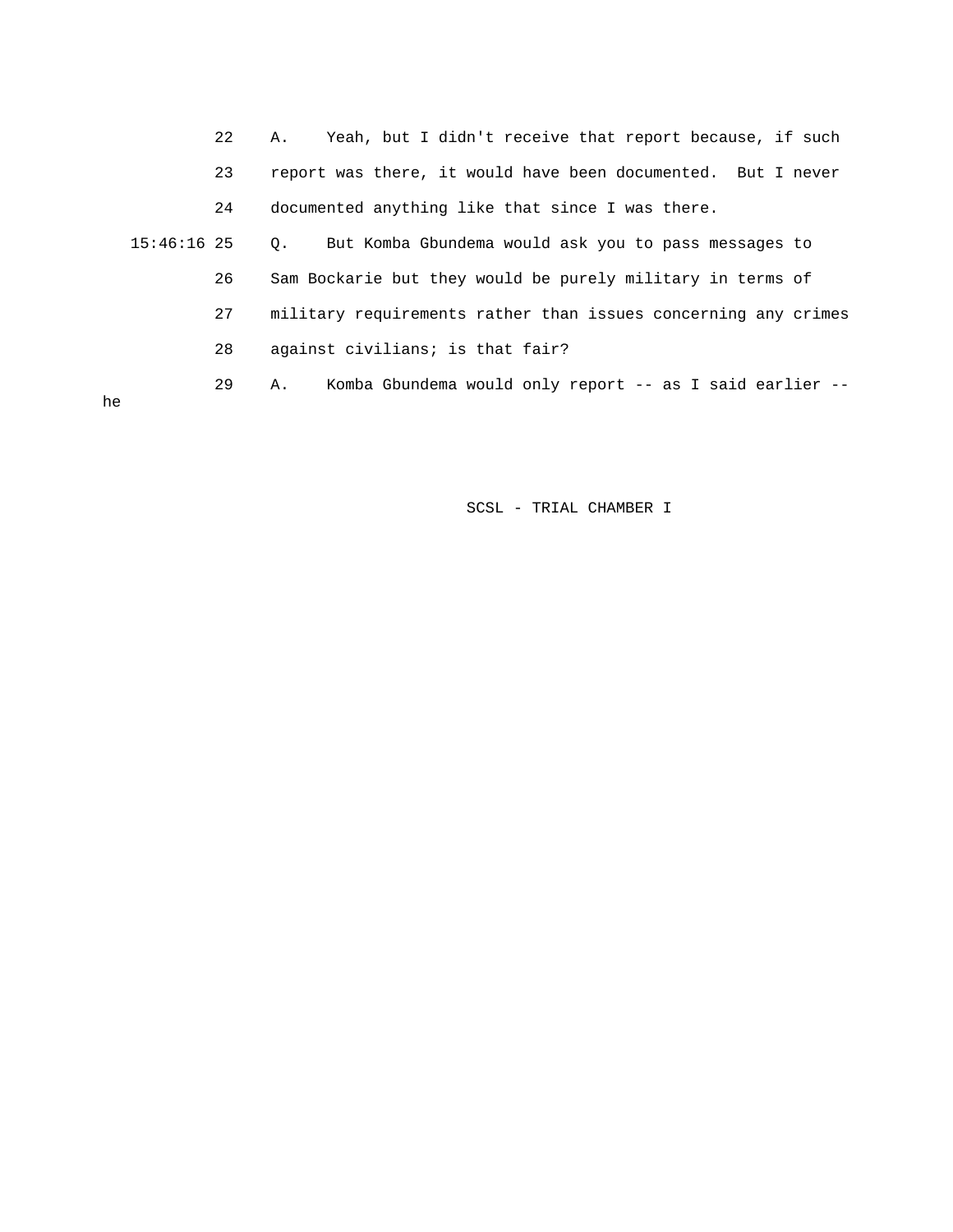|                          |    | SESAY ET AL                                                    |              |
|--------------------------|----|----------------------------------------------------------------|--------------|
| Page 93                  |    | 6 MAY 2008                                                     | OPEN SESSION |
|                          |    |                                                                |              |
|                          | 1  | would only report activities to Superman.                      |              |
| military                 | 2  | Yeah, okay. I think that -- but activities of a<br>Q.          |              |
|                          | 3  | nature rather than crimes against civilians, for example?      |              |
|                          | 4  | Military activities; crime-based is not Komba Gbundema's<br>Α. |              |
| 15:47:13<br>for          | 5  | responsibility. We have the G5 personnel who is responsible    |              |
|                          | 6  | that.                                                          |              |
| is                       | 7  | But the G5 reported to Komba Gbundema, as you told us;<br>Q.   |              |
|                          | 8  | that not right?                                                |              |
| interfere                | 9  | Yes. Well, that is his own office. I will not<br>Α.            |              |
| $15:47:32$ 10<br>monthly |    | with the G5's office, because all offices were reporting       |              |
| can't                    | 11 | to Komba Gbundema. Maybe it is included in his report. I       |              |
|                          | 12 | tell.                                                          |              |
| operator,                | 13 | Okay. But as far as you're concerned, as a radio<br>Q.         |              |
|                          | 14 | you were not receiving the reports from either the unit        |              |
| $15:47:52$ 15            |    | commanders or from Komba Gbundema?                             |              |
|                          | 16 | I never received message from Komba Gbundema at all.<br>Α.     |              |
|                          | 17 | Thank you. Or the unit commanders?<br>Okay.<br>Q.              |              |
| had                      | 18 | Even the unit commander, never. If the unit commander<br>Α.    |              |
|                          | 19 | a private message, then I can assist him if it is on personal, |              |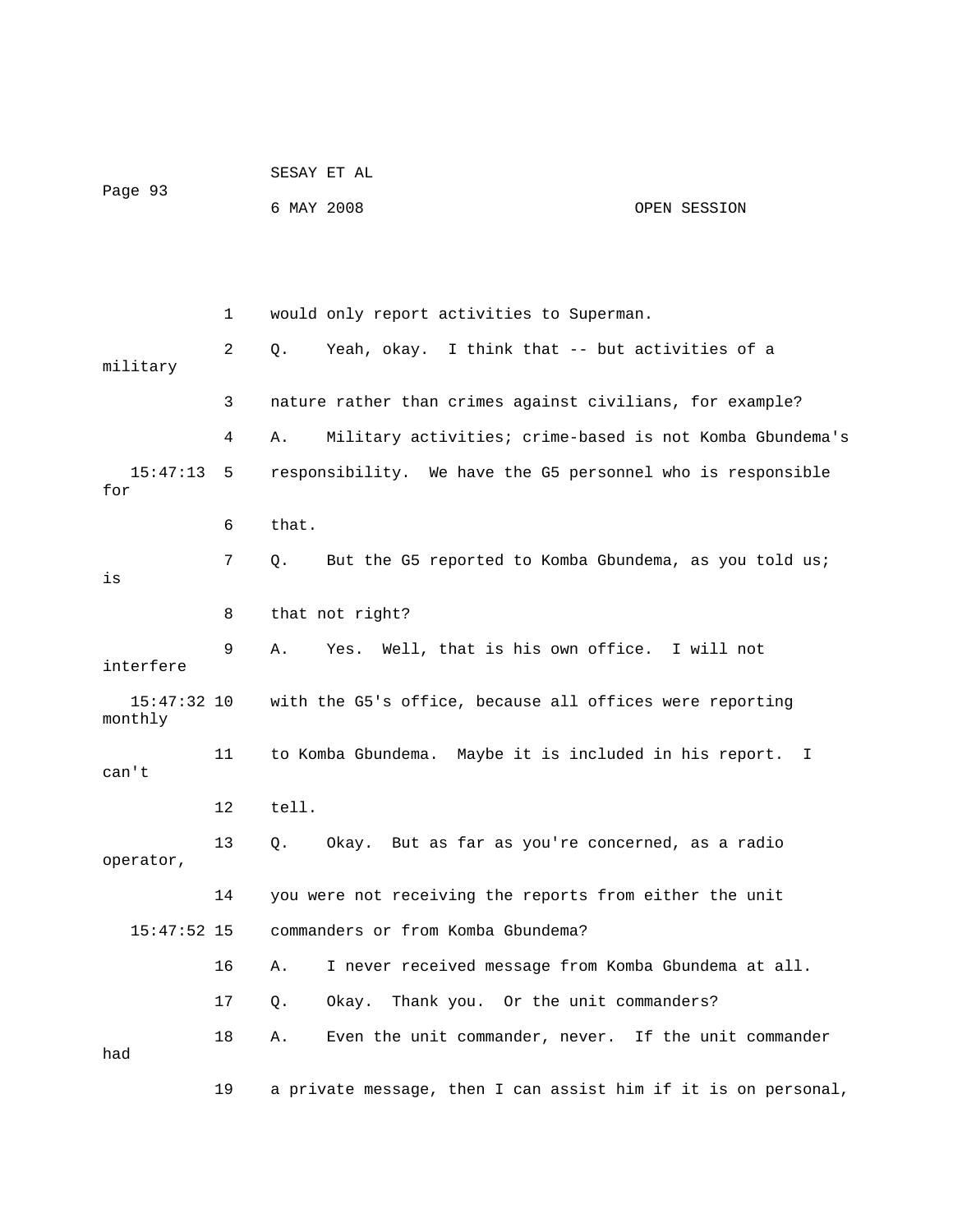15:48:27 20 but I will not assist any unit commander on passing messages 21 anywhere. 22 Q. Thank you. Okay. Just coming to a close, Mr Witness. Do 23 you know anything about Top Marine and King Perry going for a 24 meeting in Buedu in 1998? 15:48:46 25 A. I know both King Perry and Top Marine. 26 Q. Do you know anything about them going to Buedu for a 27 meeting with Sam Bockarie and Superman?

 28 A. Well, I can't tell. Maybe if they went there, I can tell.

29 I can't confirm that.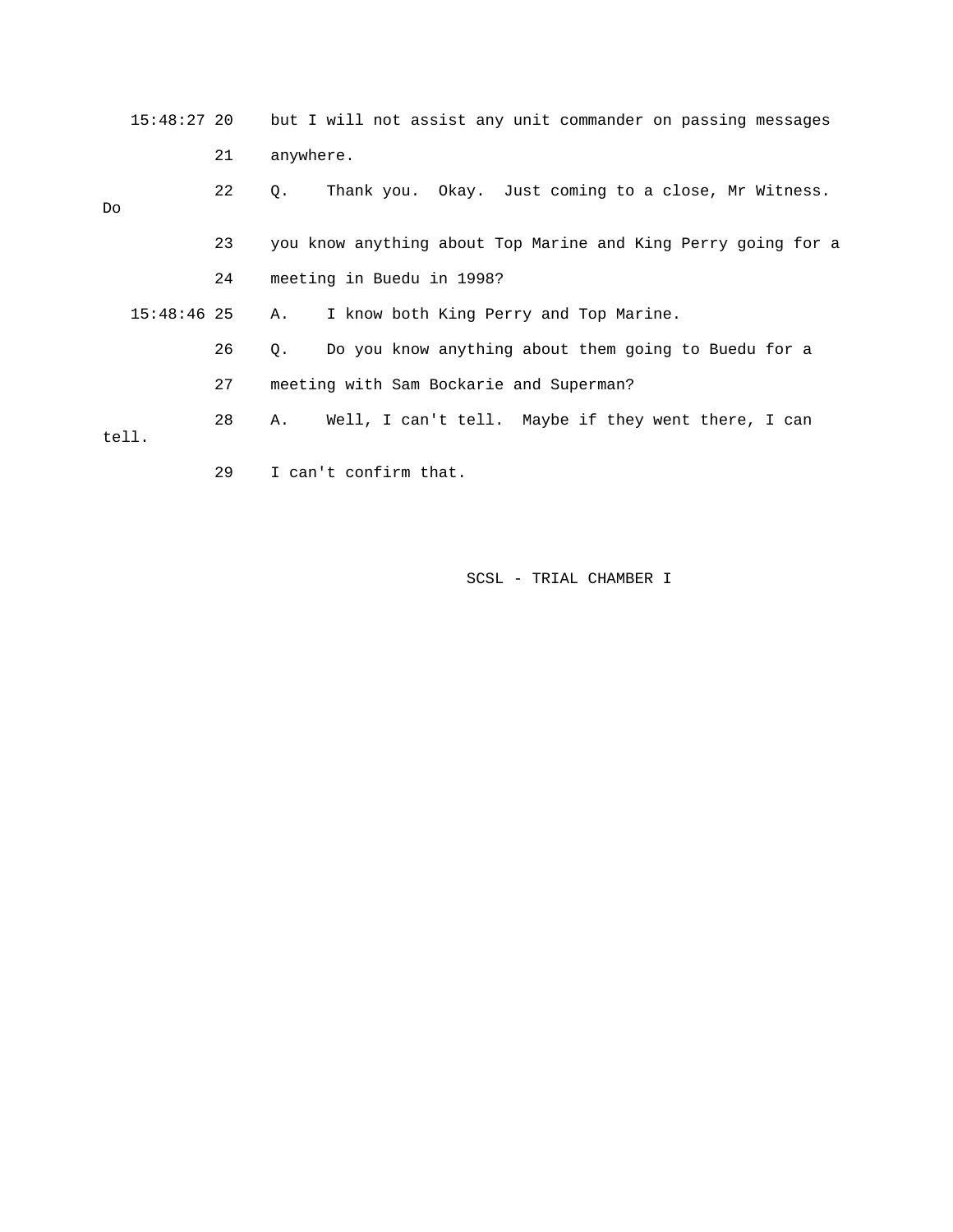| Page 94                    |    | 6 MAY 2008 |                                                               | OPEN SESSION |
|----------------------------|----|------------|---------------------------------------------------------------|--------------|
|                            |    |            |                                                               |              |
|                            | 1  | Q.         | Fair enough. If you don't know, you don't know. Do you        |              |
|                            | 2  |            | know anything about Alfred Brown going to join Gullit, having |              |
|                            | 3  |            | escaped from the RUF in Koidu?                                |              |
|                            | 4  | Α.         | No, I don't know.                                             |              |
| 15:49:35<br>SAJ            | 5  | О.         | Do you know anything about Komba Gbundema going to join       |              |
|                            | 6  | Musa?      |                                                               |              |
| never                      | 7  | Α.         | Komba Gbundema never joined SAJ Musa on his own.              | He           |
|                            | 8  |            | joined SAJ Musa.                                              |              |
|                            | 9  | Q.         | Right. So Komba Gbundema went with Superman; is that          |              |
| $15:50:00$ 10              |    | right?     |                                                               |              |
|                            | 11 | Α.         | Yes, he went with Superman.                                   |              |
|                            | 12 | Q.         | From what you observed, he left with Superman; they           |              |
|                            | 13 |            | travelled together?                                           |              |
|                            | 14 | Α.         | Yes, they travelled to Kurubonla.                             |              |
| $15:50:15$ 15<br>travelled |    | $Q$ .      | Can I just ask you how are you so sure that they              |              |
|                            | 16 | together?  |                                                               |              |
|                            | 17 | Α.         | You mean Komba Gbundema and Superman?                         |              |
|                            | 18 | Q.         | Yes, exactly.                                                 |              |
|                            | 19 | Α.         | Oh, yes. Both of them travelled together the same day.        |              |
| 15:50:4020                 |    | Q.         | How do you know? I'm not disputing it --                      |              |
|                            | 21 | Α.         | By then I was in Yomandu and while I was in Yomandu that      |              |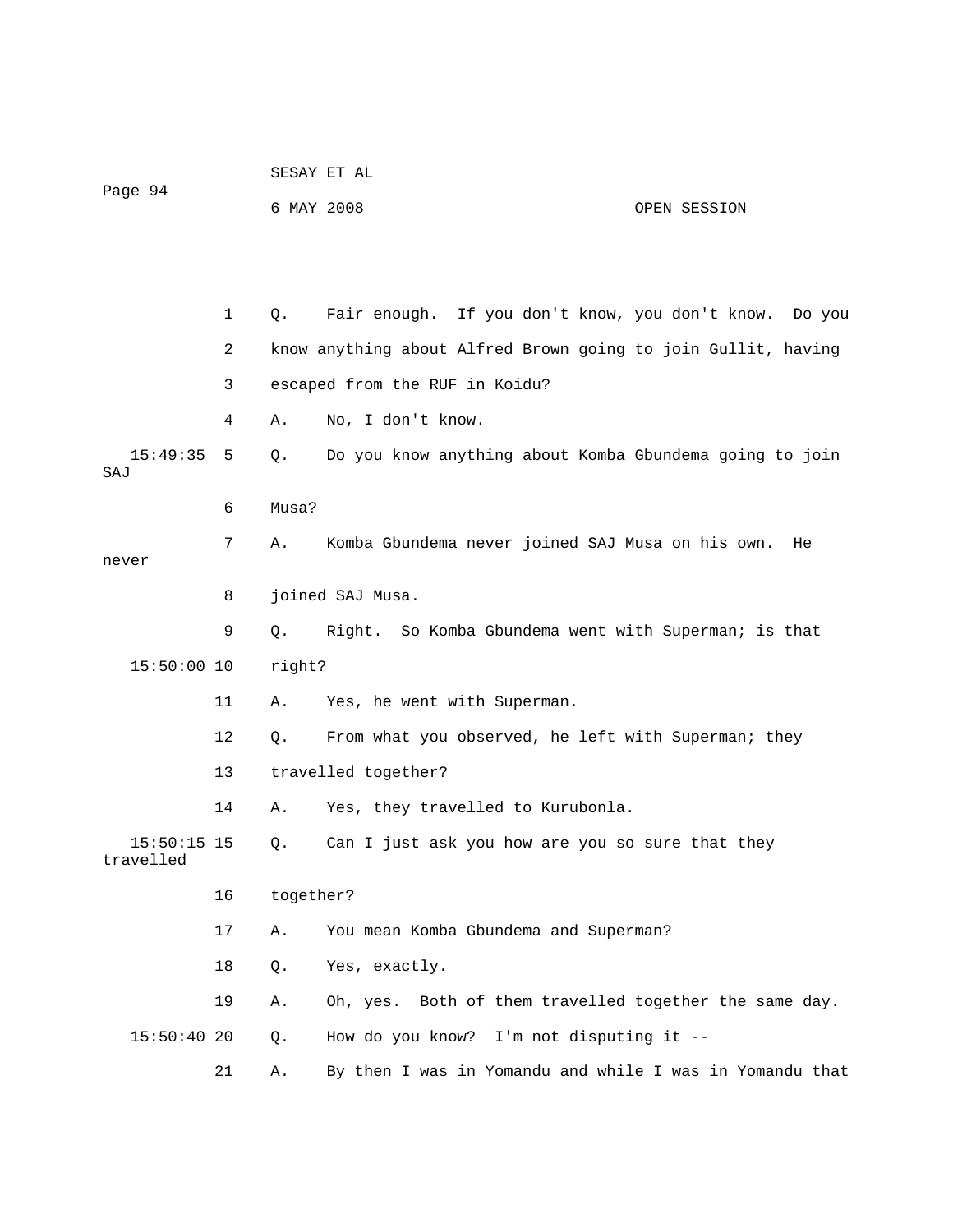| with          | 22                                                         | was the road that leads to Kurubonla and I was there working |
|---------------|------------------------------------------------------------|--------------------------------------------------------------|
| take,         | a man as a radio operator, so whatever movement he want to |                                                              |
|               | 24                                                         | he must have discussed it with me.                           |
| $15:51:06$ 25 |                                                            | So Komba Gbundema discussed leaving Yomandu to go to<br>0.   |
|               | 26                                                         | Kurubonla with you?                                          |
| received      | 27                                                         | He did not discuss it with me alone. After he had<br>Α.      |
| discuss       | 28                                                         | the instruction from Superman, then he discuss it -- he      |
|               | 29                                                         | it with me later. Then the following day they went.          |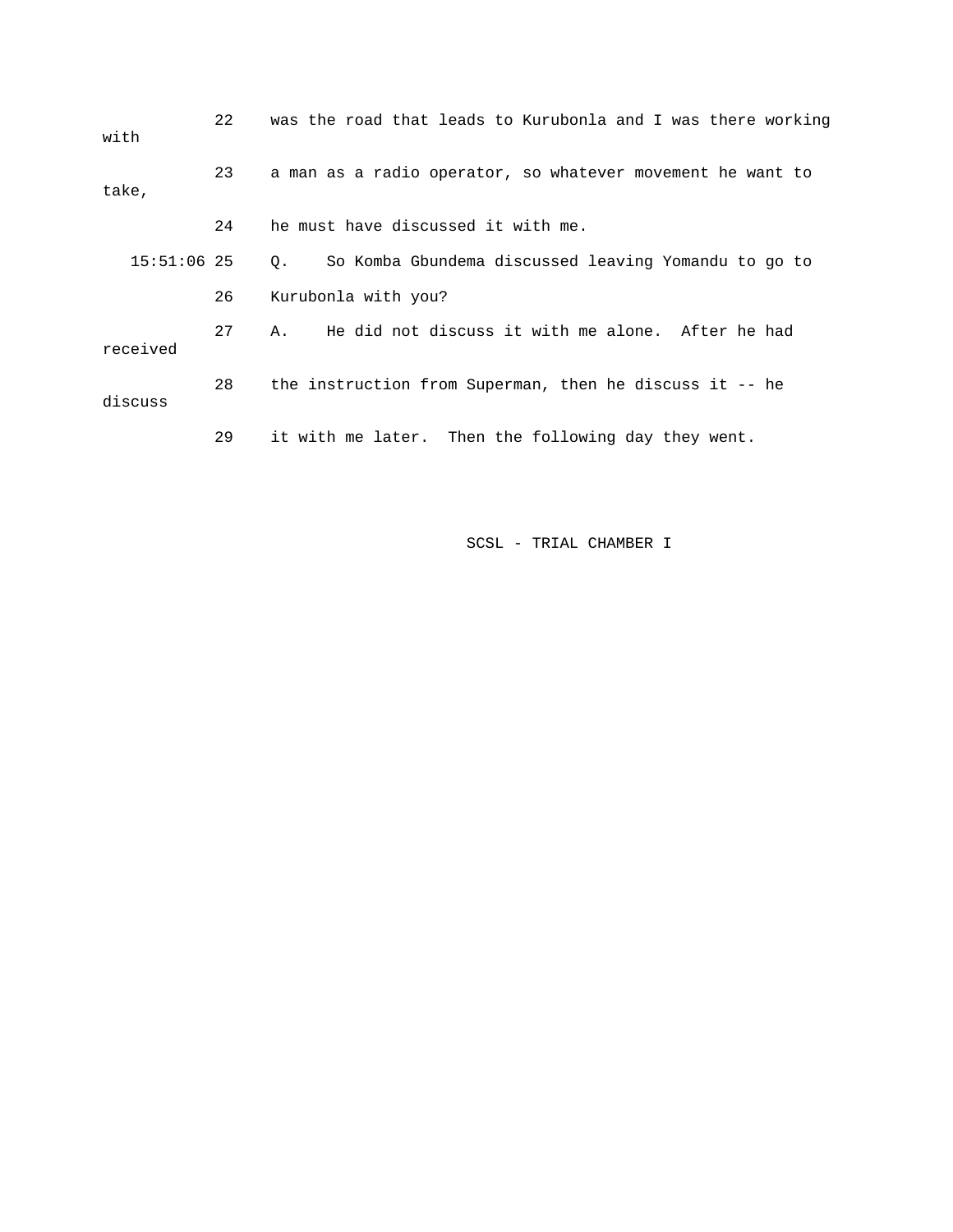|                          |    |             | SESAY ET AL                                                 |                                 |
|--------------------------|----|-------------|-------------------------------------------------------------|---------------------------------|
| Page 95                  |    | 6 MAY 2008  |                                                             | OPEN SESSION                    |
|                          |    |             |                                                             |                                 |
|                          |    |             |                                                             |                                 |
| was                      | 1  | Q.          | Did they say -- did Komba Gbundema say why -- or what       |                                 |
|                          | 2  |             | behind the instruction? Why was Superman going north?       |                                 |
| that                     | 3  | Α.          | Well, he didn't tell me about that. He only told me         |                                 |
| travel.                  | 4  |             | Superman received an instruction that both of them should   |                                 |
| $15:52:00$ 5<br>way      |    | Q.          | And then Superman came through Yomandu which was on the     |                                 |
|                          | 6  |             | towards Kurubonla and then they set off together?           |                                 |
|                          | 7  | Α.          | Yes, yes; they moved together.                              |                                 |
| but                      | 8  |             | MR JORDASH: I'm referring to the evidence of TF1-361,       |                                 |
|                          | 9  |             | there's many pages of it, but it relates to 11 -- sorry, it |                                 |
| $15:52:28$ 10<br>number  |    |             | doesn't. It relates to 18 July 2005 -- actually, it's a     |                                 |
|                          | 11 |             | of days; 18, 12 July, 19 July.                              |                                 |
|                          | 12 | Q.          | I've got no further questions. Thank you very much,         |                                 |
|                          | 13 | Mr Witness. |                                                             |                                 |
|                          | 14 | Α.          | Yeah, thank you very much, sir.                             |                                 |
| $15:53:37$ 15            |    |             | PRESIDING JUDGE: Mr Scott Martin, any --                    |                                 |
|                          | 16 |             | There's no questions, thank you.<br>MR MARTIN:              |                                 |
|                          | 17 |             | PRESIDING JUDGE: No questions. Yes, Mr Harrison, any        |                                 |
|                          | 18 | questions?  |                                                             |                                 |
|                          | 19 |             | MR HARRISON: Yes.                                           |                                 |
| $15:54:25$ 20<br>answer. |    |             | PRESIDING JUDGE:                                            | I wasn't expecting a "no" as an |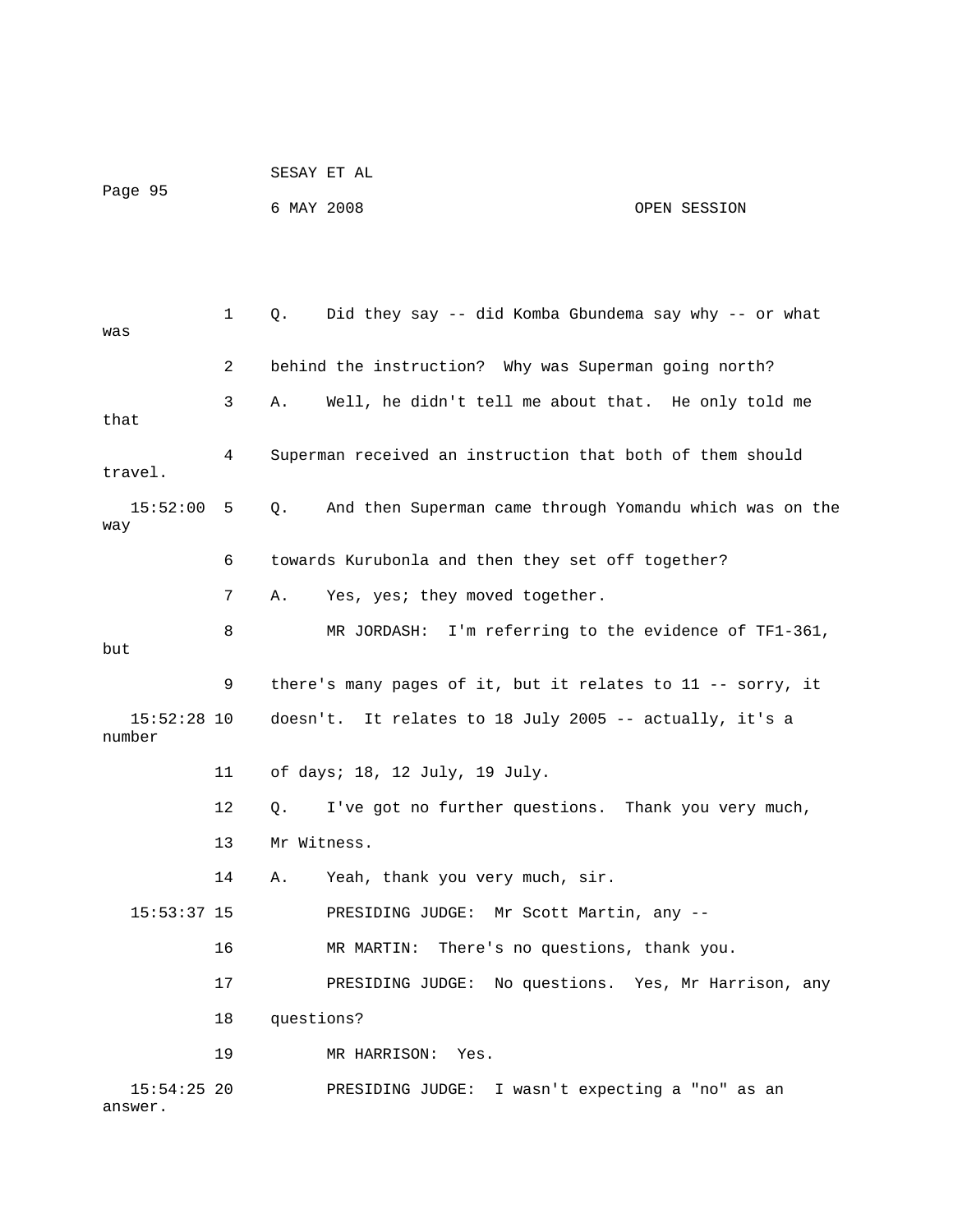|          | 21                                           | Yes, you may proceed, please, Mr Harrison.                           |
|----------|----------------------------------------------|----------------------------------------------------------------------|
|          | 22                                           | CROSS-EXAMINED BY MR HARRISON:                                       |
|          | 23                                           | MR HARRISON:                                                         |
| Yomandu, | 24                                           | When you were talking about Komba Gbundema leaving<br>Q <sub>z</sub> |
|          | 15:54:38 25                                  | what happened to you when Gbundema left?                             |
|          | PRESIDING JUDGE: What happened to him where? |                                                                      |
|          | 27                                           | MR HARRISON: When Gbundema left.                                     |
|          | 28                                           | THE WITNESS: Well, I did not experience anything.<br>When            |
| from     | 29                                           | Komba Gbundema left, I had a different commander but, apart          |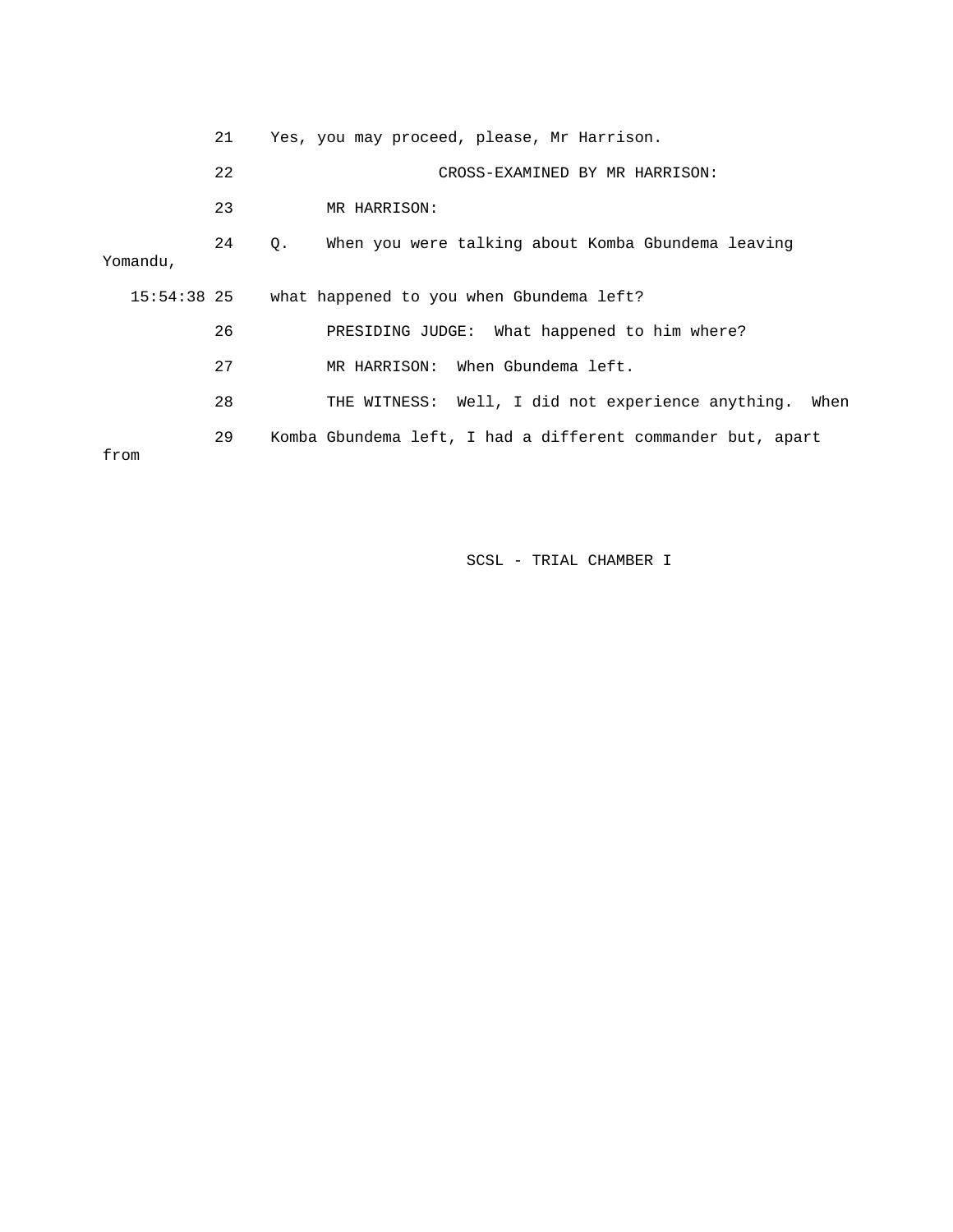| Page 96                  |    | 6 MAY 2008 |                                                                | OPEN SESSION |
|--------------------------|----|------------|----------------------------------------------------------------|--------------|
|                          |    |            |                                                                |              |
|                          | 1  |            | that, nothing happened to me.                                  |              |
|                          | 2  |            | MR HARRISON:                                                   |              |
|                          | 3  | $Q$ .      | So you remained in Yomandu?                                    |              |
|                          | 4  | Α.         | Yes, I was in Yomandu.                                         |              |
| 15:55:13                 | 5  | Q.         | And did you stay there until December of 1998?                 |              |
|                          | 6  | Α.         | Yes, as I pulled out from Freetown in '98, that is             |              |
|                          | 7  |            | February. After we've arrived in Kono I spent a week.          | Then I       |
|                          | 8  |            | was in Yomandu with Komba Gbundema until December, when I left |              |
|                          | 9  | Yomandu.   |                                                                |              |
| $15:55:41$ 10<br>go?     |    | $Q$ .      | And in December of 1998 when you leave, where did you          |              |
| Town.                    | 11 | Α.         | After I left there, by then, we've got rid of Koidu            |              |
|                          | 12 |            | I went -- I came back to Koidu Town and took up an assignment. |              |
|                          | 13 | Q.         | And for how long did you remain in Koidu Town?                 |              |
|                          | 14 | Α.         | I was in Koidu Town until the disarmament took place.          |              |
| $15:56:20$ 15<br>exhibit |    | Q.         | Now, I'm very briefly going to take you back to the            |              |
| and                      | 16 |            | that was the last one tendered today, which is numbered 367,   |              |
|                          | 17 |            | I would ask if that could be given to the witness.             |              |
|                          | 18 |            | Can Mr Sesay use the bathroom, please?<br>MR JORDASH:          |              |
|                          | 19 |            | Yes, he may, please.<br>PRESIDING JUDGE:                       |              |
| $15:57:56$ 20            |    |            | MR HARRISON:                                                   |              |
| it                       | 21 | Q.         | Now if you turn to page 3, again at the top of the page        |              |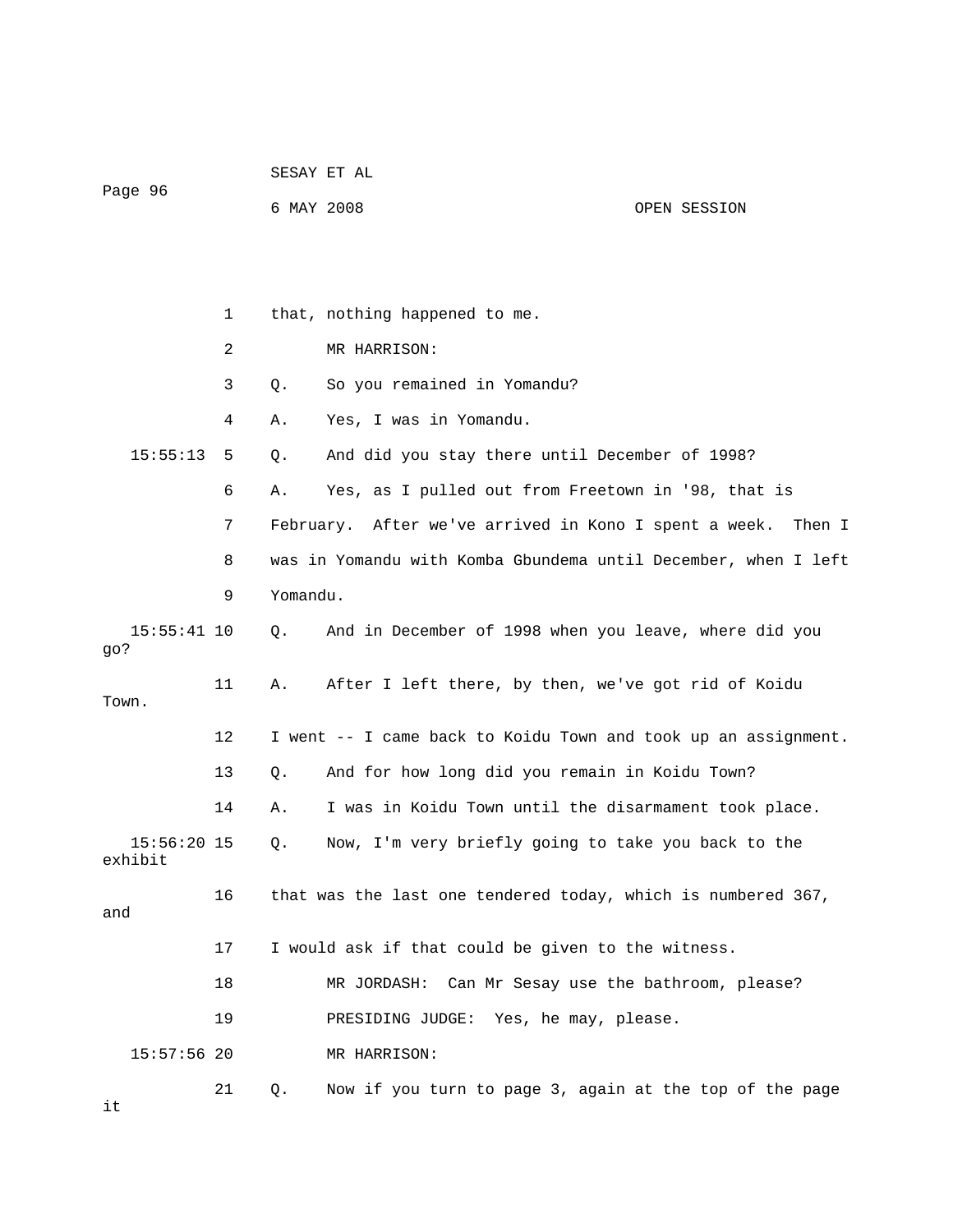| side,         | 22 | should be stating the word "Restricted". On the left-hand      |
|---------------|----|----------------------------------------------------------------|
|               | 23 | the first numeral should be 7. And if you go down four lines,  |
|               | 24 | you should see a heading called "Demotions". Do you see that?  |
| $15:58:35$ 25 |    | A. Yes, yes. I've seen it.                                     |
|               | 26 | Q. All right. So you've got a heading "Demotions" and then     |
| $(i)$ ,       | 27 | right under that you'll see what appears to be Roman numeral   |
| οf            | 28 | capital A, and it says "Staff captain Papa demoted to the rank |
|               | 29 | sergeant." Do you see that?                                    |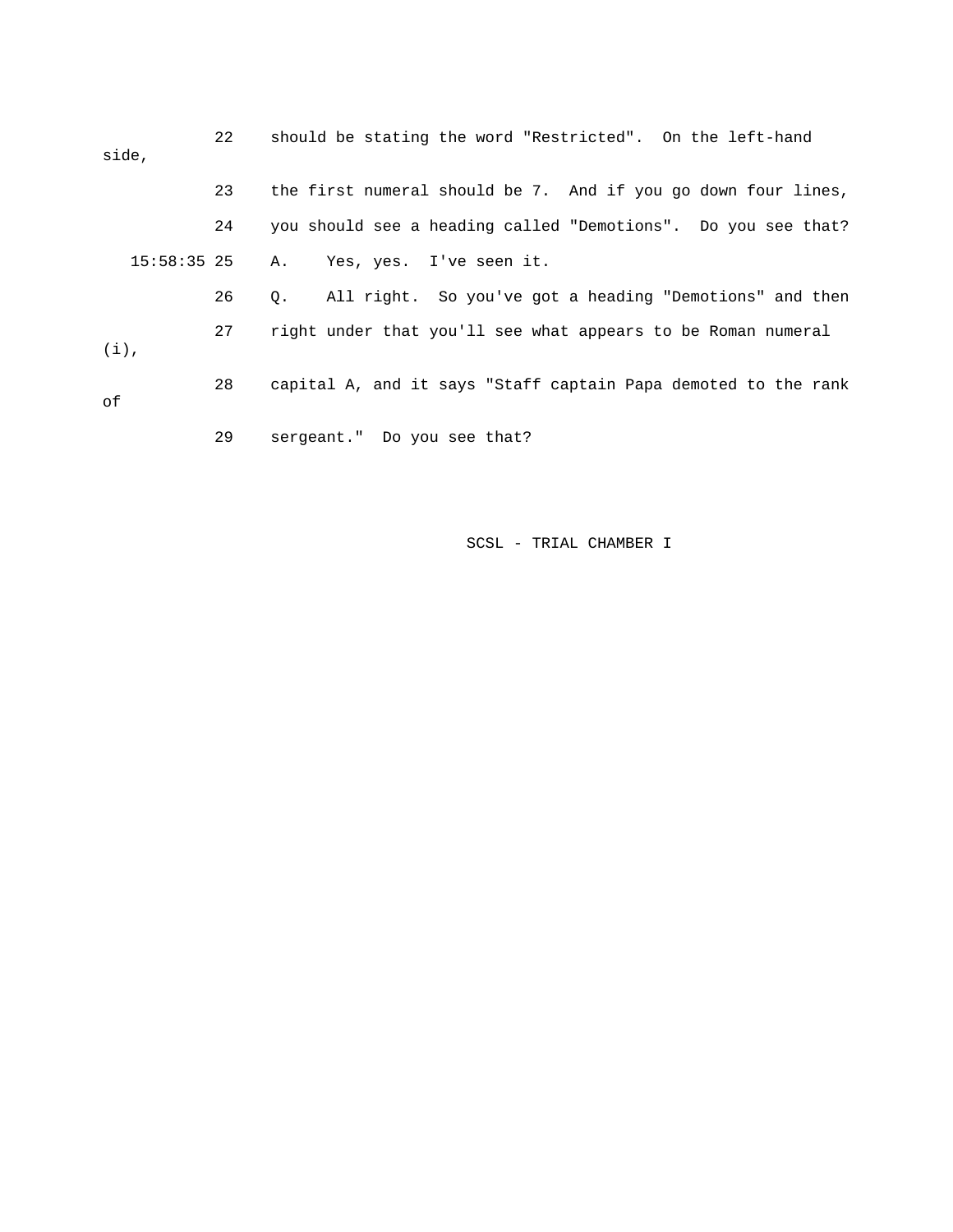|      |               |             | SESAY ET AL |                                                               |              |
|------|---------------|-------------|-------------|---------------------------------------------------------------|--------------|
|      | Page 97       |             | 6 MAY 2008  |                                                               | OPEN SESSION |
|      |               |             |             |                                                               |              |
| Yes, |               | $\mathbf 1$ | Α.          | Just wait. Just wait. Let me check. Number (i)A.              |              |
|      |               | 2           |             | I've seen it.                                                 |              |
|      |               | 3           | Q.          | And you see where it talks about Staff Captain Papa?          |              |
|      |               | 4           | Α.          | Oh, yes. I've seen it.                                        |              |
| to   | 15:59:14      | 5           | $Q$ .       | All right. So what I'm wanting to draw your attention         |              |
|      |               | 6           |             | is what's under (ii)A and that says, "Captain Rocky CO also   |              |
| 27   |               | 7           |             | demoted to the rank of second-lieutenant assigned to C/S54 on |              |
|      |               | 8           |             | February 1995"; do you see that?                              |              |
|      |               | 9           | Α.          | Yes, yes, I've seen it.                                       |              |
|      | $15:59:44$ 10 |             | Q.          | So there you have a person being demoted from captain to      |              |
|      |               | 11          |             | second-lieutenant; do you agree with me so far?               |              |
|      |               | 12          | Α.          | Yes, yes, I agree with you.                                   |              |
| is   |               | 13          | $Q$ .       | And you agree with me that the reason for his demotion        |              |
|      |               | 14          |             | made clear in the next line, where it says "Charges: Unlawful |              |
|      | $16:00:07$ 15 |             |             | executions of innocent civilians." Do you agree with that?    |              |
|      |               | 16          | Α.          | Yes, yes, I've seen it.                                       |              |
|      |               | 17          | $Q$ .       | So you'd agree with me that the RUF punishment for            |              |
| from |               | 18          |             | executing innocent civilians was to be demoted in this case   |              |
|      |               | 19          |             | captain to second-lieutenant; do you accept that?             |              |
|      | $16:00:35$ 20 |             | Α.          | It was not only demotion. The little idea I have is not       |              |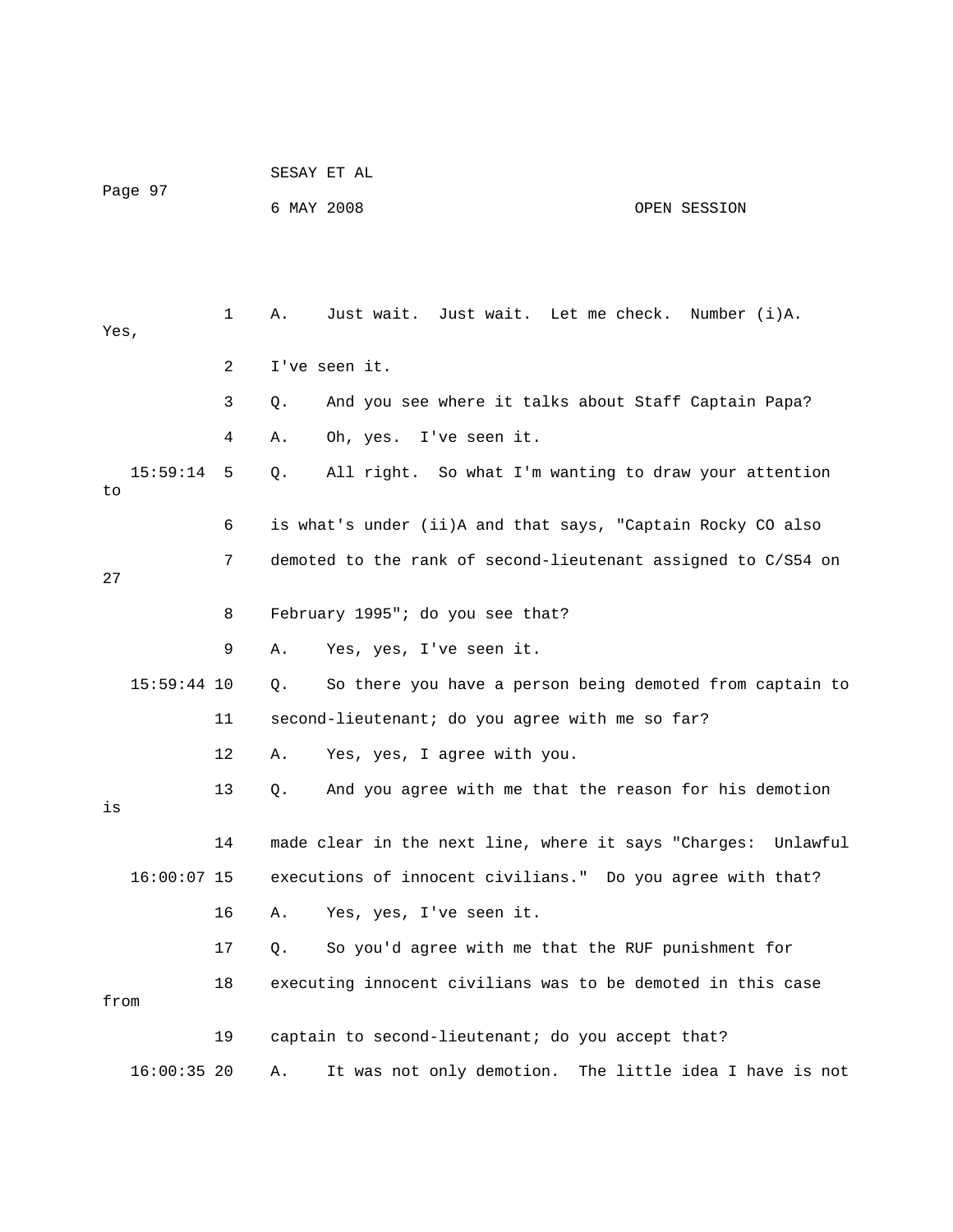21 only demotion because, firstly, these crimes, if somebody commits 22 such a crime, they were sent for ideology training. It's because 23 they lack ideology so you are to be sent to an ideology base to 24 be trained, and your rank will be reduced because we had no gaol 16:01:13 25 to gaol people. That was the action the old man was taking; that 26 is the leader. 27 Q. All right. Fair enough. And if you look under number (v) 28 A, you'll see Captain Vandi, former overall MP, demoted and 29 assigned as IDU, including his staff. Did you see that?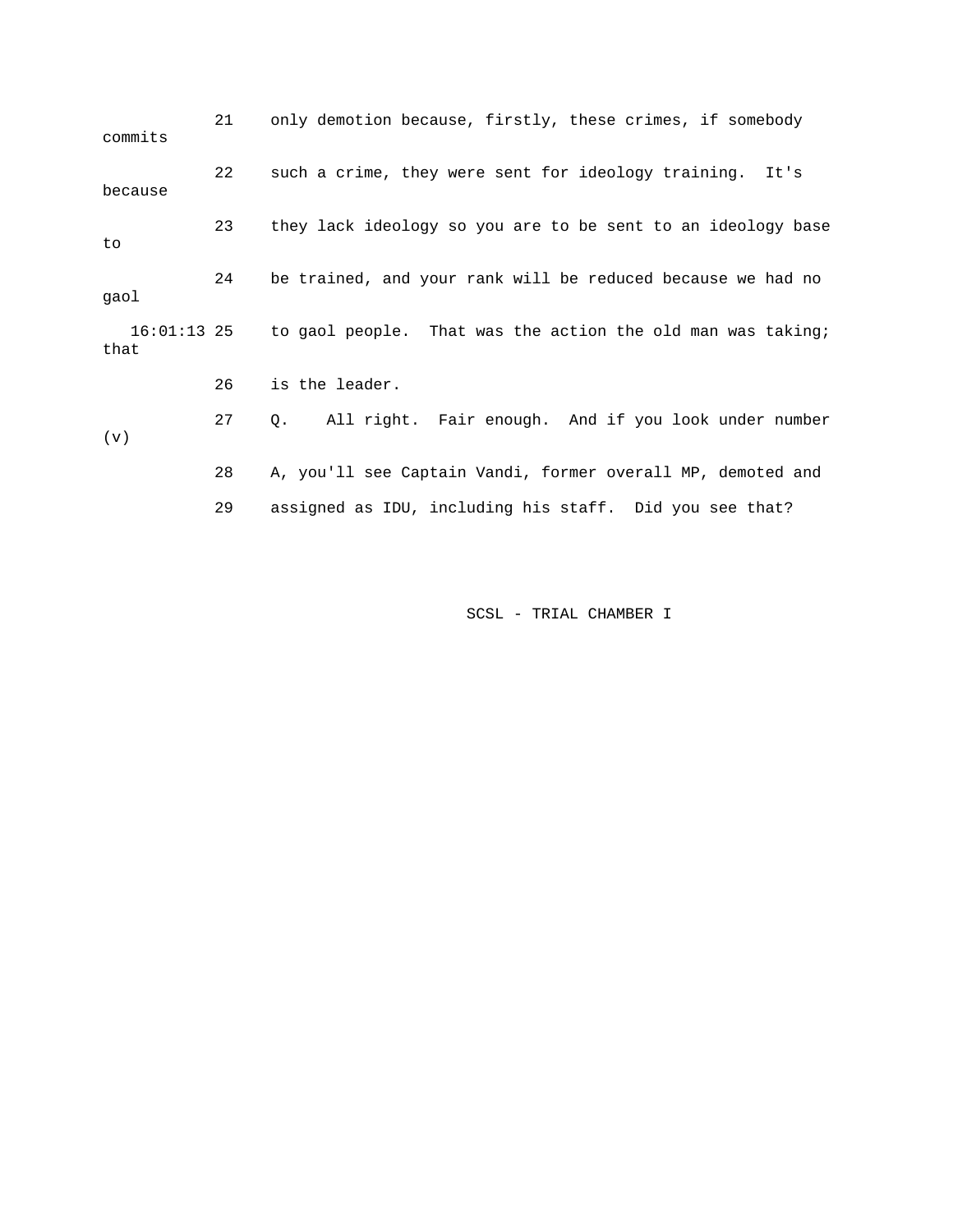|                          |    | SESAY ET AL      |                                                                |              |  |  |
|--------------------------|----|------------------|----------------------------------------------------------------|--------------|--|--|
| Page 98                  |    | 6 MAY 2008       |                                                                | OPEN SESSION |  |  |
|                          |    |                  |                                                                |              |  |  |
|                          |    |                  |                                                                |              |  |  |
|                          | 1  | Α.               | Yes, yes, I've seen it.                                        |              |  |  |
|                          | 2  | Q.               | And do you agree with me that the reason given for the         |              |  |  |
| do                       | 3  |                  | demotion is because Captain Vandi allowed civilians to escape; |              |  |  |
|                          | 4  | you accept that? |                                                                |              |  |  |
| 16:02:03                 | 5  | Α.               | Yes, I've seen the area.                                       |              |  |  |
| held                     | 6  | $Q$ .            | And I take it you agree with me that the RUF had and           |              |  |  |
|                          | 7  |                  | civilians as captives; do you accept that?                     |              |  |  |
| RUF                      | 8  | Α.               | No, no, no, no, we didn't have civilians as captives.          |              |  |  |
|                          | 9  |                  | didn't have at all as captives. In fact, that was one thing I  |              |  |  |
| $16:02:45$ 10<br>people. |    |                  | want you to realise or to understand; RUF didn't capture       |              |  |  |
| us;                      | 11 |                  | We gave ideology to them. If you are willing, then you join    |              |  |  |
| embarking                | 12 |                  | if you are not willing then you leave us. RUF was not          |              |  |  |
|                          | 13 |                  | on captivity, capturing civilians; that was not the idea.      |              |  |  |
|                          | 14 | Q.               | So you're telling the Court that the RUF never captured        |              |  |  |
| $16:03:08$ 15            |    |                  | anyone; is that what you're trying to say?                     |              |  |  |
| our                      | 16 | Α.               | Oh, yes, that is what I'm trying to say. That was not          |              |  |  |
|                          | 17 | mission.         | For example, you wouldn't be giving arms and                   |              |  |  |
|                          | 18 |                  | ammunition, then when you go you start to capture civilians.   |              |  |  |
| should                   | 19 |                  | Civilians were not RUF's target, so I see no use why RUF       |              |  |  |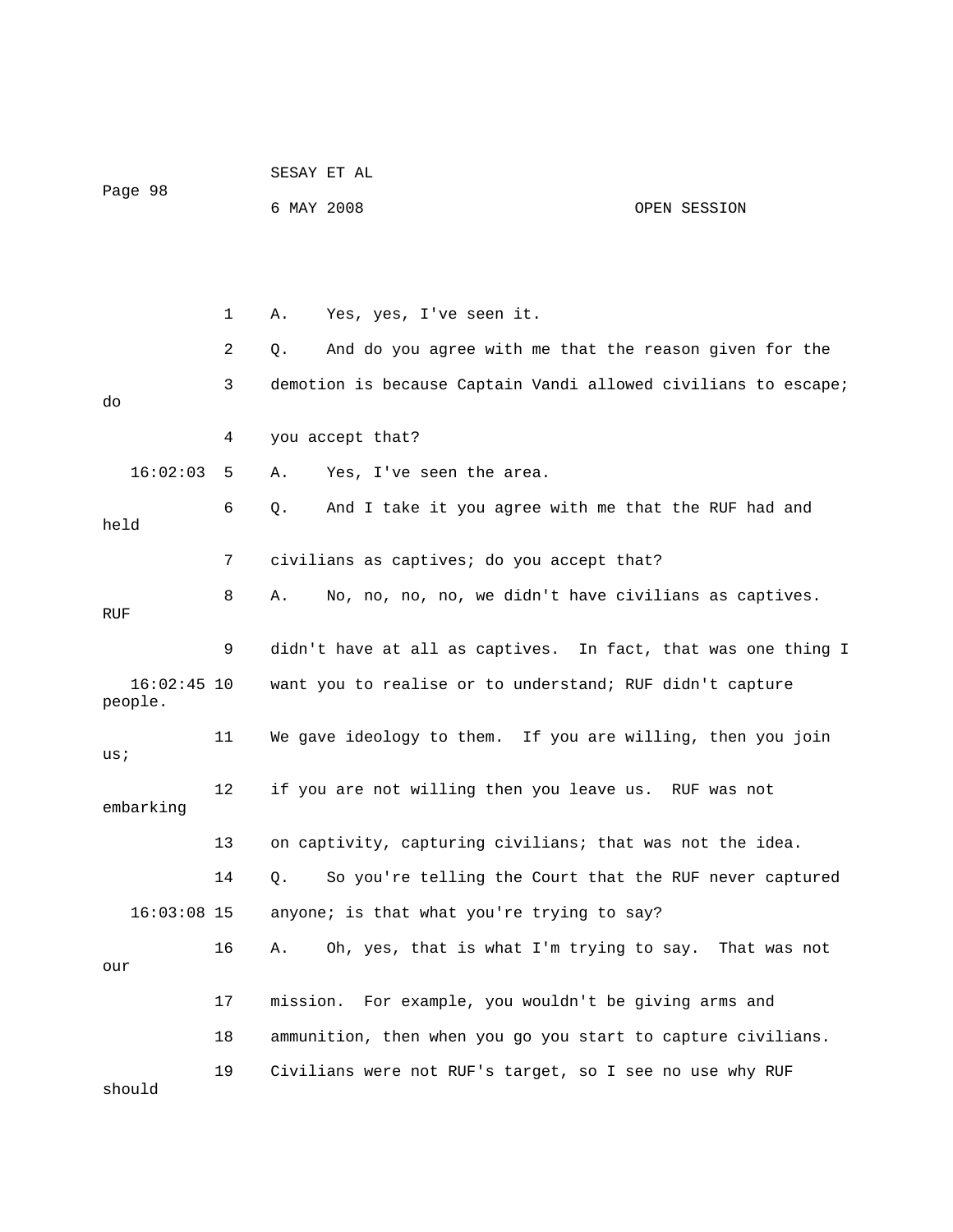16:03:35 20 capture civilians. 21 Q. So when you were fighting with the RUF, and you would go on 22 a mission, I take it you would see civilians in that area that 23 was being attacked by the RUF; is that fair? 24 A. Without an enemy, RUF will never go there to start firing. 16:04:10 25 In fact, if you do that, that will be a waste of material. If 26 you happen to do that, that's going to be a serious problem you 27 have to answer because it's a waste of material. RUF had never 28 embarked on such ventures. 29 Q. All right. Fair enough. And I take it you would say that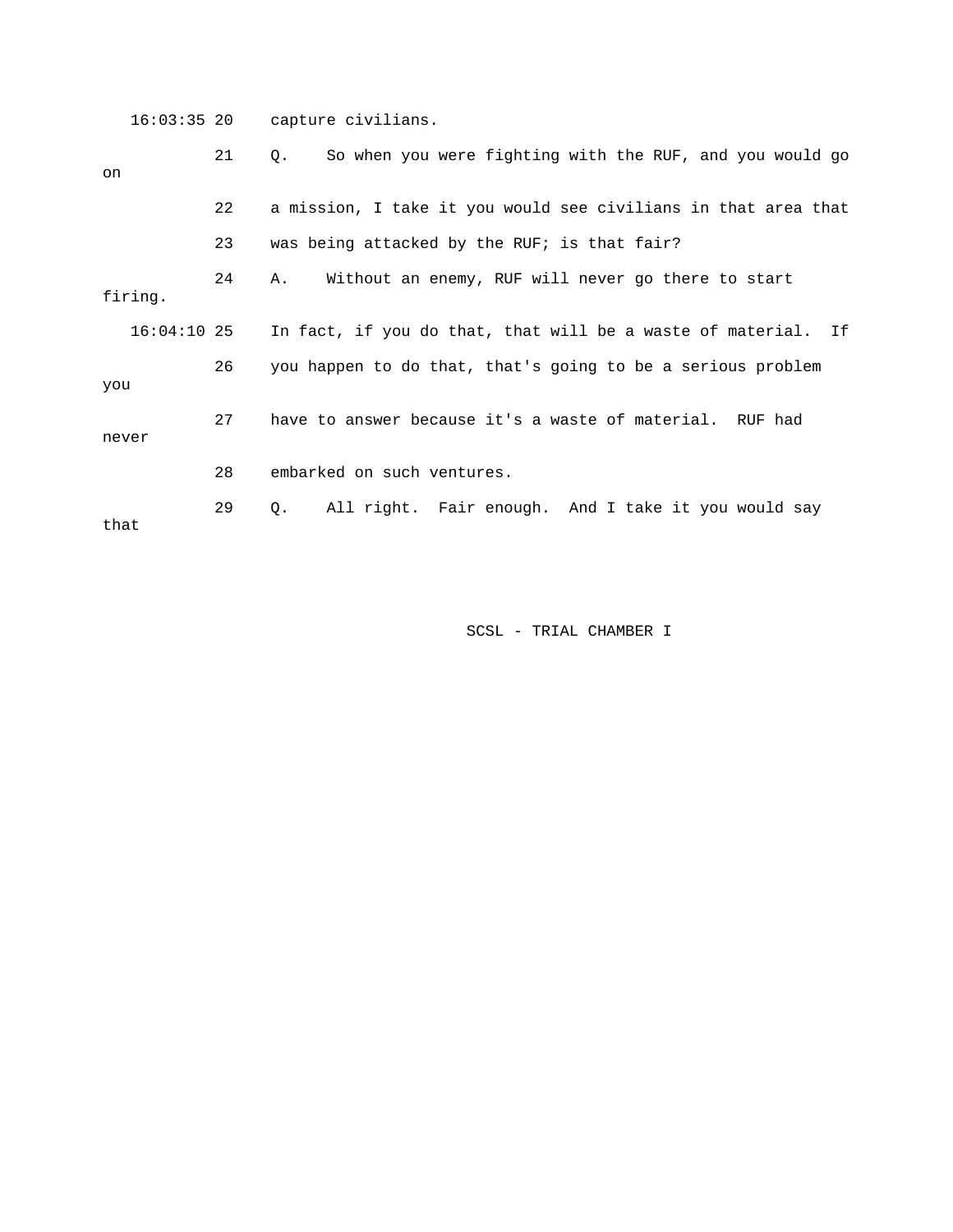|                                 |    | 6 MAY 2008                                                     | OPEN SESSION |
|---------------------------------|----|----------------------------------------------------------------|--------------|
|                                 |    |                                                                |              |
|                                 |    |                                                                |              |
|                                 | 1  | the RUF was never using children under the age of 15 as        |              |
|                                 | 2  | combatants?                                                    |              |
| some                            | 3  | Not at all; we never used them. You know, RUF, we had<br>Α.    |              |
|                                 | 4  | brothers who got married early in 1991, '92, so imagine if     |              |
| 16:05:01                        | 5  | someone is married during that time, and you had a child       |              |
|                                 | 6  | especially a boy child, these are the people that we normally  |              |
|                                 | 7  | travel with and people would say, on seeing them, that RUF are |              |
| if                              | 8  | capturing civilian. Most of them are relatives. For example,   |              |
| homeless.                       | 9  | you attack a town, you meet civilians, most of them are        |              |
| $16:05:25$ 10<br>responsibility |    | They had nobody to take care of them. It is our                |              |
| give                            | 11 | to care for them. After the people are ready, then you'll      |              |
| they                            | 12 | them back to them. It is included in our messages because      |              |
|                                 | 13 | refer to them as child combatants but they were with us as a   |              |
|                                 | 14 | family.<br>They were not were with us to fight a war.          |              |
| $16:05:49$ 15<br>into           |    | So what you remember happening is children being taken<br>Q.   |              |
|                                 | 16 | the care and protection of members of the RUF; is that fair?   |              |
|                                 | 17 | It was not a protection for the members of RUF.<br>Α.          | It was       |
| and                             | 18 | because if you meet between five, six and seven years pupil    |              |
| there                           | 19 | these were deserted by their parents, so if you leave them     |              |

Page 99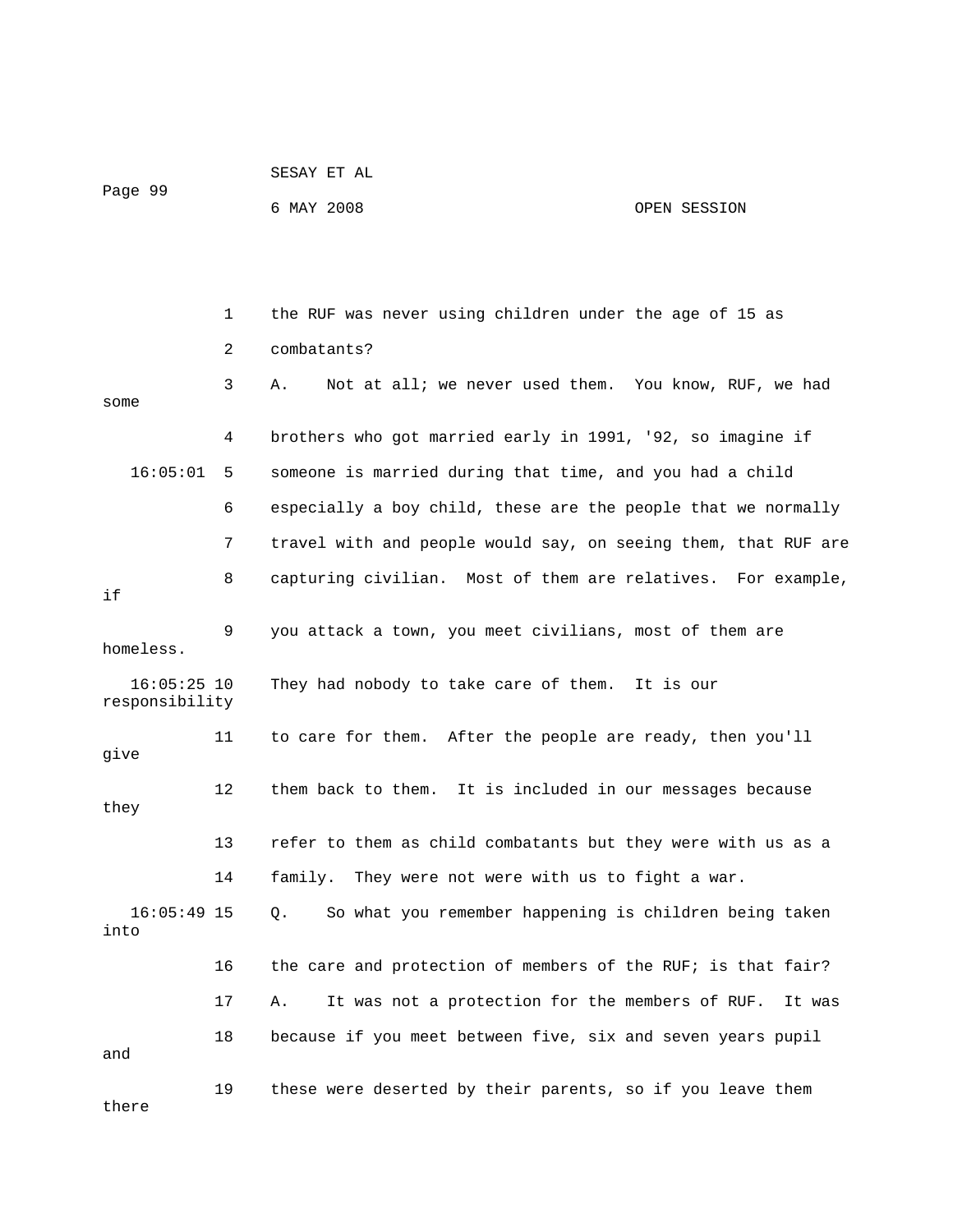|      | $16:06:24$ 20 |    |        | it means you were not fighting for the masses, so it was our   |  |  |
|------|---------------|----|--------|----------------------------------------------------------------|--|--|
| used |               | 21 |        | responsibility to take great care of them. That was what we    |  |  |
|      |               | 22 | to do. |                                                                |  |  |
|      |               | 23 | Q.     | And just going back to the earlier example I read to you       |  |  |
|      |               | 24 |        | about Captain Rocky?                                           |  |  |
|      | $16:06:50$ 25 |    | Α.     | Yes.                                                           |  |  |
| for  |               | 26 | Q.     | This instance where he is demoted to second-lieutenant         |  |  |
|      |               | 27 |        | executing innocent civilians, this is something that you would |  |  |
|      | document;     | 28 |        | have known about as being the person who possessed this        |  |  |
|      |               | 29 | right? |                                                                |  |  |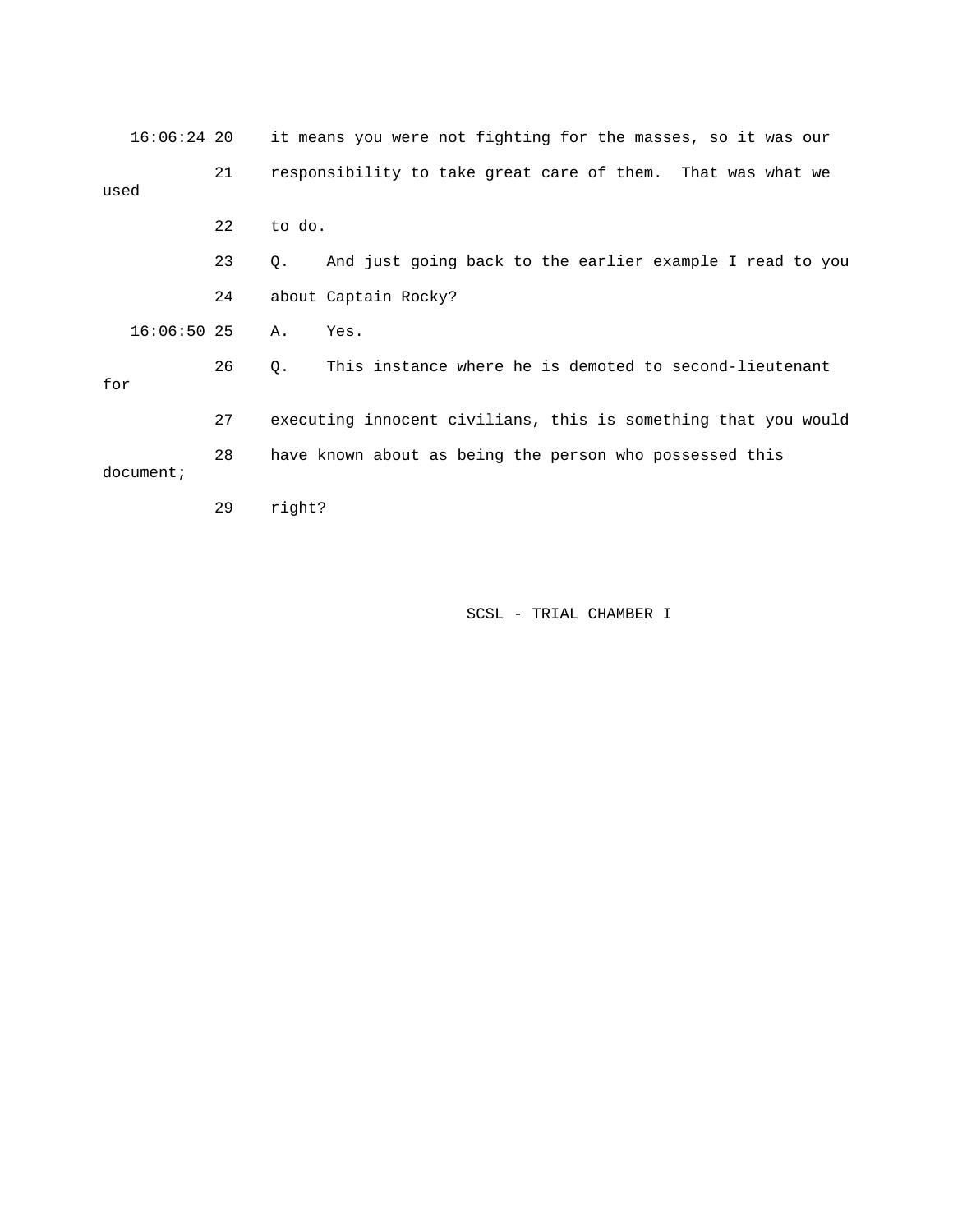| Page 100       |    | 6 MAY 2008<br>OPEN SESSION                                     |                      |
|----------------|----|----------------------------------------------------------------|----------------------|
|                |    |                                                                |                      |
| that           | 1  | This issue of Rocky CO, I will not delve much on<br>Α.<br>Yes. |                      |
|                | 2  | because the distance between myself and Rocky CO, I can't say  |                      |
| answer         | 3  | much about it, but the few that I had ideas about is the       |                      |
|                | 4  | that I've provided for you.                                    |                      |
| 16:07:48<br>to | 5  | But, as I understand it, this document that you've given<br>Q. |                      |
|                | 6  | us would have been a document that would have been given to a  |                      |
|                | 7  | large number of members of the RUF?                            |                      |
|                | 8  | Yes.<br>Α.                                                     |                      |
|                | 9  | And you would have received this document -- is it 1996?<br>Q. |                      |
| $16:08:27$ 10  |    | '95, '96 upwards.<br>Α.                                        |                      |
|                | 11 | And I'm just curious as to why you received this.<br>Q.        | This                 |
|                | 12 | appears to be a training document about the RUF. Why are you   |                      |
|                | 13 | getting it in 1995 and '96 if you joined up in '91?            |                      |
|                | 14 | Well, like, how you have treated it, because during that<br>Α. |                      |
| $16:09:06$ 15  |    | time 1995, RUF had an ideology base. So during this ideology   |                      |
| that           | 16 | base what we were trying to achieve from the ideology base,    |                      |
|                | 17 | $is$ $-$                                                       |                      |
|                | 18 | THE INTERPRETER: Your Honours, can the witness be              |                      |
|                | 19 | instructed to speak slowly to facilitate interpretation.       |                      |
| $16:09:27$ 20  |    | MR HARRISON:                                                   |                      |
|                | 21 | Witness, just pause.<br>Q.<br>Just pause.                      | The interpreters are |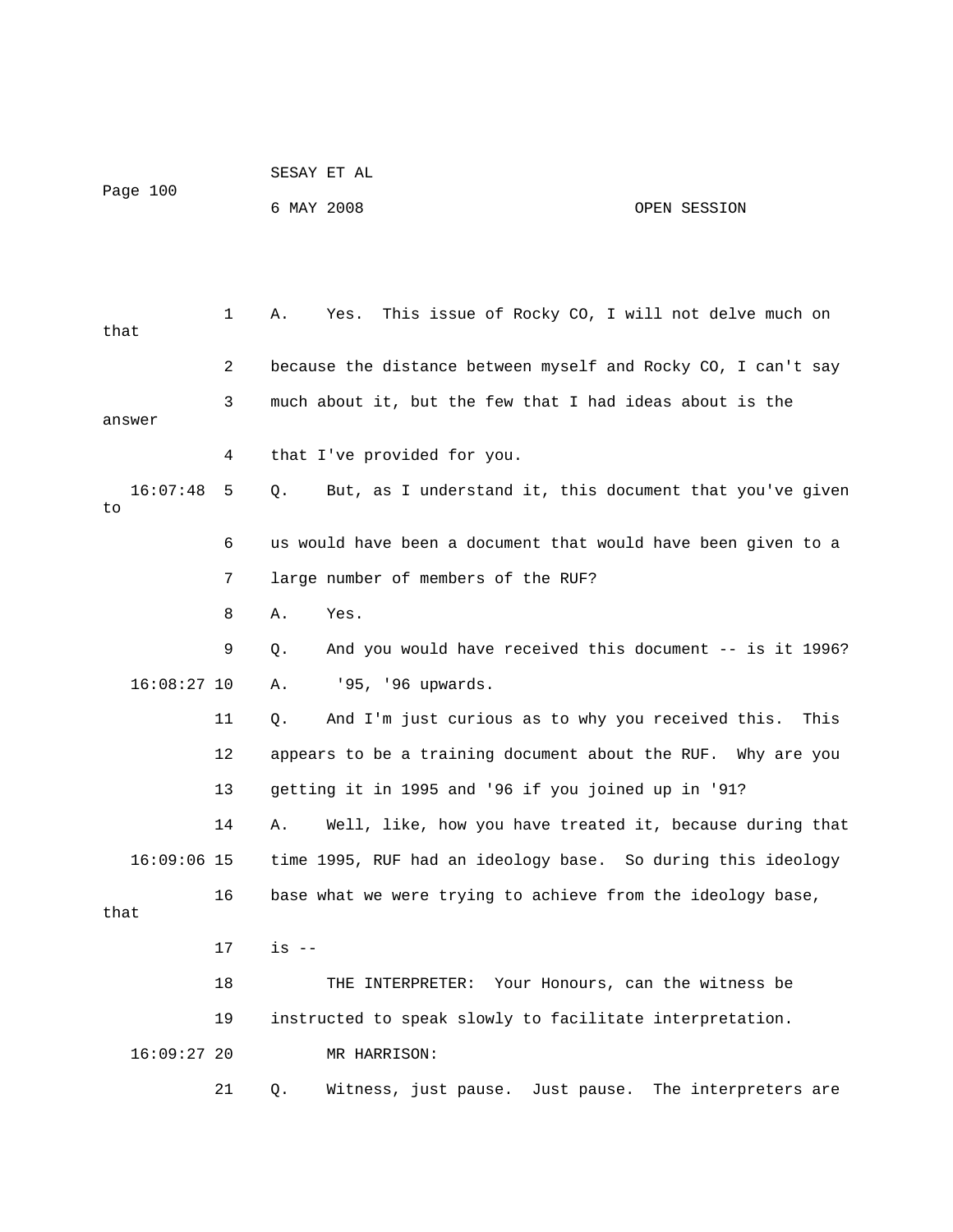- 22 asking you to try to speak slower so that they can accurately
- 23 interpret your words. Now, I think we were prevented from

24 getting the interpretation from early on, and if you can just

try

 16:09:53 25 to remember that the Court's interested in what you have to say,

- 26 but you can't say it too quickly because, if you do, the
- 27 interpreters won't be able to keep up with you; do you
- 28 understand?
- 29 A. Yeah.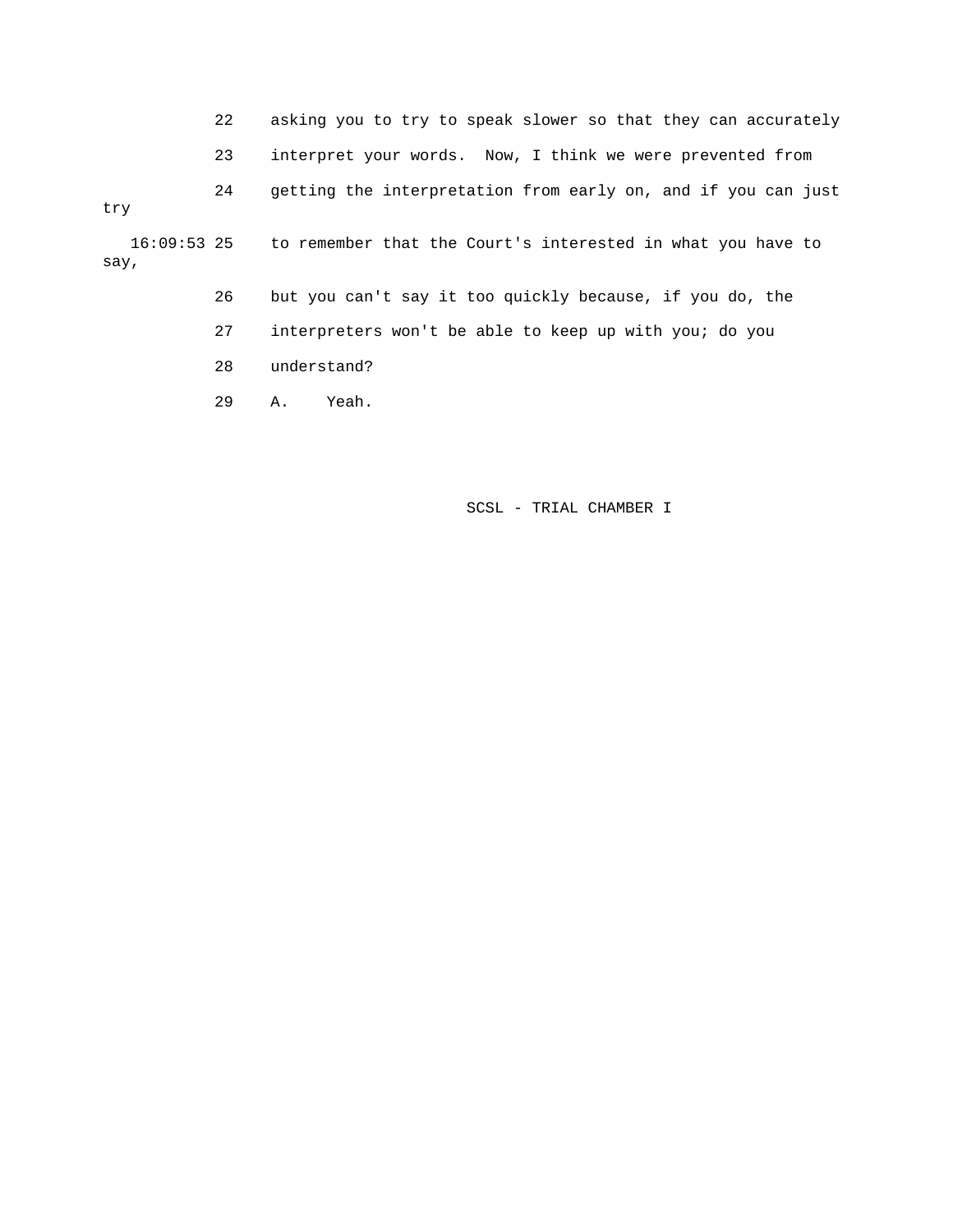|                     |    | SESAY ET AL |                                                                |              |  |
|---------------------|----|-------------|----------------------------------------------------------------|--------------|--|
| Page 101            |    | 6 MAY 2008  |                                                                | OPEN SESSION |  |
|                     |    |             |                                                                |              |  |
|                     |    |             |                                                                |              |  |
| mind                | 1  | Q.          | Are you able to give your answer again, but bearing in         |              |  |
|                     | 2  |             | try to do it a little bit more slowly?                         |              |  |
|                     | 3  | Α.          | Yes, repeat your question.                                     |              |  |
|                     | 4  | Q.          | Well, I had been asking you about this document, and the       |              |  |
| 16:10:38<br>through | 5  |             | curious observation that seemed to appear was that you go      |              |  |
| be                  | 6  |             | training -- or you join up in 1991, and this document seems to |              |  |
|                     | 7  |             | about '95 or '96. Why are you getting it in '95 or '96?        |              |  |
|                     | 8  | Α.          | Yes, you see, in 1995 -- from '91 to '95 we saw that the       |              |  |
| $.94$ ,             | 9  |             | ideology was not in everybody at the same time. So in 1995,    |              |  |
| 16:11:20 10<br>see  |    |             | '95, after we had started seeing some problems like where you  |              |  |
| down,               | 11 |             | those charges, the RUF leader who was Foday Sankoh, he sat     |              |  |
| or a                | 12 |             | he organised and said whosoever, whether you are a commander   |              |  |
|                     | 13 |             | recruit, you should go to the training base so that you can    |              |  |
| the                 | 14 |             | achieve something which should be in you. Immediately after    |              |  |
| $16:11:48$ 15       |    |             | training base, he distributed these papers. He said we should  |              |  |
|                     | 16 |             | study over. That was how we manage to get those documents in   |              |  |
|                     | 17 | '95.        |                                                                |              |  |
| training            | 18 | Q.          | All right. So in a nutshell you were sent to the               |              |  |
|                     | 19 |             | base for some further training; is that right?                 |              |  |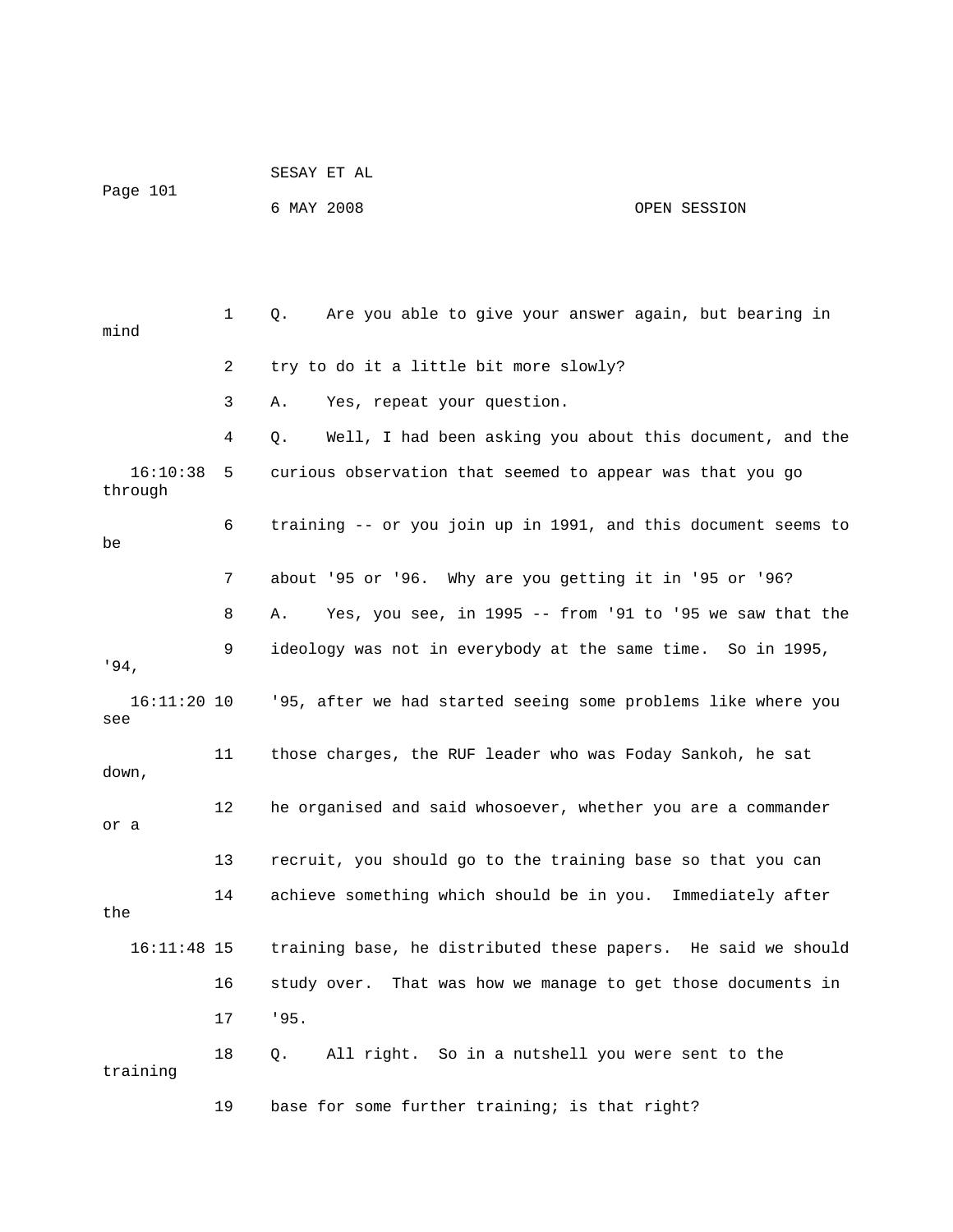| $16:12:09$ 20<br>ideology |    | A.,         | Yes, which they send to the training base -- the         |
|---------------------------|----|-------------|----------------------------------------------------------|
|                           | 21 |             | training bases and then you can also go for ideology.    |
| оf                        | 22 | $Q_{\star}$ | Now, if we jump ahead into 2000 and let's take us to May |
|                           | 23 |             | 2000, who was the battlefield commander of the RUF then? |
|                           | 24 | Α.          | When? That is from what?                                 |
| $16:12:46$ 25             |    | Q.          | May of 2000?                                             |
|                           | 26 | Α.          | Umm, it was Superman.                                    |
|                           | 27 | Q.          | And who was the battle-group commander in May 2000?      |
|                           | 28 |             | PRESIDING JUDGE: What was the first question? Battle     |
|                           | 29 |             | group or battlefield.                                    |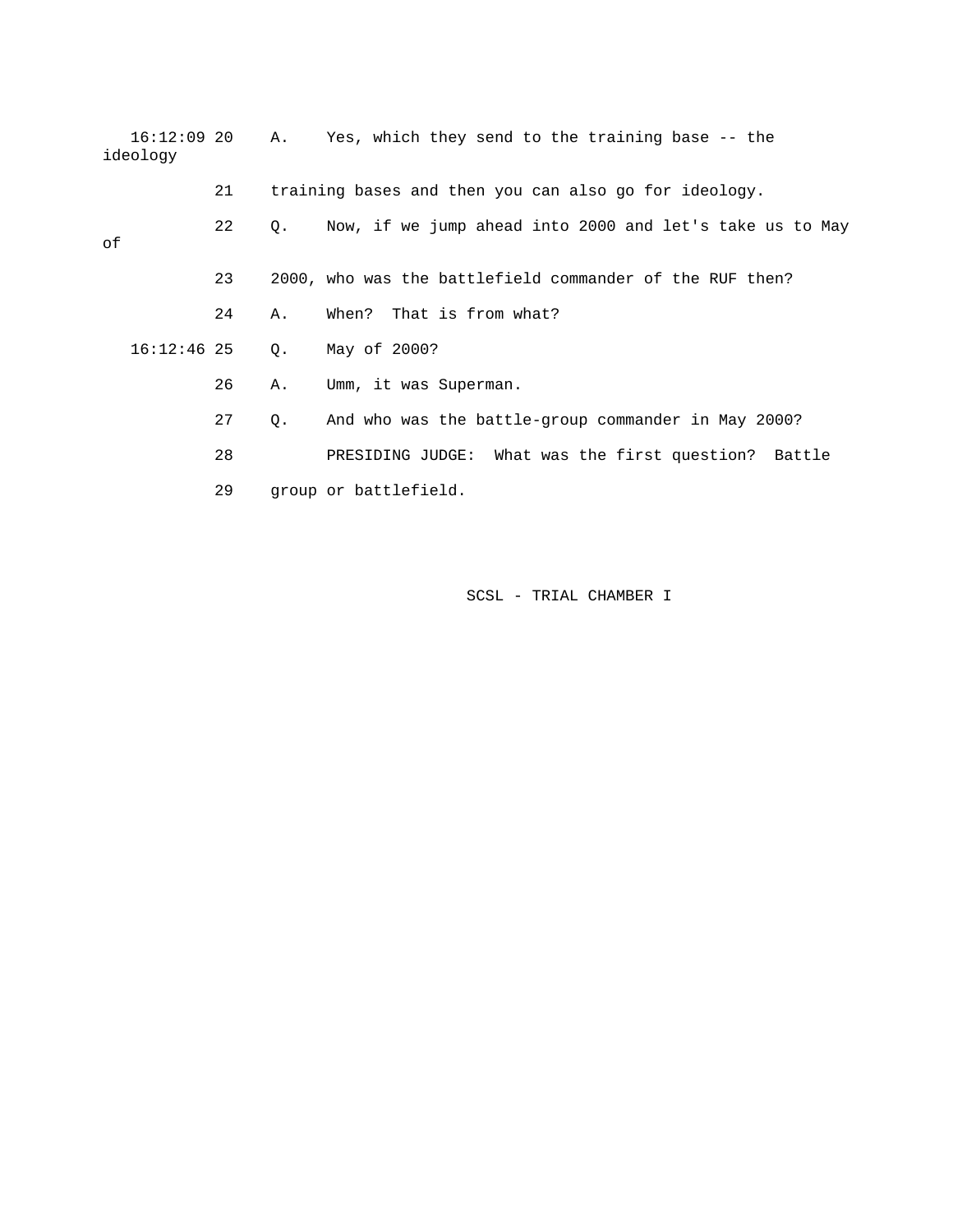|                     |    |            | SESAY ET AL                                                   |              |
|---------------------|----|------------|---------------------------------------------------------------|--------------|
| Page 102            |    | 6 MAY 2008 |                                                               | OPEN SESSION |
|                     |    |            |                                                               |              |
|                     |    |            |                                                               |              |
|                     | 1  |            | MR HARRISON: First question was battlefield.                  |              |
|                     | 2  |            | PRESIDING JUDGE: Battlefield.                                 | Okay.        |
|                     | 3  |            | THE WITNESS: Battlefield officer, as far as I know, it        |              |
| was                 |    |            |                                                               |              |
|                     | 4  | Kailondo.  |                                                               |              |
| 16:13:20            | 5  |            | MR HARRISON:                                                  |              |
|                     | 6  | Q.         | Witness, just try to -- I'll ask you the questions again      |              |
| I                   | 7  |            | and try to listen as carefully as you can. The first question |              |
|                     | 8  |            | had asked you was in May of 2000, who was the RUF battlefield |              |
|                     | 9  | commander? |                                                               |              |
| $16:13:45$ 10       |    | Α.         | In the year 2000 you mean?                                    |              |
|                     | 11 |            | PRESIDING JUDGE: Yes, battlefield first.                      |              |
|                     | 12 |            | JUDGE BOUTET:<br>In May of the year 2000.                     |              |
|                     | 13 |            | THE WITNESS: Umm, it was only the battle group but the        |              |
| only                | 14 |            | battlefield -- who was battlefield commander by then, it was  |              |
| $16:14:09$ 15       |    |            | Kailondo we knew was the battlefield commander.               |              |
|                     | 16 |            | MR HARRISON:                                                  |              |
|                     | 17 | Q.         | And who was the battle-group commander in May of 2000?        |              |
| and                 | 18 | Α.         | It was Superman all along, and since he was not demoted       |              |
|                     | 19 |            | given to another person.                                      |              |
| $16:14:38$ 20<br>at |    | $Q$ .      | So by May of 2000, Superman had not gone off to disarm        |              |

21 Port Loko?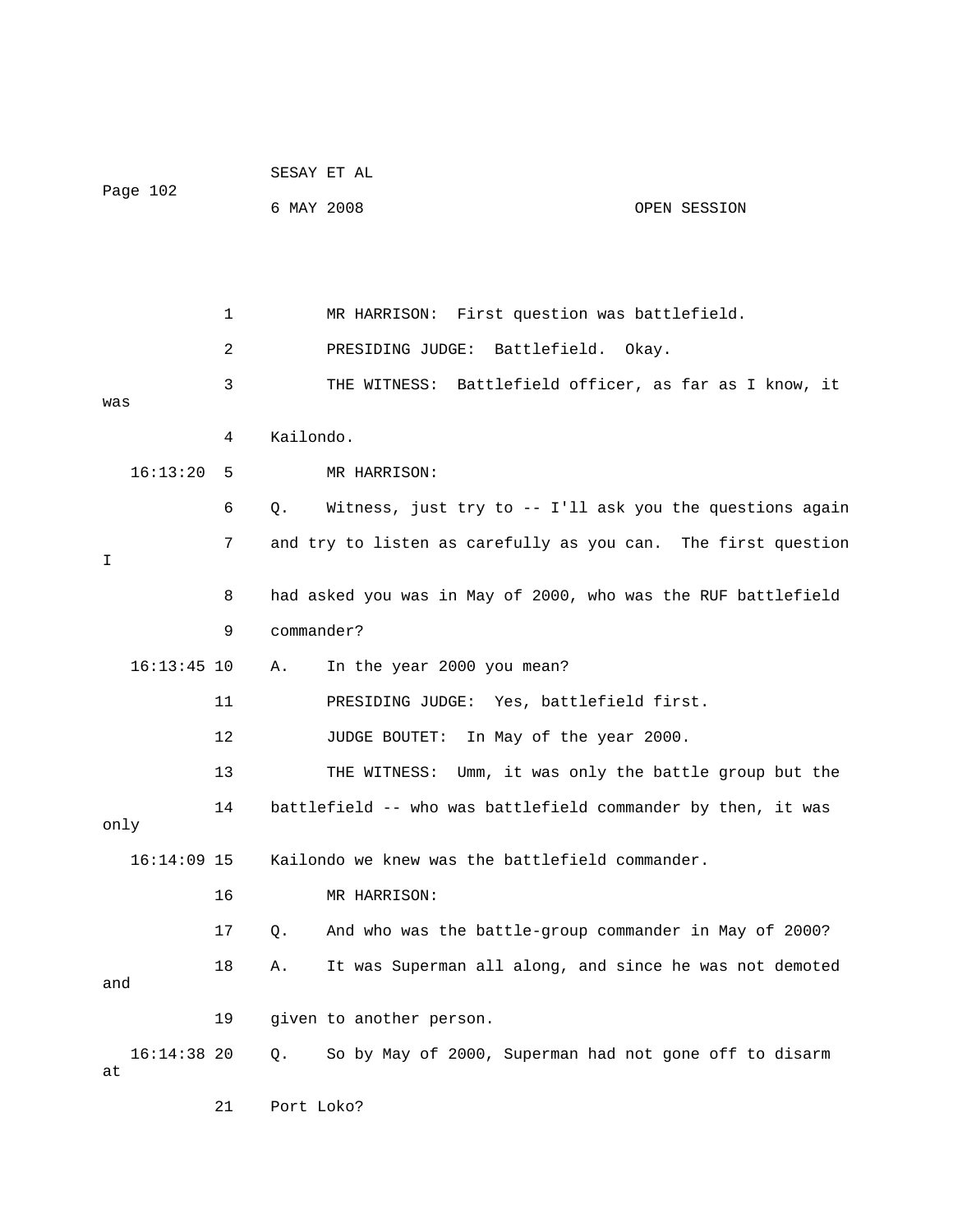|               | 22 | He had gone, but when he went, they did not take the<br>А.      |
|---------------|----|-----------------------------------------------------------------|
| group         | 23 | responsibility for him. He was still operating as a battle-     |
|               | 24 | commander.                                                      |
| $16:15:03$ 25 |    | And who was the battlefield inspector in May of 2000?<br>О.     |
| did           | 26 | Well, during that time we didn't have at that time.<br>Α.<br>We |
|               | 27 | not get somebody for that.                                      |
|               | 28 | And are you familiar with the use of the term area<br>0.        |
|               | 29 | commander within the RUF?                                       |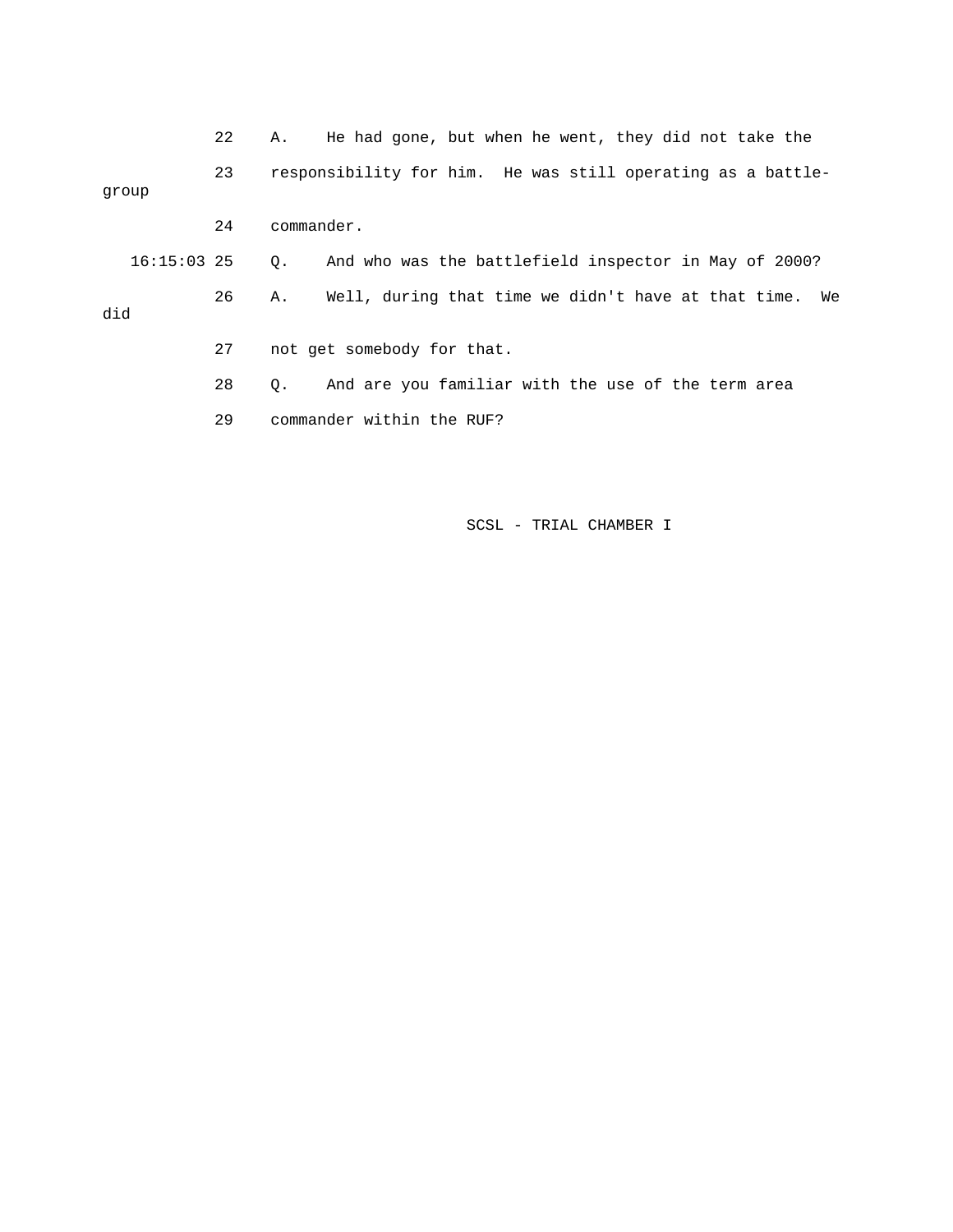|               |    |             | SESAY ET AL                                                    |              |
|---------------|----|-------------|----------------------------------------------------------------|--------------|
| Page 103      |    | 6 MAY 2008  |                                                                | OPEN SESSION |
|               |    |             |                                                                |              |
|               |    |             |                                                                |              |
|               | 1  | Α.          | Yeah, repeat again. I did not get that area.                   |              |
|               | 2  | Q.          | Are you familiar with the term or the appointment or           |              |
|               | 3  |             | assignment of area commander within the RUF?                   |              |
| the           | 4  | Α.          | No, no. I didn't know any other area commander in<br>No.       |              |
| 16:16:06      | 5  | RUF.        |                                                                |              |
|               | 6  | Q.          | So the $-$                                                     |              |
|               | 7  |             | PRESIDING JUDGE: He says about the term, the term, are         |              |
| you           |    |             |                                                                |              |
|               | 8  |             | familiar with the term area commander in the RUF.              |              |
|               | 9  |             | THE WITNESS:<br>No, no.                                        |              |
| $16:16:21$ 10 |    |             | MR HARRISON:                                                   |              |
| commander     | 11 | $Q_{\star}$ | And what about in 1999? Who was the battlefield                |              |
|               | 12 |             | of the RUF?                                                    |              |
| Superman      | 13 | Α.          | Well, from '99 to 2000, as I've told you, it was               |              |
|               | 14 |             | who had headed that position. In fact, from the time we left   |              |
| $16:16:46$ 15 |    |             | Freetown, all the way, it was -- that position was held by     |              |
|               | 16 | Superman.   |                                                                |              |
| you           | 17 | Q.          | There may be some difficulties here witness. I thought         |              |
|               | 18 |             | told us earlier that Superman was a battle-group commander; is |              |
|               | 19 |             | that not correct?                                              |              |
| $16:17:33$ 20 |    | Α.          | He said battle-group commander was Superman.<br>No.            |              |
|               | 21 |             | Battlefield commander it was Kailondo, so I answered the       |              |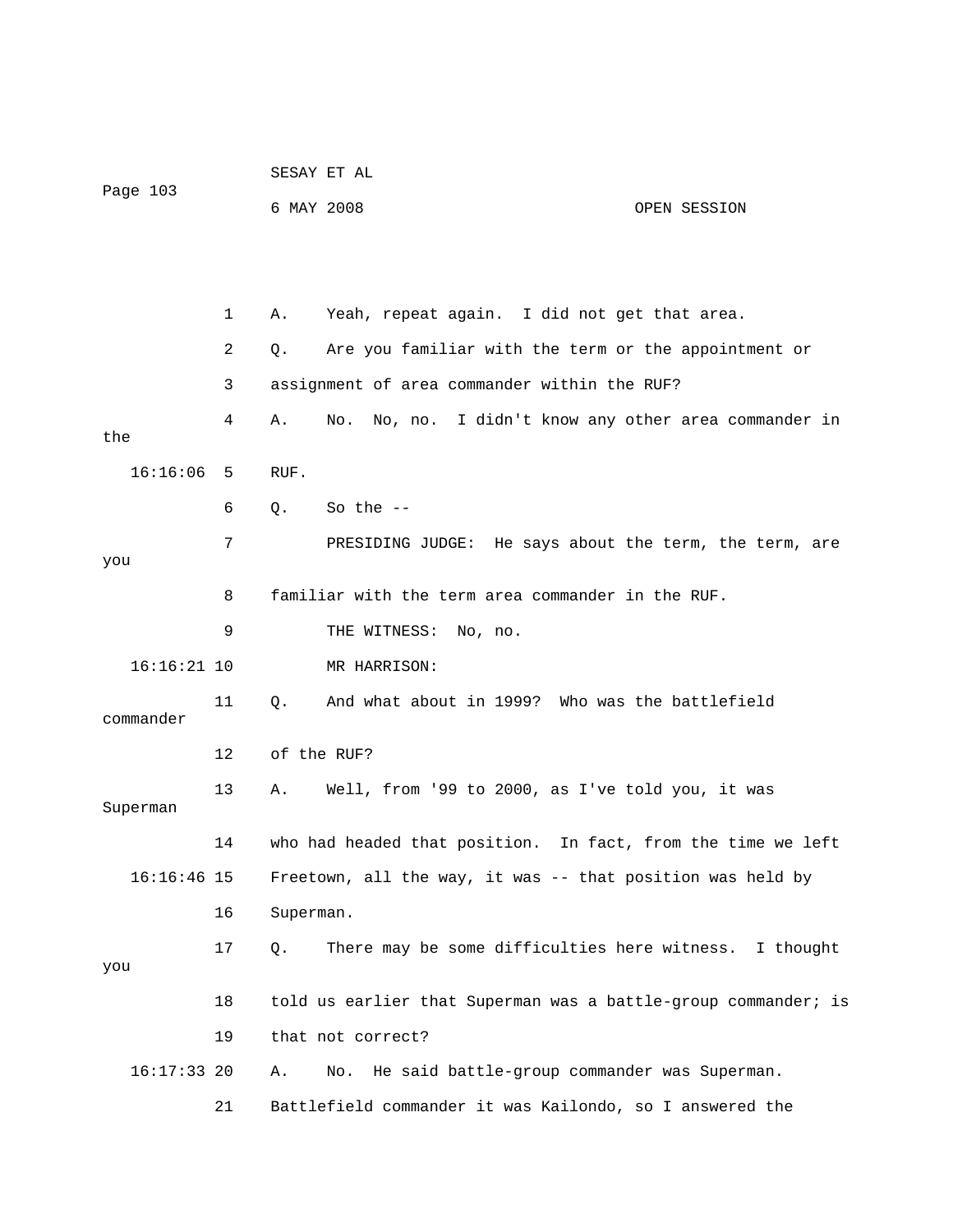22 question.

 23 PRESIDING JUDGE: You were saying that the battle-group 24 commander was Superman. The battlefield was Kailondo. Now you 16:17:33 25 are saying that the battlefield commander was Superman. 26 THE WITNESS: We are still on the battle-group commander. 27 I said the battle-group commander from 1998 -- in 1998 before we 28 pulled out, it was Superman who was holding that position. We 29 are still on battlefield commander, sir.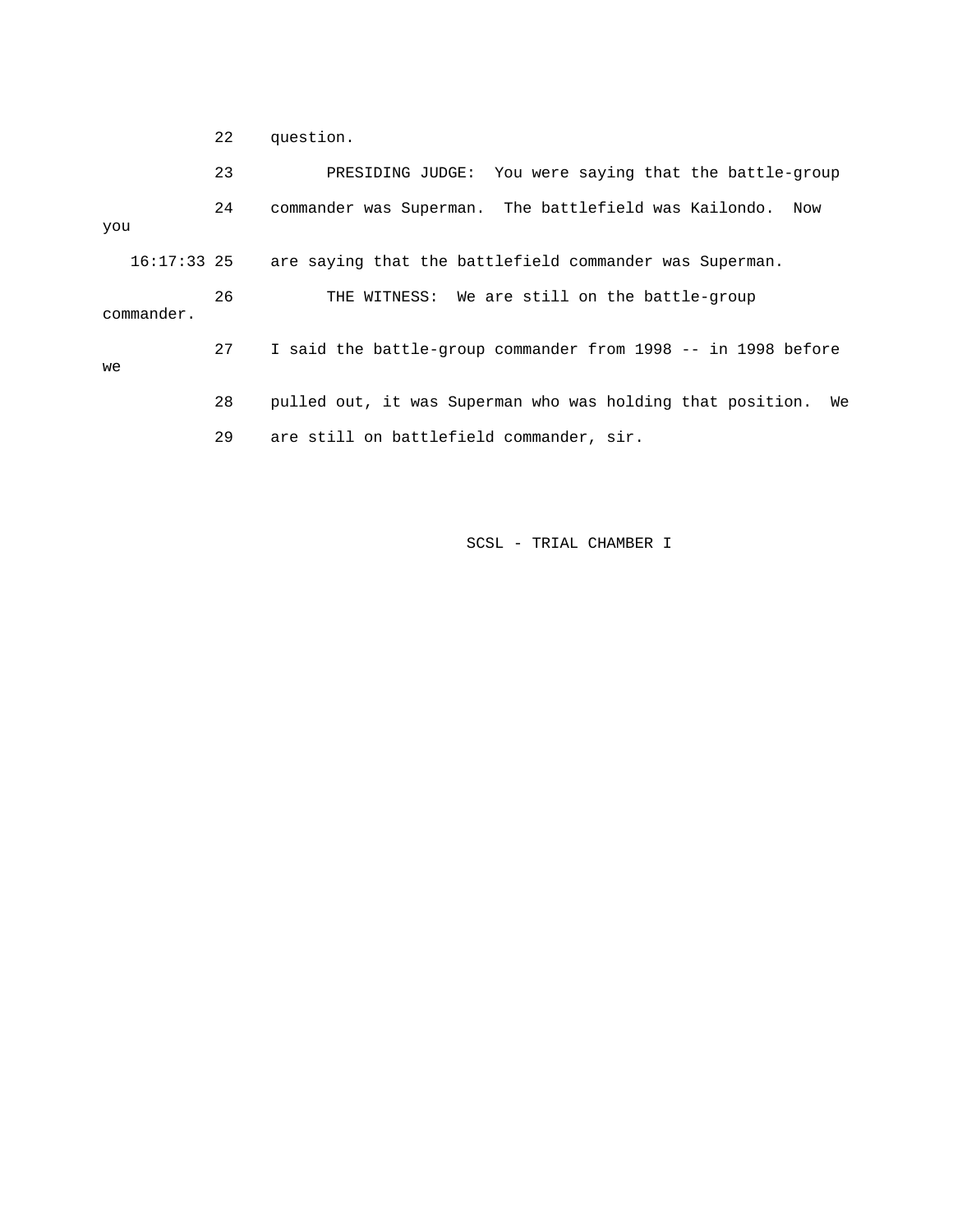|               |    |            | SESAY ET AL                                                |                                       |
|---------------|----|------------|------------------------------------------------------------|---------------------------------------|
| Page 104      |    | 6 MAY 2008 |                                                            | OPEN SESSION                          |
|               |    |            |                                                            |                                       |
|               |    |            |                                                            |                                       |
|               | 1  |            | MR HARRISON:                                               |                                       |
|               | 2  | Q.         | All right. Just try and listen again. I'm asking you       |                                       |
|               | 3  |            | about battlefield commander. Have you got that?            |                                       |
|               | 4  | Α.         | Yes, I've got that.                                        |                                       |
| 16:18:06      | 5  | Q.         | The question was: Who was the battlefield commander in     |                                       |
|               | 6  | 1999?      |                                                            |                                       |
|               | 7  | Α.         | Kailondo. Lieutenant-Colonel Kailondo.                     |                                       |
|               | 8  | Q.         | So still staying in 1999, who was the battle-group         |                                       |
|               | 9  | commander? |                                                            |                                       |
| $16:18:34$ 10 |    | Α.         | He was still heading that position.                        |                                       |
| commander?    | 11 | Q.         | Witness, in 1999 who with was the battle-group             |                                       |
|               | 12 | Α.         | It was Superman.                                           |                                       |
|               | 13 | Q.         | Now $--$                                                   |                                       |
| like          | 14 |            | JUDGE BOUTET: If I may, Mr Prosecutor, I would just        |                                       |
| $16:19:16$ 15 |    |            | to know from you, Mr Witness, is -- was Superman, as the   |                                       |
|               | 16 |            | battlefield commander, the boss of Kailondo.               |                                       |
|               | 17 |            | Yes, he was boss for Kailondo.<br>THE WITNESS:             |                                       |
| his           | 18 |            | JUDGE BOUTET: So Kailondo, as a battlefield commander,     |                                       |
| what          | 19 |            | boss was Superman who was a battle-group commander; that's |                                       |
| $16:19:44$ 20 |    |            | you're saying.                                             |                                       |
|               | 21 |            | THE WITNESS:                                               | Ah, yes. Because Superman was heading |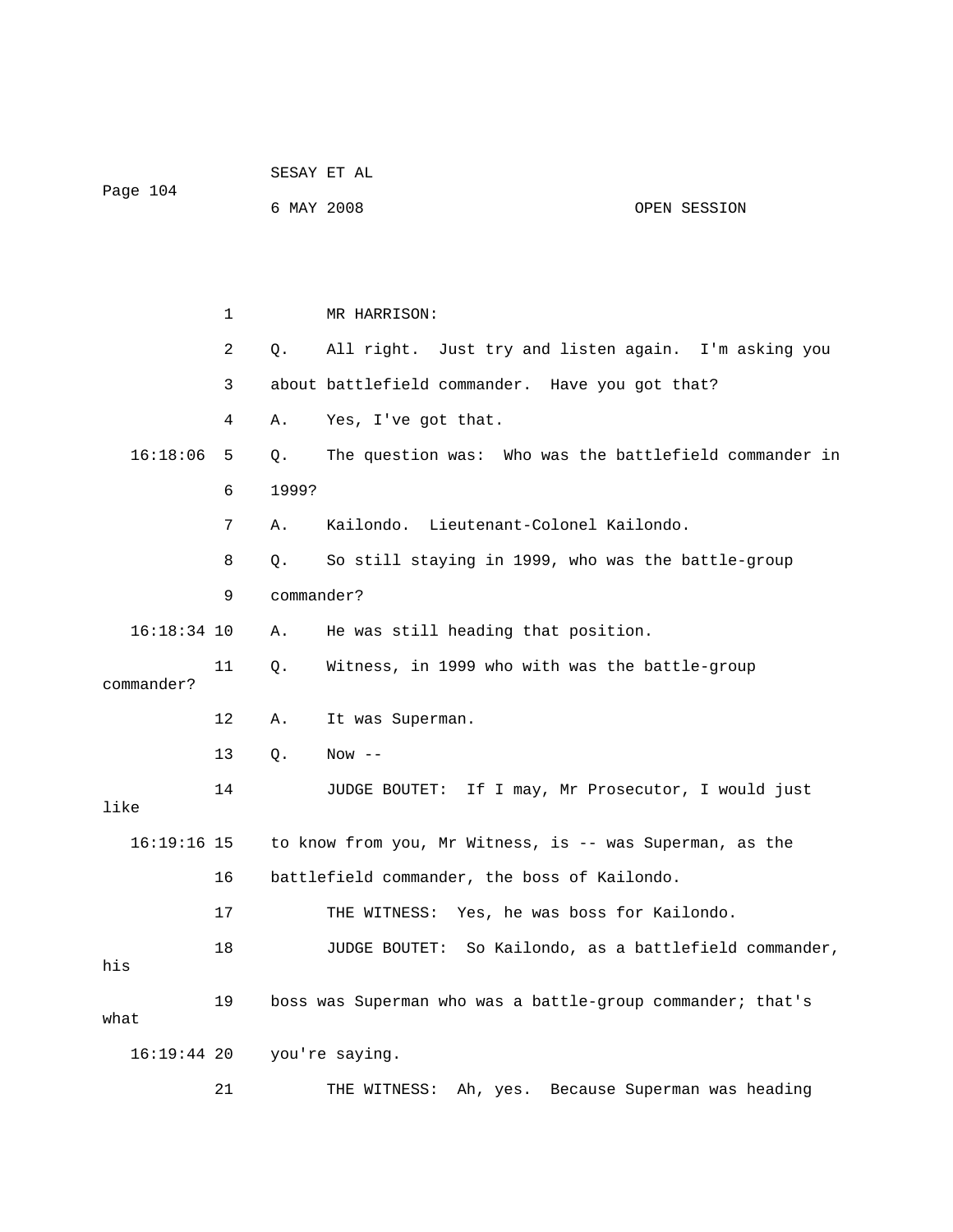22 everybody in Koidu Town, he was in charge.

23 MR HARRISON:

 24 Q. Witness, I had asked you about 2000 and 1999. I think your

- 16:20:11 25 answer may show some confusion. Because as I understand it, 26 you've already agreed that in 1999 and 2000, Superman was not in
	- 27 Kono District; is that not true?
	- 28 A. He was there within the RUF means and nobody took that
	- 29 promotion from him. I did not see anybody elected as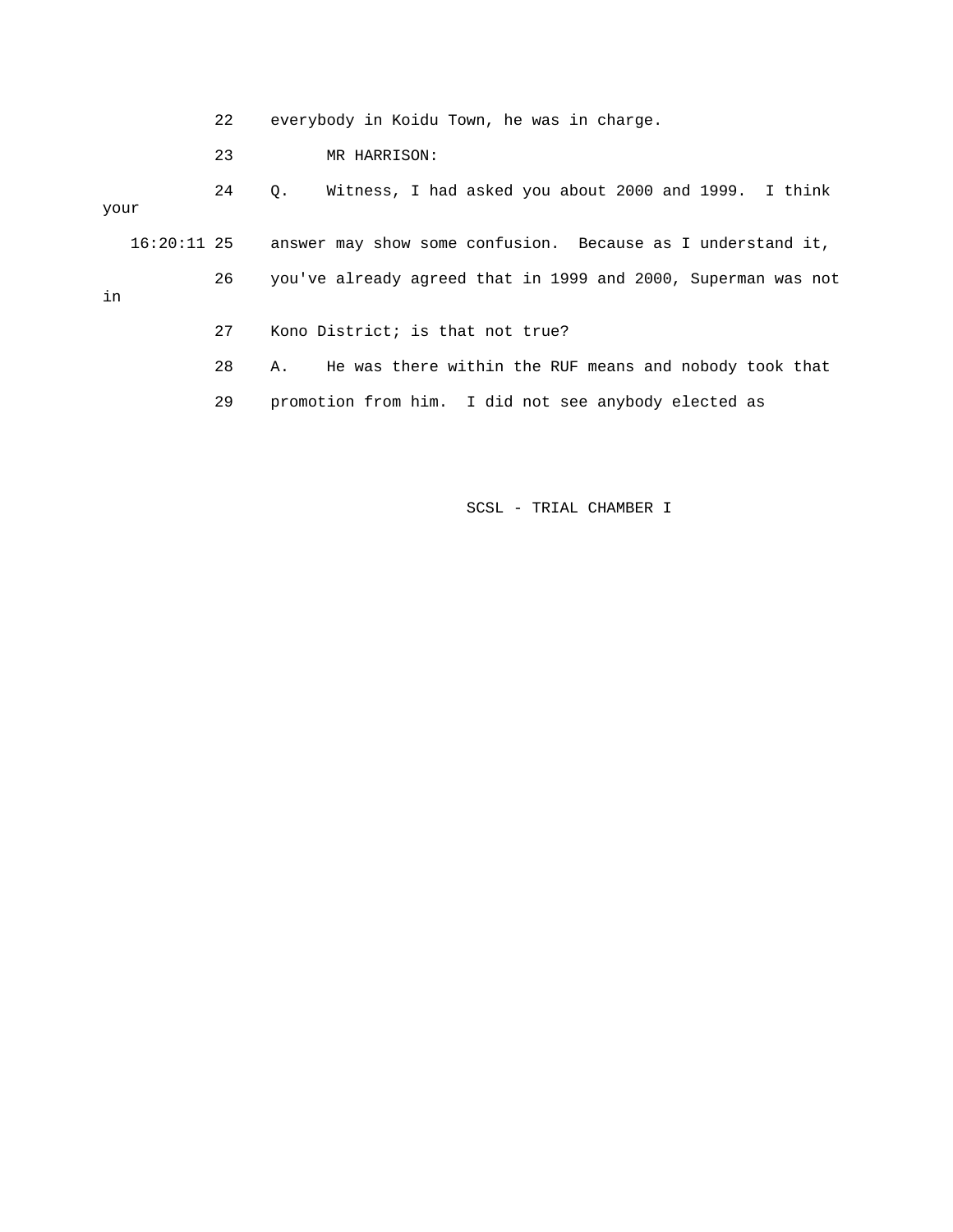|          | SESAY ET AL |              |
|----------|-------------|--------------|
| Page 105 |             |              |
|          | 6 MAY 2008  | OPEN SESSION |

| position             | 1              | battle-group commander. He headed that -- he held that         |
|----------------------|----------------|----------------------------------------------------------------|
|                      | $\overline{2}$ | even when he left Kono and went all the way to Kabala axis, he |
|                      | 3              | was still operating as battle-group commander. His assignment  |
|                      | 4              | was not changed at all.                                        |
| 16:21:02             | 5              | So if he's the battle-group commander and Kailondo was<br>О.   |
|                      | 6              | battlefield commander, what assignment did Issa Sesay have?    |
|                      | 7              | Well, I will not be able to know more about Issa Sesay<br>Α.   |
|                      | 8              | because we have not been together. I was in my own errand. I   |
|                      | 9              | was about in my own errand.                                    |
| $16:21:29$ 10        |                | Witness, I'm putting it to you that you're lying about<br>О.   |
| Sesay                | 11             | this.<br>That as a radio man you would have known that Issa    |
|                      | $12 \,$        | was a battlefield commander for the RUF; do you accept that?   |
| whether              | 13             | I don't know. It never happened. I did not know<br>Α.          |
|                      | 14             | battle group or battlefield commander and I don't have any     |
| $16:21:53$ 15        |                | appointment letter for that.                                   |
|                      | 16             | Tell us this: Did you learn of the story of Issa Sesay<br>Q.   |
|                      | 17             | going to Monrovia and losing diamonds there?                   |
| first                | 18             | I am only getting that information now.<br>This is my<br>Α.    |
|                      | 19             | time of getting such information.                              |
| $16:22:24$ 20<br>I'm |                | О.<br>So this must come as a real shock to you, does it, that  |

21 telling you that Issa Sesay --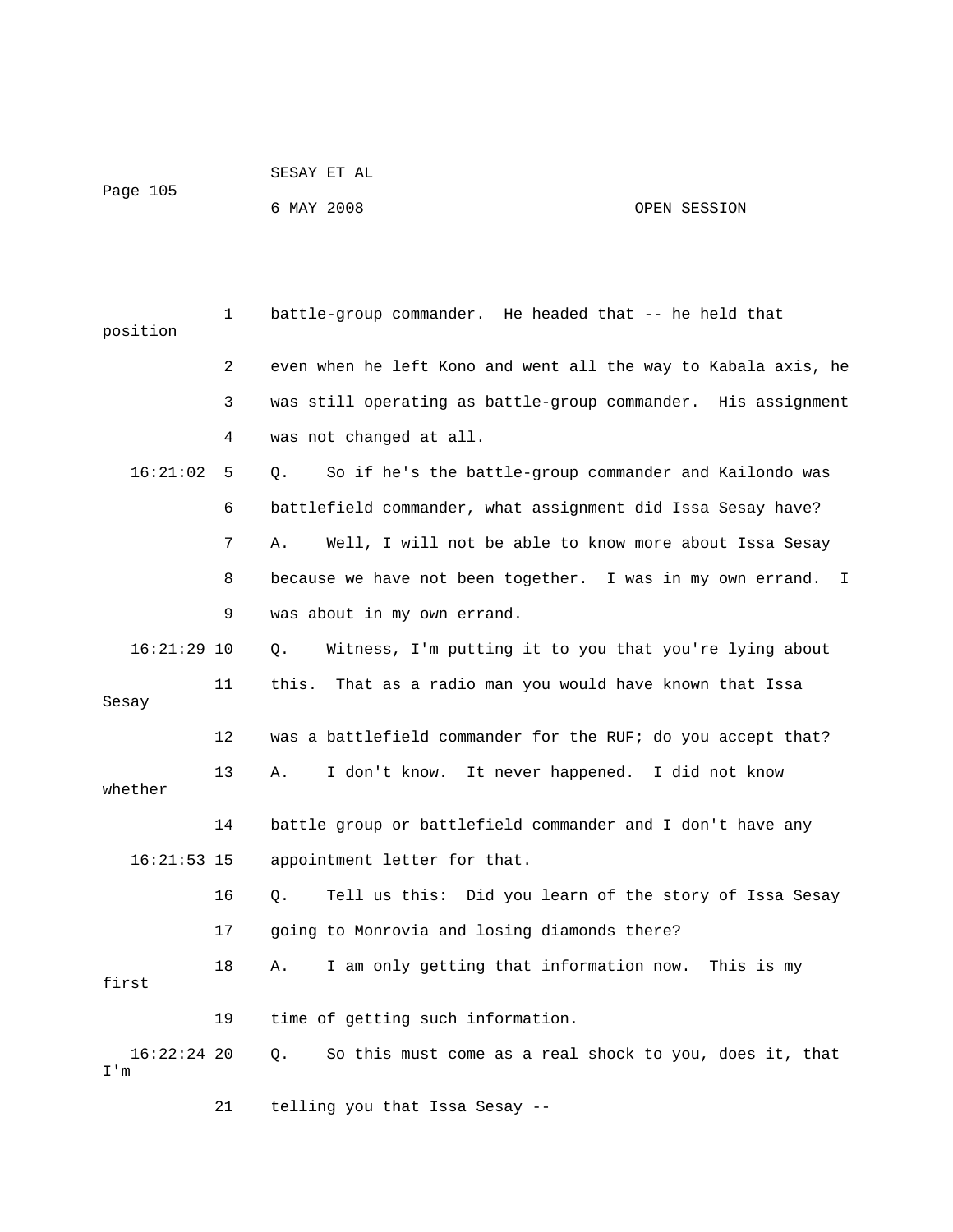|           | 22 | Oh, yes. This is my first time I'm getting this<br>Α.                     |
|-----------|----|---------------------------------------------------------------------------|
|           | 23 | information from here.                                                    |
| travelled | 24 | Well, let me suggest it to you, that Issa Sesay<br>$\circ$ .              |
|           |    | 16:22:43 25 to Monrovia in the first few months of 1998 and may have lost |
|           | 26 | diamonds there. Are you aware of that?                                    |
| getting   | 27 | I never knew about that. This is my first time I'm<br>Α.                  |
|           | 28 | this information.                                                         |
|           | 29 | Witness, I'm putting it to you that you're simply lying<br>О.             |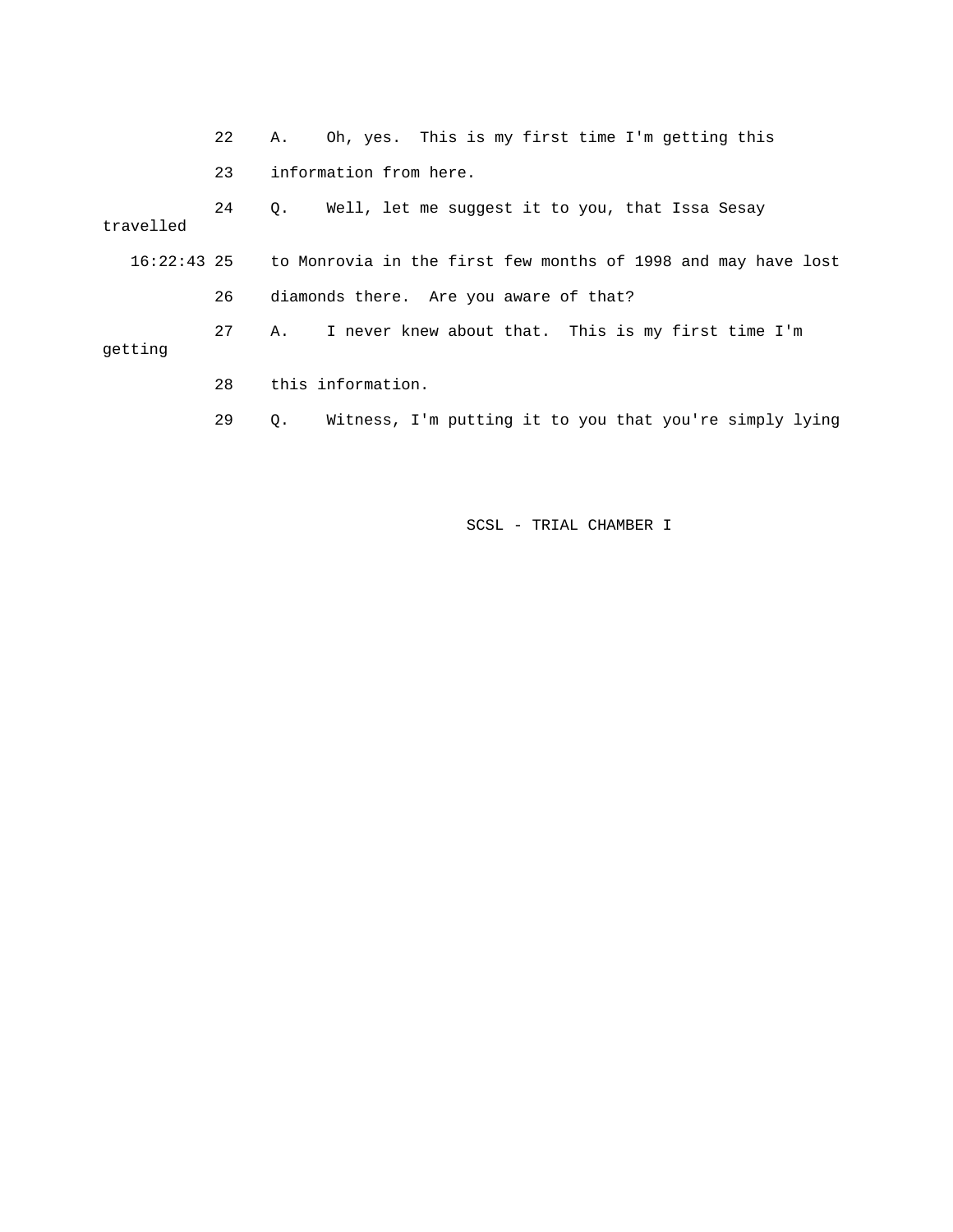| Page 106 | SESAY ET AL |              |
|----------|-------------|--------------|
|          | 6 MAY 2008  | OPEN SESSION |

| known          | 1  | about this as well; that this is something that was widely     |
|----------------|----|----------------------------------------------------------------|
|                | 2  | within the RUF and if you were a radio commander you certainly |
|                | 3  | would have been aware of that; do you accept that?             |
| that           | 4  | If it happened, I would have known. But I never got<br>Α.      |
| 16:23:36       | 5  | information pertaining to that.                                |
|                | 6  | PRESIDING JUDGE: So since you did not know, it did not         |
|                | 7  | happen; is that what you're saying.                            |
| understanding. | 8  | THE WITNESS: Oh, yes. According to my own                      |
|                | 9  | MR HARRISON:                                                   |
| $16:24:11$ 10  |    | Now, I was listening to --<br>Q.                               |
|                | 11 | PRESIDING JUDGE: Why do you say that if it happened you        |
|                | 12 | would have known.                                              |
|                | 13 | THE WITNESS: Because Issa Sesay, everybody knows that          |
|                | 14 | within the RUF he was not a small man. Neither he hides -- I   |
| $16:24:33$ 15  |    | mean, wherever Issa Sesay is, two or three person would have   |
| happened       | 16 | known about him. So, even for information, if that had         |
| I              | 17 | I would have got it from his own companions. It is only today  |
|                | 18 | am getting this type of information.                           |
|                | 19 | PRESIDING JUDGE: Yes, Mr Harrison, you may continue.           |
| $16:25:09$ 20  |    | MR HARRISON:                                                   |
|                | 21 | Again as a radio person I'm suggesting to you that you<br>Q.   |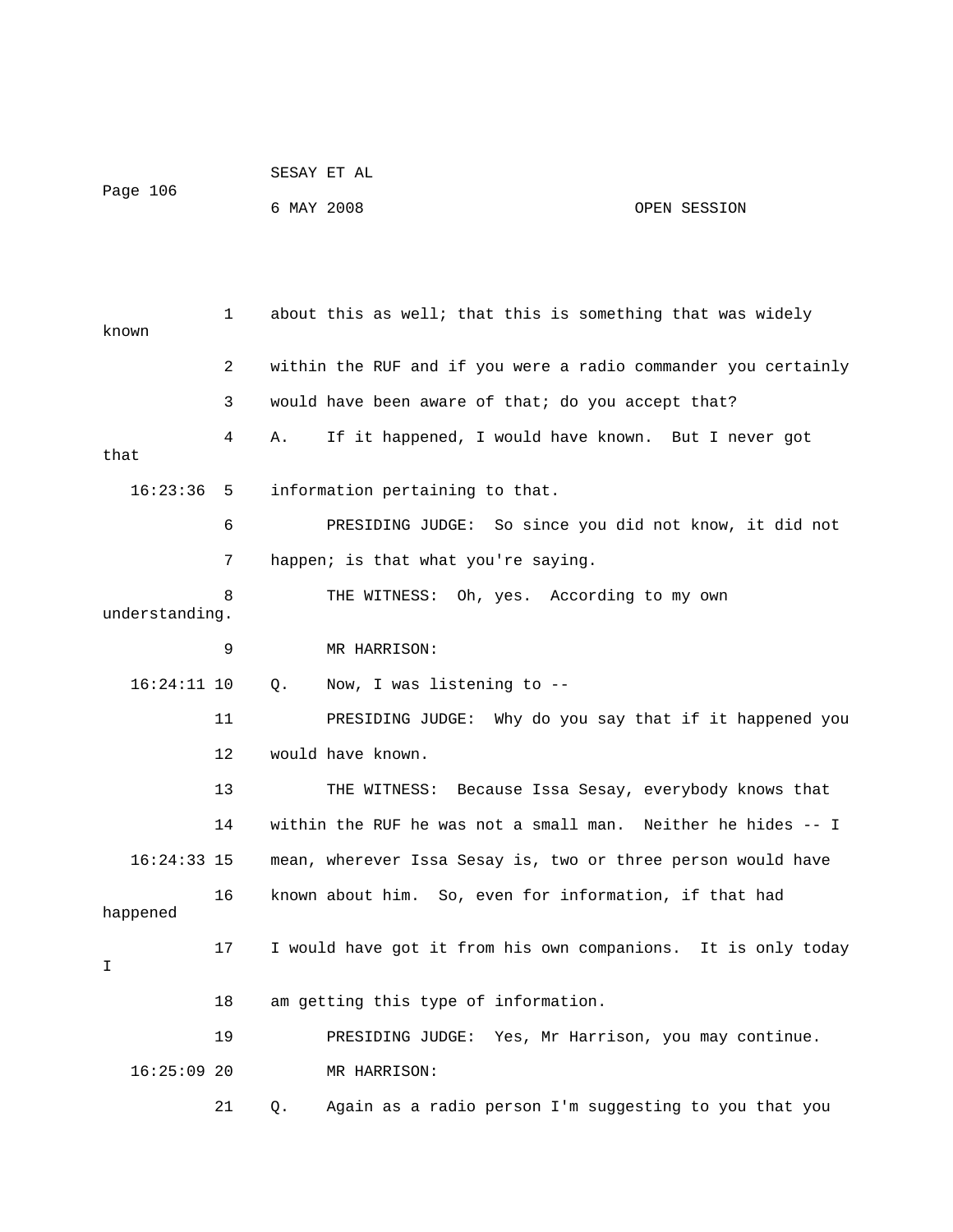- 22 would have known about an execution of 101 civilians on
- 23 Kamachendeh Street in Koidu in the first part of 1998; do you

24 accept that?

 16:25:40 25 A. Well, even that, I did not have an idea on that. 26 Q. Witness, how far is Yomandu from Koidu Town?

- 27 A. It is about 12 miles.
- 28 Q. You had a radio station in Yomandu?
- 29 A. Yes.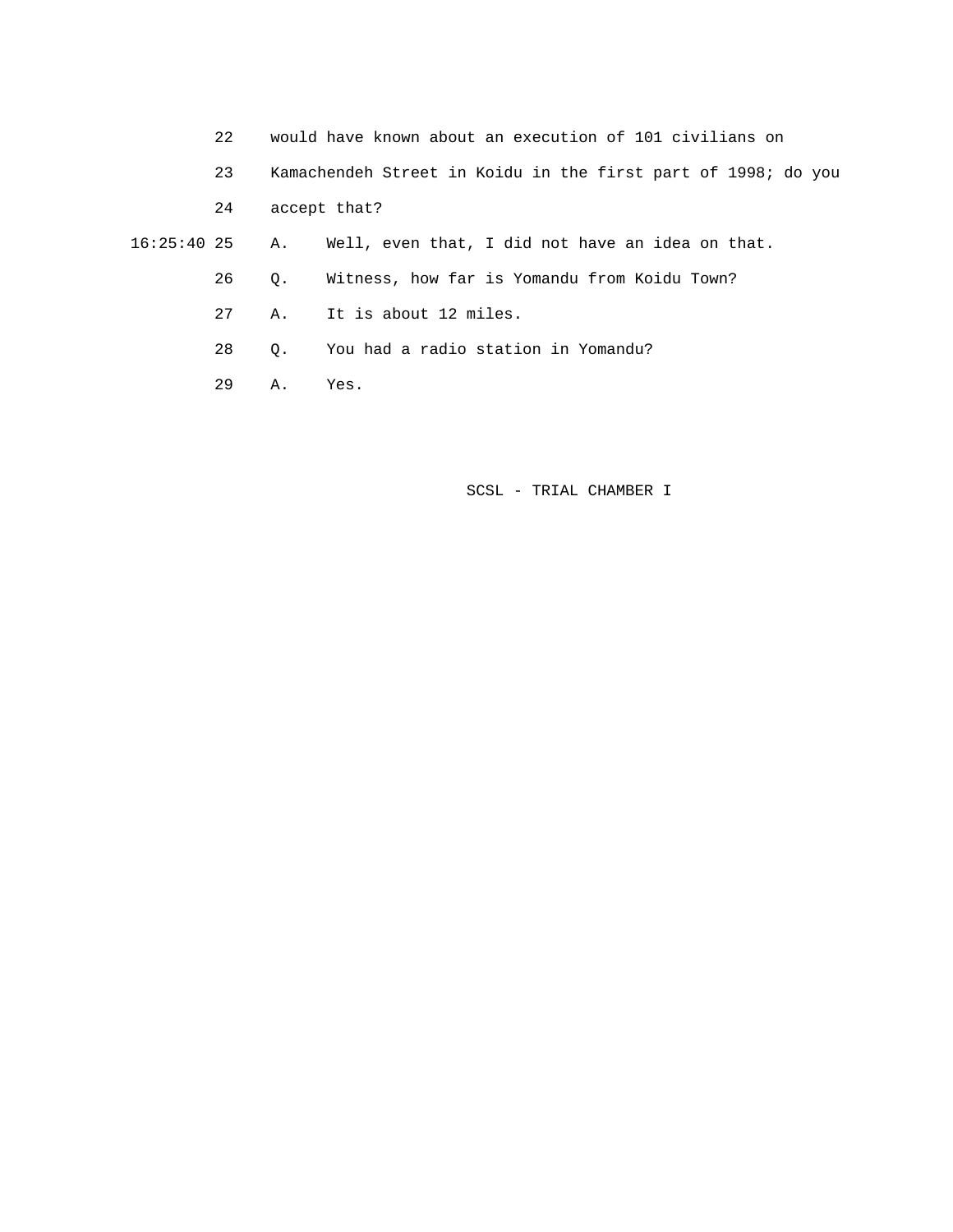| Page 107 | SESAY ET AL |              |
|----------|-------------|--------------|
|          | 6 MAY 2008  | OPEN SESSION |

| Guinea              | $\mathbf 1$ | And there were radios operating in Superman Ground,<br>Q.     |
|---------------------|-------------|---------------------------------------------------------------|
|                     | 2           | Highway?                                                      |
|                     | 3           | Yes, I knew Superman had a radio.<br>Α.                       |
|                     | 4           | I'm putting it to you that with your close physical<br>О.     |
| 16:26:37<br>you     | -5          | proximity to Koidu, and the fact that you're on a radio, that |
| Kamachendeh         | 6           | must have known of that execution of 101 civilians on         |
|                     | 7           | Street; do you accept that?                                   |
|                     | 8           | I don't believe, and I'm not sure of that, and I don't<br>Α.  |
| where               | 9           | accept that because nothing like that would happen, even if   |
| 16:26:59 10<br>have |             | we would not have got it from radio messages, or would not    |
| information         | 11          | got it from punishment, but I never got that type of          |
| that                | 12          | either from the messages or from a colleague. I did not get   |
|                     | 13          | type of information.                                          |
| role                | 14          | Well, witness, a person the Prosecution says played a<br>Q.   |
| $16:27:22$ 15       |             | in that execution of 101 civilians was Captain Rocky CO, the  |
|                     | 16          | first name I drew your attention to in this exhibit; are you  |
|                     | 17          | aware of that name?                                           |
|                     | 18          | Your Honour, let the lawyer take the<br>THE INTERPRETER:      |
|                     | 19          | question again. It was not too clear.                         |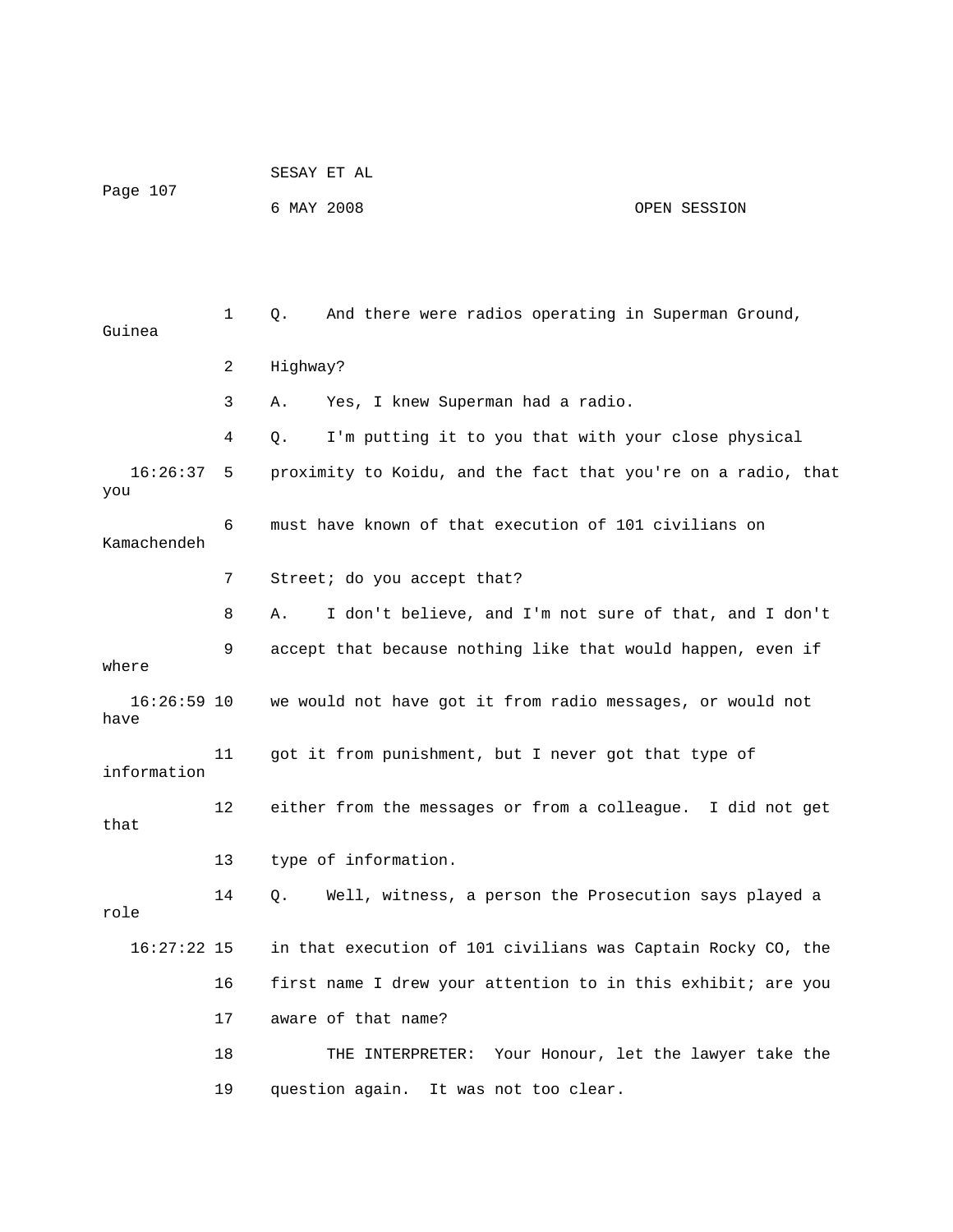|      | $16:27:48$ 20 |    |    | MR HARRISON:                                                  |
|------|---------------|----|----|---------------------------------------------------------------|
|      |               | 21 | Q. | You certainly know who Captain Rocky CO is, don't you?        |
|      |               | 22 | Α. | Yes, I know Captain Rocky CO.                                 |
| part |               | 23 | Q. | And you know that he was in Kono District in the early        |
|      |               | 24 |    | of 1998, don't you?                                           |
|      | $16:28:08$ 25 |    | Α. | Yes, he was in Kono District.                                 |
| it   |               | 26 | Q. | And does it assist your memory if I suggest to you that       |
| оf   |               | 27 |    | was Rocky CO who was one of the participants in the execution |
|      |               | 28 |    | that 101 civilians on Kamachendeh Street?                     |
|      |               | 29 | Α. | Well, I will not deny you but I don't know much about it      |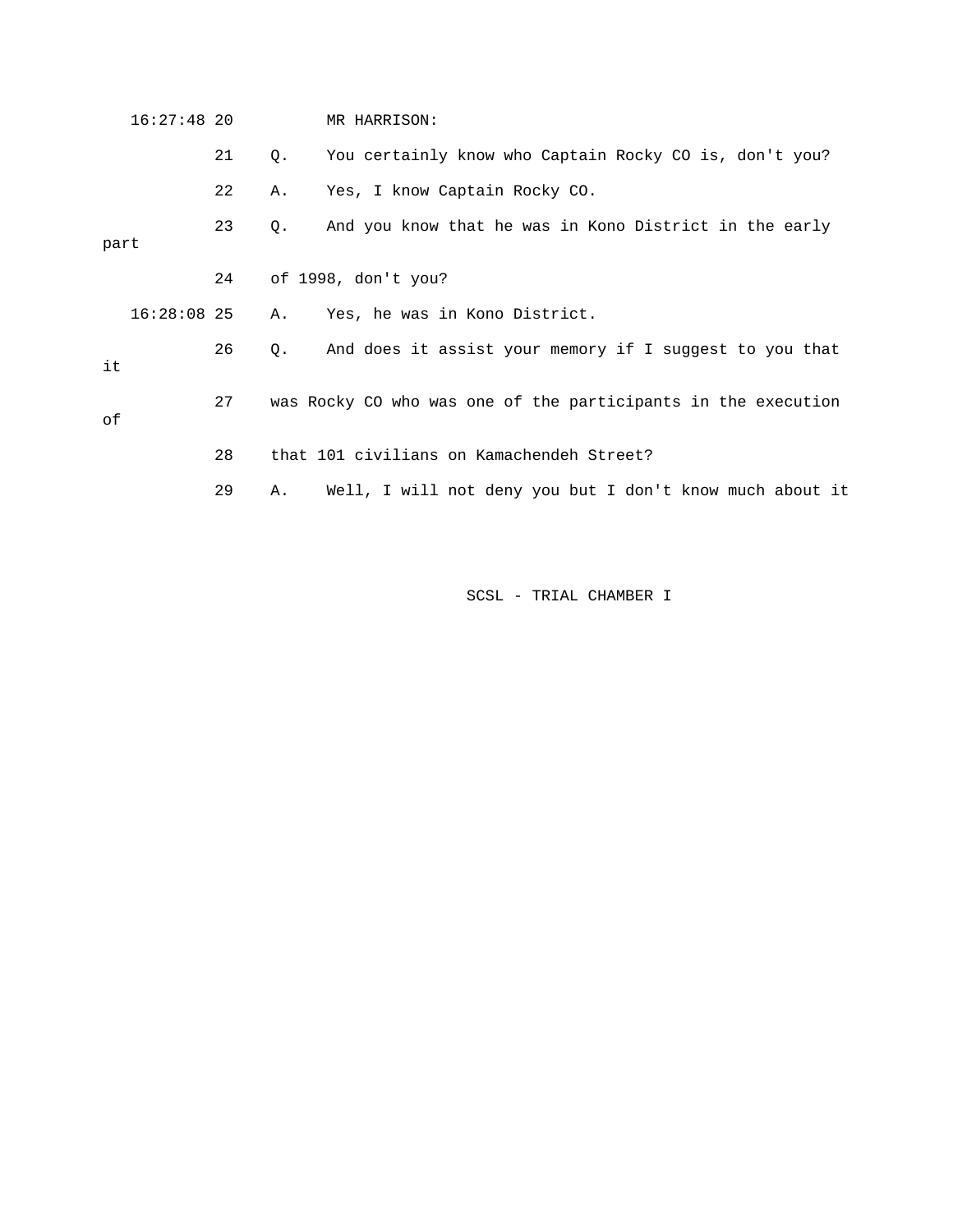| Page 108                   |    | 6 MAY 2008                                                    | OPEN SESSION |
|----------------------------|----|---------------------------------------------------------------|--------------|
|                            |    |                                                               |              |
|                            | 1  | and I don't have any idea about this.                         |              |
|                            | 2  | Again as a member of the RUF since 1991, and a radio<br>Q.    |              |
|                            | 3  | operator, I'm going to put it to you that you're aware of the |              |
|                            | 4  | execution of approximately 65 civilians in Kailahun Town in   |              |
| 16:29:00                   | 5  | February of 1998; are you aware of that?                      |              |
|                            | 6  | No, I don't know about that, because my operation never<br>Α. |              |
|                            | 7  | went to Kailahun. I did not get any report on that.           |              |
|                            | 8  | Q.<br>$Now --$                                                |              |
|                            | 9  | PRESIDING JUDGE: Can you refer to them as Kamajors?           |              |
| $16:29:27$ 10              |    | MR HARRISON: Yes, I was just about to do that.                |              |
| words.                     | 11 | I'm going to put it to you with slightly different<br>Q.      |              |
| approximately              | 12 | That in Kailahun Town, again in February of 1998,             |              |
| you                        | 13 | 65 persons who were alleged to be Kamajors were executed; are |              |
|                            | 14 | aware of that?                                                |              |
| $16:29:49$ 15<br>any       |    | My Lord, I don't have any idea on that. I did not have<br>Α.  |              |
|                            | 16 | idea on that and I cannot tell you any story about that.      |              |
|                            | 17 | You talked about being in the Western Area and, at that<br>Q. |              |
|                            | 18 | time when you were in the Western Area in Freetown, you were  |              |
|                            | 19 | working under Komba Gbundema?                                 |              |
| $16:30:46$ 20<br>Gbundema. |    | No, in Western Area I was not working under Komba<br>Α.       |              |
|                            | 21 | At first I was working under Zeno, Mohamed Tarawallie.        |              |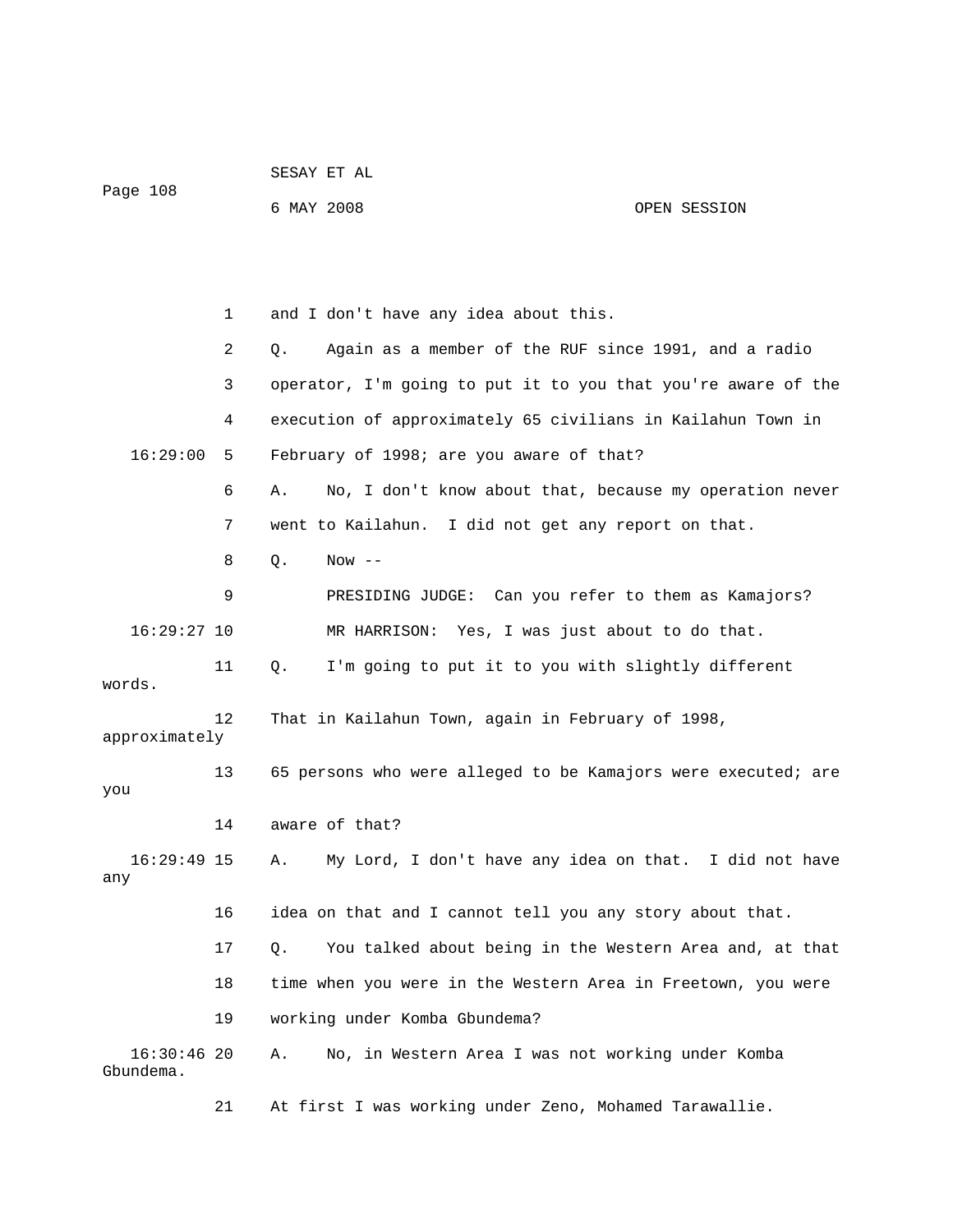|          | 22 | Now, I think that's maybe Western Jungle, is that right,<br>$\circ$ . |
|----------|----|-----------------------------------------------------------------------|
|          | 23 | that you're talking about?                                            |
| Western  | 24 | Yes, yes, Western Jungle. Yes, Western Jungle and<br>А.               |
|          |    | $16:31:15$ 25 Area, they are the same.                                |
|          | 26 | PRESIDING JUDGE: Are they the same? Western Jungle and                |
|          | 27 | the Western Area we were told earlier on by another witness           |
|          | 28 | that $-$                                                              |
| connotes | 29 | MR HARRISON: Unfortunately, Western Area actually                     |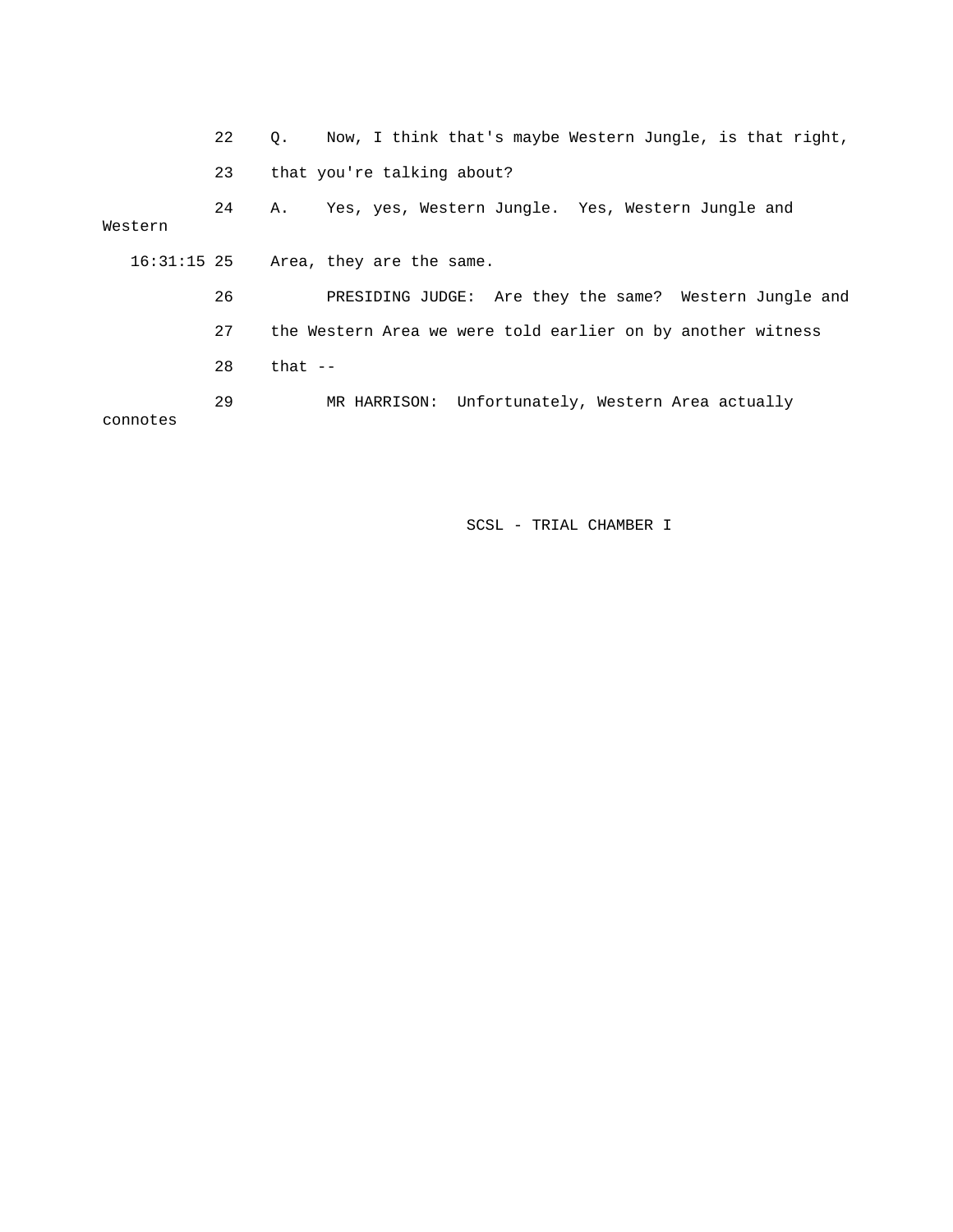|                    |    |            | SESAY ET AL                                                    |              |
|--------------------|----|------------|----------------------------------------------------------------|--------------|
| Page 109           |    | 6 MAY 2008 |                                                                | OPEN SESSION |
|                    |    |            |                                                                |              |
|                    |    |            |                                                                |              |
| set                | 1  |            | a lawful definition of a certain jurisdiction geographically   |              |
|                    | 2  |            | up by the government of Sierra Leone.                          |              |
|                    | 3  |            | JUDGE THOMPSON: May I take judicial notice of that?            |              |
|                    | 4  |            | MR HARRISON:                                                   |              |
| 16:31:37<br>trying | 5  | Q.         | But leave that aside for a moment, what I was really           |              |
|                    | 6  |            | to get at is, when you were in the Freetown area, you're under |              |
|                    | 7  |            | Komba Gbundema; is that right?                                 |              |
|                    | 8  | Α.         | Yeah, I was with Komba Gbundema.                               |              |
|                    | 9  | Q.         | And before that you had been working with Superman?            |              |
| $16:32:06$ 10      |    | Α.         | Well, I was working with Komba Gbundema while Komba            |              |
|                    | 11 |            | Gbundema was working directly with Superman, but I was not     |              |
| under              |    |            |                                                                |              |
|                    | 12 |            | two command. I was under a single command.                     |              |
|                    | 13 | Q.         | And do you agree with me that during that time you were        |              |
|                    | 14 |            | with Gbundema you were a loyal member of the RUF?              |              |
| $16:32:31$ 15      |    |            | A. Oh, yes.                                                    |              |
|                    | 16 | Q.         | And you've always been a loyal member of the RUF?              |              |
|                    | 17 | Α.         | Yes.                                                           |              |
| оf                 | 18 | Q.         | And you'd agree with me that Gbundema was a loyal member       |              |
|                    | 19 | the RUF?   |                                                                |              |
| $16:32:53$ 20      |    | Α.         | Yes, Gbundema was also loyal to the RUF.                       |              |
|                    | 21 | Q.         | And by being loyal to the RUF, that means taking orders        |              |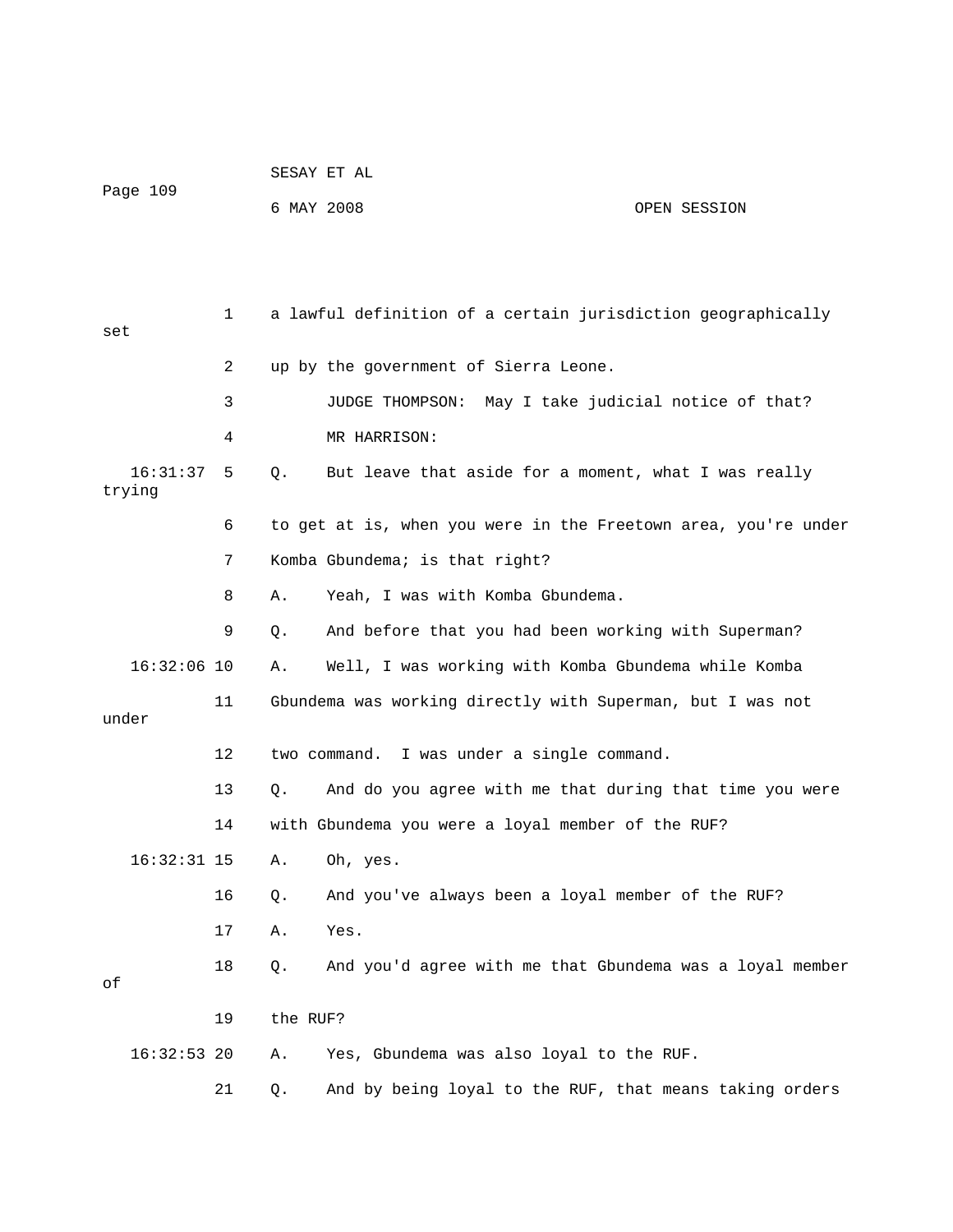| right?        | 22 |       | from the chain of command, no matter who they are; is that    |  |  |  |  |
|---------------|----|-------|---------------------------------------------------------------|--|--|--|--|
| him,          | 23 | Α.    | No. From that moment I knew of him, when I was with           |  |  |  |  |
|               | 24 |       | he was only getting command from one person who was Superman. |  |  |  |  |
| $16:33:25$ 25 |    | Q.    | Just listen again.                                            |  |  |  |  |
| your          | 26 |       | PRESIDING JUDGE: Mr Witness, remove your hands from           |  |  |  |  |
| it            | 27 |       | mouth like that. We want to see your mouth talking. Yes, put  |  |  |  |  |
|               | 28 | down. |                                                               |  |  |  |  |
|               | 29 |       | THE WITNESS: It is for this thing.                            |  |  |  |  |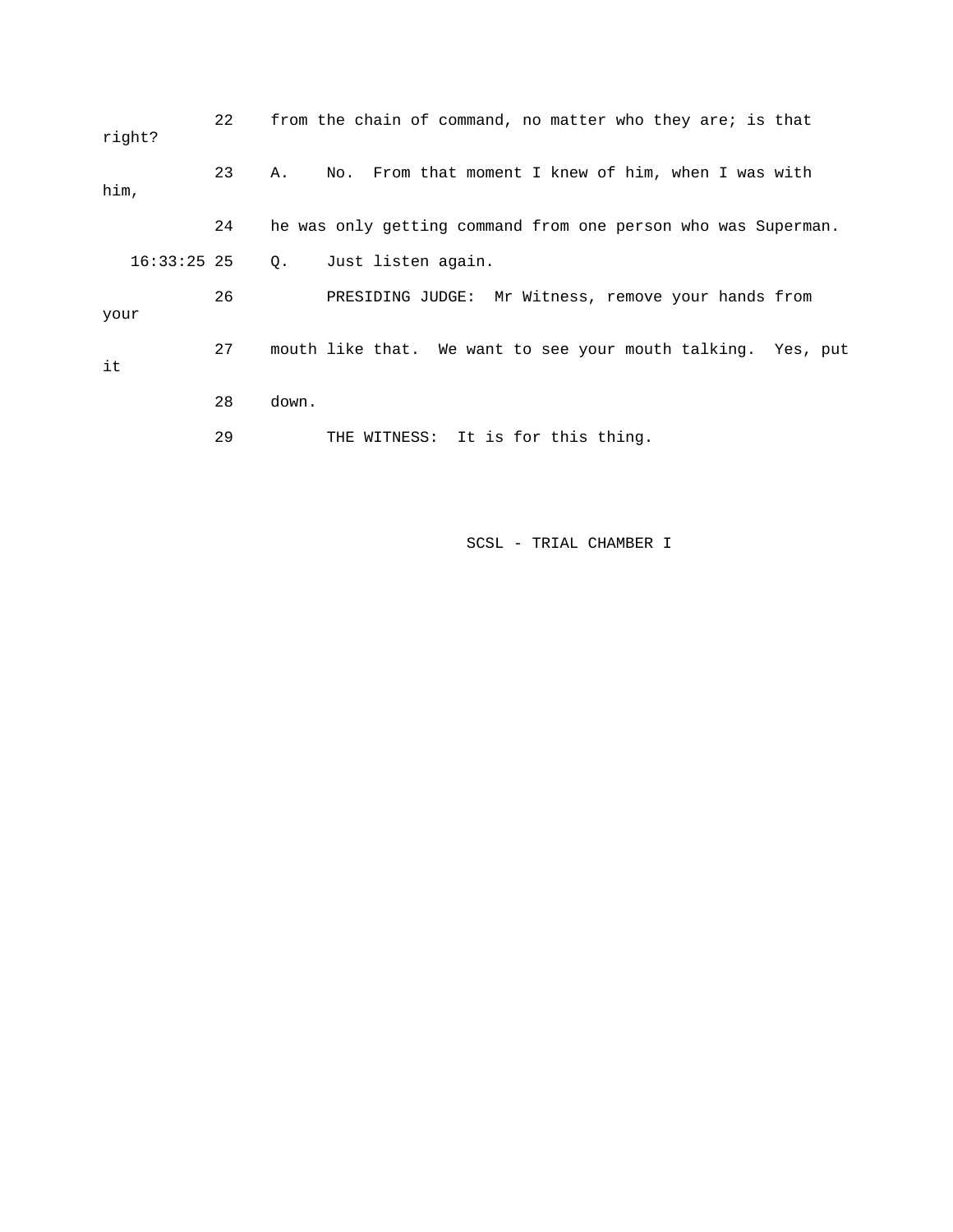| Page 110              |    | SESAY ET AL                                                    |
|-----------------------|----|----------------------------------------------------------------|
|                       |    | 6 MAY 2008<br>OPEN SESSION                                     |
|                       |    |                                                                |
|                       |    |                                                                |
|                       | 1  | MR HARRISON:                                                   |
| а                     | 2  | The suggestion that I was putting to you was that, being<br>Q. |
|                       | 3  | loyal member of the RUF meant taking command from the chain of |
|                       | 4  | command, no matter who the person was?                         |
| 16:34:08<br>command I | 5  | No, no, no, no, I was not working like that.<br>Α.<br>The      |
| was                   | 6  | took, I took it from the one I was working with. The one I     |
| it                    | 7  | working with directly whose command gives me -- I fell under   |
|                       | 8  | because I was working directly with HIM.                       |
| command?              | 9  | And what you're saying is that was your chain of<br>Q.         |
| $16:34:41$ 10<br>and  |    | Yes. If at all like I was working with Komba Gbundema,<br>Α.   |
| in                    | 11 | Komba Gbundema was changed automatically and they had brought  |
|                       | 12 | any other commander I would fall under the same -- the other   |
|                       | 13 | commander. I will be loyal to the new commander that would be  |
|                       | 14 | given to me.                                                   |
| $16:34:57$ 15         |    | And that's the way the RUF worked. It had a chain of<br>Q.     |
|                       | 16 | command and people followed that chain of command; correct?    |
|                       | 17 | Oh, yes, we had a chain of command.<br>Α.                      |
|                       | 18 | See, now, what I'm going to put to you is that when you<br>Q.  |
|                       | 19 | were in Freetown during the junta, Issa Sesay was Bockarie 's  |
| $16:35:27$ 20         |    | deputy in Freetown, and the head of the chain of command in    |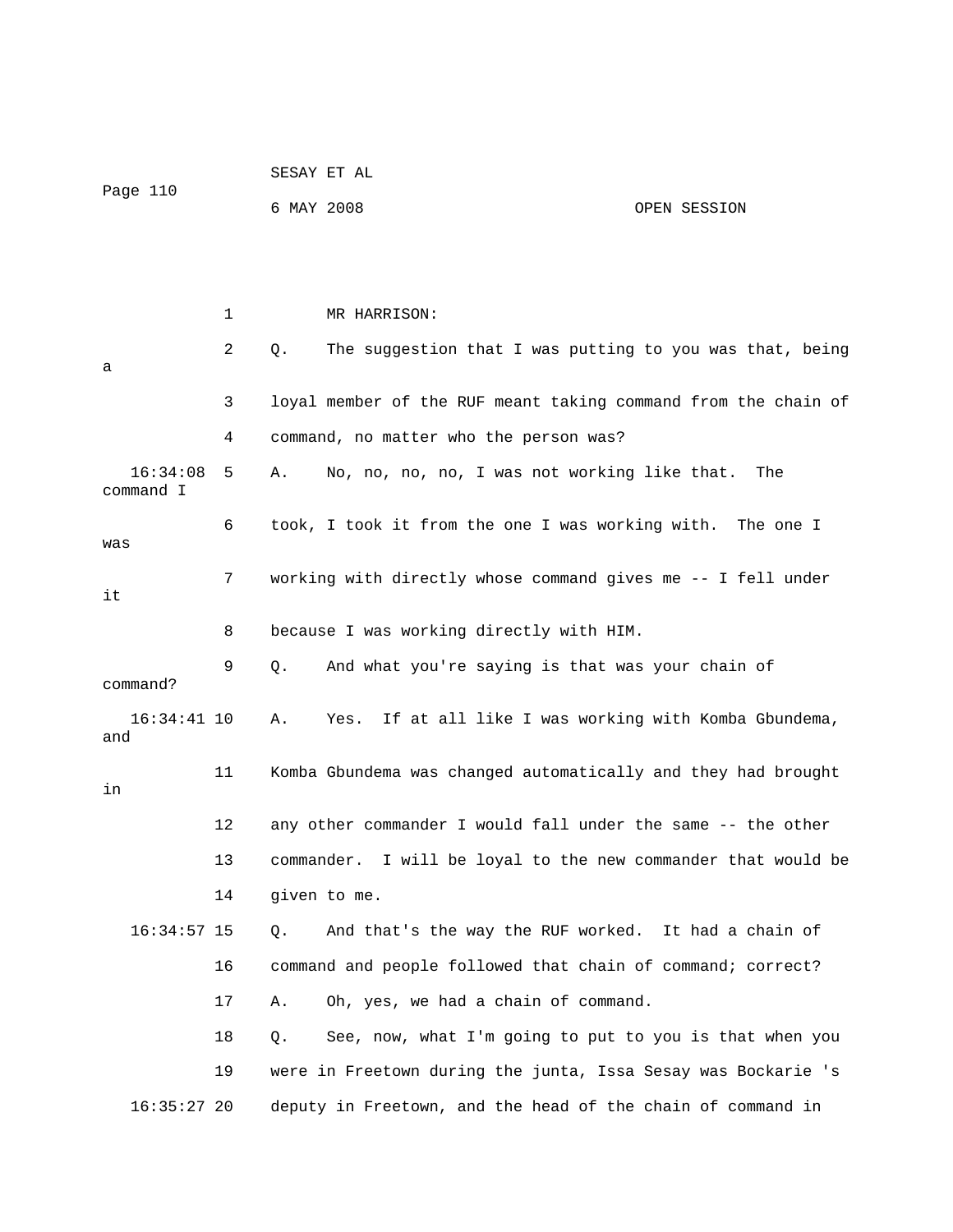21 Freetown; do you accept that?

22 A. I did not get your statement clearly.

23 Q. I'm suggesting to you that during the AFRC junta, Issa

24 Sesay was Bockarie's deputy --

 16:35:59 25 PRESIDING JUDGE: Stop there. Stop there, Mr Harrison. 26 Yes, answer that. 27 THE WITNESS: If --

- 28 PRESIDING JUDGE: [Indiscernible].
- 29 THE WITNESS: If Bockarie was deputy to who? I still

did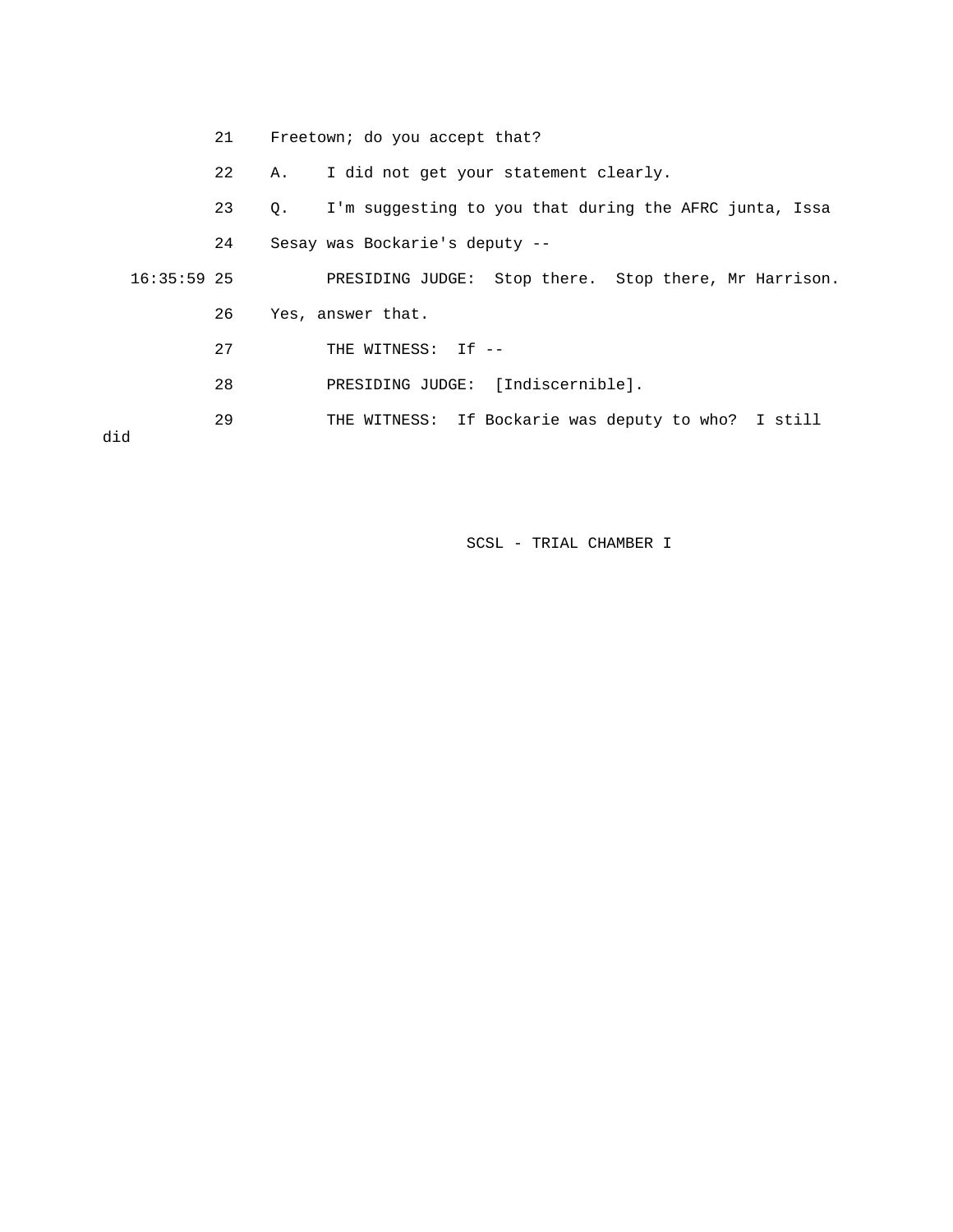| Page 111             |    | SESAY ET AL                                                           |
|----------------------|----|-----------------------------------------------------------------------|
|                      |    | 6 MAY 2008<br>OPEN SESSION                                            |
|                      |    |                                                                       |
|                      |    |                                                                       |
|                      | 1  | not get that statement. That area, I don't understand that of         |
|                      | 2  | your statement.                                                       |
|                      | 3  | PRESIDING JUDGE: [Indiscernible] that is what his                     |
|                      | 4  | suggestion was to you: Was that the case or was that not the          |
| 16:36:26             | 5  | case?                                                                 |
|                      | 6  | THE WITNESS: Oh, well, I cannot confirm that. I don't                 |
|                      | 7  | know.                                                                 |
|                      | 8  | MR HARRISON:                                                          |
|                      | 9  | Let me complete the suggestion to you, witness.<br>$Q_{\star}$<br>I'm |
| $16:36:42$ 10        |    | suggesting to you --                                                  |
|                      | 11 | PRESIDING JUDGE: So you cannot confirm that Issa was                  |
|                      | 12 | Bockarie's deputy in Freetown? You cannot confirm that?               |
| to                   | 13 | THE WITNESS: In the first thing, Issa was not assigned                |
| was                  | 14 | Freetown. Who was assigned to Freetown purely whom I knew it          |
| $16:37:02$ 15<br>and |    | Superman. It was Superman as far as I know. So if Issa came           |
| I                    | 16 | took up any other assignment in Freetown, well, I don't know.         |
|                      | 17 | cannot tell.                                                          |
|                      | 18 | MR HARRISON:                                                          |
| exhibits             | 19 | Now, I was going to ask you some questions about<br>Q.                |
| $16:37:48$ 20        |    | 357A and B?                                                           |
|                      | 21 | PRESIDING JUDGE: Mr Harrison, may we -- may we pause a                |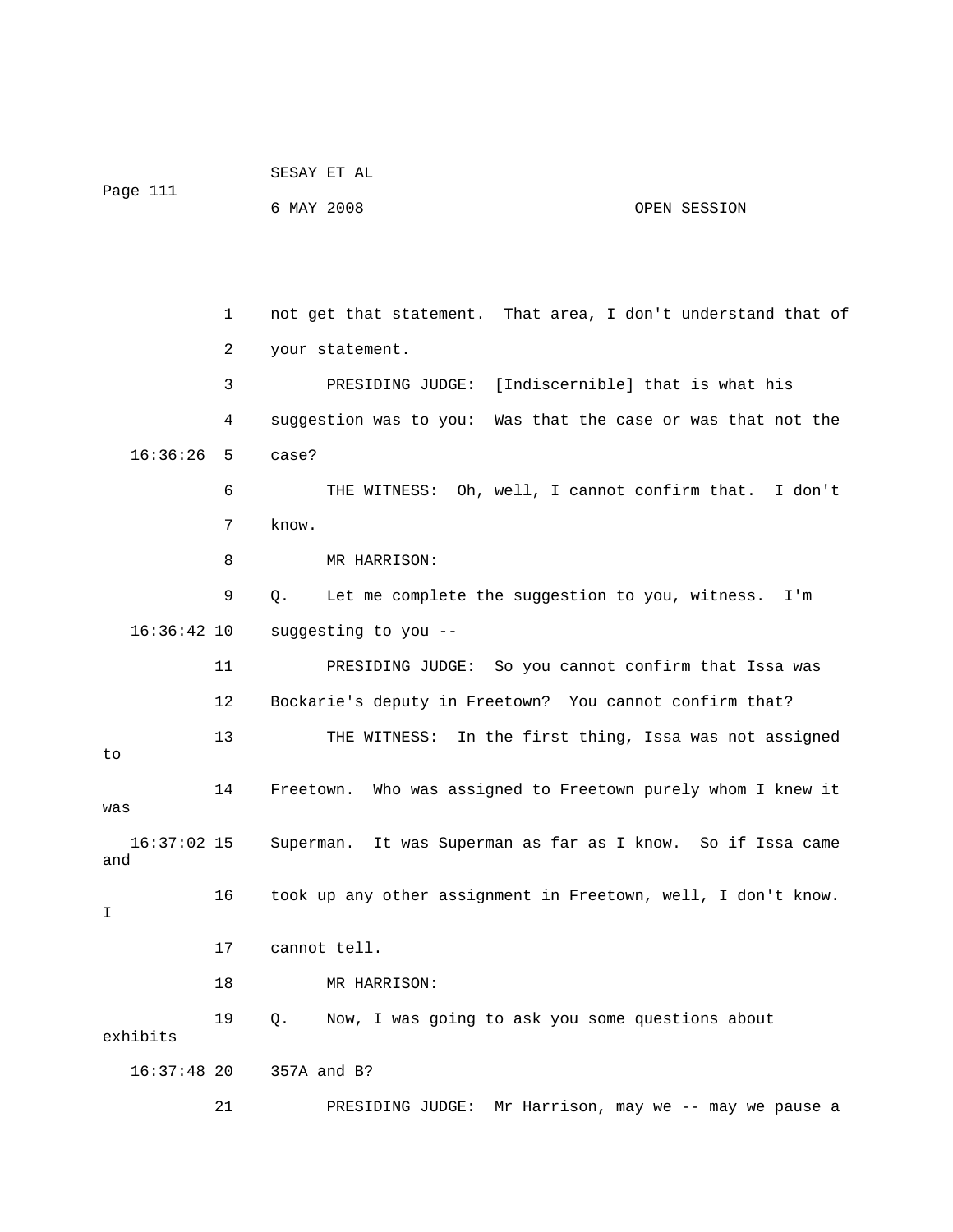| we |               | 22 | while here, please: We'll continue with the two exhibits when |
|----|---------------|----|---------------------------------------------------------------|
|    |               | 23 | do resume in the next couple of minutes. We'll rise, please.  |
|    |               | 24 | [Break taken at 4.40 p.m. ]                                   |
|    | $17:01:51$ 25 |    | [RUF06MAY08D-BP]                                              |
|    |               | 26 | [Upon resuming at 5.07 p.m.]                                  |
|    |               | 27 | PRESIDING JUDGE: Yes, Mr Harrison, you may proceed,           |
|    |               | 28 | please.                                                       |
|    |               | 29 | MR HARRISON:                                                  |
|    |               |    |                                                               |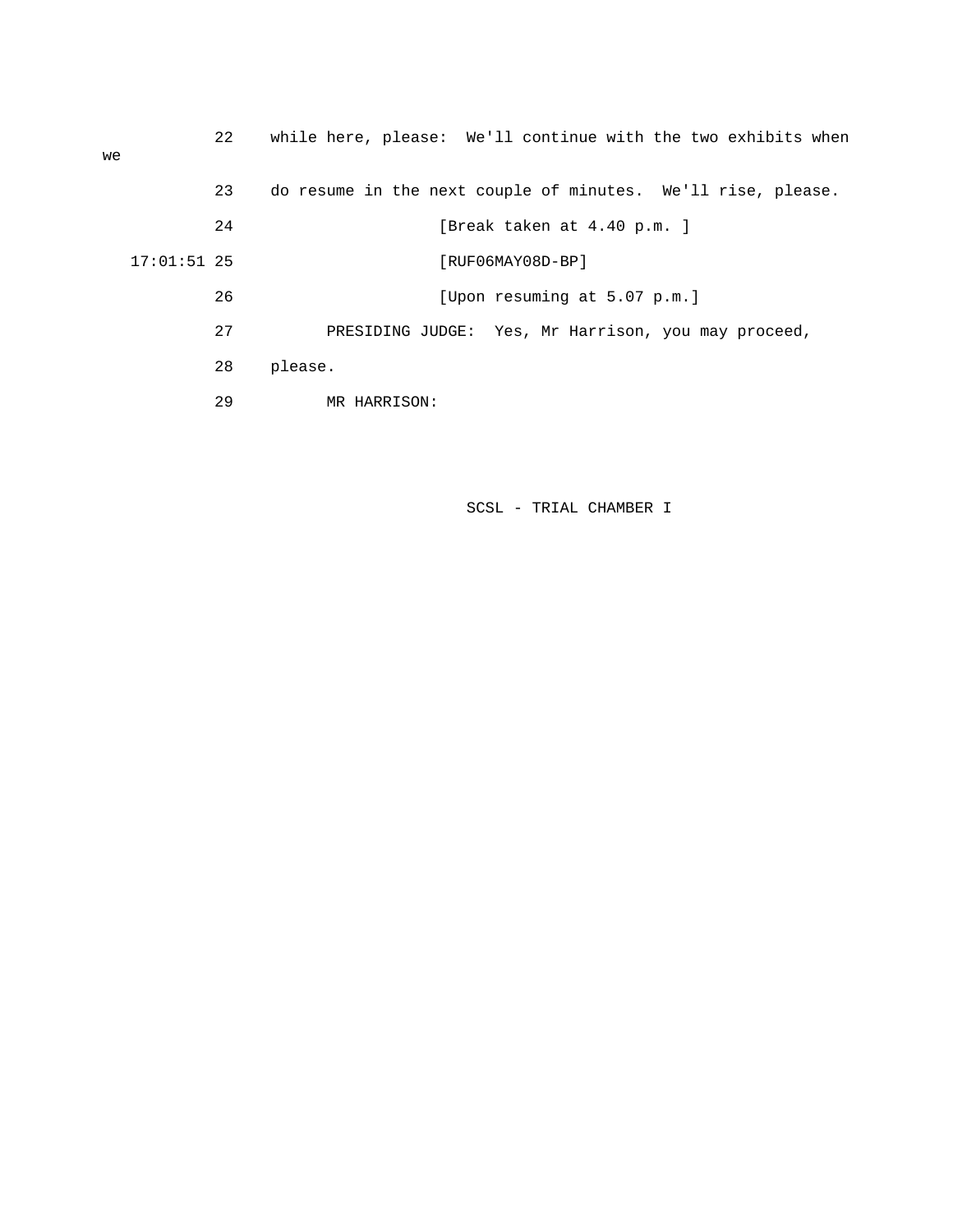| Page 112 |               |              |            | SESAY ET AL                                              |              |  |  |  |  |
|----------|---------------|--------------|------------|----------------------------------------------------------|--------------|--|--|--|--|
|          |               |              | 6 MAY 2008 |                                                          | OPEN SESSION |  |  |  |  |
|          |               |              |            |                                                          |              |  |  |  |  |
|          |               |              |            |                                                          |              |  |  |  |  |
| been     |               | $\mathbf{1}$ | Q.         | Witness, do you know who, in the year 2000, would have   |              |  |  |  |  |
|          |               | 2            |            | known as Brigadier Kallon?                               |              |  |  |  |  |
|          |               | 3            | Α.         | I don't know.                                            |              |  |  |  |  |
|          |               | 4            | Q.         | I'm going to suggest to you that that would have been    |              |  |  |  |  |
|          | 17:06:51      | 5            |            | Brigadier Morris Kallon; do you accept that?             |              |  |  |  |  |
|          |               | 6            | Α.         | I will not accept that because I don't know.             |              |  |  |  |  |
|          |               | 7            | Q.         | In the year 2000, do you know what Morris Kallon's       |              |  |  |  |  |
|          |               | 8            |            | assignment was?                                          |              |  |  |  |  |
|          |               | 9            | Α.         | I knew his position and his rank. I don't know his       |              |  |  |  |  |
|          | $17:07:30$ 10 |              |            | assignment.                                              |              |  |  |  |  |
|          |               | 11           | Q.         | All right. Well, tell us what you mean by position and   |              |  |  |  |  |
|          |               | 12           |            | rank, please?                                            |              |  |  |  |  |
|          |               | 13           | Α.         | I knew his rank; that was what I meant.                  |              |  |  |  |  |
|          |               | 14           | Q.         | All right. Well, please tell us what his rank was?       |              |  |  |  |  |
|          | $17:07:49$ 15 |              | Α.         | He was a colonel.                                        |              |  |  |  |  |
|          |               | 16           | Q.         | And as far as his assignment was, are you able to assist |              |  |  |  |  |
|          |               | 17           |            | the Court in any way --                                  |              |  |  |  |  |
|          |               | 18           |            | PRESIDING JUDGE: Are you saying that he was a colonel    |              |  |  |  |  |
| in       |               |              |            |                                                          |              |  |  |  |  |
|          |               | 19           | 2002?      |                                                          |              |  |  |  |  |
|          | $17:08:07$ 20 |              |            | THE WITNESS: Yes, yes; as you've asked me.               |              |  |  |  |  |
|          |               | 21           |            | MR HARRISON:                                             |              |  |  |  |  |
| had      |               | 22           | Q.         | Just so that there's no ambiguity, witness, I think I    |              |  |  |  |  |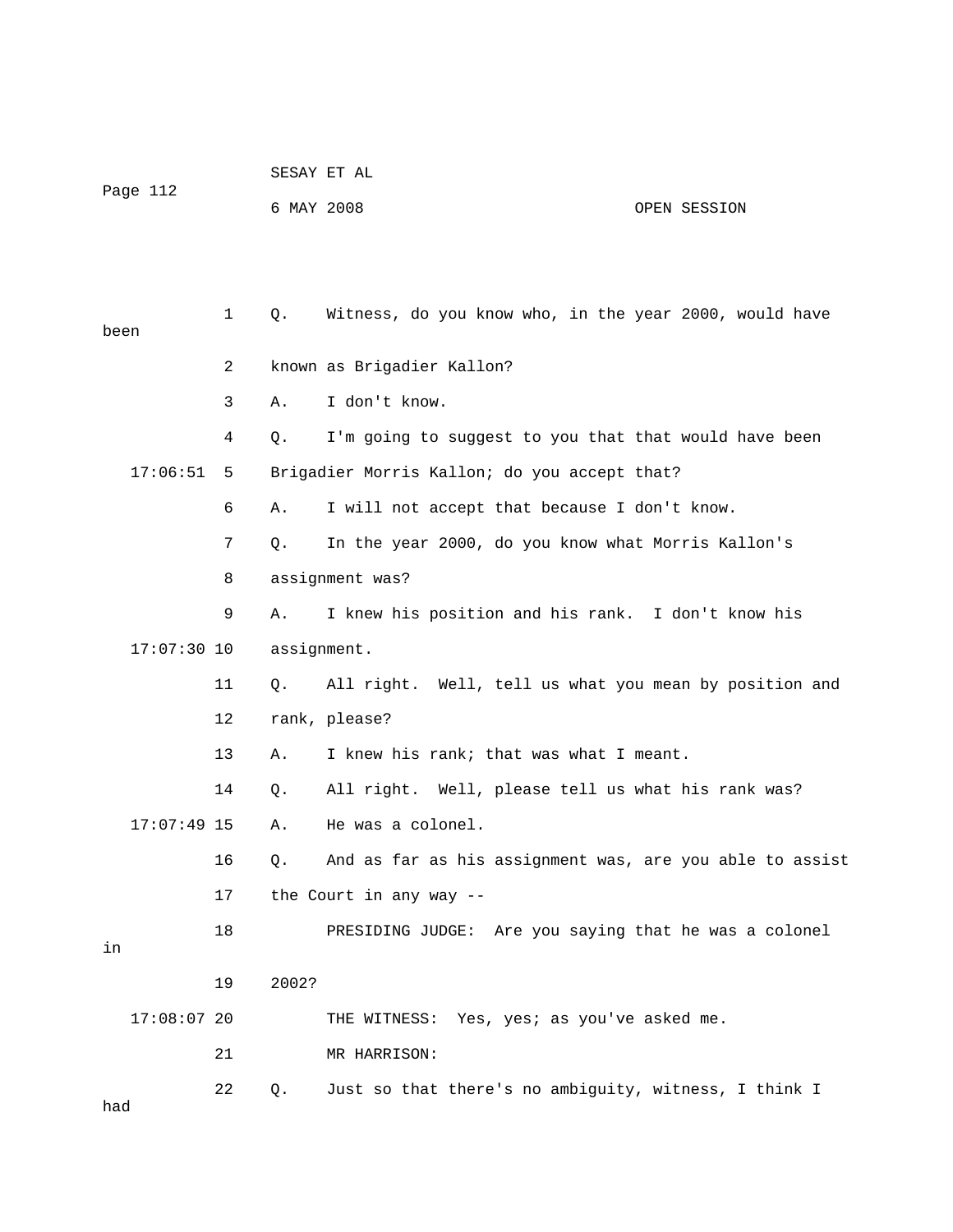| you           | 23 | asked you if you knew the rank in the year 2000; is that what |
|---------------|----|---------------------------------------------------------------|
|               | 24 | understood?                                                   |
| $17:08:37$ 25 |    | Yes, that was what I understood. He had no other title<br>Α.  |
|               | 26 | that I knew of; that was the only rank he had. He had no      |
| that.         | 27 | position. So this is what he carried, I don't know about      |
|               | 28 | Well, I've been looking at what has become Exhibit 366.<br>О. |
| understand    | 29 | That's this book that you brought to the Court; do you        |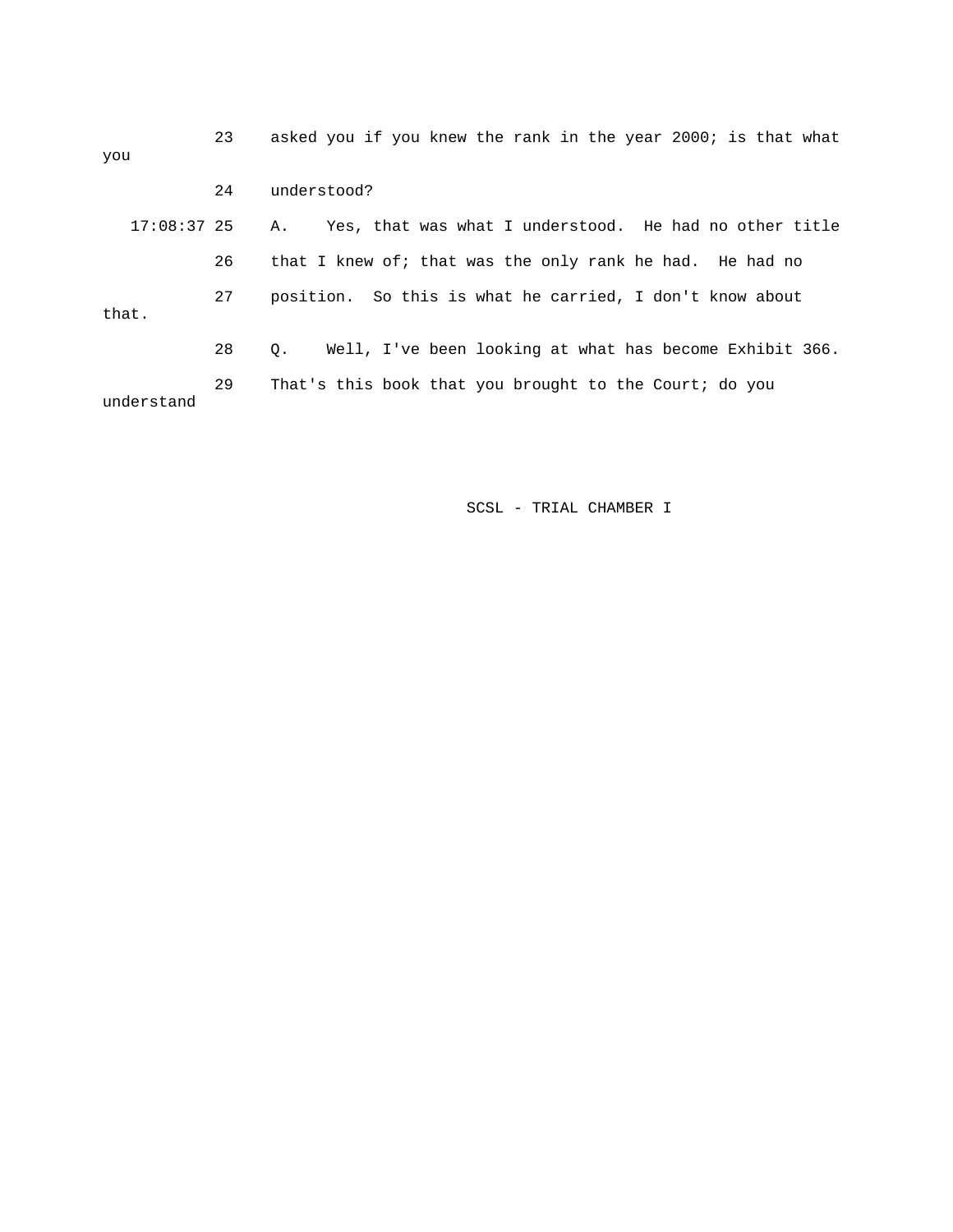|                      |    | SESAY ET AL                                                    |              |  |  |  |  |
|----------------------|----|----------------------------------------------------------------|--------------|--|--|--|--|
| Page 113             |    | 6 MAY 2008                                                     | OPEN SESSION |  |  |  |  |
|                      |    |                                                                |              |  |  |  |  |
|                      |    |                                                                |              |  |  |  |  |
|                      | 1  | me?                                                            |              |  |  |  |  |
|                      | 2  | Yeah, yeah.<br>Α.                                              |              |  |  |  |  |
|                      | 3  | And, as I look through it, I see that in one part of the<br>Q. |              |  |  |  |  |
|                      | 4  | book I count 13 pages having been torn out; are you aware of   |              |  |  |  |  |
| 17:09:23             | 5  | that?                                                          |              |  |  |  |  |
|                      | 6  | Yes, I explained earlier on. Those papers that were cut<br>Α.  |              |  |  |  |  |
|                      | 7  | off, they contain my personal affairs, all the things that     |              |  |  |  |  |
| did                  | 8  | happened to me during the war, when I disarmed, things that I  |              |  |  |  |  |
| will                 | 9  | and went through. So that in order that my family members      |              |  |  |  |  |
| $17:09:45$ 10<br>it, |    | not interfere into it I removed it. Even the one that was in   |              |  |  |  |  |
| had                  | 11 | I had plans to destroy it. Since everything had finished I     |              |  |  |  |  |
|                      | 12 | no plans to keep them so that was what I explained.            | I removed    |  |  |  |  |
| safety,              | 13 | them not in any -- with any bad intention but for my own       |              |  |  |  |  |
|                      | 14 | that was why I removed them.                                   |              |  |  |  |  |
| $17:10:04$ 15        |    | Well, if you're removing it for your own safety, I'm<br>Q.     |              |  |  |  |  |
|                      | 16 | suggesting to you that those pages indicated crimes that you   |              |  |  |  |  |
|                      | 17 | yourself had committed; do you accept that?                    |              |  |  |  |  |
|                      | 18 | Your Honour, we object to this question.<br>MR TAKU:           |              |  |  |  |  |
| it.                  | 19 | PRESIDING JUDGE: No, it is not -- you cannot object to         |              |  |  |  |  |
| $17:10:21$ 20<br>has |    | He is suggesting it to him. It is for him to say whatever he   |              |  |  |  |  |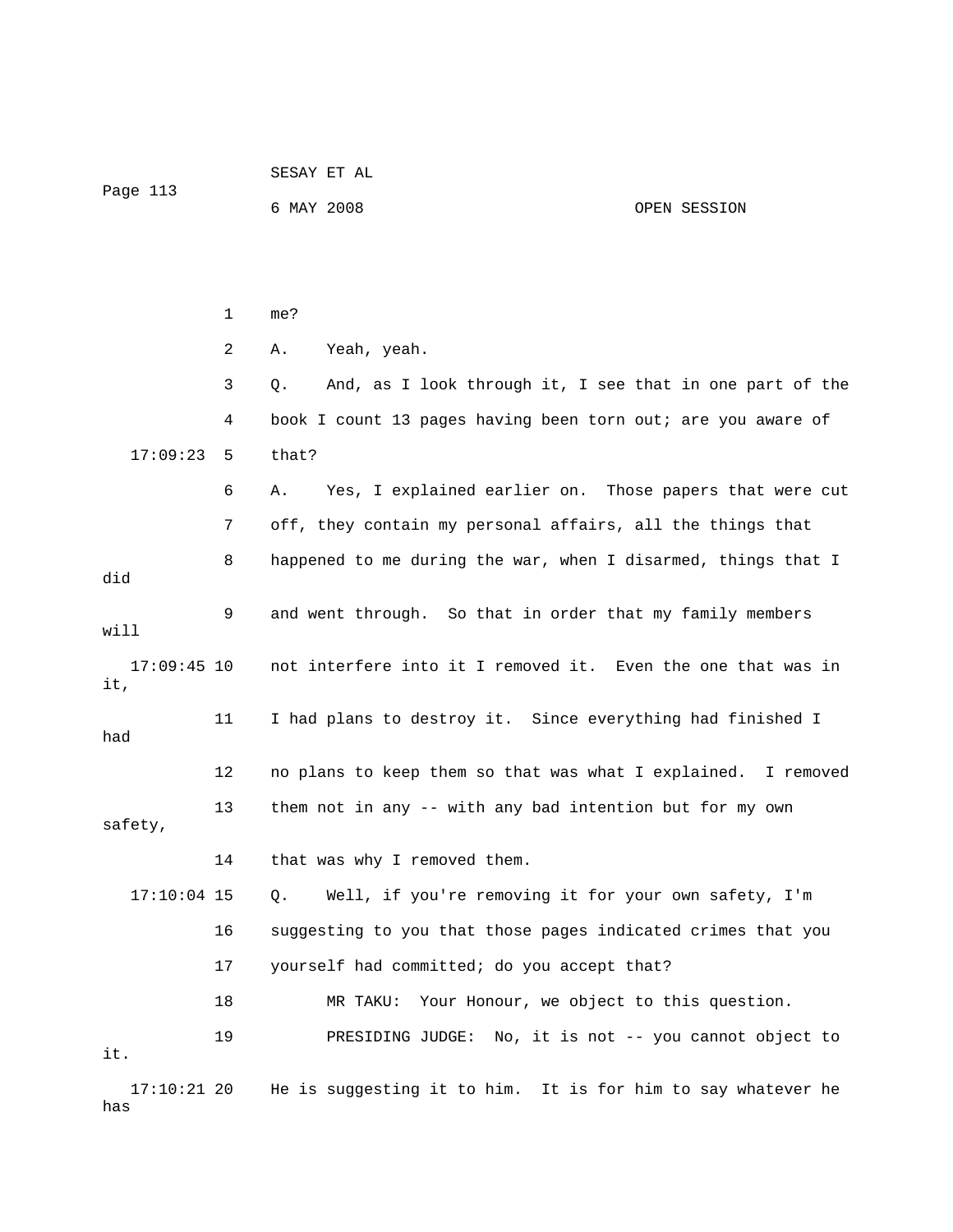21 to. Yes. 22 MR TAKU: Your Honours, may I give my reasons, 23 Your Honours? 24 PRESIDING JUDGE: No, no, no, it's overruled. We don't 17:10:31 25 want to -- he is suggesting it to him. It's for the witness to 26 say "yes," you know, or "no." I think it's a question of looking 27 at the credibility, you know, of the witness. It's a normal 28 question in cross-examination. Please put the question to the 29 witness.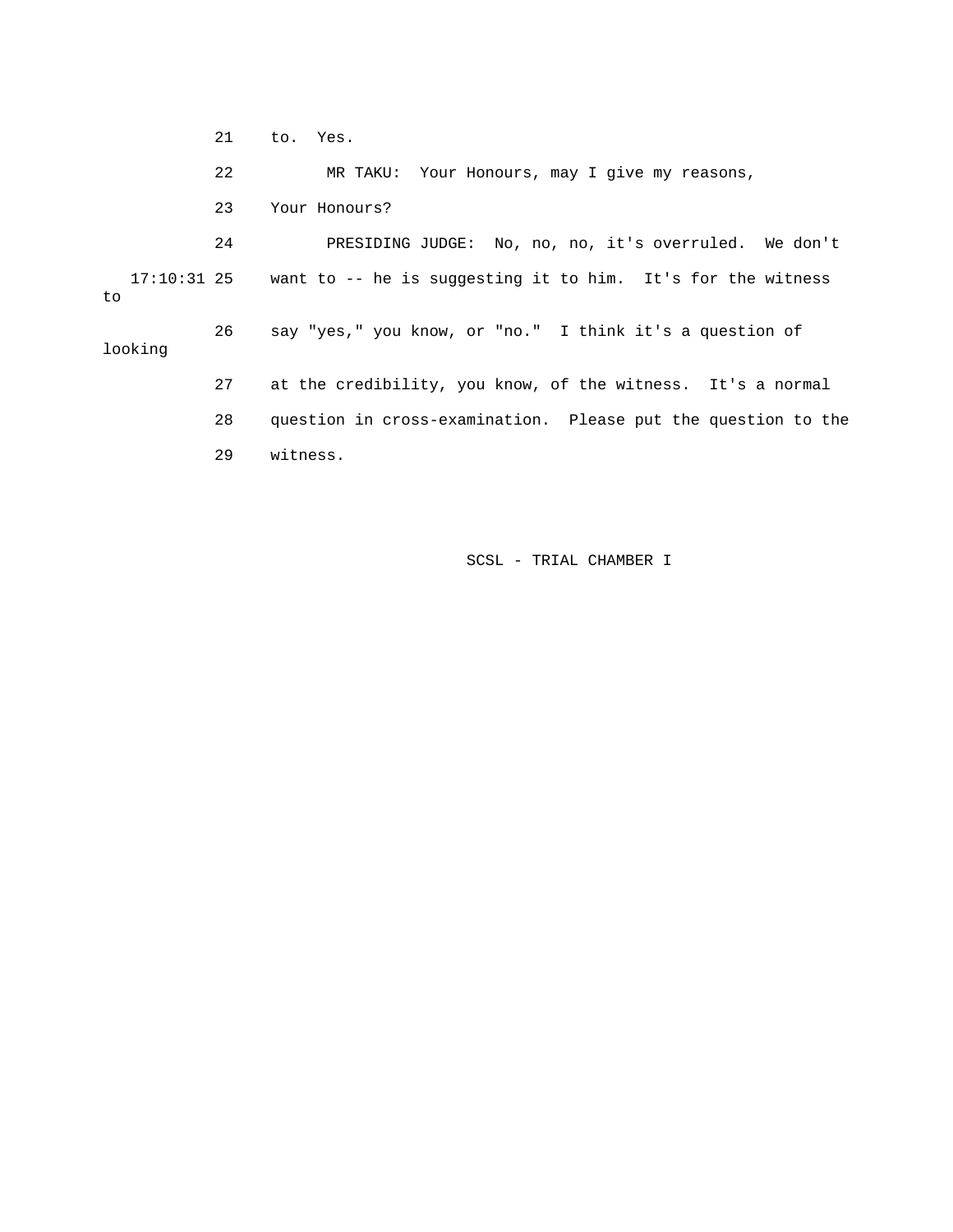|               |    |    | SESAY ET AL                                                    |              |  |
|---------------|----|----|----------------------------------------------------------------|--------------|--|
| Page 114      |    |    | 6 MAY 2008                                                     | OPEN SESSION |  |
|               |    |    |                                                                |              |  |
|               |    |    |                                                                |              |  |
|               | 1  |    | MR HARRISON:                                                   |              |  |
| your          | 2  | Q. | Witness, you've said that you removed these pages for          |              |  |
| your          | 3  |    | safety, and I'm suggesting to you that you removed them for    |              |  |
|               | 4  |    | safety because you were concerned that they showed crimes that |              |  |
| 17:11:04      | 5  |    | you had committed; do you accept that?                         |              |  |
|               | 6  | Α. | No, My Lord, not for that. Not for that at all.                |              |  |
| torn          | 7  | Q. | Now, immediately after these 13 pages that have been           |              |  |
| which         | 8  |    | out, there's a page that has a heading "22 November 2001"      |              |  |
|               | 9  |    | seems to provide information about certain individuals; you're |              |  |
| $17:11:38$ 10 |    |    | aware of that?                                                 |              |  |
| now.          | 11 | Α. | Which one? Because the book is with you, I can't tell          |              |  |
|               | 12 |    | Which one are you referring to?                                |              |  |
| appears       | 13 | Q. | I don't want to utter the names, witness, but there            |              |  |
| name          | 14 |    | to be, the very first one appears to be a person who has a     |              |  |
| $17:12:00$ 15 |    |    | the same as yours, and then it refers to their date of birth?  |              |  |
|               | 16 | Α. | Oh, yes, yes. That's my son.                                   |              |  |
|               | 17 | Q. | And what I'm going to suggest to you, witness, is that         |              |  |
| out           | 18 |    | after that page, again there's two pages that have been torn   |              |  |
|               | 19 |    | of this book; do you accept that?                              |              |  |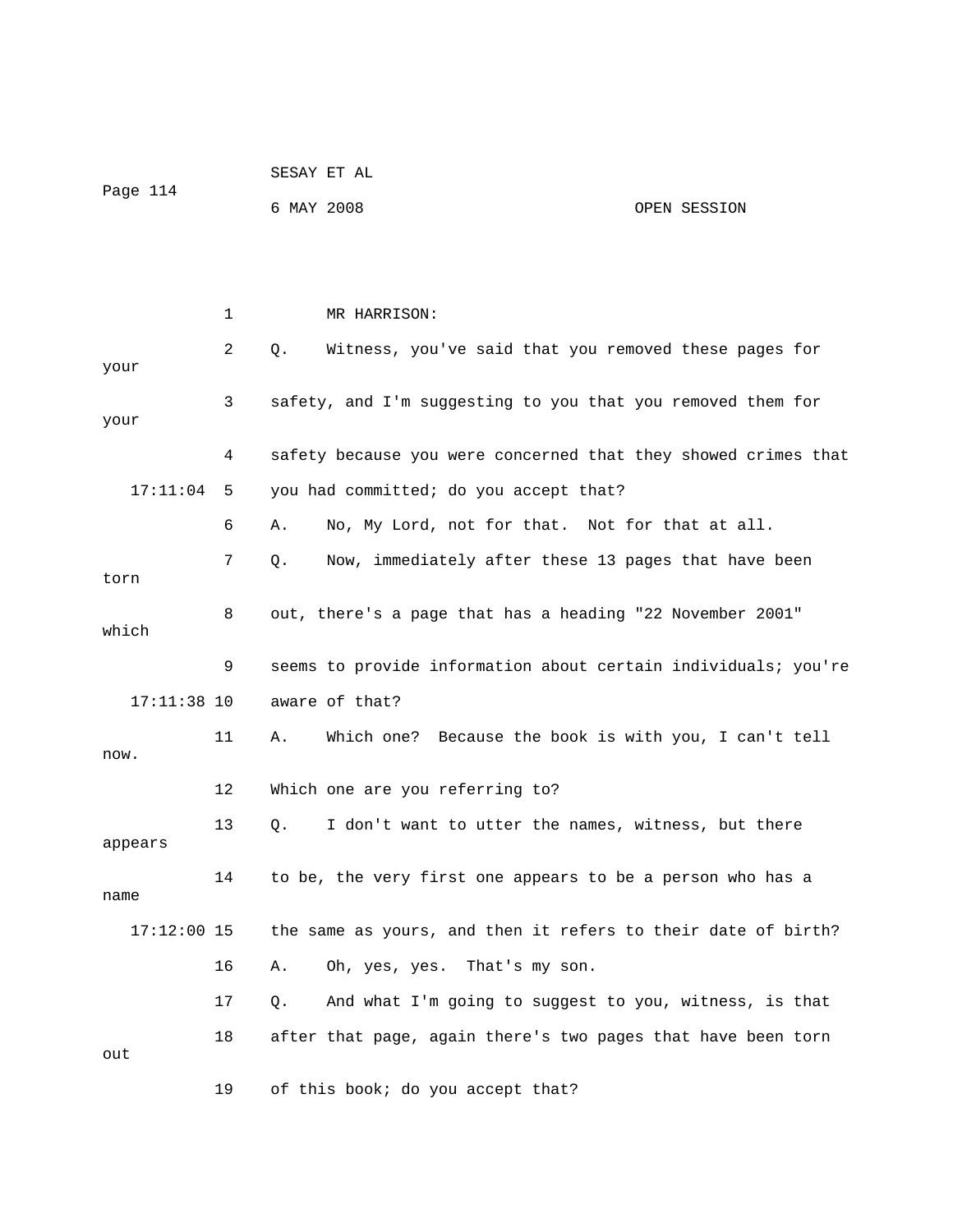| $17:12:22$ 20<br>from |    | A. Yes, this is what I'm saying. I removed those papers       |
|-----------------------|----|---------------------------------------------------------------|
| That                  | 21 | that book with no other intention just for my own safety.     |
| wasn't                | 22 | was why I removed it. It was based on communication.<br>It    |
|                       | 23 | a message, the first paragraph you are seeing. It's not a     |
|                       | 24 | message. It was based on communication. The one that was a    |
| $17:12:50$ 25         |    | message I received, it's on the first paper.                  |
| that                  | 26 | Q. And what I'm going to suggest to you is that this page     |
|                       | 27 | has a heading of "22 October 2001", and all of the subsequent |
| with                  | 28 | pages, all of the later pages, appear to have been written    |
|                       | 29 | the same pen; do you accept that?                             |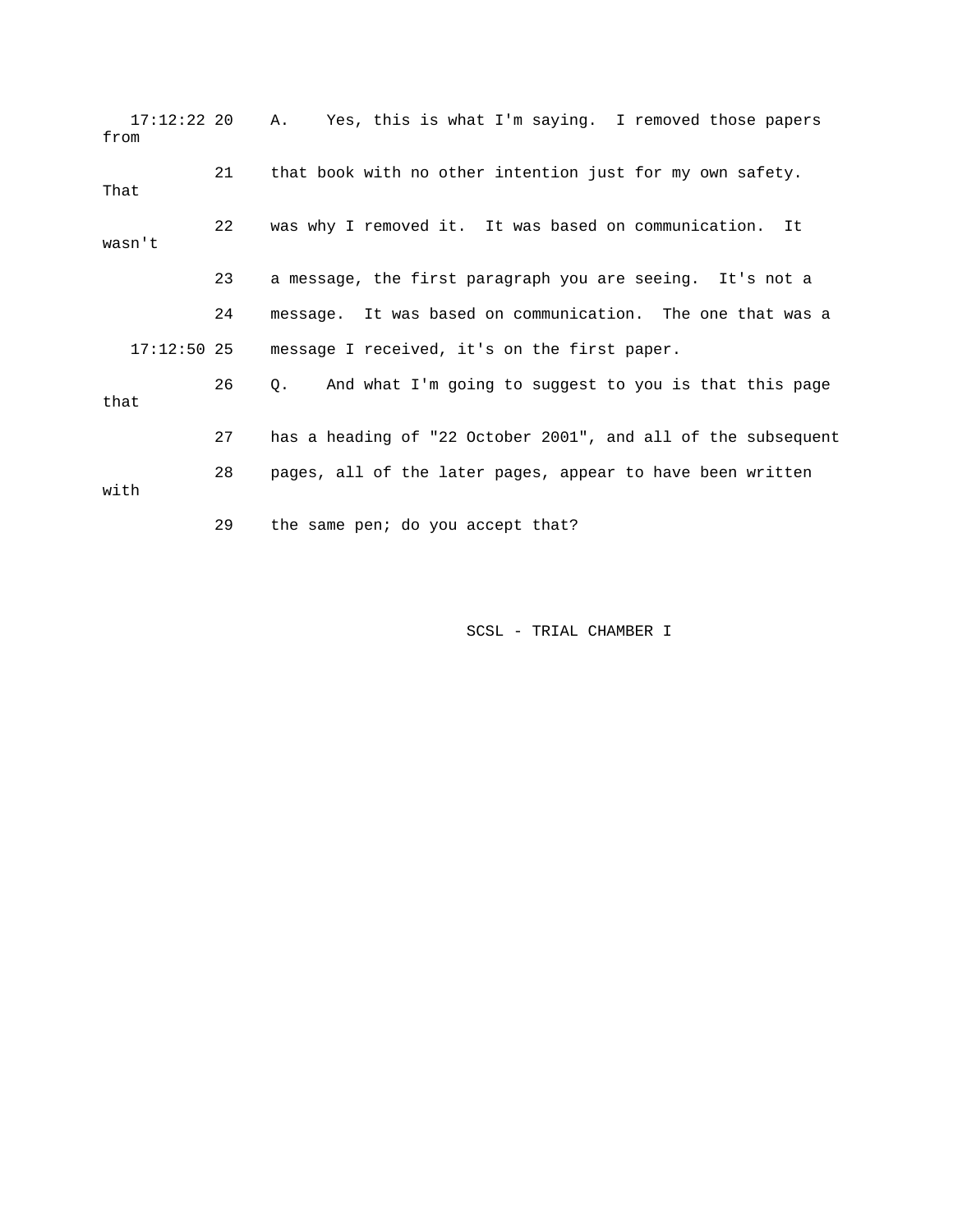|                           |    | SESAY ET AL                                                    |
|---------------------------|----|----------------------------------------------------------------|
| Page 115                  |    | 6 MAY 2008<br>OPEN SESSION                                     |
|                           |    |                                                                |
|                           |    |                                                                |
| all                       | 1  | It's a blue pen. The blue pen is what we used to write<br>Α.   |
| or                        | 2  | the messages that are there. There was nothing there like red  |
|                           | 3  | black. We used a blue pen. So I wrote them with a blue pen.    |
| the                       | 4  | So what I'm suggesting to you is that on this page with<br>Q.  |
| 17:13:37<br>to            | 5  | heading "22 October 2001" there are some notations which refer |
|                           | 6  | persons dying in 2003; do you accept that?                     |
|                           | 7  | Oh, yes, yes, yes. Like the other messages about our<br>Α.     |
| ended.                    | 8  | chief; when we lost our chief, that was when the war was       |
|                           | 9  | I apologise. I'll let you respond. But just so that<br>Q.      |
| $17:14:12$ 10<br>question |    | everyone in the courtroom is following, I prefaced the         |
| $2001.$ "                 | 11 | by referring to the page that has the heading "22 October      |
|                           | 12 | And on that page that has that heading, again you'd already    |
|                           | 13 | indicated in response to the very first entry that that person |
|                           | 14 | was your son, and you were recording a date of birth; are you  |
| $17:14:57$ 15             |    | following me?                                                  |
|                           | 16 | Yes, yes.<br>Α.                                                |
|                           | 17 | Now what I'm suggesting to you is that on that same page<br>Q. |
|                           | 18 | you've also written down the deaths of certain people, those   |
|                           | 19 | deaths taking place in 2003; do you accept that?               |
| $17:39:58$ 20             |    | Yes, they are my family members.<br>They are my parents.<br>Α. |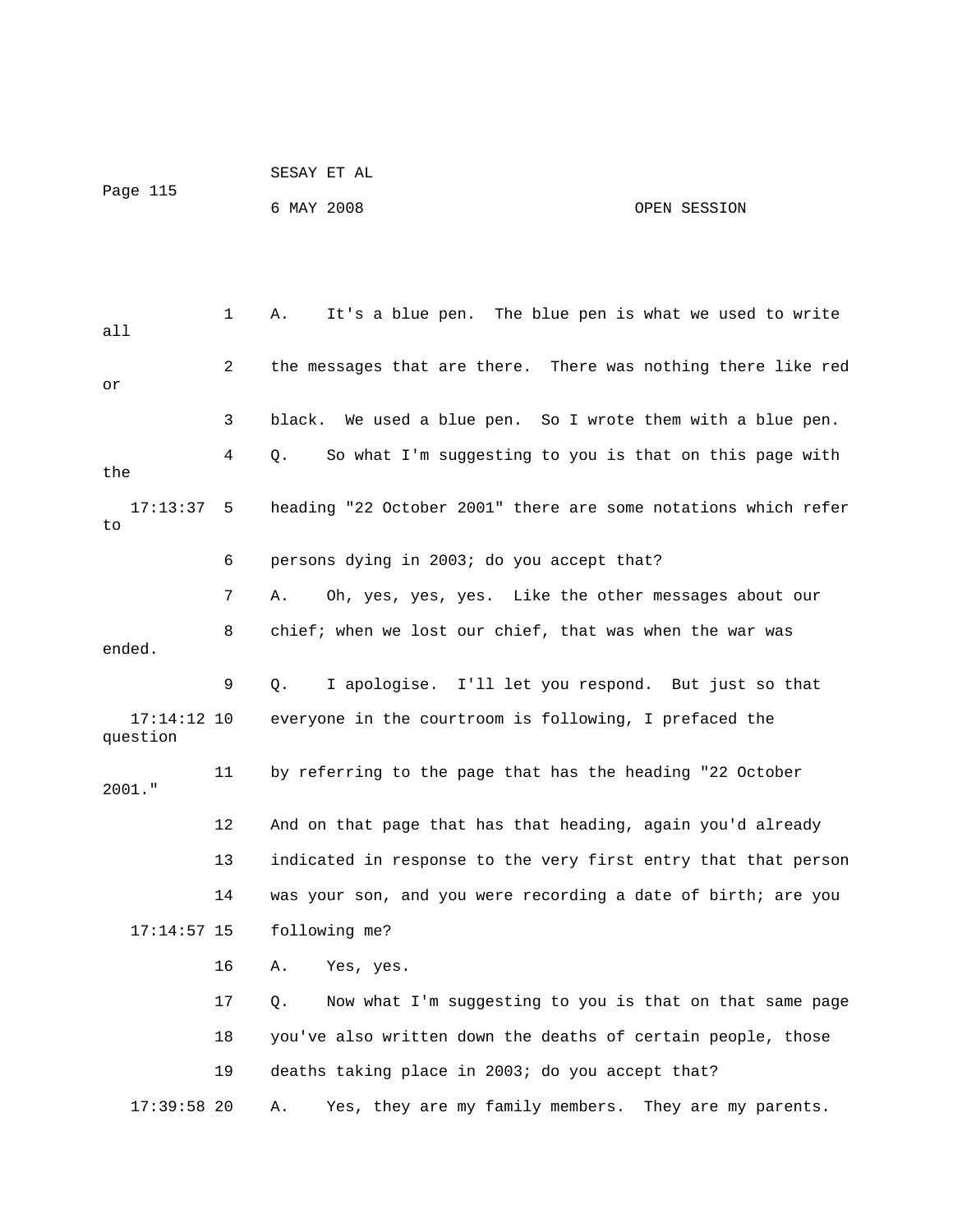| out  | 21 | Those are my parents whom I lost. Some are there, you find          |
|------|----|---------------------------------------------------------------------|
| took | 22 | that even recently. And even the leader, it's all there. I          |
|      | 23 | all the jottings down.                                              |
| you  | 24 | That's correct. When you say the leader being there,<br>$Q_{\star}$ |
|      |    | 17:39:59 25 are referring to Corporal Sankoh, correct?              |
|      | 26 | A. Yes. Yes, that's correct.                                        |
| at   | 27 | And again what I'm suggesting to you is that on looking<br>Q.       |
|      | 28 | this book it appears as if all of those entries, the ones from      |
|      | 29 | $2001$ , the ones from $2003$ --                                    |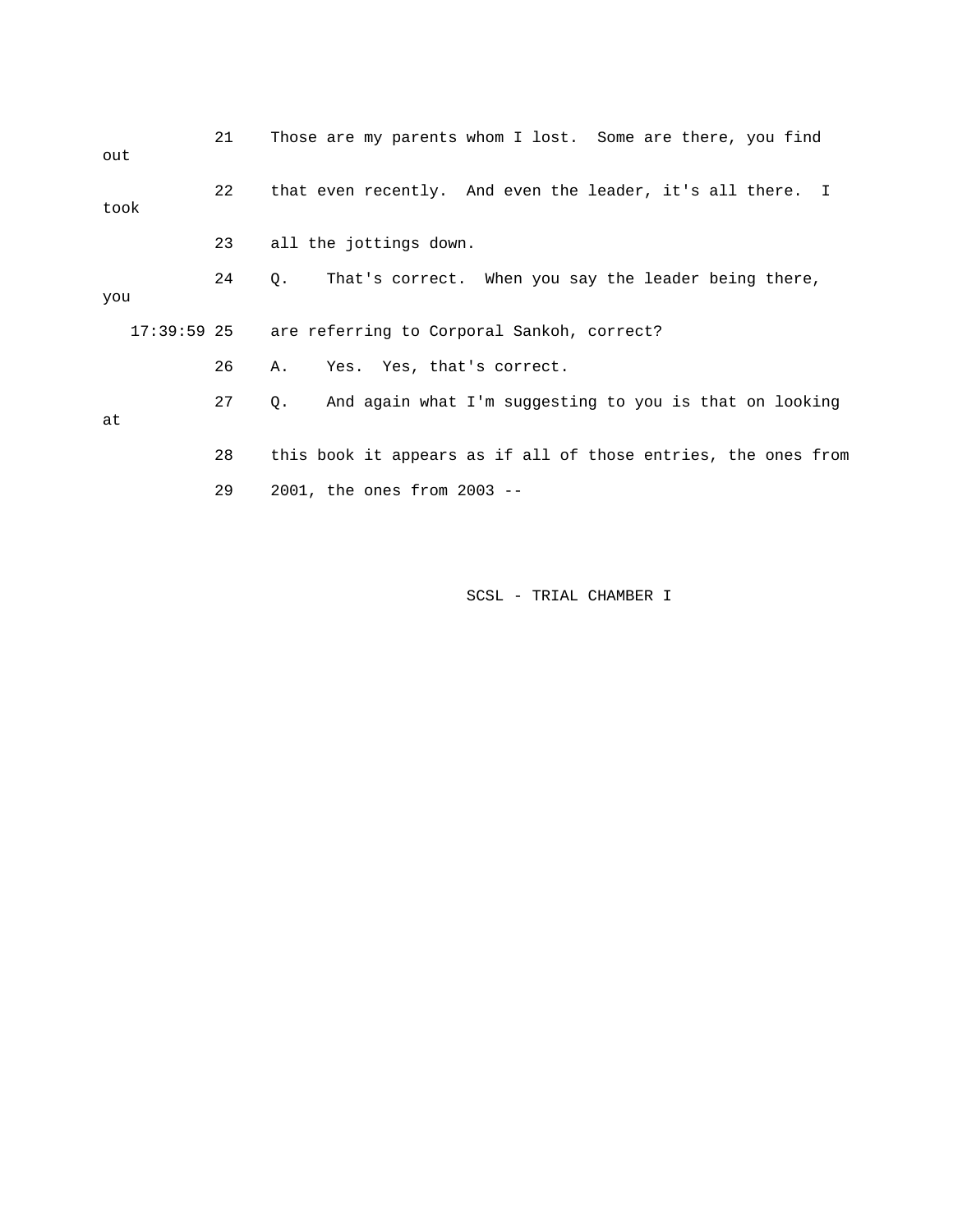| Page 116               |                                                                   | SESAY ET AL                                                    |  |  |
|------------------------|-------------------------------------------------------------------|----------------------------------------------------------------|--|--|
|                        |                                                                   | 6 MAY 2008<br>OPEN SESSION                                     |  |  |
|                        |                                                                   |                                                                |  |  |
|                        |                                                                   |                                                                |  |  |
| to                     | 1                                                                 | PRESIDING JUDGE: Is it appearing? Are you putting it           |  |  |
|                        | 2                                                                 | him?                                                           |  |  |
|                        | 3                                                                 | MR HARRISON: Yes, I'm going to be putting it to him.           |  |  |
| speculate              | 4                                                                 | PRESIDING JUDGE: Yes, because we don't want to                 |  |  |
| $17:39:59$ 5           |                                                                   | on this. Put your thesis to him and let him respond; not that  |  |  |
|                        | 6                                                                 | "it appears."                                                  |  |  |
|                        | 7                                                                 | MR HARRISON:                                                   |  |  |
| record                 | 8                                                                 | I'm putting it to you that the same pen was used to<br>Q.      |  |  |
|                        | 9                                                                 | all of these dates and events; do you accept that?             |  |  |
| $17:40:00$ 10<br>used. |                                                                   | No, I disagree. Only that that's the general name I<br>Α.      |  |  |
| with                   | 11<br>I used the blue pen, but not the same pen. They are written |                                                                |  |  |
|                        | 12                                                                | all those Informations.                                        |  |  |
| а                      | 13                                                                | What I'm suggesting, witness, is that this whole book is<br>Q. |  |  |
|                        | 14                                                                | fabrication that you made up; do you accept that?              |  |  |
| $17:40:00$ 15<br>you   |                                                                   | Make up in what sense? I don't get that quite.<br>Α.<br>I want |  |  |
|                        | 16                                                                | to please explain it to me.                                    |  |  |
|                        | 17                                                                | You invented it to try to come to Court to assist the<br>О.    |  |  |
|                        | 18                                                                | accused?                                                       |  |  |
| Court                  | 19                                                                | No, no, no. In fact, even the Court -- before this<br>Α.       |  |  |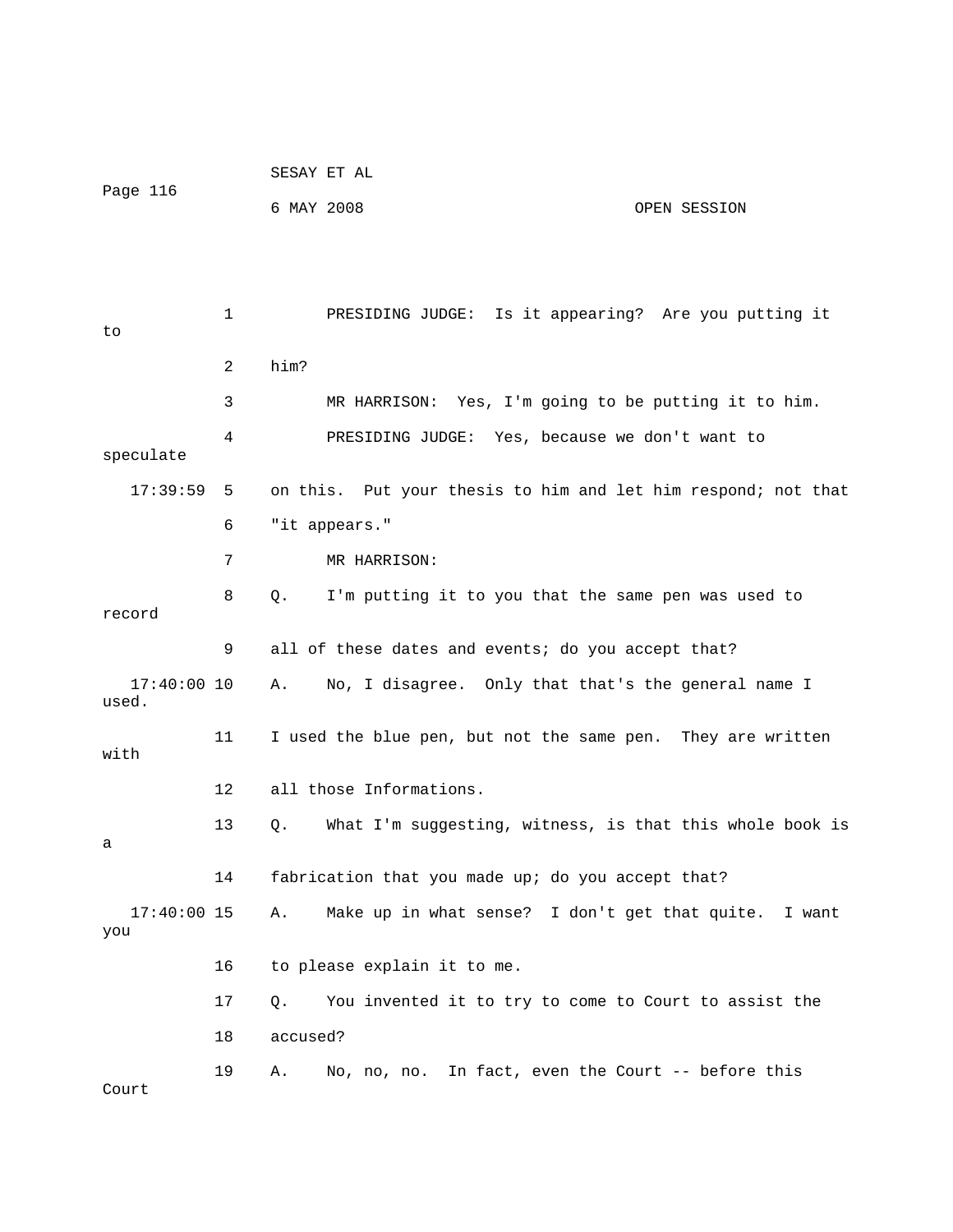|         | $17:40:00$ 20 |    | was established, that book was with me. And even the WPS who   |
|---------|---------------|----|----------------------------------------------------------------|
| bedroom |               | 21 | went with me to collect this book, I did not go into my        |
| it      |               | 22 | without them. We went into the bedroom. I took it and gave     |
| I       |               | 23 | to them. I do not move $a -1$ don't move a step without them.  |
|         |               | 24 | went with them. We entered together.                           |
|         | $17:40:00$ 25 |    | Q. And this page that has the heading "22 October 2001," if    |
| pages   |               | 26 | you turn it over there's two -- sorry, there's three more      |
|         |               | 27 | that have been ripped out; do you accept that?                 |
| up      |               | 28 | Yes, that is the same information follow up to -- follow<br>Α. |
| It's    |               | 29 | to that 22 something $-22/10$ about the birthday of my son.    |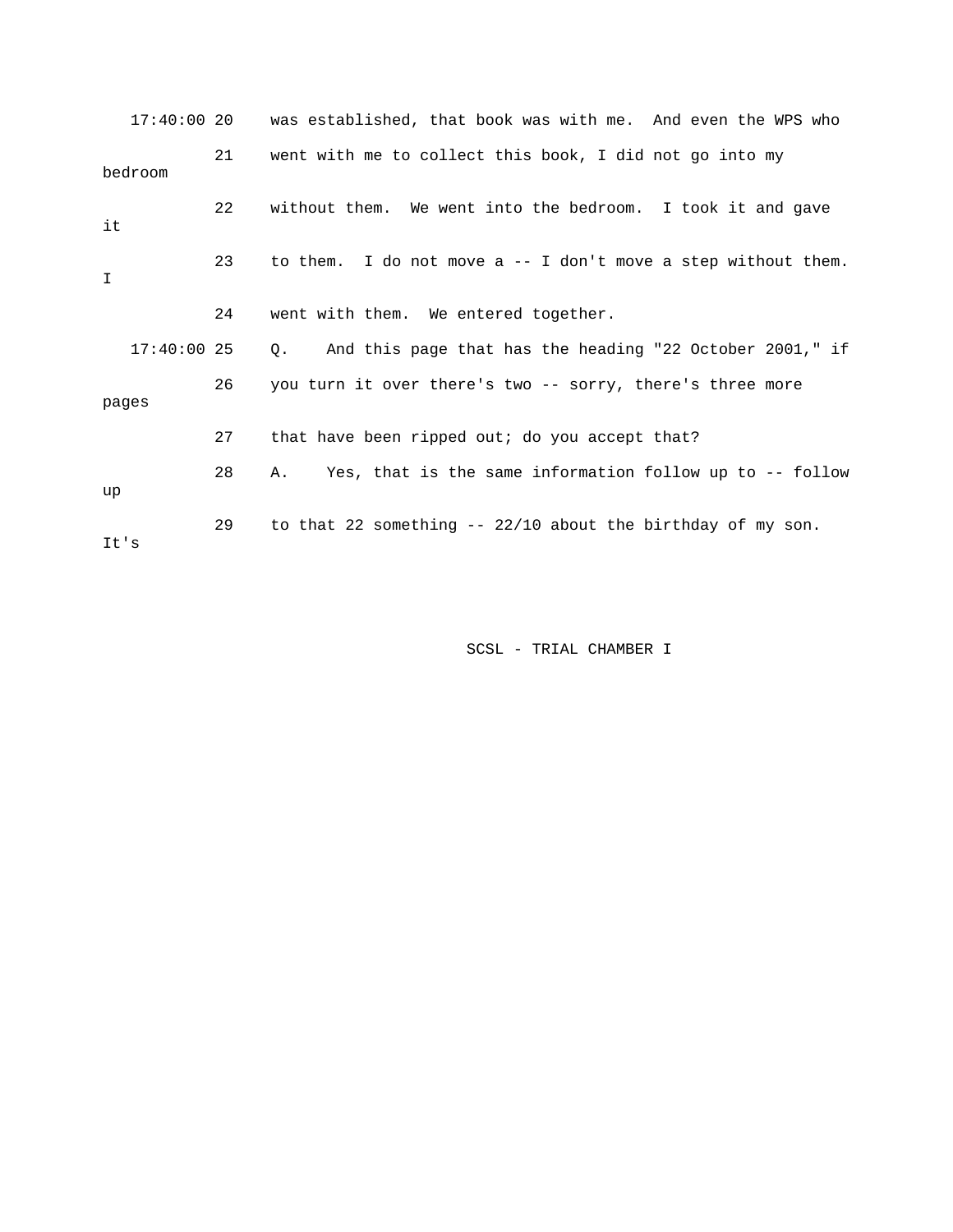|          | SESAY ET AL |              |
|----------|-------------|--------------|
| Page 117 | 6 MAY 2008  | OPEN SESSION |

 1 a follow-up to that statement. It's different from the message. 2 The beginning of the message is where you will see. I said 3 whoever has been in the RUF knows about that message. He will 4 tell you more about it. No operator -- every operator is aware 17:40:01 5 of that message. 6 Q. And then what the Defence had marked as Exhibit 357A starts 7 at the very top of the next page, but you'll agree with me that 8 the preceding page has been torn out; do you accept that? 9 A. No, no, no, no, no, I won't agree. The one you've seen, 17:40:02 10 the deaths you've seen, I don't think if any other message is 11 followed by that. And if you find out I'm going to go - you'll 12 never see any other message or any sort of message in that book. 13 When you go through, you read through, it has -- it has no 14 shortage. I don't need -- I don't think we record a paper and 17:40:02 15 join it with another writing. 16 MR TAKU: Your Honours, we apply that the witness be shown 17 what my colleague is talking about. 18 PRESIDING JUDGE: It is only fair. 19 MR HARRISON: Yes, I was just about to do that --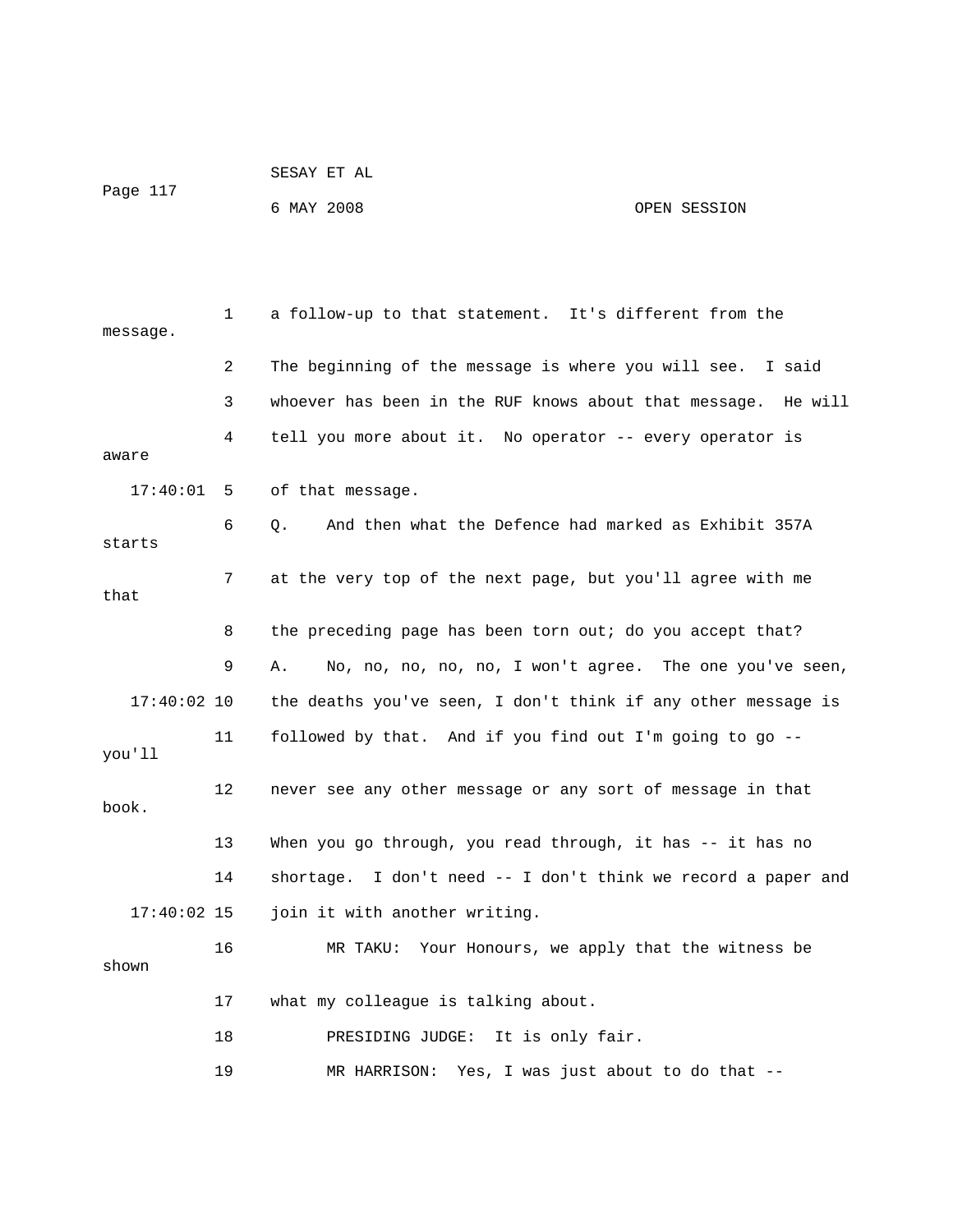| have | 17:40:02 20   |    |    | PRESIDING JUDGE: [Overlapping speakers] you've got to |
|------|---------------|----|----|-------------------------------------------------------|
|      |               | 21 |    | the document there.                                   |
| if   |               | 22 |    | MR HARRISON: I was just about to do that. I would ask |
|      |               | 23 |    | this be shown to the witness open as it is.           |
|      |               | 24 |    | THE WITNESS: What is wrong with the document?         |
|      | $17:40:02$ 25 |    |    | MR HARRISON:                                          |
|      |               | 26 | Q. | Looking on the right side -- the right page.          |
|      |               | 27 | Α. | Yes.                                                  |
|      |               | 28 | Q. | Top of the right page; do you see it?                 |
| this |               | 29 | Α. | But don't go far. This message is a continuation of   |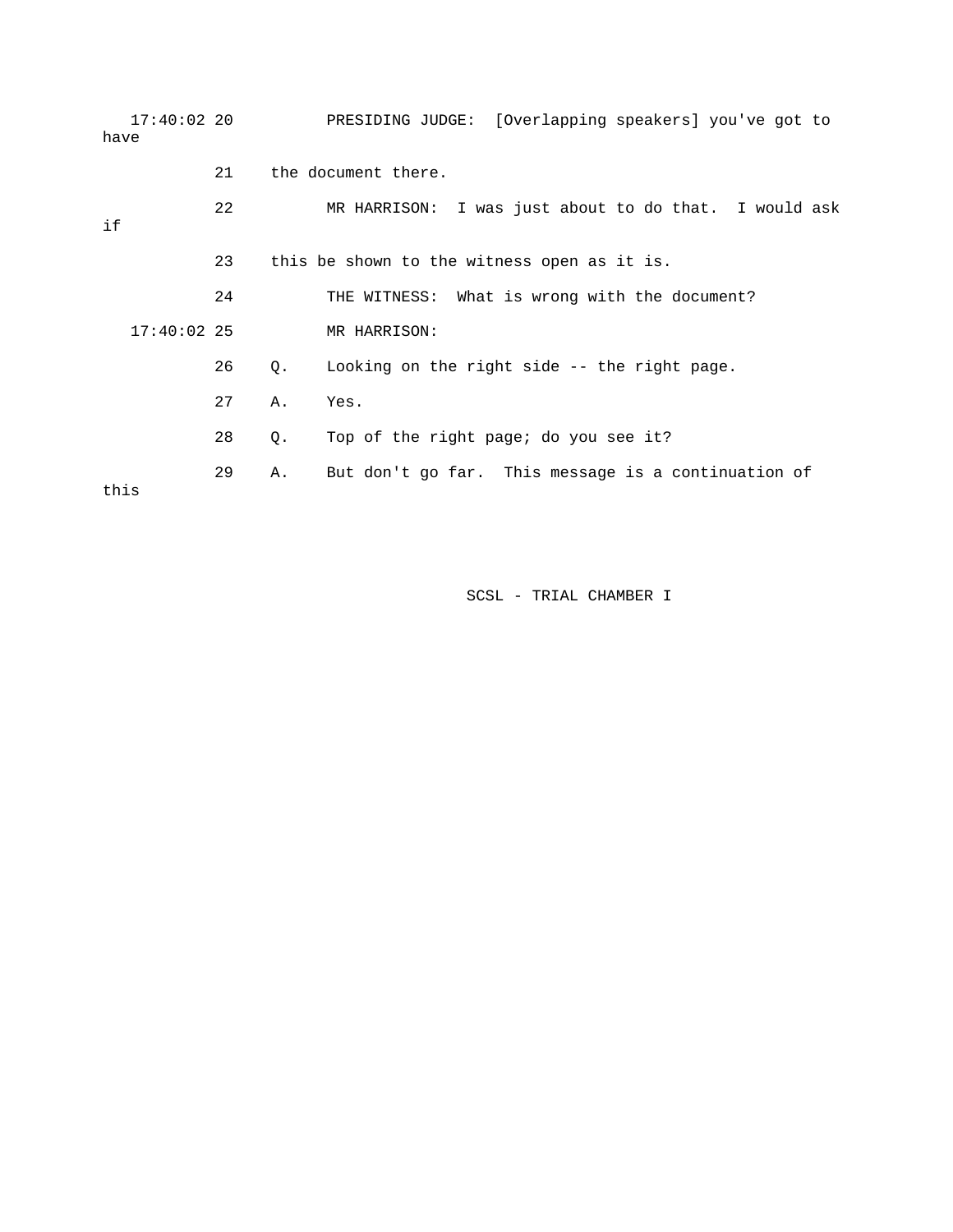|                       |    |                                                 | SESAY ET AL                                                    |              |  |  |
|-----------------------|----|-------------------------------------------------|----------------------------------------------------------------|--------------|--|--|
| Page 118              |    | 6 MAY 2008                                      |                                                                | OPEN SESSION |  |  |
|                       |    |                                                 |                                                                |              |  |  |
|                       |    |                                                 |                                                                |              |  |  |
| It's                  | 1  |                                                 | particular message. Just read it. You'll get the context.      |              |  |  |
|                       | 2  |                                                 | a continuation for this particular 25 July 1999 message.       |              |  |  |
|                       | 3  | Q.                                              | All right --                                                   |              |  |  |
|                       | 4  | Α.                                              | It's a continuation.                                           |              |  |  |
| 17:40:03<br>version   | 5  | Q.                                              | Then I'm going to show you what is your handwritten            |              |  |  |
|                       | 6  | of what you supposedly copied out of that book. |                                                                |              |  |  |
|                       | 7  |                                                 | MR HARRISON: Madam clerk, could you please show this to        |              |  |  |
|                       | 8  |                                                 | the witness.                                                   |              |  |  |
|                       | 9  |                                                 | THE WITNESS: Yes, I received it.                               |              |  |  |
| $17:40:03$ 10         |    |                                                 | MR HARRISON:                                                   |              |  |  |
| that                  | 11 | Q.                                              | Now, look at that. Look at the top message. Witness,           |              |  |  |
|                       | 12 |                                                 | has absolutely nothing to do with this fabricated story you've |              |  |  |
| that                  | 13 |                                                 | just made up about a continuation from the preceding page in   |              |  |  |
|                       | 14 |                                                 | book. Look at the book; compare them.                          |              |  |  |
| $17:40:03$ 15<br>the  |    | Α.                                              | What's wrong with the paragraph? The messages are all          |              |  |  |
| This                  | 16 | same.                                           | This particular message, this is the continuation.             |              |  |  |
|                       | 17 |                                                 | message is the continuation.                                   |              |  |  |
|                       | 18 | Q.                                              | Read it $-$                                                    |              |  |  |
|                       | 19 | Α.                                              | But these are only two messages.                               |              |  |  |
| $17:40:04$ 20<br>with |    | Q.                                              | Witness, what is on that book on the right page starts         |              |  |  |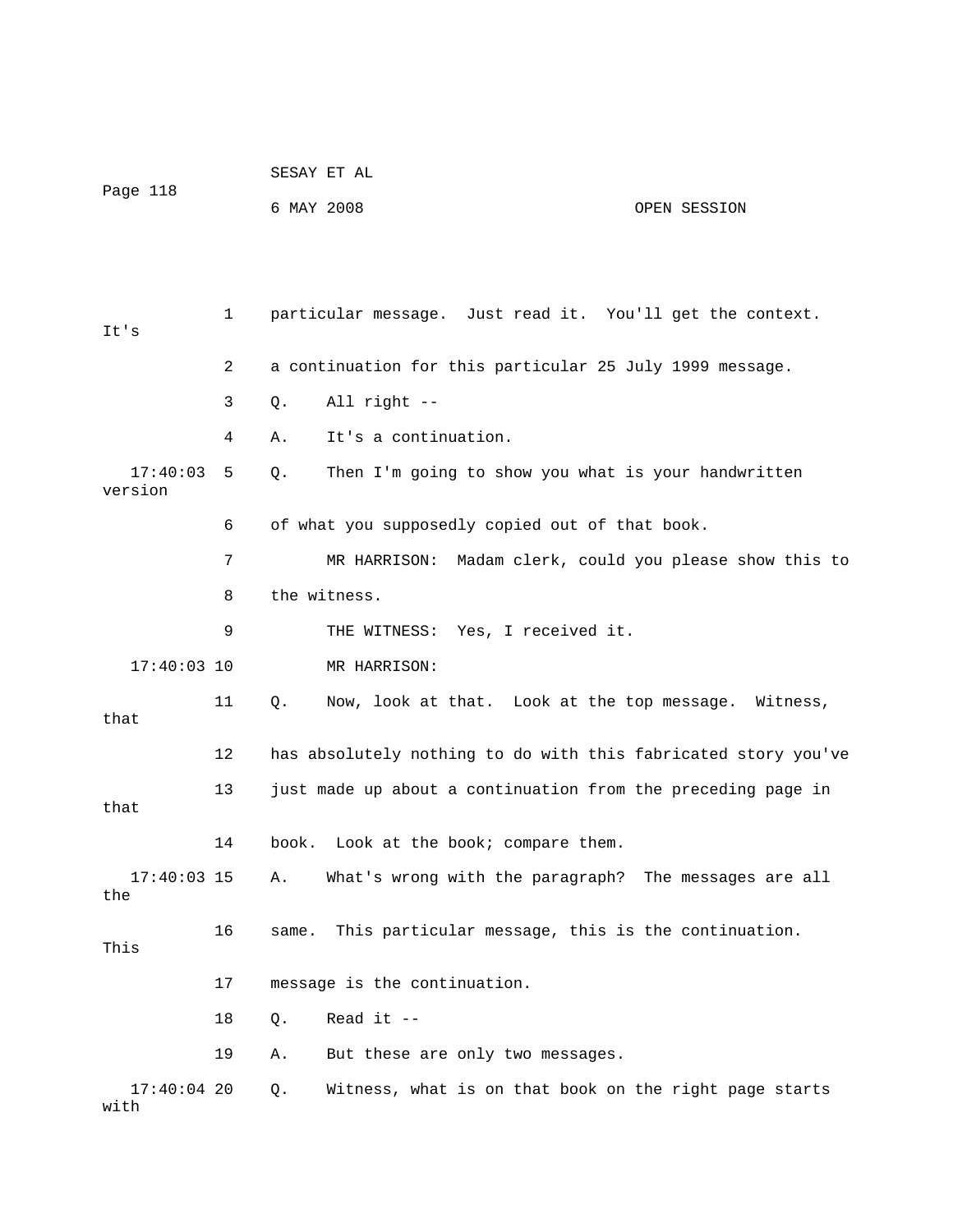- 21 the words, "Security is provided for all relief organisation."
- 22 Do you see that in Exhibit 366, the book?

23 A. Yes, but it means you did a mistake. This message is a

 24 continuation of the response, "Security is provided for all 17:40:04 25 relief organisations." This message is a continuation to that 26 message before you get to the other paragraph.

 27 Q. All right. Read what you copied on that piece of paper 28 there, the very first message. It has absolutely nothing to

do

29 with that respond.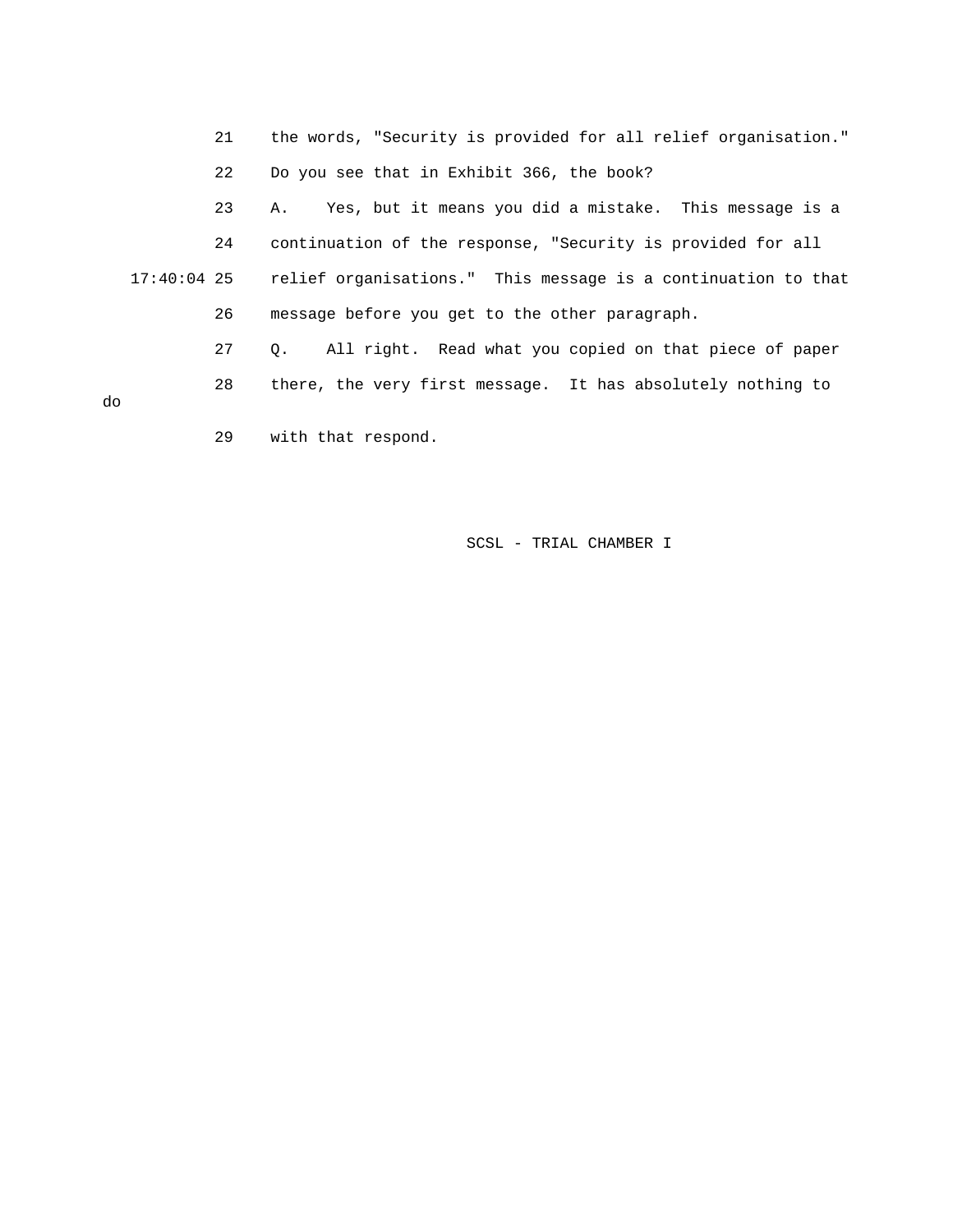|                         |    |            | SESAY ET AL                                                   |              |
|-------------------------|----|------------|---------------------------------------------------------------|--------------|
| Page 119                |    | 6 MAY 2008 |                                                               | OPEN SESSION |
|                         |    |            |                                                               |              |
|                         | 1  | Α.         | Which of the answers?                                         |              |
| hands.                  | 2  | Q.         | Read that, witness. Read the loose papers in your             |              |
|                         | 3  | Α.         | I know $--$                                                   |              |
|                         | 4  |            | PRESIDING JUDGE: Witness --                                   |              |
| $17:40:04$ 5            |    |            | THE WITNESS: I know --                                        |              |
| confrontational         | 6  |            | PRESIDING JUDGE: Witness, there is nothing                    |              |
|                         | 7  |            | about this. I don't think there should be anything            |              |
|                         | 8  |            | confrontational about this. Take your time. Look at those     |              |
|                         | 9  | papers --  |                                                               |              |
| $17:40:04$ 10           |    |            | THE WITNESS: Yeah.                                            |              |
|                         | 11 |            | PRESIDING JUDGE: -- and provide responses, you know, to       |              |
|                         | 12 |            | the questions. Look at the papers very carefully. Don't get   |              |
|                         | 13 |            | THE WITNESS: Yes, My Lord.                                    |              |
|                         | 14 |            | PRESIDING JUDGE: -- agitated.                                 |              |
| $17:40:04$ 15<br>lawyer |    |            | THE WITNESS: Yes, My Lord. I think the area this              |              |
|                         | 16 |            | is trying to refer to, I don't understand. There are two      |              |
| So                      | 17 |            | messages on this paper, and this one contains five messages.  |              |
|                         | 18 |            | I really do not understand what he is trying to arrive at.    |              |
|                         | 19 |            | Except he will come and show it to me where he has a doubt, I |              |
| $17:40:05$ 20<br>and    |    |            | will clear it for him. But this message is a continuation,    |              |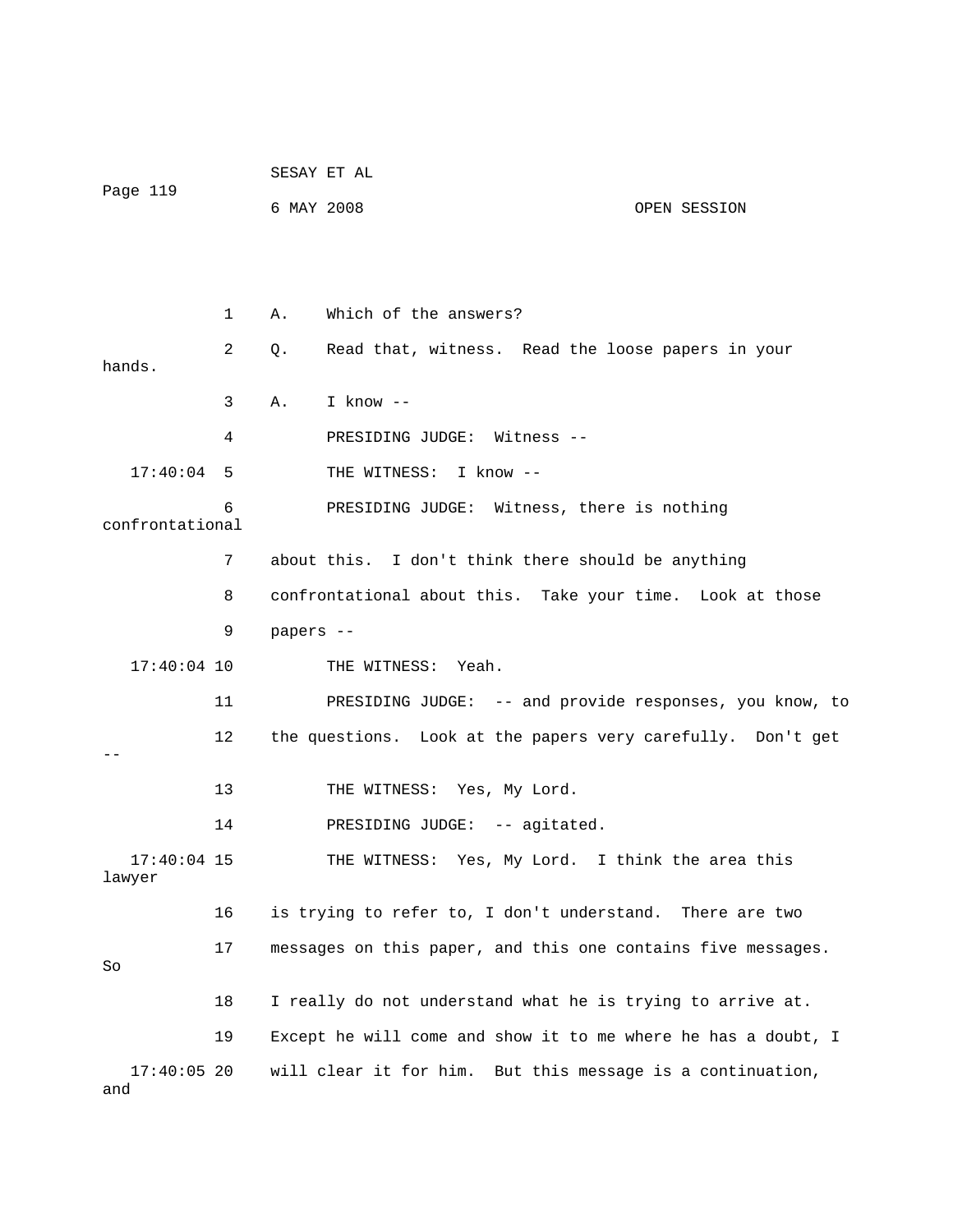21 when you read the message you will really know that it's a

22 continuation to that message.

23 MR HARRISON:

 24 Q. Well, I'll read it to you, witness, and we'll see the 17:40:05 25 answer to that.

- 26 A. Okay.
- 27 Q. What you say --
- 28 A. Which one, answer to this message?
- 29 Q. All right. I'll start out with Exhibit 357A, that loose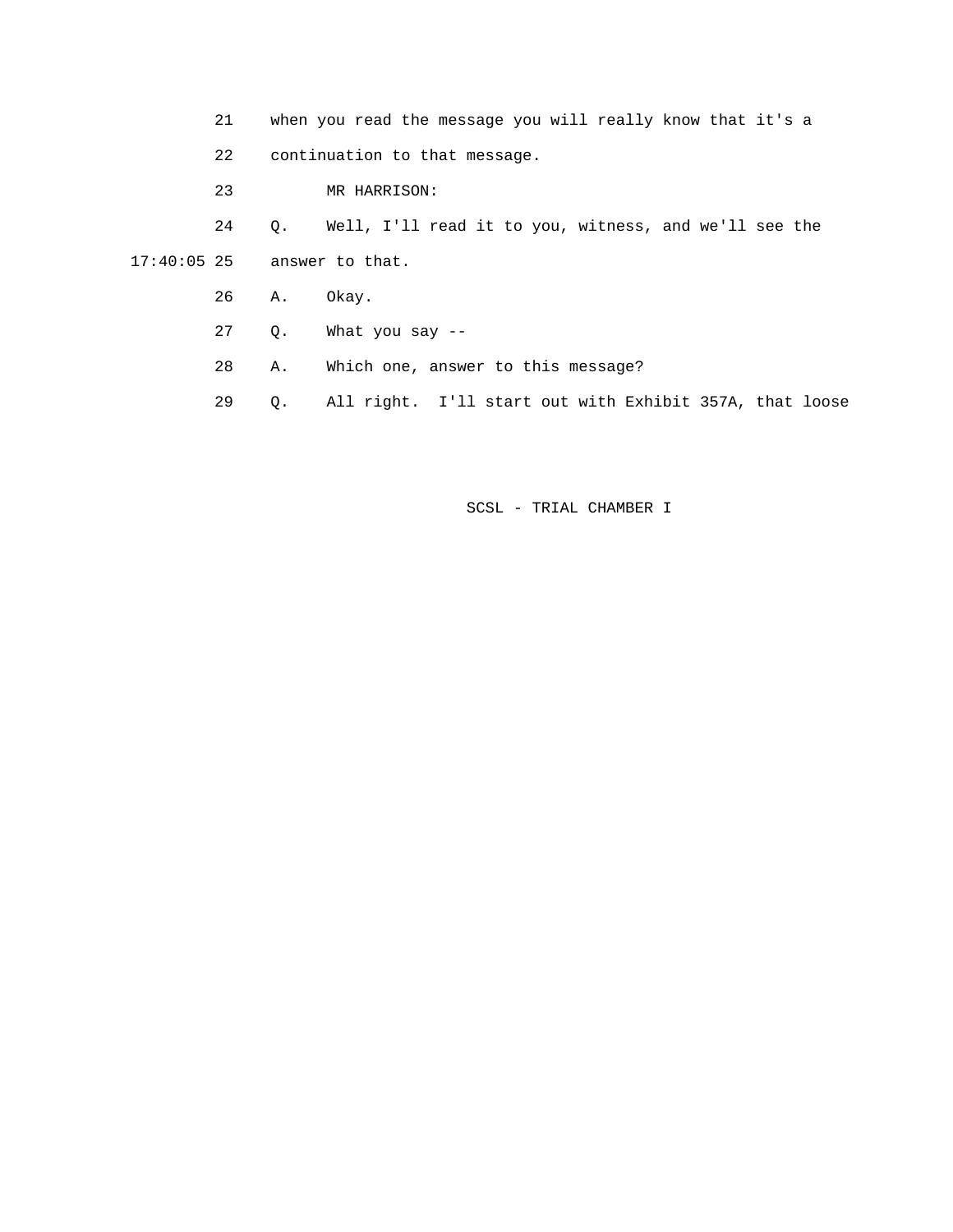|          | SESAY ET AL |              |
|----------|-------------|--------------|
| Page 120 |             |              |
|          | 6 MAY 2008  | OPEN SESSION |

 1 paper that you have in your hand now, okay? The very first short 2 message, witness. 3 A. Is that to "All commanders RUF"? Is that what you're 4 referring to? 17:40:06 5 0. The leader. 6 A. Yeah, you can read it. 7 Q. This is what you wrote down and gave to -- 8 A. Here is the message also. 9 Q. All right. We'll get to that, witness. What you wrote 17:40:06 10 down is the following words, "By my directive, you are to ensure 11 that maximum security is provideded for all relief organisation. 12 I don't want to hear any story about looting of relief 13 organisation or harassing them. Absolute discipline and good 14 conduct are called for." Did I read that correctly? Do you have 17:40:07 15 any comment? 16 A. Yes. Yeah, you read it well, but let me tell you one 17 thing. This message is a continuation for this particular 18 message. After we did these, we followed up with this. After we 19 received this, here is the hour for this message, and this half 17:40:07 20 one is a continuation to this.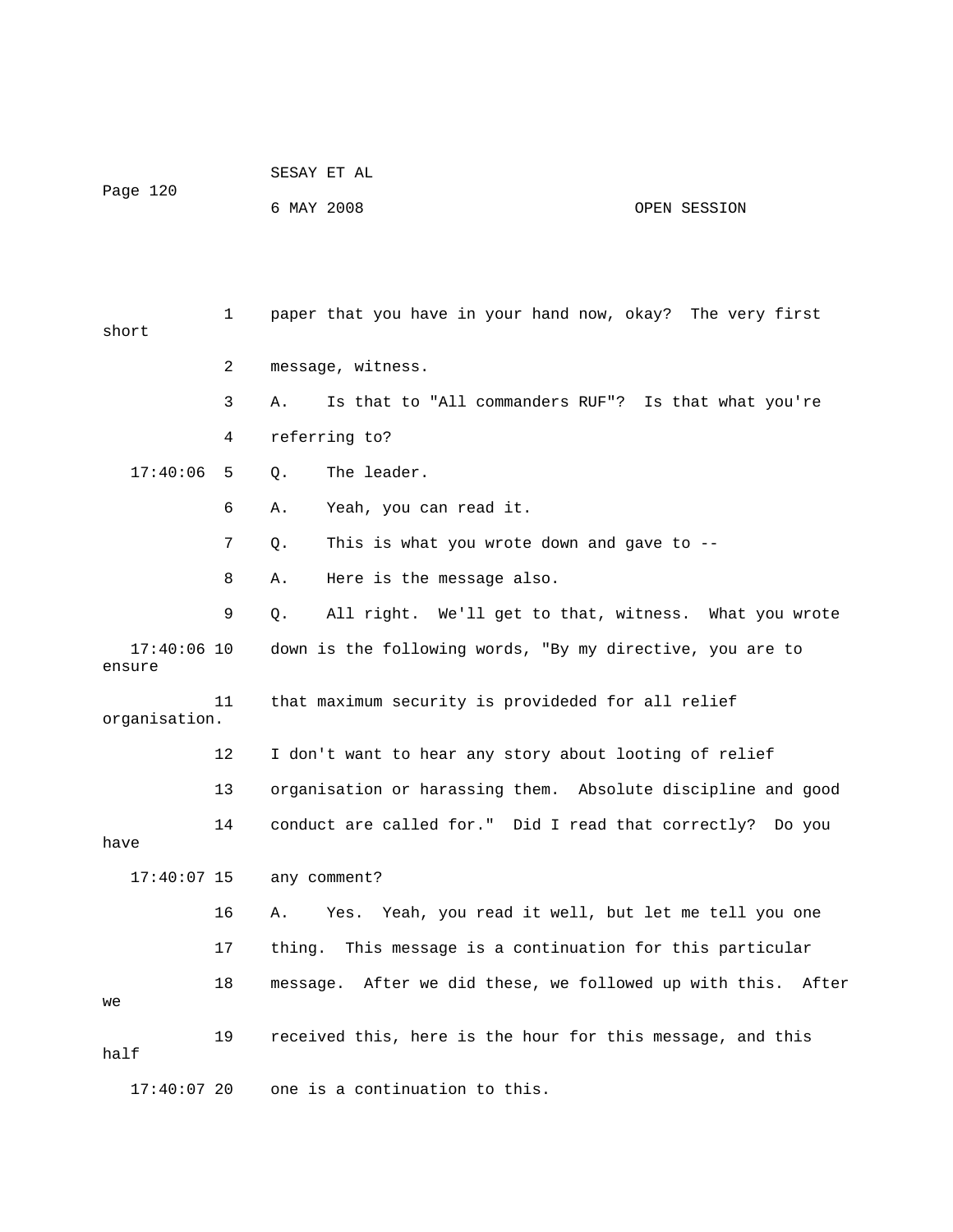| see    | 21 | But witness, if you look in the book yourself, you'll<br>О.              |  |  |  |  |
|--------|----|--------------------------------------------------------------------------|--|--|--|--|
| has    | 22 | that you tore the page out between those two pages. The page             |  |  |  |  |
|        | 23 | been torn out; you can see it.                                           |  |  |  |  |
| dates. | 24 | No, no, no. I won't tear the paper and you see the<br>A.                 |  |  |  |  |
|        |    | 17:40:07 25 Just watch the dates. The dates go serially. If I remove any |  |  |  |  |
| the    | 26 | paper, the dates would have not go like -- be the same with              |  |  |  |  |
|        | 27 | others.                                                                  |  |  |  |  |
|        | 28 | Witness, pick up the book.<br>Q.                                         |  |  |  |  |
|        | 29 | Yes.<br>Α.                                                               |  |  |  |  |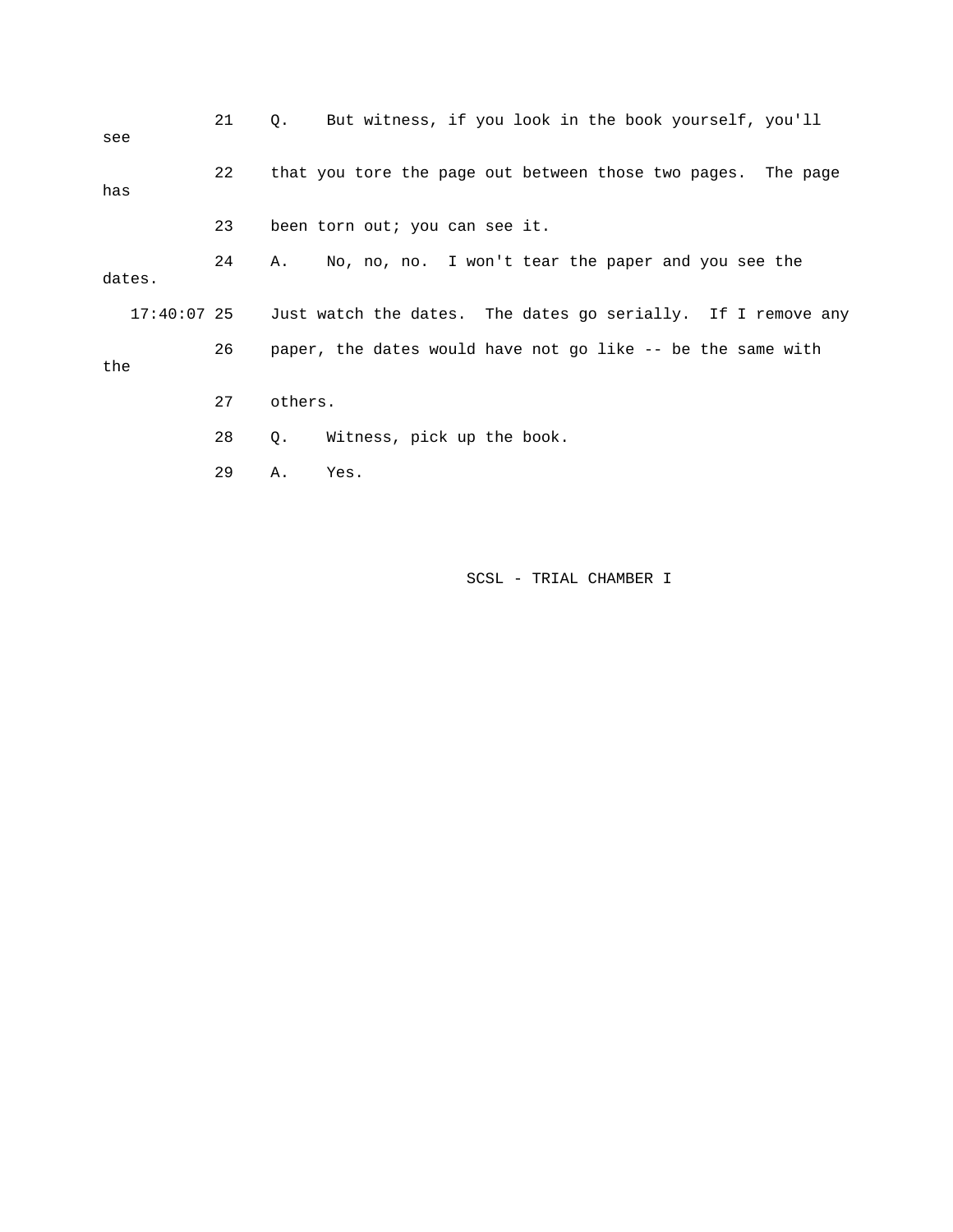| Page 121      |              | SESAY ET AL                                                      |
|---------------|--------------|------------------------------------------------------------------|
|               |              | 6 MAY 2008<br>OPEN SESSION                                       |
|               |              |                                                                  |
|               |              |                                                                  |
| can           | $\mathbf{1}$ | Look at that opening. The page has been torn out; you<br>Q.      |
|               | 2            | see it.                                                          |
|               | 3            | This area you're referring to, this is not a time.<br>It's<br>Α. |
| referring     | 4            | This area and other -- the other areas you're<br>not now.        |
| 17:40:07      | - 5          | to, they are not --                                              |
| lawyer        | 6            | PRESIDING JUDGE: Listen, look at the page which the              |
|               | 7            | is showing you.                                                  |
| place.        | 8            | THE WITNESS: I've seen it. I've seen this is the                 |
|               | 9            | PRESIDING JUDGE: Yes, Mr Harrison, what do you want --           |
| $17:40:08$ 10 |              | MR HARRISON:                                                     |
|               | 11           | You can see the remnants of the page that you tore out.<br>Q.    |
| paper         | 12           | What I'm telling you, these things that are in this<br>Α.        |
|               | 13           | were personal to me. They were personal Informations to me.      |
| it's          | 14           | This message where it followed on, look at it. You will see      |
| $17:40:08$ 15 |              | just after the other date. Just after one date you get to        |
|               | 16           | another date. So if I remove this message, you want to see a     |
|               | 17           | space, there will be a space. And even the pen itself will       |
|               | 18           | testify to that. The pen itself will testify.                    |
| Let           | 19           | Yes, well, that would be interesting to hear the pen.<br>Q.      |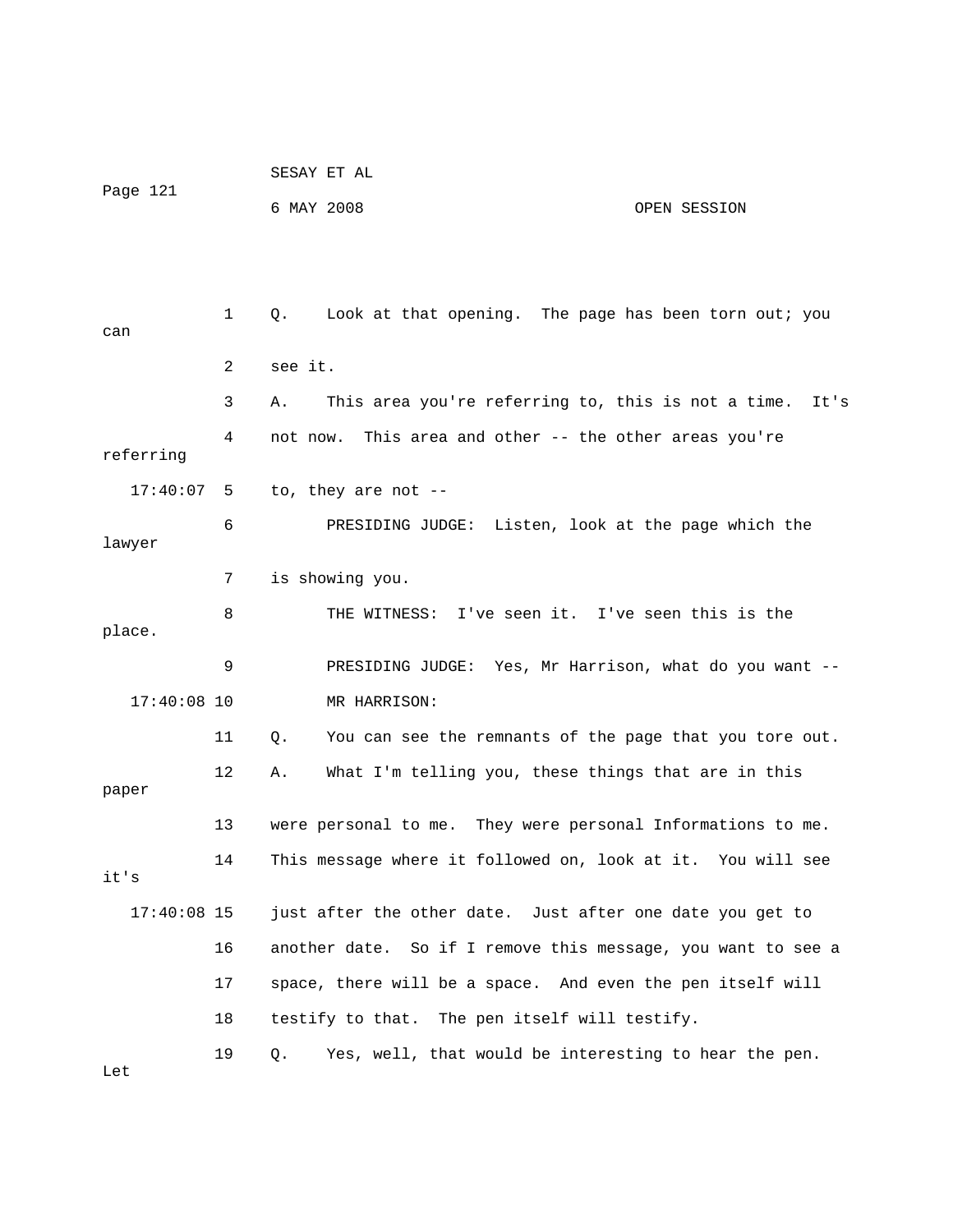17:40:08 20 me just try to deal with this exhibit so that it's completed, all 21 right? 22 JUDGE BOUTET: Maybe for my own edification on this, 23 Mr Witness, on Exhibit 357A and B, the message you were looking 24 at, the one that you just read -- that was read, "By my directive 17:40:08 25 you are to ensure that maximum security," you have that message 26 in front of you -- that looseleaf page in front of you? 27 THE WITNESS: I have the message. 28 JUDGE BOUTET: I'm reading from now -- 29 PRESIDING JUDGE: [Indiscernible].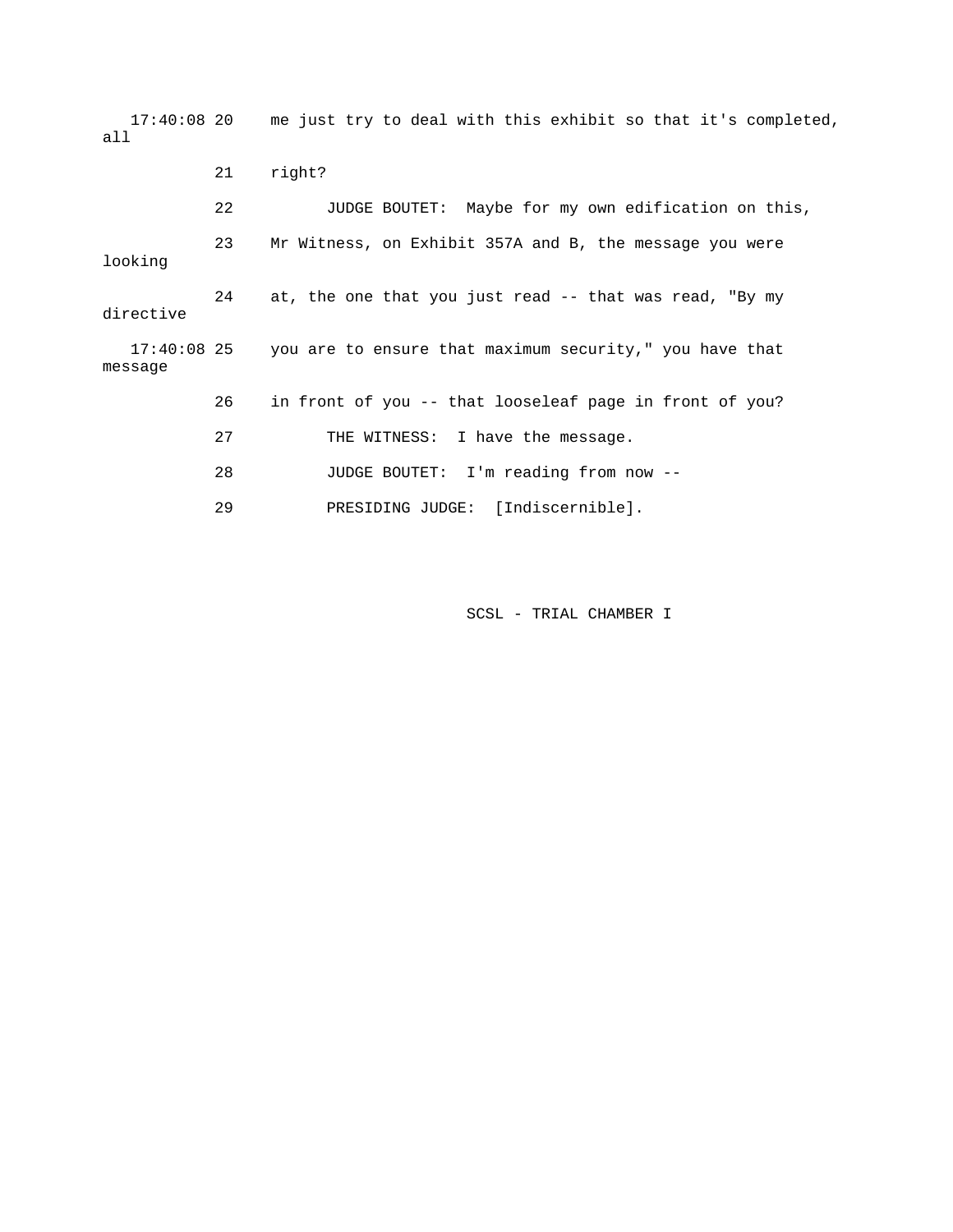|          | DLDAI LI AU |  |
|----------|-------------|--|
| Page 122 |             |  |

SESAY ET AL

 1 JUDGE BOUTET: It reads, "By my directive, you are to 2 ensure," the message that the lawyer just read to you. 3 JUDGE THOMPSON: He doesn't have the looseleaf there. 4 MR HARRISON: I can see that he is looking at the book. 17:40:09 5 JUDGE BOUTET: No, no, not the book. Not the book -- 6 PRESIDING JUDGE: It's the loose pages -- 7 JUDGE THOMPSON: I said look at the looseleaf. 8 THE WITNESS: I have seen the loose papers. 9 JUDGE BOUTET: Yes. In those loose papers that message 17:40:09 10 that you read that starts by -- "By my directive you are to 11 ensure"; do you have that message in front of you? 12 THE WITNESS: I have it in front of me. I'm seeing it. 13 JUDGE BOUTET: What's the date of that message? 14 THE WITNESS: The 7th. 17:40:10 15 JUDGE BOUTET: 7/08/99. Where is that message in the book 16 now? 7/08/99 with that "from the leader to all commander, 17 directive"; where is it in the book? 18 THE WITNESS: I'm looking for it. 19 JUDGE BOUTET: Well, you were saying what you have at the 17:40:10 20 top of the page is what follows from the page before. The

6 MAY 2008 OPEN SESSION

page

21 before in your book is 25 July '99.

22 THE WITNESS: I have 25 July. I have the same date as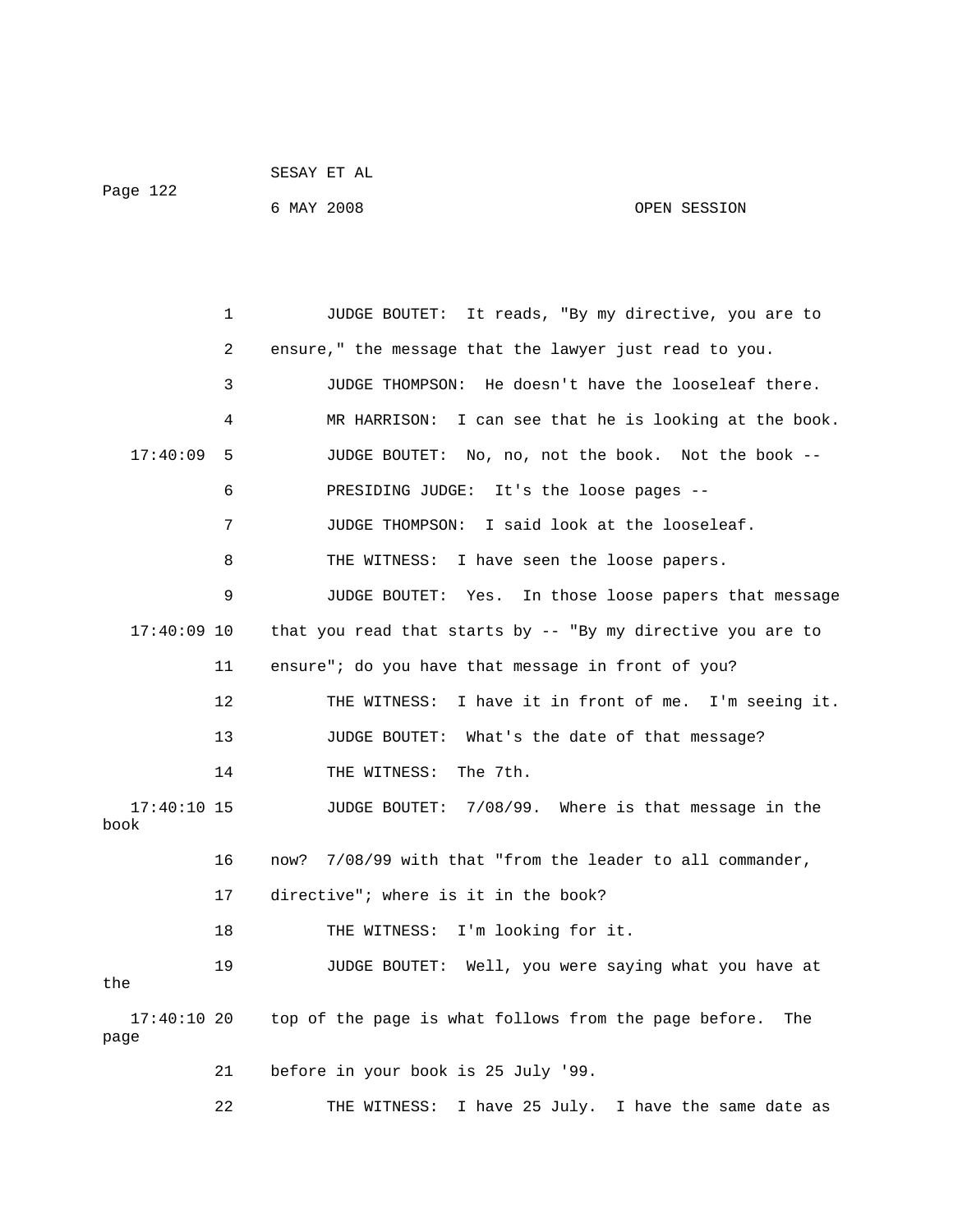23 you've got. I have 25 July. Full complements of the statements.

 24 It's different. 17:40:10 25 JUDGE BOUTET: What is on top of the next page, which 26 starts with "Security is provided for all relief" is the -- is 27 what's started on the previous page. But the previous page is 25 28 July and the message you have copied here is 7 August. I just 29 would like to know where you got that message of 7 August in your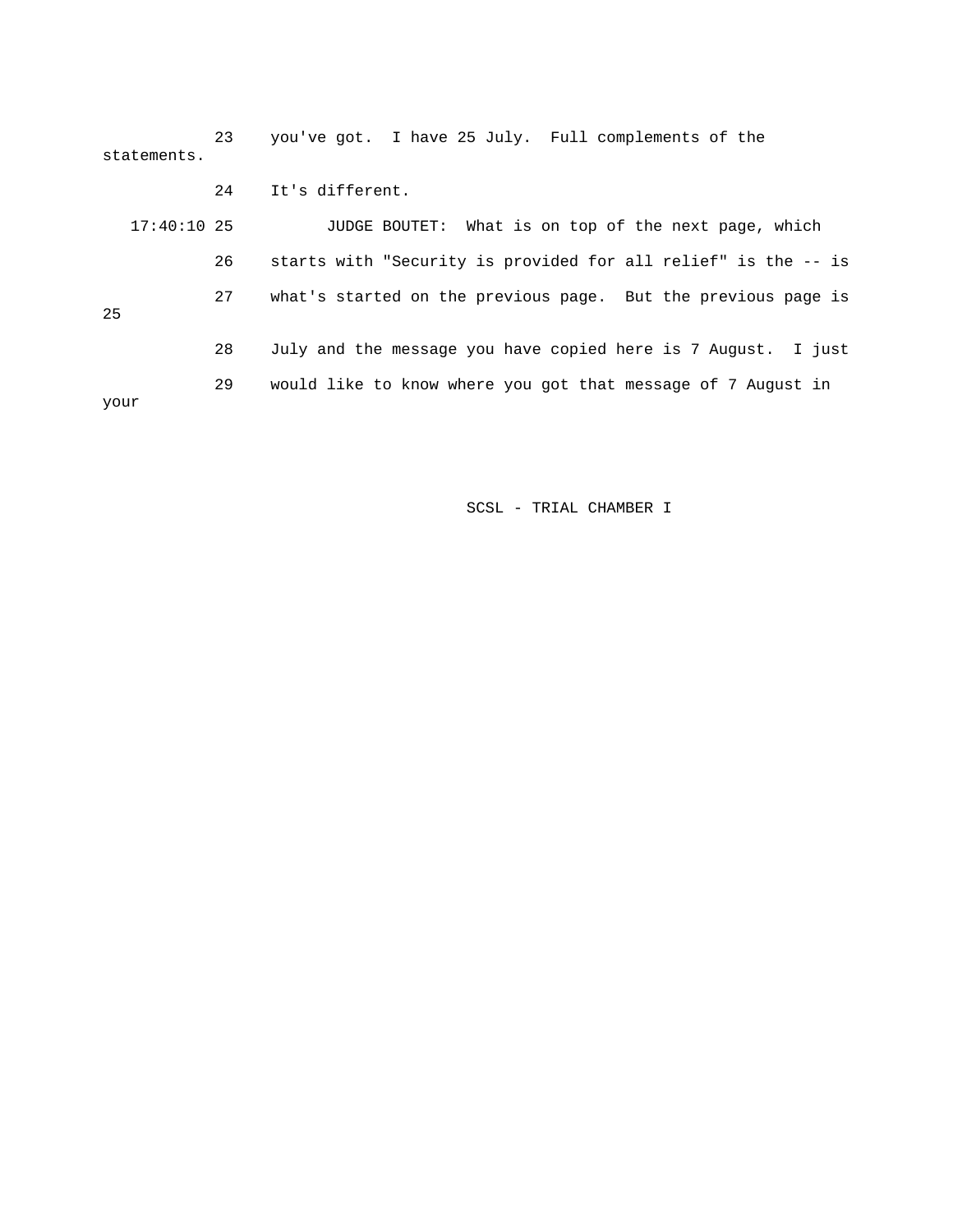| Page 123 |  |              |            | SESAY ET AL                                           |  |              |  |
|----------|--|--------------|------------|-------------------------------------------------------|--|--------------|--|
|          |  |              | 6 MAY 2008 |                                                       |  | OPEN SESSION |  |
|          |  |              |            |                                                       |  |              |  |
|          |  |              |            |                                                       |  |              |  |
|          |  | $\mathbf{1}$ | book.      |                                                       |  |              |  |
|          |  |              |            |                                                       |  |              |  |
|          |  | 2            |            | THE WITNESS: Well, this is the original book. I think |  |              |  |
| at       |  |              |            |                                                       |  |              |  |

 3 the time the woman met me who asked me to write this -- this, it 4 is there the where the whole thing started. But this book will 17:40:11 5 tell you about this message. When the woman met me -- 6 JUDGE BOUTET: Is it in the book? That's what I'm asking 7 you. The message of 7 August '99 that is called, "Directive from 8 the leader to all commanders," where is it? 9 THE WITNESS: All the messages are in this book. 17:40:11 10 JUDGE BOUTET: Where is it in that book? That's what I'm 11 asking you: Where? I cannot find it. 12 MR TAKU: Your Honours, if I may assist? 13 PRESIDING JUDGE: Yes. 14 MR TAKU: Unfortunately, Mr Kennedy has gone to see the 17:40:11 15 doctor. Earlier today he explained that that page where the 16 introduction to the message is is missing, but that the substance 17 is found here where you find security to -- 18 JUDGE BOUTET: No, Mr Taku, I regret -- I have asked a very

19 precise question. The witness is capable of answering that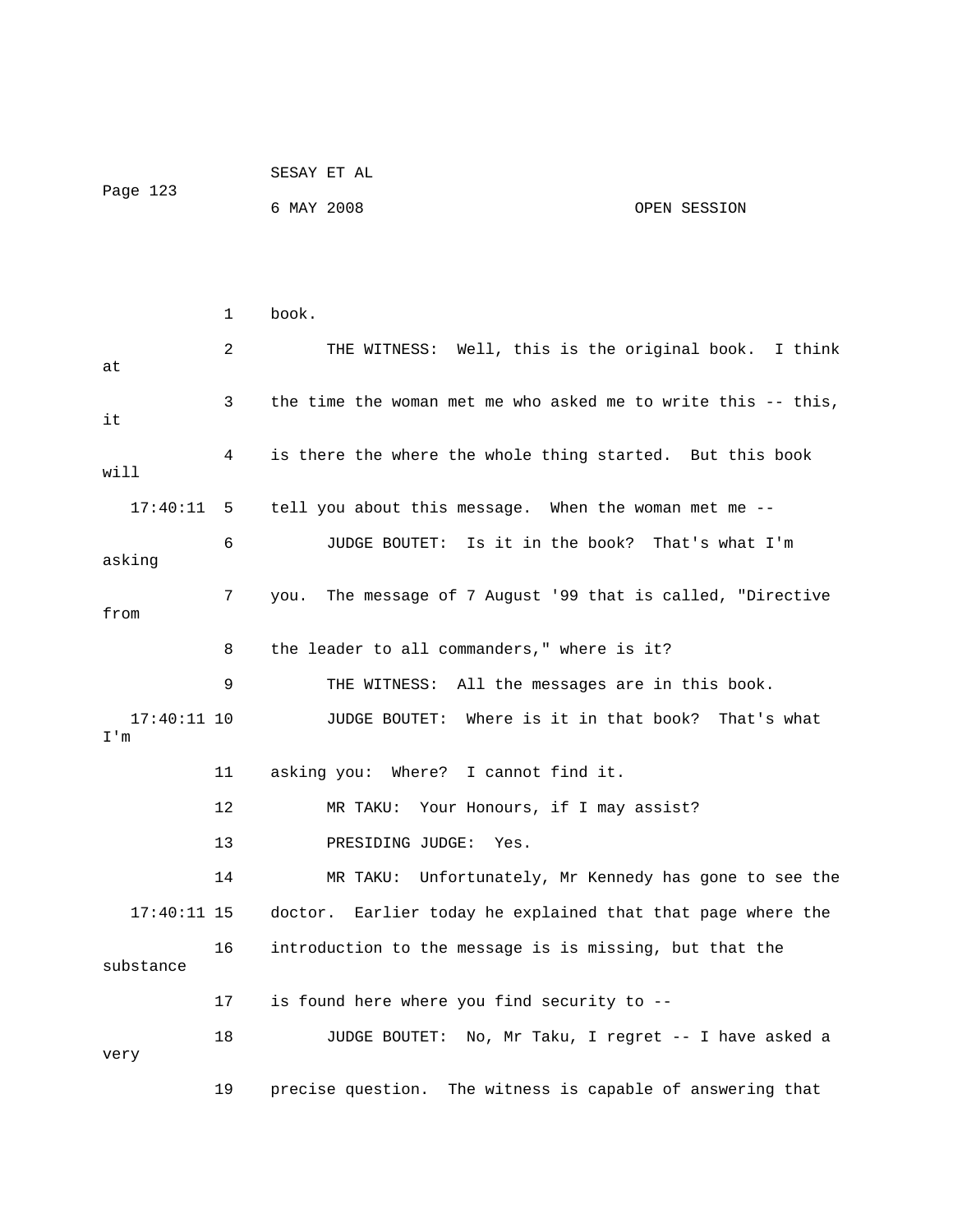17:40:11 20 question. He does not need your assistance for that. It's 21 fairly clear, fairly simple, and we'll see what he says to that. 22 All I'm asking is to it find in the book that message. He says 23 it's in the book. I'm just asking him to tell me where it is. I 24 cannot find it. I'm just asking for his assistance. 17:40:12 25 MR TAKU: Well, but it's evident to everyone that it's not 26 there, and Mr Kennedy gave an explanation to -- 27 JUDGE BOUTET: Well, it's not evident to the witness. The 28 witness says the opposite. 29 PRESIDING JUDGE: Yes. Mr Harrison, I think in all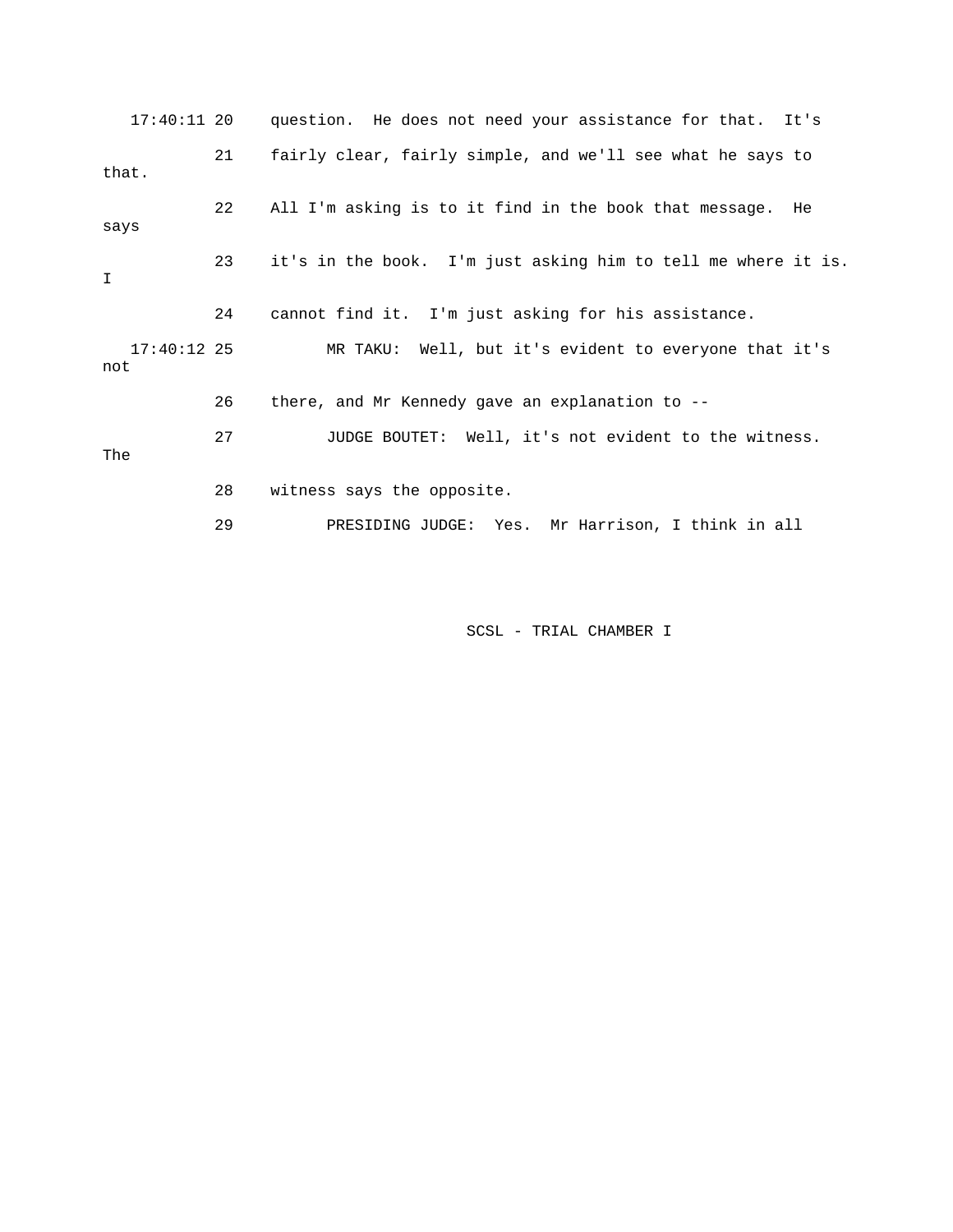|          | SESAY ET AL |              |
|----------|-------------|--------------|
| Page 124 |             |              |
|          | 6 MAY 2008  | OPEN SESSION |

|                       | 1  | fairness -- I know that Mr Taku and Mr Ogeto are representing |
|-----------------------|----|---------------------------------------------------------------|
|                       | 2  | this client, but it is Mr Ogeto's witness. I am minded to ask |
| us                    | 3  | you to suspend your cross-examination on these documents; for |
| Because               | 4  | to revisit this on Thursday, when Mr Ogeto will be here.      |
| 17:40:13              | 5  | he was the one who was responsible for the coming in of these |
| the                   | 6  | documents, and I would imagine that he would follow you and   |
| he                    | 7  | witness in this cross-examination so as to determine whether  |
| would                 | 8  | will re-examine this witness or not and on what subject he    |
|                       | 9  | like to re-examine this witness, including, of course, the    |
| $17:40:13$ 10<br>and  |    | controversy in which we are about exhibits 357A and -- 367A   |
|                       | 11 | 367 -- or, rather, 357A and 357B.                             |
|                       | 12 | So I think I -- I am sure, you know, my colleagues agree      |
|                       | 13 | with me, that we would suspend this exercise and resume the   |
|                       | 14 | cross-examination by you of this witness on Thursday at 9.30. |
| $17:40:13$ 15<br>that |    | Not just from where you stopped; maybe from the beginning so  |
|                       | 16 | Mr Ogeto follows it and knows how to strategise on his        |
|                       | 17 | re-examination, should need arise, of this witness.           |
|                       | 18 | Well, learned counsel, the Chamber will rise and we will      |
|                       | 19 | resume our session at 9.30 on Thursday. We will rise, please. |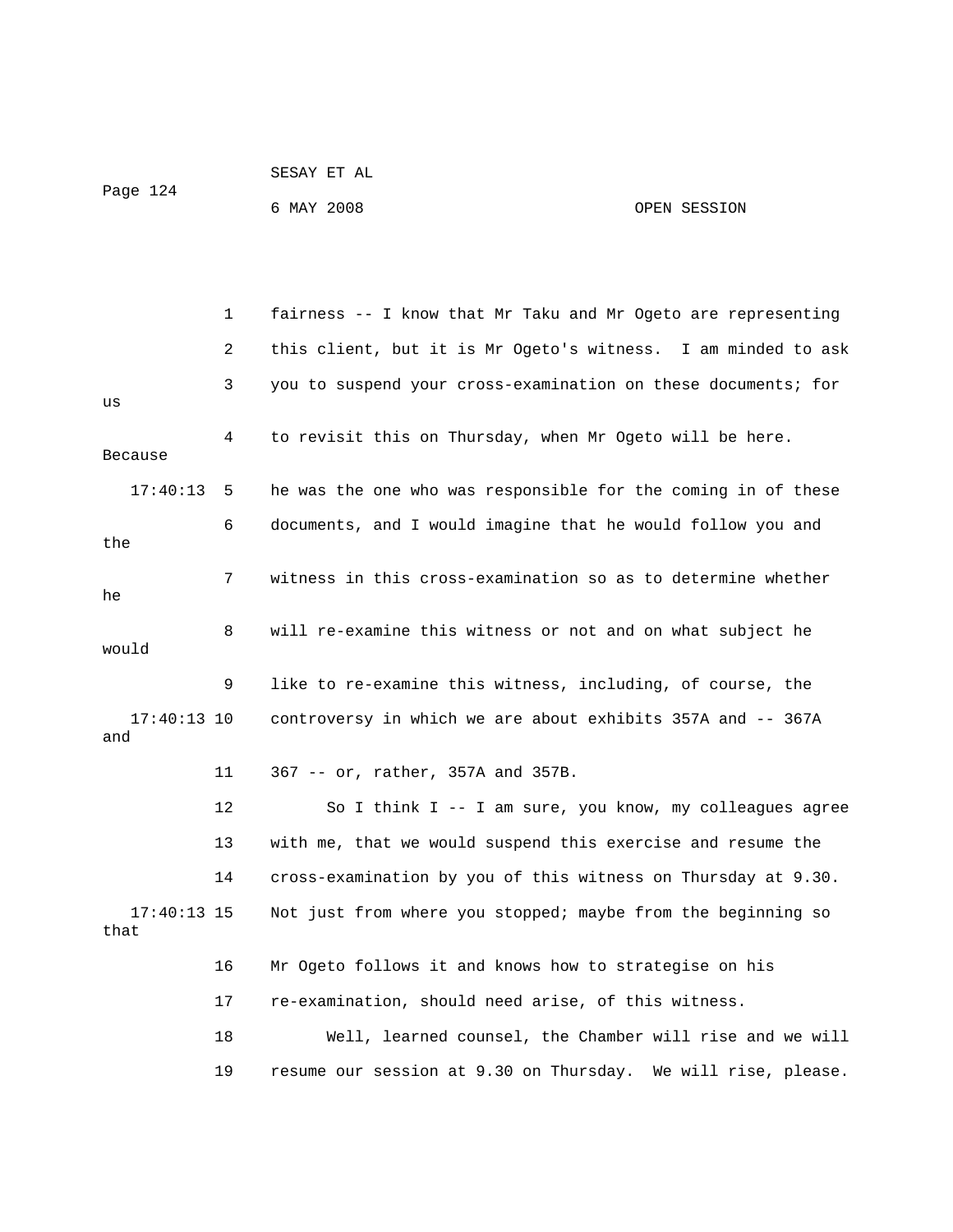| $17:40:13$ 20 |    | [Whereupon the hearing adjourned at 5.38     |
|---------------|----|----------------------------------------------|
| p.m.          |    |                                              |
|               | 21 | to be reconvened on Thursday, the 8th day of |
|               | 22 | May 2008 at 9.30 a.m.]                       |
|               | 23 |                                              |
|               | 24 |                                              |
|               | 25 |                                              |
|               | 26 |                                              |
|               | 27 |                                              |
|               | 28 |                                              |
|               | 29 |                                              |